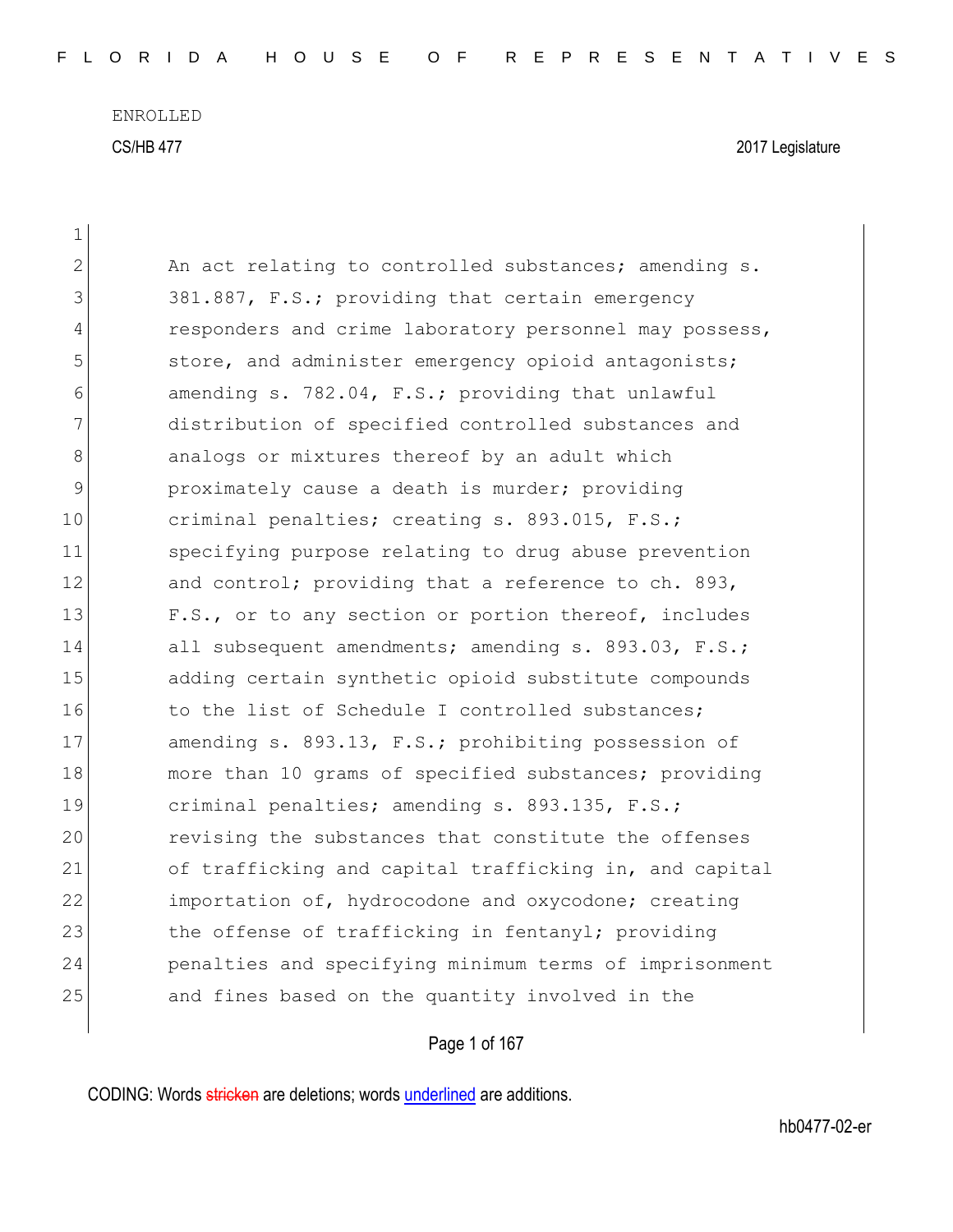| 26 | offense; revising the substances that constitute the      |
|----|-----------------------------------------------------------|
| 27 | offenses of trafficking in phencyclidine and capital      |
| 28 | importation of phencyclidine; revising the substances     |
| 29 | that constitute trafficking in phenethylamines and        |
| 30 | capital manufacture or importation of phenethylamines;    |
| 31 | creating the offense of trafficking in synthetic          |
| 32 | cannabinoids; providing penalties and specifying          |
| 33 | minimum terms of imprisonment and fines based on the      |
| 34 | quantity involved in the offense; creating the            |
| 35 | offenses of trafficking in n-benzyl phenethylamines       |
| 36 | and capital manufacture or importation of a n-benzyl      |
| 37 | phenethylamine compound; providing penalties and          |
| 38 | specifying minimum terms of imprisonment and fines        |
| 39 | based on the quantity involved in the offense;            |
| 40 | reenacting and amending s. 921.0022, F.S.; ranking        |
| 41 | offenses on the offense severity ranking chart of the     |
| 42 | Criminal Punishment Code; incorporating the amendments    |
| 43 | made by the act in cross-references to amended            |
| 44 | provisions; reenacting ss. 39.806(1)(d), 63.089(4)(b),    |
| 45 | 95.11(10), 775.082(1)(b) and (3)(a), (b), and (c),        |
| 46 | 775.0823(1) and (2), 921.16(1), 948.06(8)(c),             |
| 47 | 948.062(1)(a), 985.265(3)(b), 1012.315(1)(d), and         |
| 48 | $1012.467(2)(q)$ , relating to grounds for termination of |
| 49 | parental rights, proceeding to terminate parental         |
| 50 | rights pending adoption, limitations other than for       |
|    |                                                           |

## Page 2 of 167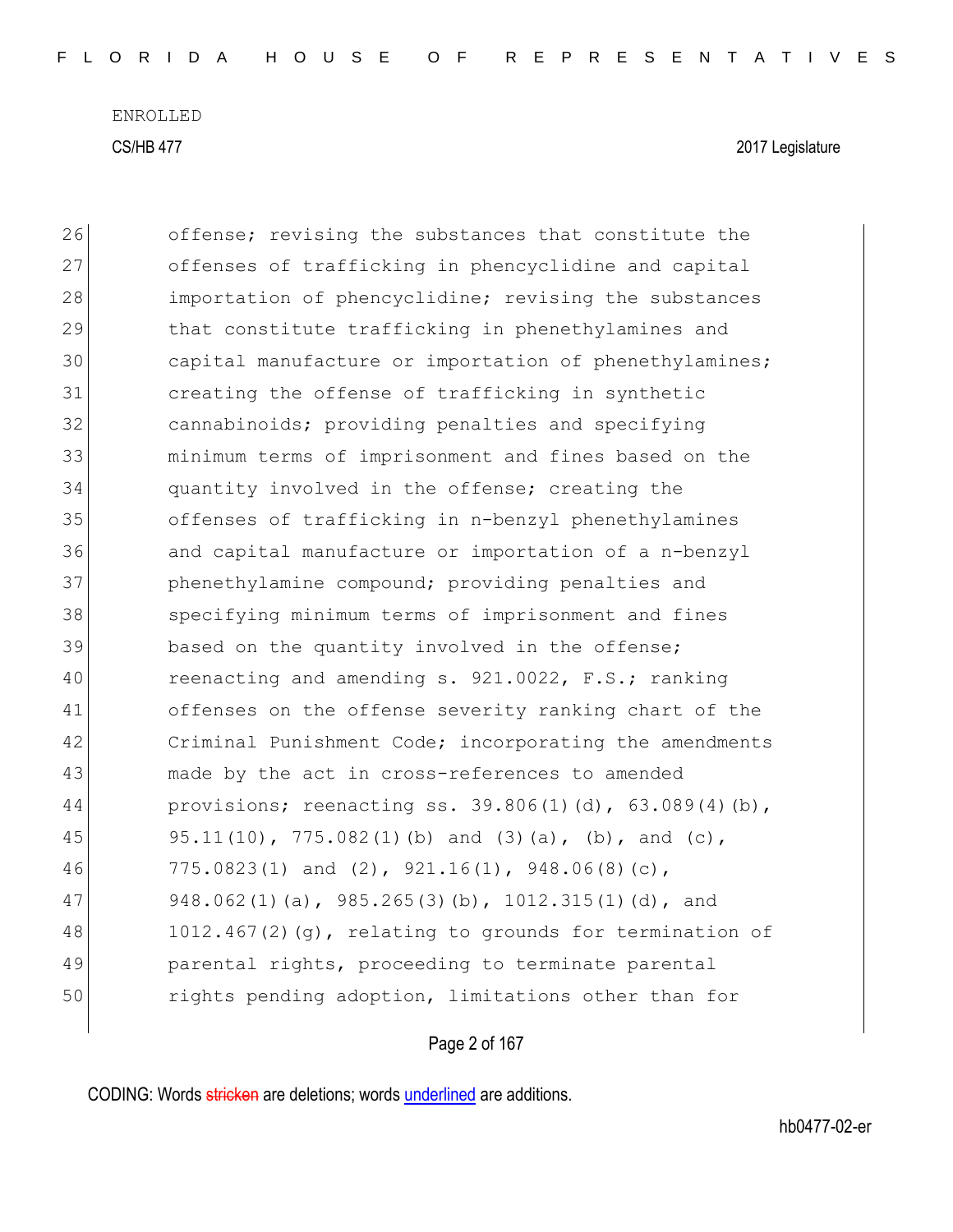| 51 | the recovery of real property, penalties, when                   |
|----|------------------------------------------------------------------|
| 52 | sentences to be concurrent and when consecutive,                 |
| 53 | violent offenses committed against specified                     |
| 54 | officials, violation of probation or community                   |
| 55 | control, reviewing and reporting serious offenses                |
| 56 | committed by offenders placed on probation or                    |
| 57 | community control, detention transfer and release,               |
| 58 | disqualification from employment, and noninstructional           |
| 59 | contractors who are permitted access to school grounds           |
| 60 | when students are present, respectively, to                      |
| 61 | incorporate the amendments made by the act in cross-             |
| 62 | references to amended provisions; providing an                   |
| 63 | effective date.                                                  |
| 64 |                                                                  |
| 65 | Be It Enacted by the Legislature of the State of Florida:        |
| 66 |                                                                  |
| 67 | Section 1. Subsection (4) of section 381.887, Florida            |
| 68 | Statutes, is amended to read:                                    |
| 69 | Emergency treatment for suspected opioid<br>381.887              |
| 70 | overdose.-                                                       |
| 71 | The following persons Emergency responders, including,<br>(4)    |
| 72 | but not limited to, law enforcement officers, paramedics, and    |
| 73 | emergency medical technicians, are authorized to possess, store, |
| 74 | and administer emergency opioid antagonists as clinically        |
| 75 | indicated:                                                       |
|    |                                                                  |

## Page 3 of 167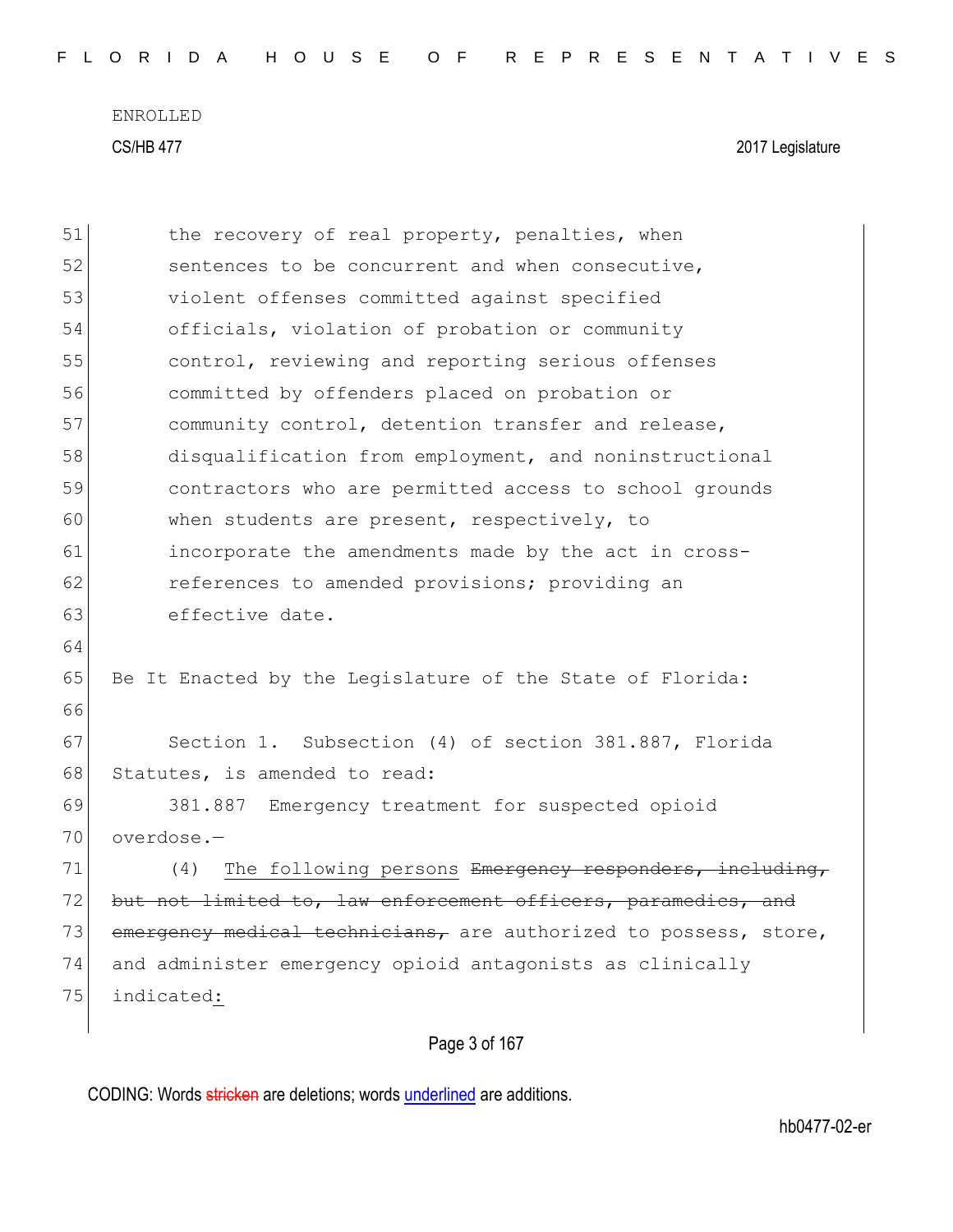CS/HB 477 2017 Legislature

| 76  | Emergency responders, including, but not limited to,<br>(a)      |
|-----|------------------------------------------------------------------|
| 77  | law enforcement officers, paramedics, and emergency medical      |
| 78  | technicians.                                                     |
| 79  | Crime laboratory personnel for the statewide criminal<br>(b)     |
| 80  | analysis laboratory system as described in s. 943.32, including, |
| 81  | but not limited to, analysts, evidence intake personnel, and     |
| 82  | their supervisors.                                               |
| 83  | Section 2. Paragraph (a) of subsection (1) of section            |
| 84  | 782.04, Florida Statutes, is amended to read:                    |
| 85  | 782.04<br>Murder.-                                               |
| 86  | (1) (a) The unlawful killing of a human being:                   |
| 87  | When perpetrated from a premeditated design to effect<br>1.      |
| 88  | the death of the person killed or any human being;               |
| 89  | $2$ .<br>When committed by a person engaged in the perpetration  |
| 90  | of, or in the attempt to perpetrate, any:                        |
| 91  | Trafficking offense prohibited by s. 893.135(1),<br>a.           |
| 92  | b.<br>Arson,                                                     |
| 93  | Sexual battery,<br>$\mathtt{C}$ .                                |
| 94  | d.<br>Robbery,                                                   |
| 95  | Burglary,<br>$\rm e$ .                                           |
| 96  | f.<br>Kidnapping,                                                |
| 97  | Escape,<br>g.                                                    |
| 98  | Aggravated child abuse,<br>h.                                    |
| 99  | i.<br>Aggravated abuse of an elderly person or disabled          |
| 100 | adult,                                                           |
|     |                                                                  |

Page 4 of 167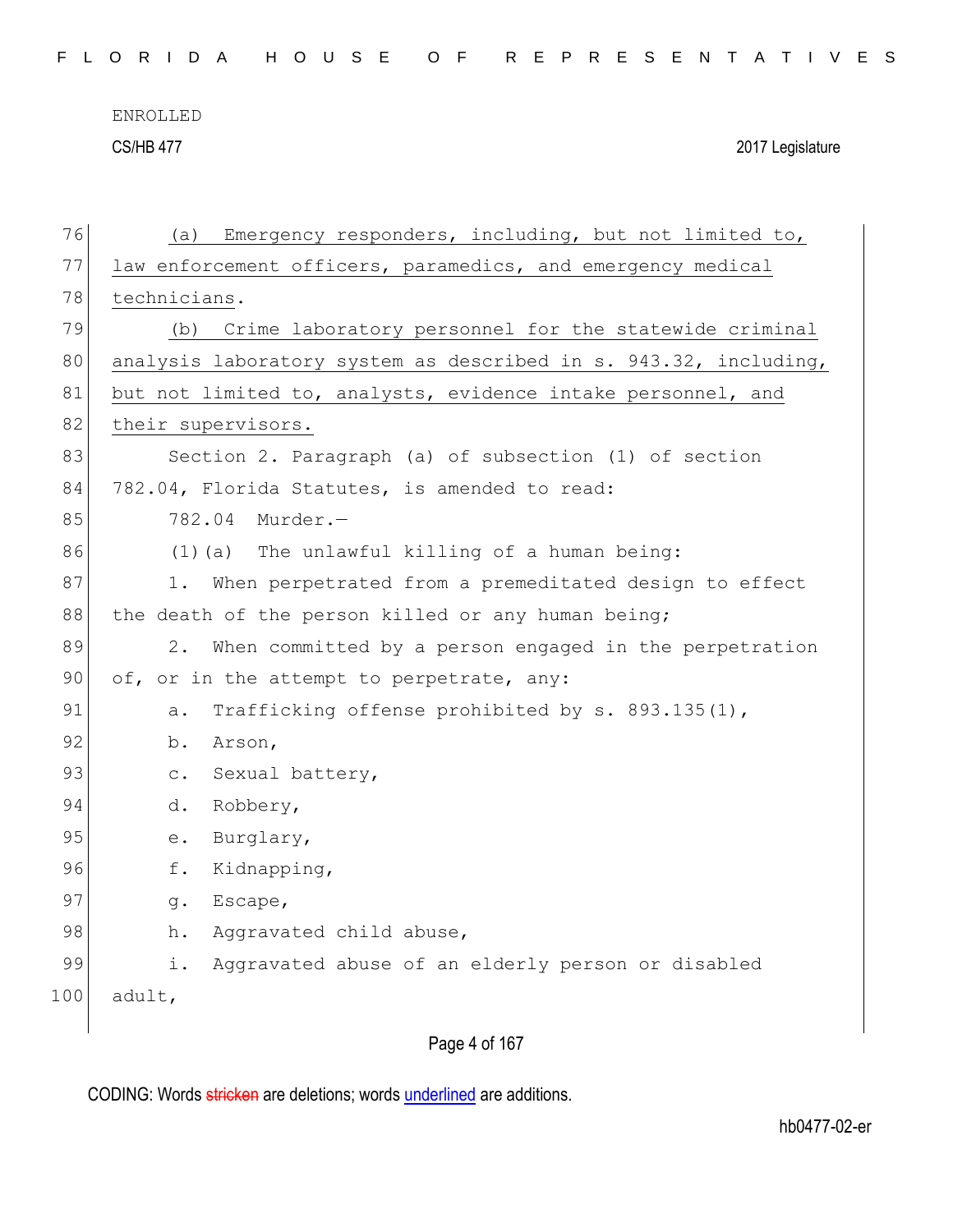| FLORIDA HOUSE OF REPRESENTATIVES |  |  |
|----------------------------------|--|--|
|----------------------------------|--|--|

| 101 | j.<br>Aircraft piracy,                                           |
|-----|------------------------------------------------------------------|
| 102 | Unlawful throwing, placing, or discharging of a<br>k.            |
| 103 | destructive device or bomb,                                      |
| 104 | Carjacking,<br>$\mathbf 1$ .                                     |
| 105 | Home-invasion robbery,<br>$m$ .                                  |
| 106 | Aggravated stalking,<br>n.                                       |
| 107 | Murder of another human being,<br>$\circ$ .                      |
| 108 | Resisting an officer with violence to his or her<br>$p$ .        |
| 109 | person,                                                          |
| 110 | Aggravated fleeing or eluding with serious bodily<br>q.          |
| 111 | injury or death,                                                 |
| 112 | Felony that is an act of terrorism or is in furtherance<br>r.    |
| 113 | of an act of terrorism,                                          |
| 114 | Human trafficking; or<br>$s$ .                                   |
| 115 | Which resulted from the unlawful distribution by a<br>3.         |
| 116 | person 18 years of age or older of any of the following          |
| 117 | substances, or mixture containing any of the following           |
| 118 | substances substance controlled under s. 893.03(1), cocaine as   |
| 119 | described in s. 893.03(2)(a)4., opium or any synthetic or        |
| 120 | natural salt, compound, derivative, or preparation of opium, or  |
| 121 | methadone by a person 18 years of age or older, when such        |
| 122 | substance or mixture drug is proven to be the proximate cause of |
| 123 | the death of the user:                                           |
| 124 | A substance controlled under s. 893.03(1);<br>а.                 |
| 125 | Cocaine as described in s. $893.03(2)(a)4.$ ;<br>b.              |
|     |                                                                  |

Page 5 of 167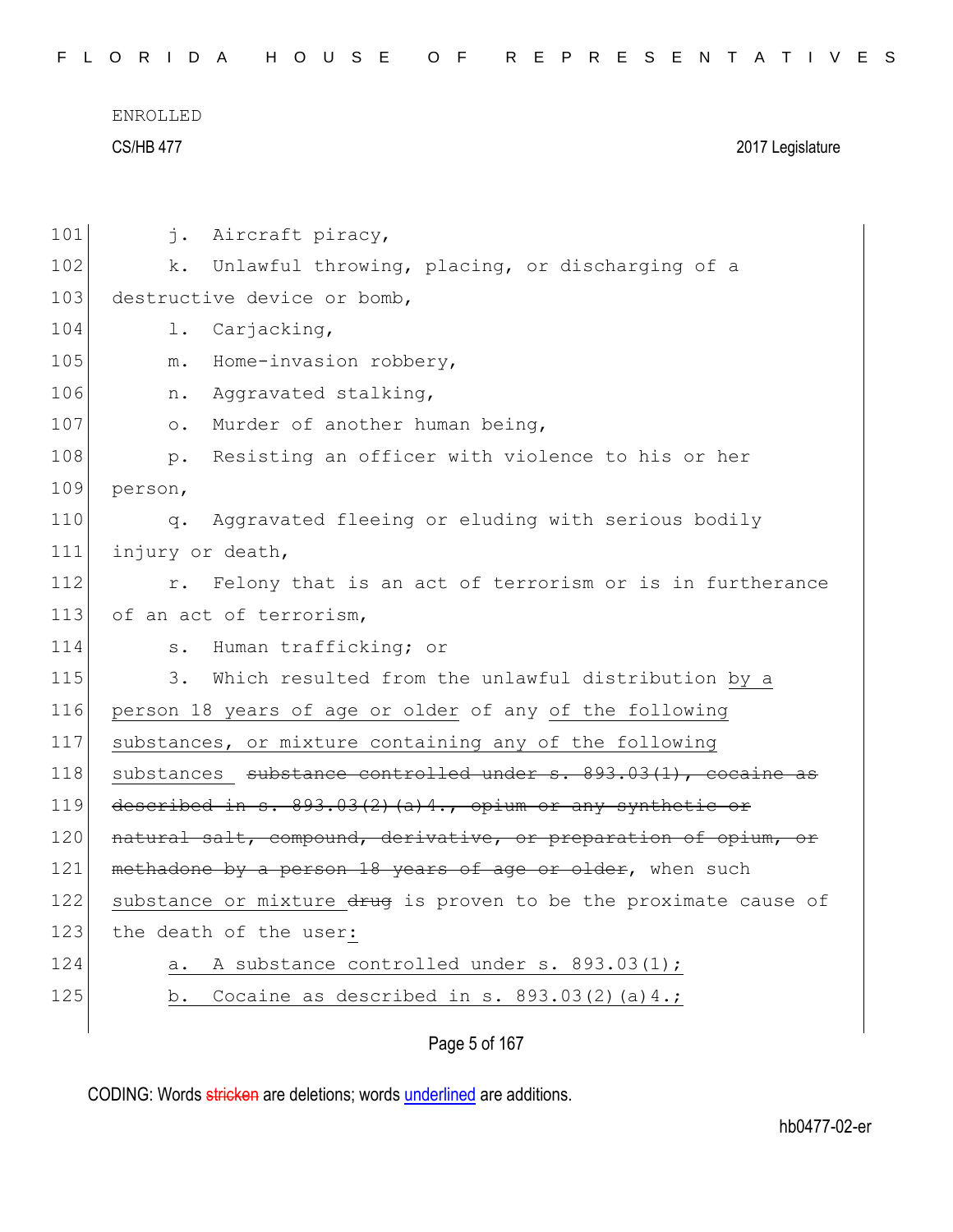| FLORIDA HOUSE OF REPRESENTATIVES |  |
|----------------------------------|--|
|----------------------------------|--|

CS/HB 477 2017 Legislature

| 126 | Opium or any synthetic or natural salt, compound,<br>$\circ$ .    |
|-----|-------------------------------------------------------------------|
| 127 | derivative, or preparation of opium;                              |
| 128 | Methadone;<br>d.                                                  |
| 129 | Alfentanil, as described in s. $893.03(2)(b)1.$ ;<br>е.           |
| 130 | f.<br>Carfentanil, as described in s. $893.03(2)$ (b) $6.$ ;      |
| 131 | Fentanyl, as described in s. $893.03(2)$ (b) $9.$ ;<br><b>g</b> . |
| 132 | Sufentanil, as described in s. $893.03(2)$ (b) 29.; or<br>h.      |
| 133 | i.<br>A controlled substance analog, as described in s.           |
| 134 | 893.0356, of any substance specified in sub-subparagraphs a.-h.,  |
| 135 |                                                                   |
| 136 | is murder in the first degree and constitutes a capital felony,   |
| 137 | punishable as provided in s. 775.082.                             |
| 138 | Section 3. Section 893.015, Florida Statutes, is created to       |
| 139 | read:                                                             |
| 140 | 893.015 Statutory references. The purpose of this chapter         |
| 141 | is to comprehensively address drug abuse prevention and control   |
| 142 | in this state. To this end, unless expressly provided otherwise,  |
| 143 | a reference in any section of the Florida Statutes to chapter     |
| 144 | 893 or to any section or portion of a section of chapter 893      |
| 145 | includes all subsequent amendments to chapter 893 or to the       |
| 146 | referenced section or portion of a section.                       |
| 147 | Section 4. Paragraphs (a) and (c) of subsection (1) of            |
| 148 | section 893.03, Florida Statutes, are amended to read:            |
| 149 | Standards and schedules. The substances enumerated<br>893.03      |
| 150 | in this section are controlled by this chapter. The controlled    |
|     |                                                                   |
|     | Page 6 of 167                                                     |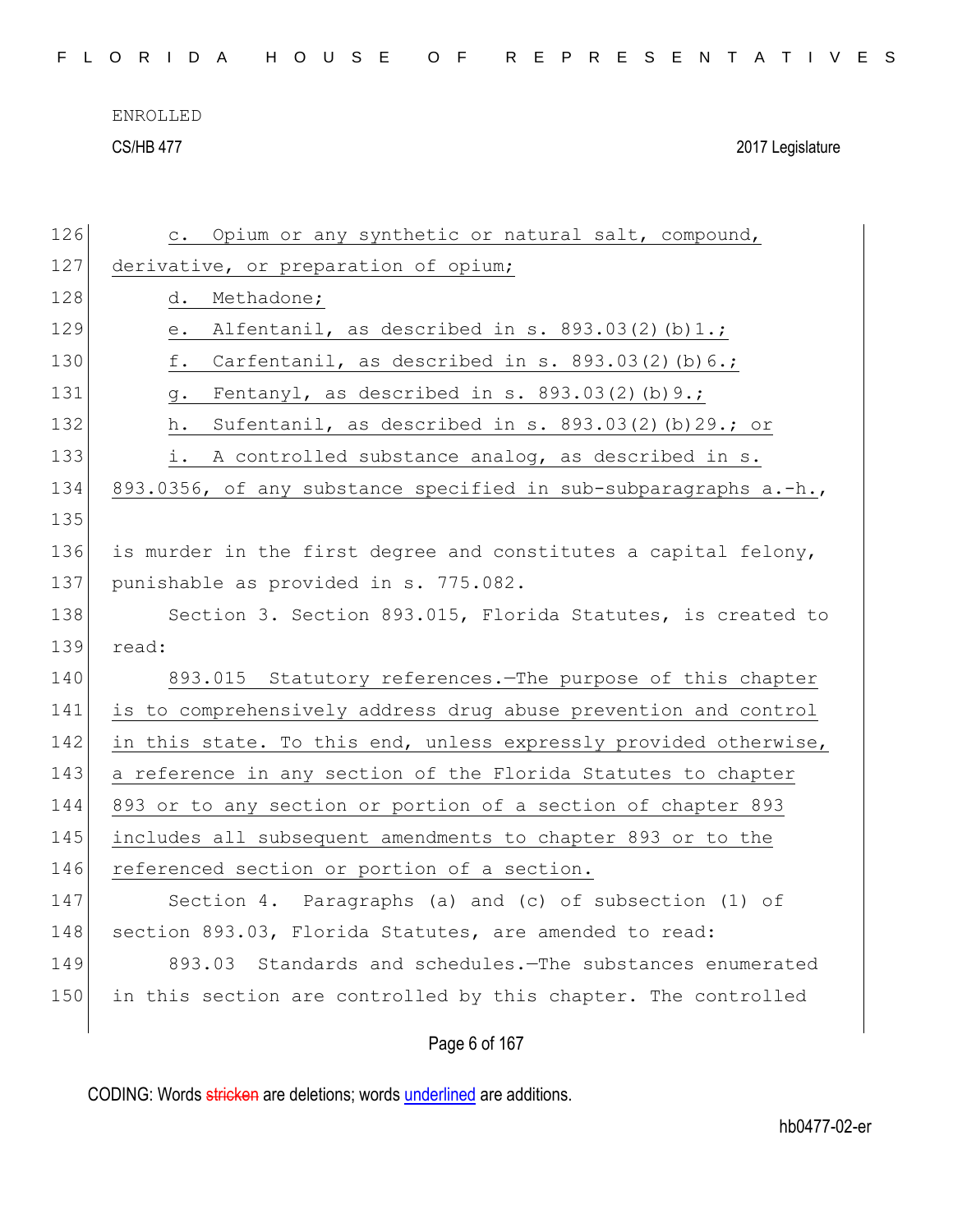CS/HB 477 2017 Legislature

151 substances listed or to be listed in Schedules I, II, III, IV, 152 and V are included by whatever official, common, usual, 153 chemical, trade name, or class designated. The provisions of 154 this section shall not be construed to include within any of the 155 schedules contained in this section any excluded drugs listed 156 within the purview of 21 C.F.R. s. 1308.22, styled "Excluded 157 Substances"; 21 C.F.R. s. 1308.24, styled "Exempt Chemical 158 Preparations"; 21 C.F.R. s. 1308.32, styled "Exempted" 159 Prescription Products"; or 21 C.F.R. s. 1308.34, styled "Exempt 160 Anabolic Steroid Products."

161 (1) SCHEDULE I.—A substance in Schedule I has a high 162 potential for abuse and has no currently accepted medical use in 163 treatment in the United States and in its use under medical 164 supervision does not meet accepted safety standards. The 165 following substances are controlled in Schedule I:

166 (a) Unless specifically excepted or unless listed in 167 another schedule, any of the following substances, including 168 their isomers, esters, ethers, salts, and salts of isomers, 169 esters, and ethers, whenever the existence of such isomers, 170 esters, ethers, and salts is possible within the specific 171 chemical designation:

- 
- 172 1. Acetyl-alpha-methylfentanyl.
- 173 2. Acetylmethadol.
- 174 3. Allylprodine.
- 
- 175 4. Alphacetylmethadol (except levo-alphacetylmethadol,

#### Page 7 of 167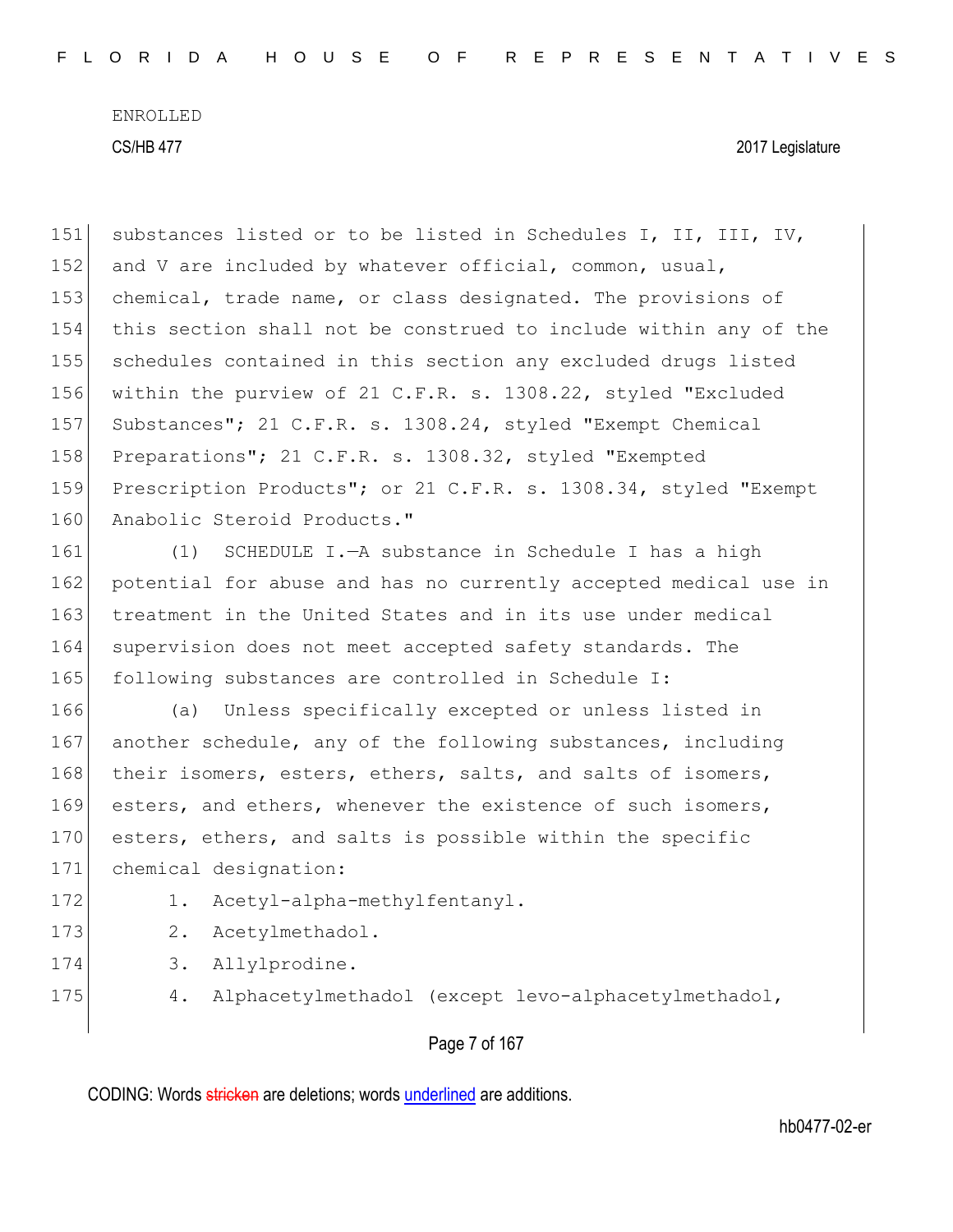$\overline{\phantom{a}}$ 

| 176 |           | also known as levo-alpha-acetylmethadol, levomethadyl acetate,   |
|-----|-----------|------------------------------------------------------------------|
| 177 | or LAAM). |                                                                  |
| 178 | 5.        | Alphamethadol.                                                   |
| 179 | 6.        | Alpha-methylfentanyl (N-[1-(alpha-methyl-betaphenyl)             |
| 180 |           | ethyl-4-piperidyl] propionanilide; 1-(1-methyl-2-phenylethyl)-4- |
| 181 |           | (N-propanilido) piperidine).                                     |
| 182 | 7.        | Alpha-methylthiofentanyl.                                        |
| 183 | 8.        | Alphameprodine.                                                  |
| 184 | 9.        | Benzethidine.                                                    |
| 185 | 10.       | Benzylfentanyl.                                                  |
| 186 | 11.       | Betacetylmethadol.                                               |
| 187 | 12.       | Beta-hydroxyfentanyl.                                            |
| 188 | 13.       | Beta-hydroxy-3-methylfentanyl.                                   |
| 189 | 14.       | Betameprodine.                                                   |
| 190 | 15.       | Betamethadol.                                                    |
| 191 | 16.       | Betaprodine.                                                     |
| 192 | 17.       | Clonitazene.                                                     |
| 193 | 18.       | Dextromoramide.                                                  |
| 194 | 19.       | Diampromide.                                                     |
| 195 | 20.       | Diethylthiambutene.                                              |
| 196 | 21.       | Difenoxin.                                                       |
| 197 | 22.       | Dimenoxadol.                                                     |
| 198 | 23.       | Dimepheptanol.                                                   |
| 199 | 24.       | Dimethylthiambutene.                                             |
| 200 | 25.       | Dioxaphetyl butyrate.                                            |

Page 8 of 167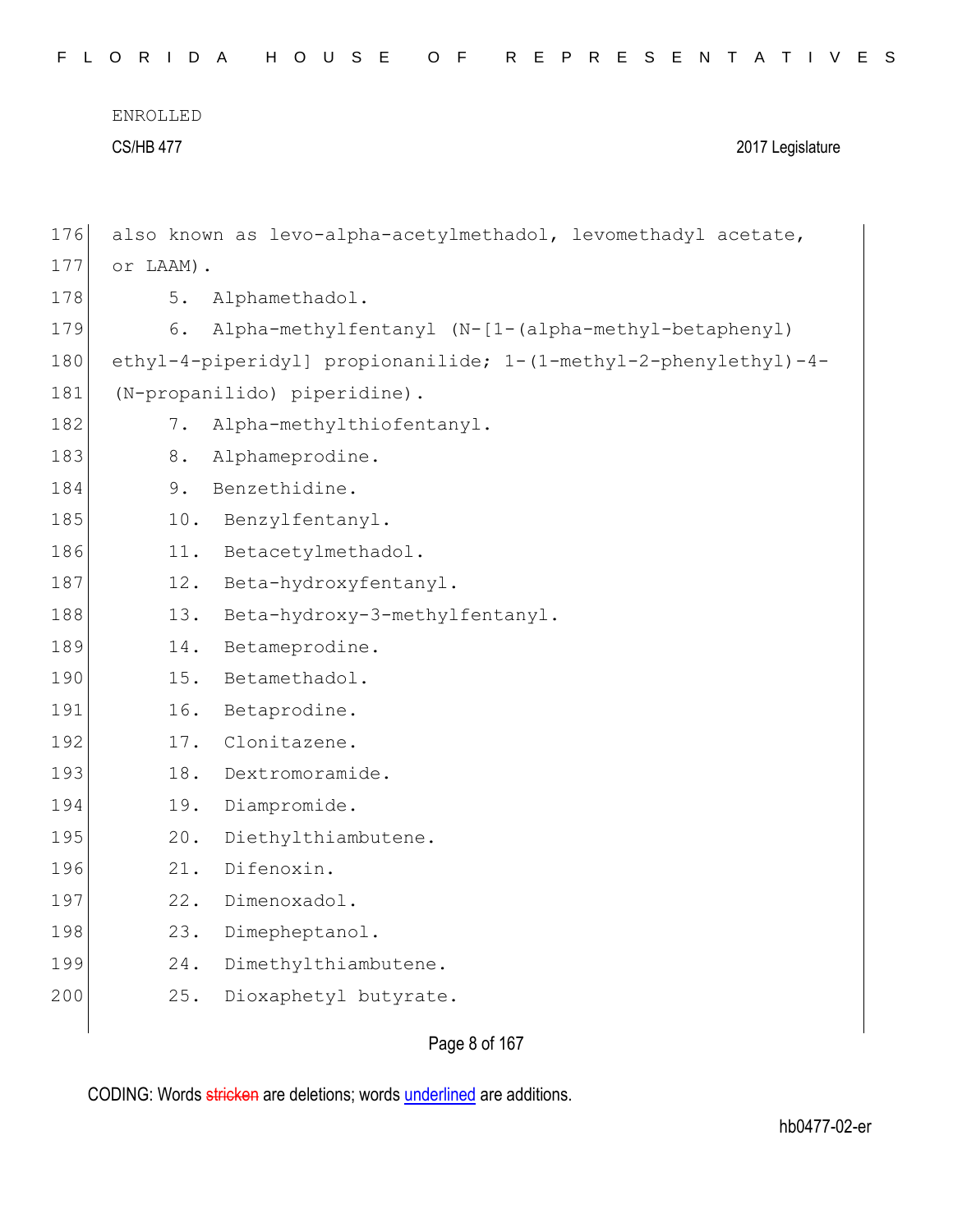|  |  |  |  |  |  |  |  | FLORIDA HOUSE OF REPRESENTATIVES |  |  |  |  |  |  |  |  |  |  |  |  |  |  |  |  |  |  |  |  |  |  |  |  |  |
|--|--|--|--|--|--|--|--|----------------------------------|--|--|--|--|--|--|--|--|--|--|--|--|--|--|--|--|--|--|--|--|--|--|--|--|--|
|--|--|--|--|--|--|--|--|----------------------------------|--|--|--|--|--|--|--|--|--|--|--|--|--|--|--|--|--|--|--|--|--|--|--|--|--|

| 201 | 26. | Dipipanone.                                        |
|-----|-----|----------------------------------------------------|
| 202 | 27. | Ethylmethylthiambutene.                            |
| 203 | 28. | Etonitazene.                                       |
| 204 | 29. | Etoxeridine.                                       |
| 205 | 30. | Flunitrazepam.                                     |
| 206 | 31. | Furethidine.                                       |
| 207 | 32. | Hydroxypethidine.                                  |
| 208 | 33. | Ketobemidone.                                      |
| 209 | 34. | Levomoramide.                                      |
| 210 | 35. | Levophenacylmorphan.                               |
| 211 | 36. | Desmethylprodine (1-Methyl-4-Phenyl-4-             |
| 212 |     | Propionoxypiperidine).                             |
| 213 | 37. | 3-Methylfentanyl (N-[3-methyl-1-(2-phenylethyl)-4- |
| 214 |     | piperidyl]-N-phenylpropanamide).                   |
|     |     |                                                    |
| 215 | 38. | 3-Methylthiofentanyl.                              |
| 216 | 39. | Morpheridine.                                      |
| 217 | 40. | Noracymethadol.                                    |
| 218 | 41. | Norlevorphanol.                                    |
| 219 | 42. | Normethadone.                                      |
| 220 | 43. | Norpipanone.                                       |
| 221 | 44. | Para-Fluorofentanyl.                               |
| 222 | 45. | Phenadoxone.                                       |
| 223 | 46. | Phenampromide.                                     |
| 224 | 47. | Phenomorphan.                                      |
| 225 | 48. | Phenoperidine.                                     |

Page 9 of 167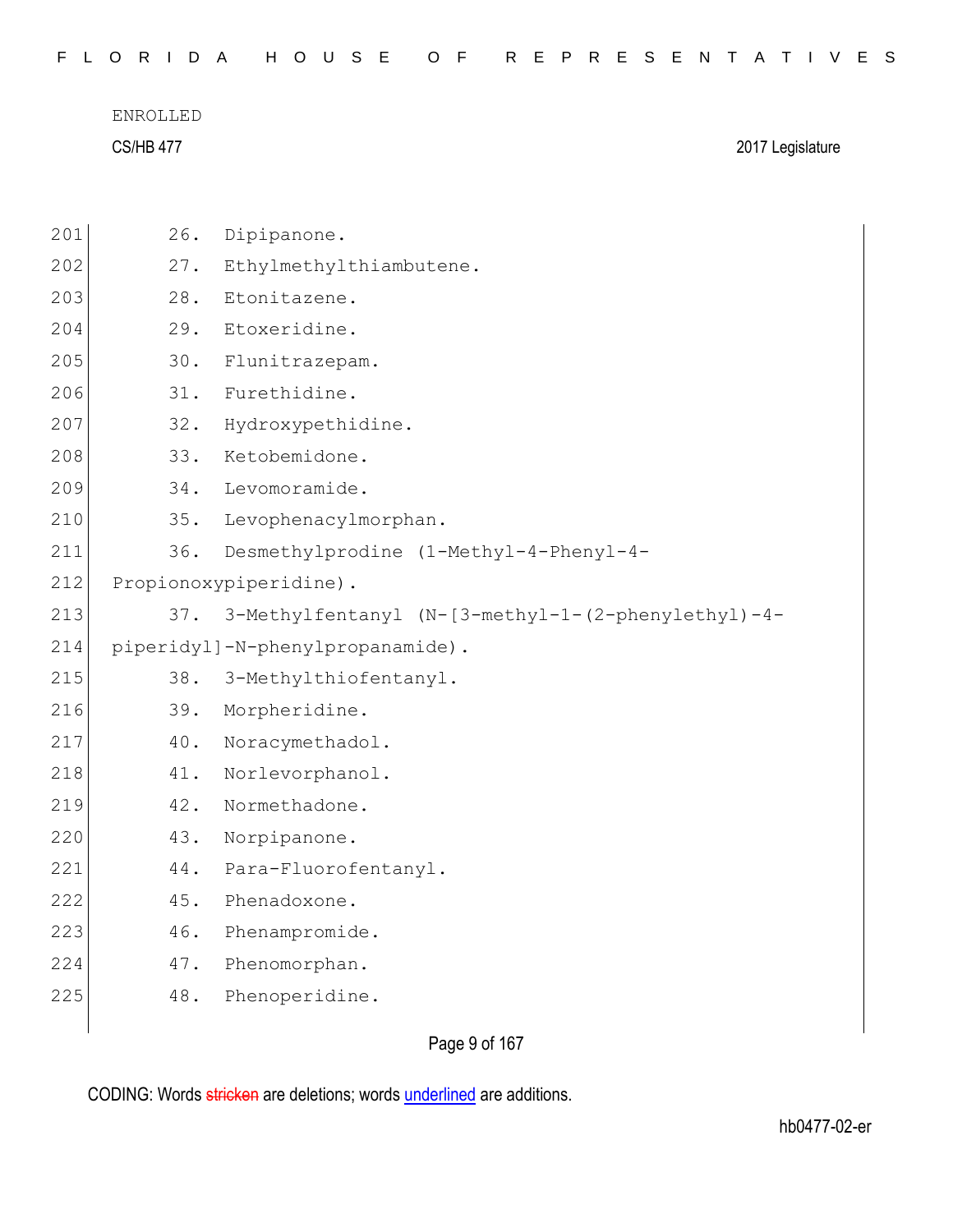| 226 |                                                                  | 49. PEPAP (1-(2-Phenylethyl)-4-Phenyl-4-                         |  |
|-----|------------------------------------------------------------------|------------------------------------------------------------------|--|
| 227 |                                                                  | Acetyloxypiperidine).                                            |  |
| 228 | 50.                                                              | Piritramide.                                                     |  |
| 229 | 51.                                                              | Proheptazine.                                                    |  |
| 230 | 52.                                                              | Properidine.                                                     |  |
| 231 | 53.                                                              | Propiram.                                                        |  |
| 232 | 54.                                                              | Racemoramide.                                                    |  |
| 233 | 55.                                                              | Thenylfentanyl.                                                  |  |
| 234 | 56.                                                              | Thiofentanyl.                                                    |  |
| 235 | 57.                                                              | Tilidine.                                                        |  |
| 236 | 58.                                                              | Trimeperidine.                                                   |  |
| 237 | 59.                                                              | Acetylfentanyl.                                                  |  |
| 238 | 60.                                                              | Butyrylfentanyl.                                                 |  |
| 239 | 61.                                                              | Beta-Hydroxythiofentanyl.                                        |  |
| 240 | 62.                                                              | Fentanyl Derivatives. Unless specifically excepted,              |  |
| 241 |                                                                  | listed in another schedule, or contained within a pharmaceutical |  |
| 242 |                                                                  | product approved by the United States Food and Drug              |  |
| 243 | Administration, any material, compound, mixture, or preparation, |                                                                  |  |
| 244 |                                                                  | including its salts, isomers, esters, or ethers, and salts of    |  |
| 245 |                                                                  | isomers, esters, or ethers, whenever the existence of such salts |  |
| 246 | is possible within any of the following specific chemical        |                                                                  |  |
| 247 |                                                                  | designations containing a 4-anilidopiperidine structure:         |  |
| 248 | а.                                                               | With or without substitution at the carbonyl of the              |  |
| 249 | aniline moiety with alkyl, alkenyl, carboalkoxy, cycloalkyl,     |                                                                  |  |
| 250 |                                                                  | methoxyalkyl, cyanoalkyl, or aryl groups, or furanyl,            |  |
|     |                                                                  |                                                                  |  |

Page 10 of 167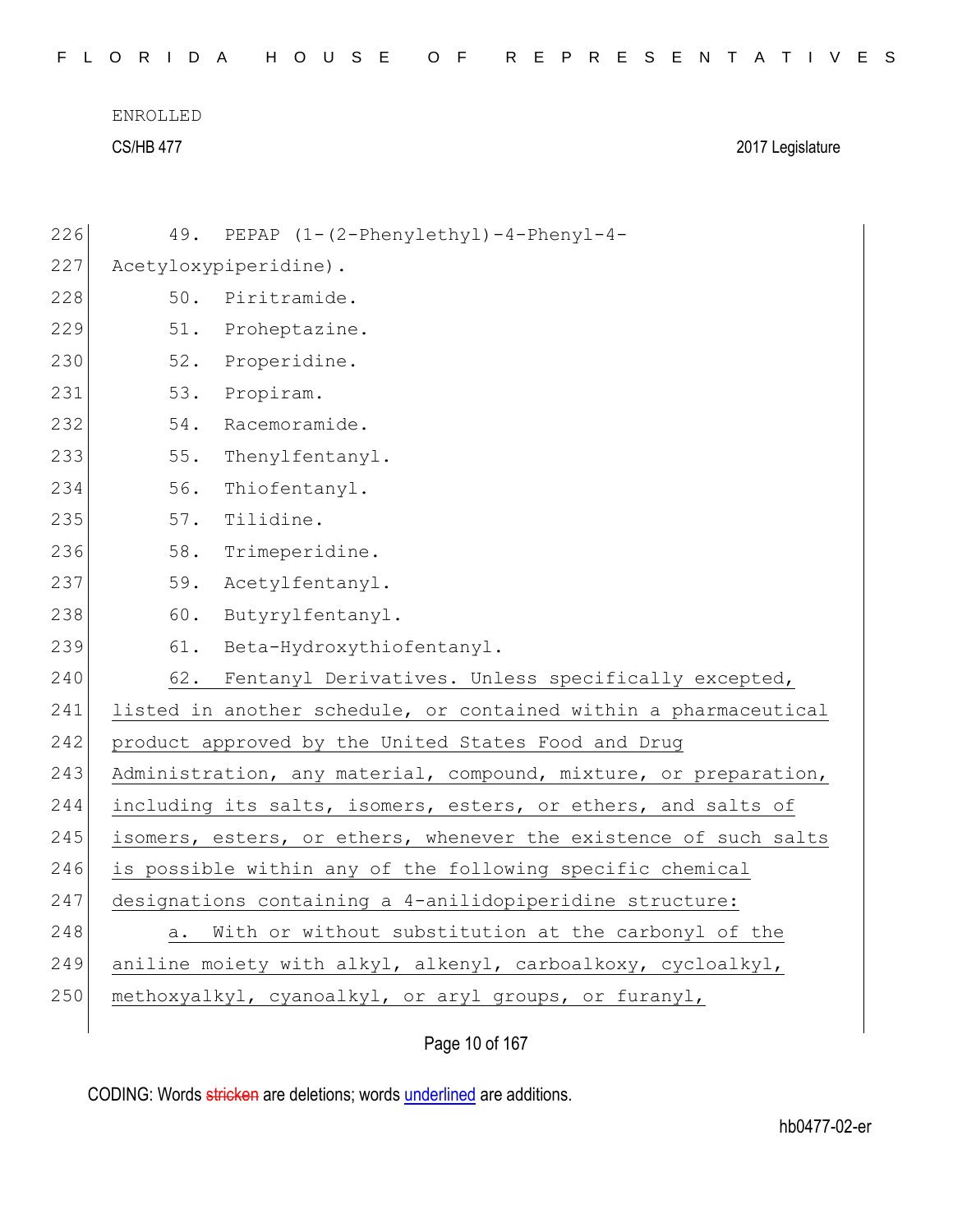CS/HB 477 2017 Legislature

| 251 | dihydrofuranyl, benzyl moiety, or rings containing heteroatoms   |  |  |
|-----|------------------------------------------------------------------|--|--|
| 252 | sulfur, oxygen, or nitrogen;                                     |  |  |
| 253 | b. With or without substitution at the piperidine amino          |  |  |
| 254 | moiety with a phenethyl, benzyl, alkylaryl (including            |  |  |
| 255 | heteroaromatics), alkyltetrazolyl ring, or an alkyl or           |  |  |
| 256 | carbomethoxy group, whether or not further substituted in the    |  |  |
| 257 | ring or group;                                                   |  |  |
| 258 | With or without substitution or addition to the<br>$\circ$ .     |  |  |
| 259 | piperdine ring to any extent with one or more methyl,            |  |  |
| 260 | carbomethoxy, methoxy, methoxymethyl, aryl, allyl, or ester      |  |  |
| 261 | groups;                                                          |  |  |
| 262 | With or without substitution of one or more hydrogen<br>d.       |  |  |
| 263 | atoms for halogens, or methyl, alkyl, or methoxy groups, in the  |  |  |
| 264 | aromatic ring of the anilide moiety;                             |  |  |
| 265 | With or without substitution at the alpha or beta<br>е.          |  |  |
| 266 | position of the piperidine ring with alkyl, hydroxyl, or methoxy |  |  |
| 267 | groups;                                                          |  |  |
| 268 | With or without substitution of the benzene ring of the<br>f.    |  |  |
| 269 | anilide moiety for an aromatic heterocycle; and                  |  |  |
| 270 | With or without substitution of the piperidine ring for<br>g.    |  |  |
| 271 | a pyrrolidine ring, perhydroazepine ring, or azepine ring;       |  |  |
| 272 |                                                                  |  |  |
| 273 | excluding, Alfentanil, Carfentanil, Fentanyl, and Sufentanil;    |  |  |
| 274 | including, but not limited to:                                   |  |  |
| 275 | Acetyl-alpha-methylfentanyl.<br>( I )                            |  |  |
|     | Page 11 of 167                                                   |  |  |
|     |                                                                  |  |  |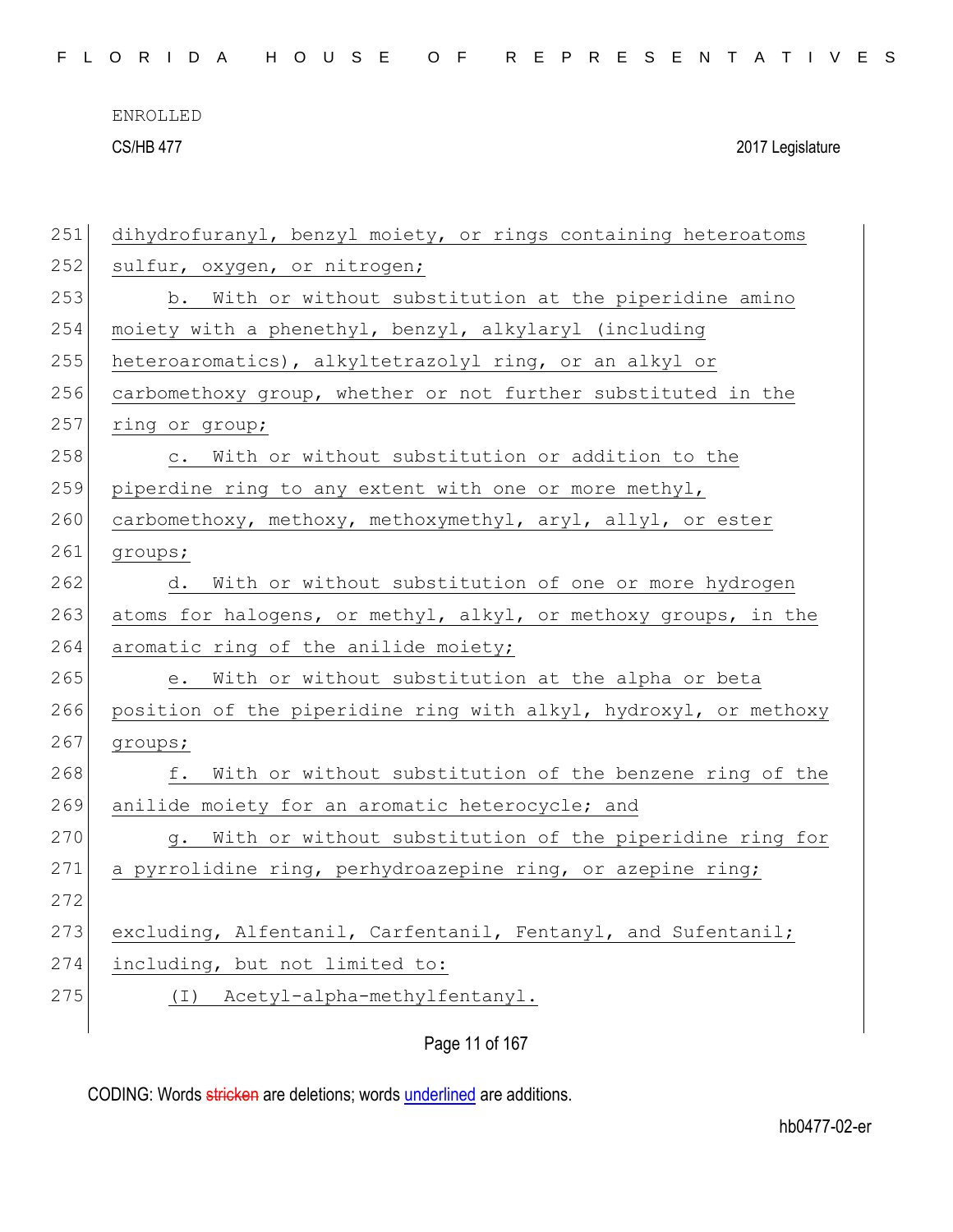CS/HB 477 2017 Legislature

| 276 | Alpha-methylfentanyl (N-[1-(alpha-methyl-betaphenyl)<br>(TI)     |
|-----|------------------------------------------------------------------|
| 277 | ethyl-4-piperidyl] propionanilide; 1-(1-methyl-2-phenylethyl)-4- |
| 278 | (N-propanilido) piperidine).                                     |
| 279 | Alpha-methylthiofentanyl.<br>(III)                               |
| 280 | Benzylfentanyl.<br>(TV)                                          |
| 281 | Beta-hydroxyfentanyl.<br>(V)                                     |
| 282 | Beta-hydroxy-3-methylfentanyl.<br>(VI)                           |
| 283 | 3-Methylfentanyl (N-[3-methyl-1-(2-phenylethyl)-4-<br>(VII)      |
| 284 | piperidyl]-N-phenylpropanamide).                                 |
| 285 | 3-Methylthiofentanyl.<br>(VIII)                                  |
| 286 | Para-Fluorofentanyl.<br>(TX)                                     |
| 287 | (X)<br>Thenylfentanyl or Thienyl fentanyl.                       |
| 288 | (XI)<br>Thiofentanyl.                                            |
| 289 | Acetylfentanyl.<br>(XII)                                         |
| 290 | Butyrylfentanyl.<br>(XIII)                                       |
| 291 | Beta-Hydroxythiofentanyl.<br>(XIV)                               |
| 292 | Lofentanil.<br>(XV)                                              |
| 293 | Ocfentanil.<br>(XVI)                                             |
| 294 | Ohmfentanyl.<br>(XVII)                                           |
| 295 | Benzodioxolefentanyl.<br>(XVIII)                                 |
| 296 | Furanyl fentanyl.<br>(XIX)                                       |
| 297 | Pentanoyl fentanyl.<br>(XX)                                      |
| 298 | Cyclopentyl fentanyl.<br>(XXI)                                   |
| 299 | Isobutyryl fentanyl.<br>(XXII)                                   |
| 300 | Remifentanil.<br>(XXIII)                                         |
|     |                                                                  |

Page 12 of 167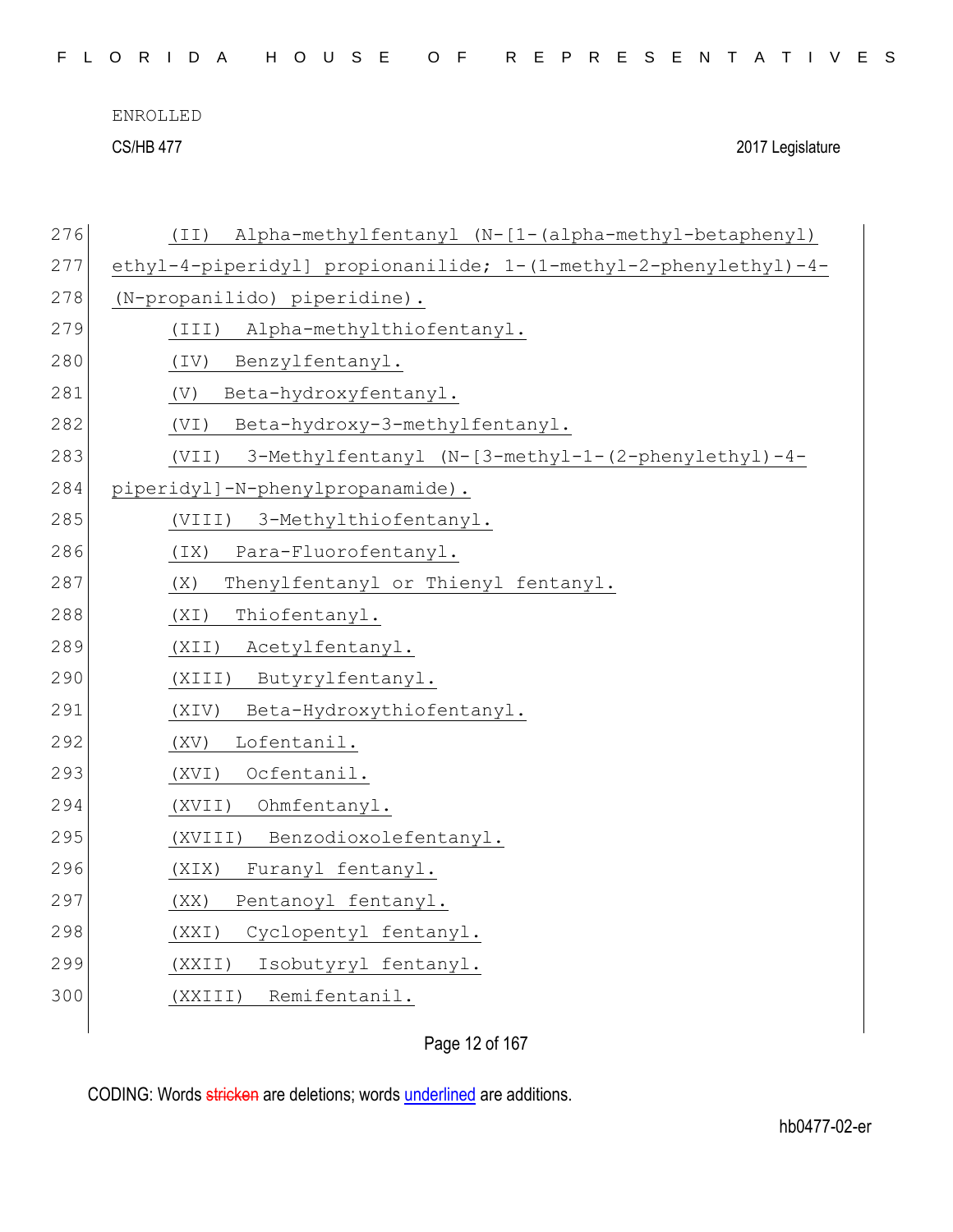| 301 | Unless specifically excepted or unless listed in<br>(C)         |  |  |
|-----|-----------------------------------------------------------------|--|--|
| 302 | another schedule, any material, compound, mixture, or           |  |  |
| 303 | preparation that contains any quantity of the following         |  |  |
| 304 | hallucinogenic substances or that contains any of their salts,  |  |  |
| 305 | isomers, including optical, positional, or geometric isomers,   |  |  |
| 306 | homologues, nitrogen-heterocyclic analogs, esters, ethers, and  |  |  |
| 307 | salts of isomers, homologues, nitrogen-heterocyclic analogs,    |  |  |
| 308 | esters, or ethers, if the existence of such salts, isomers, and |  |  |
| 309 | salts of isomers is possible within the specific chemical       |  |  |
| 310 | designation or class description:                               |  |  |
| 311 | Alpha-Ethyltryptamine.<br>1.                                    |  |  |
| 312 | 4-Methylaminorex (2-Amino-4-methyl-5-phenyl-2-<br>2.            |  |  |
| 313 | oxazoline).                                                     |  |  |
| 314 | Aminorex (2-Amino-5-phenyl-2-oxazoline).<br>3.                  |  |  |
| 315 | DOB (4-Bromo-2,5-dimethoxyamphetamine).<br>4.                   |  |  |
| 316 | 5.<br>2C-B (4-Bromo-2,5-dimethoxyphenethylamine).               |  |  |
| 317 | 6.<br>Bufotenine.                                               |  |  |
| 318 | Cannabis.<br>7.                                                 |  |  |
| 319 | Cathinone.<br>8.                                                |  |  |
| 320 | DET (Diethyltryptamine).<br>9.                                  |  |  |
| 321 | 2,5-Dimethoxyamphetamine.<br>10.                                |  |  |
| 322 | 11.<br>DOET (4-Ethyl-2,5-Dimethoxyamphetamine).                 |  |  |
| 323 | DMT (Dimethyltryptamine).<br>12.                                |  |  |
| 324 | PCE (N-Ethyl-1-phenylcyclohexylamine) (Ethylamine<br>13.        |  |  |
| 325 | analog of phencyclidine).                                       |  |  |
|     |                                                                 |  |  |

Page 13 of 167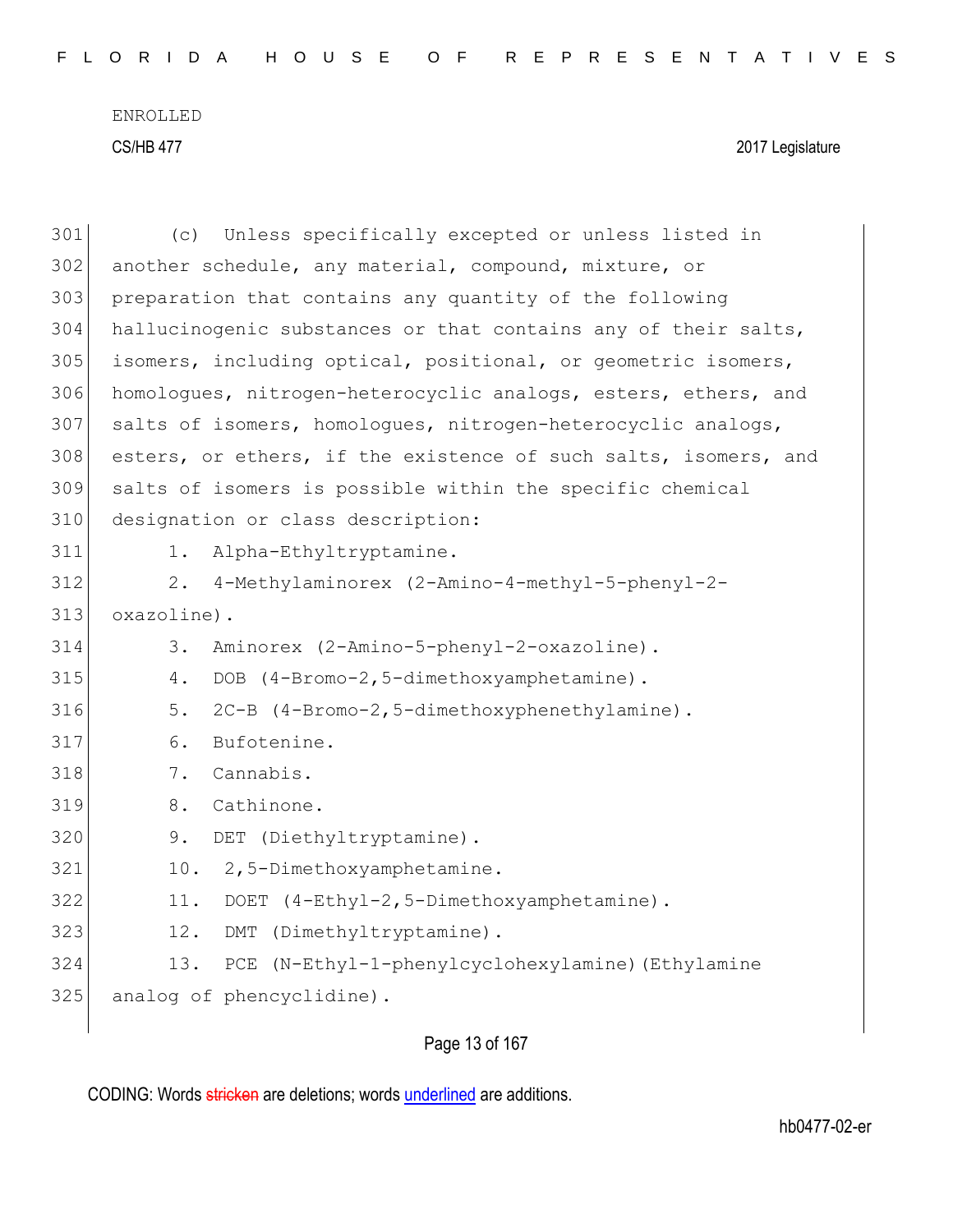| 326 | 14. | JB-318 (N-Ethyl-3-piperidyl benzilate).                          |
|-----|-----|------------------------------------------------------------------|
| 327 | 15. | N-Ethylamphetamine.                                              |
| 328 | 16. | Fenethylline.                                                    |
| 329 | 17. | 3, 4-Methylenedioxy-N-hydroxyamphetamine.                        |
| 330 | 18. | Ibogaine.                                                        |
| 331 | 19. | LSD (Lysergic acid diethylamide).                                |
| 332 | 20. | Mescaline.                                                       |
| 333 | 21. | Methcathinone.                                                   |
| 334 | 22. | 5-Methoxy-3, 4-methylenedioxyamphetamine.                        |
| 335 | 23. | PMA (4-Methoxyamphetamine).                                      |
| 336 | 24. | PMMA (4-Methoxymethamphetamine).                                 |
| 337 | 25. | DOM (4-Methyl-2,5-dimethoxyamphetamine).                         |
| 338 | 26. | MDEA (3, 4-Methylenedioxy-N-ethylamphetamine).                   |
| 339 | 27. | MDA (3, 4-Methylenedioxyamphetamine).                            |
| 340 | 28. | JB-336 (N-Methyl-3-piperidyl benzilate).                         |
| 341 | 29. | N, N-Dimethylamphetamine.                                        |
| 342 | 30. | Parahexyl.                                                       |
| 343 | 31. | Peyote.                                                          |
| 344 | 32. | PCPY (N-(1-Phenylcyclohexyl)-pyrrolidine) (Pyrrolidine           |
| 345 |     | analog of phencyclidine).                                        |
| 346 | 33. | Psilocybin.                                                      |
| 347 | 34. | Psilocyn.                                                        |
| 348 | 35. | Salvia divinorum, except for any drug product approved           |
| 349 |     | by the United States Food and Drug Administration which contains |
| 350 |     | Salvia divinorum or its isomers, esters, ethers, salts, and      |
|     |     |                                                                  |

Page 14 of 167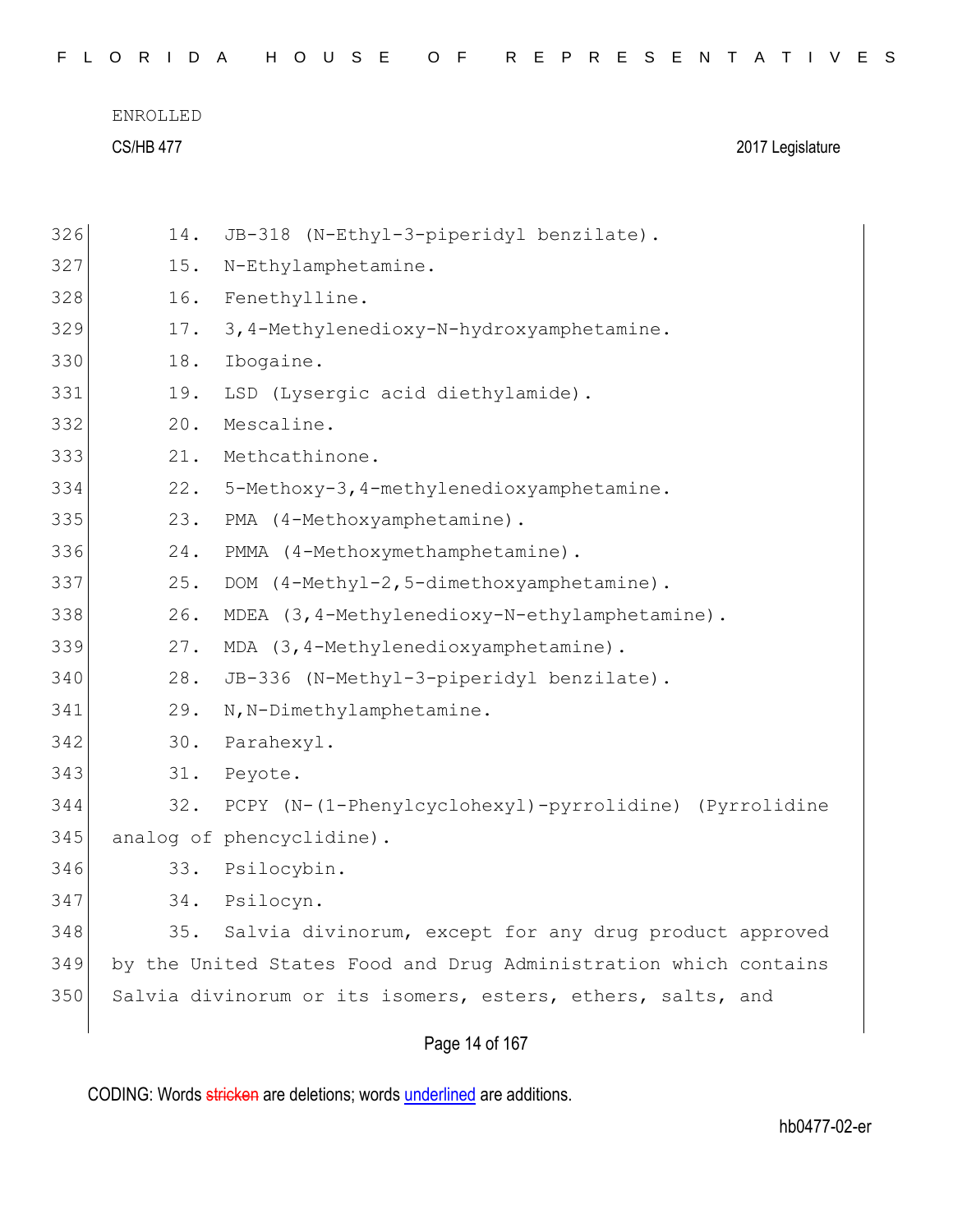|     | Page 15 of 167                                                    |  |  |
|-----|-------------------------------------------------------------------|--|--|
| 375 | 48.<br>JWH-018 (1-Pentyl-3-(1-naphthoyl)indole).                  |  |  |
| 374 | $ol$ .                                                            |  |  |
| 373 | (2-methyloctan-2-yl)-6a, 7, 10, 10a-tetrahydrobenzo[c]chromen-1-  |  |  |
| 372 | $HU-210$ [(6aR, 10aR) -9-(Hydroxymethyl) -6, 6-dimethyl-3-<br>47. |  |  |
| 371 | yl)phenol) and its dimethyloctyl (C8) homologue.                  |  |  |
| 370 | CP $47,497$ $(2-(3-Hydroxycyclohexyl)-5-(2-methyloctan-2-$<br>46. |  |  |
| 369 | 45.<br>Methylethcathinone.                                        |  |  |
| 368 | Fluoromethcathinone.<br>44.                                       |  |  |
| 367 | Methoxymethcathinone.<br>43.                                      |  |  |
| 366 | 42.<br>Methylmethcathinone.                                       |  |  |
| 365 | 41.<br>MDPV (3,4-Methylenedioxypyrovalerone).                     |  |  |
| 364 | Methylone (3, 4-Methylenedioxymethcathinone).<br>40.              |  |  |
| 363 | 39.<br>3, 4, 5-Trimethoxyamphetamine.                             |  |  |
| 362 | (Thiophene analog of phencyclidine).                              |  |  |
| 361 | TCP $(1 - [1 - (2 - Thienyl) - cyclohexyl] - piperidine)$<br>38.  |  |  |
| 360 | 37.<br>Xylazine.                                                  |  |  |
| 359 | chemical designation.                                             |  |  |
| 358 | esters, ethers, and salts is possible within the specific         |  |  |
| 357 | isomers, esters, and ethers, if the existence of such isomers,    |  |  |
| 356 | Salvinorin A or its isomers, esters, ethers, salts, and salts of  |  |  |
| 355 | the United States Food and Drug Administration which contains     |  |  |
| 354 | 36. Salvinorin A, except for any drug product approved by         |  |  |
| 353 | specific chemical designation.                                    |  |  |
| 352 | isomers, esters, ethers, and salts is possible within the         |  |  |
| 351 | salts of isomers, esters, and ethers, if the existence of such    |  |  |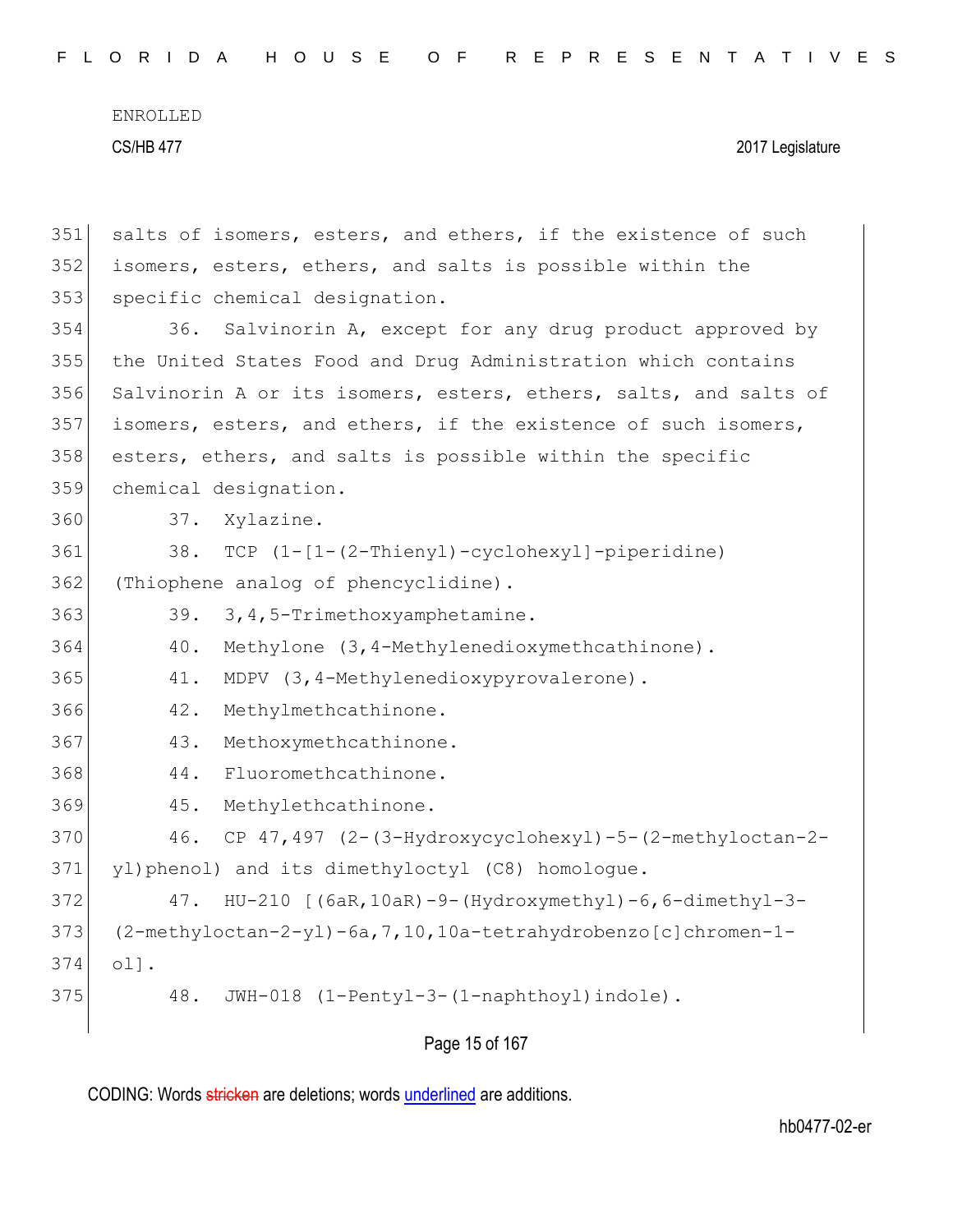CS/HB 477 2017 Legislature

| 376 | 49.                 | JWH-073 (1-Butyl-3-(1-naphthoyl)indole).               |
|-----|---------------------|--------------------------------------------------------|
| 377 | 50.                 | JWH-200 (1-[2-(4-Morpholinyl)ethyl]-3-(1-              |
| 378 | naphthoyl) indole). |                                                        |
| 379 | 51.                 | BZP (Benzylpiperazine).                                |
| 380 | 52.                 | Fluorophenylpiperazine.                                |
| 381 | 53.                 | Methylphenylpiperazine.                                |
| 382 | 54.                 | Chlorophenylpiperazine.                                |
| 383 | 55.                 | Methoxyphenylpiperazine.                               |
| 384 | 56.                 | DBZP (1,4-Dibenzylpiperazine).                         |
| 385 | 57.                 | TFMPP (Trifluoromethylphenylpiperazine).               |
| 386 | 58.                 | MBDB (Methylbenzodioxolylbutanamine) or (3,4-          |
| 387 |                     | Methylenedioxy-N-methylbutanamine).                    |
| 388 | 59.                 | 5-Hydroxy-AMT (5-Hydroxy-alpha-methyltryptamine).      |
| 389 | 60.                 | 5-Hydroxy-N-methyltryptamine.                          |
| 390 | 61.                 | 5-MeO-MiPT (5-Methoxy-N-methyl-N-isopropyltryptamine). |
| 391 | 62.                 | 5-MeO-AMT (5-Methoxy-alpha-methyltryptamine).          |
| 392 | 63.                 | Methyltryptamine.                                      |
| 393 | 64.                 | 5-MeO-DMT (5-Methoxy-N, N-dimethyltryptamine).         |
| 394 | 65.                 | 5-Me-DMT (5-Methyl-N, N-dimethyltryptamine).           |
| 395 | 66.                 | Tyramine (4-Hydroxyphenethylamine).                    |
| 396 | 67.                 | 5-MeO-DiPT (5-Methoxy-N, N-Diisopropyltryptamine).     |
| 397 | 68.                 | (N, N-Diisopropyltryptamine).<br>DiPT                  |
| 398 | 69.                 | DPT (N, N-Dipropyltryptamine).                         |
| 399 | 70.                 | 4-Hydroxy-DiPT (4-Hydroxy-N, N-diisopropyltryptamine). |
| 400 | 71.                 | 5-MeO-DALT (5-Methoxy-N, N-Diallyltryptamine).         |
|     |                     |                                                        |

Page 16 of 167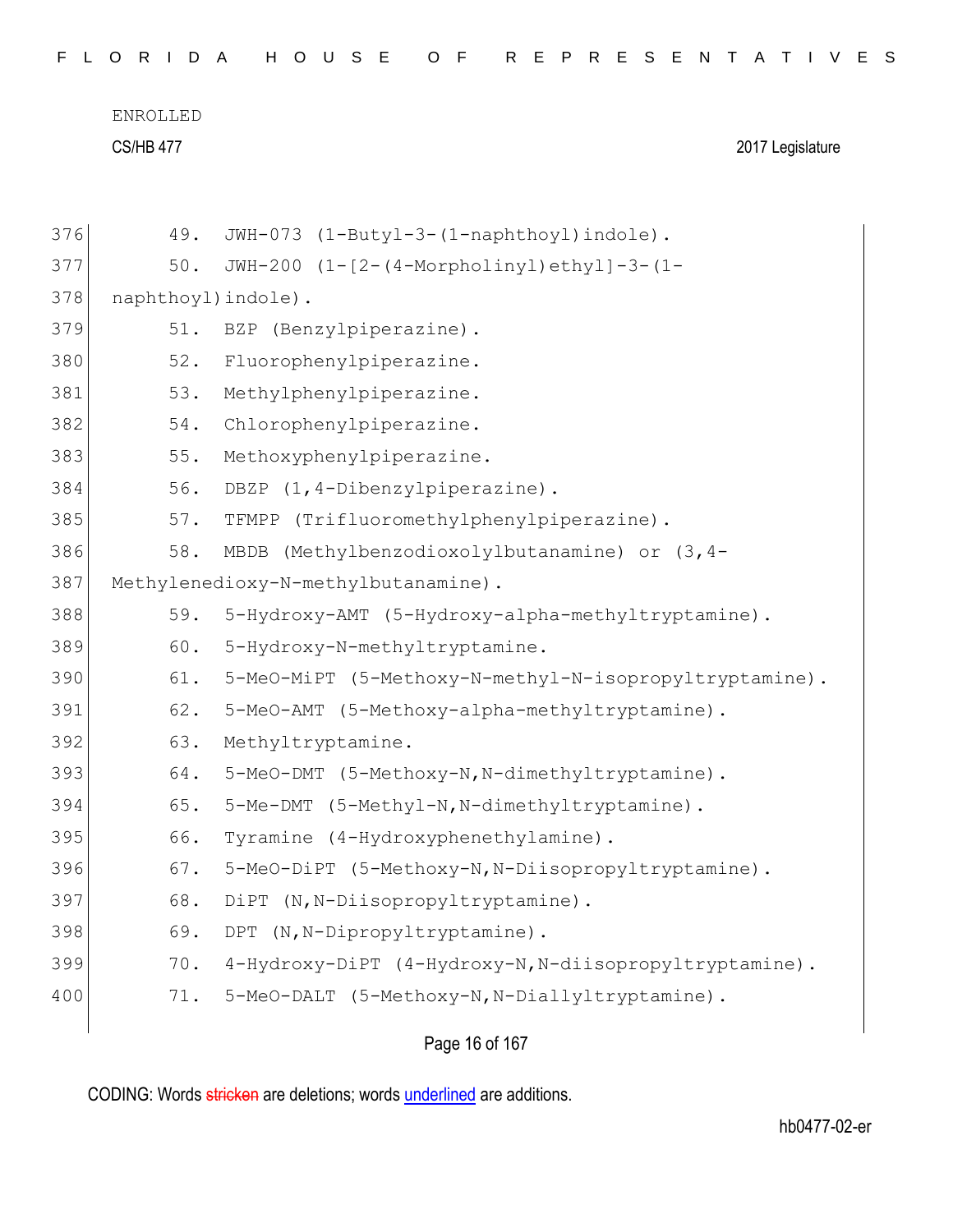| 401 | 72. | DOI (4-Iodo-2,5-dimethoxyamphetamine).                 |
|-----|-----|--------------------------------------------------------|
| 402 | 73. | DOC (4-Chloro-2,5-dimethoxyamphetamine).               |
| 403 | 74. | 2C-E (4-Ethyl-2,5-dimethoxyphenethylamine).            |
| 404 | 75. | 2C-T-4 (4-Isopropylthio-2,5-dimethoxyphenethylamine).  |
| 405 | 76. | 2C-C (4-Chloro-2,5-dimethoxyphenethylamine).           |
| 406 | 77. | 2C-T (4-Methylthio-2,5-dimethoxyphenethylamine).       |
| 407 | 78. | 2C-T-2 (4-Ethylthio-2,5-dimethoxyphenethylamine).      |
| 408 | 79. | 2C-T-7 (4-(n)-Propylthio-2,5-dimethoxyphenethylamine). |
| 409 | 80. | 2C-I (4-Iodo-2,5-dimethoxyphenethylamine).             |
| 410 | 81. | Butylone (3, 4-Methylenedioxy-alpha-                   |
| 411 |     | methylaminobutyrophenone).                             |
| 412 | 82. | Ethcathinone.                                          |
| 413 | 83. | Ethylone (3, 4-Methylenedioxy-N-ethylcathinone).       |
| 414 | 84. | Naphyrone (Naphthylpyrovalerone).                      |
| 415 | 85. | Dimethylone (3, 4-Methylenedioxy-N, N-                 |
| 416 |     | dimethylcathinone).                                    |
| 417 | 86. | 3,4-Methylenedioxy-N, N-diethylcathinone.              |
| 418 | 87. | 3, 4-Methylenedioxy-propiophenone.                     |
| 419 | 88. | 3,4-Methylenedioxy-alpha-bromopropiophenone.           |
| 420 | 89. | 3, 4-Methylenedioxy-propiophenone-2-oxime.             |
| 421 | 90. | 3, 4-Methylenedioxy-N-acetylcathinone.                 |
| 422 | 91. | 3,4-Methylenedioxy-N-acetylmethcathinone.              |
| 423 | 92. | 3,4-Methylenedioxy-N-acetylethcathinone.               |
| 424 | 93. | Bromomethcathinone.                                    |
| 425 | 94. | Buphedrone (alpha-Methylamino-butyrophenone).          |
|     |     |                                                        |

Page 17 of 167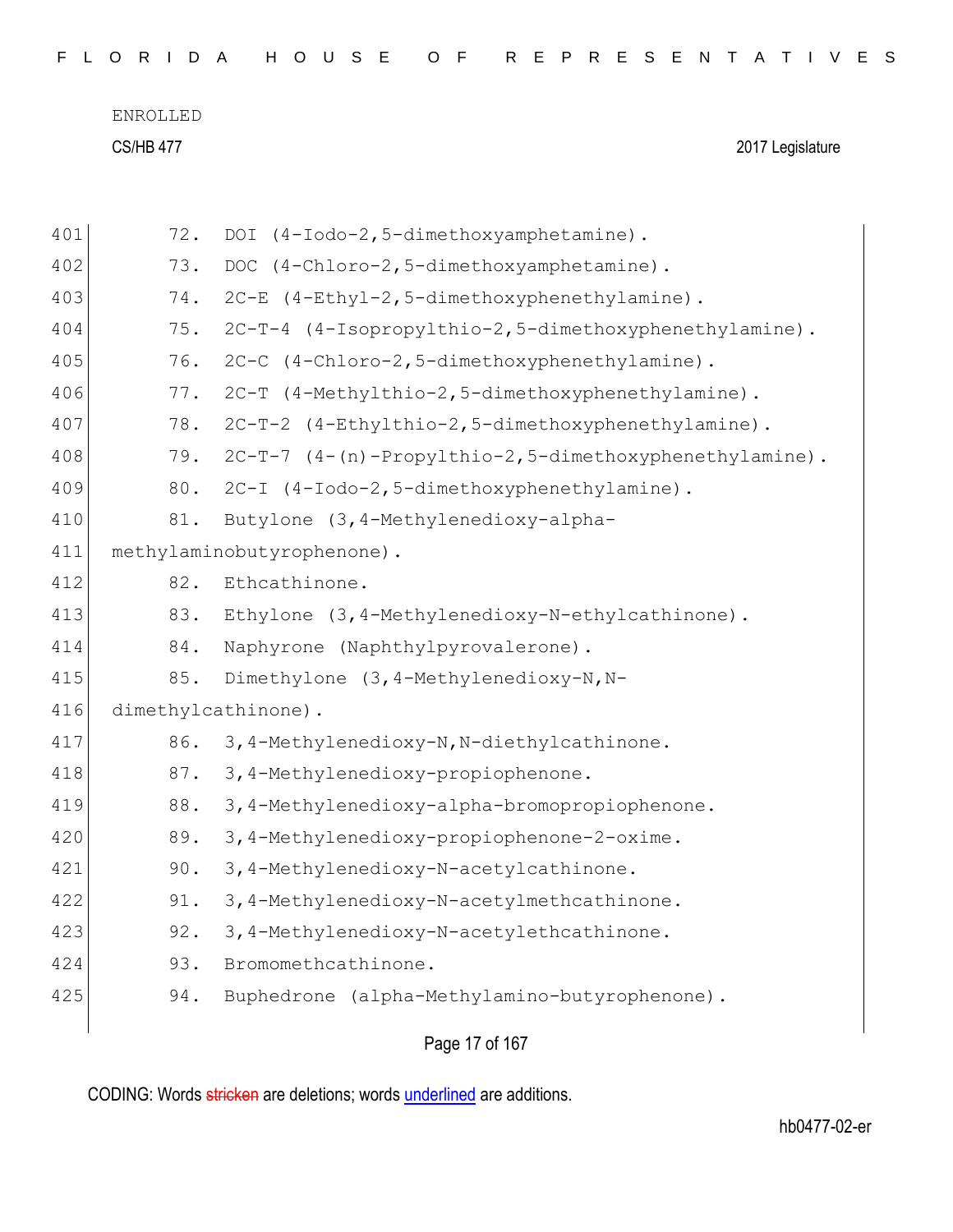|  |  |  |  |  |  |  |  |  |  |  |  |  | FLORIDA HOUSE OF REPRESENTATIVES |  |  |  |  |  |  |  |  |  |  |  |  |  |  |  |  |  |
|--|--|--|--|--|--|--|--|--|--|--|--|--|----------------------------------|--|--|--|--|--|--|--|--|--|--|--|--|--|--|--|--|--|
|--|--|--|--|--|--|--|--|--|--|--|--|--|----------------------------------|--|--|--|--|--|--|--|--|--|--|--|--|--|--|--|--|--|

| 426 | Eutylone (3, 4-Methylenedioxy-alpha-<br>95.               |
|-----|-----------------------------------------------------------|
| 427 | ethylaminobutyrophenone).                                 |
| 428 | Dimethylcathinone.<br>96.                                 |
| 429 | Dimethylmethcathinone.<br>97.                             |
| 430 | Pentylone (3, 4-Methylenedioxy-alpha-<br>98.              |
| 431 | methylaminovalerophenone).                                |
| 432 | MDPPP (3,4-Methylenedioxy-alpha-<br>99.                   |
| 433 | pyrrolidinopropiophenone).                                |
| 434 | MDPBP (3, 4-Methylenedioxy-alpha-<br>100.                 |
| 435 | pyrrolidinobutyrophenone).                                |
| 436 | MOPPP (Methoxy-alpha-pyrrolidinopropiophenone).<br>101.   |
| 437 | 102. MPHP (Methyl-alpha-pyrrolidinohexanophenone).        |
| 438 | BTCP (Benzothiophenylcyclohexylpiperidine) or BCP<br>103. |
| 439 | (Benocyclidine).                                          |
| 440 | 104.<br>F-MABP (Fluoromethylaminobutyrophenone).          |
| 441 | 105.<br>MeO-PBP (Methoxypyrrolidinobutyrophenone).        |
| 442 | 106.<br>Et-PBP (Ethylpyrrolidinobutyrophenone).           |
| 443 | 107. 3-Me-4-MeO-MCAT (3-Methyl-4-Methoxymethcathinone).   |
| 444 | Me-EABP (Methylethylaminobutyrophenone).<br>108.          |
| 445 | 109.<br>Etizolam.                                         |
| 446 | (Pyrrolidinopropiophenone).<br>110.<br>PPP                |
| 447 | PBP (Pyrrolidinobutyrophenone).<br>111.                   |
| 448 | PVP (Pyrrolidinovalerophenone) or<br>112.                 |
| 449 | (Pyrrolidinopentiophenone).                               |
| 450 | MPPP (Methyl-alpha-pyrrolidinopropiophenone).<br>113.     |
|     |                                                           |

Page 18 of 167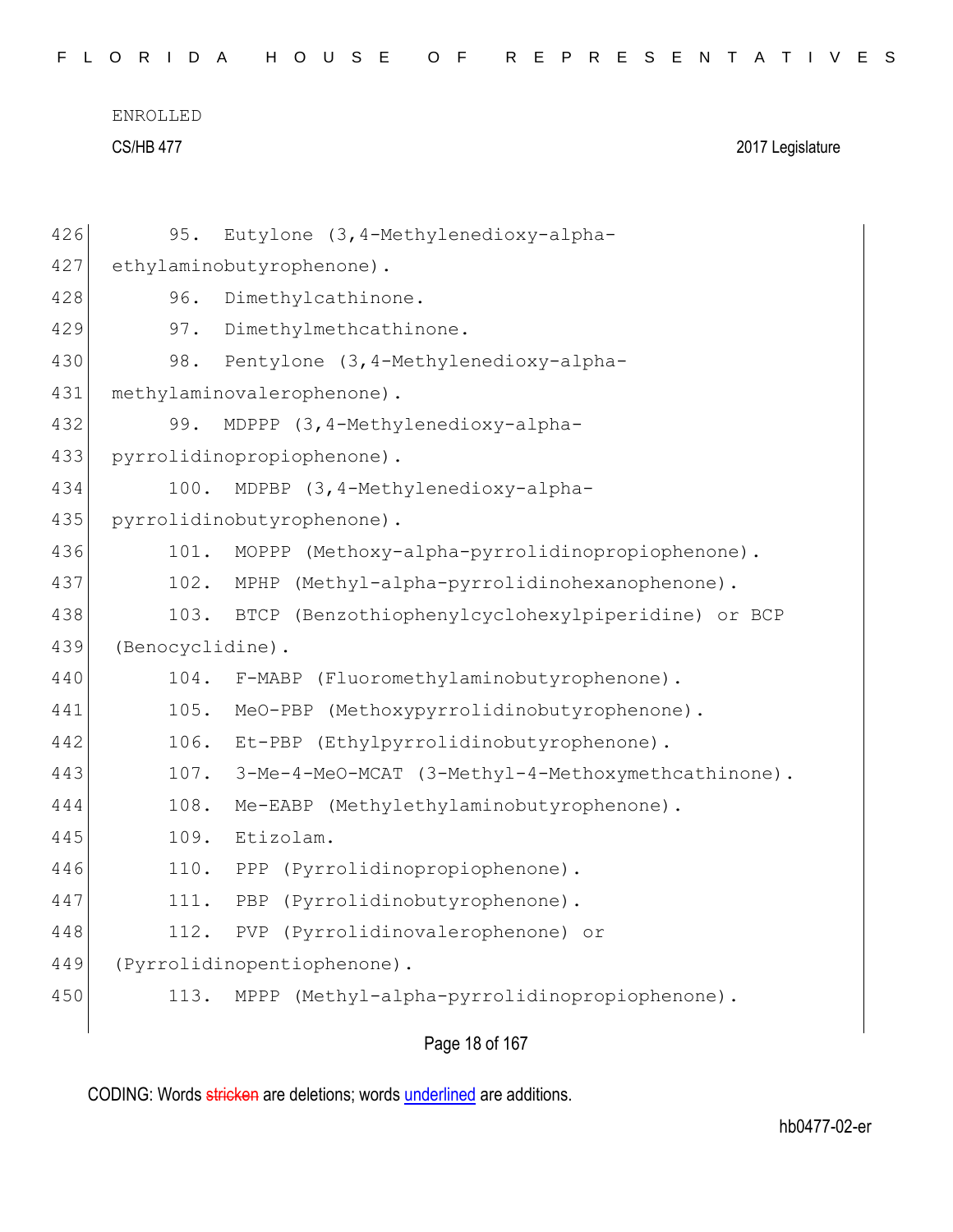| FLORIDA HOUSE OF REPRESENTATIVES |  |
|----------------------------------|--|
|----------------------------------|--|

| 451 | 114.             | JWH-007   | (1-Pentyl-2-methyl-3-(1-naphthoyl)indole).                           |
|-----|------------------|-----------|----------------------------------------------------------------------|
| 452 | 115.             | $JWH-015$ | (1-Propyl-2-methyl-3-(1-naphthoyl)indole).                           |
| 453 | 116.             | JWH-019   | (1-Hexyl-3-(1-naphthoyl)indole).                                     |
| 454 | 117.             | $JWH-020$ | (1-Heptyl-3-(1-naphthoyl)indole).                                    |
| 455 | 118.             | JWH-072   | (1-Propyl-3-(1-naphthoyl)indole).                                    |
| 456 | 119.             | $JWH-081$ | $(1-Pentyl-3-(4-methoxy-1-naphthoyl)indole)$ .                       |
| 457 | 120.             | JWH-122   | (1-Pentyl-3-(4-methyl-1-naphthoyl)indole).                           |
| 458 | 121.             |           | JWH-133 ((6aR, 10aR) -6, 6, 9-Trimethyl-3-(2-                        |
| 459 |                  |           | $methylpentan-2-yl)-6a, 7, 10, 10a-tetrahydrobenzo[c] chromene).$    |
| 460 | 122.             |           | JWH-175 (1-Pentyl-3-(1-naphthylmethyl)indole).                       |
| 461 | 123.             | $JWH-201$ | $(1-Pentyl-3-(4-methoxyphenylacetyl)indole)$ .                       |
| 462 | 124.             | JWH-203   | (1-Pentyl-3-(2-chlorophenylacetyl)indole).                           |
| 463 | 125.             |           | JWH-210 (1-Pentyl-3-(4-ethyl-1-naphthoyl)indole).                    |
| 464 | 126.             |           | JWH-250 (1-Pentyl-3-(2-methoxyphenylacetyl)indole).                  |
| 465 | 127.             | JWH-251   | (1-Pentyl-3-(2-methylphenylacetyl)indole).                           |
| 466 | 128.             | JWH-302   | (1-Pentyl-3-(3-methoxyphenylacetyl)indole).                          |
| 467 | 129.             | JWH-398   | (1-Pentyl-3-(4-chloro-1-naphthoyl)indole).                           |
| 468 | 130.             |           | HU-211 ((6aS, 10aS)-9-(Hydroxymethyl)-6, 6-dimethyl-3-               |
| 469 |                  |           | $(2-methyloctan-2-yl) - 6a, 7, 10, 10a-tetrahydrobenzo[c]chromen-1-$ |
| 470 | $01)$ .          |           |                                                                      |
| 471 | 131.             |           | HU-308 ( $[ (1R, 2R, 5R) - 2 - [2, 6 - Dimethoxy-4 - (2 -$           |
| 472 |                  |           | methyloctan-2-yl)phenyl]-7,7-dimethyl-4-bicyclo[3.1.1]hept-3-        |
| 473 | enyl] methanol). |           |                                                                      |
| 474 | 132.             |           | $HU-331$ (3-Hydroxy-2-[(1R, 6R)-3-methyl-6-(1-                       |
| 475 |                  |           | methylethenyl)-2-cyclohexen-1-yl]-5-pentyl-2,5-cyclohexadiene-       |
|     |                  |           |                                                                      |

Page 19 of 167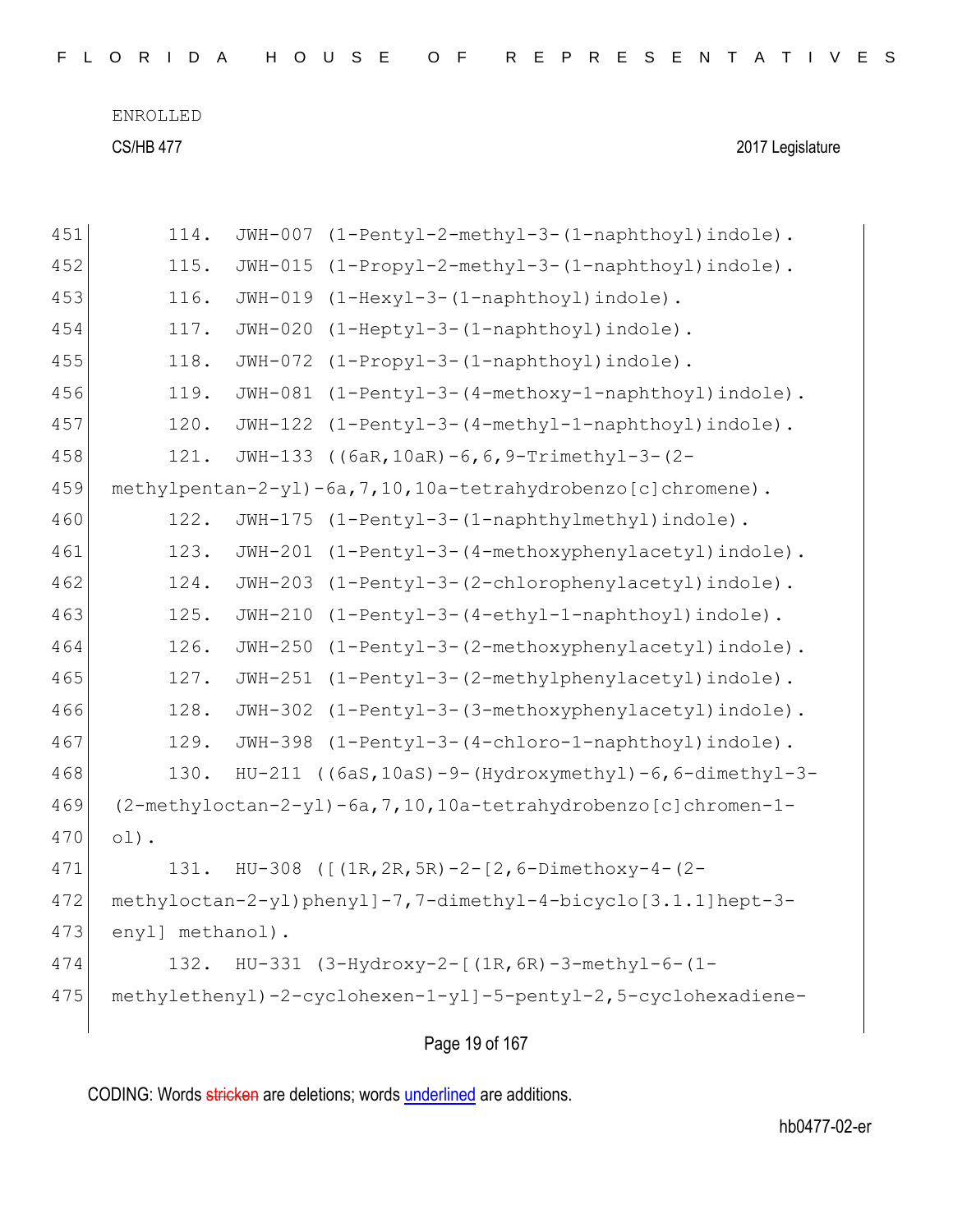| 476 | $1, 4$ -dione). |                                                               |
|-----|-----------------|---------------------------------------------------------------|
| 477 | 133.            | CB-13 (4-Pentyloxy-1-(1-naphthoyl) naphthalene).              |
| 478 | 134.            | CB-25 (N-Cyclopropyl-11-(3-hydroxy-5-pentylphenoxy)-          |
| 479 | undecanamide).  |                                                               |
| 480 | 135.            | CB-52 (N-Cyclopropyl-11-(2-hexyl-5-hydroxyphenoxy)-           |
| 481 | undecanamide).  |                                                               |
| 482 | 136.            | CP 55, 940 (2-[3-Hydroxy-6-propanol-cyclohexyl]-5-(2-         |
| 483 |                 | methyloctan-2-yl)phenol).                                     |
| 484 | 137.            | AM-694 (1-(5-Fluoropentyl)-3-(2-iodobenzoyl)indole).          |
| 485 | 138.            | AM-2201 (1-(5-Fluoropentyl)-3-(1-naphthoyl)indole).           |
| 486 |                 | 139. RCS-4 (1-Pentyl-3-(4-methoxybenzoyl) indole).            |
| 487 |                 | 140. RCS-8 (1-(2-Cyclohexylethyl)-3-(2-                       |
| 488 |                 | methoxyphenylacetyl) indole).                                 |
| 489 | 141.            | WIN55, 212-2 $((R) - (+) - [2, 3 - Dihydro-5 - methy1-3- (4-$ |
| 490 |                 | morpholinylmethyl) pyrrolo[1,2,3-de]-1,4-benzoxazin-6-yl]-1-  |
| 491 |                 | naphthalenylmethanone).                                       |
| 492 | 142.            | WIN55, 212-3 ([(3S)-2, 3-Dihydro-5-methyl-3-(4-               |
| 493 |                 | morpholinylmethyl) pyrrolo[1,2,3-de]-1,4-benzoxazin-6-yl]-1-  |
| 494 |                 | naphthalenylmethanone).                                       |
| 495 | 143.            | Pentedrone (alpha-Methylaminovalerophenone).                  |
| 496 | 144.            | Fluoroamphetamine.                                            |
| 497 | 145.            | Fluoromethamphetamine.                                        |
| 498 | 146.            | Methoxetamine.                                                |
| 499 | 147.            | Methiopropamine.                                              |
| 500 | 148.            | Methylbuphedrone (Methyl-alpha-                               |
|     |                 |                                                               |

Page 20 of 167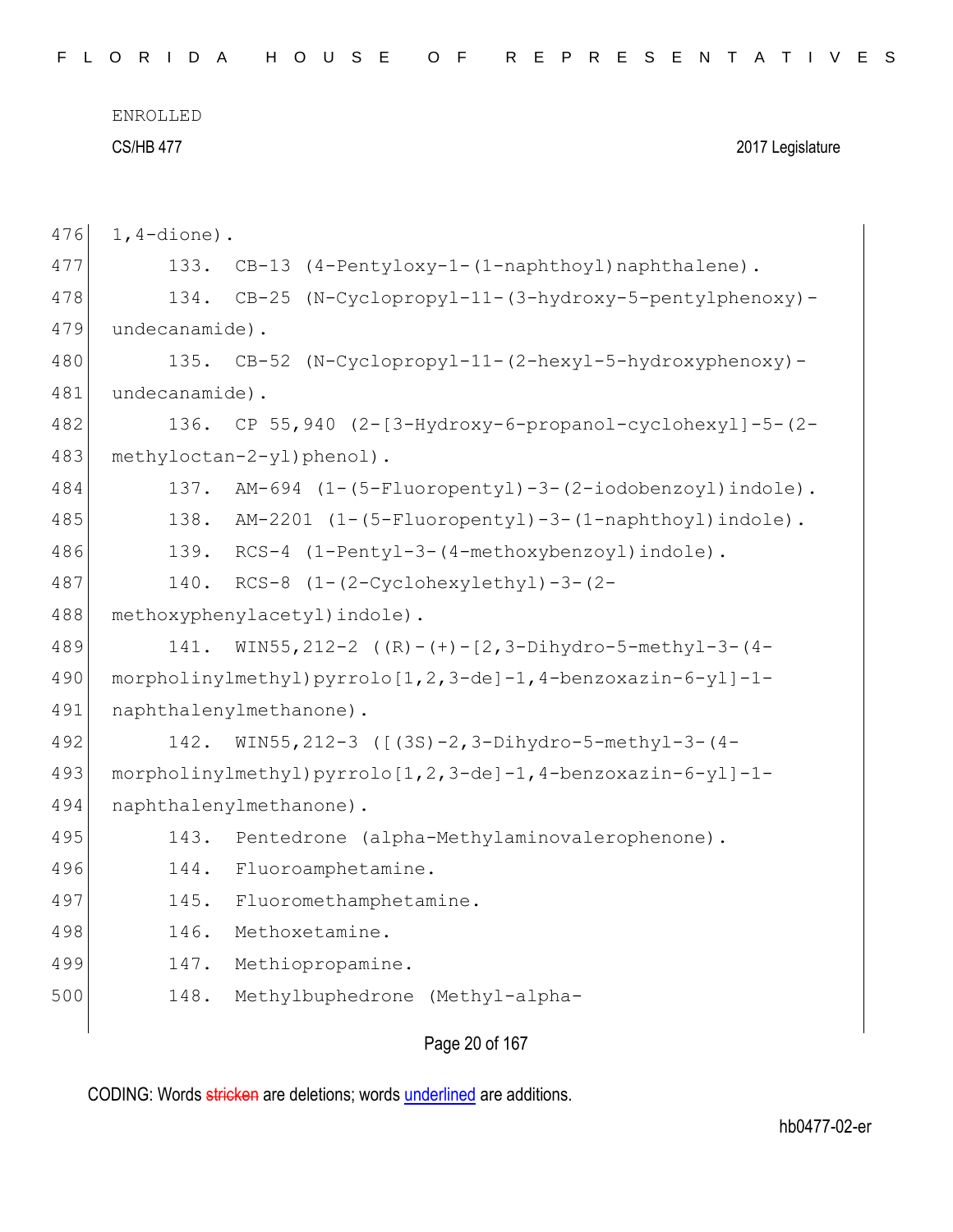| FLORIDA HOUSE OF REPRESENTATIVES |  |
|----------------------------------|--|
|----------------------------------|--|

| 501 | methylaminobutyrophenone).                                |
|-----|-----------------------------------------------------------|
| 502 | APB ((2-Aminopropyl)benzofuran).<br>149.                  |
| 503 | APDB ((2-Aminopropyl)-2,3-dihydrobenzofuran).<br>150.     |
| 504 | 151. UR-144 (1-Pentyl-3-(2, 2, 3, 3-                      |
| 505 | tetramethylcyclopropanoyl) indole).                       |
| 506 | 152. XLR11 (1-(5-Fluoropentyl)-3-(2,2,3,3-                |
| 507 | tetramethylcyclopropanoyl) indole).                       |
| 508 | 153. Chloro UR-144 (1-(Chloropentyl)-3-(2, 2, 3, 3-       |
| 509 | tetramethylcyclopropanoyl) indole).                       |
| 510 | 154. AKB48 (N-Adamant-1-yl 1-pentylindazole-3-            |
| 511 | carboxamide).                                             |
| 512 | AM-2233(1-[(N-Methyl-2-piperidinyl)methyl]-3-(2-<br>155.  |
| 513 | iodobenzoyl) indole).                                     |
| 514 | 156. STS-135 (N-Adamant-1-yl 1-(5-fluoropentyl) indole-3- |
| 515 | carboxamide).                                             |
| 516 | 157. URB-597 ((3'-(Aminocarbonyl)[1,1'-biphenyl]-3-yl)-   |
| 517 | cyclohexylcarbamate).                                     |
| 518 | 158. URB-602 ([1,1'-Biphenyl]-3-yl-carbamic acid,         |
| 519 | cyclohexyl ester).                                        |
| 520 | 159. URB-754 (6-Methyl-2-[(4-methylphenyl)amino]-1-       |
| 521 | benzoxazin-4-one).                                        |
| 522 | 160. 2C-D (4-Methyl-2,5-dimethoxyphenethylamine).         |
| 523 | 2C-H (2,5-Dimethoxyphenethylamine).<br>161.               |
| 524 | 2C-N (4-Nitro-2,5-dimethoxyphenethylamine).<br>162.       |
| 525 | 2C-P (4-(n)-Propyl-2,5-dimethoxyphenethylamine).<br>163.  |
|     |                                                           |

Page 21 of 167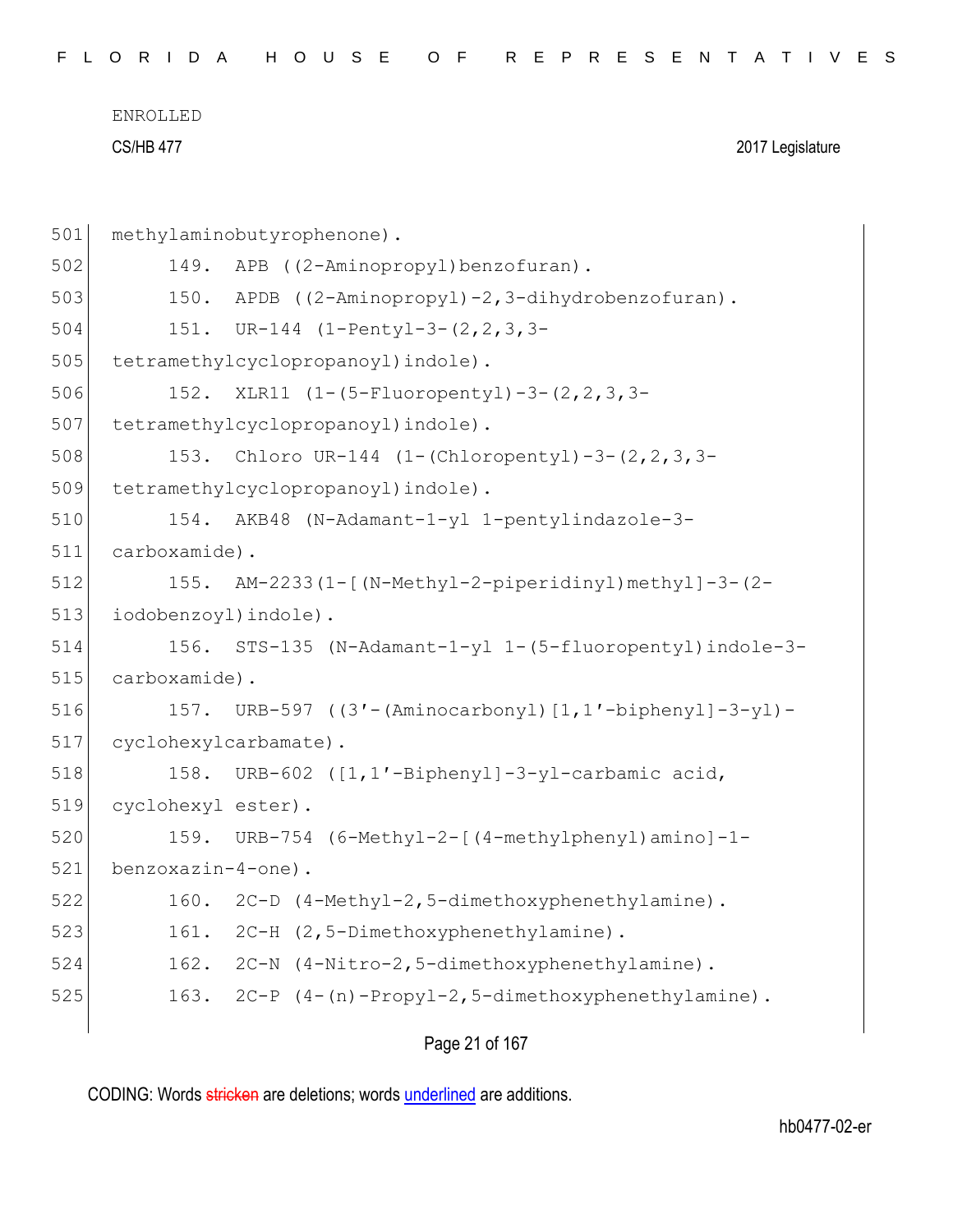|  |  |  |  |  |  | FLORIDA HOUSE OF REPRESENTATIVES |  |  |  |  |  |  |  |  |  |  |  |
|--|--|--|--|--|--|----------------------------------|--|--|--|--|--|--|--|--|--|--|--|
|  |  |  |  |  |  |                                  |  |  |  |  |  |  |  |  |  |  |  |

| 526 | 164.          | 25I-NBOMe (4-Iodo-2,5-dimethoxy-[N-(2-                   |
|-----|---------------|----------------------------------------------------------|
| 527 |               | methoxybenzyl) ] phenethylamine) .                       |
| 528 | 165.          | MDMA (3,4-Methylenedioxymethamphetamine).                |
| 529 | 166.          | PB-22 (8-Quinolinyl 1-pentylindole-3-carboxylate).       |
| 530 | 167.          | Fluoro PB-22 (8-Quinolinyl 1-(fluoropentyl)indole-3-     |
| 531 | carboxylate). |                                                          |
| 532 | 168.          | BB-22 (8-Quinolinyl 1-(cyclohexylmethyl)indole-3-        |
| 533 | carboxylate). |                                                          |
| 534 | 169.          | Fluoro AKB48 (N-Adamant-1-yl 1-                          |
| 535 |               | (fluoropentyl)indazole-3-carboxamide).                   |
| 536 | 170.          | AB-PINACA (N-(1-Amino-3-methyl-1-oxobutan-2-yl)-1-       |
| 537 |               | pentylindazole-3-carboxamide).                           |
| 538 | 171.          | AB-FUBINACA (N-(1-Amino-3-methyl-1-oxobutan-2-yl)-1-     |
| 539 |               | (4-fluorobenzyl)indazole-3-carboxamide).                 |
| 540 | 172.          | ADB-PINACA (N-(1-Amino-3,3-dimethyl-1-oxobutan-2-yl)-    |
| 541 |               | 1-pentylindazole-3-carboxamide).                         |
| 542 | 173.          | Fluoro ADBICA (N-(1-Amino-3,3-dimethyl-1-oxobutan-2-     |
| 543 |               | yl)-1-(fluoropentyl)indole-3-carboxamide).               |
| 544 | 174.          | 25B-NBOMe (4-Bromo-2,5-dimethoxy-[N-(2-                  |
| 545 |               | methoxybenzyl) ] phenethylamine) .                       |
| 546 | 175.          | 25C-NBOMe (4-Chloro-2,5-dimethoxy-[N-(2-                 |
| 547 |               | methoxybenzyl) ] phenethylamine) .                       |
| 548 | 176.          | AB-CHMINACA (N-(1-Amino-3-methyl-1-oxobutan-2-yl)-1-     |
| 549 |               | (cyclohexylmethyl)indazole-3-carboxamide).               |
| 550 |               | 177. FUB-PB-22 (8-Quinolinyl 1-(4-fluorobenzyl)indole-3- |
|     |               |                                                          |

Page 22 of 167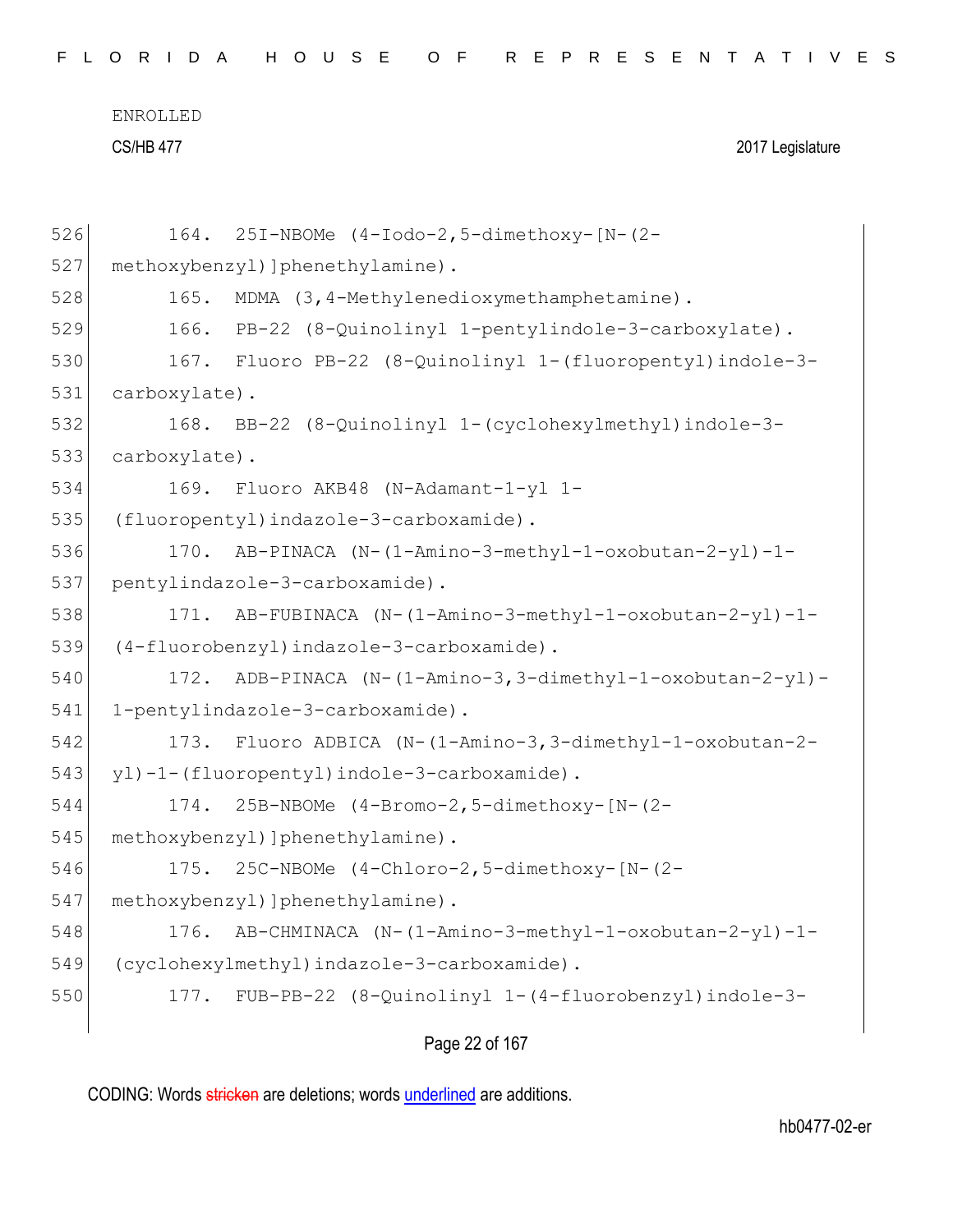CS/HB 477 2017 Legislature

```
551 carboxylate).
552 178. Fluoro-NNEI (N-Naphthalen-1-yl 1-
553 (fluoropentyl)indole-3-carboxamide).
554 179. Fluoro-AMB (N-(1-Methoxy-3-methyl-1-oxobutan-2-yl)-1-
555 (fluoropentyl)indazole-3-carboxamide).
556 180. THJ-2201 (1-(5-Fluoropentyl)-3-(1-
557 naphthoyl) indazole).
558 181. AM-855 ((4aR,12bR)-8-Hexyl-2,5,5-trimethyl-
559 1,4,4a,8,9,10,11,12b-octahydronaphtho[3,2-c]isochromen-12-o1).
560 182. AM-905 ((6aR,9R,10aR)-3-[(E)-Hept-1-enyl]-9-
561 (hydroxymethyl)-6,6-dimethyl-6a,7,8,9,10,10a-
562 hexahydrobenzo[c]chromen-1-ol).
563 183. AM-906 ((6aR,9R,10aR)-3-[(Z)-Hept-1-enyl]-9-
564 (hydroxymethyl)-6,6-dimethyl-6a,7,8,9,10,10a-
565 hexahydrobenzo[c]chromen-1-ol).
566 184. AM-2389 ((6aR,9R,10aR)-3-(1-Hexyl-cyclobut-1-yl)-
567 6a,7,8,9,10,10a-hexahydro-6,6-dimethyl-6H-dibenzo[b,d]pyran-1,9
568 diol).
569 185. HU-243 ((6aR,8S,9S,10aR)-9-(Hydroxymethyl)-6,6-
570 dimethyl-3-(2-methyloctan-2-yl)-8,9-ditritio-7,8,10,10a-
571 tetrahydro-6aH-benzo[c]chromen-1-ol).
572 186. HU-336 ((6aR,10aR)-6,6,9-Trimethyl-3-pentyl-
573 6a,7,10,10a-tetrahydro-1H-benzo[c]chromene-1,4(6H)-dione).
574 187. MAPB ((2-Methylaminopropyl)benzofuran).
575 \vert 188. 5-IT (2-(1H-Indol-5-yl)-1-methyl-ethylamine).
```

```
Page 23 of 167
```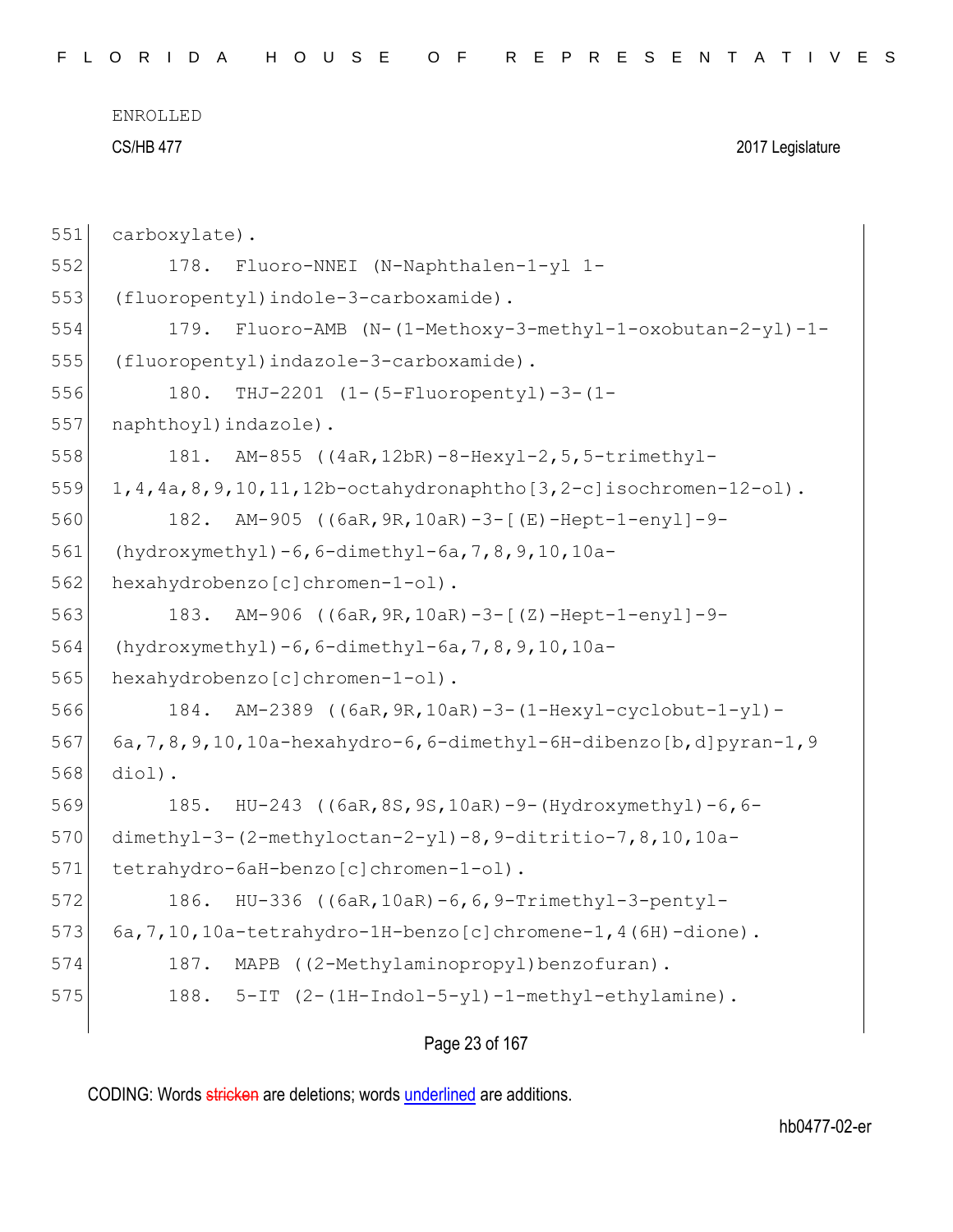576 189. 6-IT (2-(1H-Indol-6-yl)-1-methyl-ethylamine). 577 190. Synthetic Cannabinoids.—Unless specifically excepted 578 or unless listed in another schedule or contained within a 579 pharmaceutical product approved by the United States Food and 580 Drug Administration, any material, compound, mixture, or 581 preparation that contains any quantity of a synthetic 582 cannabinoid found to be in any of the following chemical class 583 descriptions, or homologues, nitrogen-heterocyclic analogs, 584 isomers (including optical, positional, or geometric), esters, 585 ethers, salts, and salts of homologues, nitrogen-heterocyclic 586 analogs, isomers, esters, or ethers, whenever the existence of 587 such homologues, nitrogen-heterocyclic analogs, isomers, esters, 588 ethers, salts, and salts of isomers, esters, or ethers is 589 possible within the specific chemical class or designation. 590 Since nomenclature of these synthetically produced cannabinoids 591 is not internationally standardized and may continually evolve, 592 these structures or the compounds of these structures shall be 593 included under this subparagraph, regardless of their specific 594 numerical designation of atomic positions covered, if it can be 595 determined through a recognized method of scientific testing or 596 analysis that the substance contains properties that fit within 597 one or more of the following categories:

598 a. Tetrahydrocannabinols.—Any tetrahydrocannabinols 599 naturally contained in a plant of the genus Cannabis, the 600 synthetic equivalents of the substances contained in the plant

## Page 24 of 167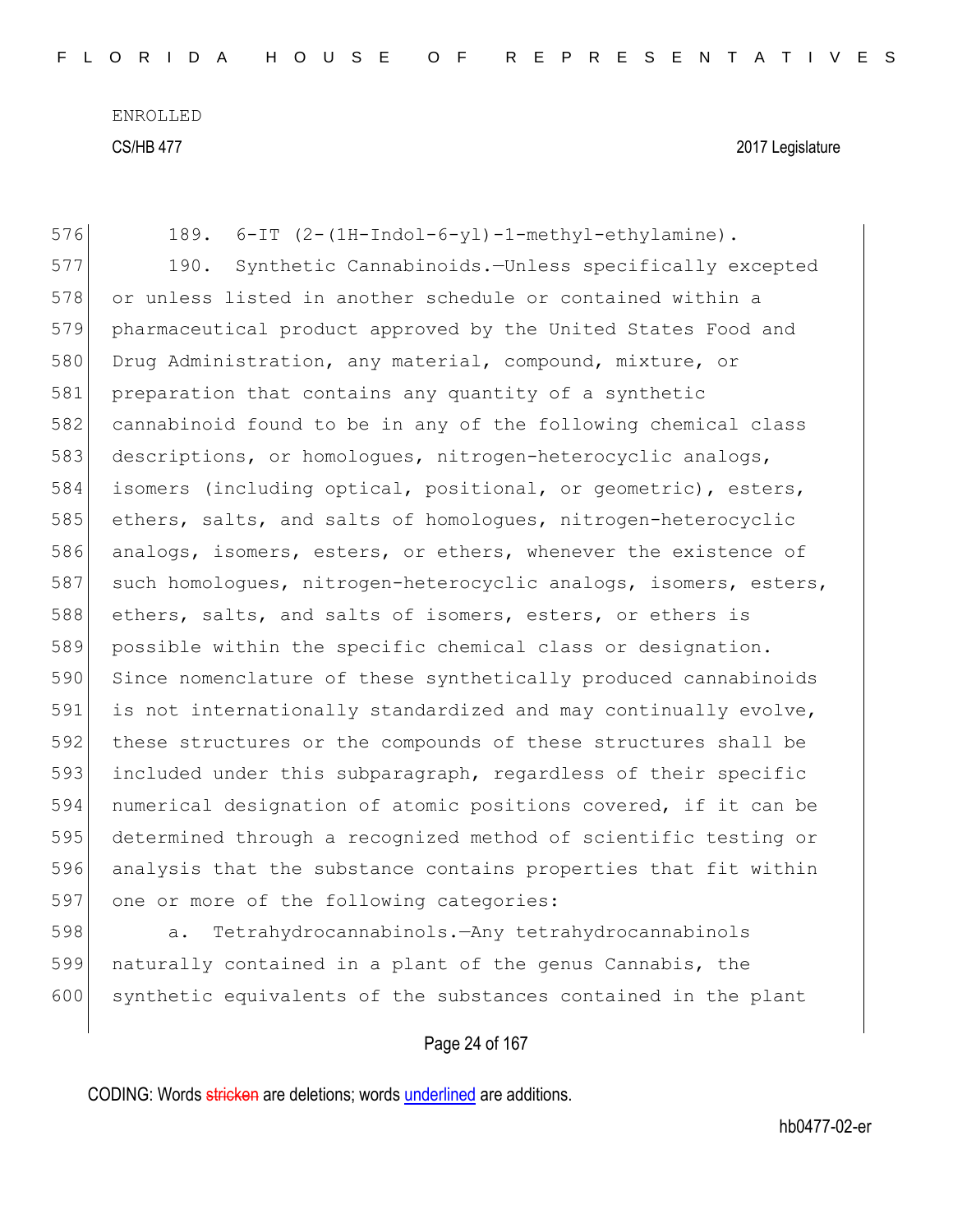CS/HB 477 2017 Legislature

 or in the resinous extracts of the genus Cannabis, or synthetic 602 substances, derivatives, and their isomers with similar chemical 603 structure and pharmacological activity, including, but not limited to, Delta 9 tetrahydrocannabinols and their optical isomers, Delta 8 tetrahydrocannabinols and their optical isomers, Delta 6a,10a tetrahydrocannabinols and their optical isomers, or any compound containing a tetrahydrobenzo[c]chromene 608 structure with substitution at either or both the 3-position or 9-position, with or without substitution at the 1-position with hydroxyl or alkoxy groups, including, but not limited to: (I) Tetrahydrocannabinol. (II) HU-210 ((6aR,10aR)-9-(Hydroxymethyl)-6,6-dimethyl-3-  $(2-methyloctan-2-yl)-6a, 7, 10, 10a-tetrahydrobenzo[c]chromen-1-$ 614 ol). (III) HU-211 ((6aS,10aS)-9-(Hydroxymethyl)-6,6-dimethyl-3-  $(2-methyloctan-2-yl)-6a, 7, 10, 10a-tetrahydrobenzo[c]chromen-1-$ 617 ol). (IV) JWH-051 ((6aR,10aR)-9-(Hydroxymethyl)-6,6-dimethyl-3-  $(2-methyloctan-2-yl)-6a, 7, 10, 10a-tetrahydrobenzo[c]chromene)$ . (V) JWH-133 ((6aR,10aR)-6,6,9-Trimethyl-3-(2-methylpentan- $2-y1$ )-6a, 7, 10, 10a-tetrahydrobenzo $[c]$ chromene). (VI) JWH-057 ((6aR,10aR)-6,6,9-Trimethyl-3-(2-methyloctan-623 | 2-yl)-6a, 7, 10, 10a-tetrahydrobenzo[c]chromene). (VII) JWH-359 ((6aR,10aR)-1-Methoxy-6,6,9-trimethyl-3-  $(2,3-dimethylpentan-2-yl)-6a,7,10,10a-$ 

## Page 25 of 167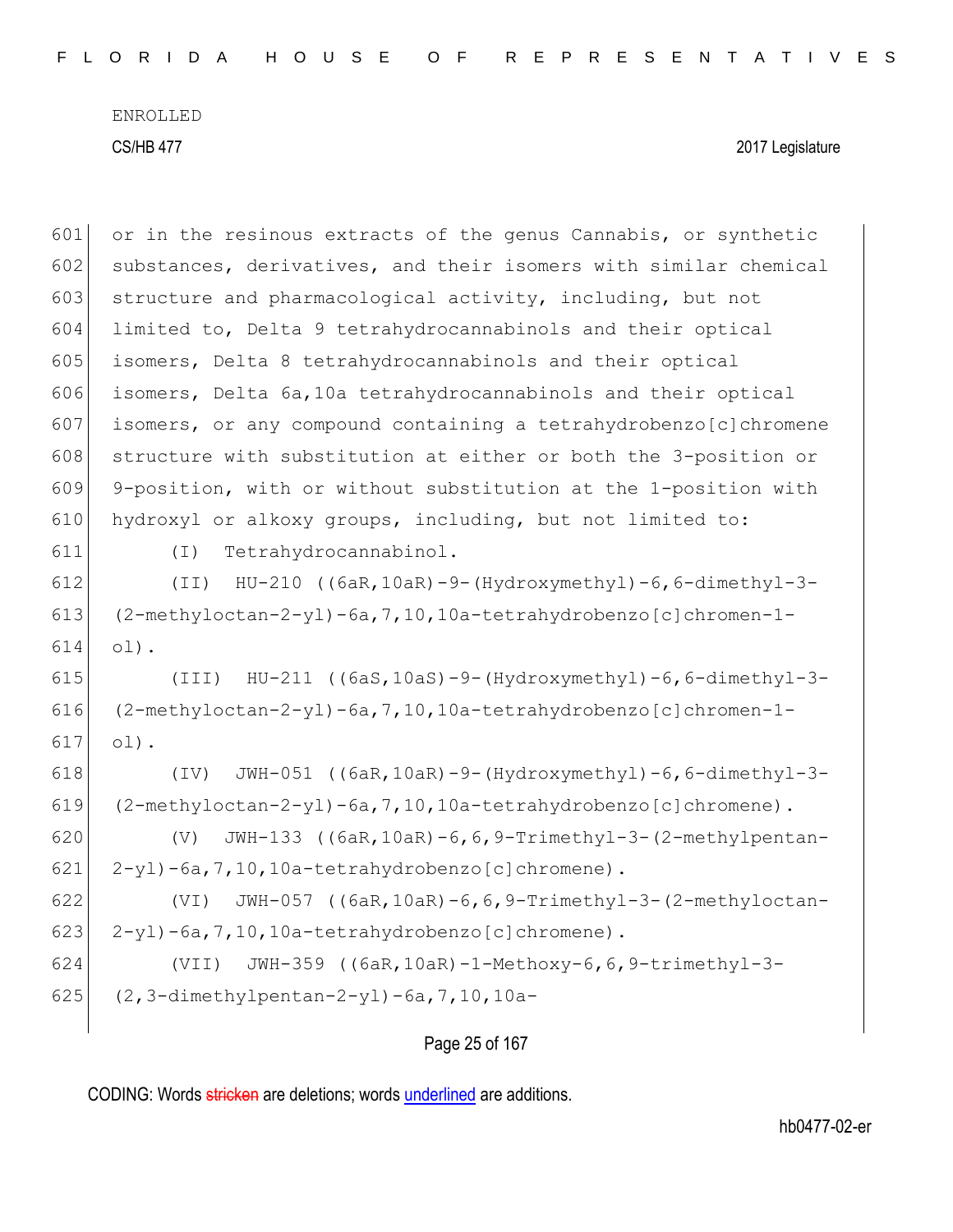```
ENROLLED
```
CS/HB 477 2017 Legislature

```
626 tetrahydrobenzo[c]chromene).
627 (VIII) AM-087 ((6aR,10aR)-3-(2-Methyl-6-bromohex-2-yl)-
628 6,6,9-trimethyl-6a, 7, 10, 10a-tetrahydrobenzo[c]chromen-1-ol).
629 (IX) AM-411 ((6aR,10aR)-3-(1-Adamantyl)-6,6,9-trimethyl-
630 6a,7,10,10a-tetrahydrobenzo[c]chromen-1-ol).
631 (X) Parahexyl.
632 b. Naphthoylindoles, Naphthoylindazoles, 
633 Naphthoylcarbazoles, Naphthylmethylindoles, 
634 Naphthylmethylindazoles, and Naphthylmethylcarbazoles.—Any 
635 compound containing a naphthoylindole, naphthoylindazole,
636 naphthoylcarbazole, naphthylmethylindole, 
637 | naphthylmethylindazole, or naphthylmethylcarbazole structure,
638 with or without substitution on the indole, indazole, or
639 carbazole ring to any extent, whether or not substituted on the 
640 naphthyl ring to any extent, including, but not limited to:
641 (I) JWH-007 (1-Pentyl-2-methyl-3-(1-naphthoyl)indole).
642 (II) JWH-011 (1-(1-Methylhexyl)-2-methyl-3-(1-
643 naphthoyl) indole).
644 (III) JWH-015 (1-Propyl-2-methyl-3-(1-naphthoyl)indole).
645 (IV) JWH-016 (1-Butyl-2-methyl-3-(1-naphthoyl)indole).
646 (V) JWH-018 (1-Pentyl-3-(1-naphthoyl)indole).
647 (VI) JWH-019 (1-Hexyl-3-(1-naphthoyl)indole).
648 (VII) JWH-020 (1-Heptyl-3-(1-naphthoyl)indole).
649 (VIII) JWH-022 (1-(4-Pentenyl)-3-(1-naphthoyl)indole).
650 (IX) JWH-071 (1-Ethyl-3-(1-naphthoyl)indole).
```
Page 26 of 167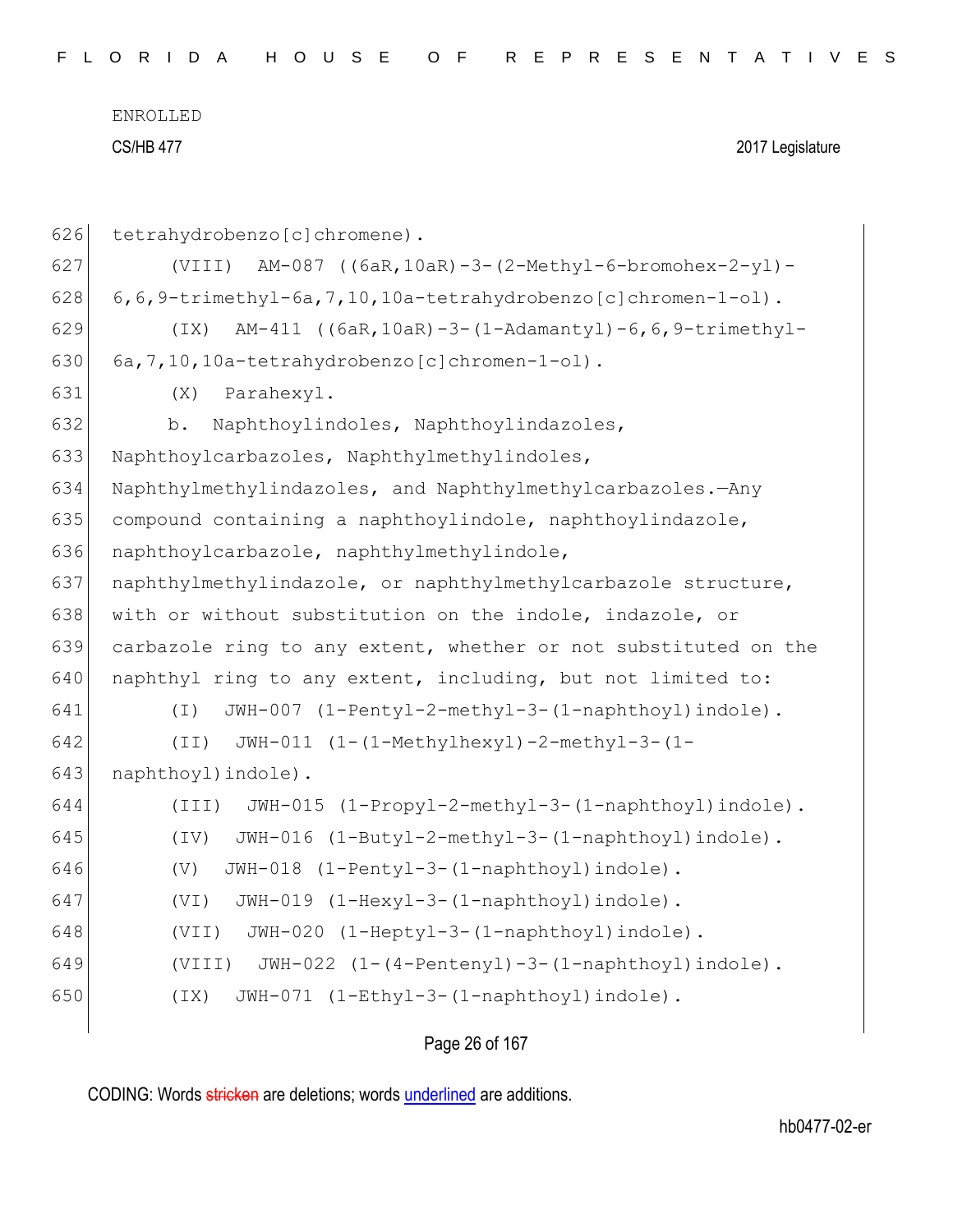| FLORIDA HOUSE OF REPRESENTATIVES |  |
|----------------------------------|--|
|----------------------------------|--|

CS/HB 477 2017 Legislature

```
651 (X) JWH-072 (1-Propyl-3-(1-naphthoyl)indole).
652 (XI) JWH-073 (1-Butyl-3-(1-naphthovl)indole).
653 (XII) JWH-080 (1-Butyl-3-(4-methoxy-1-naphthoyl)indole).
654 (XIII) JWH-081 (1-Pentyl-3-(4-methoxy-1-naphthoyl)indole).
655 (XIV) JWH-098 (1-Pentyl-2-methyl-3-(4-methoxy-1-
656 naphthoyl)indole).
657 (XV) JWH-116 (1-Pentyl-2-ethyl-3-(1-naphthoyl)indole).
658 (XVI) JWH-122 (1-Pentyl-3-(4-methyl-1-naphthoyl)indole).
659 (XVII) JWH-149 (1-Pentyl-2-methyl-3-(4-methyl-1-
660 naphthoyl) indole).
661 (XVIII) JWH-164 (1-Pentyl-3-(7-methoxy-1-
662 naphthoyl) indole).
663 (XIX) JWH-175 (1-Pentyl-3-(1-naphthylmethyl)indole).
664 (XX) JWH-180 (1-Propyl-3-(4-propyl-1-naphthoyl)indole).
665 (XXI) JWH-182 (1-Pentyl-3-(4-propyl-1-naphthoyl)indole).
666 (XXII) JWH-184 (1-Pentyl-3-[(4-methyl)-1-
667 | naphthylmethyl]indole).
668 (XXIII) JWH-193 (1-[2-(4-Morpholinyl)ethyl]-3-(4-methyl-1-
669 naphthoyl) indole).
670 (XXIV) JWH-198 (1-[2-(4-Morpholinyl)ethyl]-3-(4-methoxy-1-
671 naphthoyl) indole).
672 (XXV) JWH-200 (1-[2-(4-Morpholinyl)ethyl]-3-(1-
673 naphthoyl) indole).
674 (XXVI) JWH-210 (1-Pentyl-3-(4-ethyl-1-naphthoyl)indole).
675 (XXVII) JWH-387 (1-Pentyl-3-(4-bromo-1-naphthoyl)indole).
```
Page 27 of 167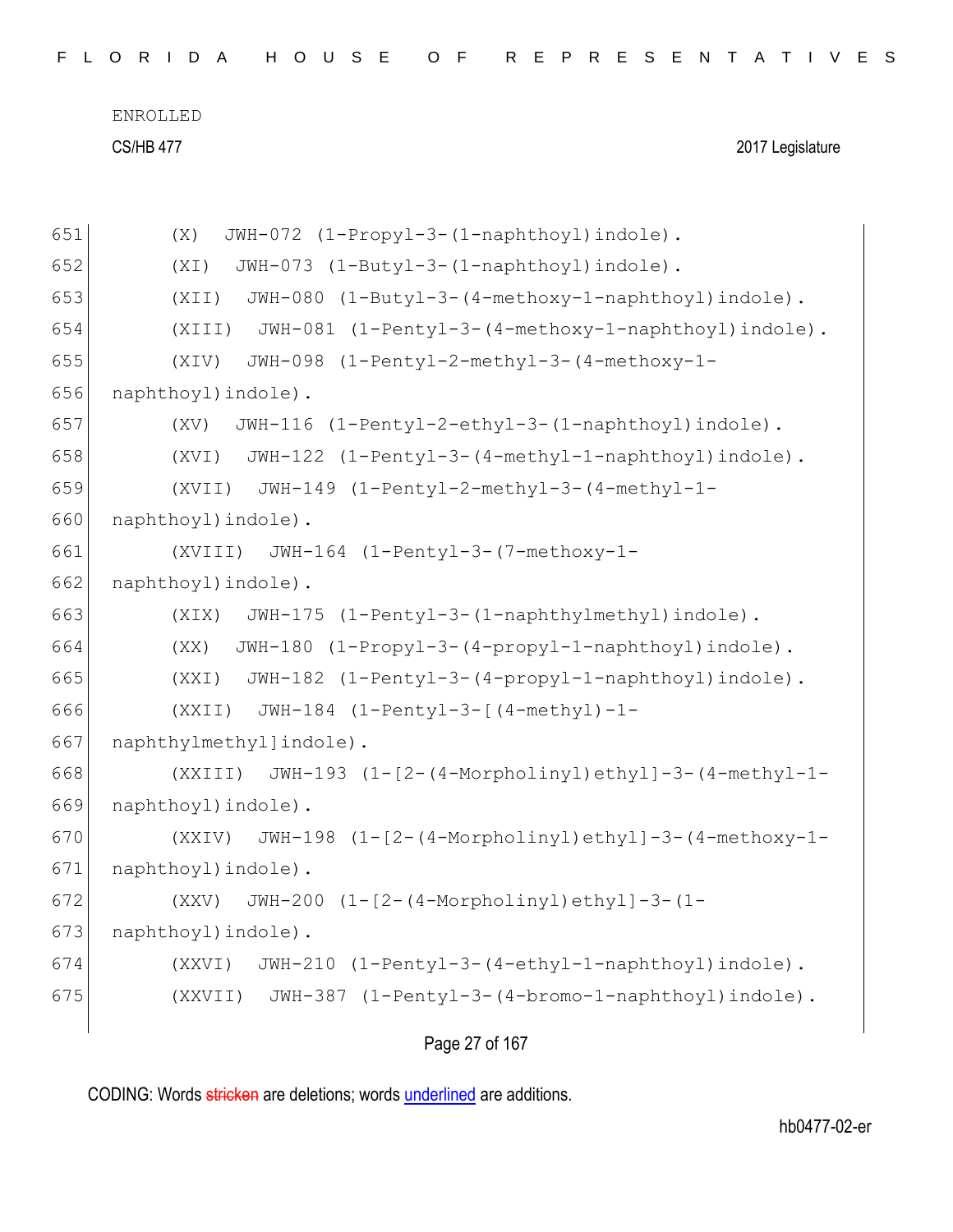CS/HB 477 2017 Legislature

```
676 (XXVIII) JWH-398 (1-Pentyl-3-(4-chloro-1-
677 naphthoyl)indole).
678 (XXIX) JWH-412 (1-Pentyl-3-(4-fluoro-1-naphthoyl)indole).
679 (XXX) JWH-424 (1-Pentyl-3-(8-bromo-1-naphthoyl)indole).
680 (XXXI) AM-1220 (1-[(1-Methyl-2-piperidinyl)methyl]-3-(1-
681 naphthoyl) indole).
682 (XXXII) AM-1235 (1-(5-Fluoropentyl)-6-nitro-3-(1-
683 naphthoyl) indole).
684 (XXXIII) AM-2201 (1-(5-Fluoropentyl)-3-(1-
685 naphthoyl) indole).
686 (XXXIV) Chloro JWH-018 (1-(Chloropentyl)-3-(1-
687 | naphthoyl) indole).
688 (XXXV) Bromo JWH-018 (1-(Bromopentyl)-3-(1-
689 naphthoyl)indole).
690 (XXXVI) AM-2232 (1-(4-Cvanobutvl)-3-(1-naphthovl)indole).
691 (XXXVII) THJ-2201 (1-(5-Fluoropentyl)-3-(1-
692 naphthoyl) indazole).
693 (XXXVIII) MAM-2201 (1-(5-Fluoropentyl)-3-(4-methyl-1-
694 naphthoyl)indole).
695 (XXXIX) EAM-2201 (1-(5-Fluoropentyl)-3-(4-ethyl-1-
696 naphthoyl)indole).
697 (XL) EG-018 (9-Pentyl-3-(1-naphthoyl)carbazole).
698 (XLI) EG-2201 (9-(5-Fluoropentyl)-3-(1-
699 naphthoyl)carbazole).
700 c. Naphthoylpyrroles.—Any compound containing a
```
Page 28 of 167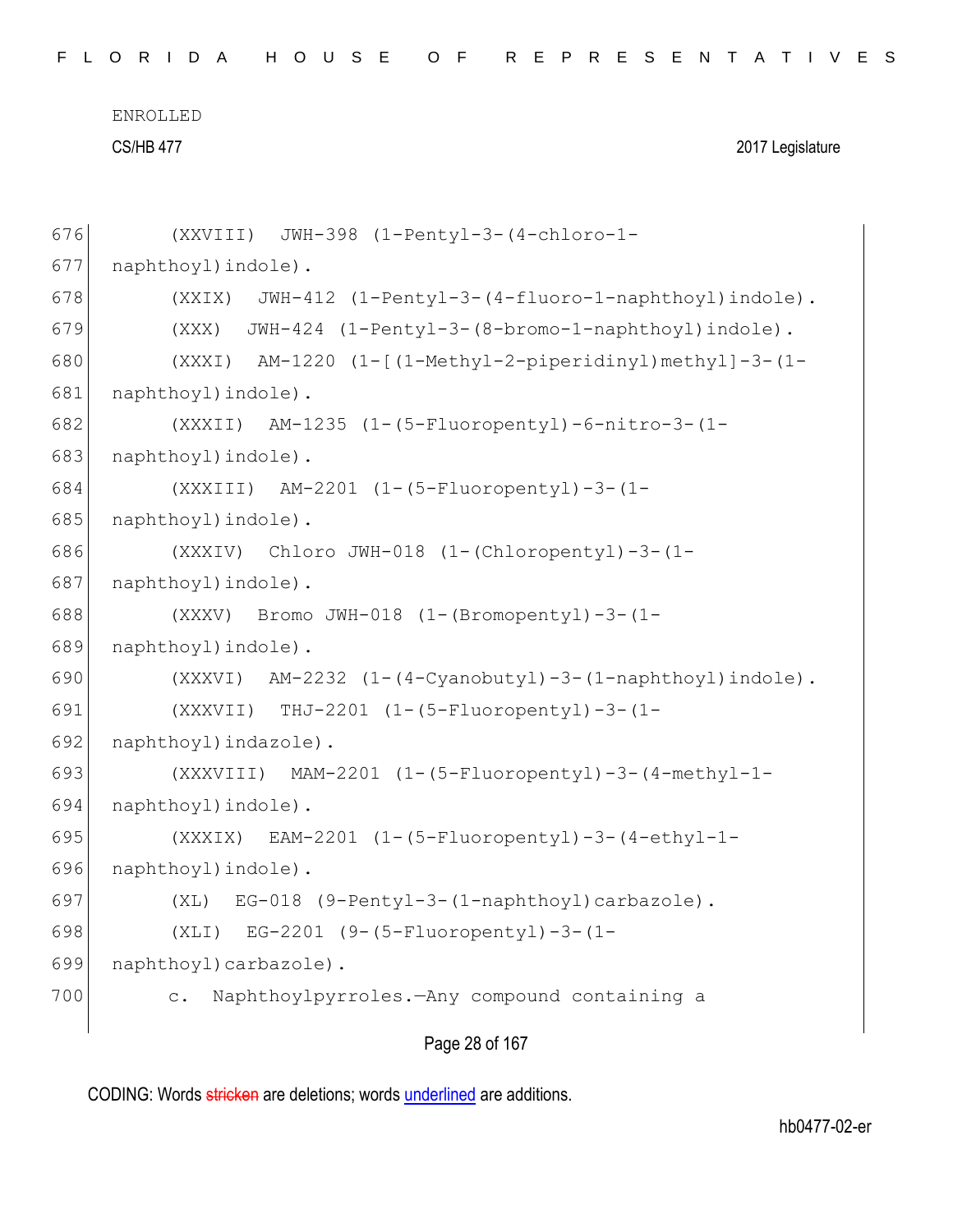| FLORIDA HOUSE OF REPRESENTATIVES |  |  |
|----------------------------------|--|--|
|----------------------------------|--|--|

```
701 | naphthoylpyrrole structure, with or without substitution on the
702 pyrrole ring to any extent, whether or not substituted on the 
703 naphthyl ring to any extent, including, but not limited to:
704 (I) JWH-030 (1-Pentyl-3-(1-naphthoyl)pyrrole).
705 (II) JWH-031 (1-Hexyl-3-(1-naphthoyl)pyrrole).
706 (III) JWH-145 (1-Pentyl-5-phenyl-3-(1-naphthoyl)pyrrole).
707 (IV) JWH-146 (1-Heptyl-5-phenyl-3-(1-naphthoyl)pyrrole).
708 (V) JWH-147 (1-Hexyl-5-phenyl-3-(1-naphthoyl)pyrrole).
709 (VI) JWH-307 (1-Pentyl-5-(2-fluorophenyl)-3-(1-
710 naphthoyl) pyrrole).
711 (VII) JWH-309 (1-Pentyl-5-(1-naphthalenyl)-3-(1-
712 naphthoyl)pyrrole).
713 (VIII) JWH-368 (1-Pentyl-5-(3-fluorophenyl)-3-(1-
714 naphthoyl)pyrrole).
715 (IX) JWH-369 (1-Pentyl-5-(2-chlorophenyl)-3-(1-
716 naphthoyl) pyrrole).
717 (X) JWH-370 (1-Pentyl-5-(2-methylphenyl)-3-(1-
718 | naphthoyl)pyrrole).
719 d. Naphthylmethylenindenes.—Any compound containing a 
720 naphthylmethylenindene structure, with or without substitution 
721 at the 3-position of the indene ring to any extent, whether or 
722 not substituted on the naphthyl ring to any extent, including,
723 but not limited to, JWH-176 (3-Pentyl-1-
724 (naphthylmethylene) indene).
725 e. Phenylacetylindoles and Phenylacetylindazoles.—Any
```
Page 29 of 167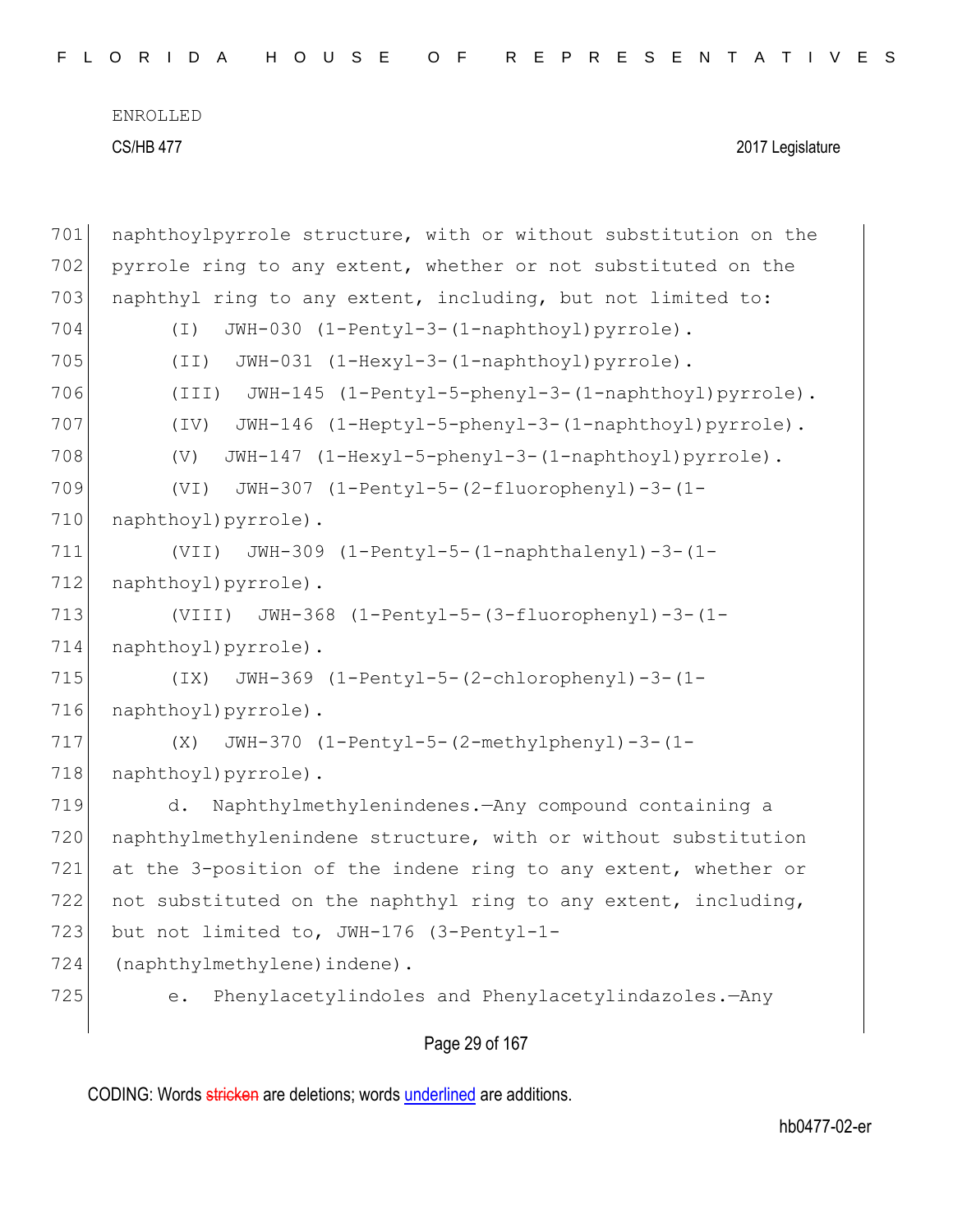| 726 | compound containing a phenylacetylindole or phenylacetylindazole     |
|-----|----------------------------------------------------------------------|
| 727 | structure, with or without substitution on the indole or             |
| 728 | indazole ring to any extent, whether or not substituted on the       |
| 729 | phenyl ring to any extent, including, but not limited to:            |
| 730 | JWH-167 (1-Pentyl-3-(phenylacetyl)indole).<br>$(\top)$               |
| 731 | JWH-201 (1-Pentyl-3-(4-methoxyphenylacetyl)indole).<br>(TI)          |
| 732 | JWH-203 (1-Pentyl-3-(2-chlorophenylacetyl)indole).<br>(III)          |
| 733 | JWH-250 (1-Pentyl-3-(2-methoxyphenylacetyl)indole).<br>$(\text{IV})$ |
| 734 | JWH-251 (1-Pentyl-3-(2-methylphenylacetyl)indole).<br>(V)            |
| 735 | (VI)<br>JWH-302 (1-Pentyl-3-(3-methoxyphenylacetyl)indole).          |
| 736 | Cannabipiperidiethanone.<br>(VII)                                    |
| 737 | $RCS-8$ $(1-(2-Cyclohexylethyl)-3-(2-$<br>(VIII)                     |
| 738 | methoxyphenylacetyl) indole).                                        |
| 739 | Cyclohexylphenols. - Any compound containing a<br>f.                 |
| 740 | cyclohexylphenol structure, with or without substitution at the      |
| 741 | 5-position of the phenolic ring to any extent, whether or not        |
| 742 | substituted on the cyclohexyl ring to any extent, including, but     |
| 743 | not limited to:                                                      |
| 744 | $(I)$ CP 47,497 (2-(3-Hydroxycyclohexyl)-5-(2-methyloctan-2-         |
| 745 | yl)phenol).                                                          |
| 746 | Cannabicyclohexanol (CP 47,497 dimethyloctyl (C8)<br>(TI)            |
| 747 | homologue).                                                          |
| 748 | $CP-55,940$ $(2-(3-Hydroxy-6-propanol-cyclohexyl)-5-(2-$<br>(TII)    |
| 749 | methyloctan-2-yl)phenol).                                            |
| 750 | Benzoylindoles and Benzoylindazoles. - Any compound<br>q.            |
|     |                                                                      |

Page 30 of 167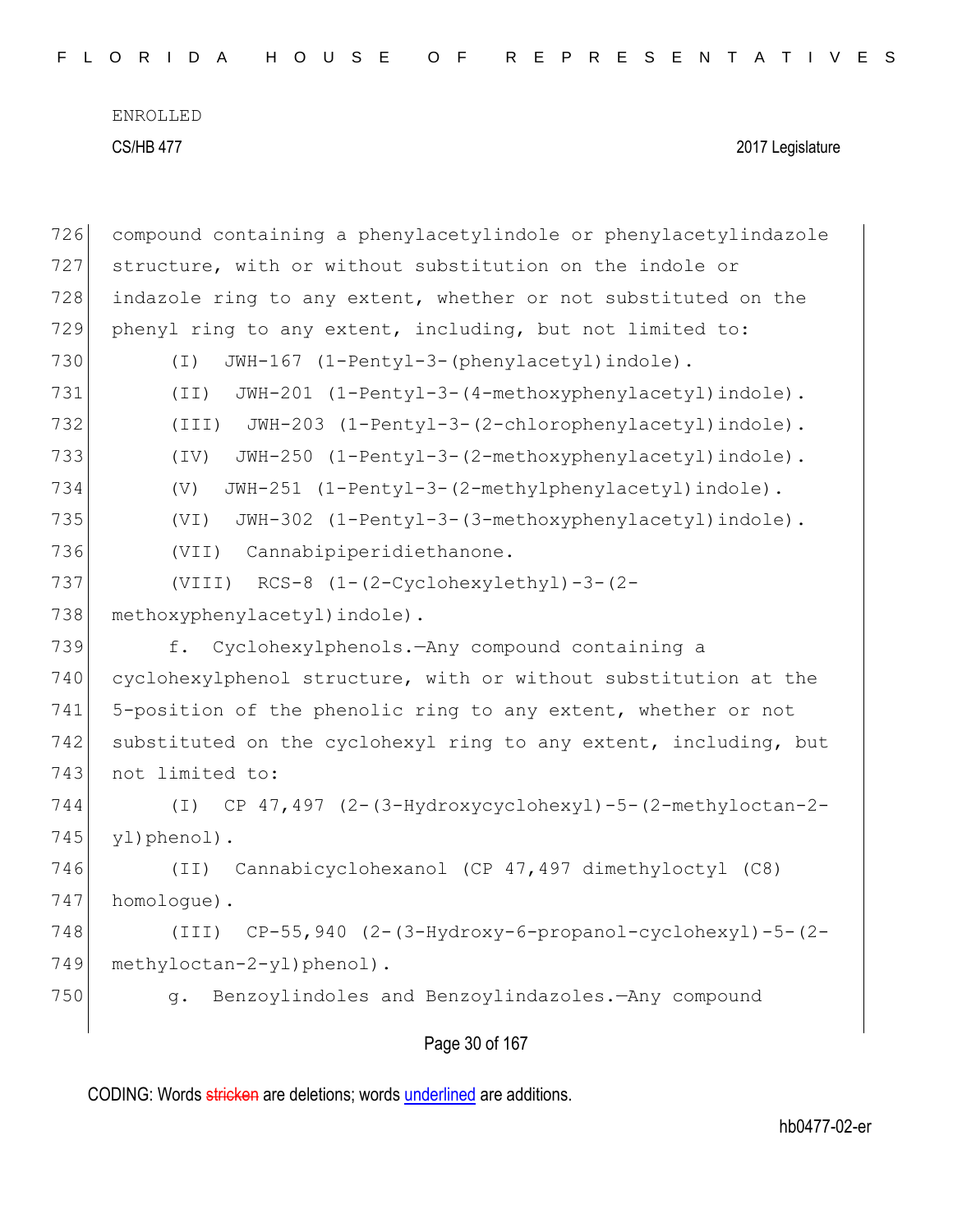| FLORIDA HOUSE OF REPRESENTATIVES |  |  |  |  |  |  |  |  |  |  |  |  |  |  |
|----------------------------------|--|--|--|--|--|--|--|--|--|--|--|--|--|--|
|----------------------------------|--|--|--|--|--|--|--|--|--|--|--|--|--|--|

| 751 | containing a benzoylindole or benzoylindazole structure, with or |
|-----|------------------------------------------------------------------|
| 752 | without substitution on the indole or indazole ring to any       |
| 753 | extent, whether or not substituted on the phenyl ring to any     |
| 754 | extent, including, but not limited to:                           |
| 755 | AM-679 (1-Pentyl-3-(2-iodobenzoyl)indole).<br>( I )              |
| 756 | AM-694 (1-(5-Fluoropentyl)-3-(2-iodobenzoyl)indole).<br>(TI)     |
| 757 | (III) AM-1241 (1-[(N-Methyl-2-piperidinyl)methyl]-3-(2-          |
| 758 | iodo-5-nitrobenzoyl) indole).                                    |
| 759 | Pravadoline (1-[2-(4-Morpholinyl)ethyl]-2-methyl-3-<br>(TV)      |
| 760 | (4-methoxybenzoyl)indole).                                       |
| 761 | AM-2233 (1-[(N-Methyl-2-piperidinyl)methyl]-3-(2-<br>(V)         |
| 762 | iodobenzoyl) indole).                                            |
| 763 | (VI) RCS-4 (1-Pentyl-3-(4-methoxybenzoyl)indole).                |
|     |                                                                  |
| 764 | (VII) $RCS-4 C4$ homologue $(1-Butyl-3-(4-$                      |
| 765 | methoxybenzoyl) indole).                                         |
| 766 | (VIII) AM-630 (1-[2-(4-Morpholinyl)ethyl]-2-methyl-6-iodo-       |
| 767 | 3-(4-methoxybenzoyl)indole).                                     |
| 768 | Tetramethylcyclopropanoylindoles and<br>h.                       |
| 769 | Tetramethylcyclopropanoylindazoles. Any compound containing a    |
| 770 | tetramethylcyclopropanoylindole or                               |
| 771 | tetramethylcyclopropanoylindazole structure, with or without     |
| 772 | substitution on the indole or indazole ring to any extent,       |
| 773 | whether or not substituted on the tetramethylcyclopropyl group   |
| 774 | to any extent, including, but not limited to:                    |
| 775 | UR-144 $(1-Pentyl-3-(2, 2, 3, 3-$<br>$(\bot)$                    |

# Page 31 of 167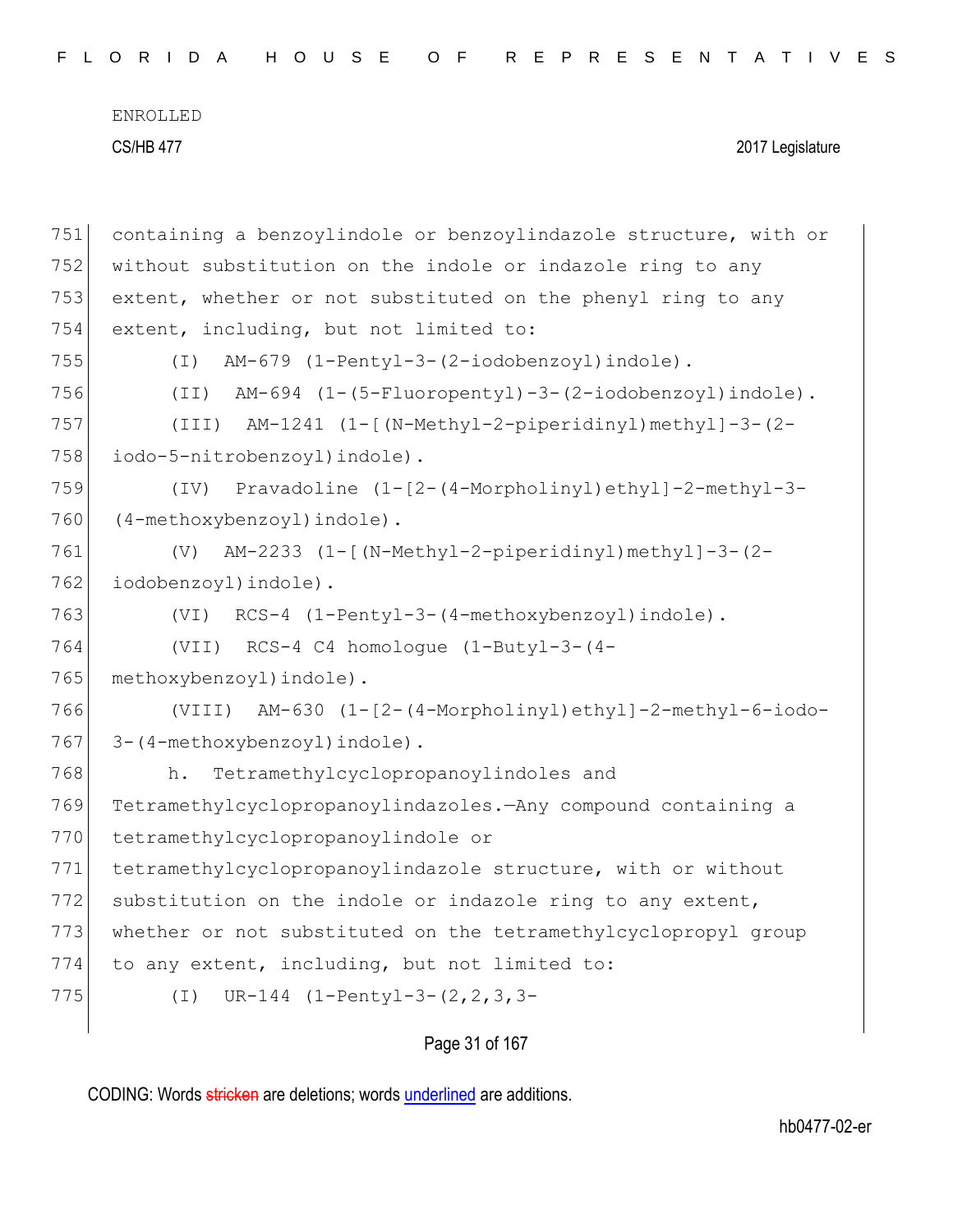| 776 | tetramethylcyclopropanoyl) indole).                                 |
|-----|---------------------------------------------------------------------|
| 777 | XLR11 (1-(5-Fluoropentyl)-3-(2, 2, 3, 3-<br>(TI)                    |
| 778 | tetramethylcyclopropanoyl) indole).                                 |
| 779 | Chloro UR-144 $(1-(Chloropenty1)-3-(2,2,3,3-$<br>(III)              |
| 780 | tetramethylcyclopropanoyl) indole).                                 |
| 781 | A-796, 260 (1-[2-(4-Morpholinyl) ethyl]-3-(2, 2, 3, 3-<br>(TV)      |
| 782 | tetramethylcyclopropanoyl) indole).                                 |
| 783 | A-834,735 (1-[4-(Tetrahydropyranyl)methyl]-3-(2,2,3,3-<br>(V)       |
| 784 | tetramethylcyclopropanoyl) indole).                                 |
| 785 | $M-144$ (1-(5-Fluoropentyl)-2-methyl-3-(2, 2, 3, 3-<br>(VI)         |
| 786 | tetramethylcyclopropanoyl) indole).                                 |
| 787 | (VII) FUB-144 $(1-(4-Fluorobenzyl)-3-(2,2,3,3-$                     |
| 788 | tetramethylcyclopropanoyl) indole).                                 |
| 789 | $FAB-144$ $(1-(5-Fluoropenty1)-3-(2, 2, 3, 3-$<br>(VIII)            |
| 790 | tetramethylcyclopropanoyl) indazole).                               |
| 791 | XLR12 $(1 - (4, 4, 4 - Trifluorobutyl) - 3 - (2, 2, 3, 3 -$<br>(TX) |
| 792 | tetramethylcyclopropanoyl) indole).                                 |
| 793 | AB-005 (1-[(1-Methyl-2-piperidinyl)methyl]-3-(2, 2, 3, 3-<br>(X)    |
| 794 | tetramethylcyclopropanoyl) indole).                                 |
| 795 | Adamantoylindoles, Adamantoylindazoles, Adamantylindole<br>i.       |
| 796 | carboxamides, and Adamantylindazole carboxamides.-Any compound      |
| 797 | containing an adamantoyl indole, adamantoyl indazole, adamantyl     |
| 798 | indole carboxamide, or adamantyl indazole carboxamide structure,    |
| 799 | with or without substitution on the indole or indazole ring to      |
| 800 | any extent, whether or not substituted on the adamantyl ring to     |
|     |                                                                     |

## Page 32 of 167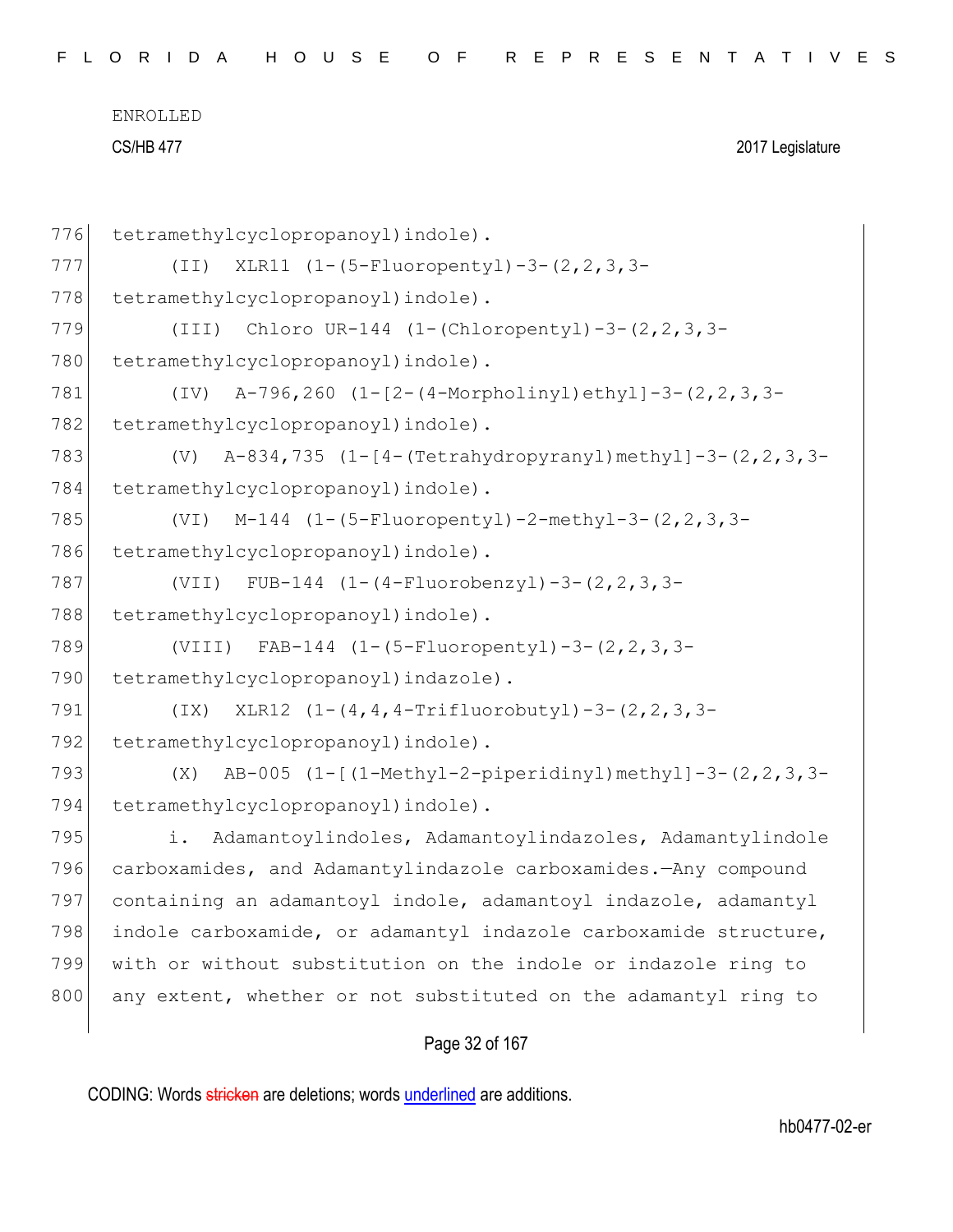F L O R I D A H O U S E O F R E P R E S E N T A T I V E S

ENROLLED CS/HB 477 2017 Legislature

| 801 | any extent, including, but not limited to:                         |
|-----|--------------------------------------------------------------------|
| 802 | AKB48 (N-Adamant-1-yl 1-pentylindazole-3-carboxamide).<br>$(\top)$ |
| 803 | Fluoro AKB48 (N-Adamant-1-yl 1-<br>(TI)                            |
| 804 | (fluoropentyl)indazole-3-carboxamide).                             |
| 805 | (III) STS-135 (N-Adamant-1-yl 1-(5-fluoropentyl)indole-3-          |
| 806 | carboxamide).                                                      |
| 807 | AM-1248 (1-(1-Methylpiperidine)methyl-3-(1-<br>(TV)                |
| 808 | adamantoyl) indole).                                               |
| 809 | AB-001 (1-Pentyl-3-(1-adamantoyl)indole).<br>(V)                   |
| 810 | APICA (N-Adamant-1-yl 1-pentylindole-3-carboxamide).<br>(VI)       |
| 811 | Fluoro AB-001 $(1-(Fluoropenty1)-3-(1-$<br>(VII)                   |
| 812 | adamantoyl) indole).                                               |
| 813 | $\vdots$<br>Quinolinylindolecarboxylates,                          |
| 814 | Quinolinylindazolecarboxylates, Quinolinylindolecarboxamides,      |
| 815 | and Quinolinylindazolecarboxamides. - Any compound containing a    |
| 816 | quinolinylindole carboxylate, quinolinylindazole carboxylate,      |
| 817 | isoquinolinylindole carboxylate, isoquinolinylindazole             |
| 818 | carboxylate, quinolinylindole carboxamide, quinolinylindazole      |
| 819 | carboxamide, isoquinolinylindole carboxamide, or                   |
| 820 | isoquinolinylindazole carboxamide structure, with or without       |
| 821 | substitution on the indole or indazole ring to any extent,         |
| 822 | whether or not substituted on the quinoline or isoquinoline ring   |
| 823 | to any extent, including, but not limited to:                      |
| 824 | PB-22 (8-Quinolinyl 1-pentylindole-3-carboxylate).<br>( I )        |
| 825 | Fluoro PB-22 (8-Quinolinyl 1-(fluoropentyl)indole-3-<br>(TI)       |
|     |                                                                    |

## Page 33 of 167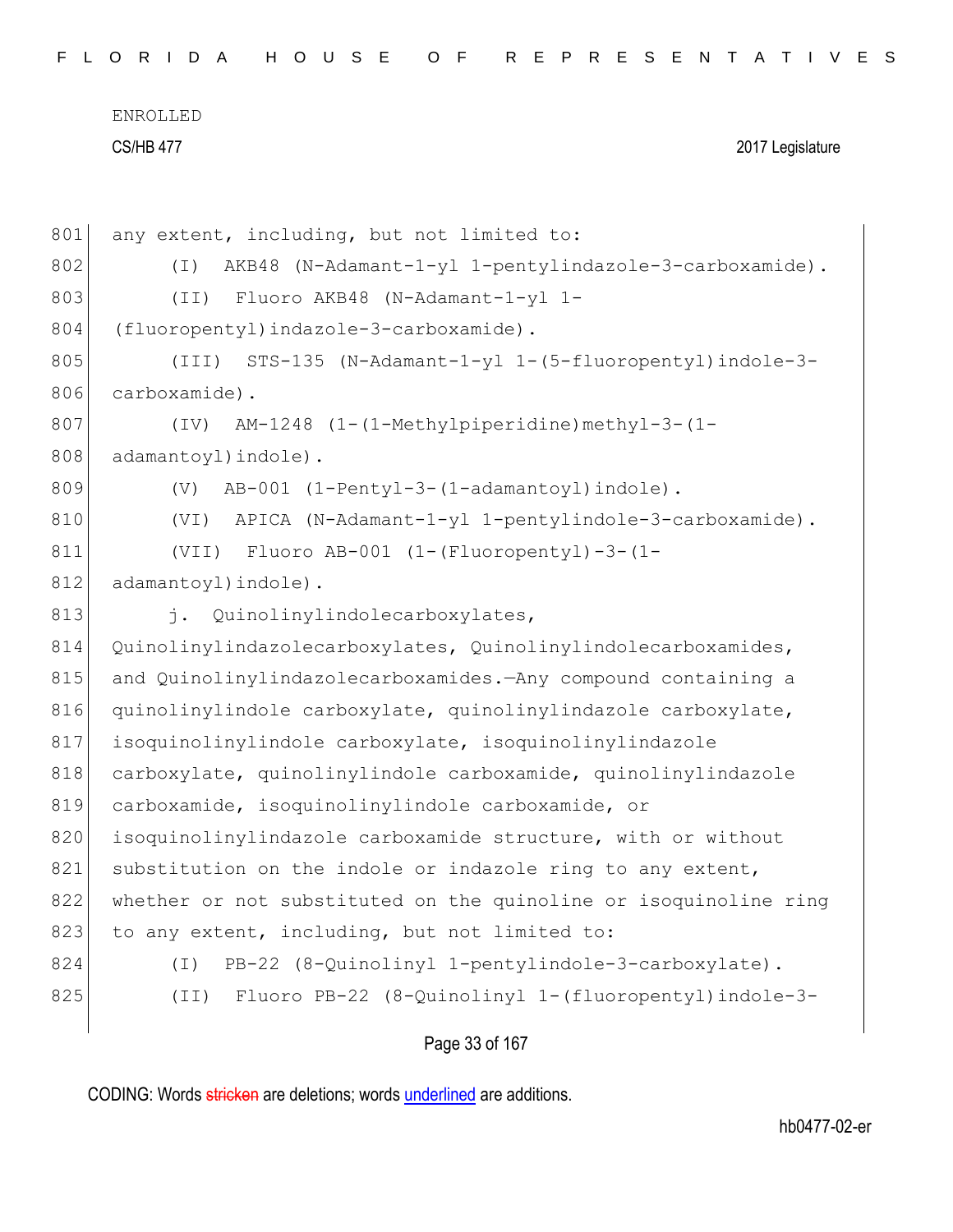```
ENROLLED
```
826 carboxylate).

#### CS/HB 477 2017 Legislature

```
827 (III) BB-22 (8-Quinolinyl 1-(cyclohexylmethyl)indole-3-
828 carboxylate).
829 (IV) FUB-PB-22 (8-Quinolinyl 1-(4-fluorobenzyl)indole-3-
830 carboxylate).
831 (V) NPB-22 (8-Quinolinyl 1-pentylindazole-3-carboxylate).
832 (VI) Fluoro NPB-22 (8-Quinolinyl 1-(fluoropentyl)indazole-
833 3-carboxylate).
834 (VII) FUB-NPB-22 (8-Quinolinyl 1-(4-fluorobenzyl)indazole-
835 3-carboxylate).
836 (VIII) THJ (8-Quinolinyl 1-pentylindazole-3-carboxamide).
837 (IX) Fluoro THJ (8-Quinolinyl 1-(fluoropentyl)indazole-3-
838 carboxamide).
839 k. Naphthylindolecarboxylates and
840 Naphthylindazolecarboxylates.—Any compound containing a
841 | naphthylindole carboxylate or naphthylindazole carboxylate
842 structure, with or without substitution on the indole or
843 indazole ring to any extent, whether or not substituted on the
844 naphthyl ring to any extent, including, but not limited to:
845 (I) NM-2201 (1-Naphthalenyl 1-(5-fluoropentyl)indole-3-
846 carboxylate).
847 (II) SDB-005 (1-Naphthalenyl 1-pentylindazole-3-
848 carboxylate).
849 (III) Fluoro SDB-005 (1-Naphthalenyl 1-
850 (fluoropentyl) indazole-3-carboxylate).
```
Page 34 of 167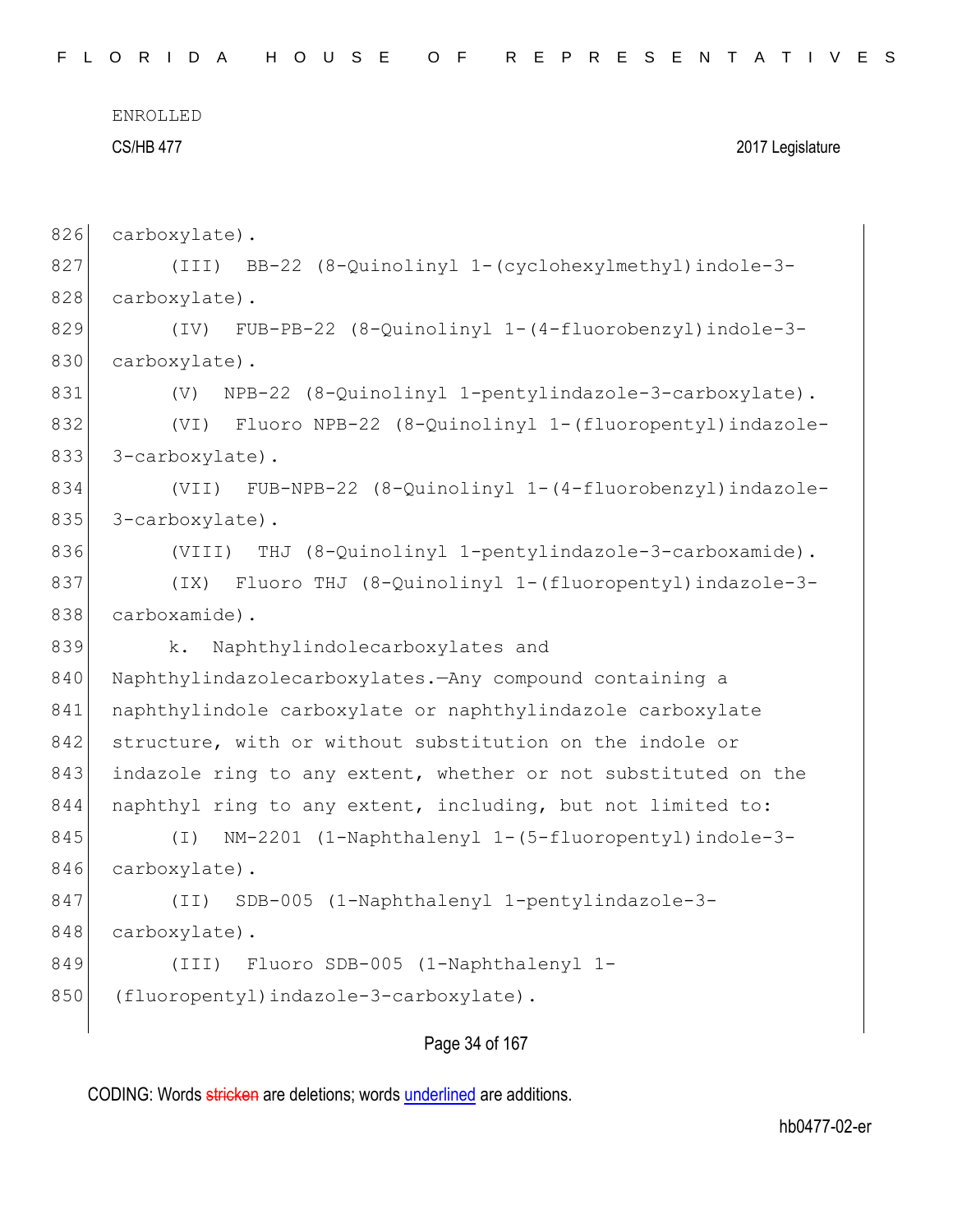CS/HB 477 2017 Legislature

```
851 (IV) FDU-PB-22 (1-Naphthalenyl 1-(4-fluorobenzyl)indole-3-
852 carboxylate).
853 (V) 3-CAF (2-Naphthalenyl 1-(2-fluorophenyl)indazole-3-
854 carboxylate).
855 1. Naphthylindole carboxamides and Naphthylindazole
856 carboxamides.—Any compound containing a naphthylindole
857 carboxamide or naphthylindazole carboxamide structure, with or
858 without substitution on the indole or indazole ring to any
859 extent, whether or not substituted on the naphthyl ring to any 
860 extent, including, but not limited to:
861 (I) NNEI (N-Naphthalen-1-yl 1-pentylindole-3-carboxamide).
862 (II) Fluoro-NNEI (N-Naphthalen-1-yl 1-
863 (fluoropentyl)indole-3-carboxamide).
864 (III) Chloro-NNEI (N-Naphthalen-1-yl 1-
865 (chloropentyl)indole-3-carboxamide).
866 (IV) MN-18 (N-Naphthalen-1-yl 1-pentylindazole-3-
867 carboxamide).
868 (V) Fluoro MN-18 (N-Naphthalen-1-yl 1-
869 (fluoropentyl)indazole-3-carboxamide).
870 m. Alkylcarbonyl indole carboxamides, Alkylcarbonyl
871 indazole carboxamides, Alkylcarbonyl indole carboxylates, and
872 Alkylcarbonyl indazole carboxylates.—Any compound containing an
873 alkylcarbonyl group, including 1-amino-3-methyl-1-oxobutan-2-yl,
874 1-methoxy-3-methyl-1-oxobutan-2-yl, 1-amino-1-oxo-3-
875 phenylpropan-2-yl, 1-methoxy-1-oxo-3-phenylpropan-2-yl, with an
```
Page 35 of 167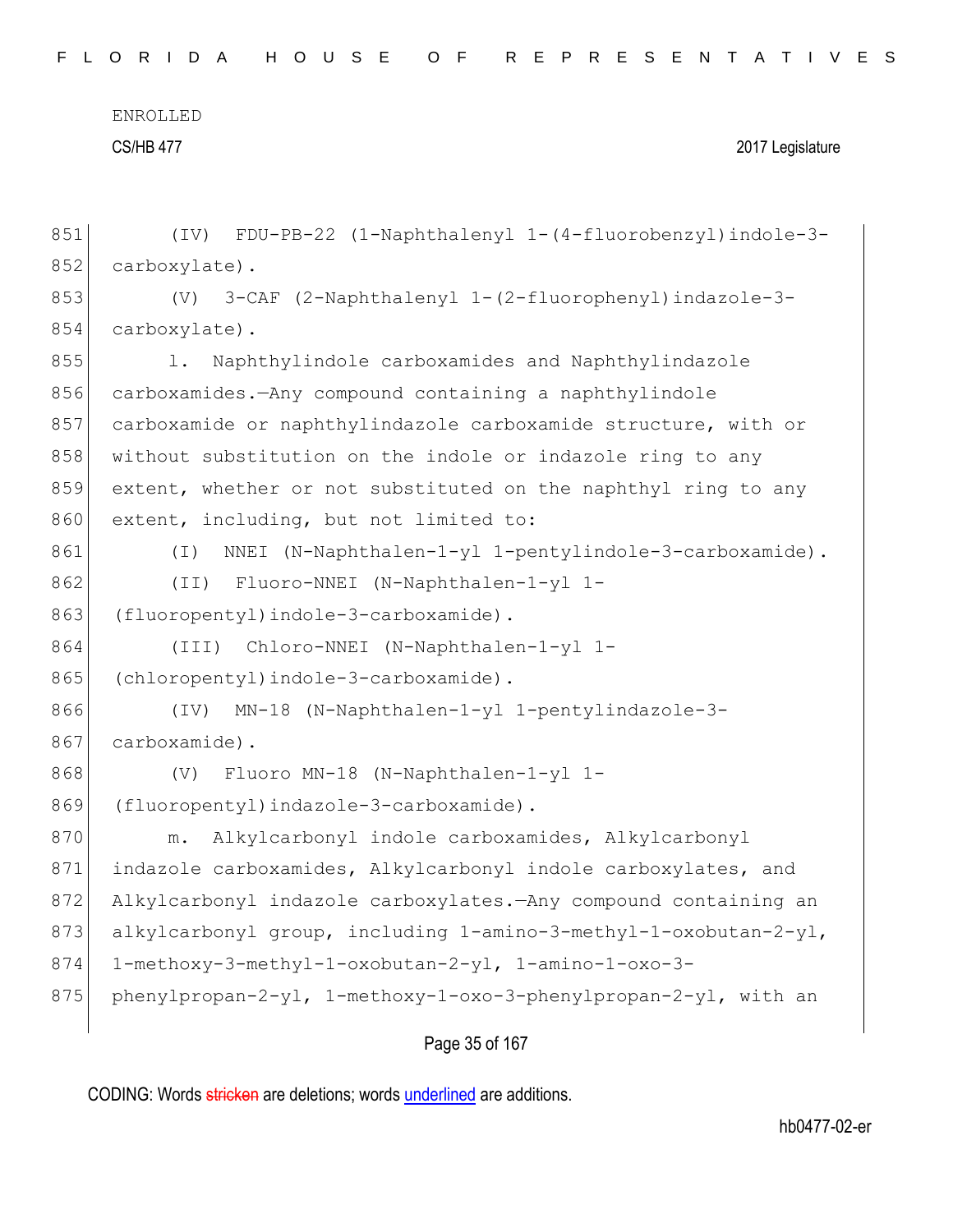876 indole carboxamide, indazole carboxamide, indole carboxylate, or 877 indazole carboxylate, with or without substitution on the indole 878 or indazole ring to any extent, whether or not substituted on 879 the alkylcarbonyl group to any extent, including, but not 880 limited to: 881 (I) ADBICA, (N-(1-Amino-3,3-dimethyl-1-oxobutan-2-yl)-1- 882 pentylindole-3-carboxamide). 883 (II) Fluoro ADBICA (N-(1-Amino-3,3-dimethyl-1-oxobutan-2- 884 yl)-1-(fluoropentyl)indole-3-carboxamide). 885 (III) Fluoro ABICA (N-(1-Amino-3-methyl-1-oxobutan-2-yl)-886 1-(fluoropentyl)indole-3-carboxamide). 887 (IV) AB-PINACA (N-(1-Amino-3-methyl-1-oxobutan-2-yl)-1- 888 pentylindazole-3-carboxamide). 889 (V) Fluoro AB-PINACA (N-(1-Amino-3-methyl-1-oxobutan-2- 890 yl)-1-(fluoropentyl)indazole-3-carboxamide). 891 (VI) ADB-PINACA (N-(1-Amino-3,3-dimethyl-1-oxobutan-2-yl)-892 | 1-pentylindazole-3-carboxamide). 893 (VII) Fluoro ADB-PINACA (N-(1-Amino-3,3-dimethyl-1-894 oxobutan-2-yl)-1-(fluoropentyl)indazole-3-carboxamide). 895 (VIII) AB-FUBINACA (N-(1-Amino-3-methyl-1-oxobutan-2-yl)- 896 1-(4-fluorobenzyl)indazole-3-carboxamide). 897 (IX) ADB-FUBINACA (N-(1-Amino-3,3-dimethyl-1-oxobutan-2- 898 yl)-1-(4-fluorobenzyl)indazole-3-carboxamide). 899 (X) AB-CHMINACA (N-(1-Amino-3-methyl-1-oxobutan-2-yl)-1- 900 (cyclohexylmethyl)indazole-3-carboxamide).

#### Page 36 of 167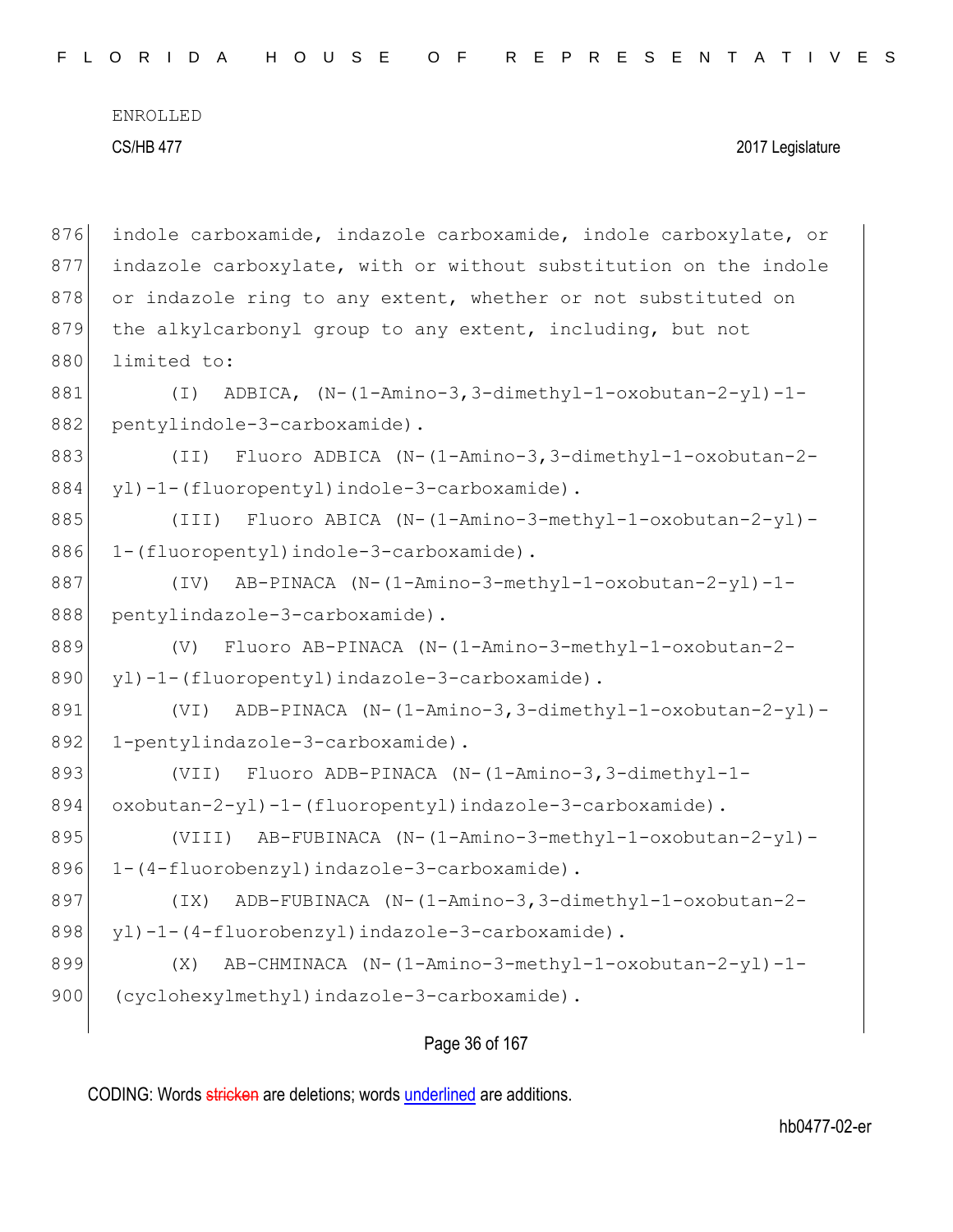| 901 | MA-CHMINACA (N-(1-Methoxy-3-methyl-1-oxobutan-2-yl)-<br>(XI)      |
|-----|-------------------------------------------------------------------|
| 902 | 1-(cyclohexylmethyl)indazole-3-carboxamide).                      |
| 903 | MAB-CHMINACA (N-(1-Amino-3,3-dimethyl-1-oxobutan-2-<br>(XII)      |
| 904 | yl)-1-(cyclohexylmethyl)indazole-3-carboxamide).                  |
| 905 | AMB (N-(1-Methoxy-3-methyl-1-oxobutan-2-yl)-1-<br>(XIII)          |
| 906 | pentylindazole-3-carboxamide).                                    |
| 907 | Fluoro-AMB (N-(1-Methoxy-3-methyl-1-oxobutan-2-yl)-<br>(XIV)      |
| 908 | 1-(fluoropentyl)indazole-3-carboxamide).                          |
| 909 | FUB-AMB $(N-(1-Methoxy-3-methyl-1-oxobutan-2-yl)-1-(4-$<br>(XV)   |
| 910 | fluorobenzyl) indazole-3-carboxamide).                            |
| 911 | MDMB-CHMINACA (N-(1-Methoxy-3,3-dimethyl-1-oxobutan-<br>(XVI)     |
| 912 | 2-yl)-1-(cyclohexylmethyl)indazole-3-carboxamide).                |
| 913 | MDMB-FUBINACA (N-(1-Methoxy-3,3-dimethyl-1-<br>(XVII)             |
| 914 | oxobutan-2-yl)-1-(4-fluorobenzyl)indazole-3-carboxamide).         |
| 915 | MDMB-CHMICA (N-(1-Methoxy-3,3-dimethyl-1-oxobutan-<br>(XVIII)     |
| 916 | 2-yl)-1-(cyclohexylmethyl)indole-3-carboxamide).                  |
| 917 | $PX-1$ (N-(1-Amino-1-oxo-3-phenylpropan-2-yl)-1-(5-<br>(XIX)      |
| 918 | fluoropentyl)indole-3-carboxamide).                               |
| 919 | PX-2 (N-(1-Amino-1-oxo-3-phenylpropan-2-yl)-1-(5-<br>(XX)         |
| 920 | fluoropentyl)indazole-3-carboxamide).                             |
| 921 | $PX-3$ (N-(1-Amino-1-oxo-3-phenylpropan-2-yl)-1-<br>(XXI)         |
| 922 | (cyclohexylmethyl)indazole-3-carboxamide).                        |
| 923 | $PX-4$ (N- $(1-Amino-1-oxo-3-phenylpropan-2-yl) -1-(4-$<br>(XXII) |
| 924 | fluorobenzyl)indazole-3-carboxamide).                             |
| 925 | MO-CHMINACA (N-(1-Methoxy-3,3-dimethyl-1-oxobutan-<br>(XXIII)     |
|     |                                                                   |

Page 37 of 167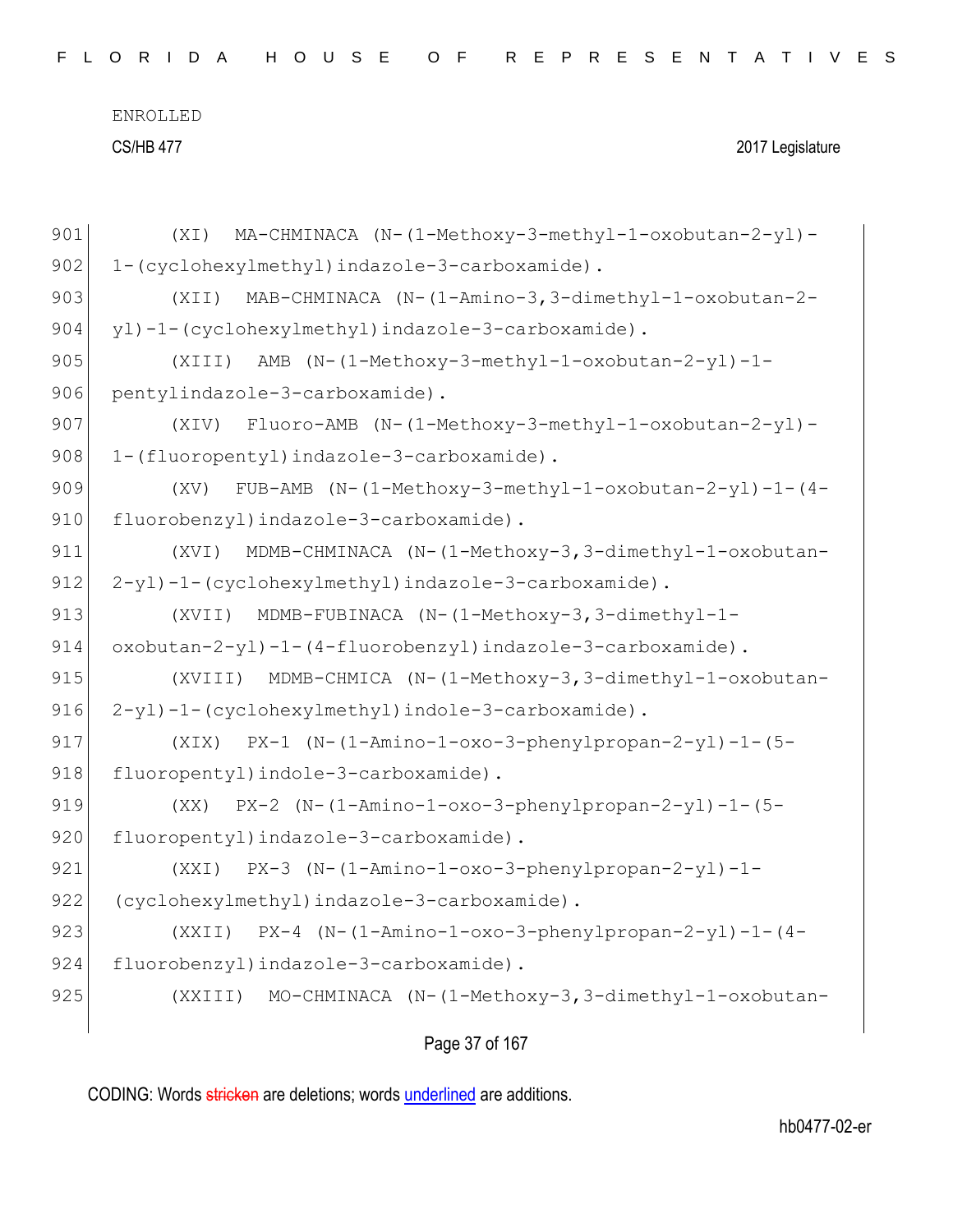| 926 | 2-yl)-1-(cyclohexylmethyl)indazole-3-carboxylate).                         |
|-----|----------------------------------------------------------------------------|
| 927 | Cumylindolecarboxamides and Cumylindazolecarboxamides.-<br>n.              |
| 928 | Any compound containing a $N - (2-\text{phenylpropan}-2-\text{yl})$ indole |
| 929 | carboxamide or N-(2-phenylpropan-2-yl) indazole carboxamide                |
| 930 | structure, with or without substitution on the indole or                   |
| 931 | indazole ring to any extent, whether or not substituted on the             |
| 932 | phenyl ring of the cumyl group to any extent, including, but not           |
| 933 | limited to:                                                                |
| 934 | CUMYL-PICA (N-(2-Phenylpropan-2-yl)-1-pentylindole-3-<br>$(\top)$          |
| 935 | carboxamide).                                                              |
| 936 | Fluoro CUMYL-PICA (N-(2-Phenylpropan-2-yl)-1-<br>(TI)                      |
| 937 | (fluoropentyl)indole-3-carboxamide).                                       |
| 938 | Other Synthetic Cannabinoids. Any material, compound,<br>$\circ$ .         |
| 939 | mixture, or preparation that contains any quantity of a                    |
| 940 | Synthetic Cannabinoid, as described in sub-subparagraphs a.-n.:            |
| 941 | With or without modification or replacement of a<br>$(\top)$               |
| 942 | carbonyl, carboxamide, alkylene, alkyl, or carboxylate linkage             |
| 943 | between either two core rings, or linkage between a core ring              |
| 944 | and group structure, with or without the addition of a carbon or           |
| 945 | replacement of a carbon;                                                   |
| 946 | With or without replacement of a core ring or group<br>(TI)                |
| 947 | structure, whether or not substituted on the ring or group                 |
| 948 | structures to any extent; and                                              |
| 949 | Is a cannabinoid receptor agonist, unless<br>$(\text{III})$                |
| 950 | specifically excepted or unless listed in another schedule or              |
|     |                                                                            |
|     | Page 38 of 167                                                             |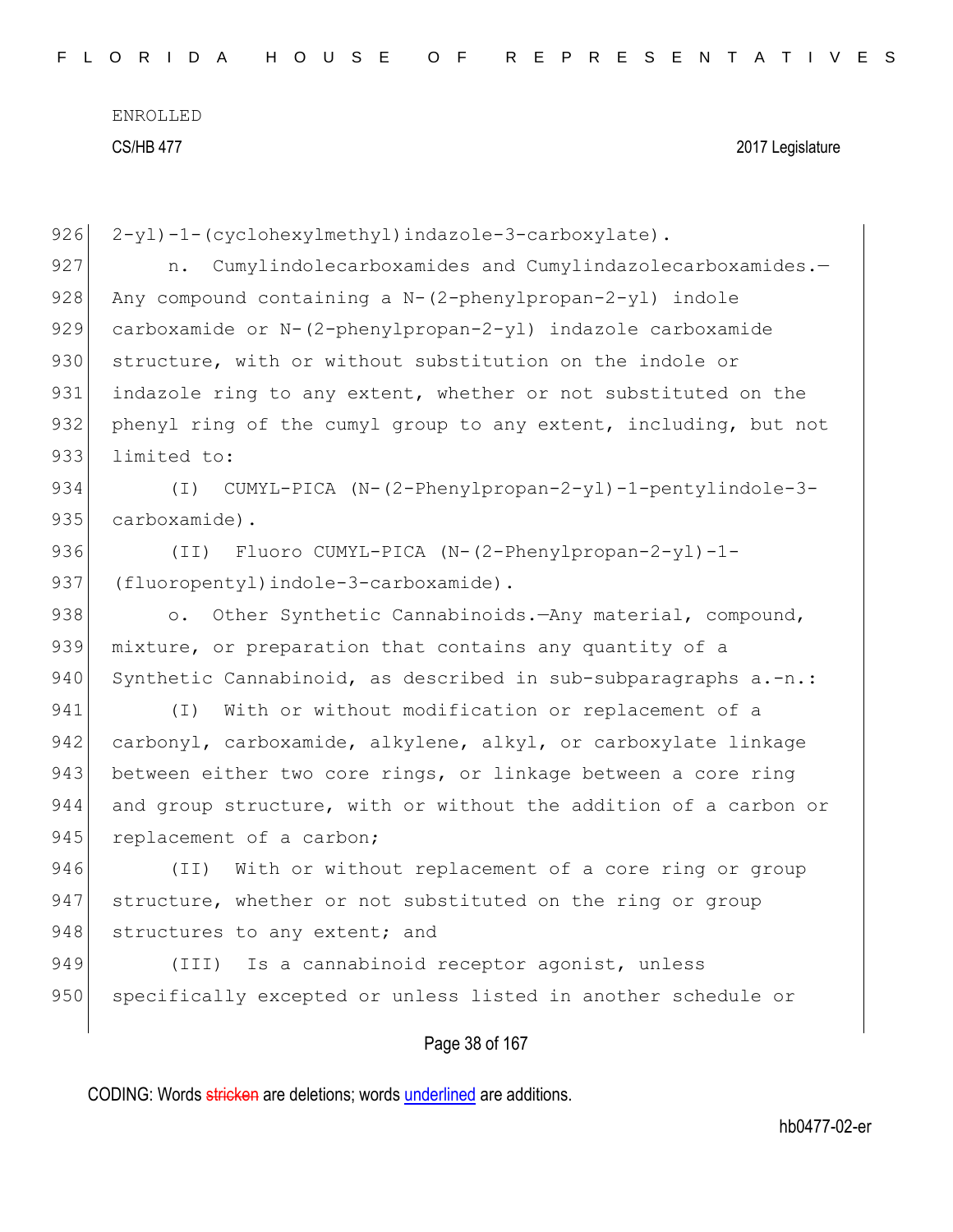| 951 | contained within a pharmaceutical product approved by the United    |
|-----|---------------------------------------------------------------------|
| 952 | States Food and Drug Administration.                                |
| 953 | Substituted Cathinones.-Unless specifically excepted,<br>191.       |
| 954 | listed in another schedule, or contained within a pharmaceutical    |
| 955 | product approved by the United States Food and Drug                 |
| 956 | Administration, any material, compound, mixture, or preparation,    |
| 957 | including its salts, isomers, esters, or ethers, and salts of       |
| 958 | isomers, esters, or ethers, whenever the existence of such salts    |
| 959 | is possible within any of the following specific chemical           |
| 960 | designations:                                                       |
| 961 | a. Any compound containing a 2-amino-1-phenyl-1-propanone           |
| 962 | structure;                                                          |
| 963 | b. Any compound containing a 2-amino-1-naphthyl-1-                  |
| 964 | propanone structure; or                                             |
| 965 | Any compound containing a 2-amino-1-thiophenyl-1-<br>$\mathbb{C}$ . |
| 966 | propanone structure,                                                |
| 967 | whether or not the compound is further modified:                    |
| 968 | With or without substitution on the ring system to any<br>$(\top)$  |
| 969 | extent with alkyl, alkylthio, thio, fused alkylenedioxy, alkoxy,    |
| 970 | haloalkyl, hydroxyl, nitro, fused furan, fused benzofuran, fused    |
| 971 | dihydrofuran, fused tetrahydropyran, fused alkyl ring, or halide    |
| 972 | substituents;                                                       |
| 973 | With or without substitution at the 3-propanone<br>(TI)             |
| 974 | position with an alkyl substituent or removal of the methyl         |
| 975 | group at the 3-propanone position;                                  |
|     |                                                                     |

## Page 39 of 167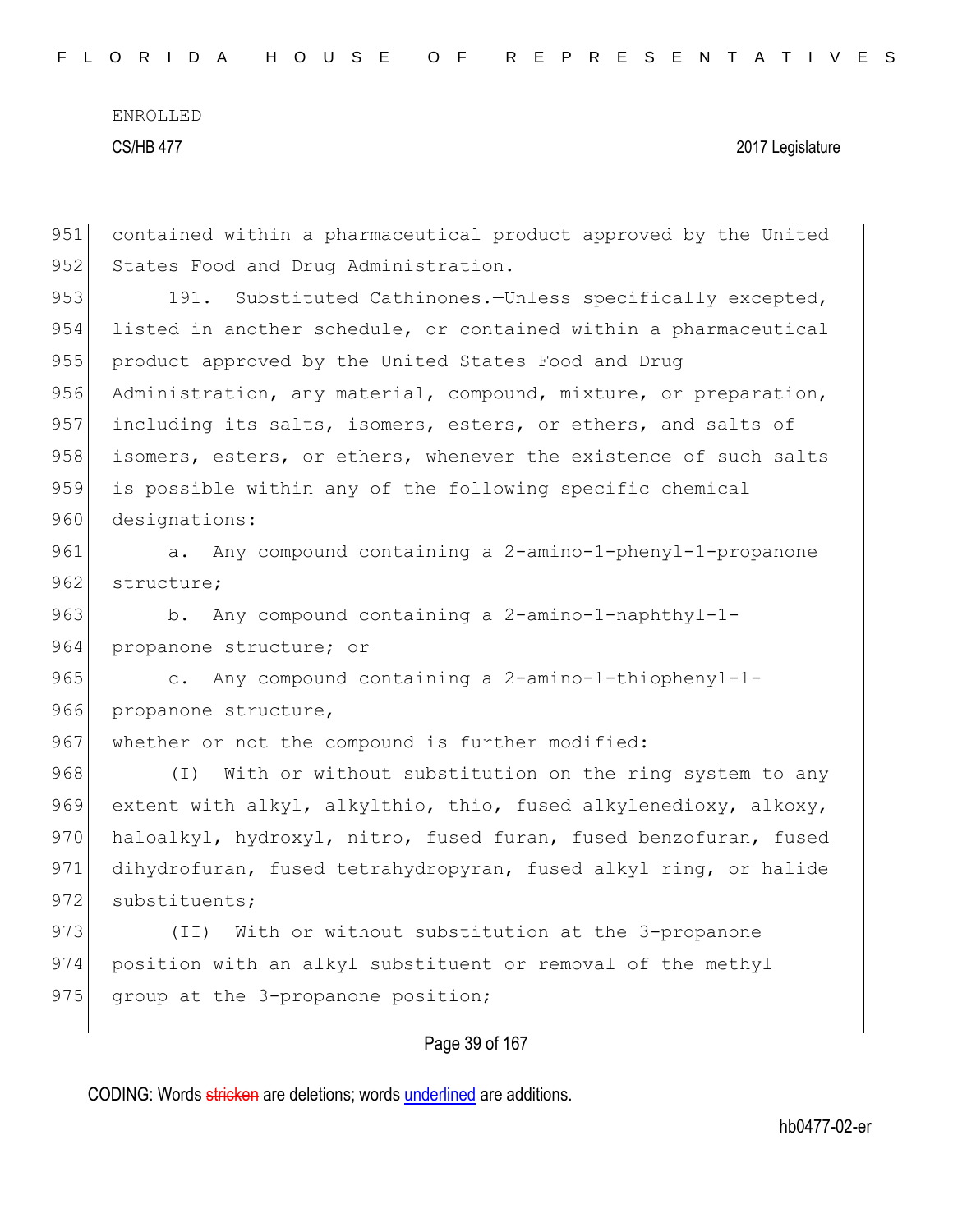CS/HB 477 2017 Legislature

| 976  | (III)    | With or without substitution at the 2-amino nitrogen           |
|------|----------|----------------------------------------------------------------|
| 977  |          | atom with alkyl, dialkyl, acetyl, or benzyl groups, whether or |
| 978  |          | not further substituted in the ring system; or                 |
| 979  | (TV)     | With or without inclusion of the 2-amino nitrogen              |
| 980  |          | atom in a cyclic structure, including, but not limited to:     |
| 981  | (A)      | Methcathinone.                                                 |
| 982  | (B)      | Ethcathinone.                                                  |
| 983  | (C)      | Methylone (3, 4-Methylenedioxymethcathinone).                  |
| 984  | (D)      | 2, 3-Methylenedioxymethcathinone.                              |
| 985  | (E)      | MDPV (3, 4-Methylenedioxypyrovalerone).                        |
| 986  | (F)      | Methylmethcathinone.                                           |
| 987  | (G)      | Methoxymethcathinone.                                          |
| 988  | (H)      | Fluoromethcathinone.                                           |
| 989  | $(\bot)$ | Methylethcathinone.                                            |
| 990  | (J)      | Butylone (3, 4-Methylenedioxy-alpha-                           |
| 991  |          | methylaminobutyrophenone).                                     |
| 992  | (K)      | Ethylone (3, 4-Methylenedioxy-N-ethylcathinone).               |
| 993  | (L)      | BMDP (3, 4-Methylenedioxy-N-benzylcathinone).                  |
| 994  | (M)      | Naphyrone (Naphthylpyrovalerone).                              |
| 995  | (N)      | Bromomethcathinone.                                            |
| 996  | (0)      | Buphedrone (alpha-Methylaminobutyrophenone).                   |
| 997  | (P)      | Eutylone (3, 4-Methylenedioxy-alpha-                           |
| 998  |          | ethylaminobutyrophenone).                                      |
| 999  | (Q)      | Dimethylcathinone.                                             |
| 1000 | (R)      | Dimethylmethcathinone.                                         |
|      |          |                                                                |

Page 40 of 167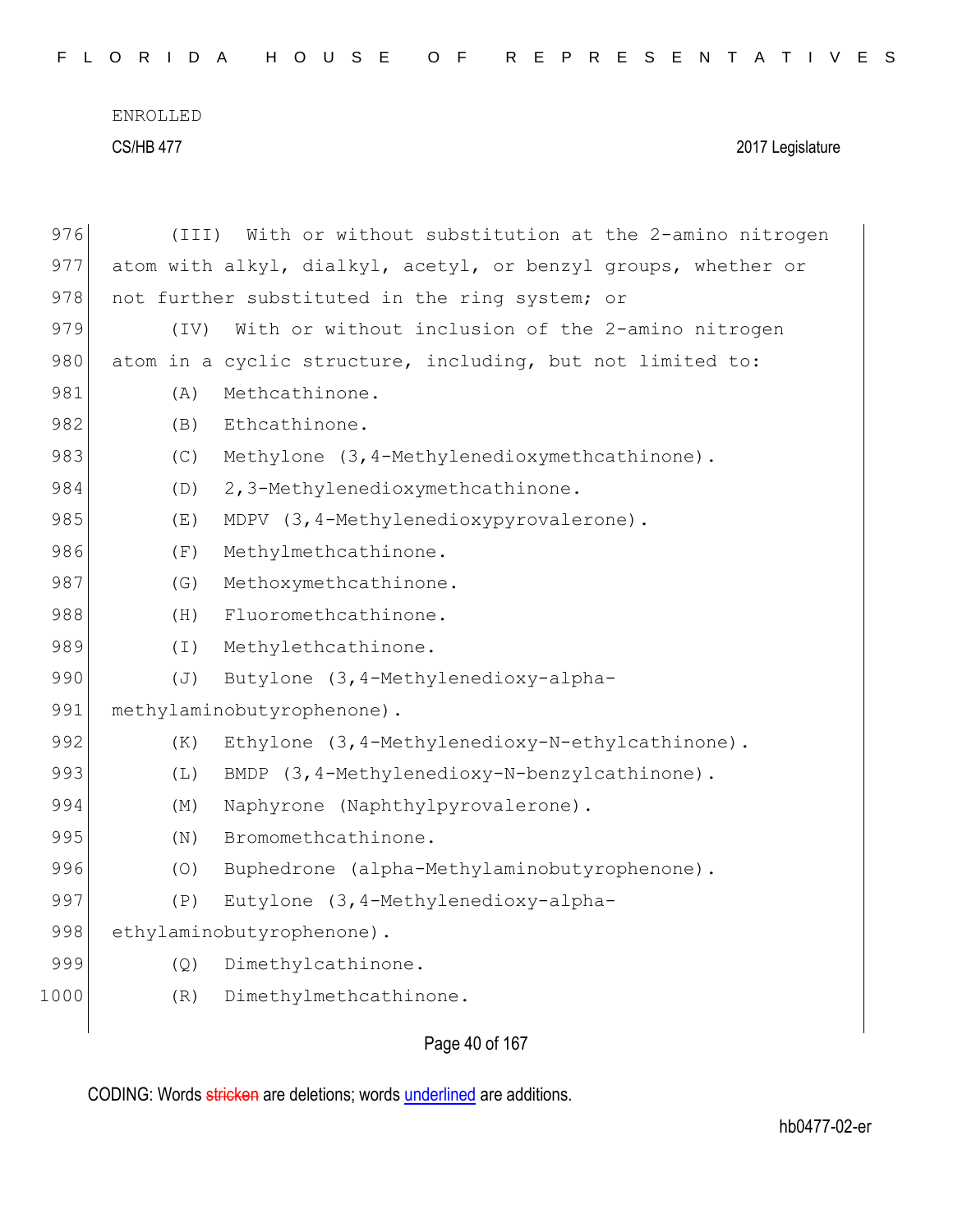```
ENROLLED
```
CS/HB 477 2017 Legislature

| 1001 | (S)                      | Pentylone (3, 4-Methylenedioxy-alpha-              |
|------|--------------------------|----------------------------------------------------|
| 1002 |                          | methylaminovalerophenone).                         |
| 1003 | (T)                      | Pentedrone (alpha-Methylaminovalerophenone).       |
| 1004 | (U)                      | MDPPP (3,4-Methylenedioxy-alpha-                   |
| 1005 |                          | pyrrolidinopropiophenone).                         |
| 1006 | (V)                      | MDPBP (3, 4-Methylenedioxy-alpha-                  |
| 1007 |                          | pyrrolidinobutyrophenone).                         |
| 1008 | (W)                      | MPPP (Methyl-alpha-pyrrolidinopropiophenone).      |
| 1009 | (X)                      | (Pyrrolidinopropiophenone).<br>PPP                 |
| 1010 | (Y)                      | PVP (Pyrrolidinovalerophenone) or                  |
| 1011 |                          | (Pyrrolidinopentiophenone).                        |
| 1012 | (Z)                      | MOPPP (Methoxy-alpha-pyrrolidinopropiophenone).    |
| 1013 | (AA)                     | (Methyl-alpha-pyrrolidinohexanophenone).<br>MPHP   |
| 1014 | (BB)                     | F-MABP (Fluoromethylaminobutyrophenone).           |
| 1015 | (CC)                     | Me-EABP (Methylethylaminobutyrophenone).           |
| 1016 | (DD)                     | (Pyrrolidinobutyrophenone).<br>PBP                 |
| 1017 | (EE)                     | MeO-PBP (Methoxypyrrolidinobutyrophenone).         |
| 1018 | (FF)                     | Et-PBP (Ethylpyrrolidinobutyrophenone).            |
| 1019 | (GG)                     | 3-Me-4-MeO-MCAT (3-Methyl-4-Methoxymethcathinone). |
| 1020 | (HH)                     | Dimethylone (3, 4-Methylenedioxy-N, N-             |
| 1021 |                          | dimethylcathinone).                                |
| 1022 | (TI)                     | 3, 4-Methylenedioxy-N, N-diethylcathinone.         |
| 1023 | (JJ)                     | 3, 4-Methylenedioxy-N-acetylcathinone.             |
| 1024 | (KK)                     | 3,4-Methylenedioxy-N-acetylmethcathinone.          |
| 1025 | $(\mathbb{L}\mathbb{L})$ | 3, 4-Methylenedioxy-N-acetylethcathinone.          |
|      |                          |                                                    |

Page 41 of 167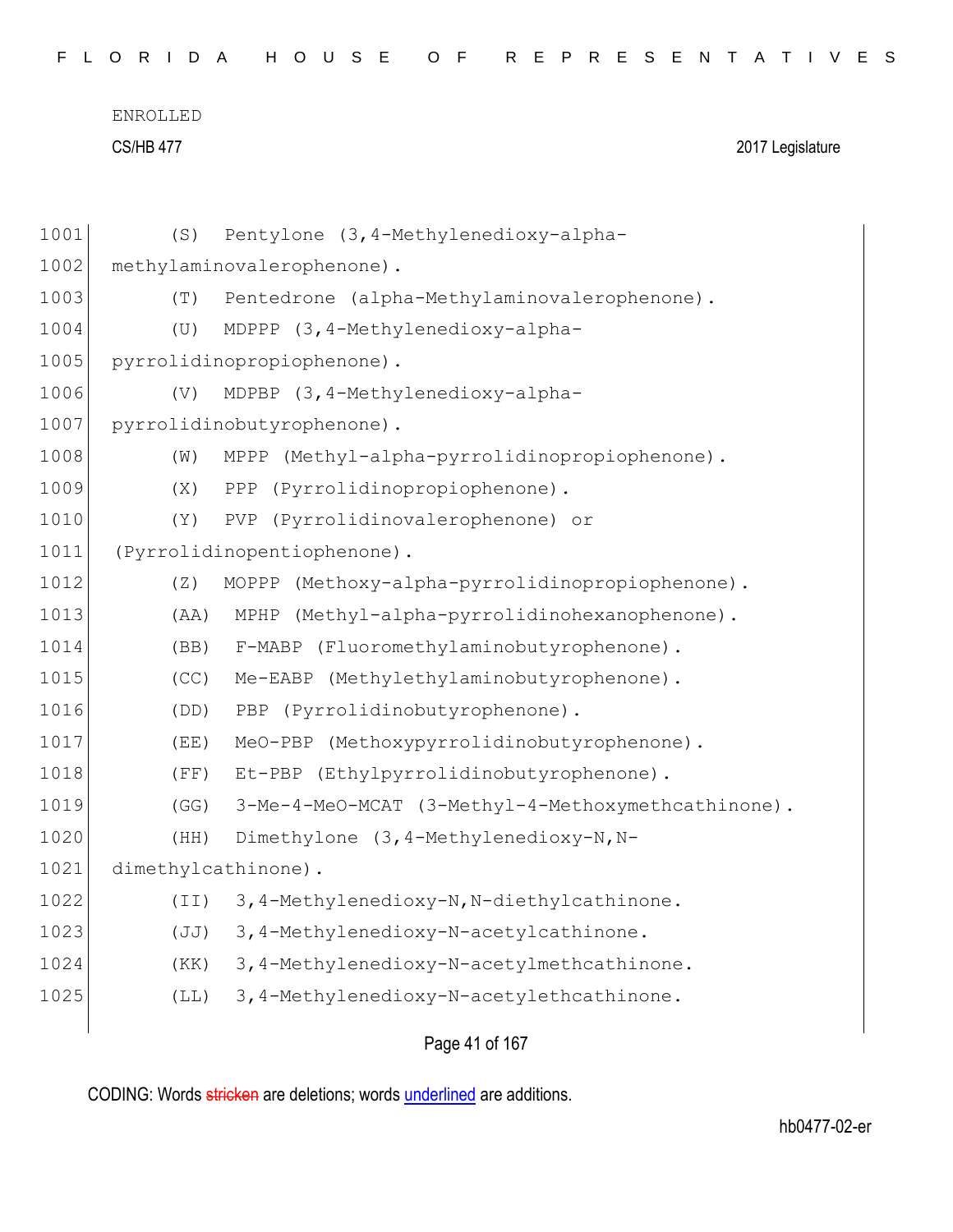|  |  |  |  |  |  | FLORIDA HOUSE OF REPRESENTATIVES |  |  |  |  |  |  |  |  |  |  |  |
|--|--|--|--|--|--|----------------------------------|--|--|--|--|--|--|--|--|--|--|--|
|  |  |  |  |  |  |                                  |  |  |  |  |  |  |  |  |  |  |  |

| 1026 | Methylbuphedrone (Methyl-alpha-<br>(MM)                          |
|------|------------------------------------------------------------------|
| 1027 | methylaminobutyrophenone).                                       |
| 1028 | Methyl-alpha-methylaminohexanophenone.<br>(NN)                   |
| 1029 | N-Ethyl-N-methylcathinone.<br>(OO)                               |
| 1030 | (Pyrrolidinohexanophenone).<br>(PP)<br>PHP                       |
| 1031 | (Pyrrolidinoheptanophenone).<br>(QQ)<br>PV8                      |
| 1032 | Chloromethcathinone.<br>(RR)                                     |
| 1033 | 4-Bromo-2,5-dimethoxy-alpha-aminoacetophenone.<br>(SS)           |
| 1034 | Substituted Phenethylamines.-Unless specifically<br>192.         |
| 1035 | excepted or unless listed in another schedule, or contained      |
| 1036 | within a pharmaceutical product approved by the United States    |
| 1037 | Food and Drug Administration, any material, compound, mixture,   |
| 1038 | or preparation, including its salts, isomers, esters, or ethers, |
| 1039 | and salts of isomers, esters, or ethers, whenever the existence  |
| 1040 | of such salts is possible within any of the following specific   |
| 1041 | chemical designations, any compound containing a phenethylamine  |
| 1042 | structure, without a beta-keto group, and without a benzyl group |
| 1043 | attached to the amine group, whether or not the compound is      |
| 1044 | further modified with or without substitution on the phenyl ring |
| 1045 | to any extent with alkyl, alkylthio, nitro, alkoxy, thio,        |
| 1046 | halide, fused alkylenedioxy, fused furan, fused benzofuran,      |
| 1047 | fused dihydrofuran, or fused tetrahydropyran substituents,       |
| 1048 | whether or not further substituted on a ring to any extent, with |
| 1049 | or without substitution at the alpha or beta position by any     |
| 1050 | alkyl substituent, with or without substitution at the nitrogen  |
|      |                                                                  |

# Page 42 of 167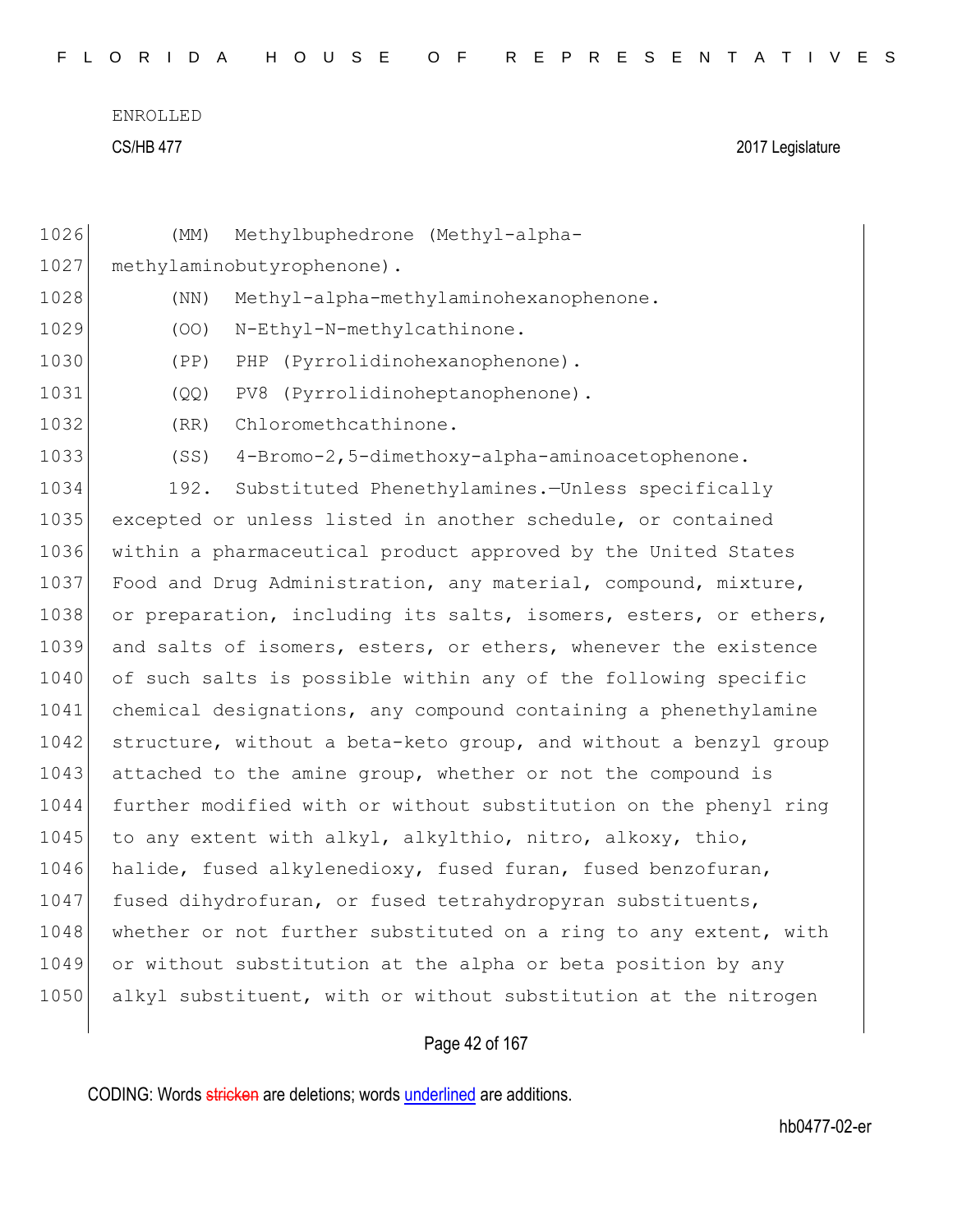| FLORIDA HOUSE OF REPRESENTATIVES |  |  |  |  |  |  |  |  |  |  |  |  |  |  |  |  |  |  |  |  |  |  |  |  |  |  |  |  |  |  |
|----------------------------------|--|--|--|--|--|--|--|--|--|--|--|--|--|--|--|--|--|--|--|--|--|--|--|--|--|--|--|--|--|--|
|----------------------------------|--|--|--|--|--|--|--|--|--|--|--|--|--|--|--|--|--|--|--|--|--|--|--|--|--|--|--|--|--|--|

| 1051 | atom, and with or without inclusion of the 2-amino nitrogen atom        |
|------|-------------------------------------------------------------------------|
| 1052 | in a cyclic structure, including, but not limited to:                   |
| 1053 | 2C-B (4-Bromo-2,5-dimethoxyphenethylamine).<br>a.                       |
| 1054 | 2C-E (4-Ethyl-2,5-dimethoxyphenethylamine).<br>b.                       |
| 1055 | 2C-T-4 (4-Isopropylthio-2,5-dimethoxyphenethylamine).<br>$\mathtt{C}$ . |
| 1056 | 2C-C (4-Chloro-2,5-dimethoxyphenethylamine).<br>d.                      |
| 1057 | 2C-T (4-Methylthio-2,5-dimethoxyphenethylamine).<br>$e$ .               |
| 1058 | 2C-T-2 (4-Ethylthio-2,5-dimethoxyphenethylamine).<br>f.                 |
| 1059 | 2C-T-7 (4-(n)-Propylthio-2,5-dimethoxyphenethylamine).<br>g.            |
| 1060 | 2C-I (4-Iodo-2,5-dimethoxyphenethylamine).<br>h.                        |
| 1061 | 2C-D (4-Methyl-2, 5-dimethoxyphenethylamine).<br>i.                     |
| 1062 | 2C-H (2,5-Dimethoxyphenethylamine).<br>j.                               |
| 1063 | 2C-N (4-Nitro-2,5-dimethoxyphenethylamine).<br>k.                       |
| 1064 | 2C-P (4-(n)-Propyl-2,5-dimethoxyphenethylamine).<br>$1$ .               |
| 1065 | MDMA (3,4-Methylenedioxymethamphetamine).<br>${\mathfrak m}$ .          |
| 1066 | MBDB (Methylbenzodioxolylbutanamine) or (3, 4-<br>n.                    |
| 1067 | Methylenedioxy-N-methylbutanamine).                                     |
| 1068 | MDA (3,4-Methylenedioxyamphetamine).<br>$\circ$ .                       |
| 1069 | 2,5-Dimethoxyamphetamine.<br>$p$ .                                      |
| 1070 | Fluoroamphetamine.<br>q.                                                |
| 1071 | Fluoromethamphetamine.<br>r.                                            |
| 1072 | MDEA (3, 4-Methylenedioxy-N-ethylamphetamine).<br>s.                    |
| 1073 | DOB (4-Bromo-2,5-dimethoxyamphetamine).<br>t.                           |
| 1074 | DOC (4-Chloro-2,5-dimethoxyamphetamine).<br>u.                          |
| 1075 | DOET (4-Ethyl-2,5-dimethoxyamphetamine).<br>$V$ .                       |
|      |                                                                         |

Page 43 of 167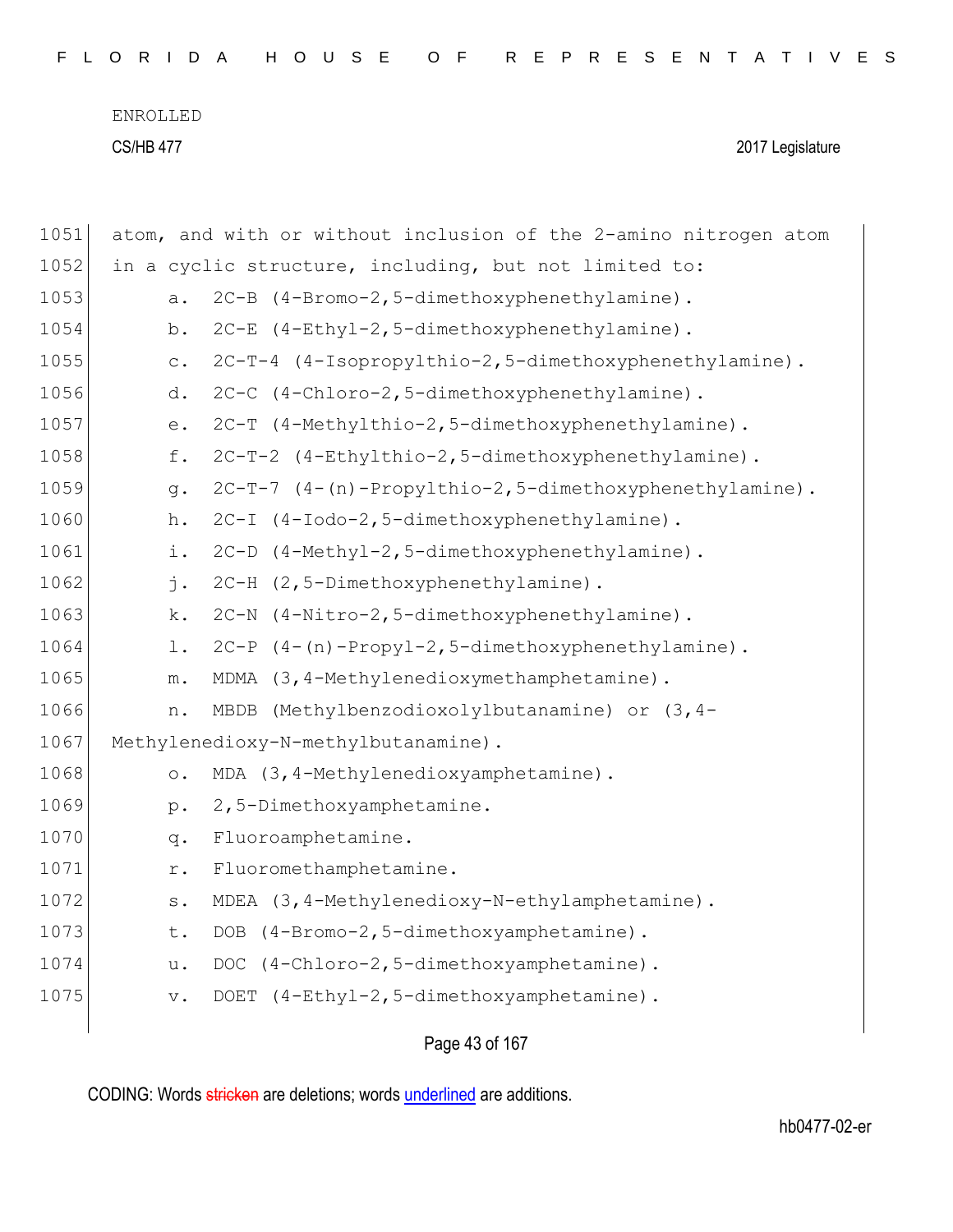|  |  |  |  |  |  |  |  |  |  |  |  |  | FLORIDA HOUSE OF REPRESENTATIVES |  |  |  |  |  |  |  |  |  |  |  |  |  |  |  |  |  |
|--|--|--|--|--|--|--|--|--|--|--|--|--|----------------------------------|--|--|--|--|--|--|--|--|--|--|--|--|--|--|--|--|--|
|--|--|--|--|--|--|--|--|--|--|--|--|--|----------------------------------|--|--|--|--|--|--|--|--|--|--|--|--|--|--|--|--|--|

| 1076 | w.              | DOI (4-Iodo-2,5-dimethoxyamphetamine).            |
|------|-----------------|---------------------------------------------------|
| 1077 | x.              | DOM (4-Methyl-2,5-dimethoxyamphetamine).          |
| 1078 | y.              | PMA (4-Methoxyamphetamine).                       |
| 1079 | $\mathbf{z}$ .  | N-Ethylamphetamine.                               |
| 1080 | aa.             | 3, 4-Methylenedioxy-N-hydroxyamphetamine.         |
| 1081 | bb.             | 5-Methoxy-3, 4-methylenedioxyamphetamine.         |
| 1082 | cc.             | PMMA (4-Methoxymethamphetamine).                  |
| 1083 | dd.             | N, N-Dimethylamphetamine.                         |
| 1084 | ee.             | 3, 4, 5-Trimethoxyamphetamine.                    |
| 1085 | ff.             | 4-APB (4-(2-Aminopropyl)benzofuran).              |
| 1086 | gg.             | 5-APB (5-(2-Aminopropyl)benzofuran).              |
| 1087 | hh.             | 6-APB (6-(2-Aminopropyl)benzofuran).              |
| 1088 | ii.             | 7-APB (7-(2-Aminopropyl)benzofuran).              |
| 1089 | jj.             | 4-APDB (4-(2-Aminopropyl)-2,3-dihydrobenzofuran). |
| 1090 | kk.             | 5-APDB (5-(2-Aminopropyl)-2,3-dihydrobenzofuran). |
| 1091 | 11.             | 6-APDB (6-(2-Aminopropyl)-2,3-dihydrobenzofuran). |
| 1092 | $\text{mm}$ .   | 7-APDB (7-(2-Aminopropyl)-2,3-dihydrobenzofuran). |
| 1093 | nn.             | 4-MAPB (4-(2-Methylaminopropyl)benzofuran).       |
| 1094 | $\circ \circ$ . | 5-MAPB (5-(2-Methylaminopropyl)benzofuran).       |
| 1095 | pp.             | 6-MAPB (6-(2-Methylaminopropyl)benzofuran).       |
| 1096 | qq.             | 7-MAPB (7-(2-Methylaminopropyl)benzofuran).       |
| 1097 | rr.             | 5-EAPB (5-(2-Ethylaminopropyl)benzofuran).        |
| 1098 | SS.             | 5-MAPDB (5-(2-Methylaminopropyl)-2,3-             |
| 1099 |                 | dihydrobenzofuran),                               |
| 1100 |                 |                                                   |
|      |                 |                                                   |

Page 44 of 167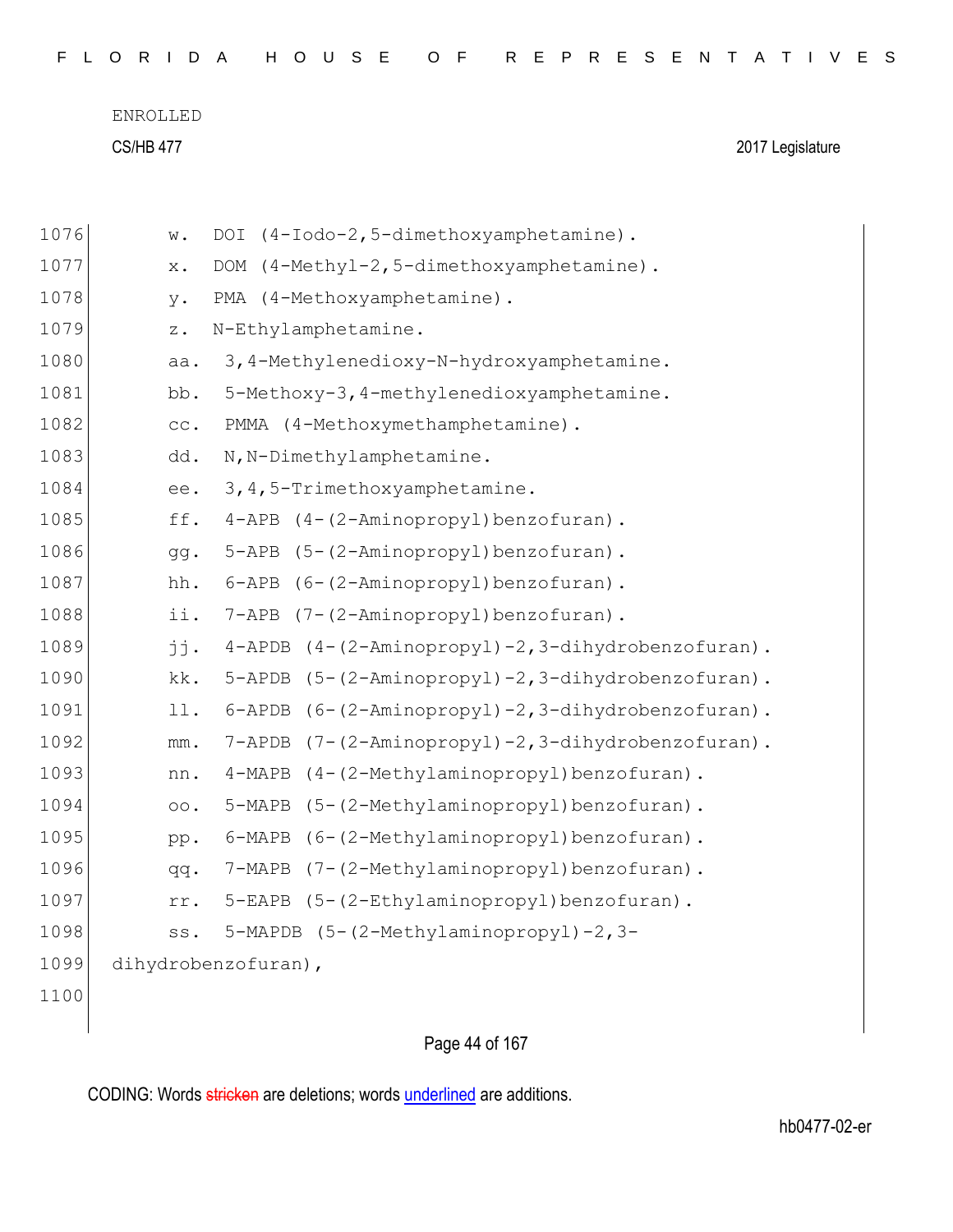CS/HB 477 2017 Legislature

| 1101 | which does not include phenethylamine, mescaline as described in |
|------|------------------------------------------------------------------|
| 1102 | subparagraph 20., substituted cathinones as described in         |
| 1103 | subparagraph 191., N-Benzyl phenethylamine compounds as          |
| 1104 | described in subparagraph 193., or methamphetamine as described  |
| 1105 | in subparagraph $(2)$ $(c)$ 4.                                   |
| 1106 | 193. N-Benzyl Phenethylamine Compounds.-Unless                   |
| 1107 | specifically excepted or unless listed in another schedule, or   |
| 1108 | contained within a pharmaceutical product approved by the United |
| 1109 | States Food and Drug Administration, any material, compound,     |
| 1110 | mixture, or preparation, including its salts, isomers, esters,   |
| 1111 | or ethers, and salts of isomers, esters, or ethers, whenever the |
| 1112 | existence of such salts is possible within any of the following  |
| 1113 | specific chemical designations, any compound containing a        |
| 1114 | phenethylamine structure without a beta-keto group, with         |
| 1115 | substitution on the nitrogen atom of the amino group with a      |
| 1116 | benzyl substituent, with or without substitution on the phenyl   |
| 1117 | or benzyl ring to any extent with alkyl, alkoxy, thio,           |
| 1118 | alkylthio, halide, fused alkylenedioxy, fused furan, fused       |
| 1119 | benzofuran, or fused tetrahydropyran substituents, whether or    |
| 1120 | not further substituted on a ring to any extent, with or without |
| 1121 | substitution at the alpha position by any alkyl substituent,     |
| 1122 | including, but not limited to:                                   |
| 1123 | 25B-NBOMe (4-Bromo-2,5-dimethoxy-[N-(2-<br>a.                    |
| 1124 | methoxybenzyl) ] phenethylamine) .                               |

b. 25B-NBOH (4-Bromo-2,5-dimethoxy-[N-(2-

Page 45 of 167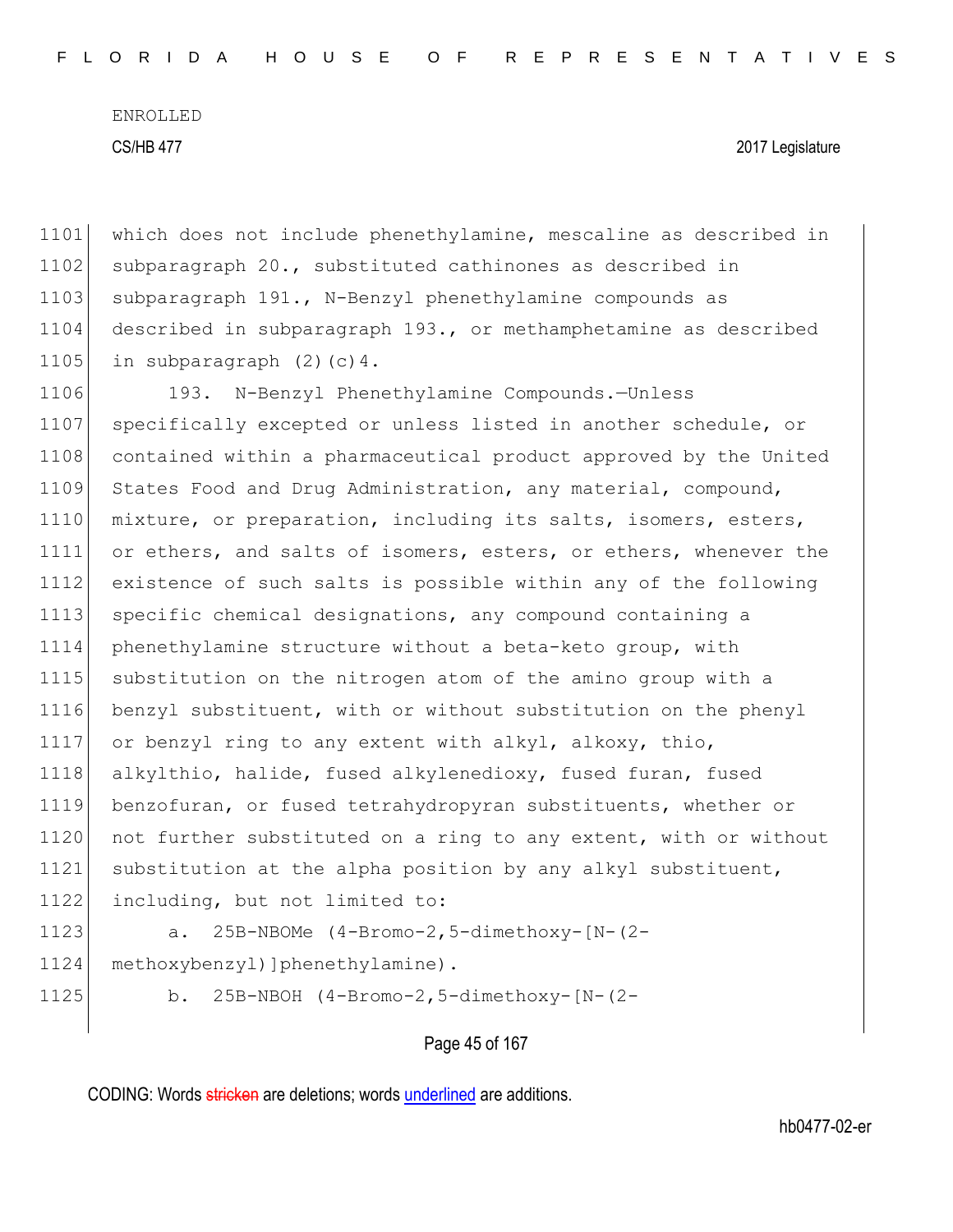| FLORIDA HOUSE OF REPRESENTATIVES |  |
|----------------------------------|--|
|----------------------------------|--|

```
1126 hydroxybenzyl) ]phenethylamine).
1127 c. 25B-NBF (4-Bromo-2,5-dimethoxy-[N-(2-
1128 fluorobenzyl) ]phenethylamine).
1129 d. 25B-NBMD (4-Bromo-2,5-dimethoxy-[N-(2,3-
1130 methylenedioxybenzyl) ]phenethylamine).
1131 e. 25I-NBOMe (4-Iodo-2,5-dimethoxy-[N-(2-
1132 methoxybenzyl) ]phenethylamine).
1133 f. 25I-NBOH (4-Iodo-2,5-dimethoxy-[N-(2-
1134 hydroxybenzyl) ]phenethylamine).
1135 g. 25I-NBF (4-Iodo-2,5-dimethoxy-[N-(2-
1136 fluorobenzyl) ]phenethylamine).
1137 h. 25I-NBMD (4-Iodo-2,5-dimethoxy-[N-(2,3-
1138 methylenedioxybenzyl) ]phenethylamine).
1139 i. 25T2-NBOMe (4-Methylthio-2,5-dimethoxy-[N-(2-
1140 methoxybenzyl) ]phenethylamine).
1141 j. 25T4-NBOMe (4-Isopropylthio-2,5-dimethoxy-[N-(2-
1142 methoxybenzyl) ]phenethylamine).
1143 k. 25T7-NBOMe (4-(n)-Propylthio-2,5-dimethoxy-[N-(2-
1144 methoxybenzyl) ]phenethylamine).
1145 l. 25C-NBOMe (4-Chloro-2,5-dimethoxy-[N-(2-
1146 methoxybenzyl) ]phenethylamine).
1147 m. 25C-NBOH (4-Chloro-2,5-dimethoxy-[N-(2-
1148 hydroxybenzyl) ]phenethylamine).
1149 n. 25C-NBF (4-Chloro-2,5-dimethoxy-[N-(2-
1150 fluorobenzyl) ]phenethylamine).
```
Page 46 of 167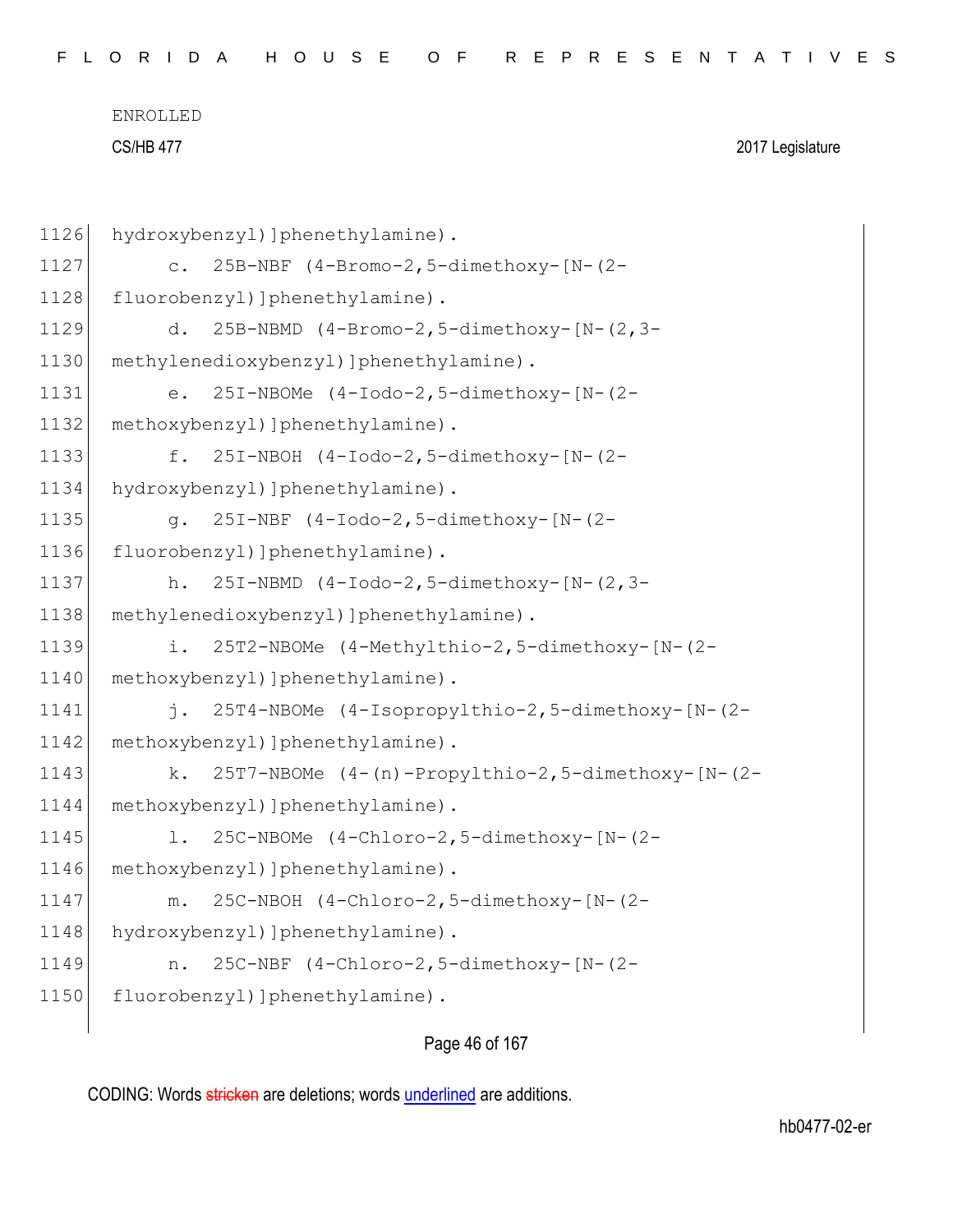| 1151 | 25C-NBMD (4-Chloro-2,5-dimethoxy-[N-(2,3-<br>$\circ$ .           |
|------|------------------------------------------------------------------|
| 1152 | methylenedioxybenzyl) ]phenethylamine).                          |
| 1153 | 25H-NBOMe (2,5-Dimethoxy-[N-(2-<br>$p$ .                         |
| 1154 | methoxybenzyl) ] phenethylamine) .                               |
| 1155 | 25H-NBOH (2,5-Dimethoxy-[N-(2-<br>$q$ .                          |
| 1156 | hydroxybenzyl) ] phenethylamine).                                |
| 1157 | 25H-NBF (2,5-Dimethoxy-[N-(2-<br>r.                              |
| 1158 | fluorobenzyl) ]phenethylamine).                                  |
| 1159 | 25D-NBOMe (4-Methyl-2,5-dimethoxy-[N-(2-<br>s.                   |
| 1160 | methoxybenzyl) ] phenethylamine),                                |
| 1161 |                                                                  |
| 1162 | which does not include substituted cathinones as described in    |
| 1163 | subparagraph 191.                                                |
| 1164 | Substituted Tryptamines.-Unless specifically excepted<br>194.    |
| 1165 | or unless listed in another schedule, or contained within a      |
| 1166 | pharmaceutical product approved by the United States Food and    |
| 1167 | Drug Administration, any material, compound, mixture, or         |
| 1168 | preparation containing a 2-(1H-indol-3-yl) ethanamine, for       |
| 1169 | example tryptamine, structure with or without mono- or di-       |
| 1170 | substitution of the amine nitrogen with alkyl or alkenyl groups, |
| 1171 | or by inclusion of the amino nitrogen atom in a cyclic           |
| 1172 | structure, whether or not substituted at the alpha position with |
| 1173 | an alkyl group, whether or not substituted on the indole ring to |
| 1174 | any extent with any alkyl, alkoxy, halo, hydroxyl, or acetoxy    |
| 1175 | groups, including, but not limited to:                           |
|      |                                                                  |

# Page 47 of 167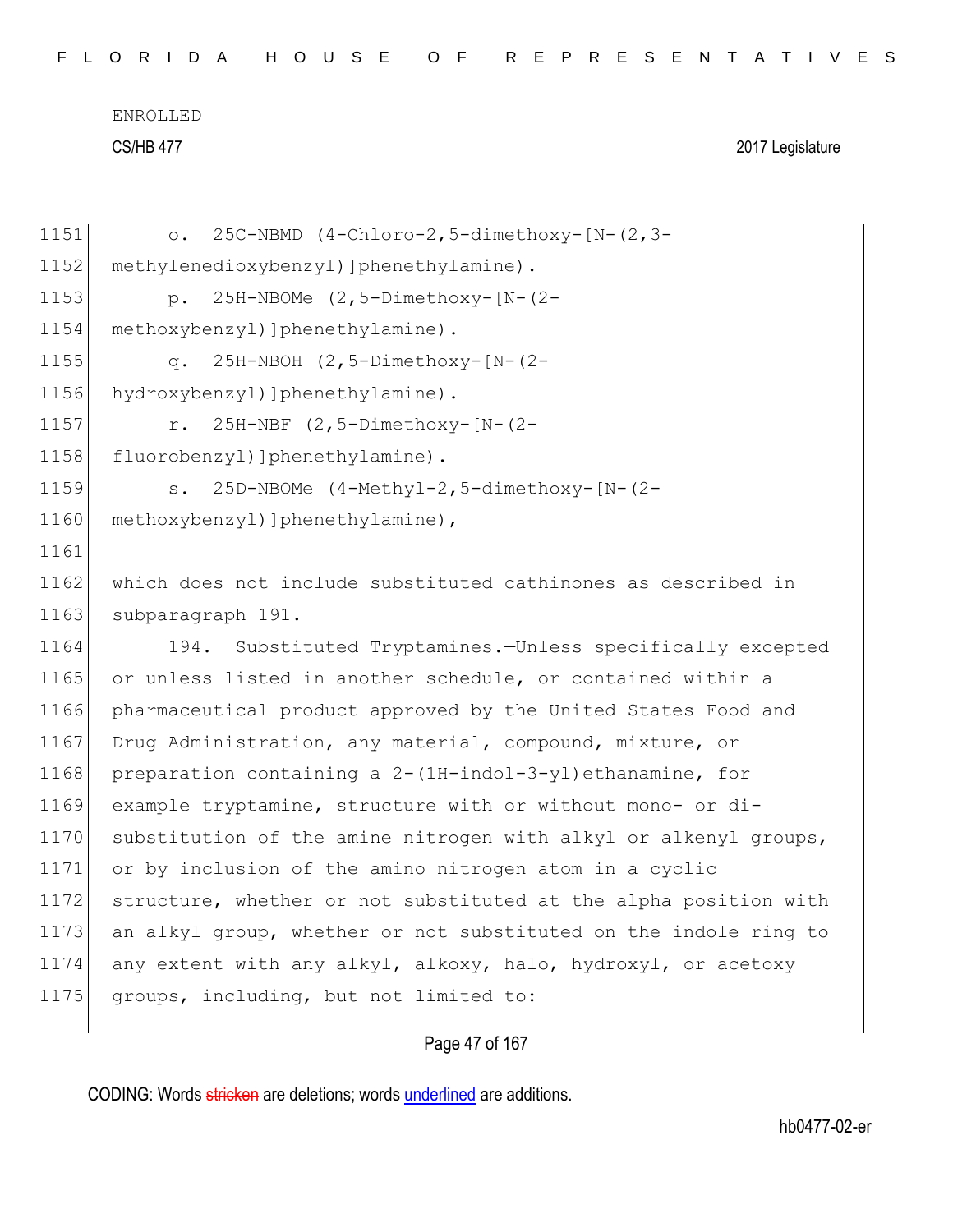|  |  |  |  |  |  |  |  | FLORIDA HOUSE OF REPRESENTATIVES |  |  |  |  |  |  |  |  |  |  |  |  |  |  |  |  |  |  |  |  |  |  |  |  |  |
|--|--|--|--|--|--|--|--|----------------------------------|--|--|--|--|--|--|--|--|--|--|--|--|--|--|--|--|--|--|--|--|--|--|--|--|--|
|--|--|--|--|--|--|--|--|----------------------------------|--|--|--|--|--|--|--|--|--|--|--|--|--|--|--|--|--|--|--|--|--|--|--|--|--|

CS/HB 477 2017 Legislature

| 1176 | а.             | Alpha-Ethyltryptamine.                                 |
|------|----------------|--------------------------------------------------------|
| 1177 | b.             | Bufotenine.                                            |
| 1178 | $\mathtt{C}$ . | DET<br>(Diethyltryptamine).                            |
| 1179 | d.             | $\mathop{\rm DMT}\nolimits$<br>(Dimethyltryptamine).   |
| 1180 | е.             | MET<br>(N-Methyl-N-ethyltryptamine).                   |
| 1181 | f.             | DALT<br>(N, N-Diallyltryptamine).                      |
| 1182 | q.             | EiPT<br>(N-Ethyl-N-isopropyltryptamine).               |
| 1183 | h.             | (N-Methyl-N-isopropyltryptamine).<br>MiPT              |
| 1184 | i.             | 5-Hydroxy-AMT (5-Hydroxy-alpha-methyltryptamine).      |
| 1185 | j.             | 5-Hydroxy-N-methyltryptamine.                          |
| 1186 | k.             | 5-MeO-MiPT (5-Methoxy-N-methyl-N-isopropyltryptamine). |
| 1187 | l.             | 5-MeO-AMT (5-Methoxy-alpha-methyltryptamine).          |
| 1188 | $m$ .          | Methyltryptamine.                                      |
| 1189 | n.             | 5-MeO-DMT (5-Methoxy-N, N-dimethyltryptamine).         |
| 1190 | $\circ$ .      | 5-Me-DMT (5-Methyl-N, N-dimethyltryptamine).           |
| 1191 | $p$ .          | 5-MeO-DiPT (5-Methoxy-N, N-Diisopropyltryptamine).     |
| 1192 | q.             | DiPT (N, N-Diisopropyltryptamine).                     |
| 1193 | r.             | (N, N-Dipropyltryptamine).<br>DPT                      |
| 1194 | $S$ .          | 4-Hydroxy-DiPT (4-Hydroxy-N, N-diisopropyltryptamine). |
| 1195 | t.             | 5-MeO-DALT (5-Methoxy-N, N-Diallyltryptamine).         |
| 1196 | u.             | 4-AcO-DMT (4-Acetoxy-N, N-dimethyltryptamine).         |
| 1197 | $V$ .          | 4-AcO-DiPT (4-Acetoxy-N, N-diisopropyltryptamine).     |
| 1198 | w.             | 4-Hydroxy-DET (4-Hydroxy-N, N-diethyltryptamine).      |
| 1199 | $X$ .          | 4-Hydroxy-MET (4-Hydroxy-N-methyl-N-ethyltryptamine).  |
| 1200 | у.             | 4-Hydroxy-MiPT (4-Hydroxy-N-methyl-N-                  |
|      |                |                                                        |

Page 48 of 167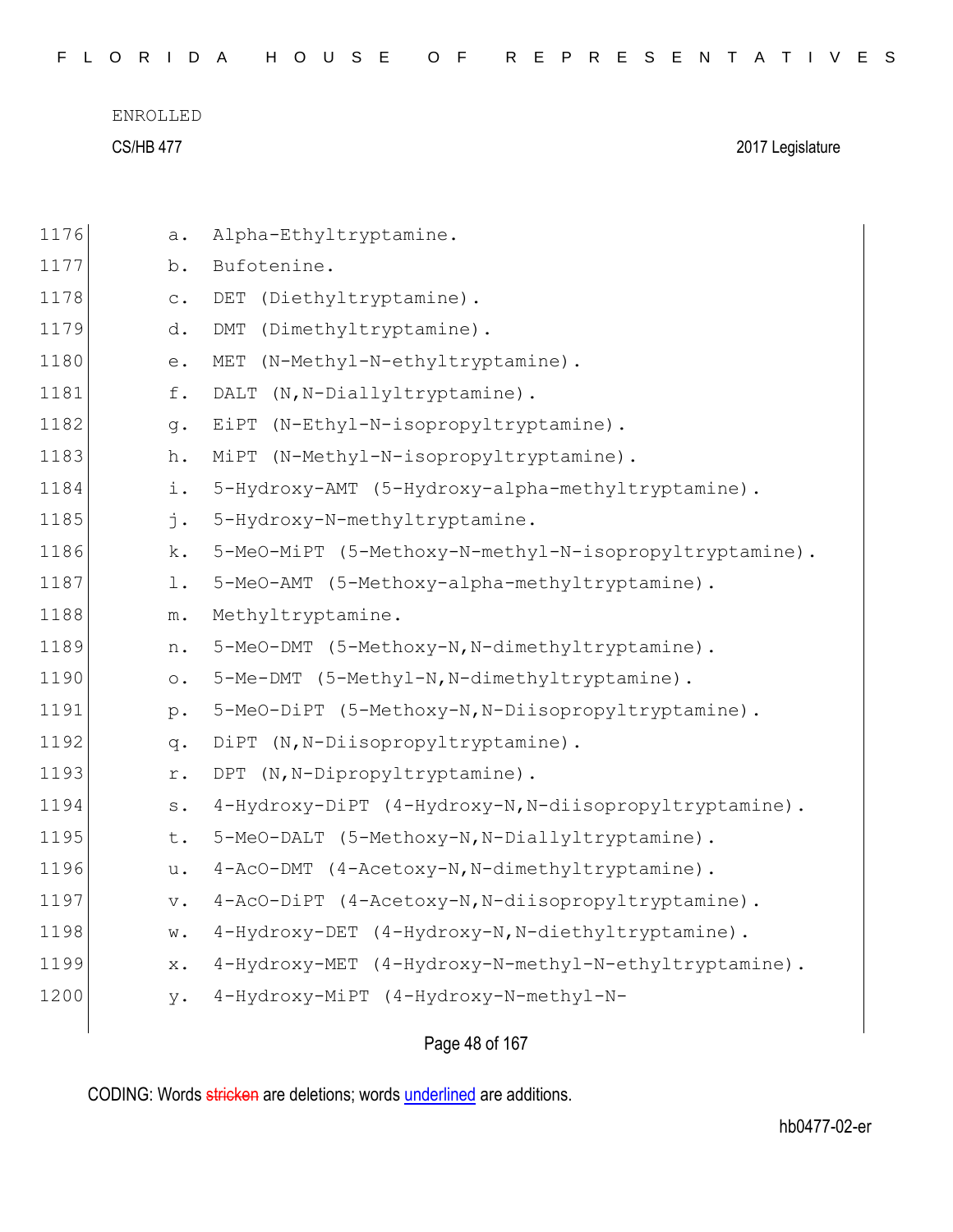F L O R I D A H O U S E O F R E P R E S E N T A T I V E S

ENROLLED CS/HB 477 2017 Legislature

| 1201 | isopropyltryptamine).                                                   |
|------|-------------------------------------------------------------------------|
| 1202 | Methyl-alpha-ethyltryptamine.<br>$z$ .                                  |
| 1203 | Bromo-DALT (Bromo-N, N-diallyltryptamine),<br>aa.                       |
| 1204 |                                                                         |
| 1205 | which does not include tryptamine, psilocyn as described in             |
| 1206 | subparagraph 34., or psilocybin as described in subparagraph 33.        |
| 1207 | 195. Substituted Phenylcyclohexylamines.-Unless                         |
| 1208 | specifically excepted or unless listed in another schedule, or          |
| 1209 | contained within a pharmaceutical product approved by the United        |
| 1210 | States Food and Drug Administration, any material, compound,            |
| 1211 | mixture, or preparation containing a phenylcyclohexylamine              |
| 1212 | structure, with or without any substitution on the phenyl ring,         |
| 1213 | any substitution on the cyclohexyl ring, any replacement of the         |
| 1214 | phenyl ring with a thiophenyl or benzothiophenyl ring, with or          |
| 1215 | without substitution on the amine with alkyl, dialkyl, or alkoxy        |
| 1216 | substituents, inclusion of the nitrogen in a cyclic structure,          |
| 1217 | or any combination of the above, including, but not limited to:         |
| 1218 | BTCP (Benzothiophenylcyclohexylpiperidine) or BCP<br>a.                 |
| 1219 | (Benocyclidine).                                                        |
| 1220 | PCE (N-Ethyl-1-phenylcyclohexylamine) (Ethylamine analog<br>b.          |
| 1221 | of phencyclidine).                                                      |
| 1222 | PCPY (N-(1-Phenylcyclohexyl)-pyrrolidine) (Pyrrolidine<br>$\mathbb C$ . |
| 1223 | analog of phencyclidine).                                               |
| 1224 | PCPr (Phenylcyclohexylpropylamine).<br>d.                               |
| 1225 | TCP (1-[1-(2-Thienyl)-cyclohexyl]-piperidine) (Thiophene<br>е.          |
|      |                                                                         |
|      | Page 49 of 167                                                          |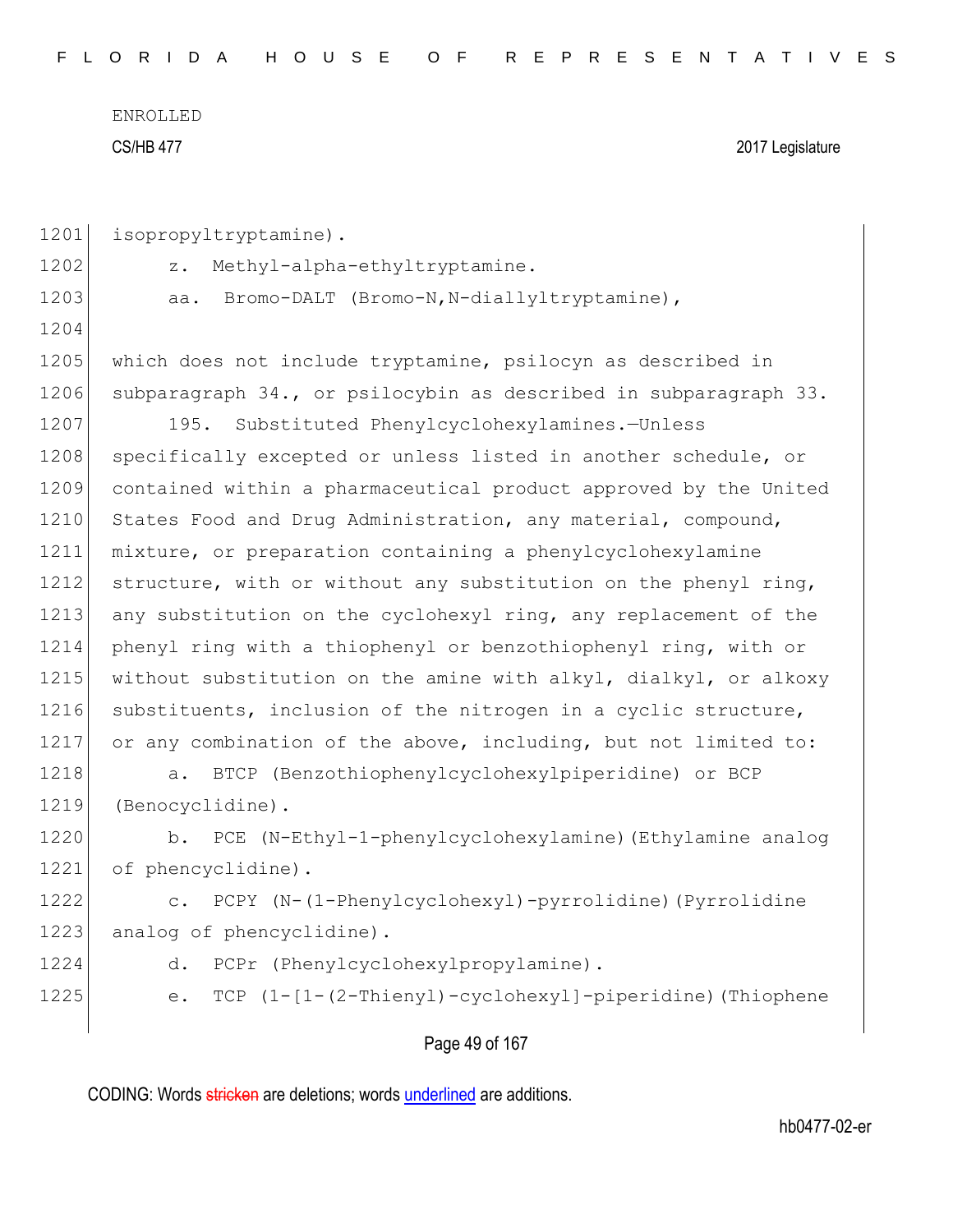|  |  |  |  |  |  |  |  | FLORIDA HOUSE OF REPRESENTATIVES |  |  |  |  |  |  |  |  |  |  |  |  |  |  |  |  |  |  |  |  |  |  |  |  |  |
|--|--|--|--|--|--|--|--|----------------------------------|--|--|--|--|--|--|--|--|--|--|--|--|--|--|--|--|--|--|--|--|--|--|--|--|--|
|--|--|--|--|--|--|--|--|----------------------------------|--|--|--|--|--|--|--|--|--|--|--|--|--|--|--|--|--|--|--|--|--|--|--|--|--|

CS/HB 477 2017 Legislature

| 1226 | analog of phencyclidine).                                               |
|------|-------------------------------------------------------------------------|
| 1227 | f.<br>PCEEA (Phenylcyclohexyl(ethoxyethylamine)).                       |
| 1228 | PCMPA (Phenylcyclohexyl(methoxypropylamine)).<br>q.                     |
| 1229 | Methoxetamine.<br>h.                                                    |
| 1230 | i.<br>3-Methoxy-PCE ((3-Methoxyphenyl)cyclohexylethylamine).            |
| 1231 | j.<br>Bromo-PCP ((Bromophenyl)cyclohexylpiperidine).                    |
| 1232 | k.<br>Chloro-PCP ((Chlorophenyl)cyclohexylpiperidine).                  |
| 1233 | Fluoro-PCP ((Fluorophenyl)cyclohexylpiperidine).<br>1.                  |
| 1234 | Hydroxy-PCP ((Hydroxyphenyl)cyclohexylpiperidine).<br>${\mathfrak m}$ . |
| 1235 | Methoxy-PCP ((Methoxyphenyl)cyclohexylpiperidine).<br>n.                |
| 1236 | Methyl-PCP ((Methylphenyl)cyclohexylpiperidine).<br>$\circ$ .           |
| 1237 | Nitro-PCP ((Nitrophenyl)cyclohexylpiperidine).<br>$p$ .                 |
| 1238 | Oxo-PCP ((Oxophenyl)cyclohexylpiperidine).<br>q.                        |
| 1239 | Amino-PCP ((Aminophenyl)cyclohexylpiperidine).<br>r.                    |
| 1240 | 196. W-15, 4-chloro-N-[1-(2-phenylethyl)-2-                             |
| 1241 | piperidinylidene]-benzenesulfonamide.                                   |
| 1242 | 197. W-18, 4-chloro-N-[1-[2-(4-nitrophenyl)ethyl]-2-                    |
| 1243 | piperidinylidene]-benzenesulfonamide.                                   |
| 1244 | AH-7921, 3,4-dichloro-N-[[1-<br>198.                                    |
| 1245 | (dimethylamino)cyclohexyl]methyl]-benzamide.                            |
| 1246 | 199. U47700, trans-3,4-dichloro-N-[2-                                   |
| 1247 | (dimethylamino)cyclohexyl]-N-methyl-benzamide.                          |
| 1248 | MT-45, 1-cyclohexyl-4-(1,2-diphenylethyl)-piperazine,<br>200.           |
| 1249 | dihydrochloride.                                                        |
| 1250 | Section 5. Paragraph (c) of subsection (6) of section                   |
|      | Page 50 of 167                                                          |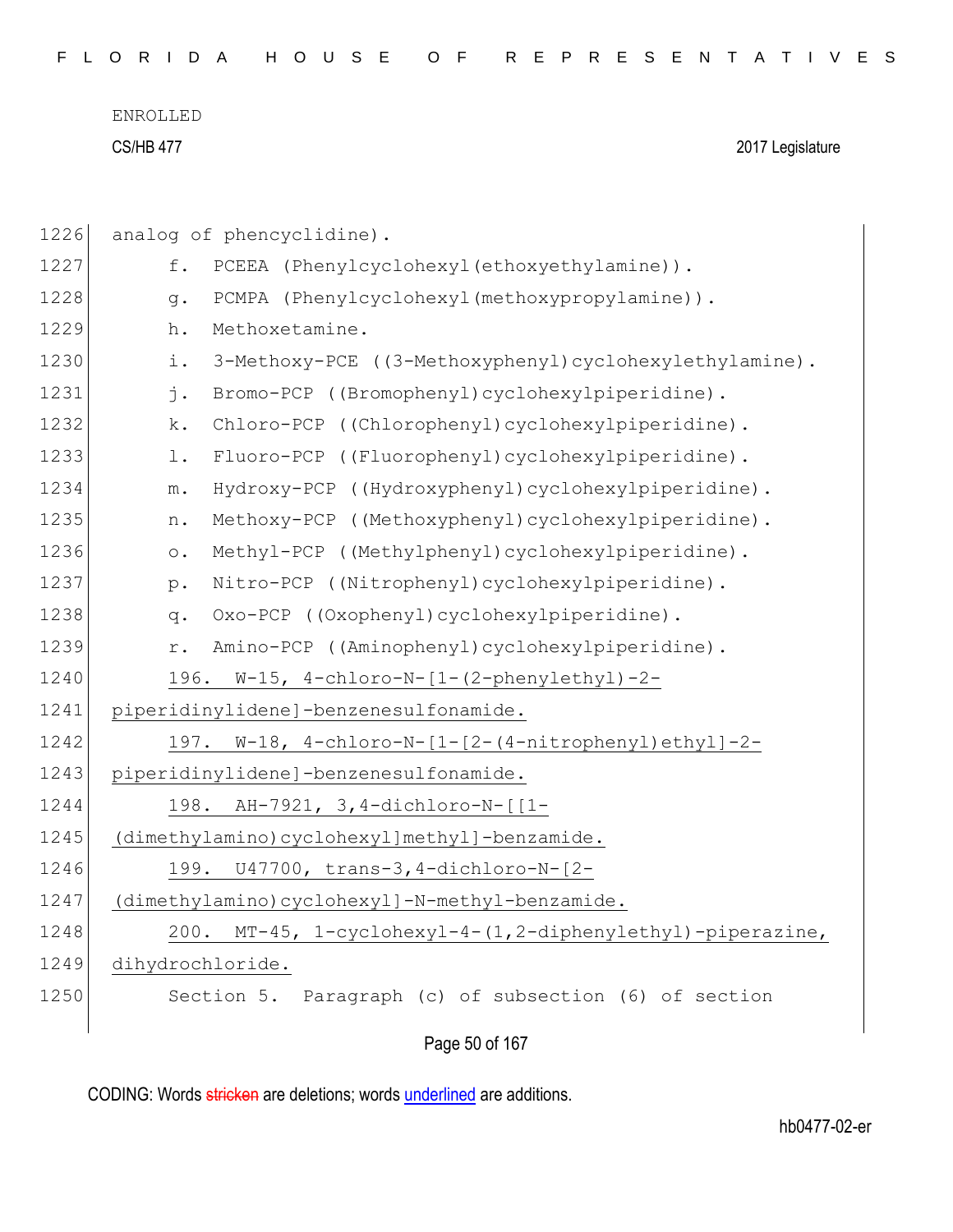1251 893.13, Florida Statutes, is amended to read: 1252 893.13 Prohibited acts; penalties.-1253 (6) 1254 (c) Except as provided in this chapter, a person may not 1255 possess more than 10 grams of any substance named or described 1256 in s. 893.03(1)(a),  $\theta$  (1)(b), or (2)(b), or any combination 1257 thereof, or any mixture containing any such substance. A person

1258 who violates this paragraph commits a felony of the first 1259 degree, punishable as provided in s. 775.082, s. 775.083, or s. 1260 775.084.

1261 Section 6. Paragraphs (c), (d), and (k) of subsection (1) 1262 of section 893.135, Florida Statutes, are amended, and 1263 paragraphs (m) and (n) are added to that subsection, to read:

1264 893.135 Trafficking; mandatory sentences; suspension or 1265 reduction of sentences; conspiracy to engage in trafficking.

1266 (1) Except as authorized in this chapter or in chapter 499 1267 and notwithstanding the provisions of s. 893.13:

1268 (c)1. A person who knowingly sells, purchases, 1269 manufactures, delivers, or brings into this state, or who is 1270 knowingly in actual or constructive possession of, 4 grams or 1271 more of any morphine, opium, hydromorphone, or any salt, 1272 derivative, isomer, or salt of an isomer thereof, including 1273 heroin, as described in s.  $893.03(1)(b)$ ,  $(2)(a)$ ,  $(3)(c)3$ ., or 1274 (3)(c)4., or 4 grams or more of any mixture containing any such 1275 substance, but less than 30 kilograms of such substance or

## Page 51 of 167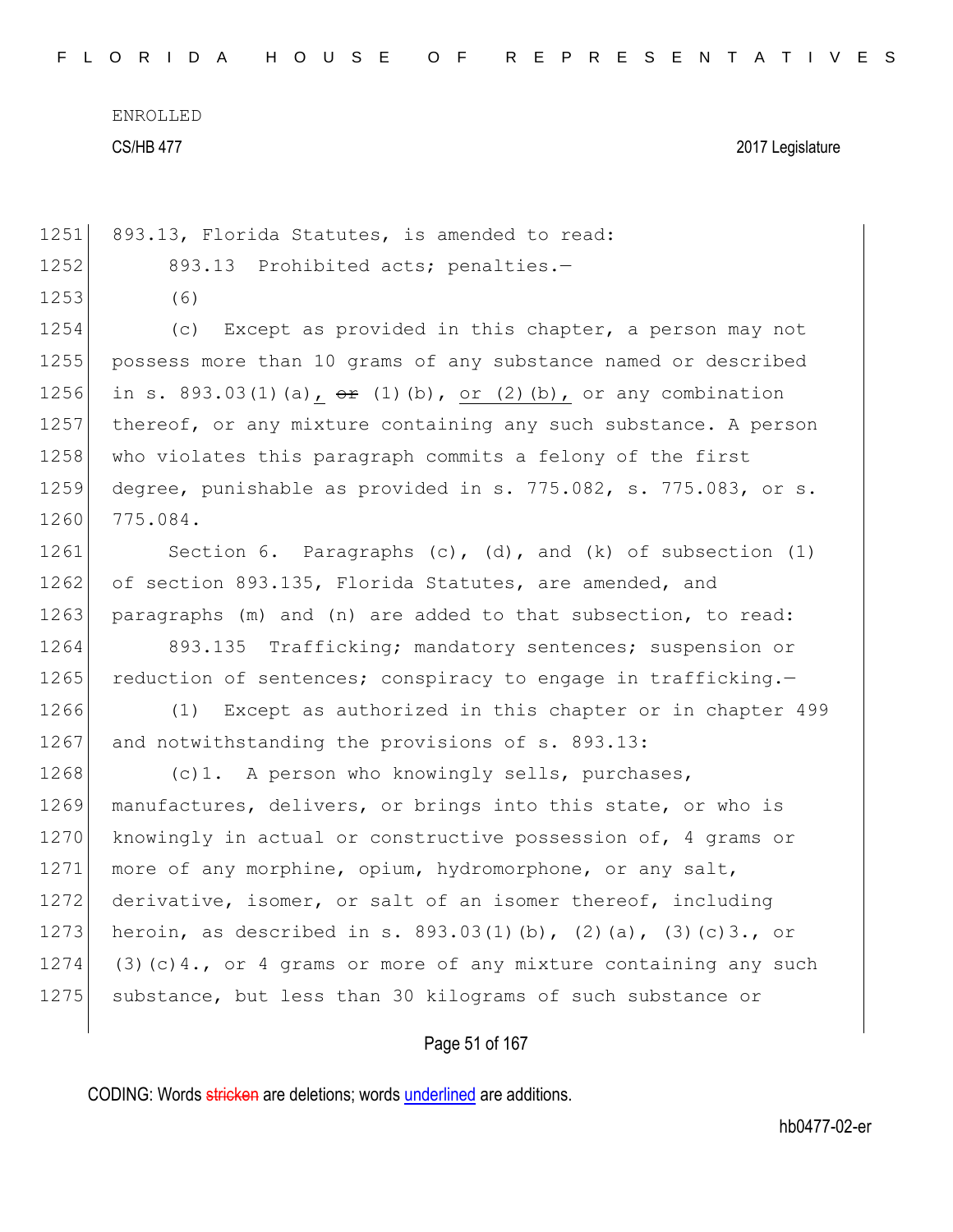#### CS/HB 477 2017 Legislature

1276 mixture, commits a felony of the first degree, which felony 1277 shall be known as "trafficking in illegal drugs," punishable as 1278 provided in s. 775.082, s. 775.083, or s. 775.084. If the 1279 quantity involved:

1280 a. Is 4 grams or more, but less than 14 grams, such person 1281 shall be sentenced to a mandatory minimum term of imprisonment 1282 of 3 years and shall be ordered to pay a fine of \$50,000.

1283 b. Is 14 grams or more, but less than 28 grams, such 1284 person shall be sentenced to a mandatory minimum term of 1285 imprisonment of 15 years and shall be ordered to pay a fine of 1286 \$100,000.

1287 c. Is 28 grams or more, but less than 30 kilograms, such 1288 person shall be sentenced to a mandatory minimum term of 1289 imprisonment of 25 years and shall be ordered to pay a fine of 1290 \$500,000.

1291 2. A person who knowingly sells, purchases, manufactures, 1292 delivers, or brings into this state, or who is knowingly in 1293 actual or constructive possession of, 14 grams or more of 1294 hydrocodone, as described in s. 893.03(2)(a)1.j., codeine, as 1295 described in s. 893.03(2)(a)1.g., or any salt, derivative, 1296  $\frac{1}{100}$  isomer, or salt of an isomer thereof, or 14 grams or more of any 1297 mixture containing any such substance, commits a felony of the 1298 first degree, which felony shall be known as "trafficking in 1299 hydrocodone," punishable as provided in s. 775.082, s. 775.083, 1300 or s. 775.084. If the quantity involved:

### Page 52 of 167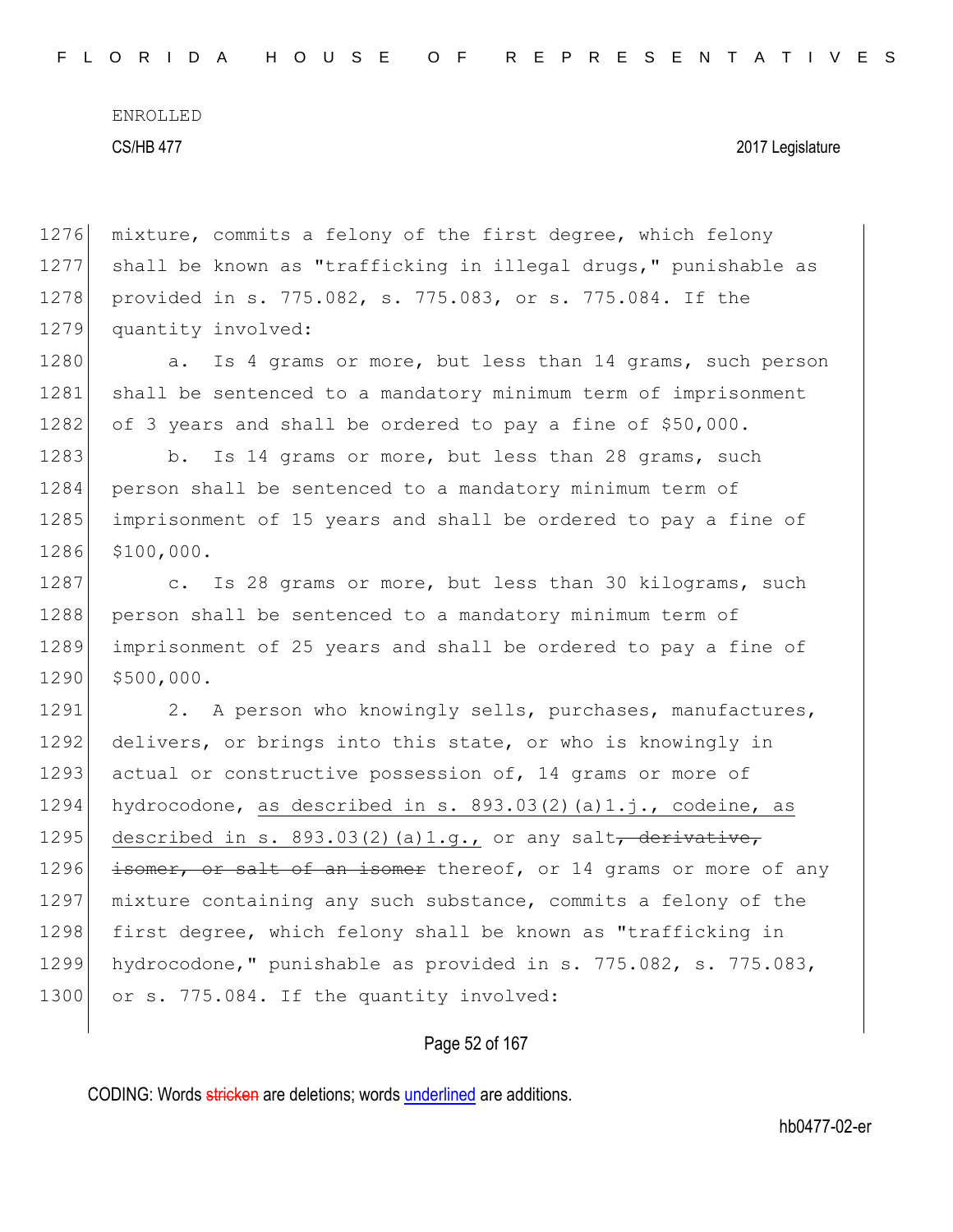F L O R I D A H O U S E O F R E P R E S E N T A T I V E S

ENROLLED

### CS/HB 477 2017 Legislature

1301 a. Is 14 grams or more, but less than 28 grams, such 1302 person shall be sentenced to a mandatory minimum term of 1303 imprisonment of 3 years and shall be ordered to pay a fine of 1304 \$50,000. 1305 b. Is 28 grams or more, but less than 50 grams, such 1306 person shall be sentenced to a mandatory minimum term of 1307 imprisonment of 7 years and shall be ordered to pay a fine of 1308 \$100,000. 1309 c. Is 50 grams or more, but less than 200 grams, such 1310 person shall be sentenced to a mandatory minimum term of 1311 imprisonment of 15 years and shall be ordered to pay a fine of 1312 \$500,000. 1313 d. Is 200 grams or more, but less than 30 kilograms, such 1314 person shall be sentenced to a mandatory minimum term of 1315 imprisonment of 25 years and shall be ordered to pay a fine of 1316 \$750,000. 1317 3. A person who knowingly sells, purchases, manufactures, 1318 delivers, or brings into this state, or who is knowingly in 1319 actual or constructive possession of, 7 grams or more of 1320 oxycodone, as described in s. 893.03(2)(a)1.o., or any salt $_{7}$ 1321 derivative, isomer, or salt of an isomer thereof, or 7 grams or 1322 more of any mixture containing any such substance, commits a 1323 felony of the first degree, which felony shall be known as 1324 "trafficking in oxycodone," punishable as provided in s. 1325 775.082, s. 775.083, or s. 775.084. If the quantity involved:

## Page 53 of 167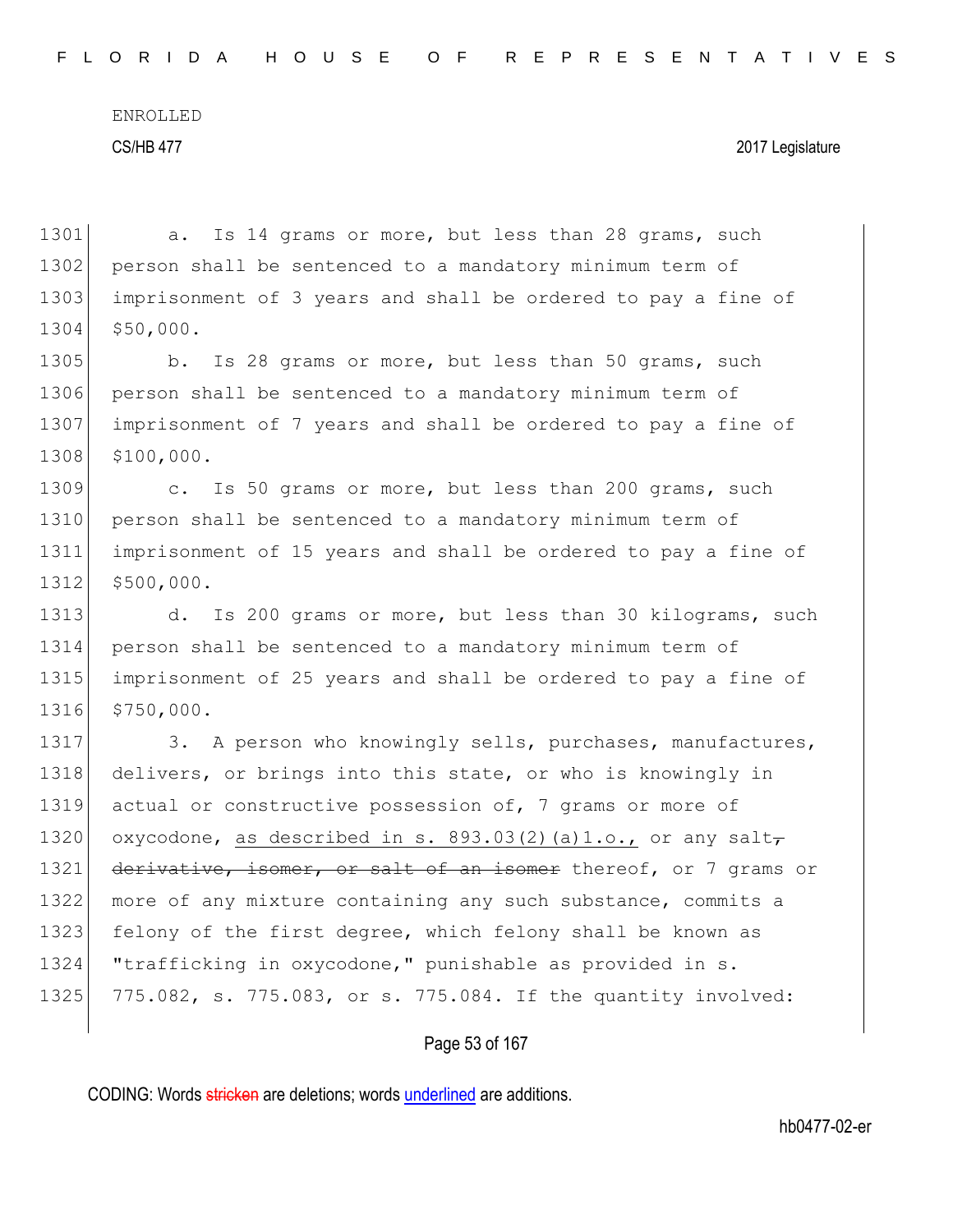| 1326 | Is 7 grams or more, but less than 14 grams, such person<br>a.        |
|------|----------------------------------------------------------------------|
| 1327 | shall be sentenced to a mandatory minimum term of imprisonment       |
| 1328 | of 3 years and shall be ordered to pay a fine of \$50,000.           |
| 1329 | Is 14 grams or more, but less than 25 grams, such<br>b.              |
| 1330 | person shall be sentenced to a mandatory minimum term of             |
| 1331 | imprisonment of 7 years and shall be ordered to pay a fine of        |
| 1332 | \$100,000.                                                           |
| 1333 | Is 25 grams or more, but less than 100 grams, such<br>$\mathbb{C}$ . |
| 1334 | person shall be sentenced to a mandatory minimum term of             |
| 1335 | imprisonment of 15 years and shall be ordered to pay a fine of       |
| 1336 | \$500,000.                                                           |
| 1337 | d.<br>Is 100 grams or more, but less than 30 kilograms, such         |
| 1338 | person shall be sentenced to a mandatory minimum term of             |
| 1339 | imprisonment of 25 years and shall be ordered to pay a fine of       |
| 1340 | \$750,000.                                                           |
| 1341 | 4.a. A person who knowingly sells, purchases,                        |
| 1342 | manufactures, delivers, or brings into this state, or who is         |
| 1343 | knowingly in actual or constructive possession of, 4 grams or        |
| 1344 | more of:                                                             |
| 1345 | Alfentanil, as described in s. 893.03(2)(b)1.;<br>( I )              |
| 1346 | Carfentanil, as described in s. $893.03(2)(b)6.$ ;<br>(TI)           |
| 1347 | (III) Fentanyl, as described in s. $893.03(2)(b)9.$ ;                |
| 1348 | Sufentanil, as described in s. 893.03(2)(b)29.;<br>$(\text{IV})$     |
| 1349 | A fentanyl derivative, as described in s.<br>(V)                     |
| 1350 | $893.03(1)(a)62.$ ;                                                  |
|      |                                                                      |

## Page 54 of 167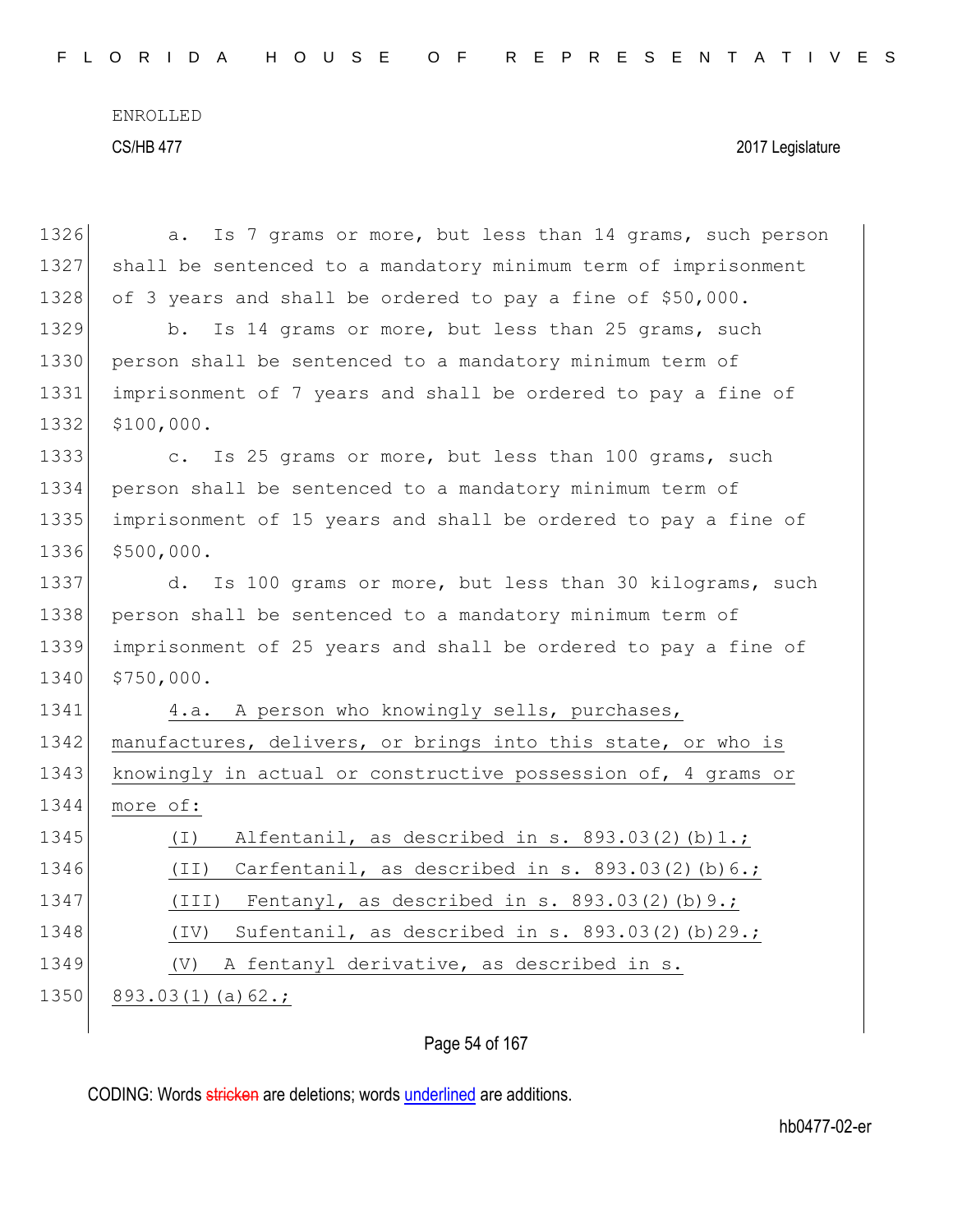|  |  |  |  |  |  | FLORIDA HOUSE OF REPRESENTATIVES |  |  |  |  |  |  |  |  |  |  |  |
|--|--|--|--|--|--|----------------------------------|--|--|--|--|--|--|--|--|--|--|--|
|  |  |  |  |  |  |                                  |  |  |  |  |  |  |  |  |  |  |  |

CS/HB 477 2017 Legislature

| 1351 | (VI) A controlled substance analog, as described in s.           |
|------|------------------------------------------------------------------|
| 1352 | 893.0356, of any substance described in sub-sub-subparagraphs    |
| 1353 | $(I) - (V)$ ; or                                                 |
| 1354 | (VII) A mixture containing any substance described in sub-       |
| 1355 | sub-subparagraphs $(I) - (VI)$ ,                                 |
| 1356 |                                                                  |
| 1357 | commits a felony of the first degree, which felony shall be      |
| 1358 | known as "trafficking in fentanyl," punishable as provided in s. |
| 1359 | 775.082, s. 775.083, or s. 775.084.                              |
| 1360 | If the quantity involved under sub-subparagraph a.:<br>b.        |
| 1361 | Is 4 grams or more, but less than 14 grams, such<br>$(\bot)$     |
| 1362 | person shall be sentenced to a mandatory minimum term of         |
| 1363 | imprisonment of 3 years, and shall be ordered to pay a fine of   |
| 1364 | \$50,000.                                                        |
| 1365 | Is 14 grams or more, but less than 28 grams, such<br>(TI)        |
| 1366 | person shall be sentenced to a mandatory minimum term of         |
| 1367 | imprisonment of 15 years, and shall be ordered to pay a fine of  |
| 1368 | \$100,000.                                                       |
| 1369 | (III) Is 28 grams or more, such person shall be sentenced        |
| 1370 | to a mandatory minimum term of imprisonment of 25 years, and     |
| 1371 | shall be ordered to pay a fine of \$500,000.                     |
| 1372 | 5.4. A person who knowingly sells, purchases,                    |
| 1373 | manufactures, delivers, or brings into this state, or who is     |
| 1374 | knowingly in actual or constructive possession of, 30 kilograms  |
| 1375 | or more of any morphine, opium, oxycodone, hydrocodone, codeine, |
|      |                                                                  |

Page 55 of 167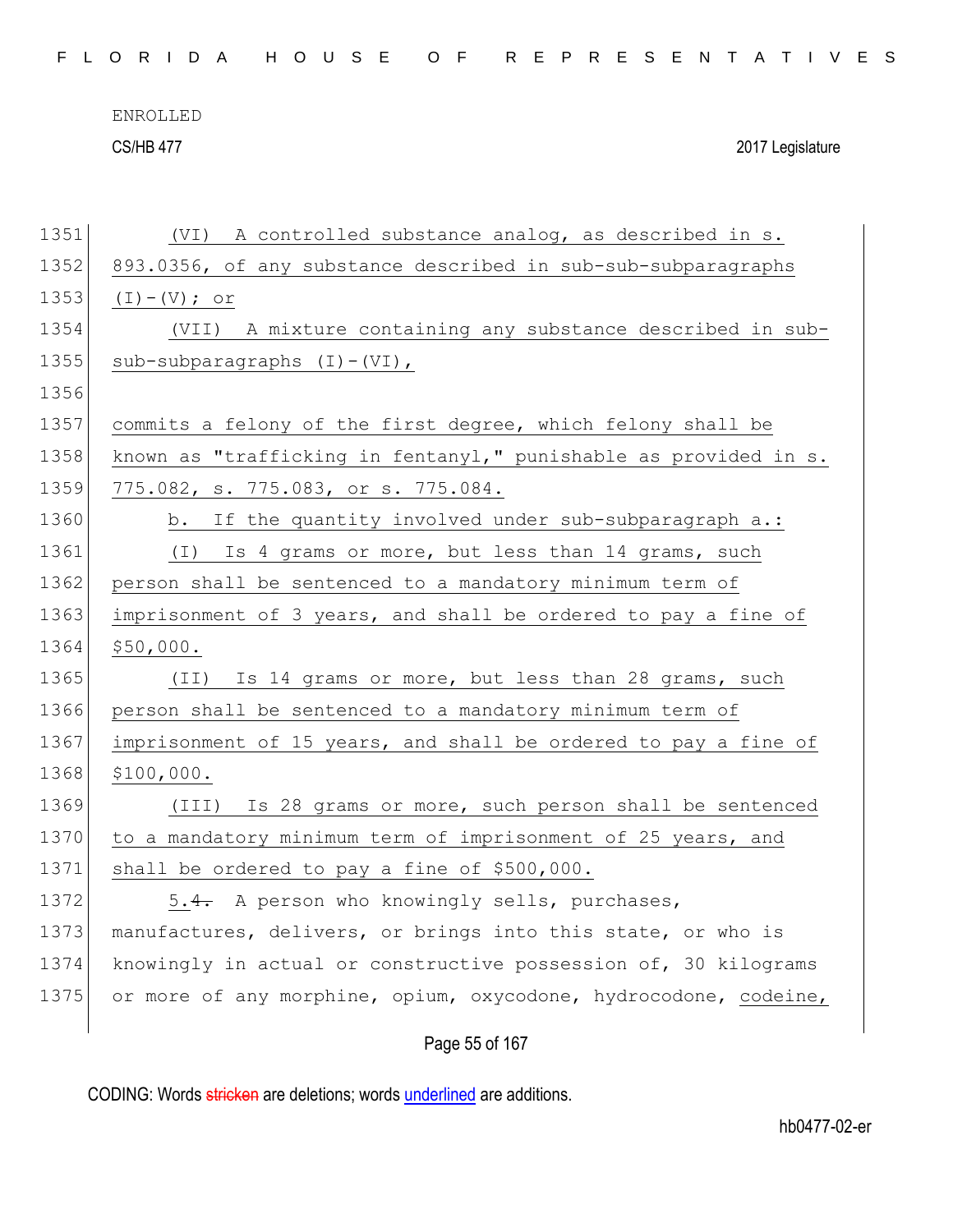Page 56 of 167 1376 hydromorphone, or any salt, derivative, isomer, or salt of an 1377 isomer thereof, including heroin, as described in s. 1378 893.03(1)(b), (2)(a), (3)(c)3., or (3)(c)4., or 30 kilograms or 1379 more of any mixture containing any such substance, commits the 1380 first degree felony of trafficking in illegal drugs. A person 1381 who has been convicted of the first degree felony of trafficking 1382 in illegal drugs under this subparagraph shall be punished by 1383 life imprisonment and is ineligible for any form of 1384 discretionary early release except pardon or executive clemency 1385 or conditional medical release under s. 947.149. However, if the 1386 court determines that, in addition to committing any act 1387 specified in this paragraph: 1388 a. The person intentionally killed an individual or 1389 counseled, commanded, induced, procured, or caused the 1390 intentional killing of an individual and such killing was the 1391 result; or 1392 b. The person's conduct in committing that act led to a 1393 natural, though not inevitable, lethal result, 1394 1395 such person commits the capital felony of trafficking in illegal 1396 drugs, punishable as provided in ss. 775.082 and 921.142. A 1397 person sentenced for a capital felony under this paragraph shall 1398 also be sentenced to pay the maximum fine provided under 1399 subparagraph 1. 1400 6.5. A person who knowingly brings into this state 60

CODING: Words stricken are deletions; words underlined are additions.

hb0477-02-er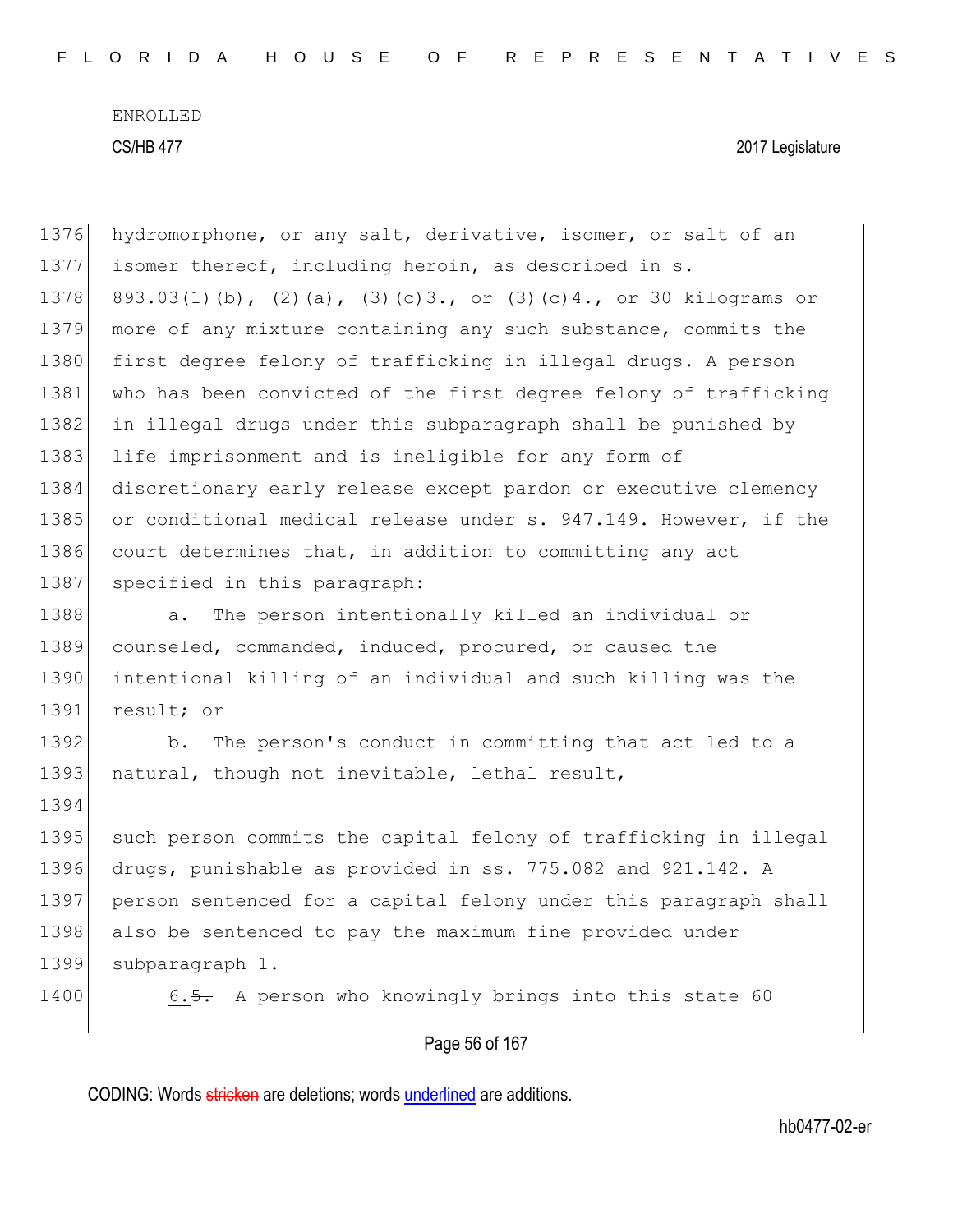CS/HB 477 2017 Legislature

1401 kilograms or more of any morphine, opium, oxycodone, 1402 hydrocodone, codeine, hydromorphone, or any salt, derivative, 1403 isomer, or salt of an isomer thereof, including heroin, as 1404 described in s. 893.03(1)(b), (2)(a), (3)(c)3., or (3)(c)4., or 1405 60 kilograms or more of any mixture containing any such 1406 substance, and who knows that the probable result of such 1407 importation would be the death of a person, commits capital 1408 importation of illegal drugs, a capital felony punishable as 1409 provided in ss. 775.082 and 921.142. A person sentenced for a 1410 capital felony under this paragraph shall also be sentenced to 1411 pay the maximum fine provided under subparagraph 1. 1412 (d)1. Any person who knowingly sells, purchases, 1413 manufactures, delivers, or brings into this state, or who is 1414 knowingly in actual or constructive possession of, 28 grams or 1415 more of phencyclidine, as described in s. 893.03(2)(b)23., a 1416 substituted phenylcyclohexylamine, as described in s. 1417 893.03(1)(c)195., or a substance described in s. 1418 893.03(1)(c)13., 32., 38., 103., or 146., or of any mixture 1419 containing phencyclidine, as described in s. 893.03(2)(b)23. 1420 893.03(2)(b), a substituted phenylcyclohexylamine, as described 1421 in s. 893.03(1)(c)195., or a substance described in s. 1422 893.03(1)(c)13., 32., 38., 103., or 146., 1423 commits a felony of the first degree, which felony shall be 1424 known as "trafficking in phencyclidine," punishable as provided 1425 in s. 775.082, s. 775.083, or s. 775.084. If the quantity

## Page 57 of 167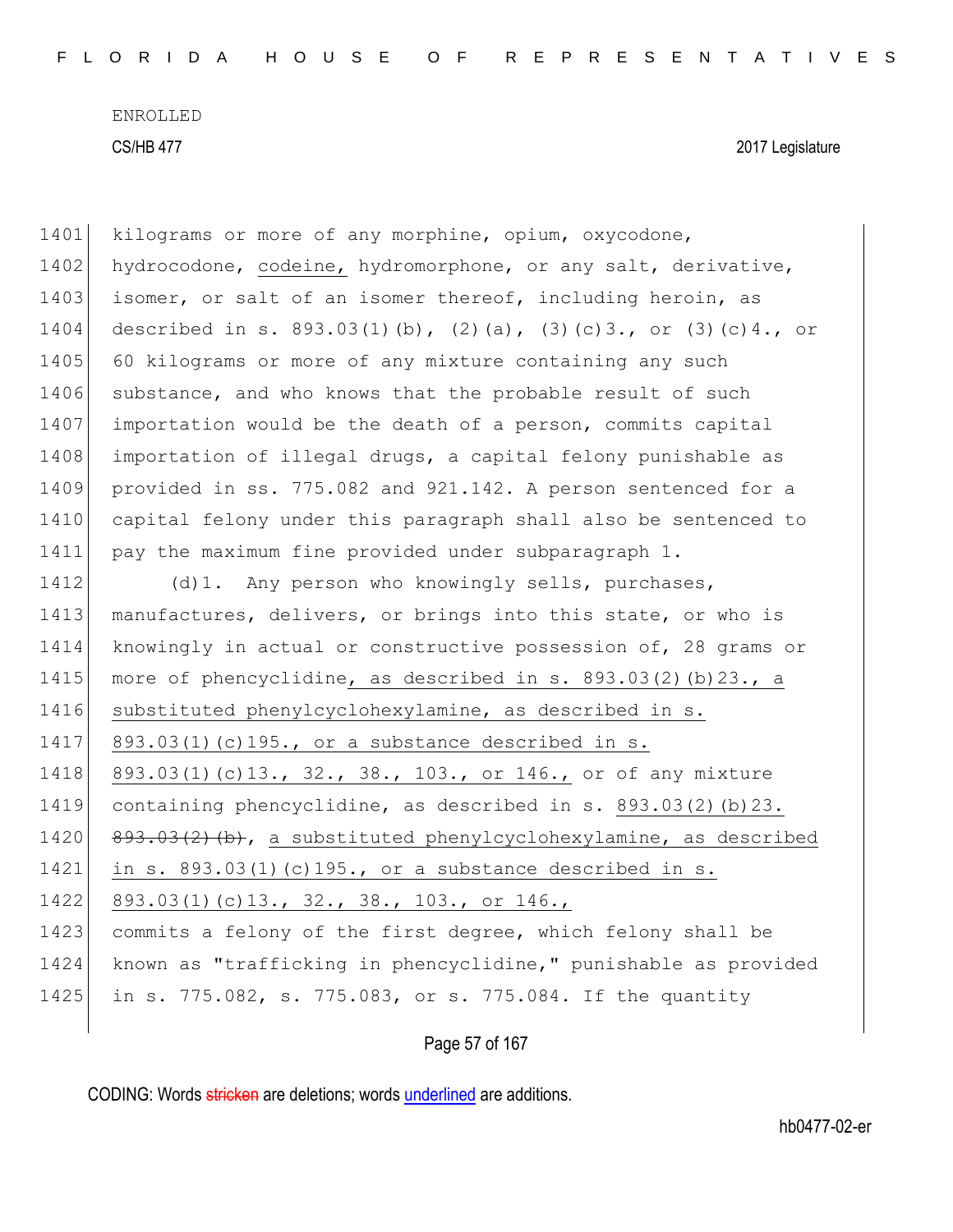| 1426 | involved:                                                                 |
|------|---------------------------------------------------------------------------|
| 1427 | Is 28 grams or more, but less than 200 grams, such<br>a.                  |
| 1428 | person shall be sentenced to a mandatory minimum term of                  |
| 1429 | imprisonment of 3 years, and the defendant shall be ordered to            |
| 1430 | pay a fine of \$50,000.                                                   |
| 1431 | Is 200 grams or more, but less than 400 grams, such<br>$b$ .              |
| 1432 | person shall be sentenced to a mandatory minimum term of                  |
| 1433 | imprisonment of 7 years, and the defendant shall be ordered to            |
| 1434 | pay a fine of \$100,000.                                                  |
| 1435 | Is 400 grams or more, such person shall be sentenced to<br>$\mathbb{C}$ . |
| 1436 | a mandatory minimum term of imprisonment of 15 calendar years             |
| 1437 | and pay a fine of \$250,000.                                              |
| 1438 | Any person who knowingly brings into this state 800<br>2.                 |
| 1439 | grams or more of phencyclidine, as described in s.                        |
| 1440 | 893.03(2)(b)23., a substituted phenylcyclohexylamine, as                  |
|      |                                                                           |
| 1441 | described in s. 893.03(1)(c)195., or a substance described in s.          |
| 1442 | 893.03(1)(c)13., 32., 38., 103., or 146., or of any mixture               |
| 1443 | containing phencyclidine, as described in s. 893.03(2)(b)23.              |
| 1444 | 893.03(2)(b), a substituted phenylcyclohexylamine, as described           |
| 1445 | in s. $893.03(1)$ (c) $195.$ , or a substance described in s.             |
| 1446 | 893.03(1)(c)13., 32., 38., 103., or 146., and who knows that the          |
| 1447 | probable result of such importation would be the death of any             |
| 1448 | person commits capital importation of phencyclidine, a capital            |
| 1449 | felony punishable as provided in ss. 775.082 and 921.142. Any             |
| 1450 | person sentenced for a capital felony under this paragraph shall          |

Page 58 of 167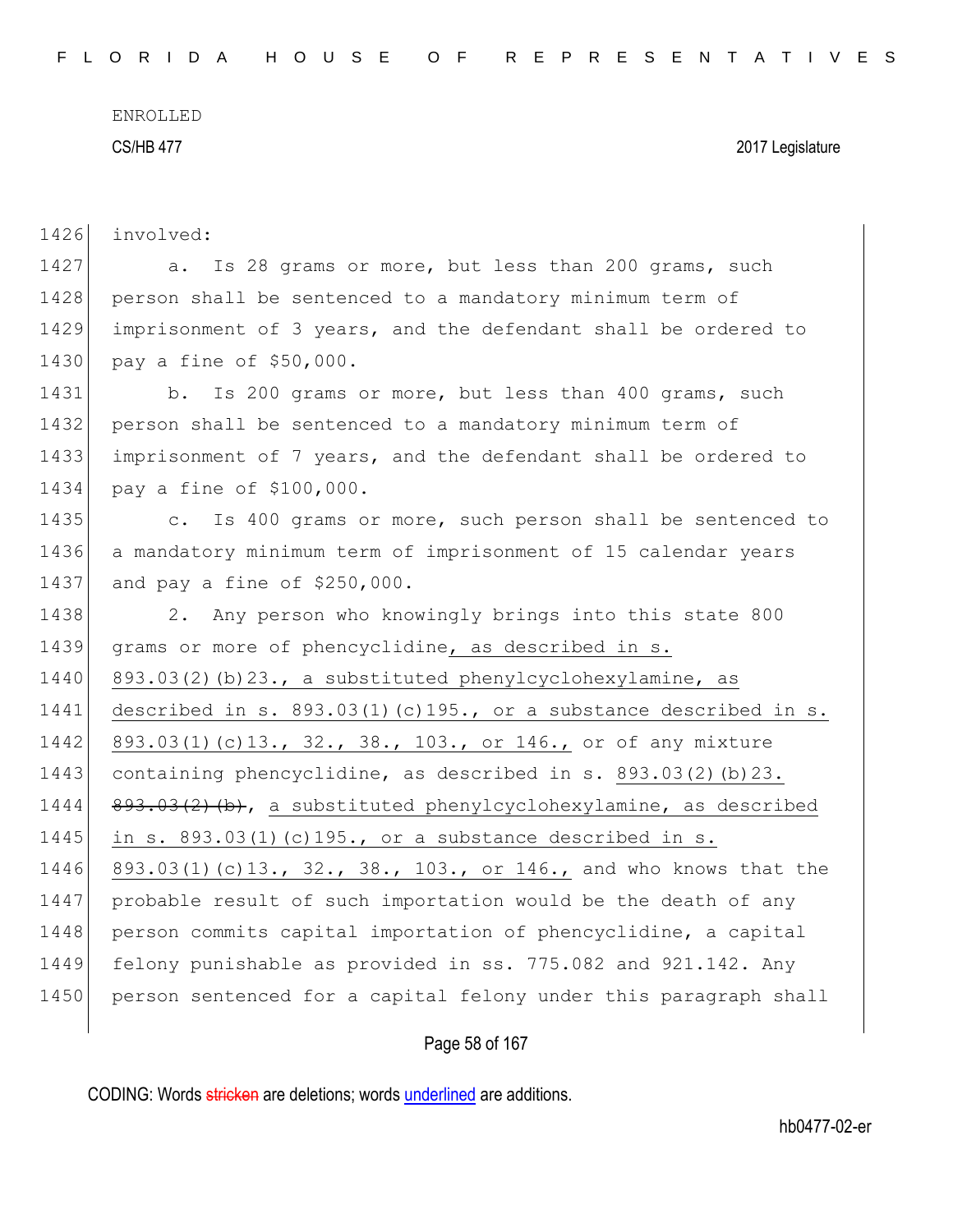| 1451 | also be sentenced to pay the maximum fine provided under         |
|------|------------------------------------------------------------------|
| 1452 | subparagraph 1.                                                  |
| 1453 | (k) 1. A person who knowingly sells, purchases,                  |
| 1454 | manufactures, delivers, or brings into this state, or who is     |
| 1455 | knowingly in actual or constructive possession of, 10 grams or   |
| 1456 | more of a any of the following substances described in s.        |
| 1457 | $893.03(1)(e)$ :                                                 |
| 1458 | a. Substance described in s. 893.03(1)(c)4., 5., 10., 11.,       |
| 1459 | $15., 17., 21.-27., 29., 39., 40.-45., 58., 72.-80., 81.-86.,$   |
| 1460 | 90.-102., 104.-108., 110.-113., 143.-145., 148.-150., 160.-163., |
| 1461 | 165., or 187.-189., a substituted cathinone, as described in s.  |
| 1462 | 893.03(1)(c)191., or substituted phenethylamine, as described in |
| 1463 | s. $893.03(1)(c)192.$ ;                                          |
|      |                                                                  |
| 1464 | b. Mixture containing any substance described in sub-            |
| 1465 | subparagraph a.; or                                              |
| 1466 | c. Salt, isomer, ester, or ether or salt of an isomer,           |
| 1467 | ester, or ether of a substance described in sub-subparagraph a., |
| 1468 | a. (MDMA) 3,4-Methylenedioxymethamphetamine;                     |
| 1469 | b. DOB $(4-Bromo-2, 5-dimethoxyamphetamine)$ ;                   |
| 1470 | e. 2C-B (4-Bromo-2,5-dimethoxyphenethylamine);                   |
| 1471 | d. 2,5-Dimethoxyamphetamine;                                     |
| 1472 | e. DOET $(4-Ethyl-2,5-dimethoxyamphetamine);$                    |
| 1473 | f. N-ethylamphetamine;                                           |
| 1474 | 3,4-Methylenedioxy-N-hydroxyamphetamine;                         |
| 1475 | 5-Methoxy-3,4-methylenedioxyamphetamine;                         |

Page 59 of 167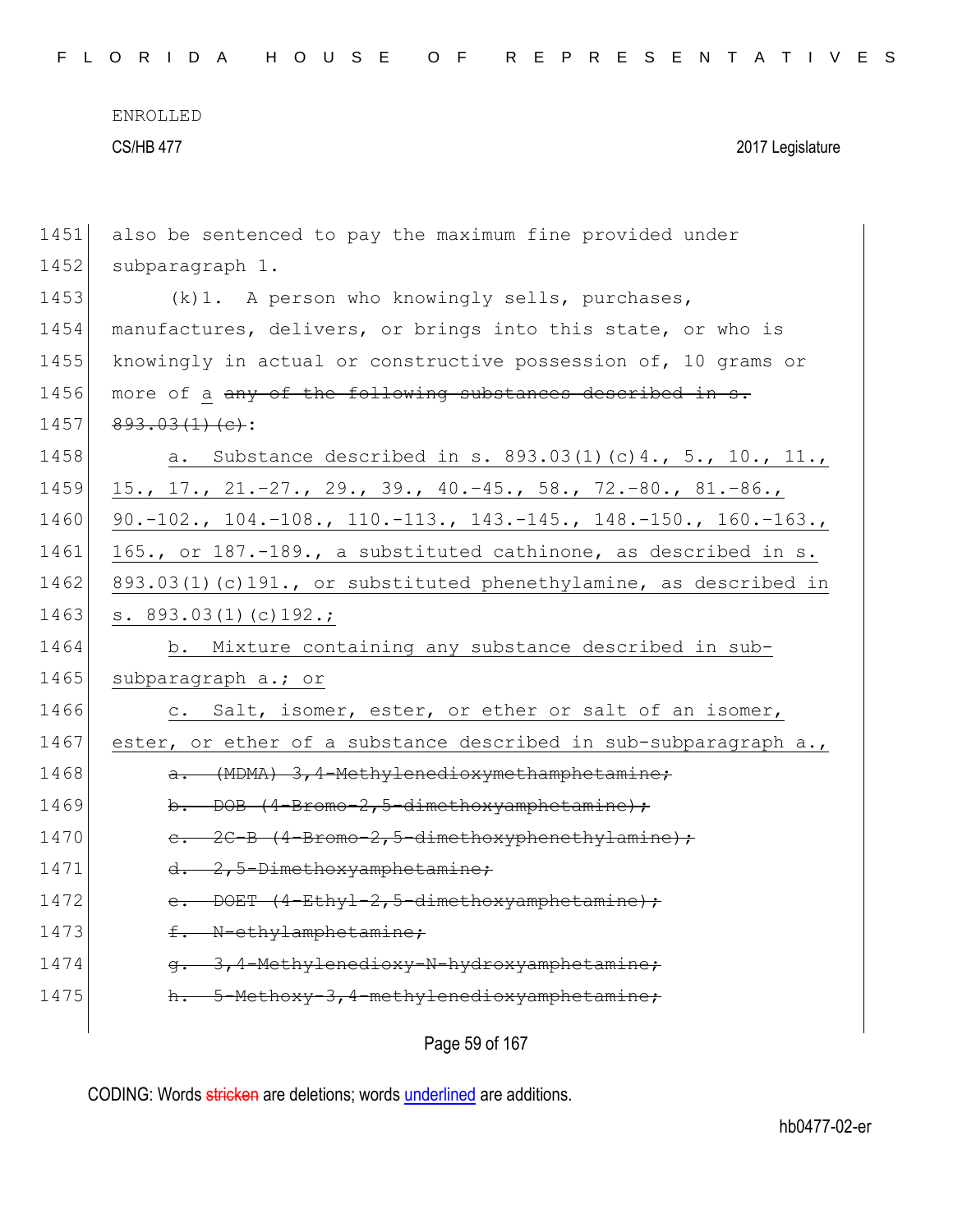| FLORIDA HOUSE OF REPRESENTATIVES |  |
|----------------------------------|--|
|----------------------------------|--|

| 1476 | i. PMA (4-methoxyamphetamine);                                   |
|------|------------------------------------------------------------------|
| 1477 | +: PMMA (4-methoxymethamphetamine);                              |
| 1478 | DOM (4-Methyl-2,5-dimethoxyamphetamine);<br><del>k.</del>        |
| 1479 | 1. MDEA (3,4-Methylenedioxy-N-ethylamphetamine);                 |
| 1480 | MDA (3,4-Methylenedioxyamphetamine);<br>$m -$                    |
| 1481 | N, N-dimethylamphetamine;<br>$H -$                               |
| 1482 | 3,4,5-Trimethoxyamphetamine;<br>$\theta$ .                       |
| 1483 | Methylone (3,4-Methylenedioxymethcathinone);<br>$\theta$ .       |
| 1484 | MDPV (3,4-Methylenedioxypyrovalerone); or<br>$\sigma$ .          |
| 1485 | r. Methylmethcathinone,                                          |
| 1486 |                                                                  |
| 1487 | individually or analogs thereto or isomers thereto or in any     |
| 1488 | combination of or any mixture containing any substance listed in |
| 1489 | $sub-subparagraphs$ a.-r., commits a felony of the first degree, |
| 1490 | which felony shall be known as "trafficking in phenethylamines," |
| 1491 | punishable as provided in s. 775.082, s. 775.083, or s. 775.084. |
| 1492 | If the quantity involved under subparagraph 1.:<br>2.            |
| 1493 | Is 10 grams or more, but less than 200 grams, such<br>a.         |
| 1494 | person shall be sentenced to a mandatory minimum term of         |
| 1495 | imprisonment of 3 years and shall be ordered to pay a fine of    |
| 1496 | \$50,000.                                                        |
| 1497 | Is 200 grams or more, but less than 400 grams, such<br>$b$ .     |
| 1498 | person shall be sentenced to a mandatory minimum term of         |
| 1499 | imprisonment of 7 years and shall be ordered to pay a fine of    |
| 1500 | \$100,000.                                                       |
|      |                                                                  |

# Page 60 of 167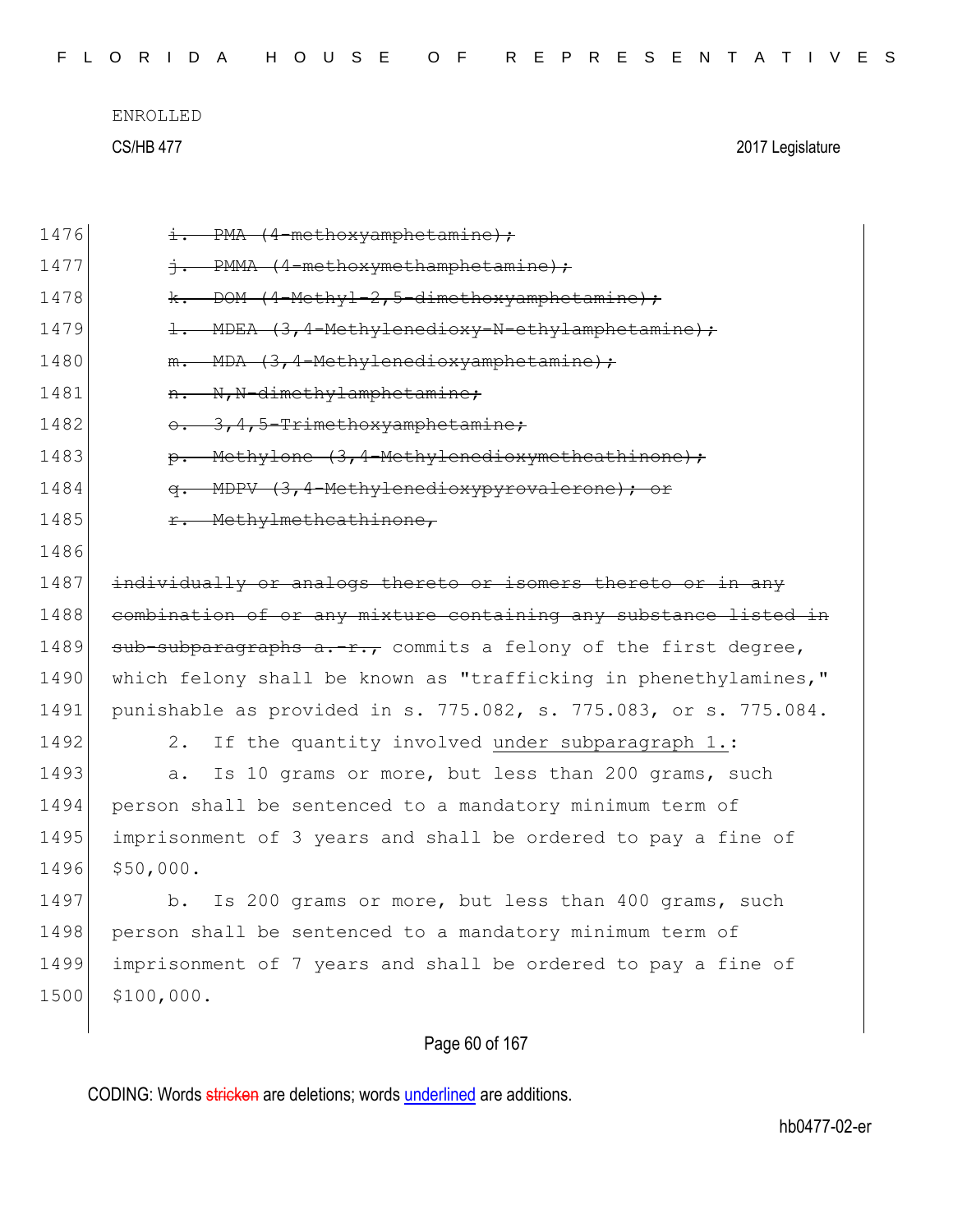| FLORIDA HOUSE OF REPRESENTATIVES |  |  |  |  |  |  |  |  |  |  |  |  |  |  |  |  |  |  |  |  |  |  |  |  |  |  |  |  |  |  |
|----------------------------------|--|--|--|--|--|--|--|--|--|--|--|--|--|--|--|--|--|--|--|--|--|--|--|--|--|--|--|--|--|--|
|----------------------------------|--|--|--|--|--|--|--|--|--|--|--|--|--|--|--|--|--|--|--|--|--|--|--|--|--|--|--|--|--|--|

| 1501 | Is 400 grams or more, such person shall be sentenced to<br>$\mathsf{C}$ . |
|------|---------------------------------------------------------------------------|
| 1502 | a mandatory minimum term of imprisonment of 15 years and shall            |
| 1503 | be ordered to pay a fine of \$250,000.                                    |
| 1504 | A person who knowingly manufactures or brings into this<br>3.             |
| 1505 | state 30 kilograms or more of a substance described in sub-               |
| 1506 | subparagraph 1.a., a mixture described in sub-subparagraph 1.b.,          |
| 1507 | or a salt, isomer, ester, or ether or a salt of an isomer,                |
| 1508 | ester, or ether described in sub-subparagraph 1.c., any of the            |
| 1509 | following substances described in s. 893.03(1)(c):                        |
| 1510 | a. MDMA (3,4-Methylenedioxymethamphetamine);                              |
| 1511 | b. DOB (4-Bromo-2,5-dimethoxyamphetamine);                                |
| 1512 | e. 2C-B (4-Bromo-2,5-dimethoxyphenethylamine);                            |
| 1513 | d. 2,5-Dimethoxyamphetamine;                                              |
| 1514 | e. DOET (4-Ethyl-2,5-dimethoxyamphetamine);                               |
| 1515 | f. N-ethylamphetamine;                                                    |
| 1516 | N-Hydroxy-3,4-methylenedioxyamphetamine;<br>$\sigma$ .                    |
| 1517 | h. 5-Methoxy-3,4-methylenedioxyamphetamine;                               |
| 1518 | i. PMA (4-methoxyamphetamine);                                            |
| 1519 | j. PMMA (4-methoxymethamphetamine);                                       |
| 1520 | k. DOM (4-Methyl-2,5-dimethoxyamphetamine);                               |
| 1521 | 1. MDEA (3,4-Methylenedioxy-N-ethylamphetamine);                          |
| 1522 | - MDA (3,4-Methylenedioxyamphetamine);<br>$m -$                           |
| 1523 | n. N, N-dimethylamphetamine;                                              |
| 1524 | 0. 3, 4, 5-Trimethoxyamphetamine;                                         |
| 1525 | p. Methylone (3,4-Methylenedioxymethcathinone);                           |
|      |                                                                           |

Page 61 of 167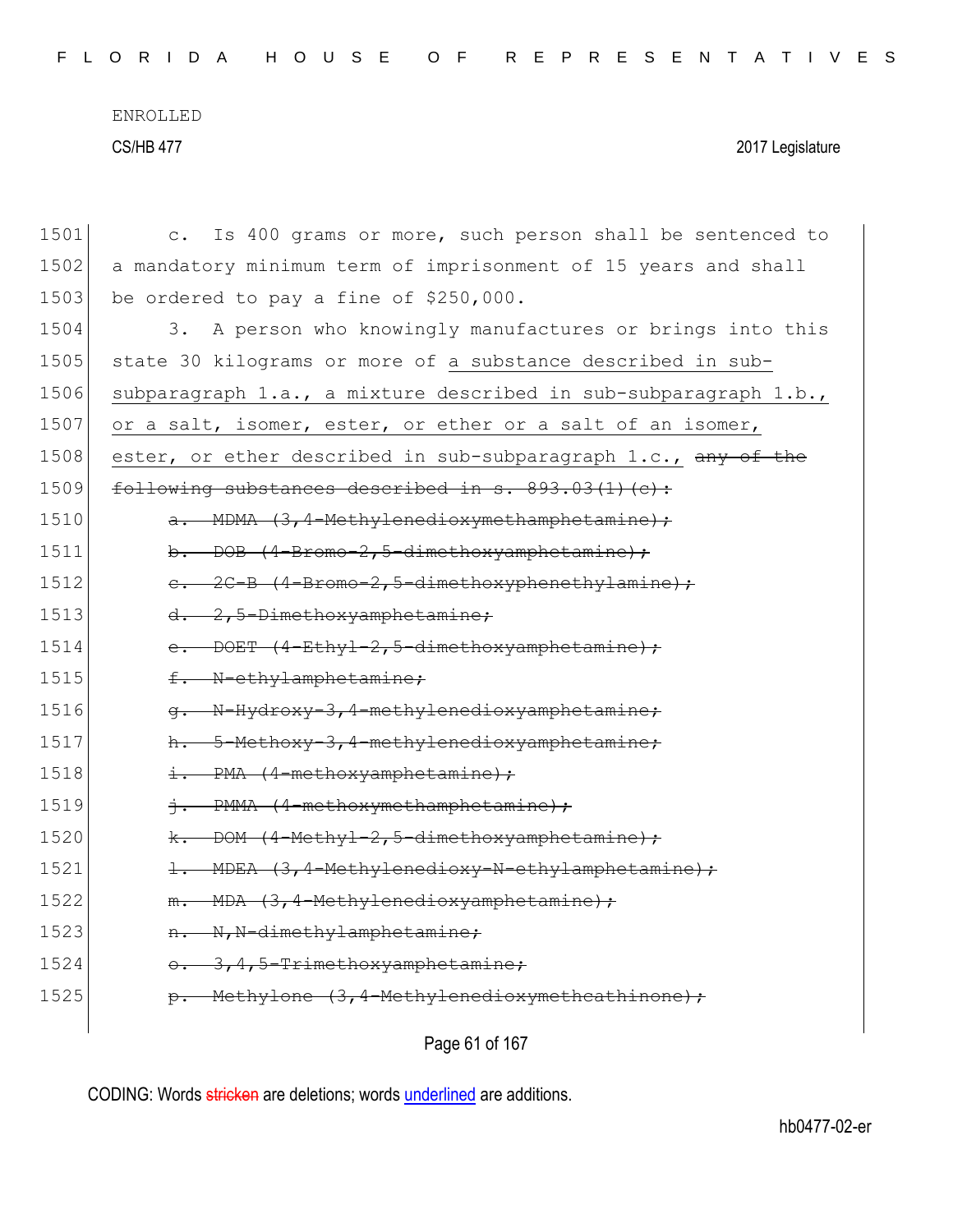| 1526 | q. MDPV (3,4-Methylenedioxypyrovalerone); or                     |
|------|------------------------------------------------------------------|
| 1527 | r. Methylmethcathinone,                                          |
| 1528 |                                                                  |
| 1529 | individually or analogs thereto or isomers thereto or in any     |
| 1530 | combination of or any mixture containing any substance listed in |
| 1531 | sub-subparagraphs a.-r., and who knows that the probable result  |
| 1532 | of such manufacture or importation would be the death of any     |
| 1533 | person commits capital manufacture or importation of             |
| 1534 | phenethylamines, a capital felony punishable as provided in ss.  |
| 1535 | 775.082 and 921.142. A person sentenced for a capital felony     |
| 1536 | under this paragraph shall also be sentenced to pay the maximum  |
| 1537 | fine provided under subparagraph 2. 1.                           |
| 1538 | (m) 1. A person who knowingly sells, purchases,                  |
| 1539 | manufactures, delivers, or brings into this state, or who is     |
| 1540 | knowingly in actual or constructive possession of, 280 grams or  |
| 1541 | more of a:                                                       |
| 1542 | Substance described in s. 893.03(1)(c)30., 46.-50.,<br>a.        |
| 1543 | 114.-142., 151.-156., 166.-173., or 176.-186. or a synthetic     |
| 1544 | cannabinoid, as described in s. 893.03(1)(c)190.; or             |
| 1545 | b. Mixture containing any substance described in sub-            |
| 1546 | subparagraph a.,                                                 |
| 1547 |                                                                  |
| 1548 | commits a felony of the first degree, which felony shall be      |
| 1549 | known as "trafficking in synthetic cannabinoids," punishable as  |
| 1550 | provided in s. 775.082, s. 775.083, or s. 775.084.               |
|      |                                                                  |

Page 62 of 167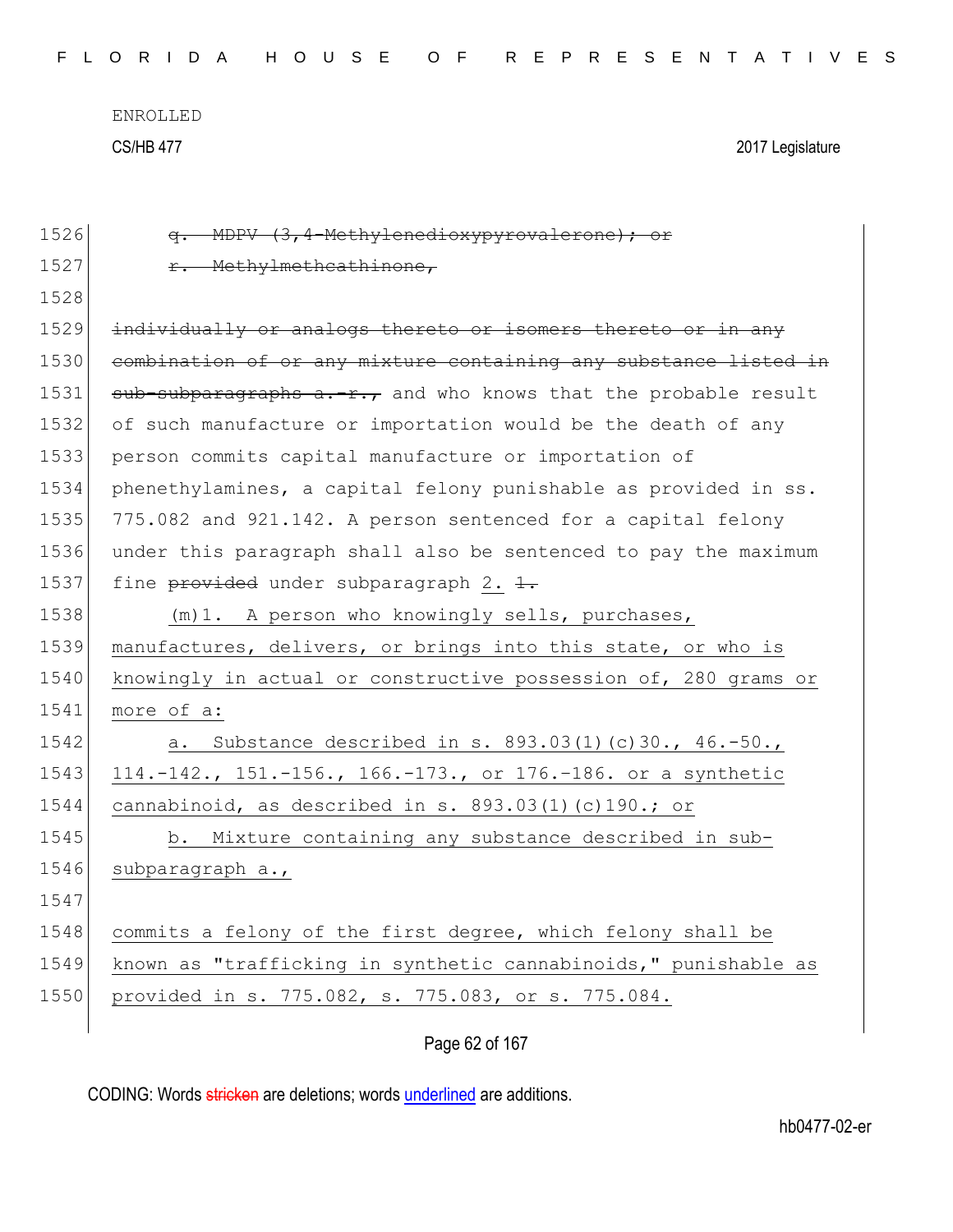F L O R I D A H O U S E O F R E P R E S E N T A T I V E S

ENROLLED

CS/HB 477 2017 Legislature

| 1551 | If the quantity involved under subparagraph 1.:<br>2.            |
|------|------------------------------------------------------------------|
| 1552 | Is 280 grams or more, but less than 500 grams, such<br>а.        |
| 1553 | person shall be sentenced to a mandatory minimum term of         |
| 1554 | imprisonment of 3 years, and the defendant shall be ordered to   |
| 1555 | pay a fine of \$50,000.                                          |
| 1556 | b. Is 500 grams or more, but less than 1,000 grams, such         |
| 1557 | person shall be sentenced to a mandatory minimum term of         |
| 1558 | imprisonment of 7 years, and the defendant shall be ordered to   |
| 1559 | pay a fine of \$100,000.                                         |
| 1560 | c. Is 1,000 grams or more, but less than 30 kilograms such       |
| 1561 | person shall be sentenced to a mandatory minimum term of         |
| 1562 | imprisonment of 15 years, and the defendant shall be ordered to  |
| 1563 | pay a fine of \$200,000.                                         |
| 1564 | d. Is 30 kilograms or more, such person shall be sentenced       |
| 1565 | to a mandatory minimum term of imprisonment of 25 years, and the |
| 1566 | defendant shall be ordered to pay a fine of \$750,000.           |
| 1567 | (n)1. A person who knowingly sells, purchases,                   |
| 1568 | manufactures, delivers, or brings into this state, or who is     |
| 1569 | knowingly in actual or constructive possession of, 14 grams or   |
| 1570 | more of:                                                         |
| 1571 | A substance described in s. 893.03(1)(c)164., 174., or<br>а.     |
| 1572 | 175., a n-benzyl phenethylamine compound, as described in s.     |
| 1573 | 893.03(1)(c)193.; or                                             |
| 1574 | b. A mixture containing any substance described in sub-          |
| 1575 | subparagraph a.,                                                 |
|      |                                                                  |

Page 63 of 167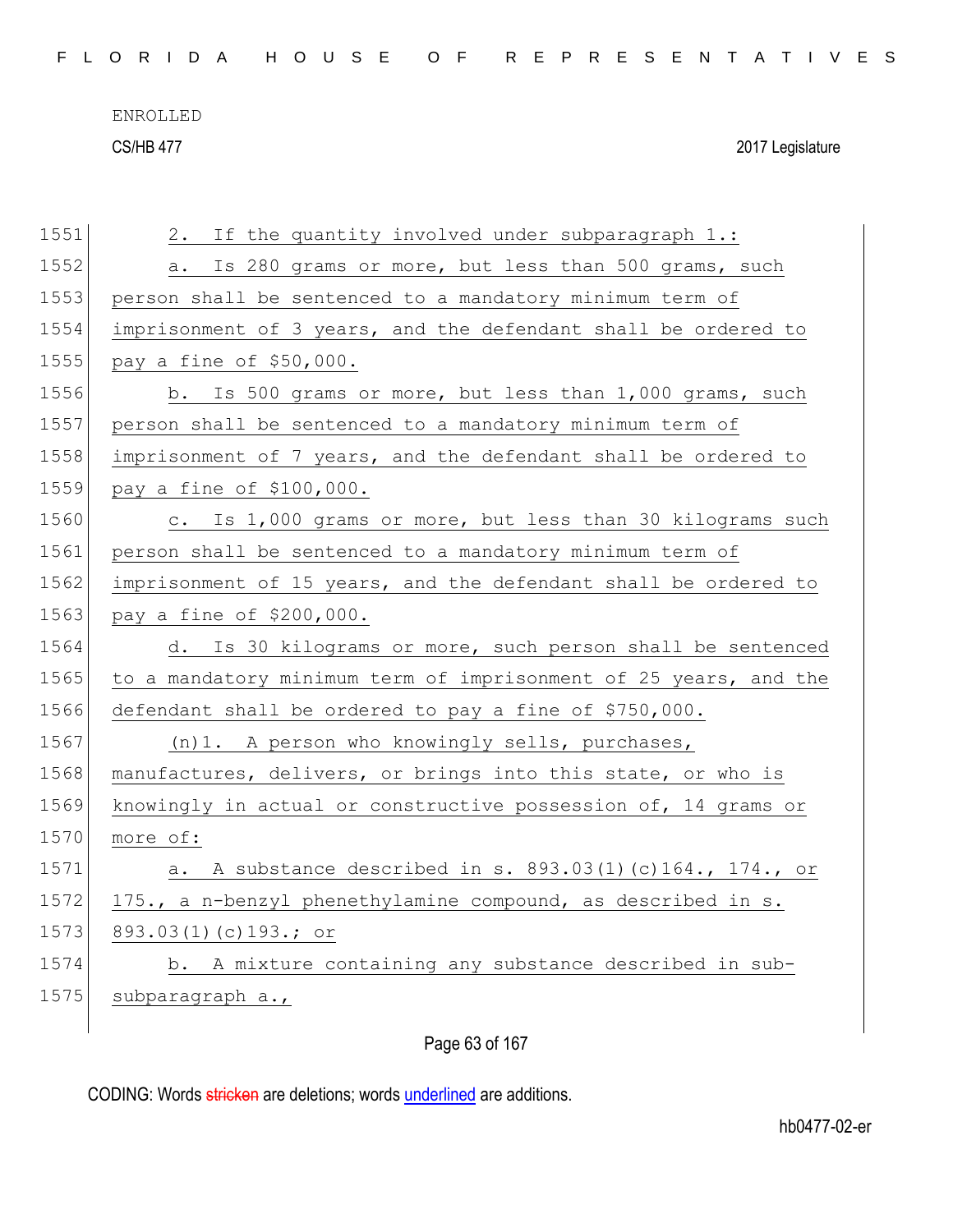| FLORIDA HOUSE OF REPRESENTATIVES |  |
|----------------------------------|--|
|----------------------------------|--|

CS/HB 477 2017 Legislature

| 1577 | commits a felony of the first degree, which felony shall be      |
|------|------------------------------------------------------------------|
| 1578 | known as "trafficking in n-benzyl phenethylamines," punishable   |
| 1579 | as provided in s. 775.082, s. 775.083, or s. 775.084.            |
| 1580 | 2. If the quantity involved under subparagraph 1.:               |
| 1581 | a. Is 14 grams or more, but less than 100 grams, such            |
| 1582 | person shall be sentenced to a mandatory minimum term of         |
| 1583 | imprisonment of 3 years, and the defendant shall be ordered to   |
| 1584 | pay a fine of \$50,000.                                          |
| 1585 | b. Is 100 grams or more, but less than 200 grams, such           |
| 1586 | person shall be sentenced to a mandatory minimum term of         |
| 1587 | imprisonment of 7 years, and the defendant shall be ordered to   |
| 1588 | pay a fine of \$100,000.                                         |
| 1589 | c. Is 200 grams or more, such person shall be sentenced to       |
| 1590 | a mandatory minimum term of imprisonment of 15 years, and the    |
| 1591 | defendant shall be ordered to pay a fine of \$500,000.           |
| 1592 | 3. A person who knowingly manufactures or brings into this       |
| 1593 | state 400 grams or more of a substance described in sub-         |
| 1594 | subparagraph 1.a. or a mixture described in sub-subparagraph     |
| 1595 | 1.b., and who knows that the probable result of such manufacture |
| 1596 | or importation would be the death of any person commits capital  |
| 1597 | manufacture or importation of a n-benzyl phenethylamine          |
| 1598 | compound, a capital felony punishable as provided in ss. 775.082 |
| 1599 | and 921.142. A person sentenced for a capital felony under this  |
| 1600 | paragraph shall also be sentenced to pay the maximum fine under  |
|      |                                                                  |

Page 64 of 167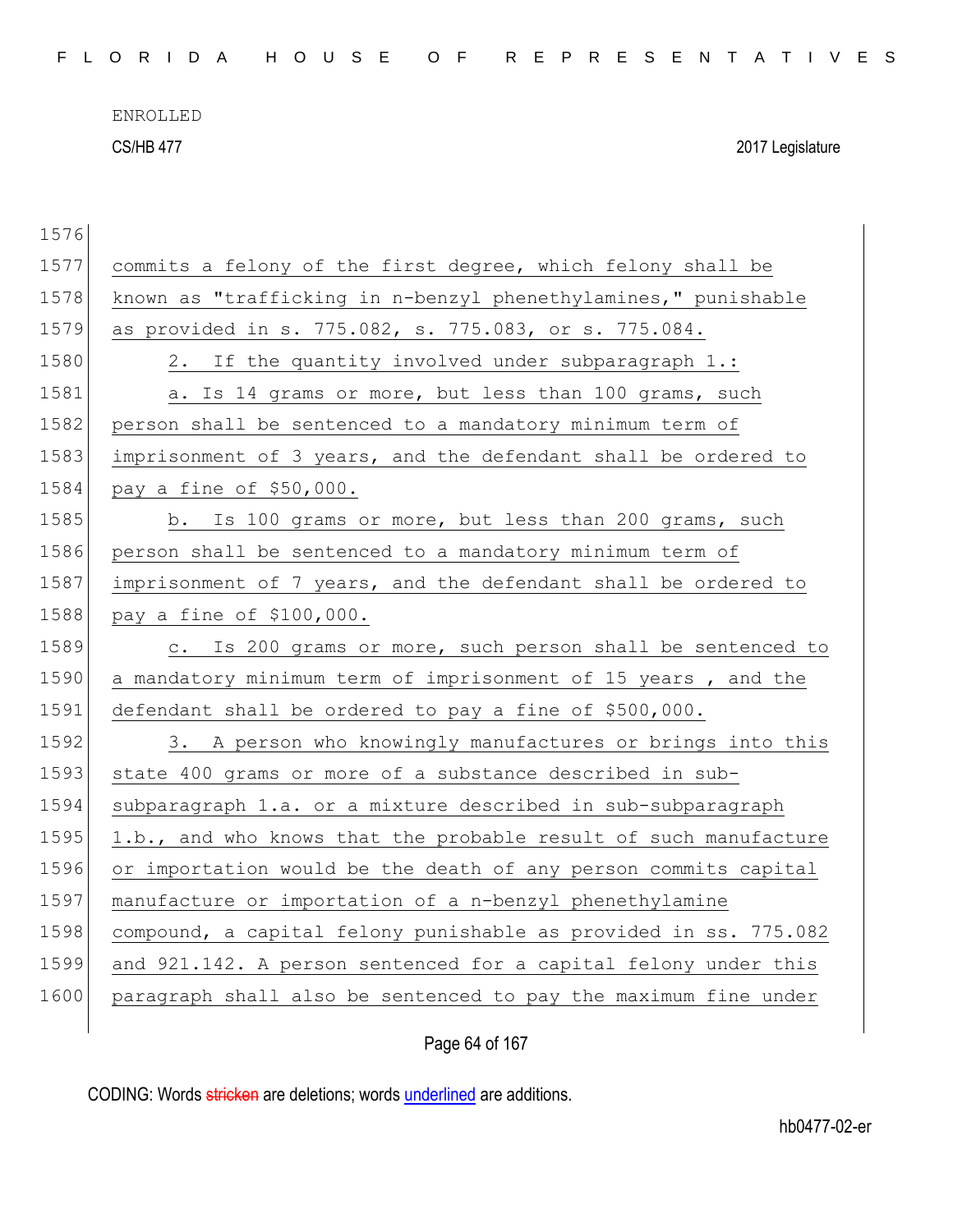| 1601 | subparagraph 2.                                            |        |                                                                      |  |  |  |  |  |  |  |  |  |
|------|------------------------------------------------------------|--------|----------------------------------------------------------------------|--|--|--|--|--|--|--|--|--|
| 1602 | Section 7. For the purpose of incorporating the amendments |        |                                                                      |  |  |  |  |  |  |  |  |  |
| 1603 | made by this act to sections 893.03, 893.13, and 893.135,  |        |                                                                      |  |  |  |  |  |  |  |  |  |
| 1604 |                                                            |        | Florida Statutes, in references thereto, paragraphs $(a)$ , $(b)$ ,  |  |  |  |  |  |  |  |  |  |
| 1605 |                                                            |        | (c), (d), and (e) subsection (3) of section $921.0022$ , Florida     |  |  |  |  |  |  |  |  |  |
| 1606 |                                                            |        | Statutes, are reenacted; and paragraphs $(g)$ , $(h)$ , and $(i)$ of |  |  |  |  |  |  |  |  |  |
| 1607 |                                                            |        | subsection (3) of section 921.0022, Florida Statutes, are            |  |  |  |  |  |  |  |  |  |
| 1608 | amended to read:                                           |        |                                                                      |  |  |  |  |  |  |  |  |  |
| 1609 | 921.0022 Criminal Punishment Code; offense severity        |        |                                                                      |  |  |  |  |  |  |  |  |  |
| 1610 | ranking chart.-                                            |        |                                                                      |  |  |  |  |  |  |  |  |  |
| 1611 |                                                            |        | (3) OFFENSE SEVERITY RANKING CHART                                   |  |  |  |  |  |  |  |  |  |
| 1612 | $(a)$ LEVEL 1                                              |        |                                                                      |  |  |  |  |  |  |  |  |  |
| 1613 |                                                            |        |                                                                      |  |  |  |  |  |  |  |  |  |
|      | Florida                                                    | Felony |                                                                      |  |  |  |  |  |  |  |  |  |
|      | Statute                                                    | Degree | Description                                                          |  |  |  |  |  |  |  |  |  |
| 1614 |                                                            |        |                                                                      |  |  |  |  |  |  |  |  |  |
|      | 24.118(3)(a)                                               | 3rd    | Counterfeit or altered state                                         |  |  |  |  |  |  |  |  |  |
|      |                                                            |        | lottery ticket.                                                      |  |  |  |  |  |  |  |  |  |
| 1615 |                                                            |        |                                                                      |  |  |  |  |  |  |  |  |  |
|      | 212.054(2)(b)                                              | 3rd    | Discretionary sales surtax;                                          |  |  |  |  |  |  |  |  |  |
|      |                                                            |        | limitations, administration,                                         |  |  |  |  |  |  |  |  |  |
|      |                                                            |        | and collection.                                                      |  |  |  |  |  |  |  |  |  |
| 1616 |                                                            |        |                                                                      |  |  |  |  |  |  |  |  |  |
|      | 212.15(2)(b)                                               | 3rd    | Failure to remit sales taxes,                                        |  |  |  |  |  |  |  |  |  |
|      |                                                            |        | amount greater than \$300 but                                        |  |  |  |  |  |  |  |  |  |
|      |                                                            |        |                                                                      |  |  |  |  |  |  |  |  |  |
|      |                                                            |        | Page 65 of 167                                                       |  |  |  |  |  |  |  |  |  |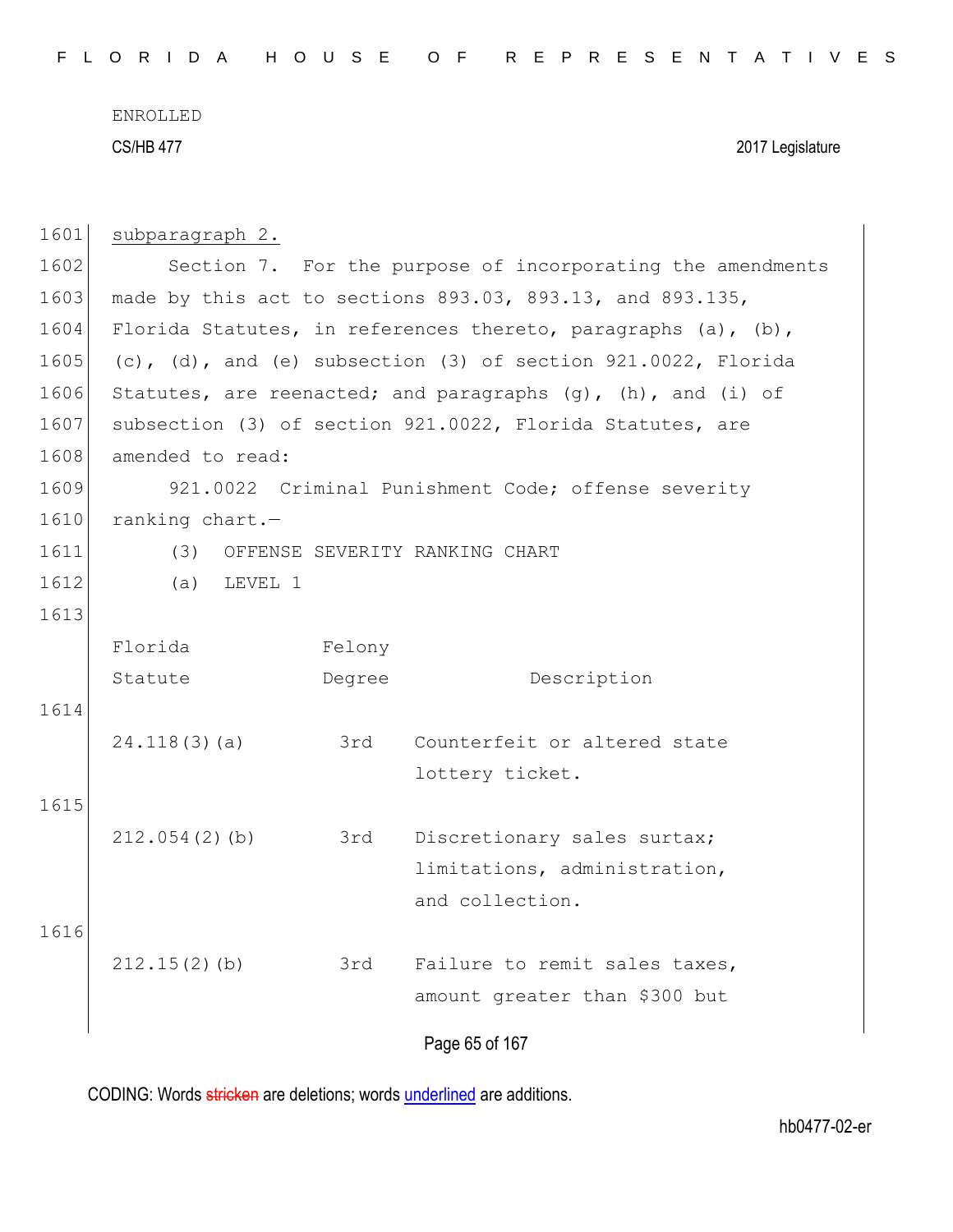| FLORIDA HOUSE OF REPRESENTATIVES |  |
|----------------------------------|--|
|----------------------------------|--|

|      |                   |     | less than \$20,000.            |
|------|-------------------|-----|--------------------------------|
| 1617 |                   |     |                                |
|      | 316.1935(1)       | 3rd | Fleeing or attempting to elude |
|      |                   |     | law enforcement officer.       |
| 1618 |                   |     |                                |
|      | 319.30(5)         | 3rd | Sell, exchange, give away      |
|      |                   |     | certificate of title or        |
|      |                   |     | identification number plate.   |
| 1619 |                   |     |                                |
|      | 319.35(1)(a)      | 3rd | Tamper, adjust, change, etc.,  |
|      |                   |     | an odometer.                   |
| 1620 |                   |     |                                |
|      | 320.26(1)(a)      | 3rd | Counterfeit, manufacture, or   |
|      |                   |     | sell registration license      |
|      |                   |     | plates or validation stickers. |
| 1621 |                   |     |                                |
|      | 322.212           | 3rd | Possession of forged, stolen,  |
|      | $(1)$ $(a) - (c)$ |     | counterfeit, or unlawfully     |
|      |                   |     | issued driver license;         |
|      |                   |     | possession of simulated        |
|      |                   |     | identification.                |
| 1622 |                   |     |                                |
|      | 322.212(4)        | 3rd | Supply or aid in supplying     |
|      |                   |     | unauthorized driver license or |
|      |                   |     | identification card.           |
|      |                   |     | Page 66 of 167                 |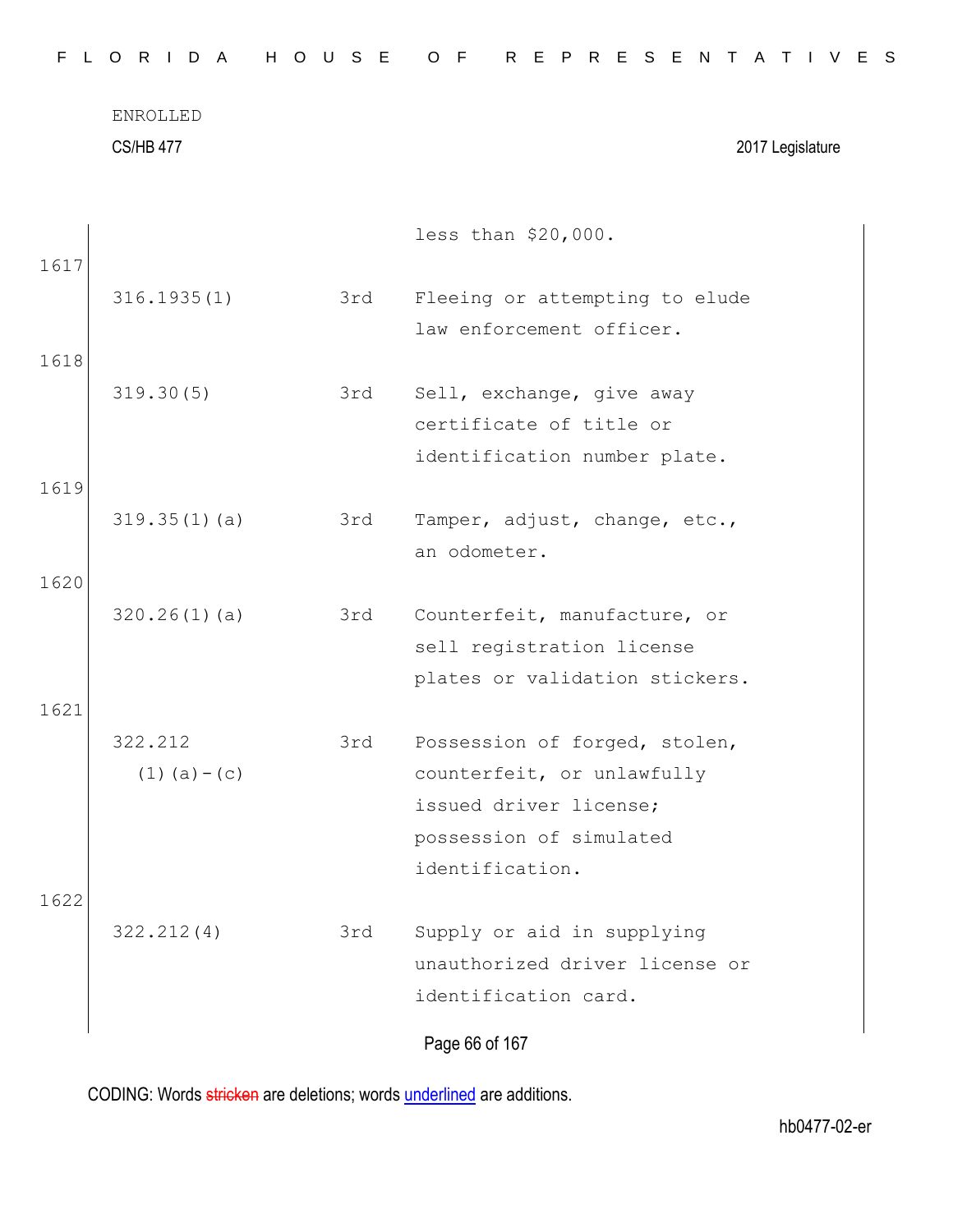| F.   | L O R I D A                         | H O U S E | O F<br>R E P R E S E N T A T I V E S |
|------|-------------------------------------|-----------|--------------------------------------|
|      | <b>ENROLLED</b><br><b>CS/HB 477</b> |           | 2017 Legislature                     |
| 1623 |                                     |           |                                      |
|      | 322.212(5)(a)                       | 3rd       | False application for driver         |
|      |                                     |           | license or identification card.      |
| 1624 |                                     |           |                                      |
|      | 414.39(3)(a)                        | 3rd       | Fraudulent misappropriation of       |
|      |                                     |           | public assistance funds by           |
|      |                                     |           | employee/official, value more        |
|      |                                     |           | than \$200.                          |
| 1625 |                                     |           |                                      |
|      | 443.071(1)                          | 3rd       | False statement or                   |
|      |                                     |           | representation to obtain or          |
|      |                                     |           | increase reemployment                |
|      |                                     |           | assistance benefits.                 |

| 509.151(1) | 3rd | Defraud an innkeeper, food or |
|------------|-----|-------------------------------|
|            |     | lodging value greater than    |
|            |     | \$300.                        |

|     | 517.302(1) | 3rd Violation of the Florida |
|-----|------------|------------------------------|
|     |            | Securities and Investor      |
|     |            | Protection Act.              |
| 162 |            |                              |

| 562.27(1) | 3rd | Possess still or still |  |  |
|-----------|-----|------------------------|--|--|
|           |     | apparatus.             |  |  |

1629

1626

1627

Page 67 of 167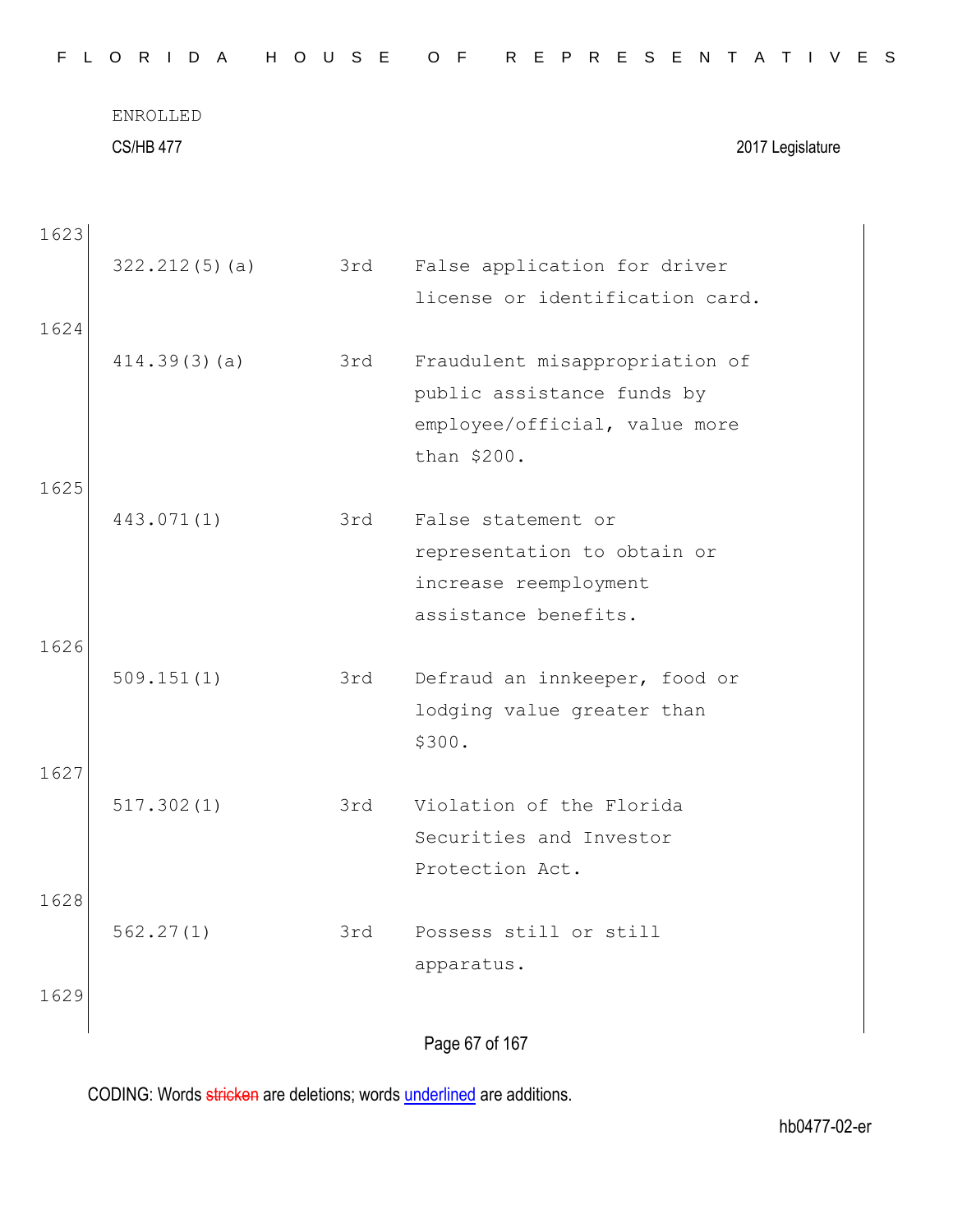|      | <b>CS/HB 477</b> |     | 2017 Legislature                                                                                                                    |
|------|------------------|-----|-------------------------------------------------------------------------------------------------------------------------------------|
| 1630 | 713.69           | 3rd | Tenant removes property upon<br>which lien has accrued, value<br>more than \$50.                                                    |
| 1631 | 812.014(3)(c)    | 3rd | Petit theft (3rd conviction);<br>theft of any property not<br>specified in subsection (2).                                          |
| 1632 | 812.081(2)       | 3rd | Unlawfully makes or causes to<br>be made a reproduction of a<br>trade secret.                                                       |
| 1633 | 815.04(5)(a)     | 3rd | Offense against intellectual<br>property (i.e., computer<br>programs, data).                                                        |
| 1634 | 817.52(2)        | 3rd | Hiring with intent to defraud,<br>motor vehicle services.                                                                           |
|      | 817.569(2)       | 3rd | Use of public record or public<br>records information or<br>providing false information to<br>facilitate commission of a<br>felony. |
| 1635 |                  |     |                                                                                                                                     |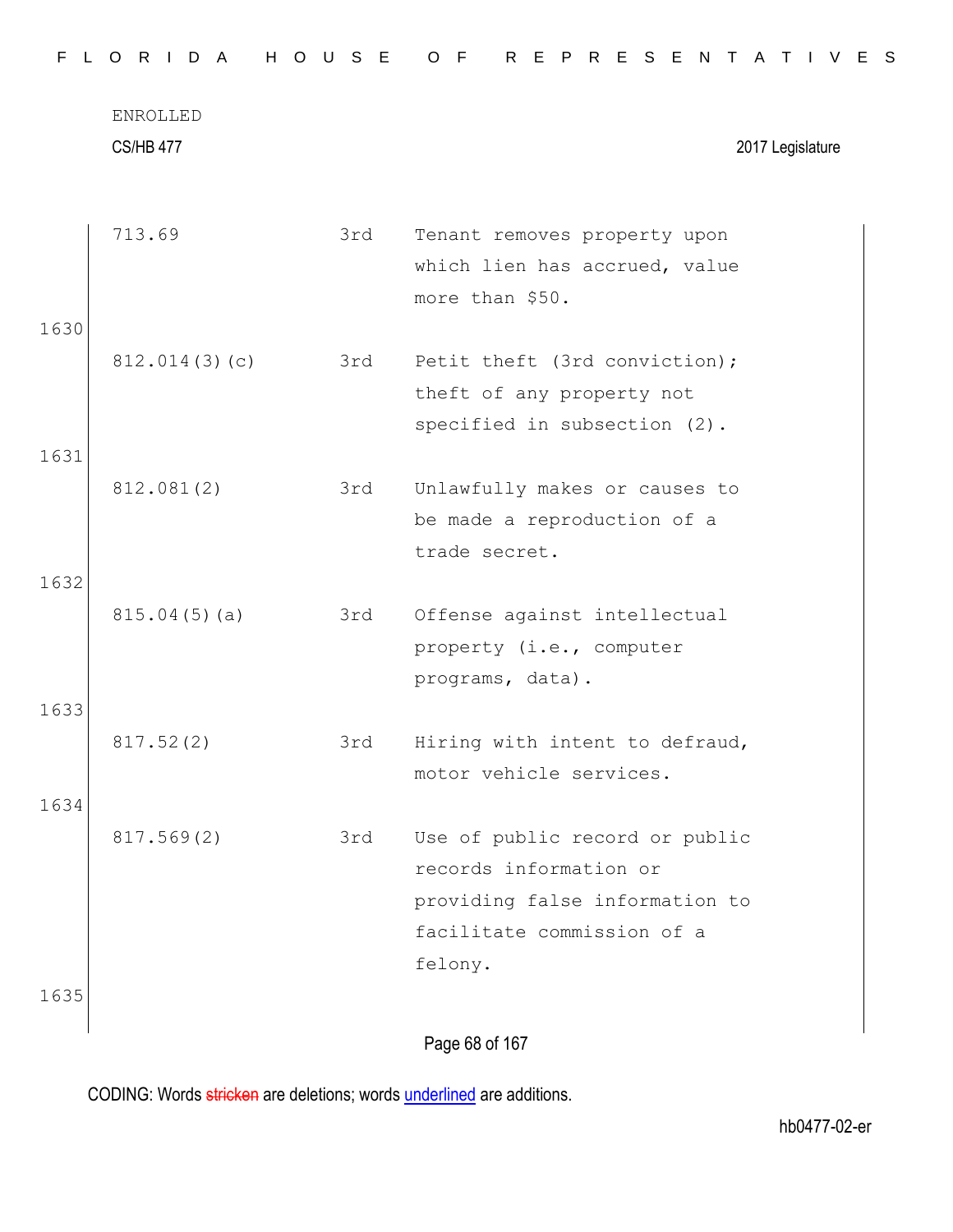|--|

CS/HB 477 2017 Legislature

|      | 826.01            | 3rd | Bigamy.                         |
|------|-------------------|-----|---------------------------------|
| 1636 |                   |     |                                 |
|      | 828.122(3)        | 3rd | Fighting or baiting animals.    |
| 1637 |                   |     |                                 |
|      | 831.04(1)         | 3rd | Any erasure, alteration, etc.,  |
|      |                   |     | of any replacement deed, map,   |
|      |                   |     | plat, or other document listed  |
|      |                   |     | in s. 92.28.                    |
| 1638 |                   |     |                                 |
|      | 831.31(1)(a)      | 3rd | Sell, deliver, or possess       |
|      |                   |     | counterfeit controlled          |
|      |                   |     | substances, all but s.          |
|      |                   |     | 893.03(5) drugs.                |
| 1639 |                   |     |                                 |
|      | 832.041(1)        | 3rd | Stopping payment with intent to |
|      |                   |     | defraud \$150 or more.          |
| 1640 |                   |     |                                 |
|      | $832.05(2)$ (b) & | 3rd | Knowing, making, issuing        |
|      | (4)(c)            |     | worthless checks \$150 or more  |
|      |                   |     | or obtaining property in return |
|      |                   |     | for worthless check \$150 or    |
|      |                   |     | more.                           |
| 1641 |                   |     |                                 |
|      | 838.15(2)         | 3rd | Commercial bribe receiving.     |
| 1642 |                   |     |                                 |
|      |                   |     | Page 69 of 167                  |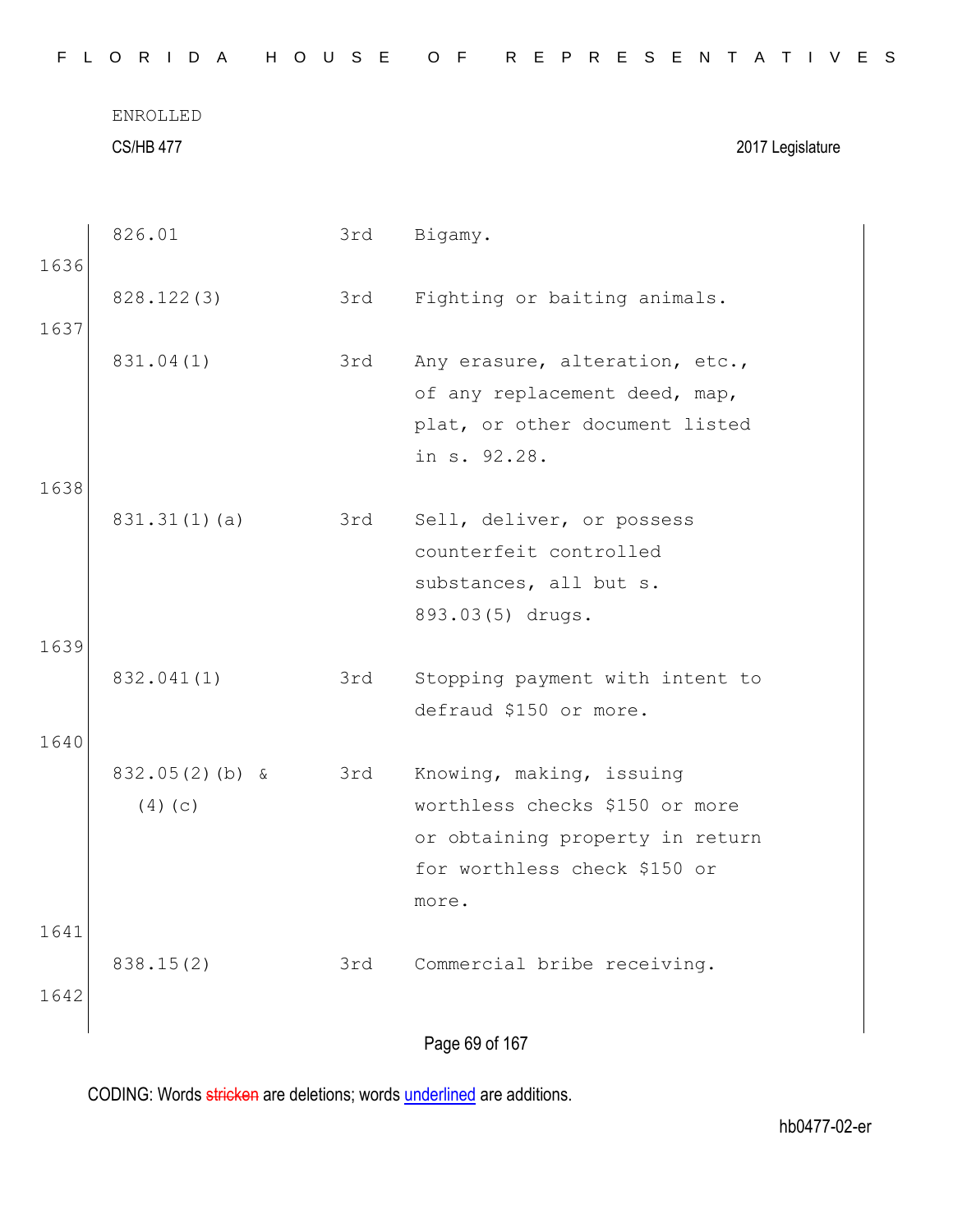|              | <b>CS/HB 477</b>       |     | 2017 Legislature                                                                                                                                             |
|--------------|------------------------|-----|--------------------------------------------------------------------------------------------------------------------------------------------------------------|
| 1643         | 838.16                 | 3rd | Commercial bribery.                                                                                                                                          |
|              | 843.18                 | 3rd | Fleeing by boat to elude a law<br>enforcement officer.                                                                                                       |
| 1644         | 847.011(1)(a)          | 3rd | Sell, distribute, etc.,<br>obscene, lewd, etc., material<br>(2nd conviction).                                                                                |
| 1645         | 849.01                 | 3rd | Keeping gambling house.                                                                                                                                      |
| 1646         | $849.09(1)$ (a) $-(d)$ | 3rd | Lottery; set up, promote, etc.,<br>or assist therein, conduct or<br>advertise drawing for prizes,<br>or dispose of property or money<br>by means of lottery. |
| 1647         | 849.23                 | 3rd | Gambling-related machines;<br>"common offender" as to<br>property rights.                                                                                    |
| 1648<br>1649 | 849.25(2)              | 3rd | Engaging in bookmaking.                                                                                                                                      |
|              | 860.08                 | 3rd | Interfere with a railroad<br>signal.                                                                                                                         |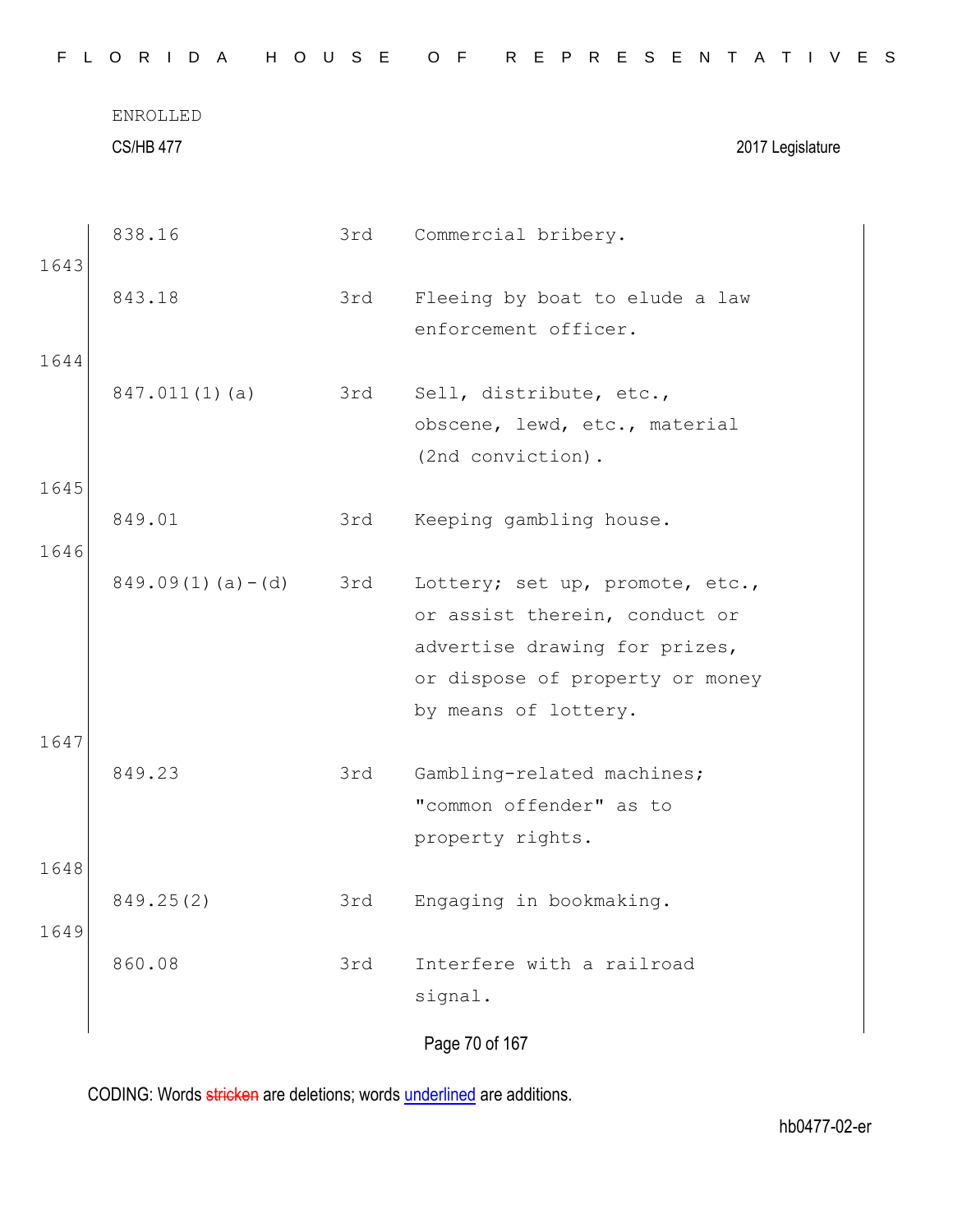|      | ENROLLED<br><b>CS/HB 477</b> |        | 2017 Legislature                                              |
|------|------------------------------|--------|---------------------------------------------------------------|
|      |                              |        |                                                               |
| 1650 |                              |        |                                                               |
|      | 860.13(1)(a)                 | 3rd    | Operate aircraft while under<br>the influence.                |
| 1651 |                              |        |                                                               |
|      | 893.13(2)(a)2.               | 3rd    | Purchase of cannabis.                                         |
| 1652 |                              |        |                                                               |
|      | 893.13(6)(a)                 | 3rd    | Possession of cannabis (more                                  |
|      |                              |        | than 20 grams).                                               |
| 1653 |                              |        |                                                               |
|      | 934.03(1)(a)                 | 3rd    | Intercepts, or procures any<br>other person to intercept, any |
|      |                              |        | wire or oral communication.                                   |
| 1654 |                              |        |                                                               |
| 1655 | (b)<br>LEVEL 2               |        |                                                               |
| 1656 |                              |        |                                                               |
|      | Florida                      | Felony |                                                               |
|      | Statute                      | Degree | Description                                                   |
| 1657 |                              |        |                                                               |
|      | 379.2431                     | 3rd    | Possession of 11 or fewer                                     |
|      | $(1)$ (e) $3$ .              |        | marine turtle eggs in violation                               |
|      |                              |        | of the Marine Turtle Protection                               |
|      |                              |        | Act.                                                          |
| 1658 |                              |        |                                                               |
|      | 379.2431                     | 3rd    | Possession of more than 11                                    |
|      | $(1)$ (e) 4.                 |        | marine turtle eggs in violation                               |
|      |                              |        | Page 71 of 167                                                |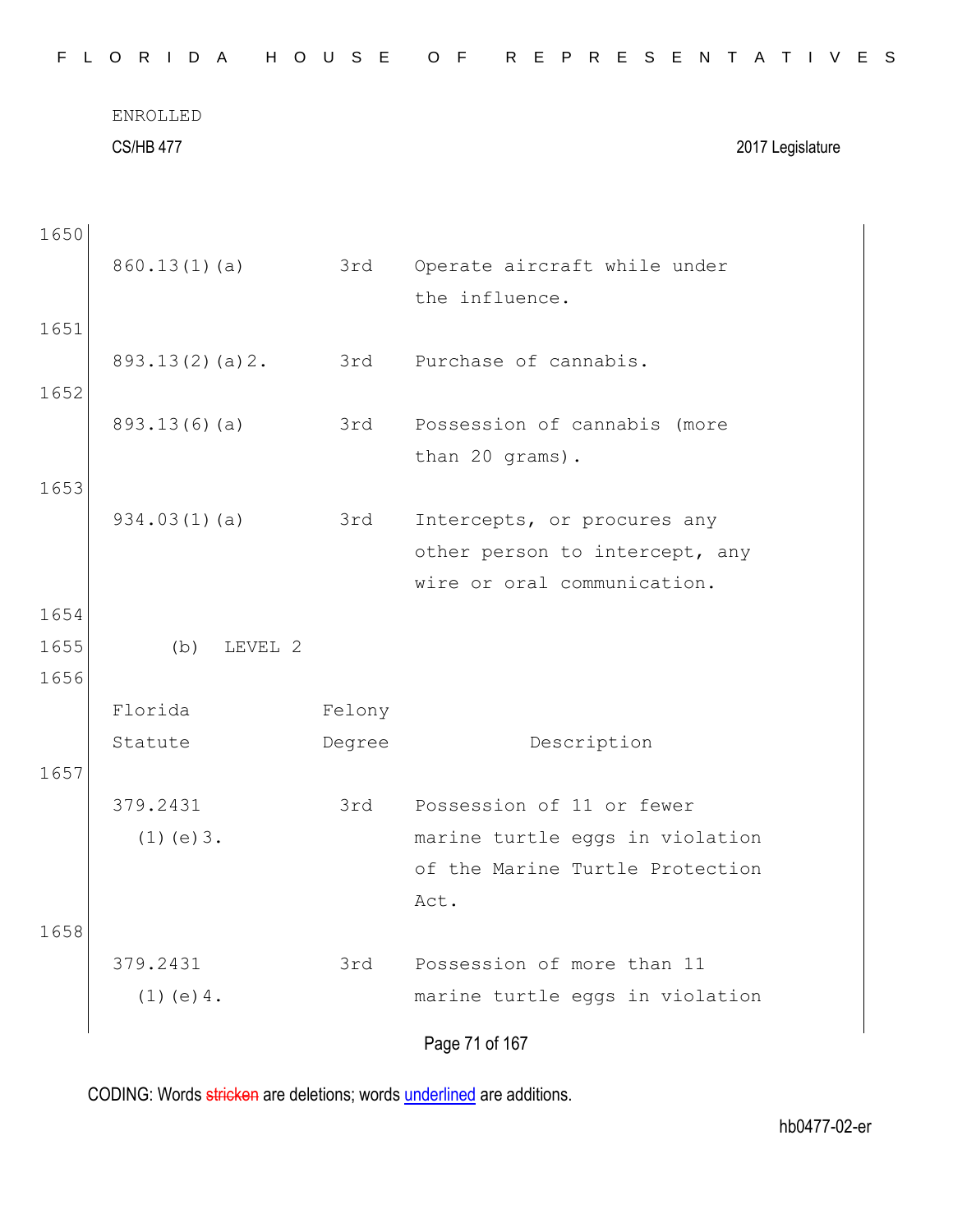| F.   | ORIDA                               | H O U S E | R E P R E S E N T<br>O F<br>$\mathsf{A}$<br>T I V E S                                                      |
|------|-------------------------------------|-----------|------------------------------------------------------------------------------------------------------------|
|      | <b>ENROLLED</b><br><b>CS/HB 477</b> |           | 2017 Legislature                                                                                           |
| 1659 |                                     |           | of the Marine Turtle Protection<br>Act.                                                                    |
|      | 403.413(6)(c)                       | 3rd       | Dumps waste litter exceeding<br>500 lbs. in weight or 100 cubic<br>feet in volume or any quantity          |
| 1660 |                                     |           | for commercial purposes, or<br>hazardous waste.                                                            |
| 1661 | 517.07(2)                           | 3rd       | Failure to furnish a prospectus<br>meeting requirements.                                                   |
| 1662 | 590.28(1)                           | 3rd       | Intentional burning of lands.                                                                              |
|      | 784.05(3)                           | 3rd       | Storing or leaving a loaded<br>firearm within reach of minor<br>who uses it to inflict injury<br>or death. |
| 1663 | 787.04(1)                           | 3rd       | In violation of court order,                                                                               |
|      |                                     |           | take, entice, etc., minor<br>beyond state limits.                                                          |
| 1664 | 806.13(1)(b)3.                      | 3rd       | Criminal mischief; damage<br>\$1,000 or more to public                                                     |
|      |                                     |           | Page 72 of 167                                                                                             |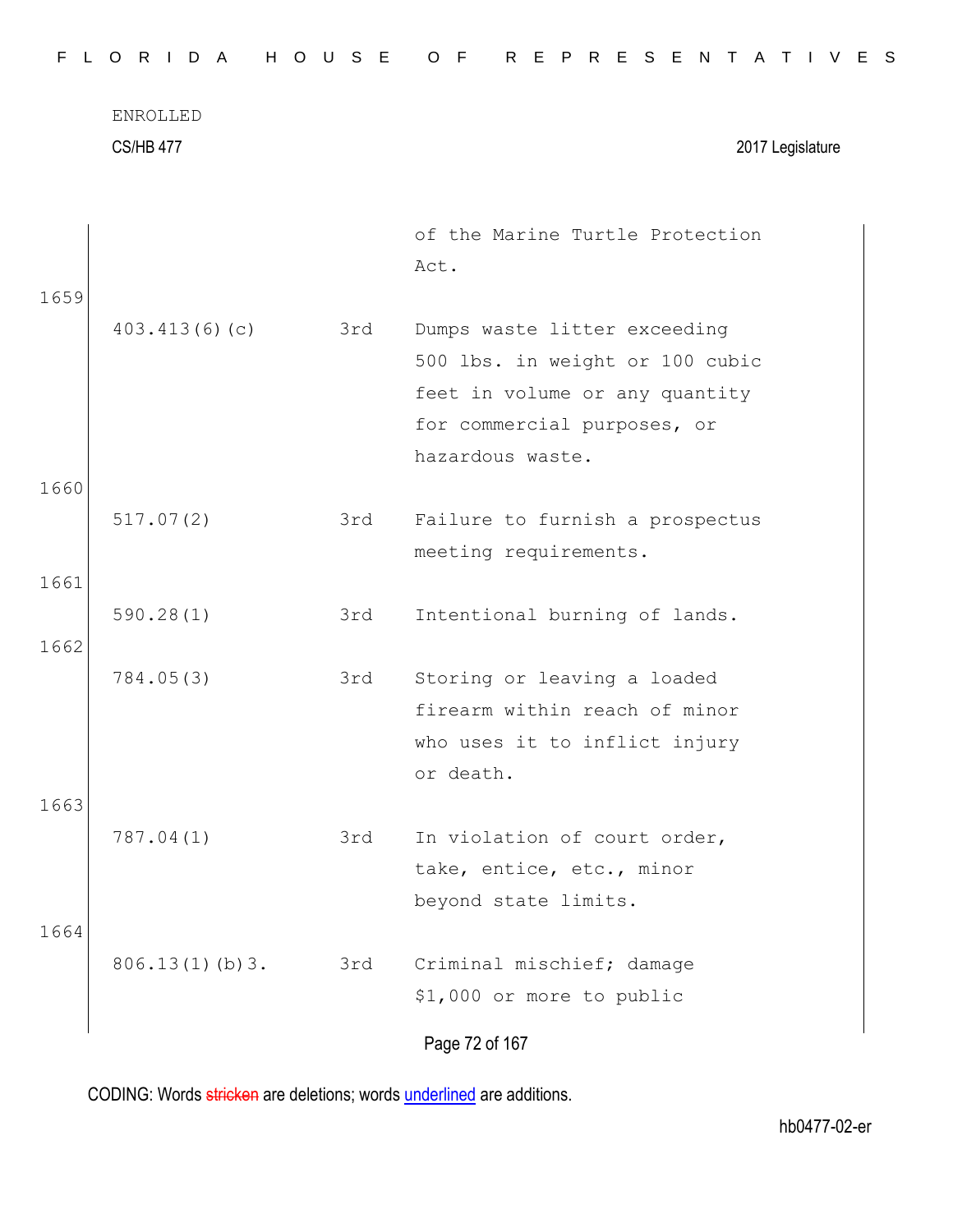|      | <b>ENROLLED</b>  |     |                                 |  |
|------|------------------|-----|---------------------------------|--|
|      | <b>CS/HB 477</b> |     | 2017 Legislature                |  |
|      |                  |     |                                 |  |
|      |                  |     | communication or any other      |  |
|      |                  |     | public service.                 |  |
| 1665 |                  |     |                                 |  |
|      | 810.061(2)       | 3rd | Impairing or impeding telephone |  |
|      |                  |     | or power to a dwelling;         |  |
|      |                  |     | facilitating or furthering      |  |
|      |                  |     | burglary.                       |  |
| 1666 |                  |     |                                 |  |
|      | 810.09(2)(e)     | 3rd | Trespassing on posted           |  |
|      |                  |     | commercial horticulture         |  |
|      |                  |     | property.                       |  |
| 1667 |                  |     |                                 |  |
|      | 812.014(2)(c)1.  | 3rd | Grand theft, 3rd degree; \$300  |  |
|      |                  |     | or more but less than \$5,000.  |  |
| 1668 |                  |     |                                 |  |
|      | 812.014(2)(d)    | 3rd | Grand theft, 3rd degree; \$100  |  |
|      |                  |     | or more but less than \$300,    |  |
|      |                  |     | taken from unenclosed curtilage |  |
|      |                  |     | of dwelling.                    |  |
| 1669 |                  |     |                                 |  |
|      | 812.015(7)       | 3rd | Possession, use, or attempted   |  |
|      |                  |     | use of an antishoplifting or    |  |
|      |                  |     | inventory control device        |  |
|      |                  |     | countermeasure.                 |  |
| 1670 |                  |     |                                 |  |

F L O R I D A H O U S E O F R E P R E S E N T A T I V E S

Page 73 of 167

CODING: Words stricken are deletions; words underlined are additions.

 $\overline{\phantom{a}}$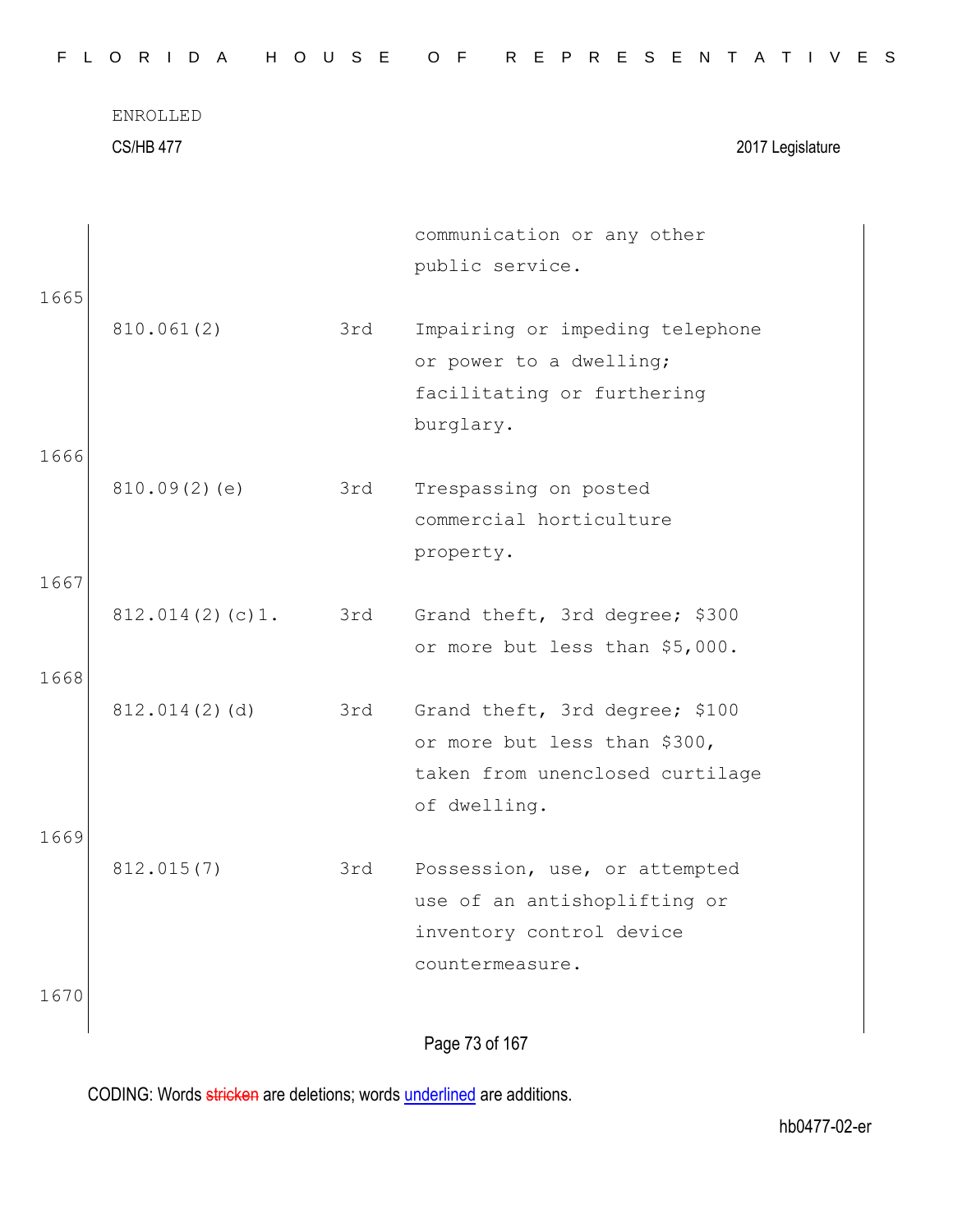|      | ENROLLED<br><b>CS/HB 477</b> |     | 2017 Legislature                                                                                          |
|------|------------------------------|-----|-----------------------------------------------------------------------------------------------------------|
|      |                              |     |                                                                                                           |
|      |                              |     | 817.234(1)(a)2. 3rd False statement in support of<br>insurance claim.                                     |
| 1671 |                              |     |                                                                                                           |
|      | 817.481(3)(a)                | 3rd | Obtain credit or purchase with<br>false, expired, counterfeit,<br>etc., credit card, value over<br>\$300. |
| 1672 |                              |     |                                                                                                           |
|      | 817.52(3)                    | 3rd | Failure to redeliver hired<br>vehicle.                                                                    |
| 1673 |                              |     |                                                                                                           |
|      | 817.54                       | 3rd | With intent to defraud, obtain<br>mortgage note, etc., by false<br>representation.                        |
| 1674 |                              |     |                                                                                                           |
|      | 817.60(5)                    | 3rd | Dealing in credit cards of<br>another.                                                                    |
| 1675 |                              |     |                                                                                                           |
|      | 817.60(6)(a)                 | 3rd | Forgery; purchase goods,<br>services with false card.                                                     |
| 1676 |                              |     |                                                                                                           |
|      | 817.61                       | 3rd | Fraudulent use of credit cards<br>over \$100 or more within 6<br>months.                                  |
| 1677 |                              |     |                                                                                                           |
|      |                              |     | Page 74 of 167                                                                                            |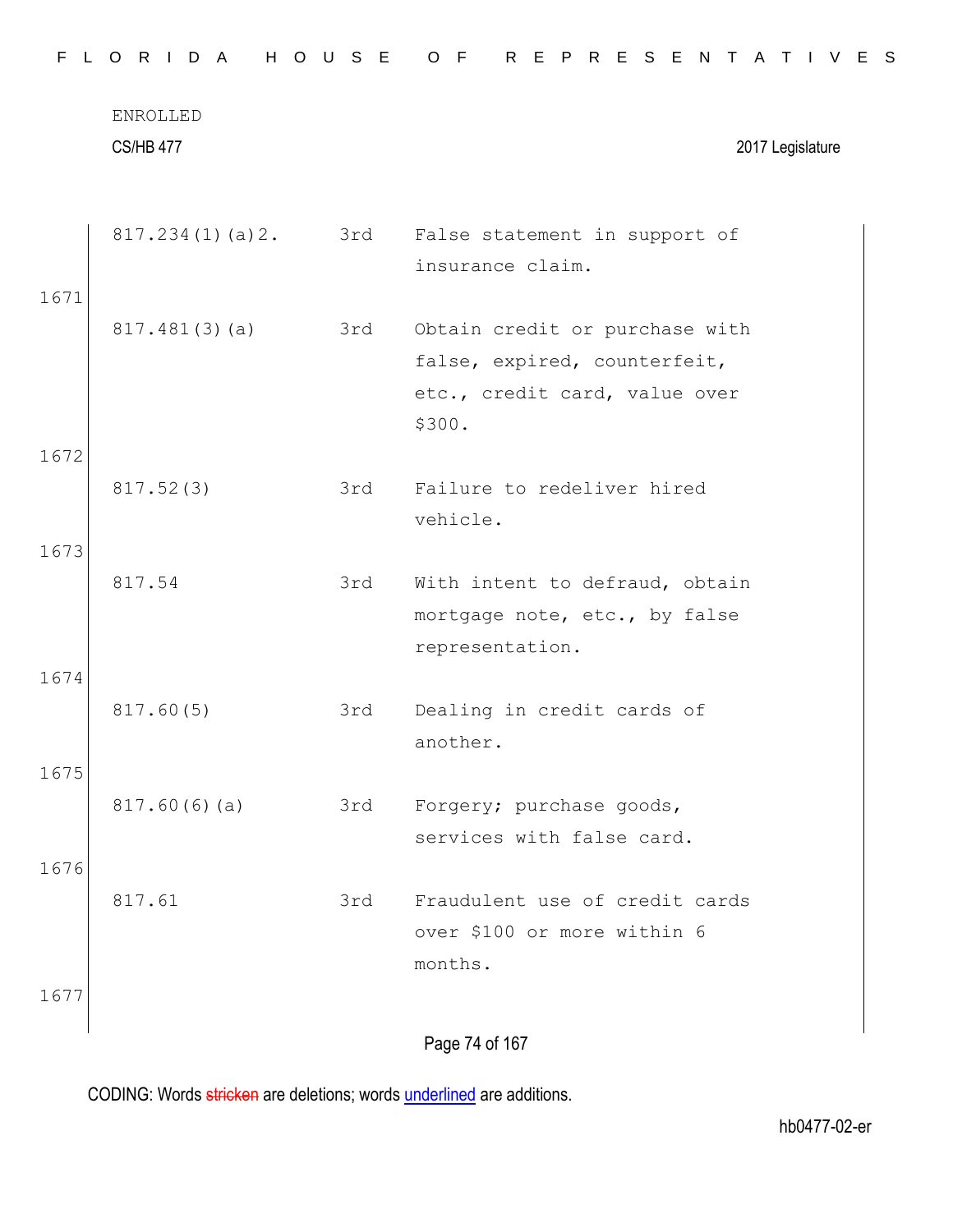|      | ENROLLED<br><b>CS/HB 477</b> |     | 2017 Legislature                                                           |
|------|------------------------------|-----|----------------------------------------------------------------------------|
|      | 826.04                       | 3rd | Knowingly marries or has sexual                                            |
|      |                              |     | intercourse with person to whom<br>related.                                |
| 1678 |                              |     |                                                                            |
| 1679 | 831.01                       | 3rd | Forgery.                                                                   |
|      | 831.02                       | 3rd | Uttering forged instrument;<br>utters or publishes alteration              |
|      |                              |     | with intent to defraud.                                                    |
| 1680 | 831.07                       | 3rd | Forging bank bills, checks,<br>drafts, or promissory notes.                |
| 1681 |                              |     |                                                                            |
|      | 831.08                       | 3rd | Possessing 10 or more forged<br>notes, bills, checks, or<br>drafts.        |
| 1682 |                              |     |                                                                            |
|      | 831.09                       | 3rd | Uttering forged notes, bills,<br>checks, drafts, or promissory<br>notes.   |
| 1683 |                              |     |                                                                            |
|      | 831.11                       | 3rd | Bringing into the state forged<br>bank bills, checks, drafts, or<br>notes. |
| 1684 |                              |     |                                                                            |
|      |                              |     | Page 75 of 167                                                             |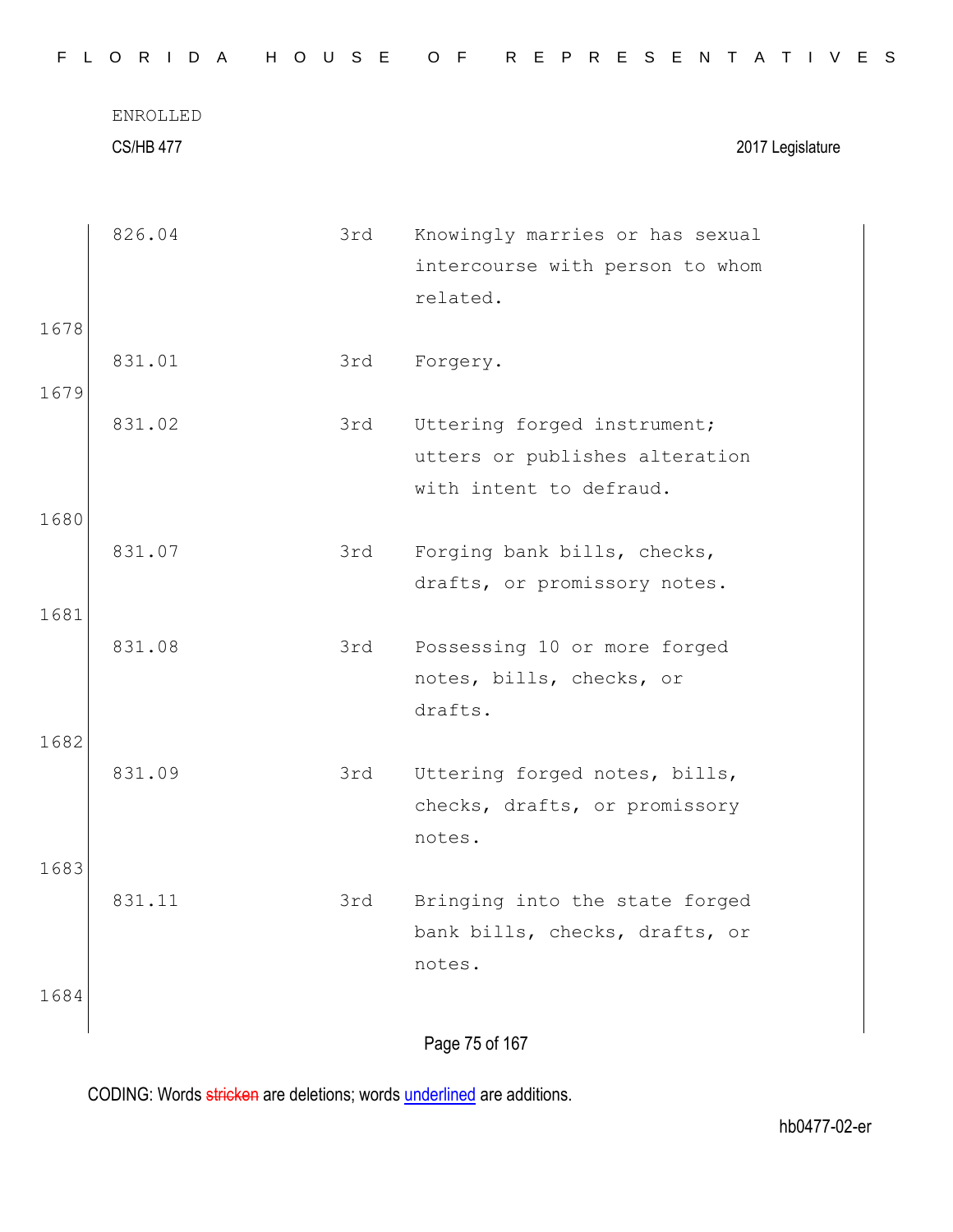| F.<br>a La   | ORIDA                        | H O U S E | R E P R E S E N T<br>O F<br>A T I V E S                                                                                                                                                             |
|--------------|------------------------------|-----------|-----------------------------------------------------------------------------------------------------------------------------------------------------------------------------------------------------|
|              | ENROLLED<br><b>CS/HB 477</b> |           | 2017 Legislature                                                                                                                                                                                    |
|              | 832.05(3)(a)                 | 3rd       | Cashing or depositing item with<br>intent to defraud.                                                                                                                                               |
| 1685<br>1686 | 843.08                       | 3rd       | False personation.                                                                                                                                                                                  |
|              | 893.13(2)(a)2.               | 3rd       | Purchase of any s.<br>$893.03(1)(c)$ , $(2)(c)1.$<br>$(2)$ (c) 2., (2) (c) 3., (2) (c) 5.,<br>$(2)$ (c) 6., (2) (c) 7., (2) (c) 8.,<br>$(2)$ (c) 9., $(3)$ , or $(4)$ drugs<br>other than cannabis. |
| 1687         |                              |           |                                                                                                                                                                                                     |
|              | 893.147(2)                   | 3rd       | Manufacture or delivery of drug<br>paraphernalia.                                                                                                                                                   |
| 1688         |                              |           |                                                                                                                                                                                                     |
| 1689<br>1690 | (c)<br>LEVEL 3               |           |                                                                                                                                                                                                     |
|              | Florida                      | Felony    |                                                                                                                                                                                                     |
| 1691         | Statute                      | Degree    | Description                                                                                                                                                                                         |
|              | $119.10(2)$ (b)              | 3rd       | Unlawful use of confidential<br>information from police<br>reports.                                                                                                                                 |
| 1692         | 316.066                      | 3rd       | Unlawfully obtaining or using                                                                                                                                                                       |
|              |                              |           | Page 76 of 167                                                                                                                                                                                      |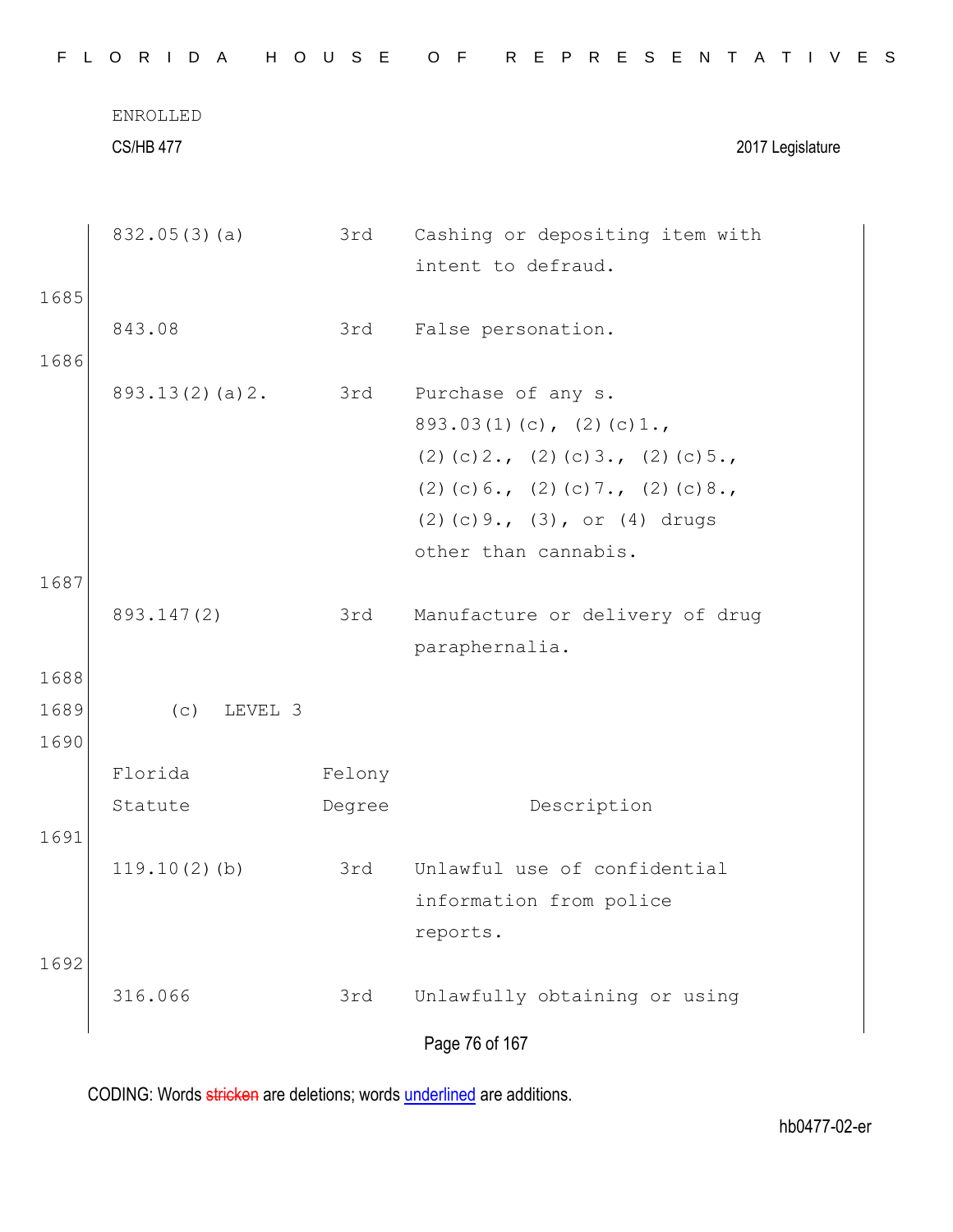ENROLLED CS/HB 477 2017 Legislature

|      | $(3)$ (b) – (d) |     | confidential crash reports.     |
|------|-----------------|-----|---------------------------------|
| 1693 |                 |     |                                 |
|      | 316.193(2)(b)   | 3rd | Felony DUI, 3rd conviction.     |
| 1694 |                 |     |                                 |
|      | 316.1935(2)     | 3rd | Fleeing or attempting to elude  |
|      |                 |     | law enforcement officer in      |
|      |                 |     | patrol vehicle with siren and   |
|      |                 |     | lights activated.               |
| 1695 | 319.30(4)       | 3rd | Possession by junkyard of motor |
|      |                 |     | vehicle with identification     |
|      |                 |     | number plate removed.           |
| 1696 |                 |     |                                 |
|      | 319.33(1)(a)    | 3rd | Alter or forge any certificate  |
|      |                 |     | of title to a motor vehicle or  |
|      |                 |     | mobile home.                    |
| 1697 |                 |     |                                 |
|      | 319.33(1)(c)    | 3rd | Procure or pass title on stolen |
|      |                 |     | vehicle.                        |
| 1698 |                 |     |                                 |
|      | 319.33(4)       | 3rd | With intent to defraud,         |
|      |                 |     | possess, sell, etc., a blank,   |
|      |                 |     | forged, or unlawfully obtained  |
|      |                 |     | title or registration.          |
| 1699 |                 |     |                                 |
|      |                 |     | Page 77 of 167                  |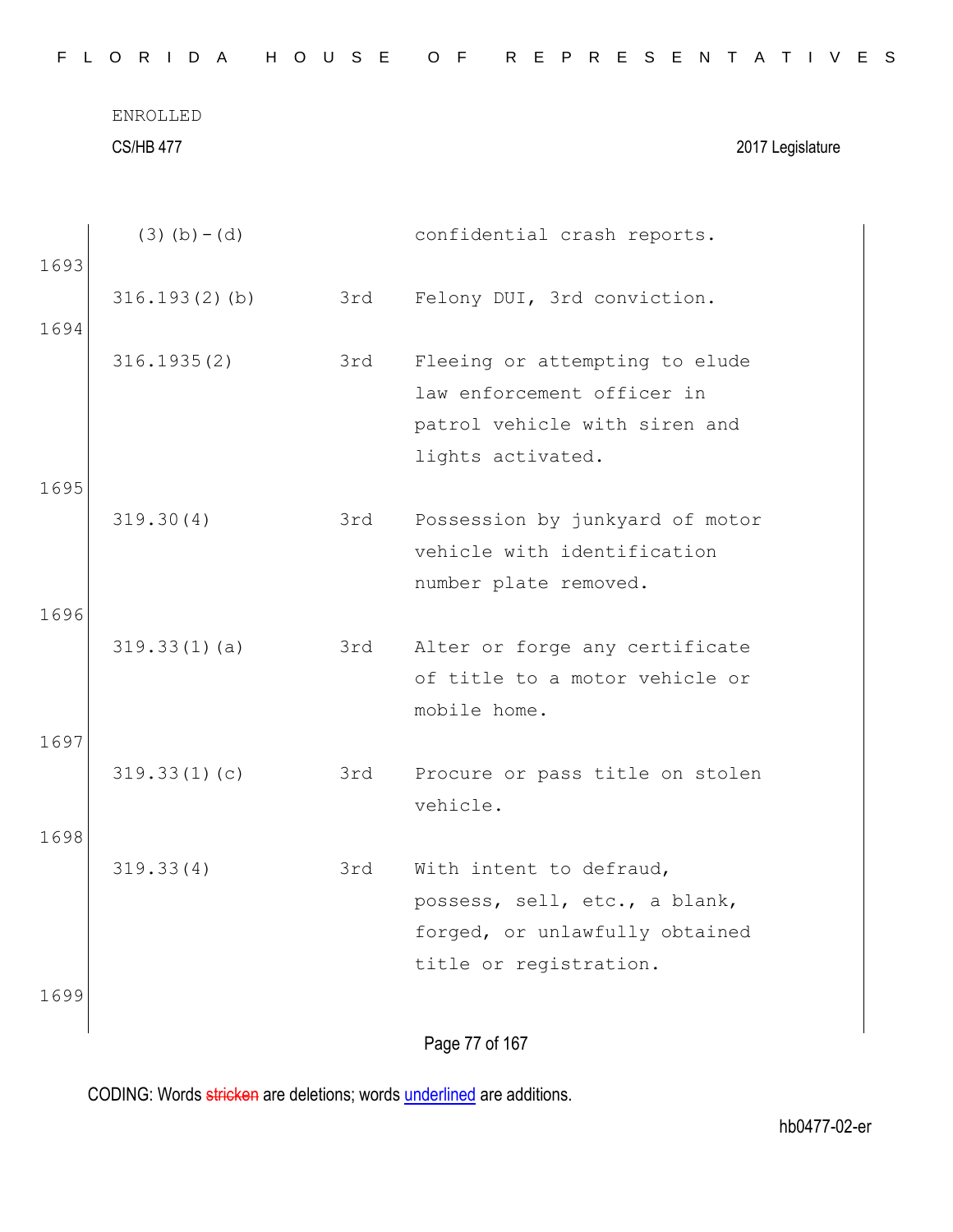|      | <b>CS/HB 477</b> |     | 2017 Legislature                                                |
|------|------------------|-----|-----------------------------------------------------------------|
|      | $327.35(2)$ (b)  | 3rd | Felony BUI.                                                     |
| 1700 | 328.05(2)        | 3rd | Possess, sell, or counterfeit                                   |
|      |                  |     | fictitious, stolen, or                                          |
|      |                  |     | fraudulent titles or bills of                                   |
|      |                  |     | sale of vessels.                                                |
| 1701 |                  |     |                                                                 |
|      | 328.07(4)        | 3rd | Manufacture, exchange, or                                       |
|      |                  |     | possess vessel with counterfeit                                 |
|      |                  |     | or wrong ID number.                                             |
| 1702 |                  |     |                                                                 |
|      | 376.302(5)       | 3rd | Fraud related to reimbursement                                  |
|      |                  |     | for cleanup expenses under the<br>Inland Protection Trust Fund. |
| 1703 |                  |     |                                                                 |
|      | 379.2431         | 3rd | Taking, disturbing, mutilating,                                 |
|      | $(1)$ (e) 5.     |     | destroying, causing to be                                       |
|      |                  |     | destroyed, transferring,                                        |
|      |                  |     | selling, offering to sell,                                      |
|      |                  |     | molesting, or harassing marine                                  |
|      |                  |     | turtles, marine turtle eggs, or                                 |
|      |                  |     | marine turtle nests in                                          |
|      |                  |     | violation of the Marine Turtle                                  |
|      |                  |     | Protection Act.                                                 |
| 1704 |                  |     |                                                                 |

Page 78 of 167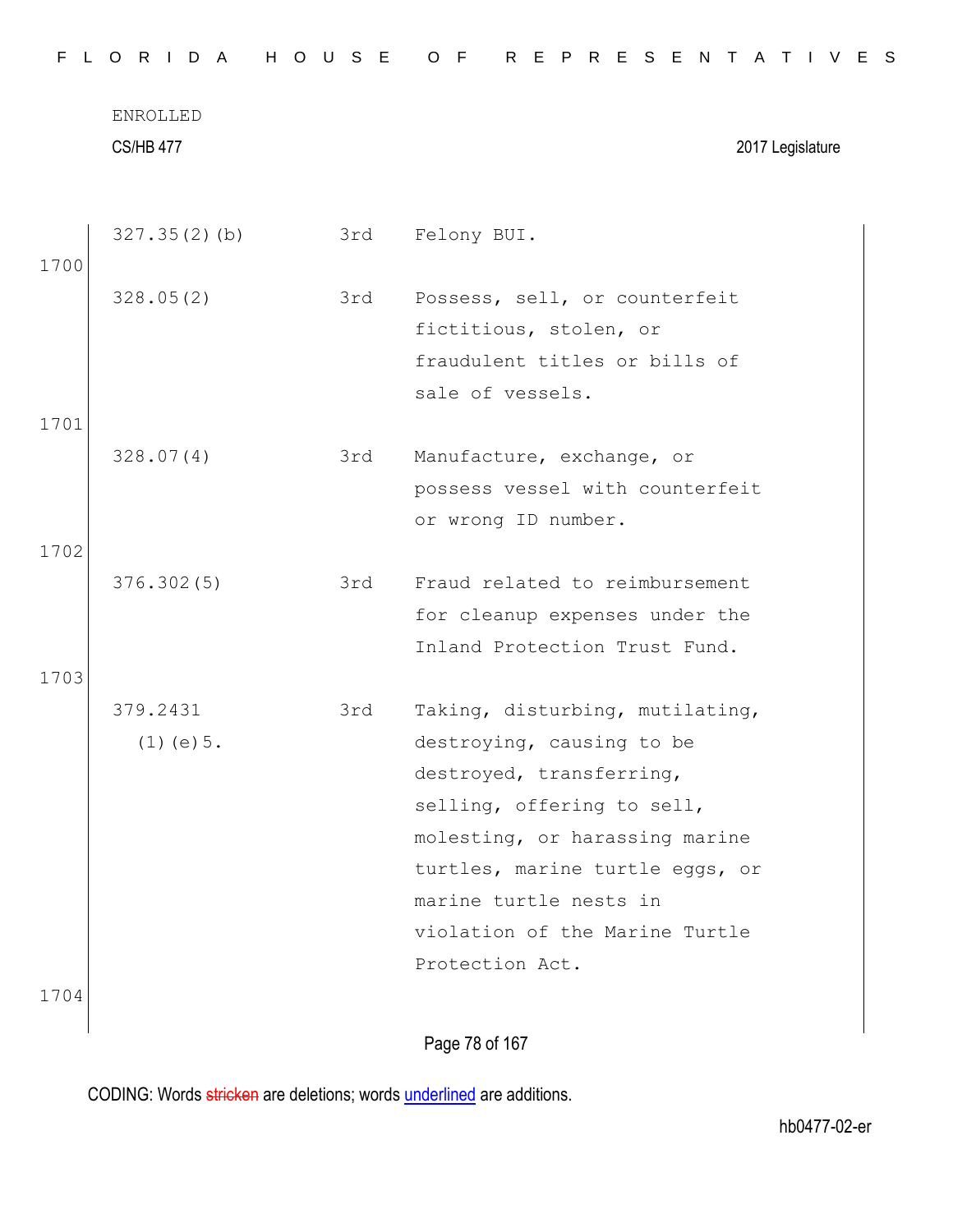|      | <b>ENROLLED</b><br><b>CS/HB 477</b> |     | 2017 Legislature                |
|------|-------------------------------------|-----|---------------------------------|
|      | 379.2431                            | 3rd | Soliciting to commit or         |
|      | $(1)$ (e) $6$ .                     |     | conspiring to commit a          |
|      |                                     |     | violation of the Marine Turtle  |
|      |                                     |     | Protection Act.                 |
| 1705 |                                     |     |                                 |
|      | 400.9935(4)(a)                      | 3rd | Operating a clinic, or offering |
|      | or $(b)$                            |     | services requiring licensure,   |
|      |                                     |     | without a license.              |
| 1706 |                                     |     |                                 |
|      | 400.9935(4)(e)                      | 3rd | Filing a false license          |
|      |                                     |     | application or other required   |
|      |                                     |     | information or failing to       |
|      |                                     |     | report information.             |
| 1707 |                                     |     |                                 |
|      | 440.1051(3)                         | 3rd | False report of workers'        |
|      |                                     |     | compensation fraud or           |
|      |                                     |     | retaliation for making such a   |
|      |                                     |     | report.                         |
| 1708 |                                     |     |                                 |
|      | $501.001(2)$ (b)                    | 2nd | Tampers with a consumer product |
|      |                                     |     | or the container using          |
|      |                                     |     | materially false/misleading     |
|      |                                     |     | information.                    |
| 1709 |                                     |     |                                 |
|      | 624.401(4)(a)                       | 3rd | Transacting insurance without a |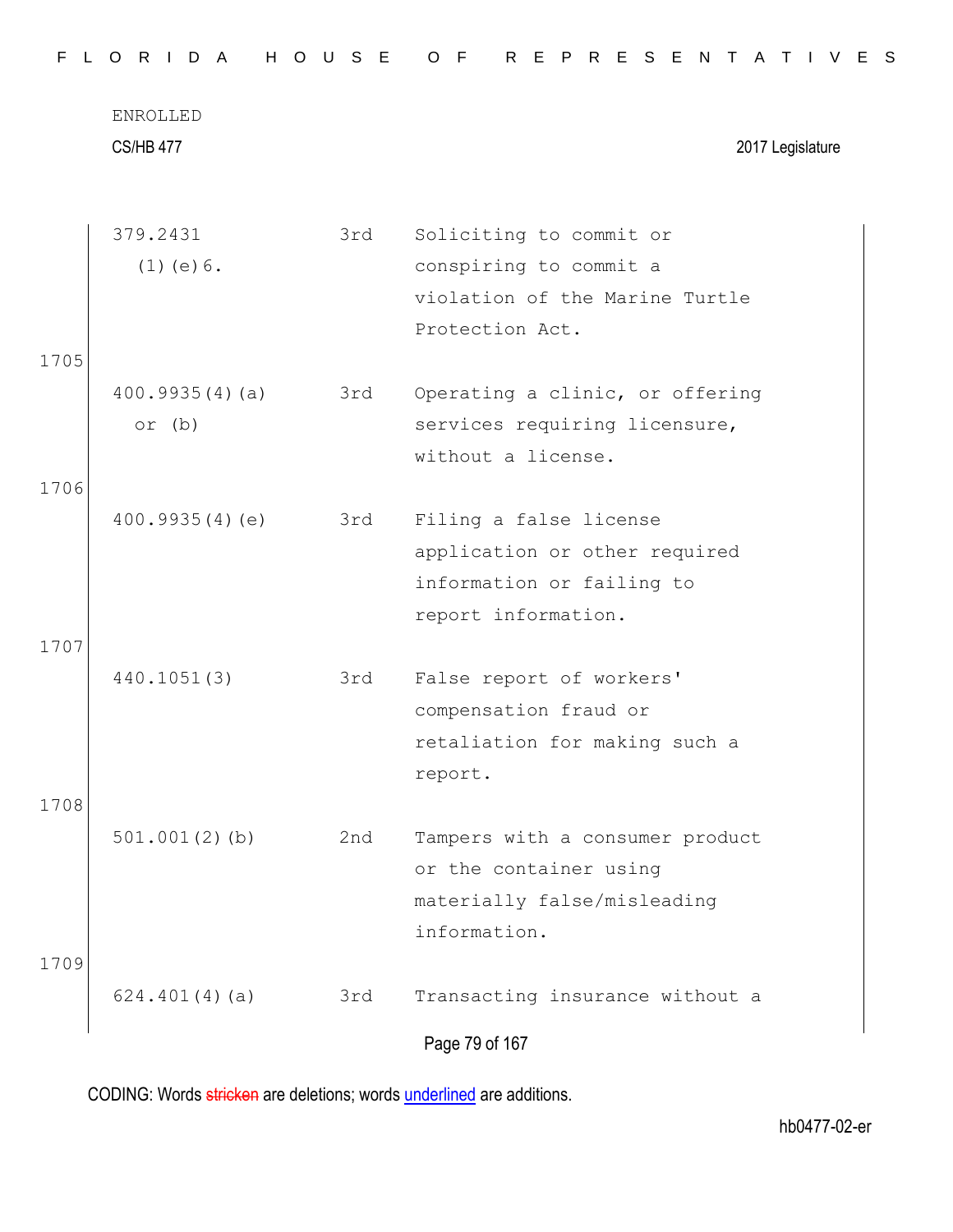|      | ENROLLED<br><b>CS/HB 477</b> |     | 2017 Legislature                |
|------|------------------------------|-----|---------------------------------|
| 1710 |                              |     | certificate of authority.       |
|      | 624.401(4)(b)1.              | 3rd | Transacting insurance without a |
|      |                              |     | certificate of authority;       |
|      |                              |     | premium collected less than     |
|      |                              |     | \$20,000.                       |
| 1711 |                              |     |                                 |
|      | $626.902(1)(a)$ &            | 3rd | Representing an unauthorized    |
|      | (b)                          |     | insurer.                        |
| 1712 |                              |     |                                 |
|      | 697.08                       | 3rd | Equity skimming.                |
| 1713 |                              |     |                                 |
|      | 790.15(3)                    | 3rd | Person directs another to       |
|      |                              |     | discharge firearm from a        |
|      |                              |     | vehicle.                        |
| 1714 |                              |     |                                 |
|      | 806.10(1)                    | 3rd | Maliciously injure, destroy, or |
|      |                              |     | interfere with vehicles or      |
|      |                              |     | equipment used in firefighting. |
| 1715 |                              |     |                                 |
|      | 806.10(2)                    | 3rd | Interferes with or assaults     |
|      |                              |     | firefighter in performance of   |
|      |                              |     | duty.                           |
| 1716 |                              |     |                                 |
|      | 810.09(2)(c)                 | 3rd | Trespass on property other than |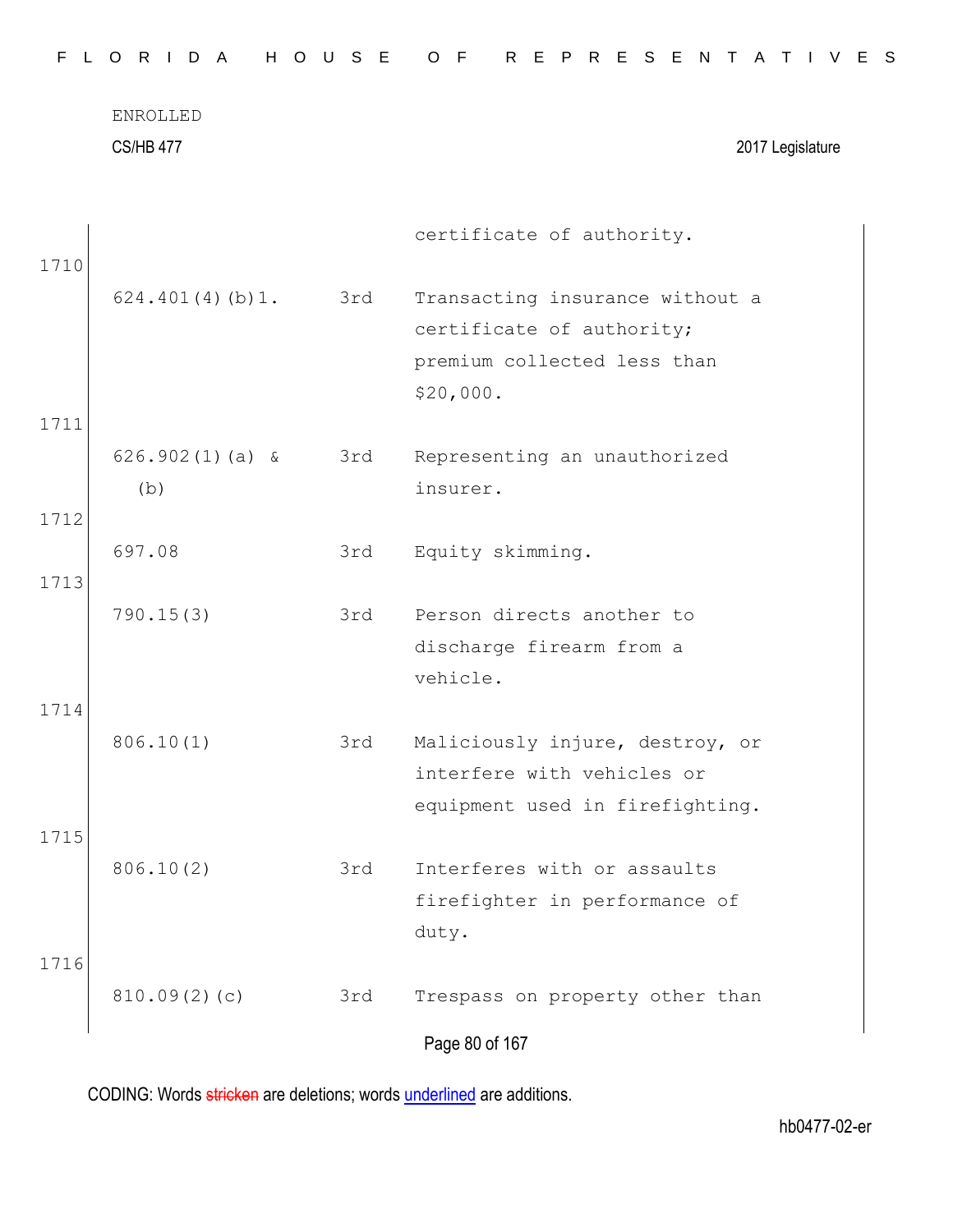| FLORIDA HOUSE OF REPRESENTATIVES |  |
|----------------------------------|--|
|----------------------------------|--|

CS/HB 477 2017 Legislature

|      |                 |     | structure or conveyance armed    |
|------|-----------------|-----|----------------------------------|
|      |                 |     | with firearm or dangerous        |
|      |                 |     | weapon.                          |
| 1717 |                 |     |                                  |
|      | 812.014(2)(c)2. | 3rd | Grand theft; \$5,000 or more but |
|      |                 |     | less than \$10,000.              |
| 1718 |                 |     |                                  |
|      | 812.0145(2)(c)  | 3rd | Theft from person 65 years of    |
|      |                 |     | age or older; \$300 or more but  |
|      |                 |     | less than \$10,000.              |
| 1719 |                 |     |                                  |
|      | 815.04(5)(b)    | 2nd | Computer offense devised to      |
|      |                 |     | defraud or obtain property.      |
| 1720 |                 |     |                                  |
|      | 817.034(4)(a)3. | 3rd | Engages in scheme to defraud     |
|      |                 |     | (Florida Communications Fraud    |
|      |                 |     | Act), property valued at less    |
|      |                 |     | than \$20,000.                   |
| 1721 |                 |     |                                  |
|      | 817.233         | 3rd | Burning to defraud insurer.      |
| 1722 |                 |     |                                  |
|      | 817.234         | 3rd | Unlawful solicitation of         |
|      | $(8)$ (b) & (c) |     | persons involved in motor        |
|      |                 |     | vehicle accidents.               |
| 1723 |                 |     |                                  |
|      |                 |     | Page 81 of 167                   |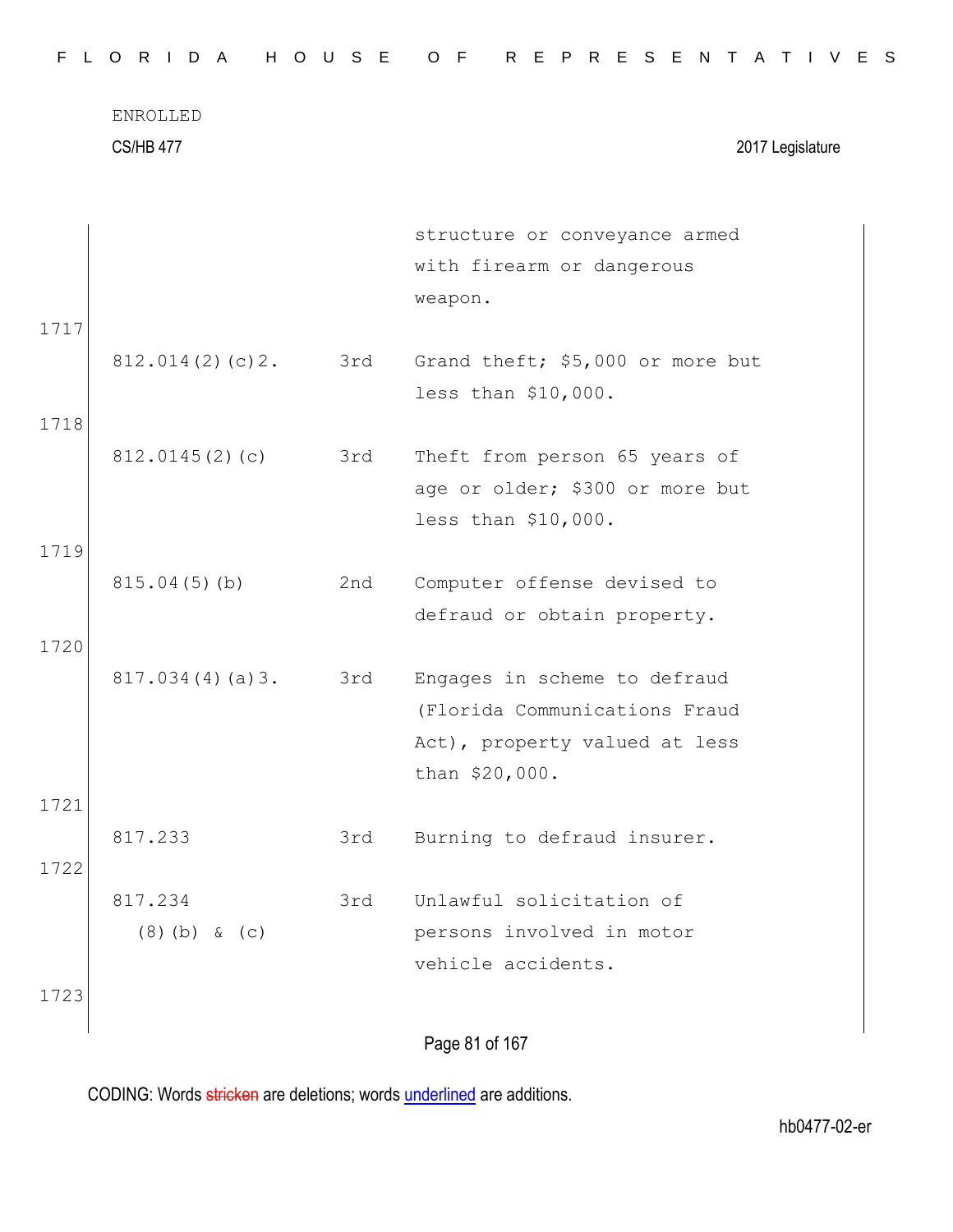|      | ENROLLED<br><b>CS/HB 477</b> |     | 2017 Legislature                |
|------|------------------------------|-----|---------------------------------|
|      | 817.234(11)(a)               | 3rd | Insurance fraud; property value |
|      |                              |     | less than \$20,000.             |
| 1724 |                              |     |                                 |
|      | 817.236                      | 3rd | Filing a false motor vehicle    |
|      |                              |     | insurance application.          |
| 1725 |                              |     |                                 |
|      | 817.2361                     | 3rd | Creating, marketing, or         |
|      |                              |     | presenting a false or           |
|      |                              |     | fraudulent motor vehicle        |
|      |                              |     | insurance card.                 |
| 1726 |                              |     |                                 |
|      | 817.413(2)                   | 3rd | Sale of used goods as new.      |
| 1727 |                              |     |                                 |
|      | 817.505(4)                   | 3rd | Patient brokering.              |
| 1728 |                              |     |                                 |
|      | 828.12(2)                    | 3rd | Tortures any animal with intent |
|      |                              |     | to inflict intense pain,        |
|      |                              |     | serious physical injury, or     |
|      |                              |     | death.                          |
| 1729 |                              |     |                                 |
|      | 831.28(2)(a)                 | 3rd | Counterfeiting a payment        |
|      |                              |     | instrument with intent to       |
|      |                              |     | defraud or possessing a         |
|      |                              |     | counterfeit payment instrument. |
| 1730 |                              |     |                                 |
|      |                              |     | Page 82 of 167                  |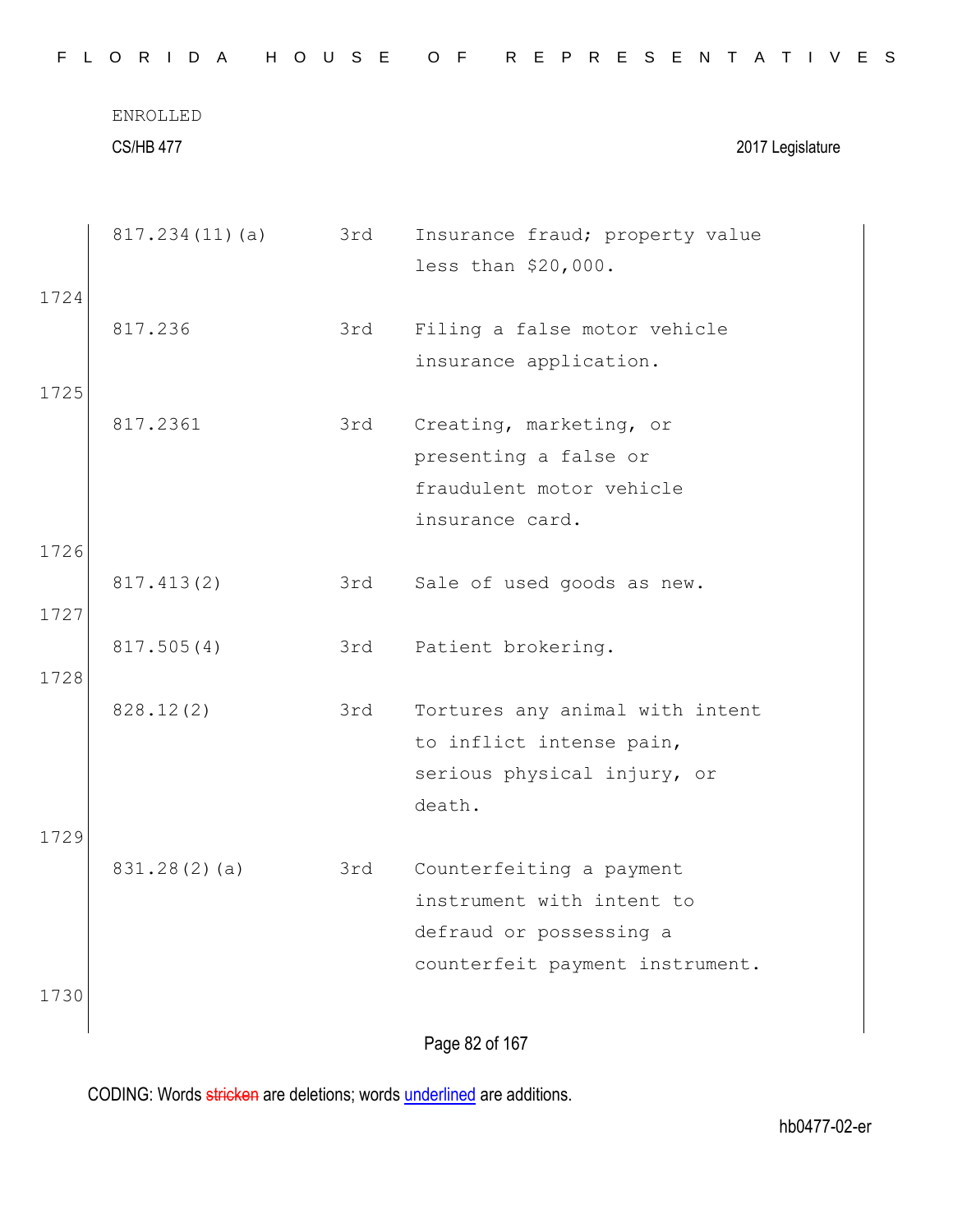CS/HB 477 2017 Legislature

|      | 831.29         | 2nd | Possession of instruments for         |
|------|----------------|-----|---------------------------------------|
|      |                |     | counterfeiting driver licenses        |
|      |                |     | or identification cards.              |
| 1731 |                |     |                                       |
|      | 838.021(3)(b)  | 3rd | Threatens unlawful harm to            |
|      |                |     | public servant.                       |
| 1732 |                |     |                                       |
|      | 843.19         | 3rd | Injure, disable, or kill police       |
|      |                |     | dog or horse.                         |
| 1733 |                |     |                                       |
|      | 860.15(3)      | 3rd | Overcharging for repairs and          |
|      |                |     | parts.                                |
| 1734 |                |     |                                       |
|      | 870.01(2)      | 3rd | Riot; inciting or encouraging.        |
| 1735 |                |     |                                       |
|      | 893.13(1)(a)2. | 3rd | Sell, manufacture, or deliver         |
|      |                |     | cannabis (or other s.                 |
|      |                |     | $893.03(1)(c)$ , $(2)(c)1.$           |
|      |                |     | $(2)$ (c) 2., (2) (c) 3., (2) (c) 5., |
|      |                |     | $(2)$ (c) 6., (2) (c) 7., (2) (c) 8., |
|      |                |     | $(2)$ (c) 9., (3), or (4) drugs).     |
| 1736 |                |     |                                       |
|      | 893.13(1)(d)2. | 2nd | Sell, manufacture, or deliver         |
|      |                |     | s. $893.03(1)(c)$ , $(2)(c)1.$        |
|      |                |     | $(2)$ (c) 2., (2) (c) 3., (2) (c) 5., |
|      |                |     | Page 83 of 167                        |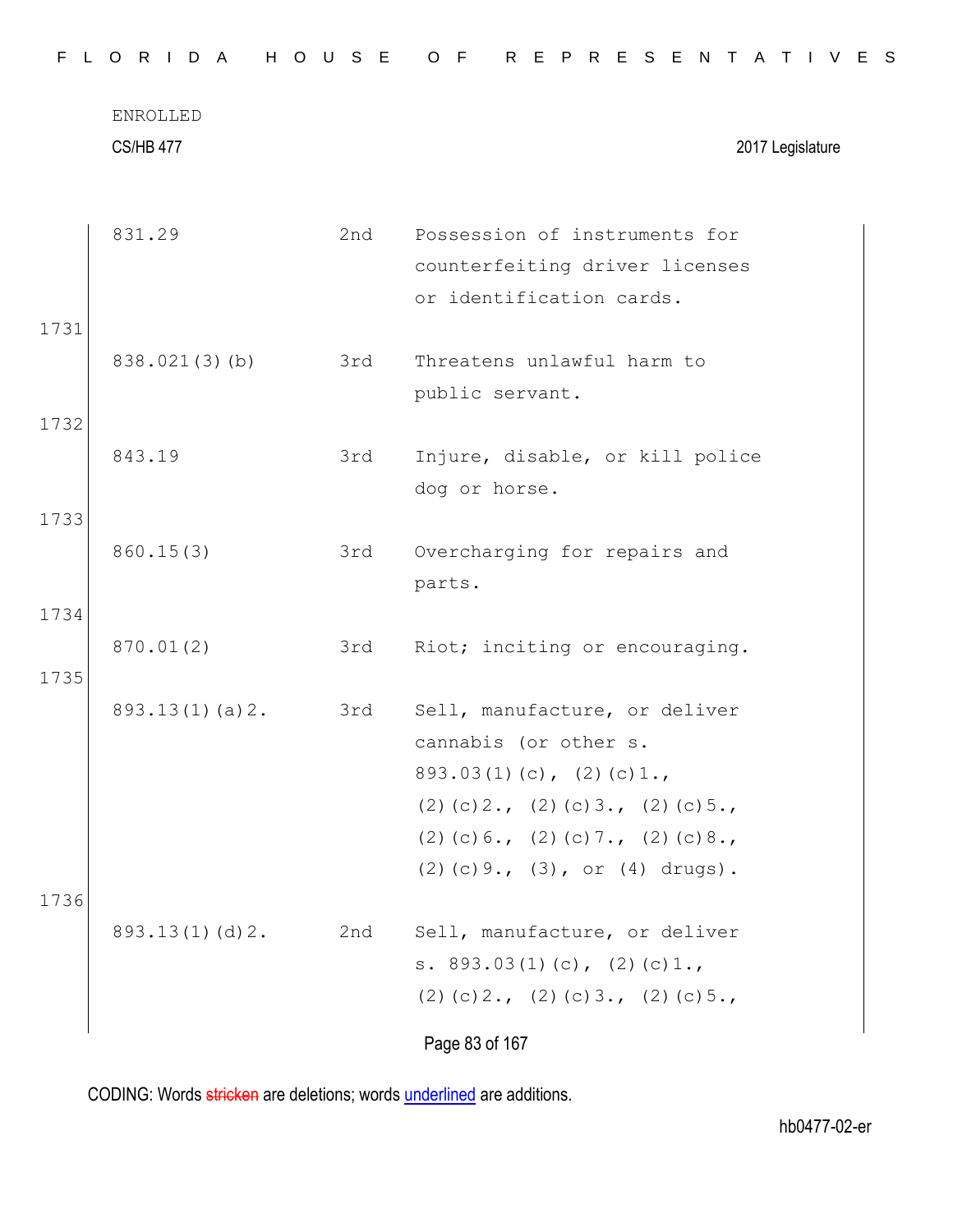|      | <b>ENROLLED</b><br><b>CS/HB 477</b> |     | 2017 Legislature                                                              |
|------|-------------------------------------|-----|-------------------------------------------------------------------------------|
|      |                                     |     | $(2)$ (c) 6., (2) (c) 7., (2) (c) 8.,<br>$(2)$ (c) 9., (3), or (4) drugs      |
|      |                                     |     | within 1,000 feet of                                                          |
|      |                                     |     | university.                                                                   |
| 1737 |                                     |     |                                                                               |
|      | $893.13(1)$ (f) 2.                  | 2nd | Sell, manufacture, or deliver                                                 |
|      |                                     |     | s. $893.03(1)(c)$ , $(2)(c)1.$                                                |
|      |                                     |     | $(2)$ (c) 2., (2) (c) 3., (2) (c) 5.,                                         |
|      |                                     |     | $(2)$ (c) 6., (2) (c) 7., (2) (c) 8.,<br>$(2)$ (c) 9., $(3)$ , or $(4)$ drugs |
|      |                                     |     | within 1,000 feet of public                                                   |
|      |                                     |     | housing facility.                                                             |
| 1738 |                                     |     |                                                                               |
|      | 893.13(4)(c)                        | 3rd | Use or hire of minor; deliver                                                 |
|      |                                     |     | to minor other controlled                                                     |
|      |                                     |     | substances.                                                                   |
| 1739 |                                     |     |                                                                               |
|      | 893.13(6)(a)                        | 3rd | Possession of any controlled                                                  |
|      |                                     |     | substance other than felony                                                   |
| 1740 |                                     |     | possession of cannabis.                                                       |
|      | 893.13(7)(a)8.                      | 3rd | Withhold information from                                                     |
|      |                                     |     | practitioner regarding previous                                               |
|      |                                     |     | receipt of or prescription for                                                |
|      |                                     |     | a controlled substance.                                                       |
|      |                                     |     | Page 84 of 167                                                                |
|      |                                     |     |                                                                               |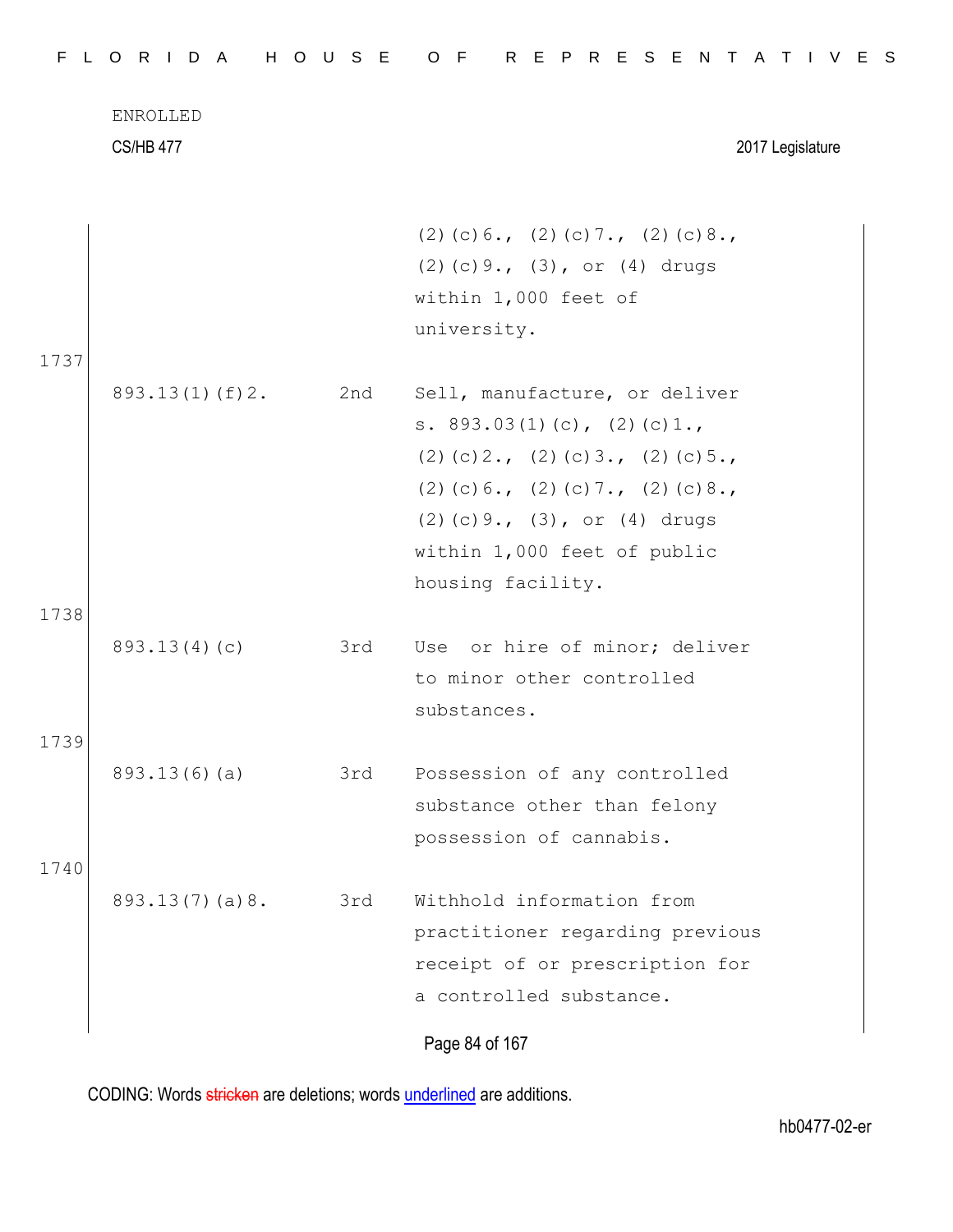| FLORIDA HOUSE OF REPRESENTATIVES |  |  |  |  |  |  |  |  |  |  |  |  |  |  |  |  |  |  |  |  |  |  |  |  |  |  |
|----------------------------------|--|--|--|--|--|--|--|--|--|--|--|--|--|--|--|--|--|--|--|--|--|--|--|--|--|--|
|----------------------------------|--|--|--|--|--|--|--|--|--|--|--|--|--|--|--|--|--|--|--|--|--|--|--|--|--|--|

ENROLLED CS/HB 477 2017 Legislature

| 1741 |                       |     |                                 |
|------|-----------------------|-----|---------------------------------|
|      | 893.13(7)(a)9.        | 3rd | Obtain or attempt to obtain     |
|      |                       |     | controlled substance by fraud,  |
|      |                       |     | forgery, misrepresentation,     |
|      |                       |     | etc.                            |
| 1742 |                       |     |                                 |
|      | 893.13(7)(a)10.       | 3rd | Affix false or forged label to  |
|      |                       |     | package of controlled           |
|      |                       |     | substance.                      |
| 1743 |                       |     |                                 |
|      | $893.13(7)$ (a) $11.$ | 3rd | Furnish false or fraudulent     |
|      |                       |     | material information on any     |
|      |                       |     | document or record required by  |
|      |                       |     | chapter 893.                    |
| 1744 |                       |     |                                 |
|      | 893.13(8)(a)1.        | 3rd | Knowingly assist a patient,     |
|      |                       |     | other person, or owner of an    |
|      |                       |     | animal in obtaining a           |
|      |                       |     | controlled substance through    |
|      |                       |     | deceptive, untrue, or           |
|      |                       |     | fraudulent representations in   |
|      |                       |     | or related to the               |
|      |                       |     | practitioner's practice.        |
| 1745 |                       |     |                                 |
|      | 893.13(8)(a)2.        | 3rd | Employ a trick or scheme in the |
|      |                       |     | Page 85 of 167                  |
|      |                       |     |                                 |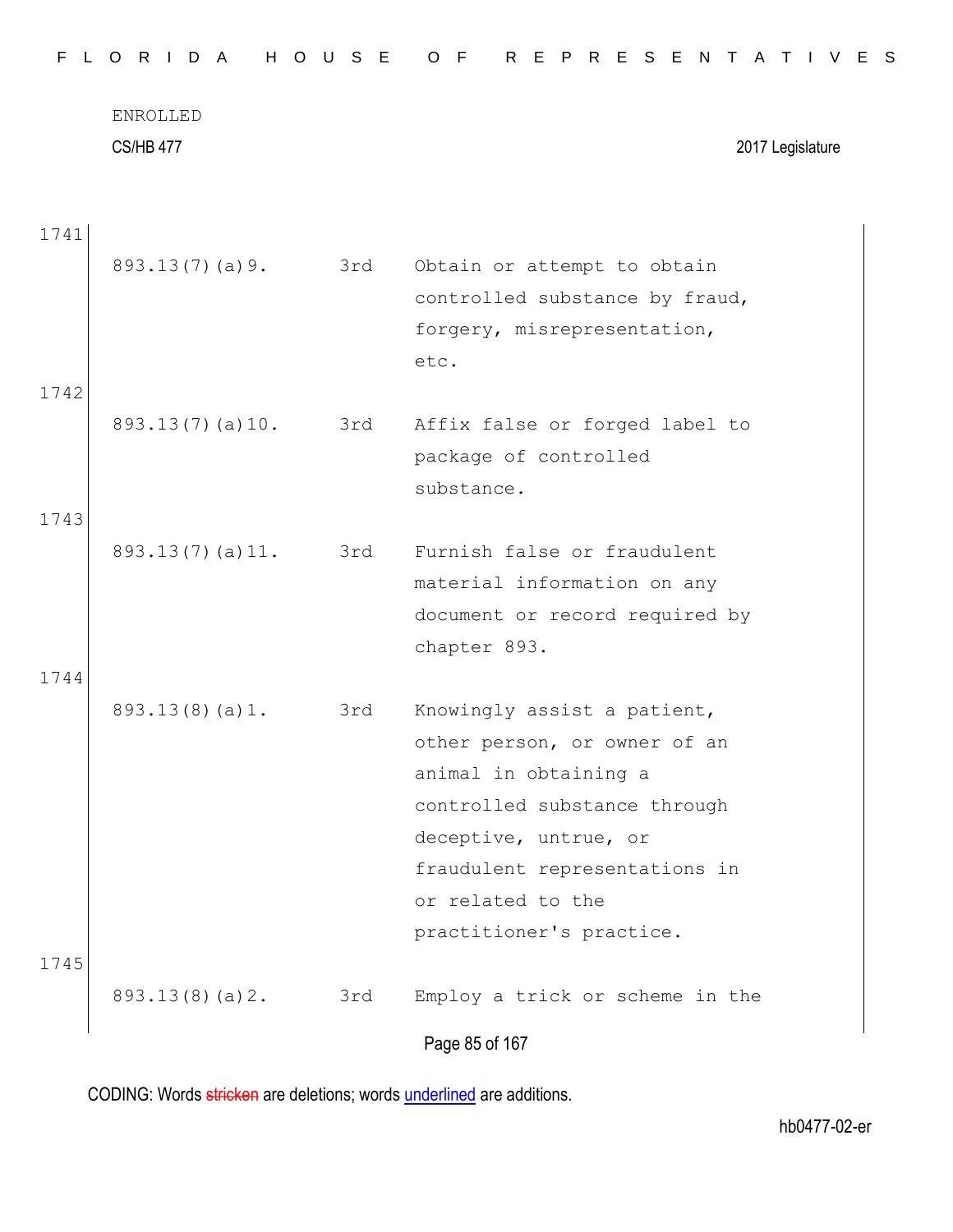|  |  |  |  |  |  |  |  | FLORIDA HOUSE OF REPRESENTATIVES |  |  |  |  |  |  |  |  |  |  |  |  |  |  |  |  |  |  |  |  |  |  |  |  |
|--|--|--|--|--|--|--|--|----------------------------------|--|--|--|--|--|--|--|--|--|--|--|--|--|--|--|--|--|--|--|--|--|--|--|--|
|--|--|--|--|--|--|--|--|----------------------------------|--|--|--|--|--|--|--|--|--|--|--|--|--|--|--|--|--|--|--|--|--|--|--|--|

ENROLLED CS/HB 477 2017 Legislature

Page 86 of 167 practitioner's practice to assist a patient, other person, or owner of an animal in obtaining a controlled substance. 1746 893.13(8)(a)3. 3rd Knowingly write a prescription for a controlled substance for a fictitious person. 1747 893.13(8)(a)4. 3rd Write a prescription for a controlled substance for a patient, other person, or an animal if the sole purpose of writing the prescription is a monetary benefit for the practitioner. 1748 918.13(1)(a) 3rd Alter, destroy, or conceal investigation evidence. 1749 944.47 (1)(a)1. & 2. 3rd Introduce contraband to correctional facility. 1750 944.47(1)(c) 2nd Possess contraband while upon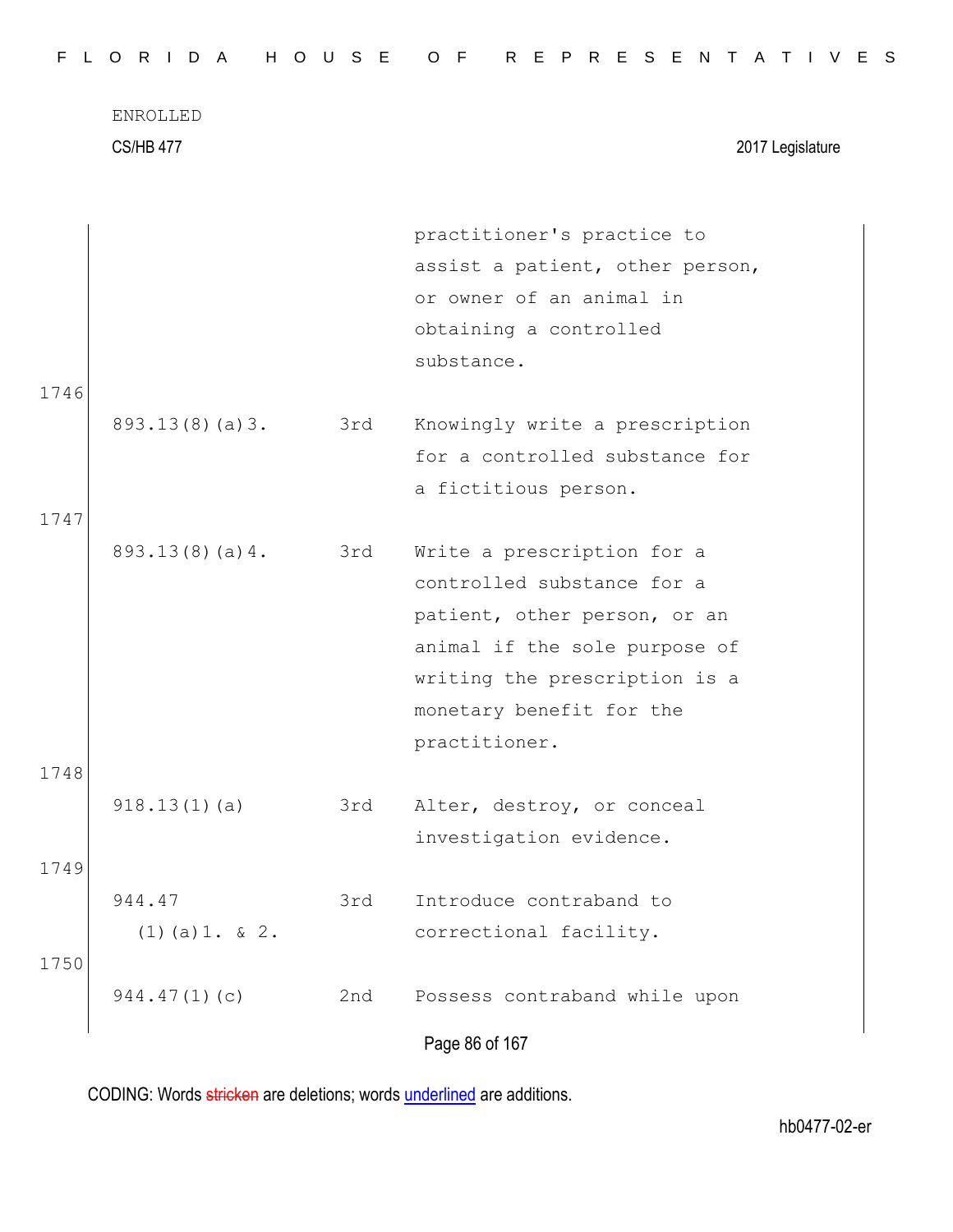|      | <b>CS/HB 477</b> |        | 2017 Legislature                              |
|------|------------------|--------|-----------------------------------------------|
|      |                  |        | the grounds of a correctional<br>institution. |
| 1751 |                  |        |                                               |
|      | 985.721          | 3rd    | Escapes from a juvenile                       |
|      |                  |        | facility (secure detention or                 |
|      |                  |        | residential commitment                        |
|      |                  |        | facility).                                    |
| 1752 |                  |        |                                               |
| 1753 | (d)<br>LEVEL 4   |        |                                               |
| 1754 |                  |        |                                               |
|      | Florida          | Felony |                                               |
|      | Statute          | Degree | Description                                   |
| 1755 |                  |        |                                               |
|      | 316.1935(3)(a)   | 2nd    | Driving at high speed or with                 |
|      |                  |        | wanton disregard for safety                   |
|      |                  |        | while fleeing or attempting to                |
|      |                  |        | elude law enforcement officer                 |
|      |                  |        | who is in a patrol vehicle with               |
|      |                  |        | siren and lights activated.                   |
| 1756 |                  |        |                                               |
|      | 499.0051(1)      | 3rd    | Failure to maintain or deliver                |
|      |                  |        | transaction history,                          |
|      |                  |        | transaction information, or                   |
|      |                  |        | transaction statements.                       |
| 1757 |                  |        |                                               |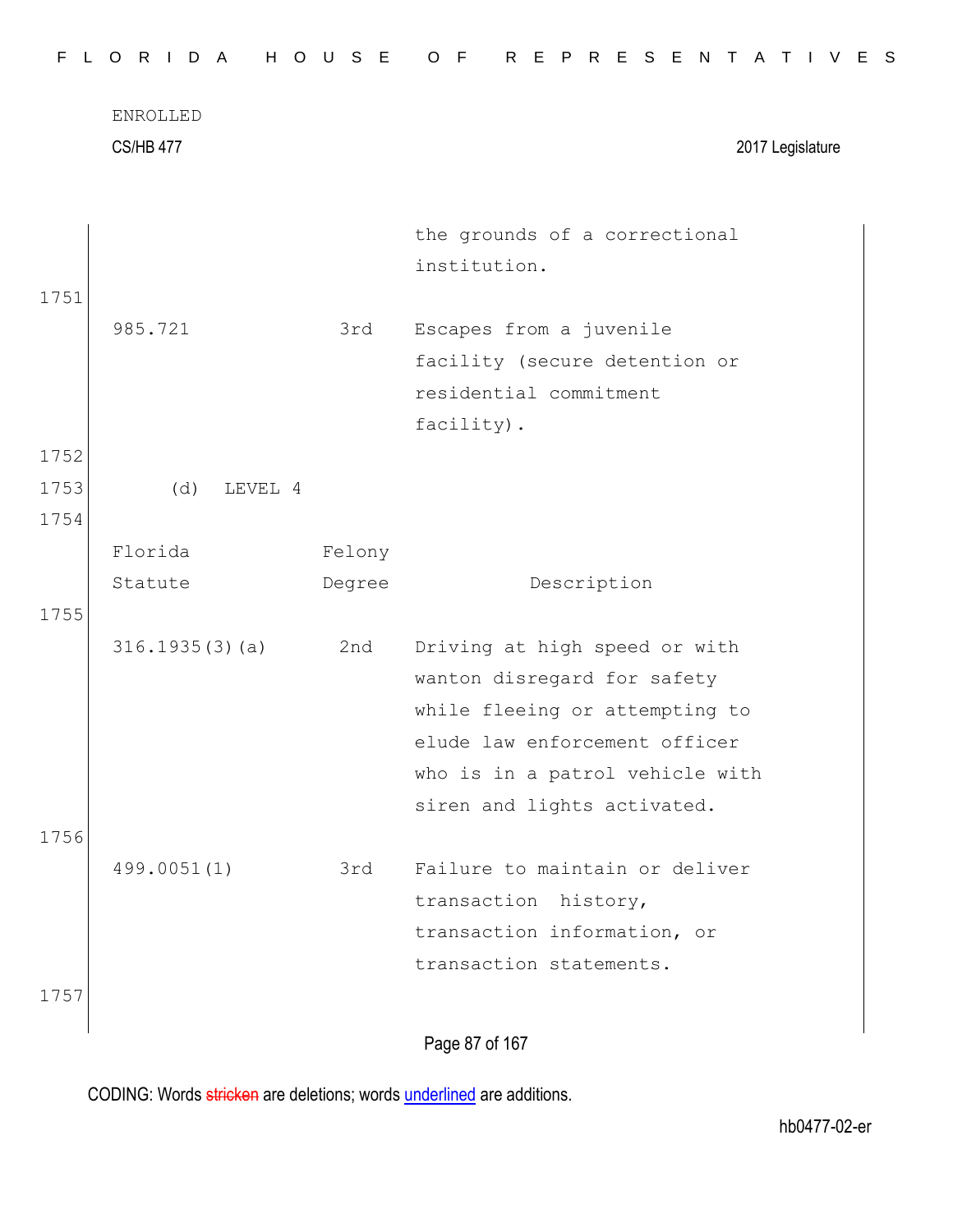CS/HB 477 2017 Legislature

|      | 499.0051(5)     | 2nd | Knowing sale or delivery, or    |
|------|-----------------|-----|---------------------------------|
|      |                 |     | possession with intent to sell, |
|      |                 |     | contraband prescription drugs.  |
| 1758 |                 |     |                                 |
|      | 517.07(1)       | 3rd | Failure to register securities. |
| 1759 |                 |     |                                 |
|      | 517.12(1)       | 3rd | Failure of dealer, associated   |
|      |                 |     | person, or issuer of securities |
|      |                 |     | to register.                    |
| 1760 |                 |     |                                 |
|      | $784.07(2)$ (b) | 3rd | Battery of law enforcement      |
|      |                 |     | officer, firefighter, etc.      |
| 1761 |                 |     |                                 |
|      | 784.074(1)(c)   | 3rd | Battery of sexually violent     |
|      |                 |     | predators facility staff.       |
| 1762 |                 |     |                                 |
|      | 784.075         | 3rd | Battery on detention or         |
|      |                 |     | commitment facility staff.      |
| 1763 |                 |     |                                 |
|      | 784.078         | 3rd | Battery of facility employee by |
|      |                 |     | throwing, tossing, or expelling |
|      |                 |     | certain fluids or materials.    |
| 1764 |                 |     |                                 |
|      | 784.08(2)(c)    | 3rd | Battery on a person 65 years of |
|      |                 |     | age or older.                   |
|      |                 |     | Page 88 of 167                  |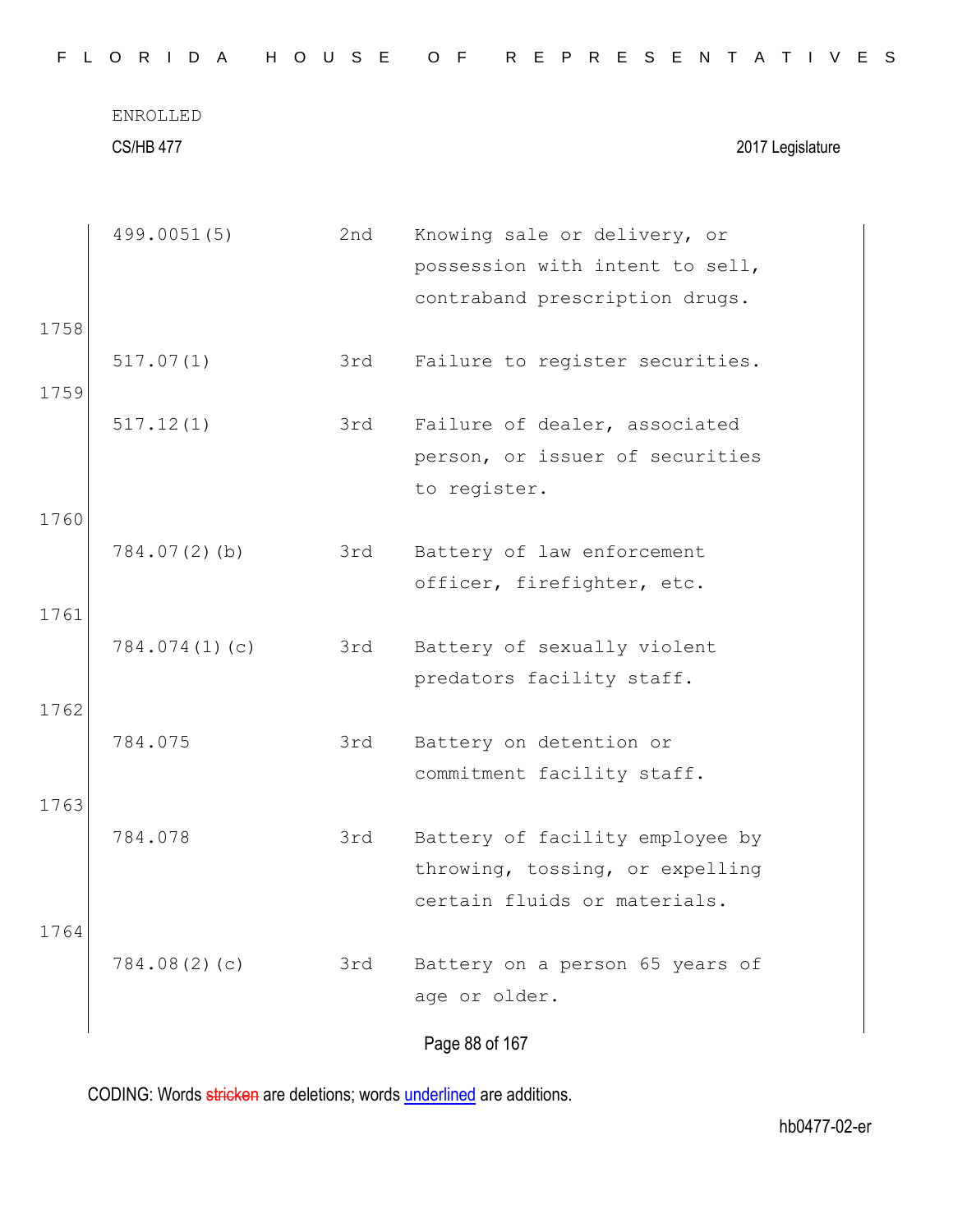| F.<br>$\mathsf{L}$ | 0 R I<br>D A                 | H O U S E | R E P R E S E N T<br>O F<br>A T I V E S                     |
|--------------------|------------------------------|-----------|-------------------------------------------------------------|
|                    | ENROLLED<br><b>CS/HB 477</b> |           | 2017 Legislature                                            |
| 1765               |                              |           |                                                             |
|                    | 784.081(3)                   | 3rd       | Battery on specified official<br>or employee.               |
| 1766               |                              |           |                                                             |
|                    | 784.082(3)                   | 3rd       | Battery by detained person on<br>visitor or other detainee. |
| 1767               |                              |           |                                                             |
| 1768               | 784.083(3)                   | 3rd       | Battery on code inspector.                                  |
|                    | 784.085                      | 3rd       | Battery of child by throwing,                               |
|                    |                              |           | tossing, projecting, or<br>expelling certain fluids or      |
|                    |                              |           | materials.                                                  |
| 1769               | 787.03(1)                    | 3rd       | Interference with custody;                                  |
|                    |                              |           | wrongly takes minor from<br>appointed guardian.             |
| 1770               |                              |           |                                                             |
|                    | 787.04(2)                    | 3rd       | Take, entice, or remove child<br>beyond state limits with   |
|                    |                              |           | criminal intent pending custody                             |
| 1771               |                              |           | proceedings.                                                |
|                    | 787.04(3)                    | 3rd       | Carrying child beyond state                                 |
|                    |                              |           | lines with criminal intent to                               |
|                    |                              |           | Page 89 of 167                                              |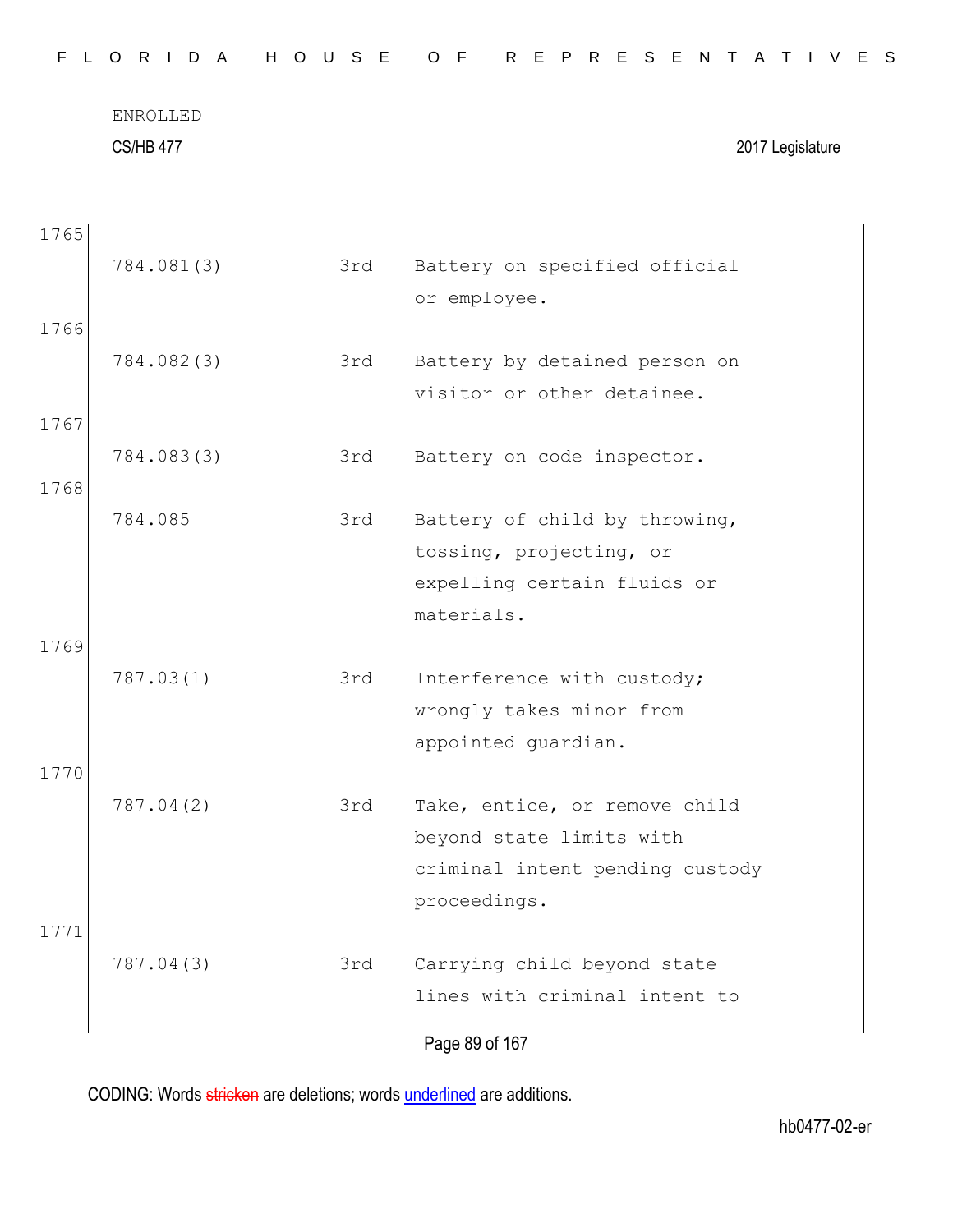CS/HB 477 2017 Legislature

|      |                  |     | avoid producing child at       |
|------|------------------|-----|--------------------------------|
|      |                  |     | custody hearing or delivering  |
|      |                  |     | to designated person.          |
| 1772 |                  |     |                                |
|      | 787.07           | 3rd | Human smuggling.               |
| 1773 |                  |     |                                |
|      | 790.115(1)       | 3rd | Exhibiting firearm or weapon   |
|      |                  |     | within 1,000 feet of a school. |
|      |                  |     |                                |
| 1774 |                  |     |                                |
|      | $790.115(2)$ (b) | 3rd | Possessing electric weapon or  |
|      |                  |     | device, destructive device, or |
|      |                  |     | other weapon on school         |
|      |                  |     | property.                      |
| 1775 |                  |     |                                |
|      | 790.115(2)(c)    | 3rd | Possessing firearm on school   |
|      |                  |     | property.                      |
| 1776 |                  |     |                                |
|      | 800.04(7)(c)     | 3rd | Lewd or lascivious exhibition; |
|      |                  |     | offender less than 18 years.   |
| 1777 |                  |     |                                |
|      | 810.02(4)(a)     | 3rd | Burglary, or attempted         |
|      |                  |     | burglary, of an unoccupied     |
|      |                  |     | structure; unarmed; no assault |
|      |                  |     | or battery.                    |
| 1778 |                  |     |                                |
|      |                  |     |                                |
|      |                  |     | Page 90 of 167                 |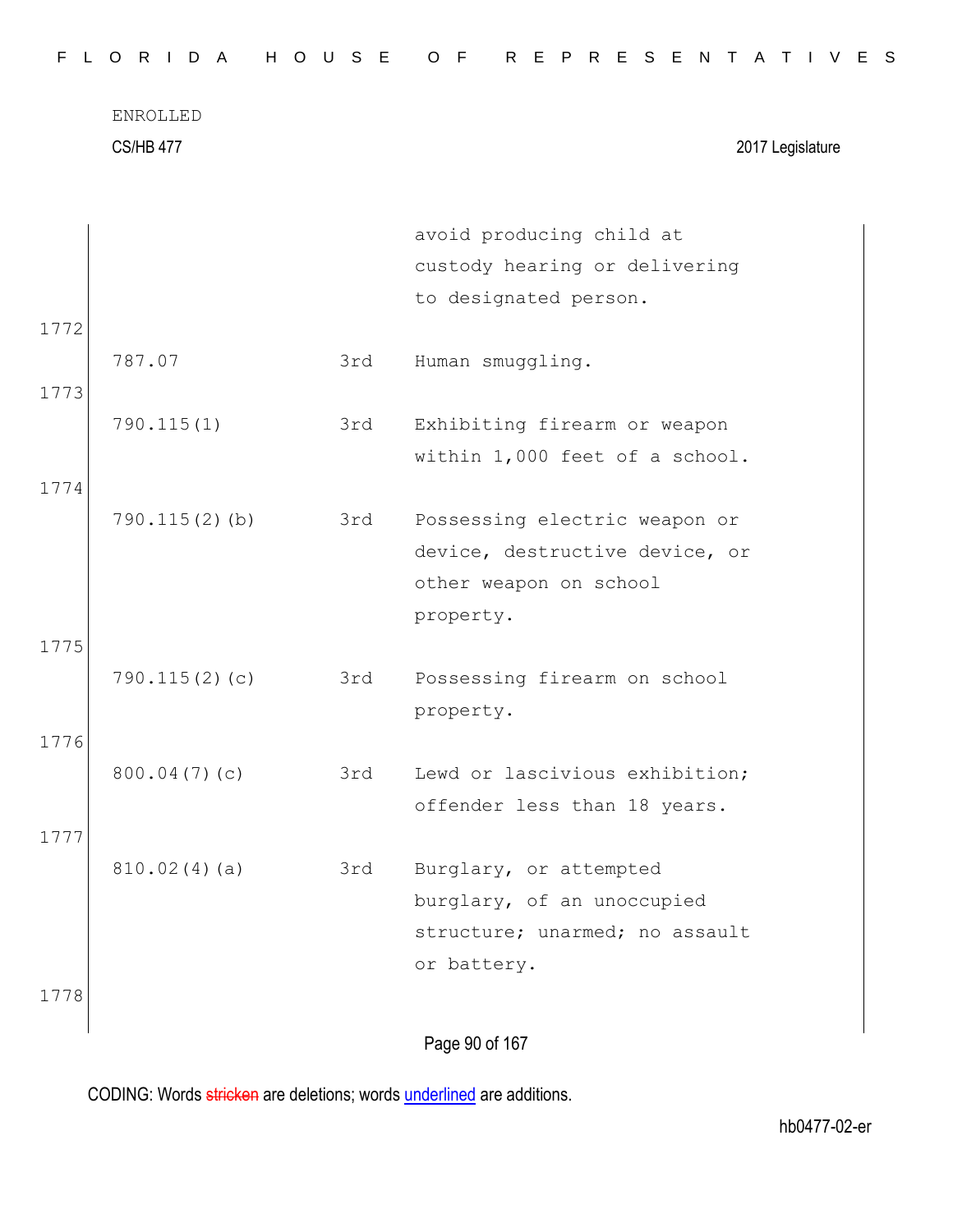| F.<br>$\mathbf{L}$ | ORIDA                           | H O U S E | R E P R E S E N T<br>O F<br>A T I V E S                                                                |
|--------------------|---------------------------------|-----------|--------------------------------------------------------------------------------------------------------|
|                    | ENROLLED<br><b>CS/HB 477</b>    |           | 2017 Legislature                                                                                       |
|                    | 810.02(4)(b)                    | 3rd       | Burglary, or attempted<br>burglary, of an unoccupied<br>conveyance; unarmed; no assault<br>or battery. |
| 1779<br>1780       | 810.06                          | 3rd       | Burglary; possession of tools.                                                                         |
|                    | 810.08(2)(c)                    | 3rd       | Trespass on property, armed<br>with firearm or dangerous<br>weapon.                                    |
| 1781<br>1782       | 812.014(2)(c)3.                 | 3rd       | Grand theft, 3rd degree \$10,000<br>or more but less than \$20,000.                                    |
|                    | 812.014<br>$(2)$ (c) $4. -10$ . | 3rd       | Grand theft, 3rd degree, a<br>will, firearm, motor vehicle,<br>livestock, etc.                         |
| 1783               | 812.0195(2)                     | 3rd       | Dealing in stolen property by<br>use of the Internet; property<br>stolen \$300 or more.                |
| 1784               | 817.563(1)                      | 3rd       | Sell or deliver substance other<br>than controlled substance<br>agreed upon, excluding s.              |
|                    |                                 |           | Page 91 of 167                                                                                         |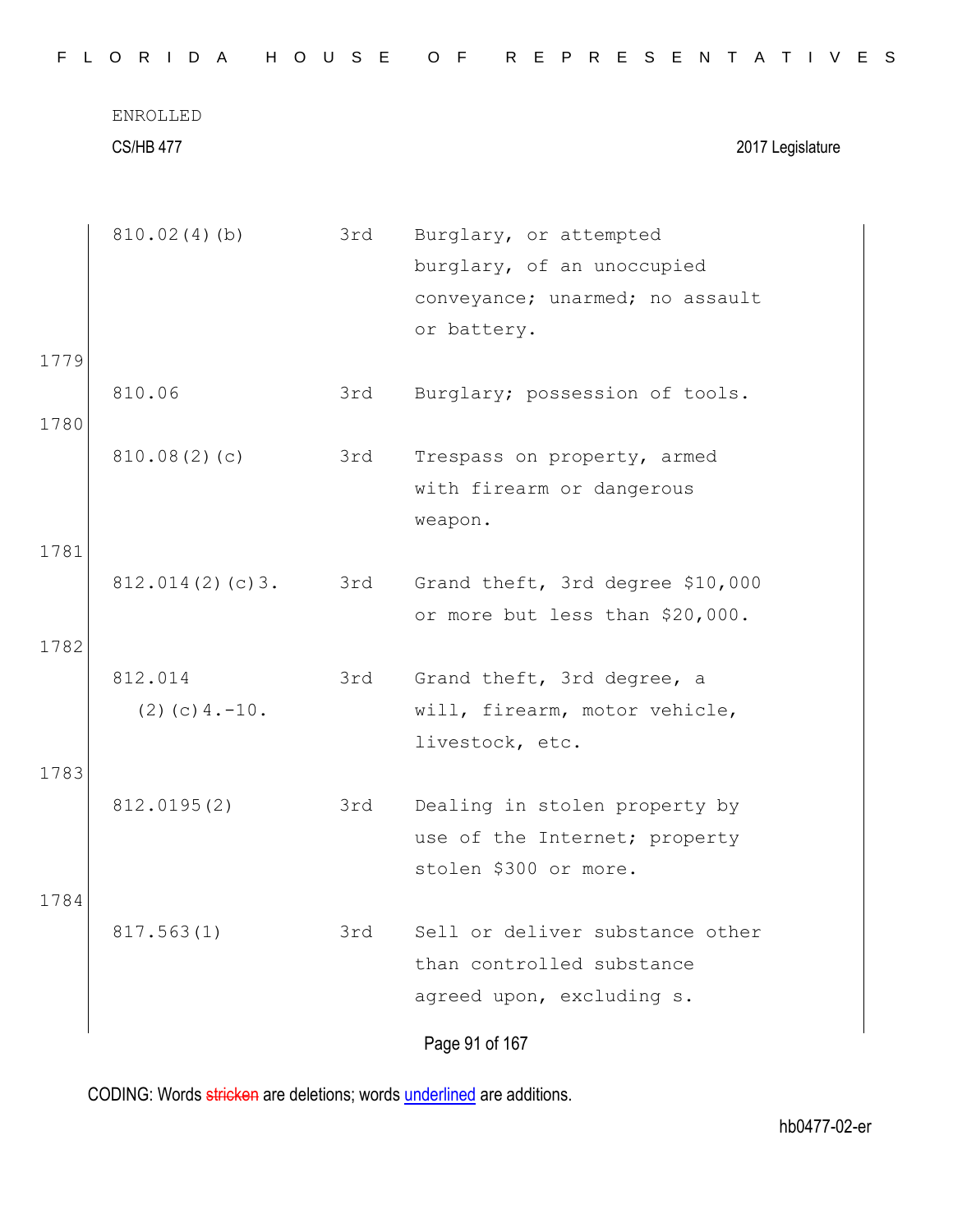|      | ENROLLED<br><b>CS/HB 477</b> |     | 2017 Legislature                                          |
|------|------------------------------|-----|-----------------------------------------------------------|
| 1785 |                              |     | 893.03(5) drugs.                                          |
|      | 817.568(2)(a)                | 3rd | Fraudulent use of personal                                |
|      |                              |     | identification information.                               |
| 1786 |                              |     |                                                           |
|      | 817.625(2)(a)                | 3rd | Fraudulent use of scanning                                |
|      |                              |     | device or reencoder.                                      |
| 1787 |                              |     |                                                           |
|      | 828.125(1)                   | 2nd | Kill, maim, or cause great                                |
|      |                              |     | bodily harm or permanent                                  |
|      |                              |     | breeding disability to any                                |
|      |                              |     | registered horse or cattle.                               |
| 1788 |                              |     |                                                           |
|      | 837.02(1)                    | 3rd | Perjury in official                                       |
|      |                              |     | proceedings.                                              |
| 1789 |                              |     |                                                           |
|      | 837.021(1)                   | 3rd | Make contradictory statements<br>in official proceedings. |
| 1790 |                              |     |                                                           |
|      | 838.022                      | 3rd | Official misconduct.                                      |
| 1791 |                              |     |                                                           |
|      | 839.13(2)(a)                 | 3rd | Falsifying records of an                                  |
|      |                              |     | individual in the care and                                |
|      |                              |     | custody of a state agency.                                |
| 1792 |                              |     |                                                           |
|      |                              |     |                                                           |
|      |                              |     | Page 92 of 167                                            |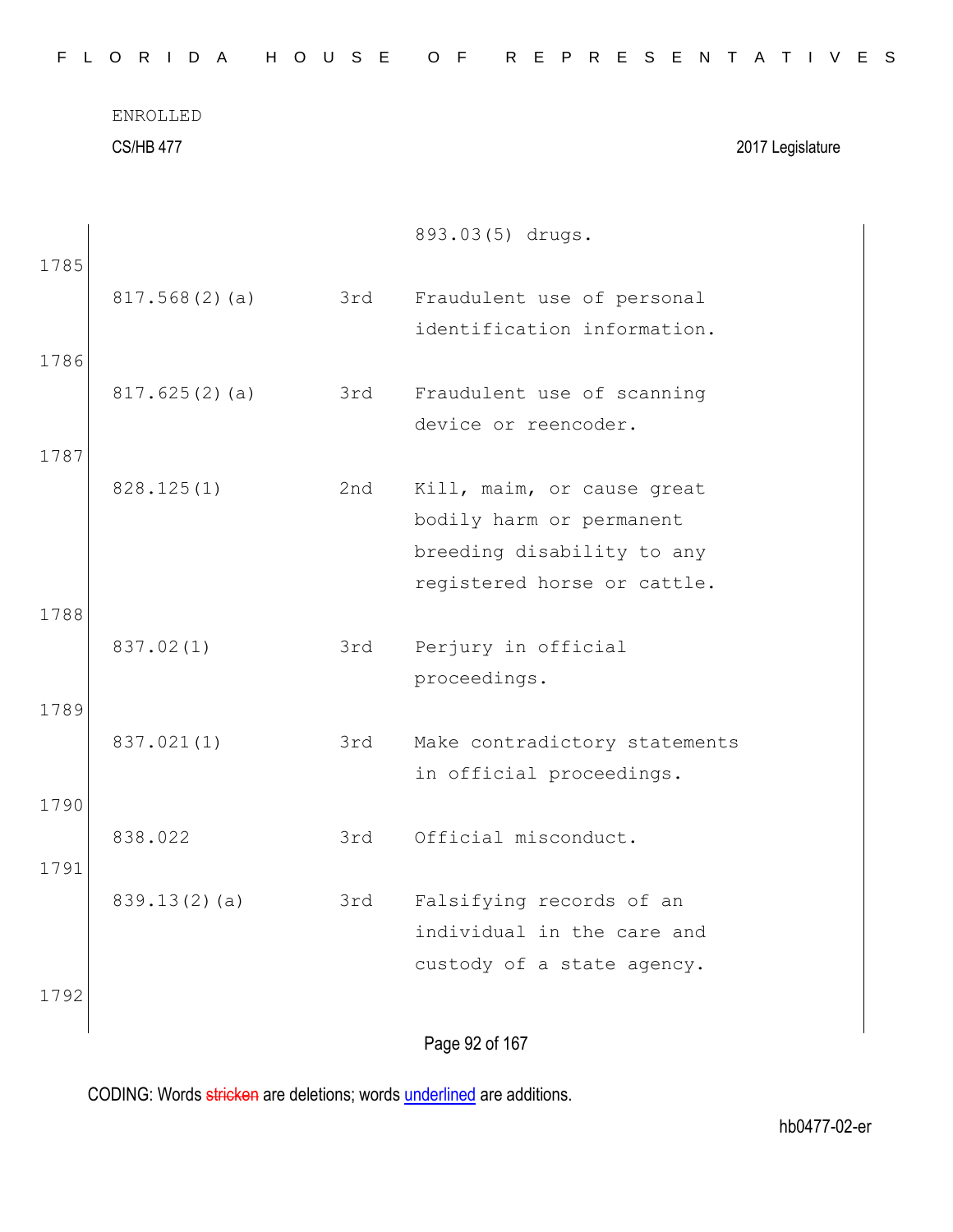|      | <b>CS/HB 477</b> |     | 2017 Legislature                                |
|------|------------------|-----|-------------------------------------------------|
|      | 839.13(2)(c)     | 3rd | Falsifying records of the                       |
|      |                  |     | Department of Children and                      |
|      |                  |     | Families.                                       |
| 1793 |                  |     |                                                 |
|      | 843.021          | 3rd | Possession of a concealed                       |
|      |                  |     | handcuff key by a person in                     |
|      |                  |     | custody.                                        |
| 1794 |                  |     |                                                 |
|      | 843.025          | 3rd | Deprive law enforcement,                        |
|      |                  |     | correctional, or correctional                   |
|      |                  |     | probation officer of means of                   |
|      |                  |     | protection or communication.                    |
| 1795 |                  |     |                                                 |
|      | $843.15(1)$ (a)  | 3rd | Failure to appear while on bail                 |
|      |                  |     | for felony (bond estreature or                  |
|      |                  |     | bond jumping).                                  |
| 1796 |                  |     |                                                 |
|      | 847.0135(5)(c)   | 3rd | Lewd or lascivious exhibition                   |
|      |                  |     | using computer; offender less<br>than 18 years. |
| 1797 |                  |     |                                                 |
|      | 874.05(1)(a)     | 3rd | Encouraging or recruiting                       |
|      |                  |     | another to join a criminal                      |
|      |                  |     | gang.                                           |
| 1798 |                  |     |                                                 |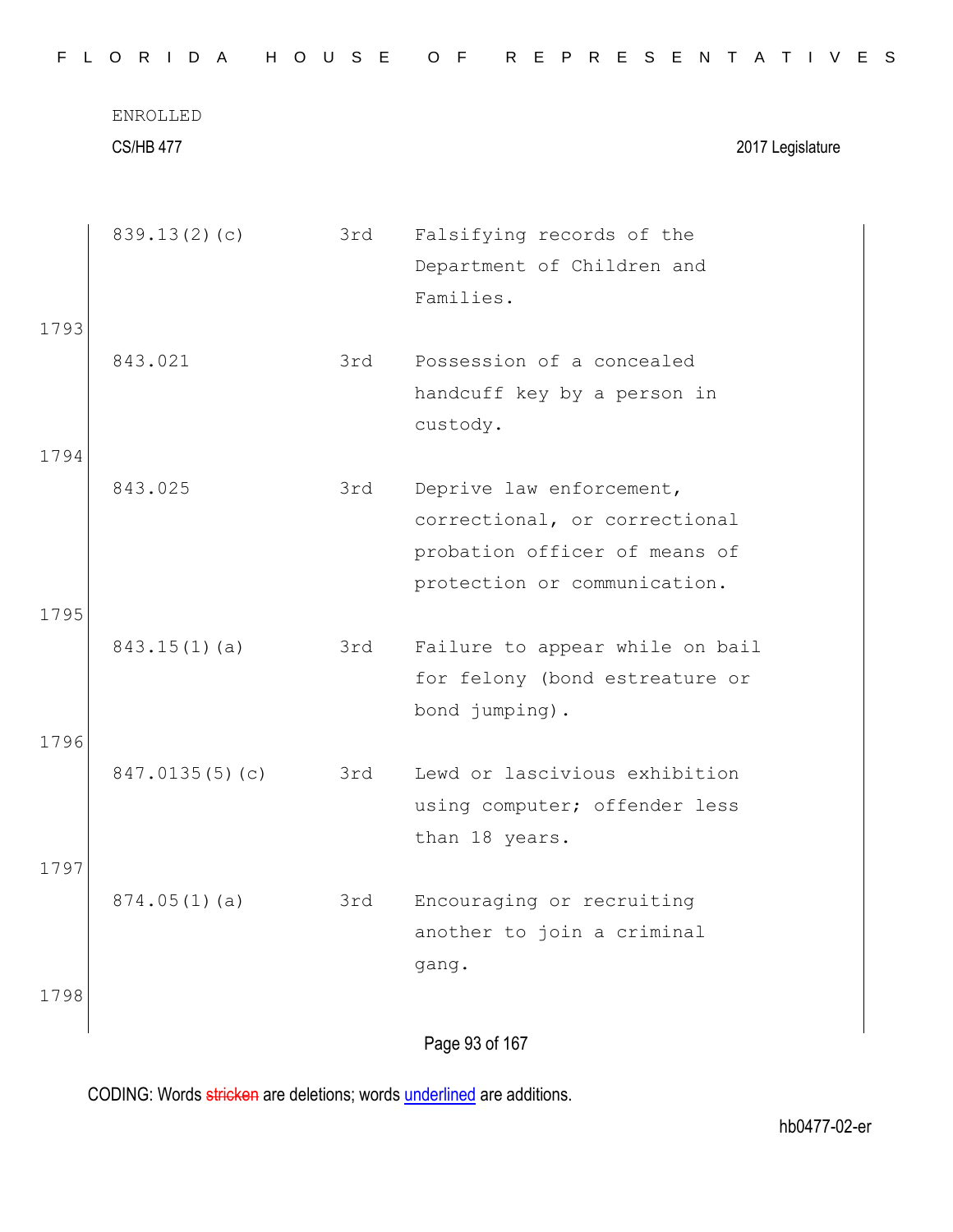|              | <b>CS/HB 477</b> |        | 2017 Legislature                                                                                                      |
|--------------|------------------|--------|-----------------------------------------------------------------------------------------------------------------------|
|              | 893.13(2)(a)1.   | 2nd    | Purchase of cocaine (or other<br>s. $893.03(1)(a)$ , (b), or (d),<br>$(2)$ (a), $(2)$ (b), or $(2)$ (c) 4.<br>drugs). |
| 1799         |                  |        |                                                                                                                       |
|              | 914.14(2)        | 3rd    | Witnesses accepting bribes.                                                                                           |
| 1800<br>1801 | 914.22(1)        | 3rd    | Force, threaten, etc., witness,<br>victim, or informant.                                                              |
| 1802         | 914.23(2)        | 3rd    | Retaliation against a witness,<br>victim, or informant, no bodily<br>injury.                                          |
| 1803         | 918.12           | 3rd    | Tampering with jurors.                                                                                                |
|              | 934.215          | 3rd    | Use of two-way communications<br>device to facilitate commission<br>of a crime.                                       |
| 1804         |                  |        |                                                                                                                       |
| 1805<br>1806 | LEVEL 5<br>(e)   |        |                                                                                                                       |
|              | Florida          | Felony |                                                                                                                       |
| 1807         | Statute          | Degree | Description                                                                                                           |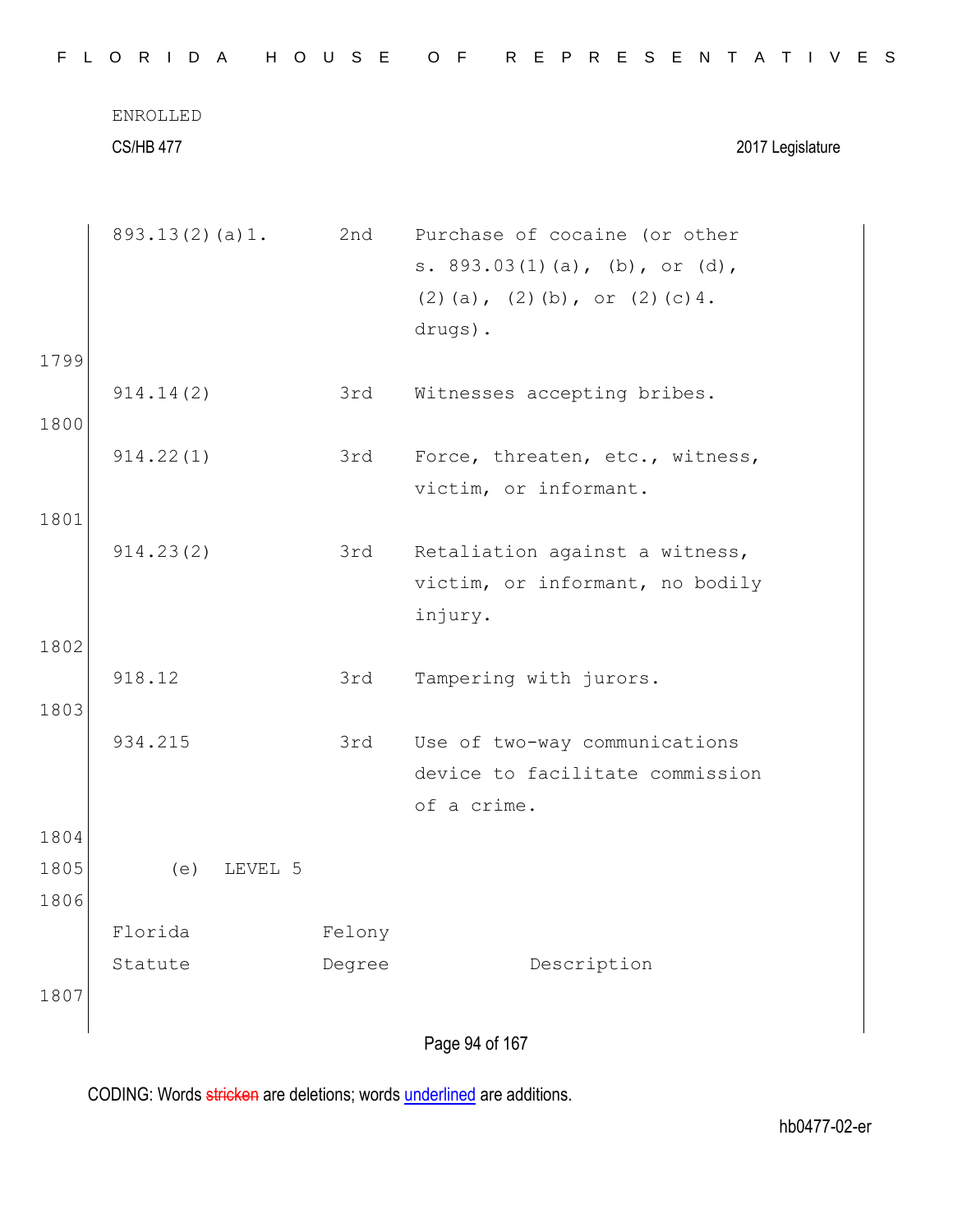| 316.027(2)(a)<br>316.1935(4)(a) | 3rd<br>2nd | Accidents involving personal<br>injuries other than serious<br>bodily injury, failure to stop;<br>leaving scene.                                                                                                                        |
|---------------------------------|------------|-----------------------------------------------------------------------------------------------------------------------------------------------------------------------------------------------------------------------------------------|
|                                 |            |                                                                                                                                                                                                                                         |
|                                 |            |                                                                                                                                                                                                                                         |
|                                 |            | Aggravated fleeing or eluding.                                                                                                                                                                                                          |
| 316.80(2)                       | 2nd        | Unlawful conveyance of fuel;<br>obtaining fuel fraudulently.                                                                                                                                                                            |
| 322.34(6)                       | 3rd        | Careless operation of motor<br>vehicle with suspended license,<br>resulting in death or serious<br>bodily injury.                                                                                                                       |
|                                 |            |                                                                                                                                                                                                                                         |
|                                 |            | Vessel accidents involving<br>personal injury; leaving scene.                                                                                                                                                                           |
|                                 |            |                                                                                                                                                                                                                                         |
| 379.365(2)(c)1.                 | 3rd        | Violation of rules relating to:<br>willful molestation of stone<br>crab traps, lines, or buoys;<br>illegal bartering, trading, or<br>sale, conspiring or aiding in<br>such barter, trade, or sale, or<br>supplying, agreeing to supply, |
|                                 | 327.30(5)  | 3rd                                                                                                                                                                                                                                     |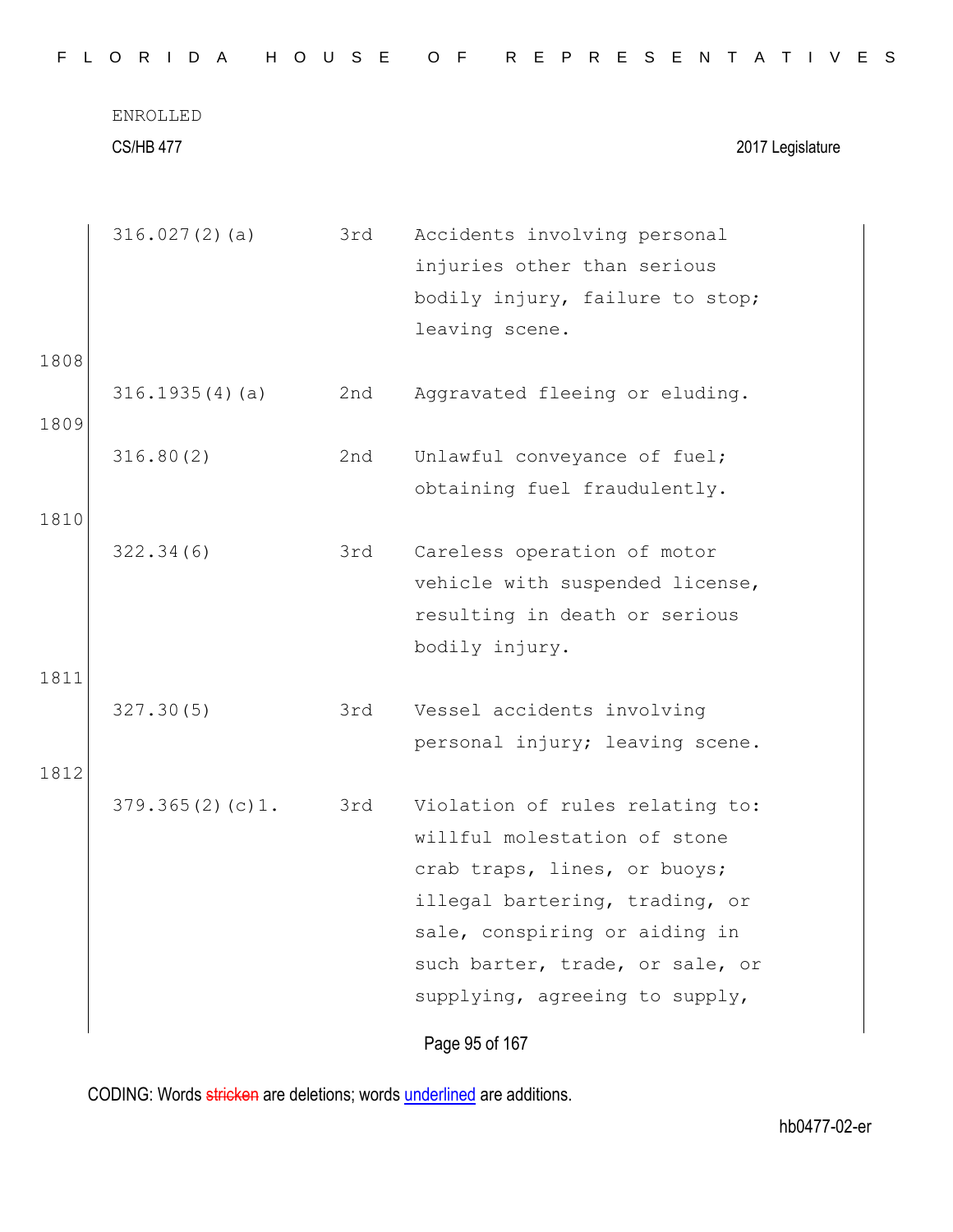ENROLLED CS/HB 477 2017 Legislature

|      |                     |     | aiding in supplying, or giving  |
|------|---------------------|-----|---------------------------------|
|      |                     |     | away stone crab trap tags or    |
|      |                     |     | certificates; making, altering, |
|      |                     |     | forging, counterfeiting, or     |
|      |                     |     | reproducing stone crab trap     |
|      |                     |     | tags; possession of forged,     |
|      |                     |     | counterfeit, or imitation stone |
|      |                     |     | crab trap tags; and engaging in |
|      |                     |     | the commercial harvest of stone |
|      |                     |     | crabs while license is          |
|      |                     |     | suspended or revoked.           |
| 1813 |                     |     |                                 |
|      | 379.367(4)          | 3rd | Willful molestation of a        |
|      |                     |     | commercial harvester's spiny    |
|      |                     |     | lobster trap, line, or buoy.    |
| 1814 |                     |     |                                 |
|      | 379.407(5)(b)3. 3rd |     | Possession of 100 or more       |
|      |                     |     | undersized spiny lobsters.      |
| 1815 |                     |     |                                 |
|      | 381.0041(11)(b)     | 3rd | Donate blood, plasma, or organs |
|      |                     |     | knowing HIV positive.           |
| 1816 |                     |     |                                 |
|      | 440.10(1)(q)        | 2nd | Failure to obtain workers'      |
|      |                     |     | compensation coverage.          |
| 1817 |                     |     |                                 |
|      |                     |     | Page 96 of 167                  |
|      |                     |     |                                 |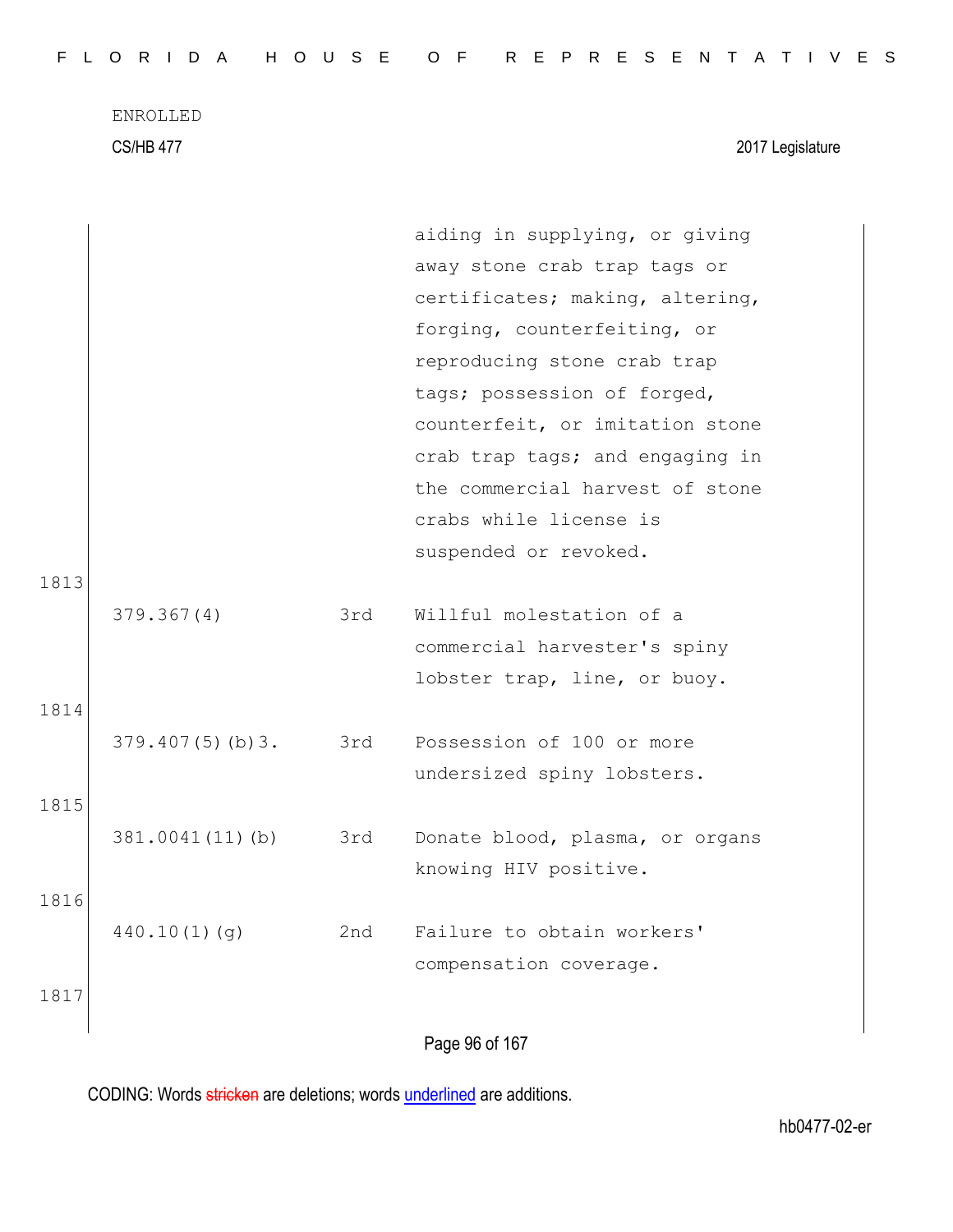|      | <b>CS/HB 477</b> |     | 2017 Legislature                                                                                                                                |
|------|------------------|-----|-------------------------------------------------------------------------------------------------------------------------------------------------|
| 1818 | 440.105(5)       | 2nd | Unlawful solicitation for the<br>purpose of making workers'<br>compensation claims.                                                             |
| 1819 | 440.381(2)       | 2nd | Submission of false,<br>misleading, or incomplete<br>information with the purpose of<br>avoiding or reducing workers'<br>compensation premiums. |
| 1820 | 624.401(4)(b)2.  | 2nd | Transacting insurance without a<br>certificate or authority;<br>premium collected \$20,000 or<br>more but less than \$100,000.                  |
| 1821 | 626.902(1)(c)    | 2nd | Representing an unauthorized<br>insurer; repeat offender.                                                                                       |
| 1822 | 790.01(2)        | 3rd | Carrying a concealed firearm.                                                                                                                   |
| 1823 | 790.162          | 2nd | Threat to throw or discharge<br>destructive device.                                                                                             |
|      | 790.163(1)       | 2nd | False report of bomb,<br>explosive, weapon of mass                                                                                              |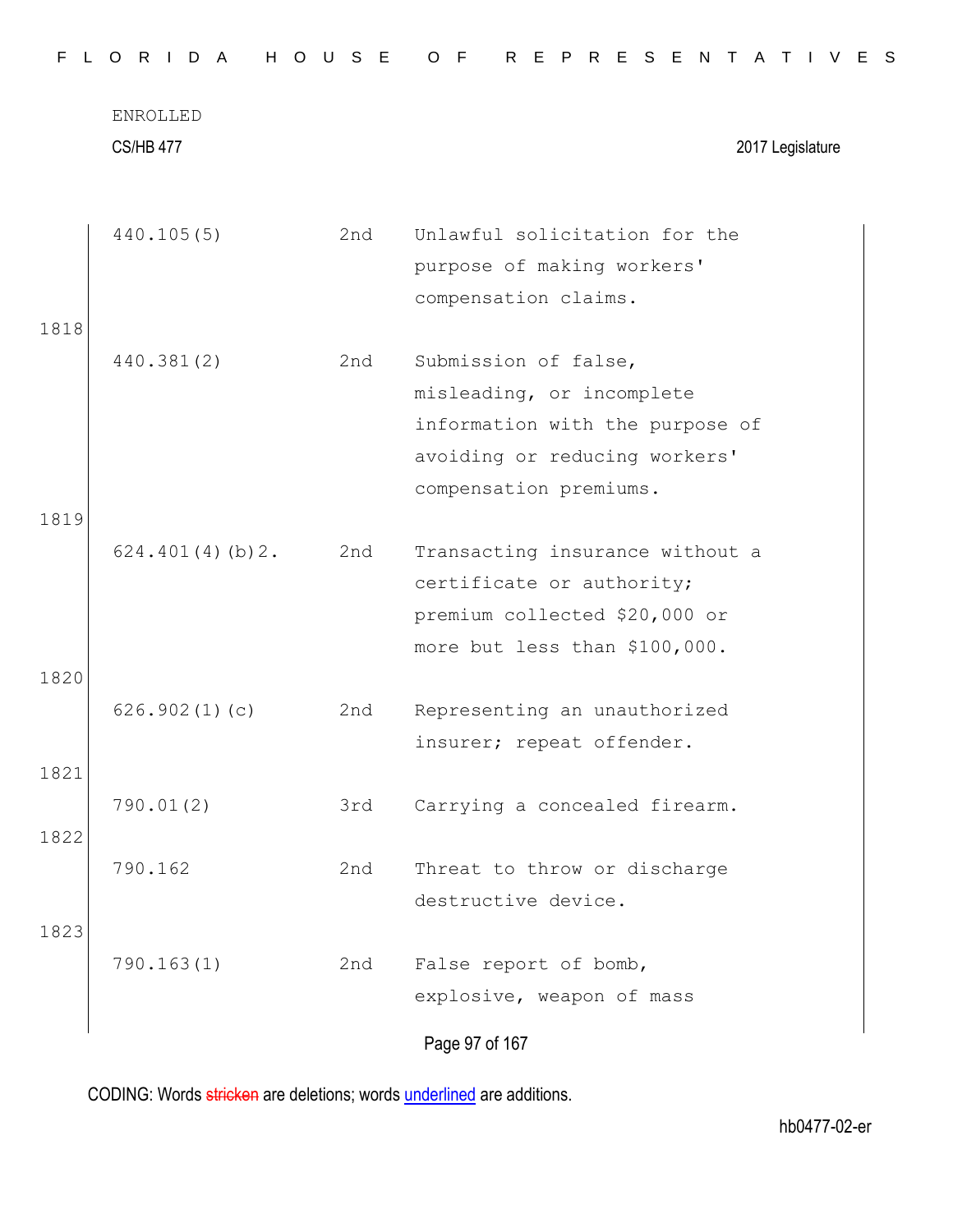CS/HB 477 2017 Legislature

|      |              |     | destruction, or use of firearms |
|------|--------------|-----|---------------------------------|
|      |              |     | in violent manner.              |
| 1824 |              |     |                                 |
|      | 790.221(1)   | 2nd | Possession of short-barreled    |
|      |              |     | shotgun or machine gun.         |
| 1825 |              |     |                                 |
|      | 790.23       | 2nd | Felons in possession of         |
|      |              |     | firearms, ammunition, or        |
|      |              |     | electronic weapons or devices.  |
| 1826 |              |     |                                 |
|      | 796.05(1)    | 2nd | Live on earnings of a           |
|      |              |     | prostitute; 1st offense.        |
| 1827 |              |     |                                 |
|      | 800.04(6)(c) | 3rd | Lewd or lascivious conduct;     |
|      |              |     | offender less than 18 years of  |
|      |              |     | age.                            |
| 1828 |              |     |                                 |
|      | 800.04(7)(b) | 2nd | Lewd or lascivious exhibition;  |
|      |              |     | offender 18 years of age or     |
|      |              |     | older.                          |
| 1829 |              |     |                                 |
|      | 806.111(1)   | 3rd | Possess, manufacture, or        |
|      |              |     | dispense fire bomb with intent  |
|      |              |     | to damage any structure or      |
|      |              |     | property.                       |
|      |              |     | Page 98 of 167                  |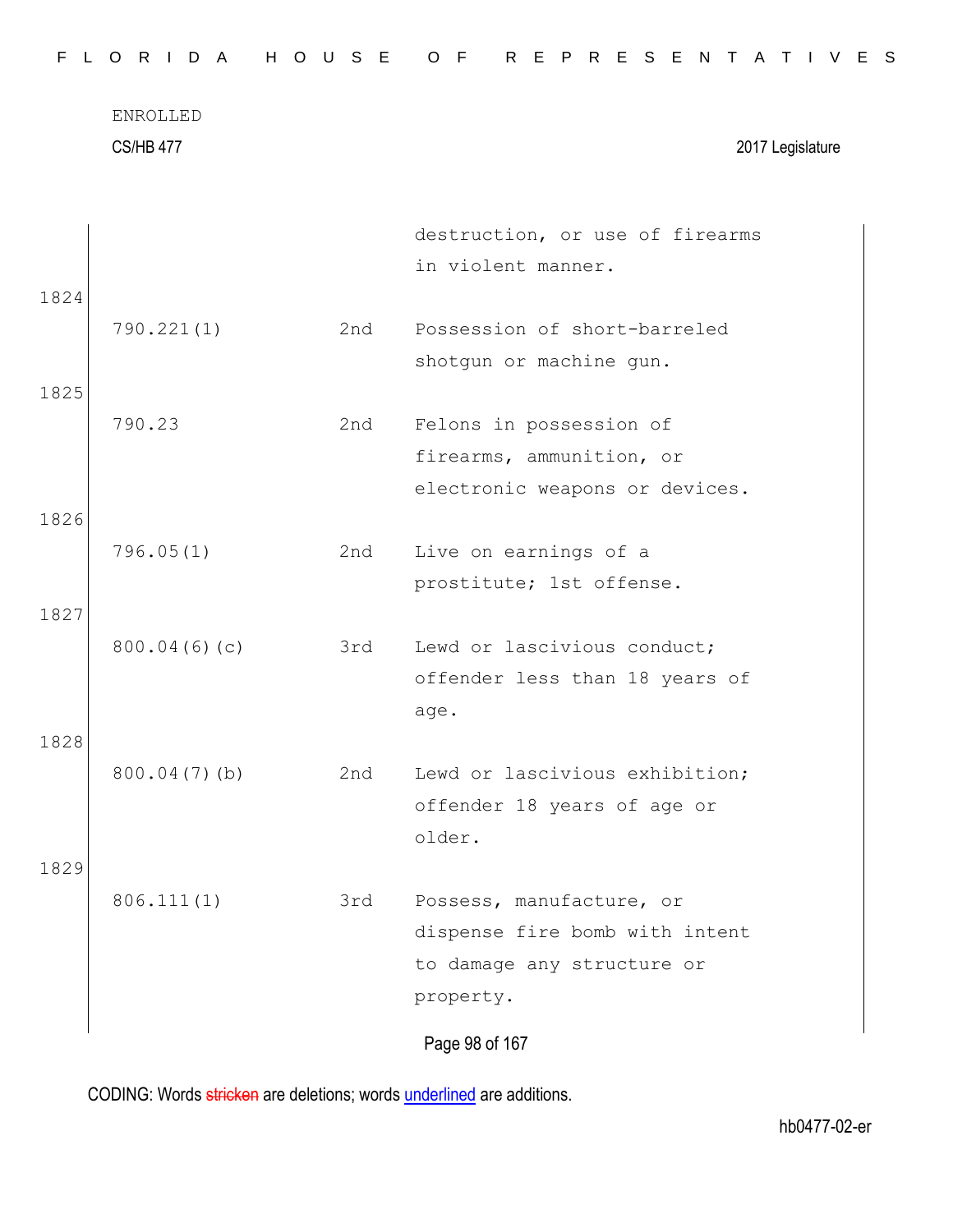|  |  |  |  |  |  |  |  |  |  |  |  |  | FLORIDA HOUSE OF REPRESENTATIVES |  |  |  |  |  |  |  |  |  |  |  |  |  |  |  |  |  |
|--|--|--|--|--|--|--|--|--|--|--|--|--|----------------------------------|--|--|--|--|--|--|--|--|--|--|--|--|--|--|--|--|--|
|--|--|--|--|--|--|--|--|--|--|--|--|--|----------------------------------|--|--|--|--|--|--|--|--|--|--|--|--|--|--|--|--|--|

ENROLLED CS/HB 477 2017 Legislature

| 1830 |                  |     |                                                                 |
|------|------------------|-----|-----------------------------------------------------------------|
|      | 812.0145(2)(b)   | 2nd | Theft from person 65 years of<br>age or older; \$10,000 or more |
|      |                  |     | but less than \$50,000.                                         |
| 1831 |                  |     |                                                                 |
|      | 812.015(8)       | 3rd | Retail theft; property stolen                                   |
|      |                  |     | is valued at \$300 or more and                                  |
| 1832 |                  |     | one or more specified acts.                                     |
|      | 812.019(1)       | 2nd | Stolen property; dealing in or                                  |
|      |                  |     | trafficking in.                                                 |
| 1833 |                  |     |                                                                 |
|      | $812.131(2)$ (b) | 3rd | Robbery by sudden snatching.                                    |
| 1834 |                  |     |                                                                 |
|      | 812.16(2)        | 3rd | Owning, operating, or                                           |
|      |                  |     | conducting a chop shop.                                         |
| 1835 |                  | 2nd |                                                                 |
|      | 817.034(4)(a)2.  |     | Communications fraud, value<br>\$20,000 to \$50,000.            |
| 1836 |                  |     |                                                                 |
|      | 817.234(11)(b)   | 2nd | Insurance fraud; property value                                 |
|      |                  |     | \$20,000 or more but less than                                  |
|      |                  |     | \$100,000.                                                      |
| 1837 |                  |     |                                                                 |
|      | $817.2341(1)$ ,  | 3rd | Filing false financial                                          |
|      |                  |     | Page 99 of 167                                                  |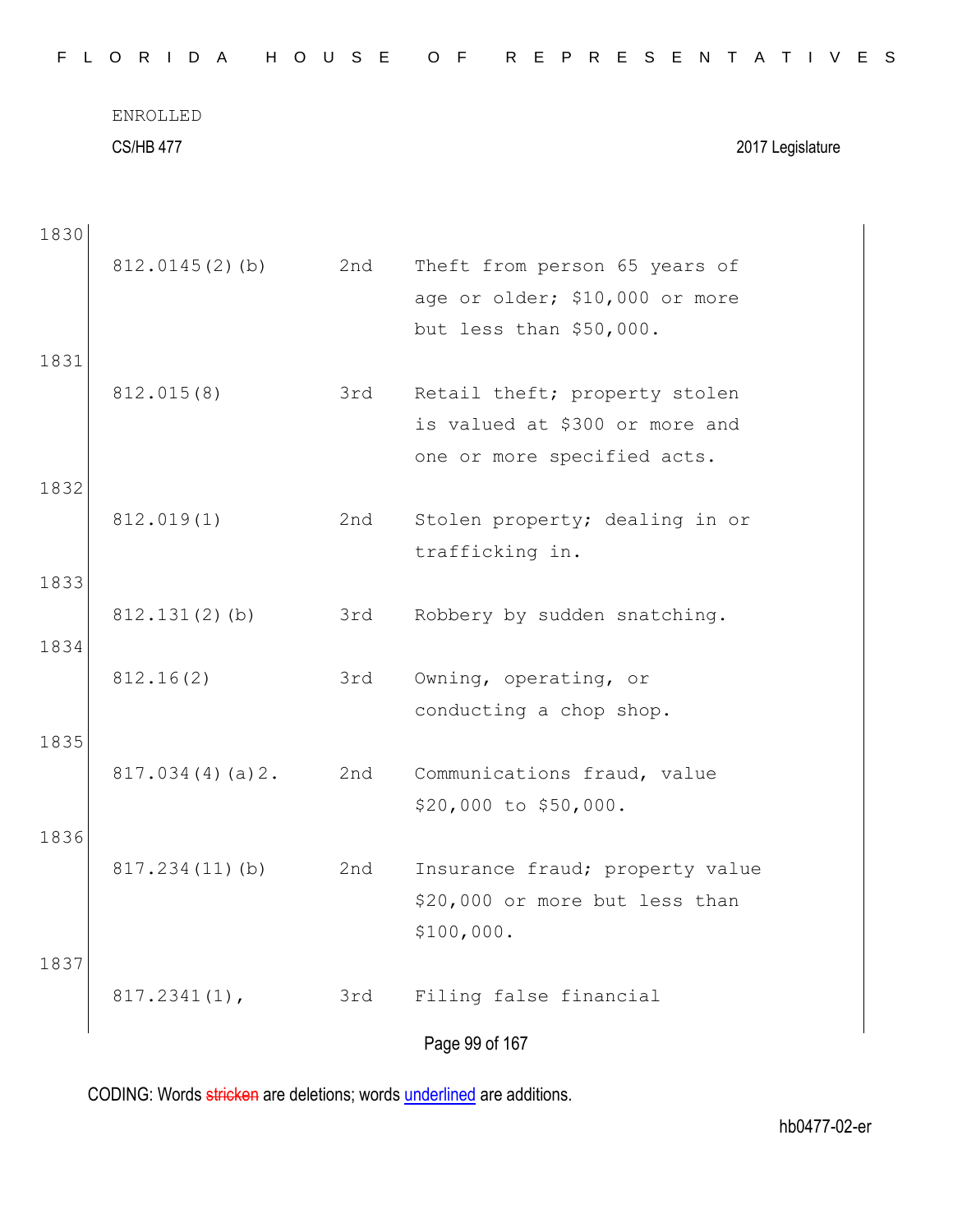CS/HB 477 2017 Legislature

| entries of material fact or<br>$(3)$ (a)<br>false statements regarding<br>property values relating to the<br>solvency of an insuring entity.<br>1838<br>Fraudulent use of personal<br>817.568(2)(b)<br>2nd<br>identification information;<br>value of benefit, services<br>received, payment avoided, or | $(2)$ (a) & | statements, making false   |  |
|----------------------------------------------------------------------------------------------------------------------------------------------------------------------------------------------------------------------------------------------------------------------------------------------------------|-------------|----------------------------|--|
|                                                                                                                                                                                                                                                                                                          |             |                            |  |
|                                                                                                                                                                                                                                                                                                          |             |                            |  |
|                                                                                                                                                                                                                                                                                                          |             |                            |  |
|                                                                                                                                                                                                                                                                                                          |             |                            |  |
|                                                                                                                                                                                                                                                                                                          |             |                            |  |
|                                                                                                                                                                                                                                                                                                          |             |                            |  |
|                                                                                                                                                                                                                                                                                                          |             |                            |  |
|                                                                                                                                                                                                                                                                                                          |             |                            |  |
|                                                                                                                                                                                                                                                                                                          |             |                            |  |
|                                                                                                                                                                                                                                                                                                          |             | amount of injury or fraud, |  |
| \$5,000 or more or use of                                                                                                                                                                                                                                                                                |             |                            |  |
| personal identification                                                                                                                                                                                                                                                                                  |             |                            |  |
| information of 10 or more                                                                                                                                                                                                                                                                                |             |                            |  |
| persons.                                                                                                                                                                                                                                                                                                 |             |                            |  |
| 1839                                                                                                                                                                                                                                                                                                     |             |                            |  |
| 817.611(2)(a)<br>Traffic in or possess 5 to 14<br>2nd                                                                                                                                                                                                                                                    |             |                            |  |
| counterfeit credit cards or                                                                                                                                                                                                                                                                              |             |                            |  |
| related documents.                                                                                                                                                                                                                                                                                       |             |                            |  |
| 1840                                                                                                                                                                                                                                                                                                     |             |                            |  |
| 817.625(2)(b)<br>Second or subsequent fraudulent<br>2nd                                                                                                                                                                                                                                                  |             |                            |  |
| use of scanning device or                                                                                                                                                                                                                                                                                |             |                            |  |
| reencoder.                                                                                                                                                                                                                                                                                               |             |                            |  |
| 1841                                                                                                                                                                                                                                                                                                     |             |                            |  |
| Lewd or lascivious exhibition<br>825.1025(4)<br>3rd                                                                                                                                                                                                                                                      |             |                            |  |
| Page 100 of 167                                                                                                                                                                                                                                                                                          |             |                            |  |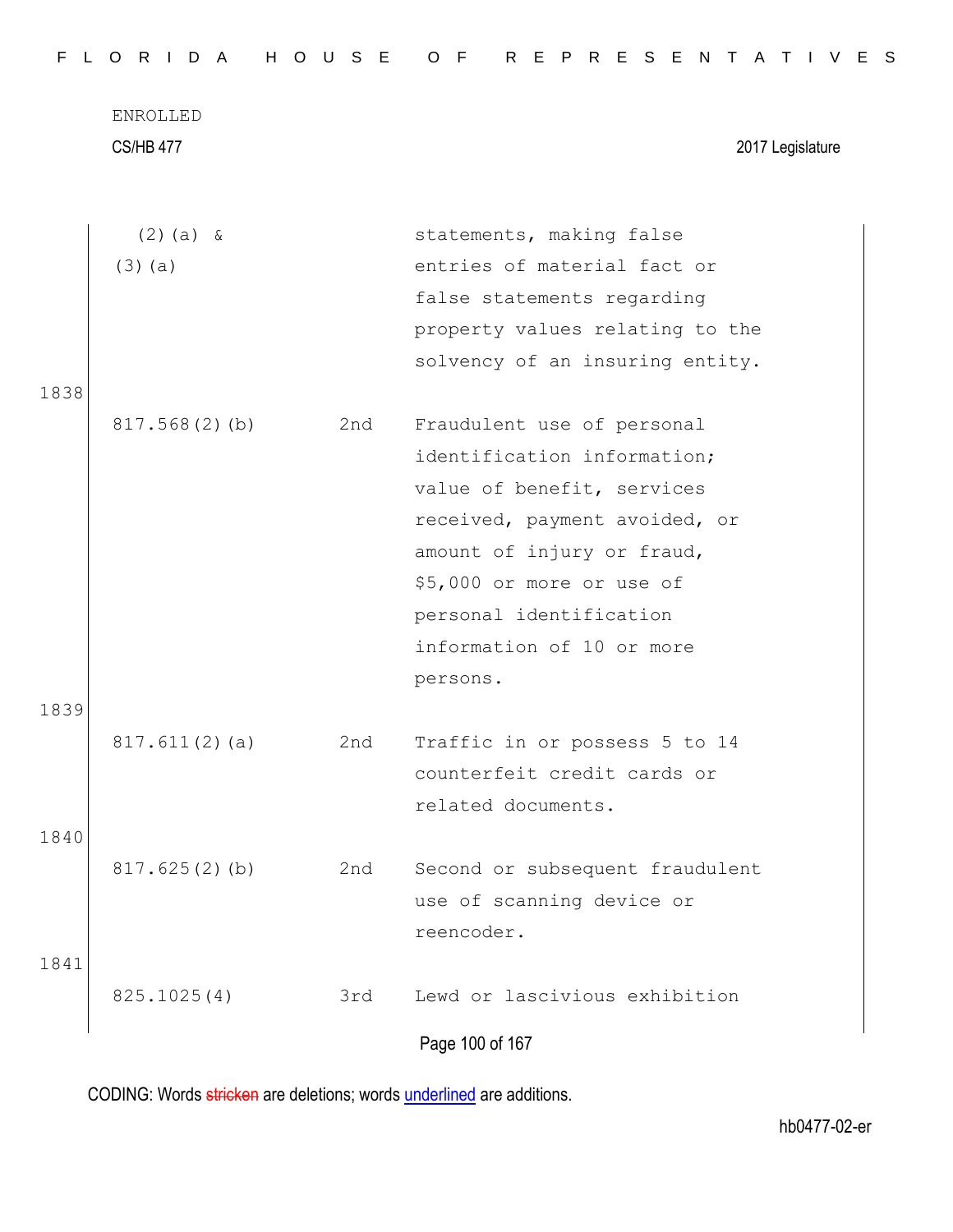CS/HB 477 2017 Legislature

|      |                 |     | in the presence of an elderly   |
|------|-----------------|-----|---------------------------------|
|      |                 |     | person or disabled adult.       |
| 1842 |                 |     |                                 |
|      | 827.071(4)      | 2nd | Possess with intent to promote  |
|      |                 |     | any photographic material,      |
|      |                 |     | motion picture, etc., which     |
|      |                 |     | includes sexual conduct by a    |
|      |                 |     | child.                          |
| 1843 |                 |     |                                 |
|      | 827.071(5)      | 3rd | Possess, control, or            |
|      |                 |     | intentionally view any          |
|      |                 |     | photographic material, motion   |
|      |                 |     | picture, etc., which includes   |
|      |                 |     | sexual conduct by a child.      |
| 1844 |                 |     |                                 |
|      | $839.13(2)$ (b) | 2nd | Falsifying records of an        |
|      |                 |     | individual in the care and      |
|      |                 |     | custody of a state agency       |
|      |                 |     | involving great bodily harm or  |
|      |                 |     | death.                          |
| 1845 |                 |     |                                 |
|      | 843.01          | 3rd | Resist officer with violence to |
|      |                 |     | person; resist arrest with      |
|      |                 |     | violence.                       |
| 1846 |                 |     |                                 |
|      |                 |     | Page 101 of 167                 |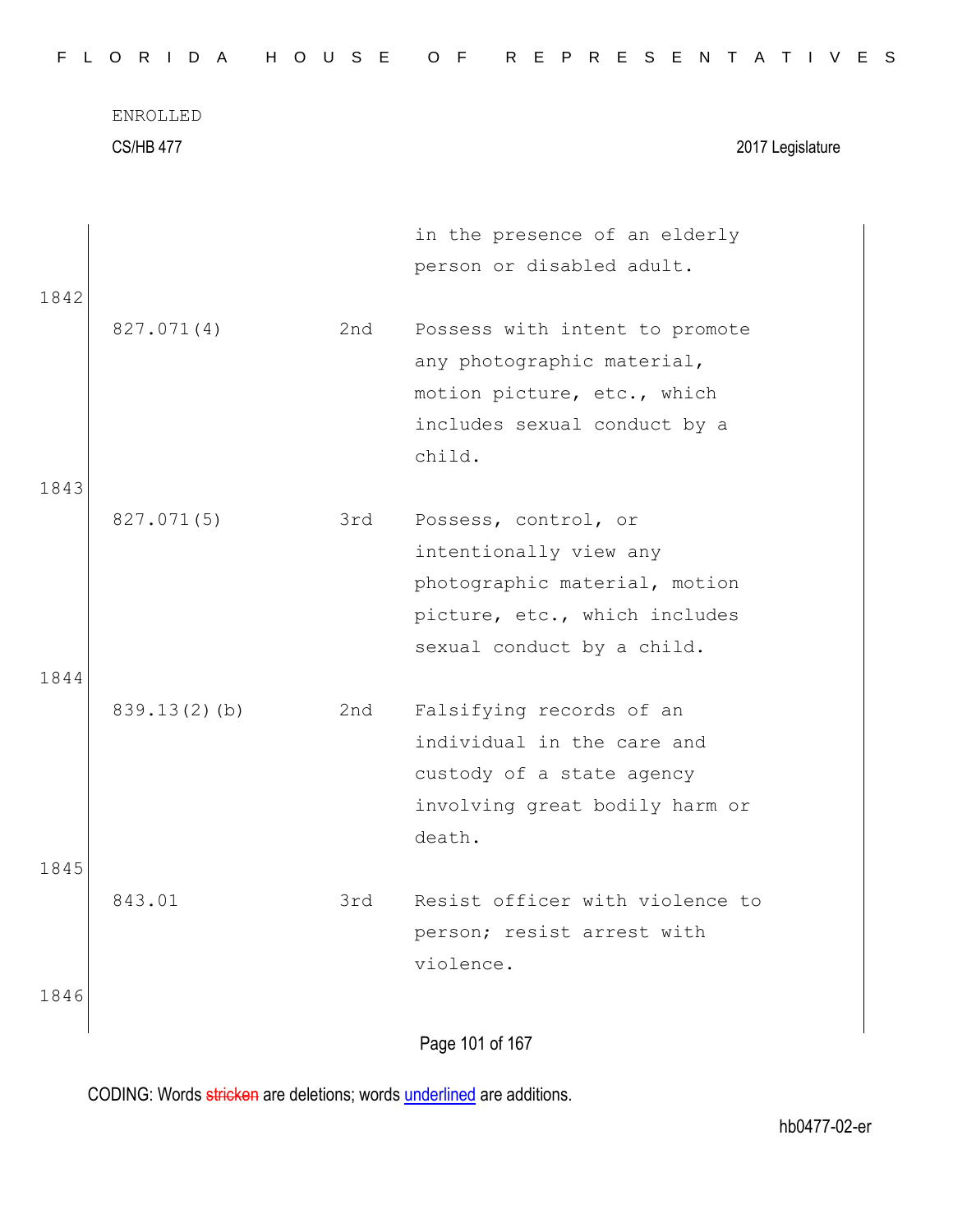|              | ENROLLED<br><b>CS/HB 477</b> |     | 2017 Legislature                                                                                                                                    |
|--------------|------------------------------|-----|-----------------------------------------------------------------------------------------------------------------------------------------------------|
|              | 847.0135(5)(b)               | 2nd | Lewd or lascivious exhibition<br>using computer; offender 18<br>years or older.                                                                     |
| 1847         |                              |     |                                                                                                                                                     |
|              | 847.0137<br>$(2)$ & $(3)$    | 3rd | Transmission of pornography by<br>electronic device or equipment.                                                                                   |
| 1848         |                              |     |                                                                                                                                                     |
|              | 847.0138                     | 3rd | Transmission of material                                                                                                                            |
|              | $(2)$ & $(3)$                |     | harmful to minors to a minor by                                                                                                                     |
|              |                              |     | electronic device or equipment.                                                                                                                     |
| 1849<br>1850 | $874.05(1)$ (b)              | 2nd | Encouraging or recruiting<br>another to join a criminal<br>gang; second or subsequent<br>offense.                                                   |
|              | 874.05(2)(a)                 | 2nd | Encouraging or recruiting<br>person under 13 years of age to<br>join a criminal gang.                                                               |
| 1851         |                              |     |                                                                                                                                                     |
|              | 893.13(1)(a)1.               | 2nd | Sell, manufacture, or deliver<br>cocaine (or other s.<br>$893.03(1)(a)$ , $(1)(b)$ , $(1)(d)$ ,<br>$(2)$ (a), $(2)$ (b), or $(2)$ (c) 4.<br>drugs). |
|              |                              |     | Page 102 of 167                                                                                                                                     |

F L O R I D A H O U S E O F R E P R E S E N T A T I V E S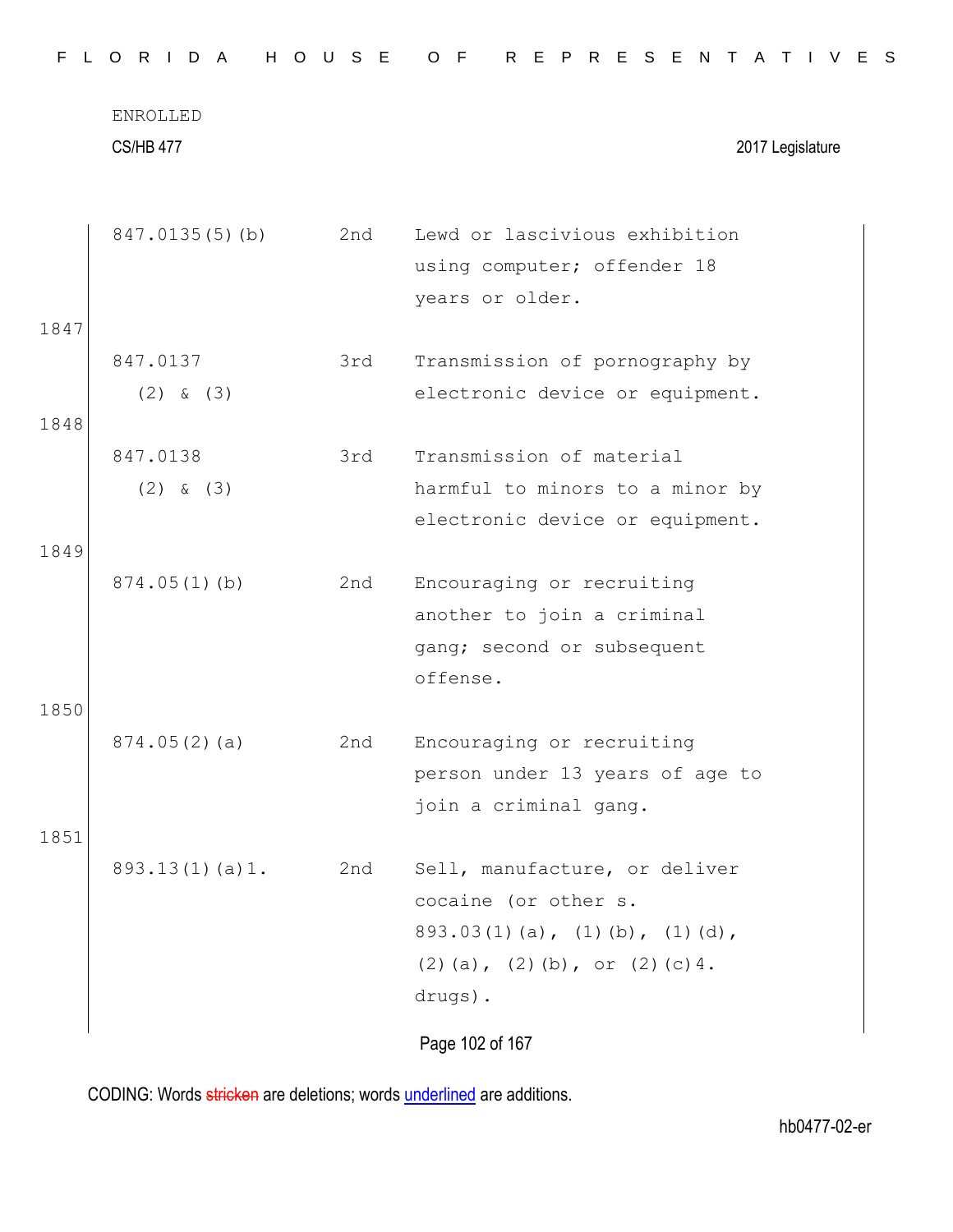| FLORIDA HOUSE OF REPRESENTATIVES |  |
|----------------------------------|--|
|----------------------------------|--|

CS/HB 477 2017 Legislature

1852

|      | 893.13(1)(c)2. | 2nd | Sell, manufacture, or deliver<br>cannabis (or other s.<br>$893.03(1)(c)$ , $(2)(c)1.$<br>$(2)$ (c) 2., (2) (c) 3., (2) (c) 5.,<br>$(2)$ (c) 6., (2) (c) 7., (2) (c) 8.,<br>$(2)$ (c) 9., (3), or (4) drugs)<br>within 1,000 feet of a child<br>care facility, school, or<br>state, county, or municipal |
|------|----------------|-----|---------------------------------------------------------------------------------------------------------------------------------------------------------------------------------------------------------------------------------------------------------------------------------------------------------|
| 1853 |                |     | park or publicly owned<br>recreational facility or<br>community center.                                                                                                                                                                                                                                 |
| 1854 | 893.13(1)(d)1. | 1st | Sell, manufacture, or deliver<br>cocaine (or other s.<br>$893.03(1)(a)$ , $(1)(b)$ , $(1)(d)$ ,<br>$(2)$ (a), $(2)$ (b), or $(2)$ (c) 4.<br>drugs) within 1,000 feet of<br>university.                                                                                                                  |
|      | 893.13(1)(e)2. | 2nd | Sell, manufacture, or deliver<br>cannabis or other drug<br>prohibited under s.<br>$893.03(1)(c)$ , $(2)(c)1.$<br>Page 103 of 167                                                                                                                                                                        |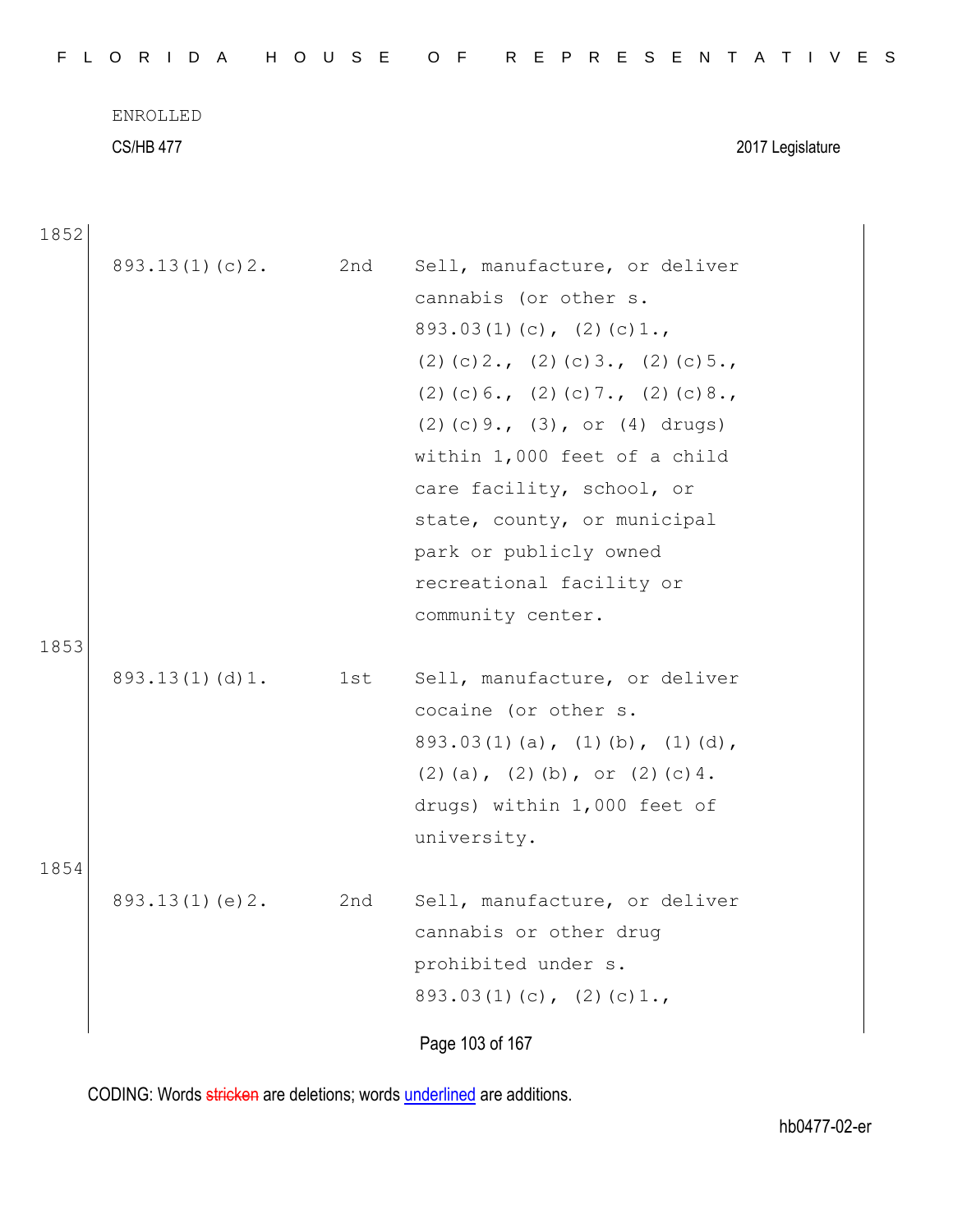|      | <b>ENROLLED</b>    |        |                                                       |
|------|--------------------|--------|-------------------------------------------------------|
|      | <b>CS/HB 477</b>   |        | 2017 Legislature                                      |
|      |                    |        | $(2)$ (c) 2., (2) (c) 3., (2) (c) 5.,                 |
|      |                    |        | $(2)$ (c) 6., (2) (c) 7., (2) (c) 8.,                 |
|      |                    |        | $(2)$ (c) 9., $(3)$ , or $(4)$ within                 |
|      |                    |        | 1,000 feet of property used for                       |
|      |                    |        | religious services or a                               |
|      |                    |        | specified business site.                              |
| 1855 |                    |        |                                                       |
|      | $893.13(1)$ (f) 1. | 1st    | Sell, manufacture, or deliver<br>cocaine (or other s. |
|      |                    |        | $893.03(1)(a)$ , $(1)(b)$ , $(1)(d)$ ,                |
|      |                    |        | or $(2)$ $(a)$ , $(2)$ $(b)$ , or $(2)$ $(c)$ 4.      |
|      |                    |        | drugs) within 1,000 feet of                           |
|      |                    |        | public housing facility.                              |
| 1856 |                    |        |                                                       |
|      | 893.13(4)(b)       | 2nd    | Use or hire of minor; deliver                         |
|      |                    |        | to minor other controlled                             |
|      |                    |        | substance.                                            |
| 1857 |                    |        |                                                       |
|      | 893.1351(1)        | 3rd    | Ownership, lease, or rental for                       |
|      |                    |        | trafficking in or manufacturing                       |
| 1858 |                    |        | of controlled substance.                              |
| 1859 | LEVEL 7<br>(g)     |        |                                                       |
| 1860 |                    |        |                                                       |
|      | Florida            | Felony | Description                                           |
|      |                    |        |                                                       |
|      |                    |        | Page 104 of 167                                       |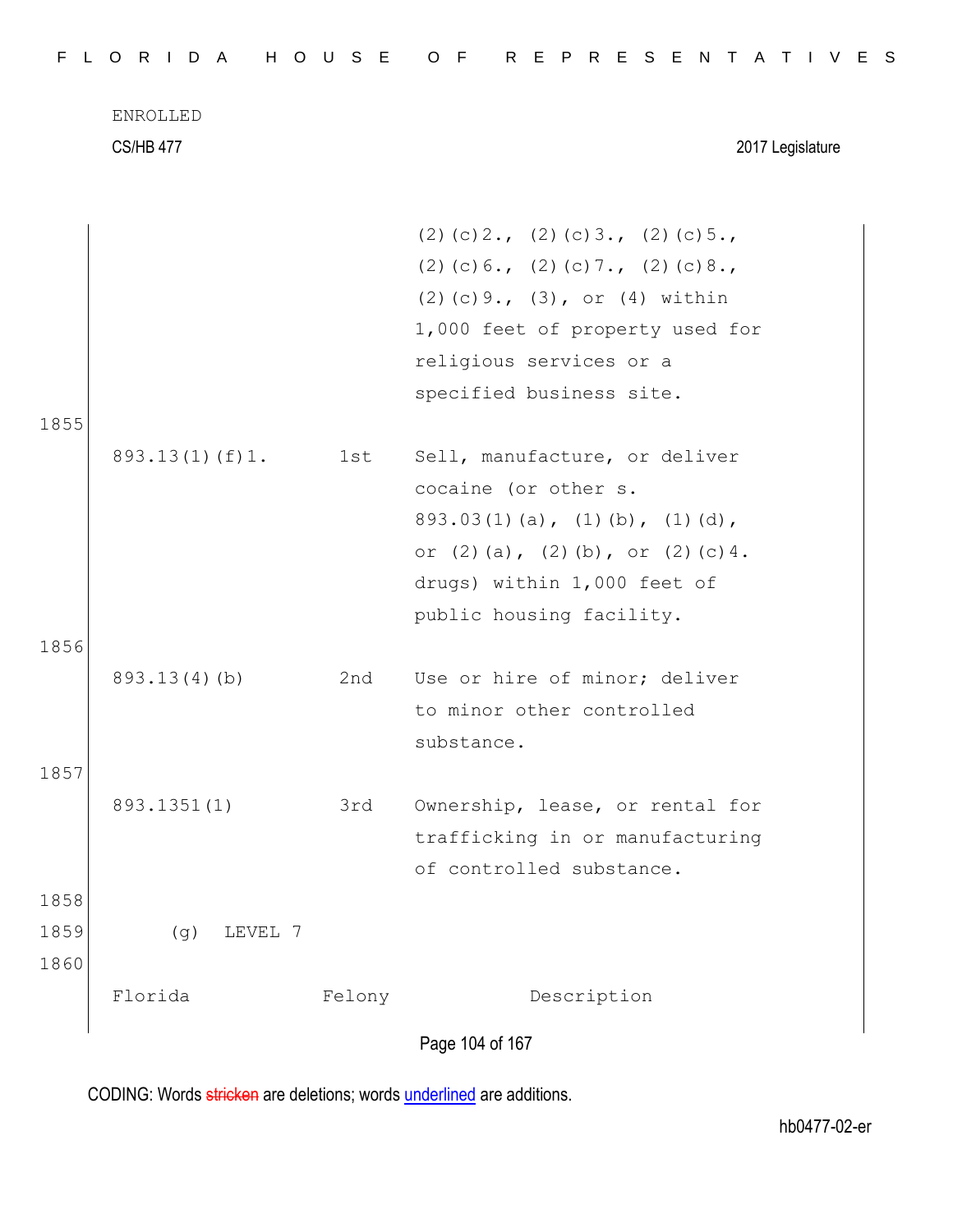CS/HB 477 2017 Legislature

|      | Statute           | Degree |                                                                                                                                                                                                                                                                   |
|------|-------------------|--------|-------------------------------------------------------------------------------------------------------------------------------------------------------------------------------------------------------------------------------------------------------------------|
| 1861 | 316.027(2)(c)     | 1st    | Accident involving death,                                                                                                                                                                                                                                         |
| 1862 |                   |        | failure to stop; leaving scene.                                                                                                                                                                                                                                   |
|      | 316.193(3)(c)2.   | 3rd    | DUI resulting in serious bodily<br>injury.                                                                                                                                                                                                                        |
| 1863 |                   |        |                                                                                                                                                                                                                                                                   |
|      | $316.1935(3)$ (b) | 1st    | Causing serious bodily injury<br>or death to another person;<br>driving at high speed or with<br>wanton disregard for safety<br>while fleeing or attempting to<br>elude law enforcement officer<br>who is in a patrol vehicle with<br>siren and lights activated. |
| 1864 | 327.35(3)(c)2.    | 3rd    | Vessel BUI resulting in serious                                                                                                                                                                                                                                   |
|      |                   |        | bodily injury.                                                                                                                                                                                                                                                    |
| 1865 | 402.319(2)        | 2nd    | Misrepresentation and<br>negligence or intentional act<br>resulting in great bodily harm,<br>permanent disfiguration,<br>permanent disability, or death.                                                                                                          |
|      |                   |        | Page 105 of 167                                                                                                                                                                                                                                                   |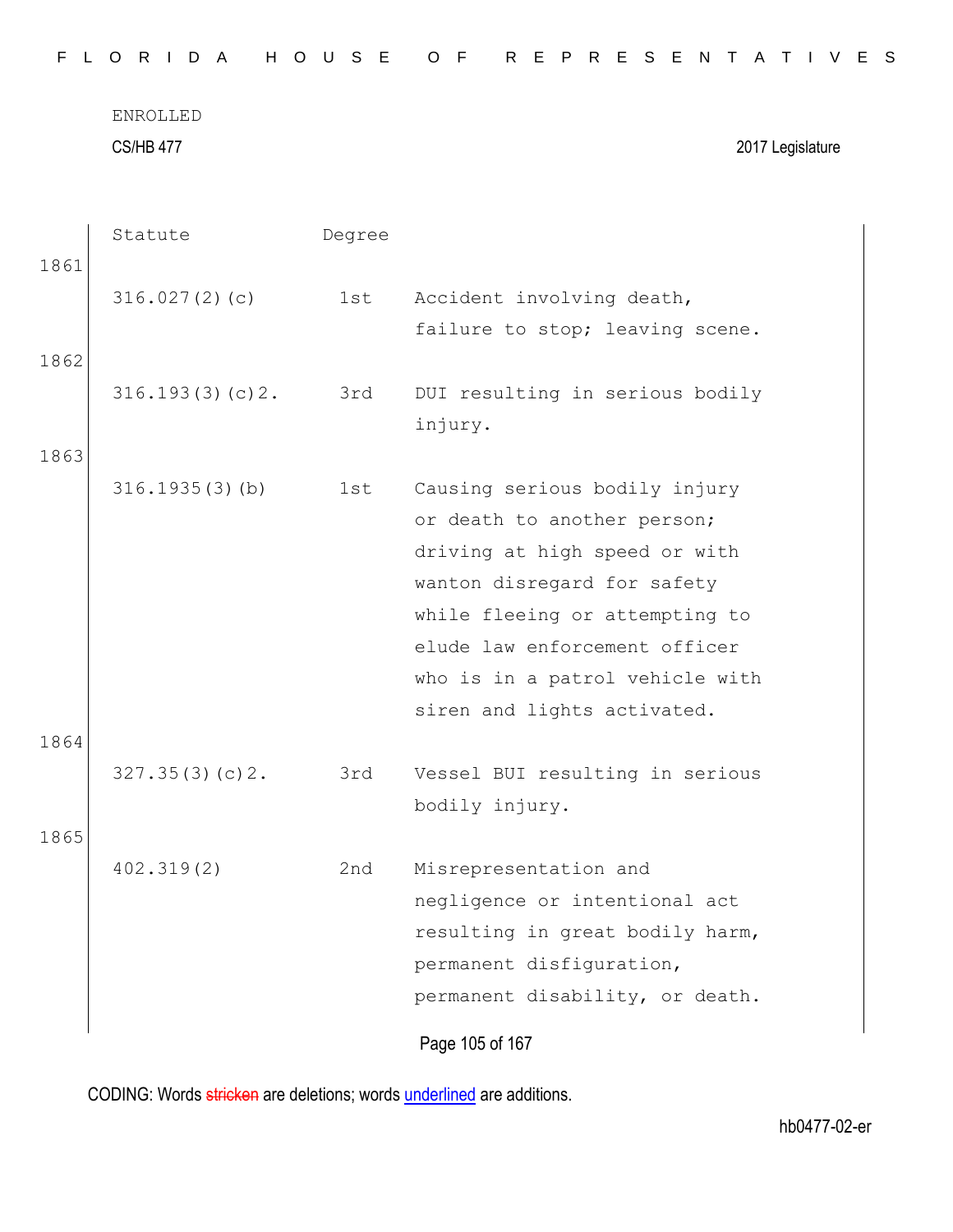| FLORIDA HOUSE OF REPRESENTATIVES |  |
|----------------------------------|--|
|----------------------------------|--|

CS/HB 477 2017 Legislature

| 1866 |                  |     |                                 |
|------|------------------|-----|---------------------------------|
|      | 409.920          | 3rd | Medicaid provider fraud;        |
|      | $(2)$ (b) $1.a.$ |     | \$10,000 or less.               |
| 1867 |                  |     |                                 |
|      | 409.920          | 2nd | Medicaid provider fraud; more   |
|      | $(2)$ (b) $1.b.$ |     | than \$10,000, but less than    |
|      |                  |     | \$50,000.                       |
| 1868 |                  |     |                                 |
|      | 456.065(2)       | 3rd | Practicing a health care        |
|      |                  |     | profession without a license.   |
| 1869 |                  |     |                                 |
|      | 456.065(2)       | 2nd | Practicing a health care        |
|      |                  |     | profession without a license    |
|      |                  |     | which results in serious bodily |
|      |                  |     | injury.                         |
| 1870 |                  |     |                                 |
|      | 458.327(1)       | 3rd | Practicing medicine without a   |
|      |                  |     | license.                        |
| 1871 |                  |     |                                 |
|      | 459.013(1)       | 3rd | Practicing osteopathic medicine |
|      |                  |     | without a license.              |
| 1872 |                  |     |                                 |
|      | 460.411(1)       | 3rd | Practicing chiropractic         |
|      |                  |     | medicine without a license.     |
| 1873 |                  |     |                                 |
|      |                  |     |                                 |
|      |                  |     | Page 106 of 167                 |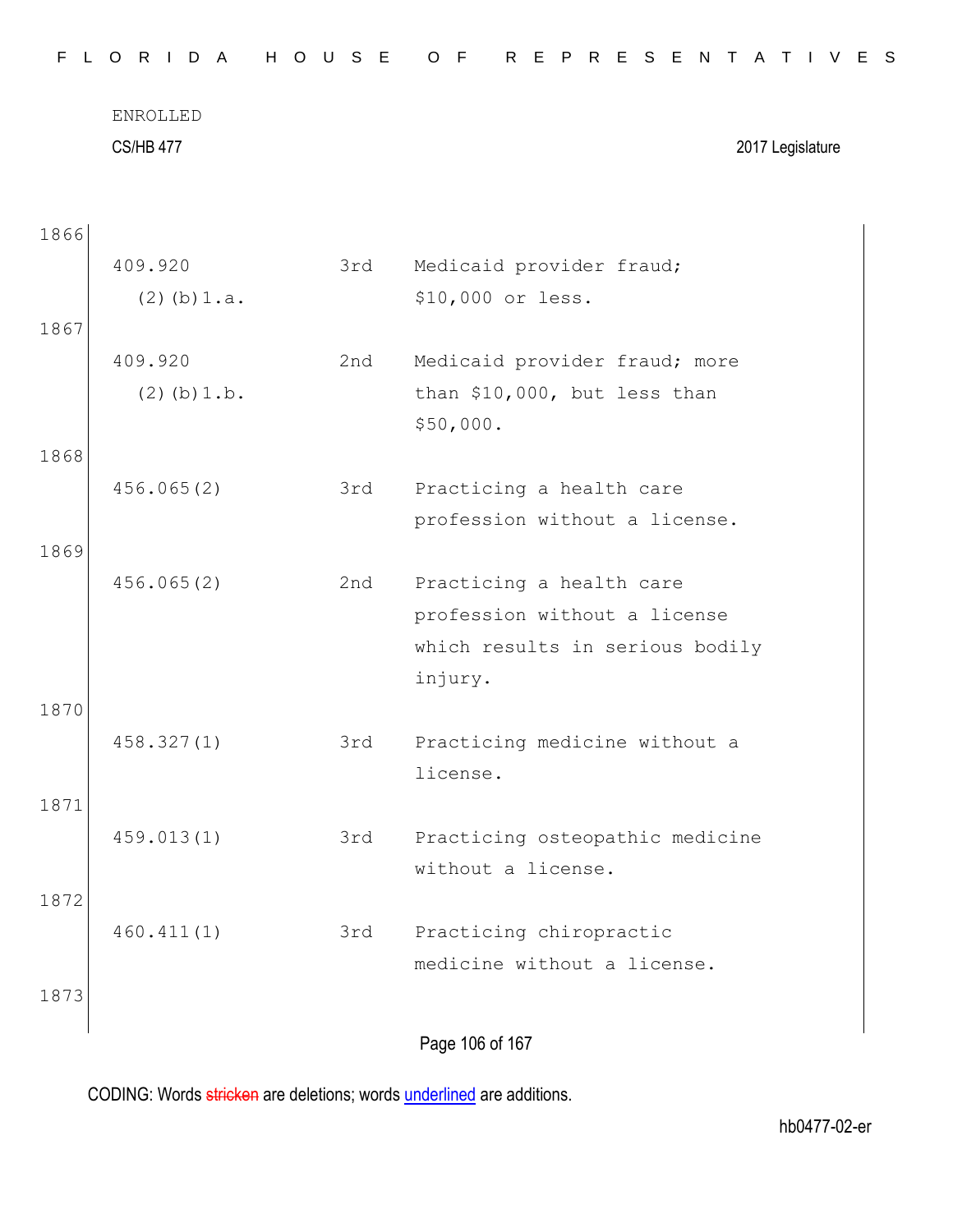|      | <b>ENROLLED</b><br><b>CS/HB 477</b> |     | 2017 Legislature                                             |
|------|-------------------------------------|-----|--------------------------------------------------------------|
|      | 461.012(1)                          | 3rd | Practicing podiatric medicine<br>without a license.          |
| 1874 | 462.17                              | 3rd | Practicing naturopathy without<br>a license.                 |
| 1875 | 463.015(1)                          | 3rd | Practicing optometry without a<br>license.                   |
| 1876 | 464.016(1)                          | 3rd | Practicing nursing without a<br>license.                     |
| 1877 | 465.015(2)                          | 3rd | Practicing pharmacy without a<br>license.                    |
| 1878 | 466.026(1)                          | 3rd | Practicing dentistry or dental<br>hygiene without a license. |
| 1879 | 467.201                             | 3rd | Practicing midwifery without a<br>license.                   |
| 1880 | 468.366                             | 3rd | Delivering respiratory care<br>services without a license.   |
| 1881 | 483.828(1)                          | 3rd | Practicing as clinical                                       |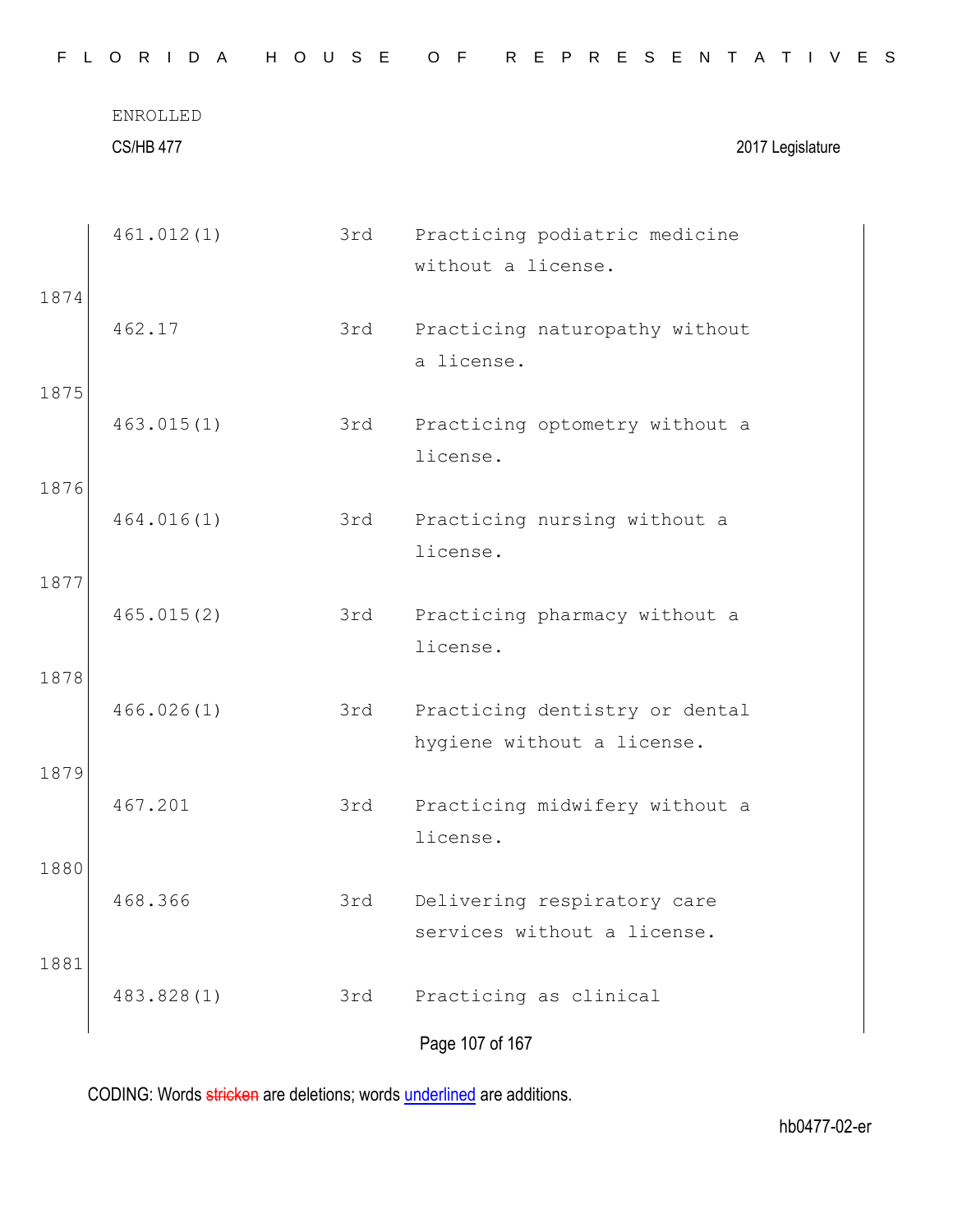|              | <b>ENROLLED</b><br><b>CS/HB 477</b> |     | 2017 Legislature                                                                                                                                                           |
|--------------|-------------------------------------|-----|----------------------------------------------------------------------------------------------------------------------------------------------------------------------------|
|              |                                     |     | laboratory personnel without a<br>license.                                                                                                                                 |
| 1882<br>1883 | 483.901(7)                          | 3rd | Practicing medical physics<br>without a license.                                                                                                                           |
| 1884         | 484.013(1)(c)                       | 3rd | Preparing or dispensing optical<br>devices without a prescription.                                                                                                         |
|              | 484.053                             | 3rd | Dispensing hearing aids without<br>a license.                                                                                                                              |
| 1885         | 494.0018(2)                         | 1st | Conviction of any violation of<br>chapter 494 in which the total<br>money and property unlawfully<br>obtained exceeded \$50,000 and<br>there were five or more<br>victims. |
| 1886         | 560.123(8)(b)1.                     | 3rd | Failure to report currency or<br>payment instruments exceeding<br>\$300 but less than \$20,000 by a<br>money services business.                                            |
| 1887         | 560.125(5)(a)                       | 3rd | Money services business by<br>Page 108 of 167                                                                                                                              |

F L O R I D A H O U S E O F R E P R E S E N T A T I V E S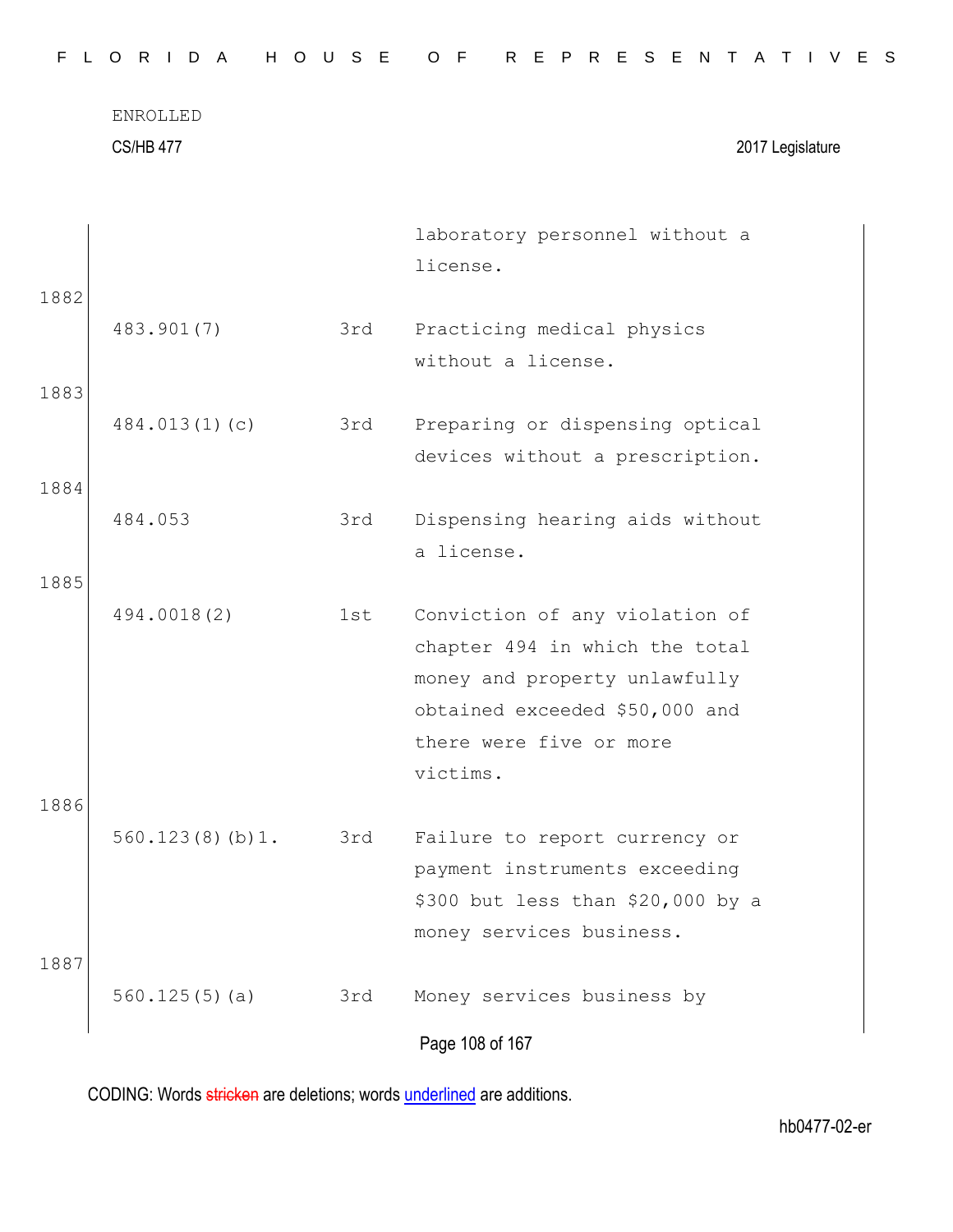|--|

CS/HB 477 2017 Legislature

| 1888 |                 |     | unauthorized person, currency<br>or payment instruments<br>exceeding \$300 but less than<br>\$20,000.                                    |
|------|-----------------|-----|------------------------------------------------------------------------------------------------------------------------------------------|
|      | 655.50(10)(b)1. | 3rd | Failure to report financial<br>transactions exceeding \$300 but<br>less than \$20,000 by financial<br>institution.                       |
| 1889 |                 |     |                                                                                                                                          |
| 1890 | 775.21(10)(a)   | 3rd | Sexual predator; failure to<br>register; failure to renew<br>driver license or<br>identification card; other<br>registration violations. |
|      |                 |     |                                                                                                                                          |
|      | 775.21(10)(b)   | 3rd | Sexual predator working where<br>children regularly congregate.                                                                          |
| 1891 |                 |     |                                                                                                                                          |
| 1892 | 775.21(10)(q)   | 3rd | Failure to report or providing<br>false information about a<br>sexual predator; harbor or<br>conceal a sexual predator.                  |
|      | 782.051(3)      | 2nd | Attempted felony murder of a                                                                                                             |
|      |                 |     | Page 109 of 167                                                                                                                          |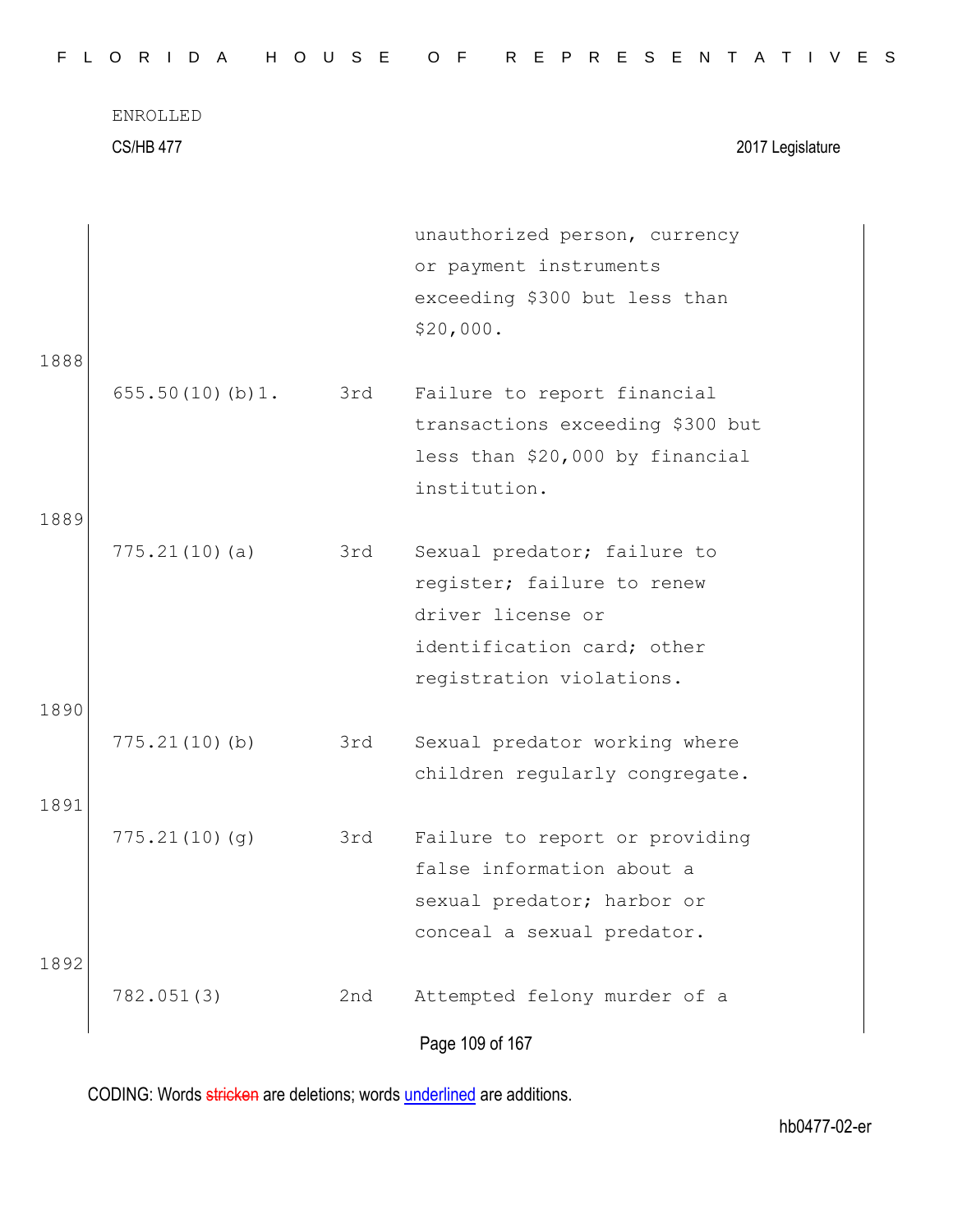ENROLLED CS/HB 477 2017 Legislature person by a person other than the perpetrator or the perpetrator of an attempted felony. 1893 782.07(1) 2nd Killing of a human being by the act, procurement, or culpable negligence of another (manslaughter). 1894 782.071 2nd Killing of a human being or unborn child by the operation of a motor vehicle in a reckless manner (vehicular homicide). 1895 782.072 2nd Killing of a human being by the operation of a vessel in a reckless manner (vessel homicide). 1896

784.045(1)(a)1. 2nd Aggravated battery; intentionally causing great bodily harm or disfigurement.

Page 110 of 167

CODING: Words stricken are deletions; words underlined are additions.

1897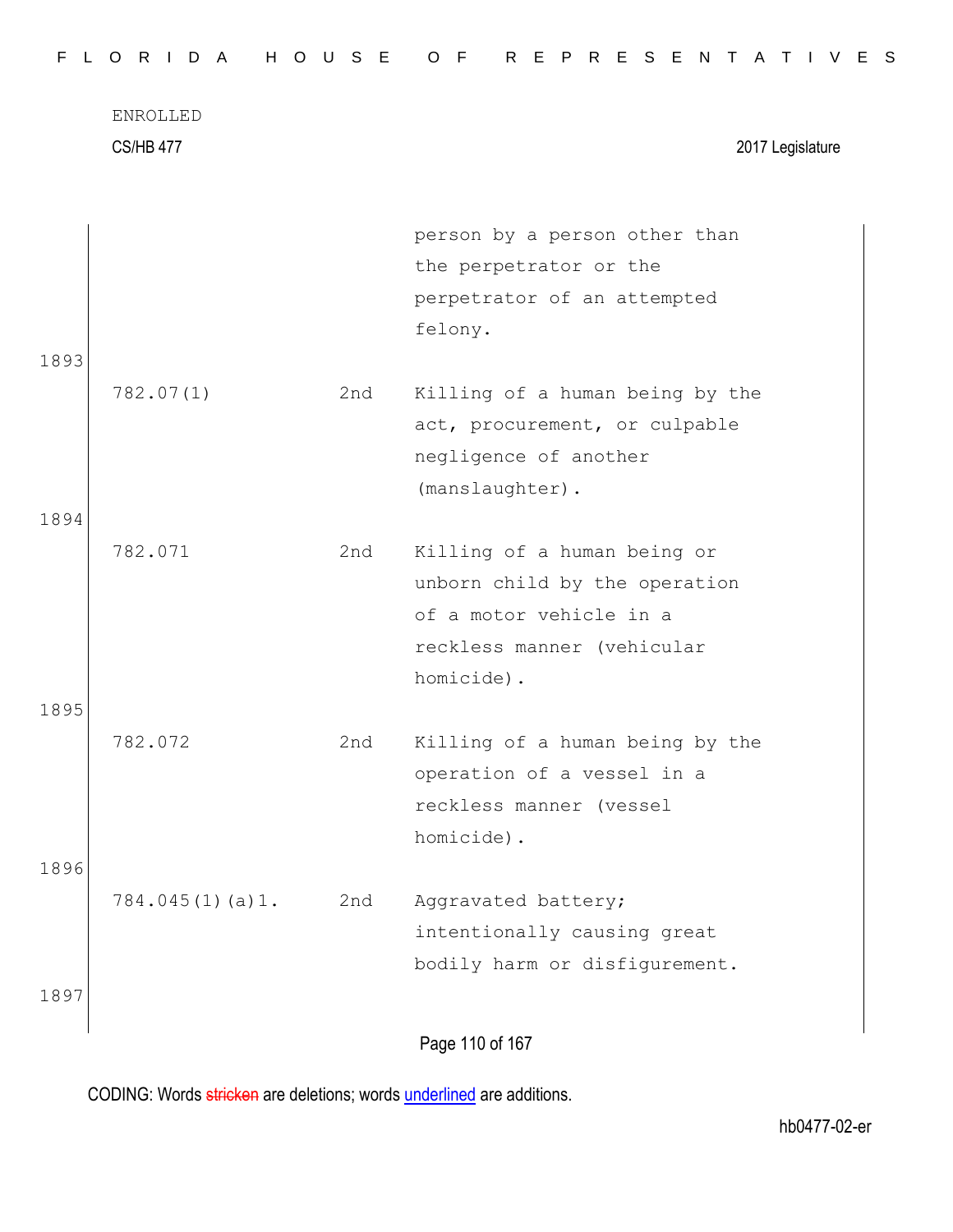|      | <b>CS/HB 477</b> |     | 2017 Legislature                                                       |
|------|------------------|-----|------------------------------------------------------------------------|
|      | 784.045(1)(a)2.  | 2nd | Aggravated battery; using<br>deadly weapon.                            |
| 1898 | $784.045(1)$ (b) | 2nd | Aggravated battery; perpetrator<br>aware victim pregnant.              |
| 1899 | 784.048(4)       | 3rd | Aggravated stalking; violation<br>of injunction or court order.        |
| 1900 | 784.048(7)       | 3rd | Aggravated stalking; violation<br>of court order.                      |
| 1901 | 784.07(2)(d)     | 1st | Aggravated battery on law<br>enforcement officer.                      |
| 1902 | 784.074(1)(a)    | 1st | Aggravated battery on sexually<br>violent predators facility<br>staff. |
| 1903 | 784.08(2)(a)     | 1st | Aggravated battery on a person<br>65 years of age or older.            |
| 1904 | 784.081(1)       | 1st | Aggravated battery on specified<br>official or employee.               |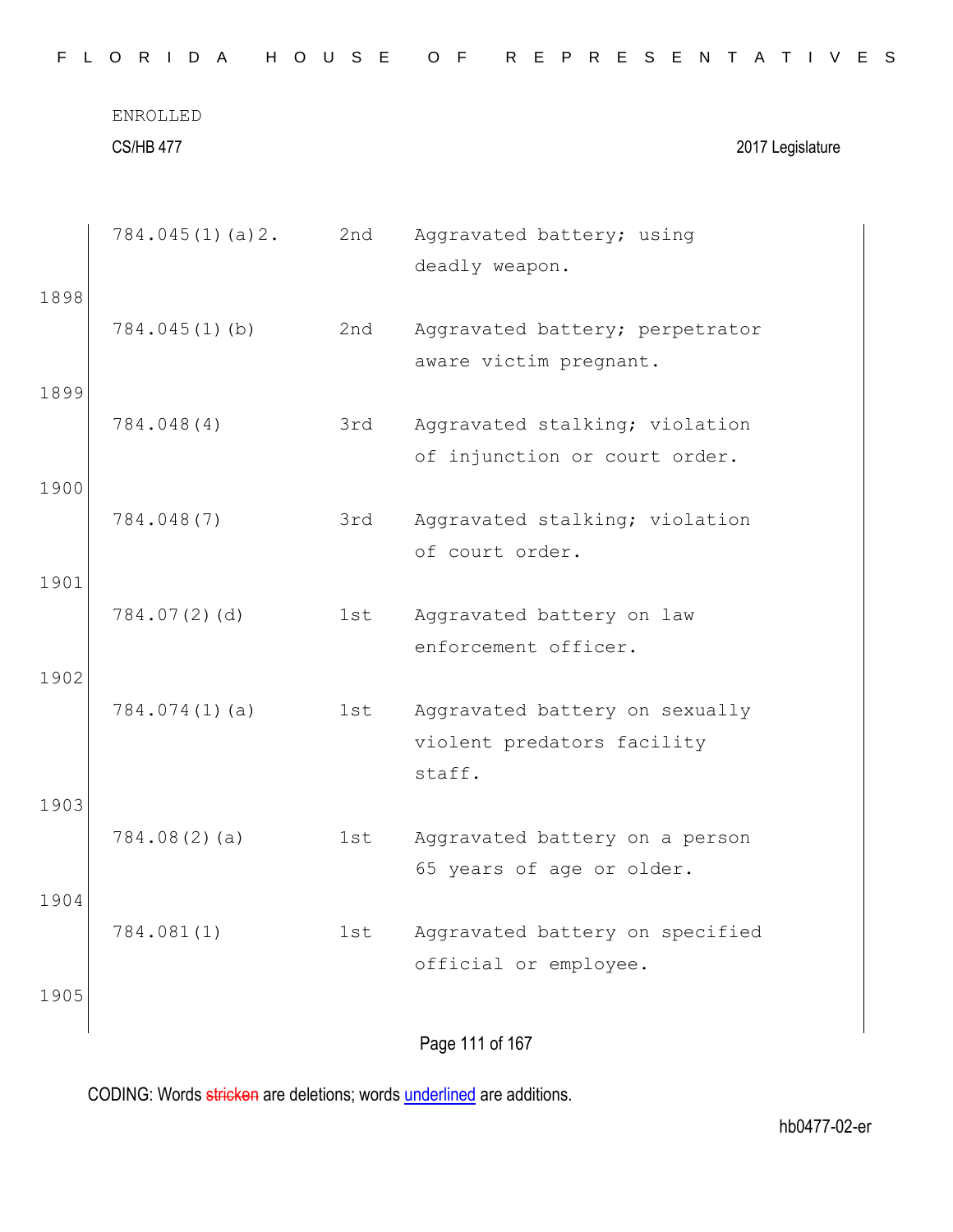|      | ENROLLED<br><b>CS/HB 477</b> |     | 2017 Legislature                                                                                                                                       |
|------|------------------------------|-----|--------------------------------------------------------------------------------------------------------------------------------------------------------|
|      | 784.082(1)                   | 1st | Aggravated battery by detained<br>person on visitor or other                                                                                           |
| 1906 |                              |     | detainee.                                                                                                                                              |
|      | 784.083(1)                   | 1st | Aggravated battery on code<br>inspector.                                                                                                               |
| 1907 |                              |     |                                                                                                                                                        |
|      | 787.06(3)(a)2.               | 1st | Human trafficking using<br>coercion for labor and services<br>of an adult.                                                                             |
| 1908 |                              |     |                                                                                                                                                        |
|      | 787.06(3)(e)2.               | 1st | Human trafficking using<br>coercion for labor and services<br>by the transfer or transport of<br>an adult from outside Florida<br>to within the state. |
| 1909 |                              |     |                                                                                                                                                        |
|      | 790.07(4)                    | 1st | Specified weapons violation<br>subsequent to previous<br>conviction of s. 790.07(1) or<br>$(2)$ .                                                      |
| 1910 | 790.16(1)                    | 1st | Discharge of a machine gun                                                                                                                             |
| 1911 |                              |     | under specified circumstances.                                                                                                                         |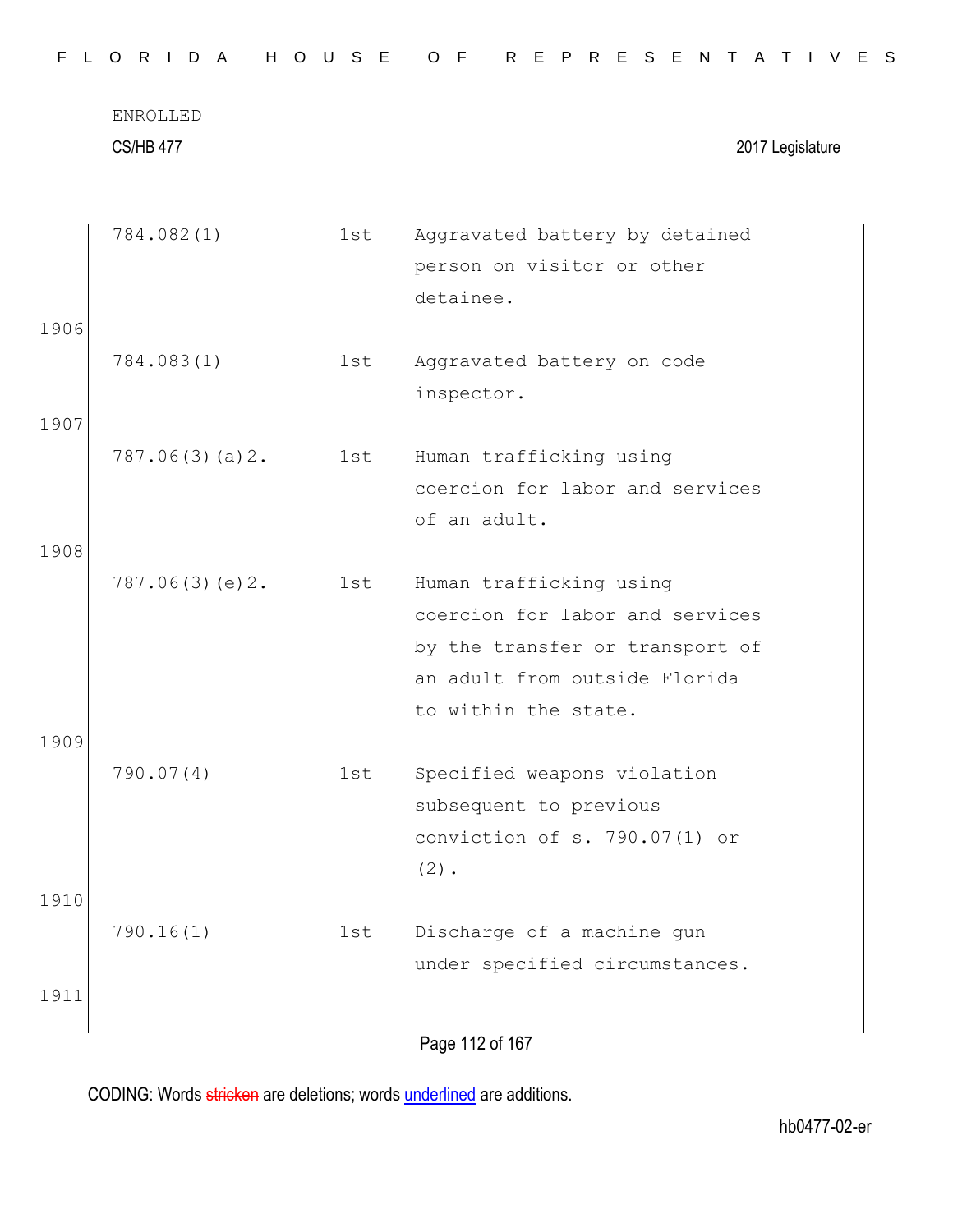| F.<br>$\mathsf{L}$ | ORIDA                        | H O U S E | R E P R E S E N T A T I V E S<br>O F                                                                                                           |
|--------------------|------------------------------|-----------|------------------------------------------------------------------------------------------------------------------------------------------------|
|                    | ENROLLED<br><b>CS/HB 477</b> |           | 2017 Legislature                                                                                                                               |
| 1912               | 790.165(2)                   | 2nd       | Manufacture, sell, possess, or<br>deliver hoax bomb.                                                                                           |
|                    | 790.165(3)                   | 2nd       | Possessing, displaying, or<br>threatening to use any hoax<br>bomb while committing or<br>attempting to commit a felony.                        |
| 1913               |                              |           |                                                                                                                                                |
|                    | 790.166(3)                   | 2nd       | Possessing, selling, using, or<br>attempting to use a hoax weapon<br>of mass destruction.                                                      |
| 1914               |                              |           |                                                                                                                                                |
|                    | 790.166(4)                   | 2nd       | Possessing, displaying, or<br>threatening to use a hoax<br>weapon of mass destruction<br>while committing or attempting<br>to commit a felony. |
| 1915               |                              |           |                                                                                                                                                |
|                    | 790.23                       |           | 1st, PBL Possession of a firearm by a<br>person who qualifies for the<br>penalty enhancements provided<br>for in s. 874.04.                    |
| 1916               |                              |           |                                                                                                                                                |
|                    | 794.08(4)                    | 3rd       | Female genital mutilation;<br>consent by a parent, guardian,                                                                                   |
|                    |                              |           | Page 113 of 167                                                                                                                                |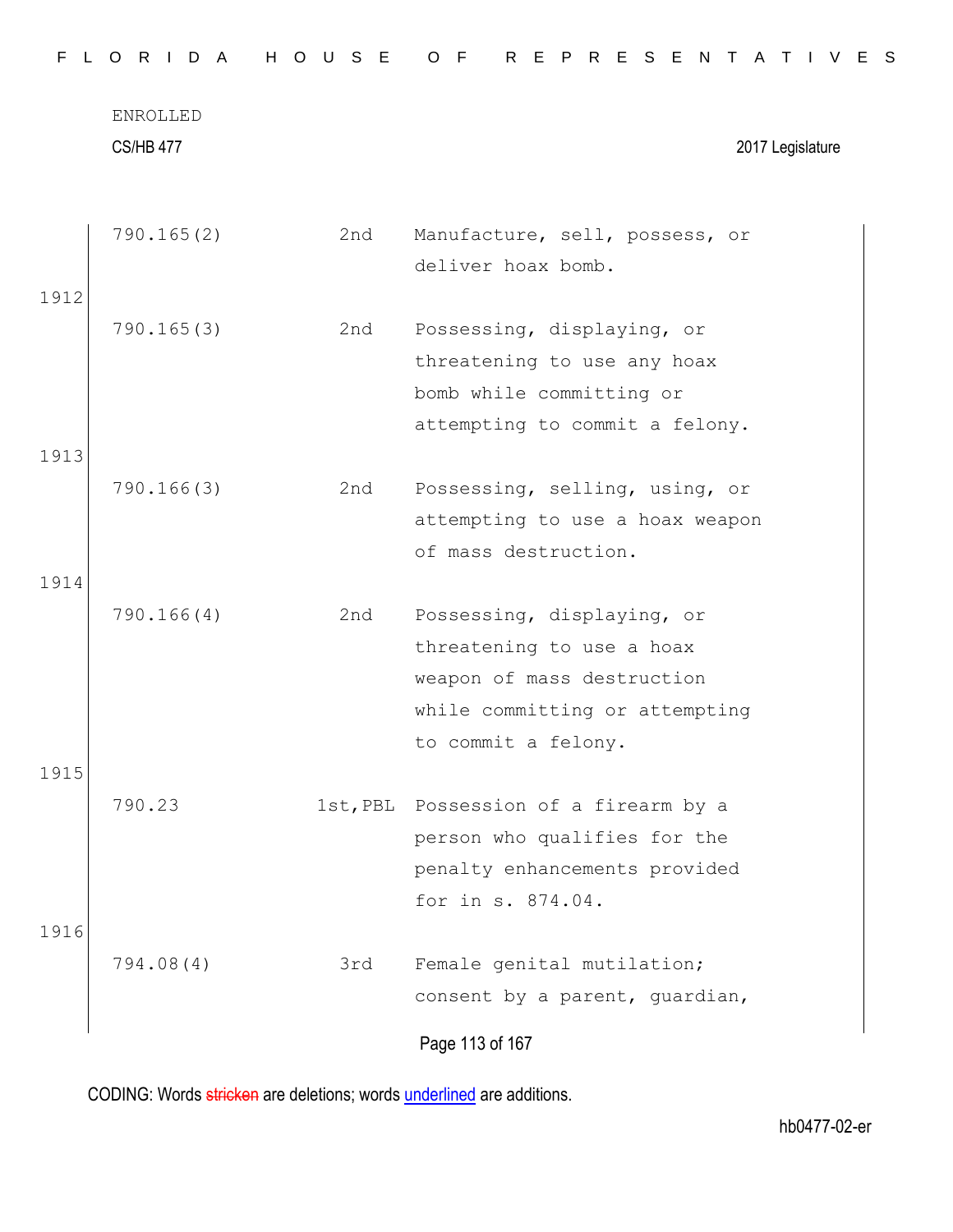|  |  |  |  |  |  |  |  |  |  |  |  | FLORIDA HOUSE OF REPRESENTATIVES |  |  |  |  |  |  |  |  |  |  |  |  |  |  |  |  |
|--|--|--|--|--|--|--|--|--|--|--|--|----------------------------------|--|--|--|--|--|--|--|--|--|--|--|--|--|--|--|--|
|--|--|--|--|--|--|--|--|--|--|--|--|----------------------------------|--|--|--|--|--|--|--|--|--|--|--|--|--|--|--|--|

CS/HB 477 2017 Legislature

|      |                |     | or a person in custodial        |
|------|----------------|-----|---------------------------------|
|      |                |     | authority to a victim younger   |
|      |                |     | than 18 years of age.           |
| 1917 |                |     |                                 |
|      | 796.05(1)      | 1st | Live on earnings of a           |
|      |                |     | prostitute; 2nd offense.        |
| 1918 |                |     |                                 |
|      | 796.05(1)      | 1st | Live on earnings of a           |
|      |                |     | prostitute; 3rd and subsequent  |
|      |                |     | offense.                        |
| 1919 |                |     |                                 |
|      | 800.04(5)(c)1. | 2nd | Lewd or lascivious molestation; |
|      |                |     | victim younger than 12 years of |
|      |                |     | age; offender younger than 18   |
|      |                |     | years of age.                   |
| 1920 |                |     |                                 |
|      | 800.04(5)(c)2. | 2nd | Lewd or lascivious molestation; |
|      |                |     | victim 12 years of age or older |
|      |                |     | but younger than 16 years of    |
|      |                |     | age; offender 18 years of age   |
|      |                |     | or older.                       |
| 1921 |                |     |                                 |
|      | 800.04(5)(e)   | 1st | Lewd or lascivious molestation; |
|      |                |     | victim 12 years of age or older |
|      |                |     | but younger than 16 years;      |
|      |                |     | Page 114 of 167                 |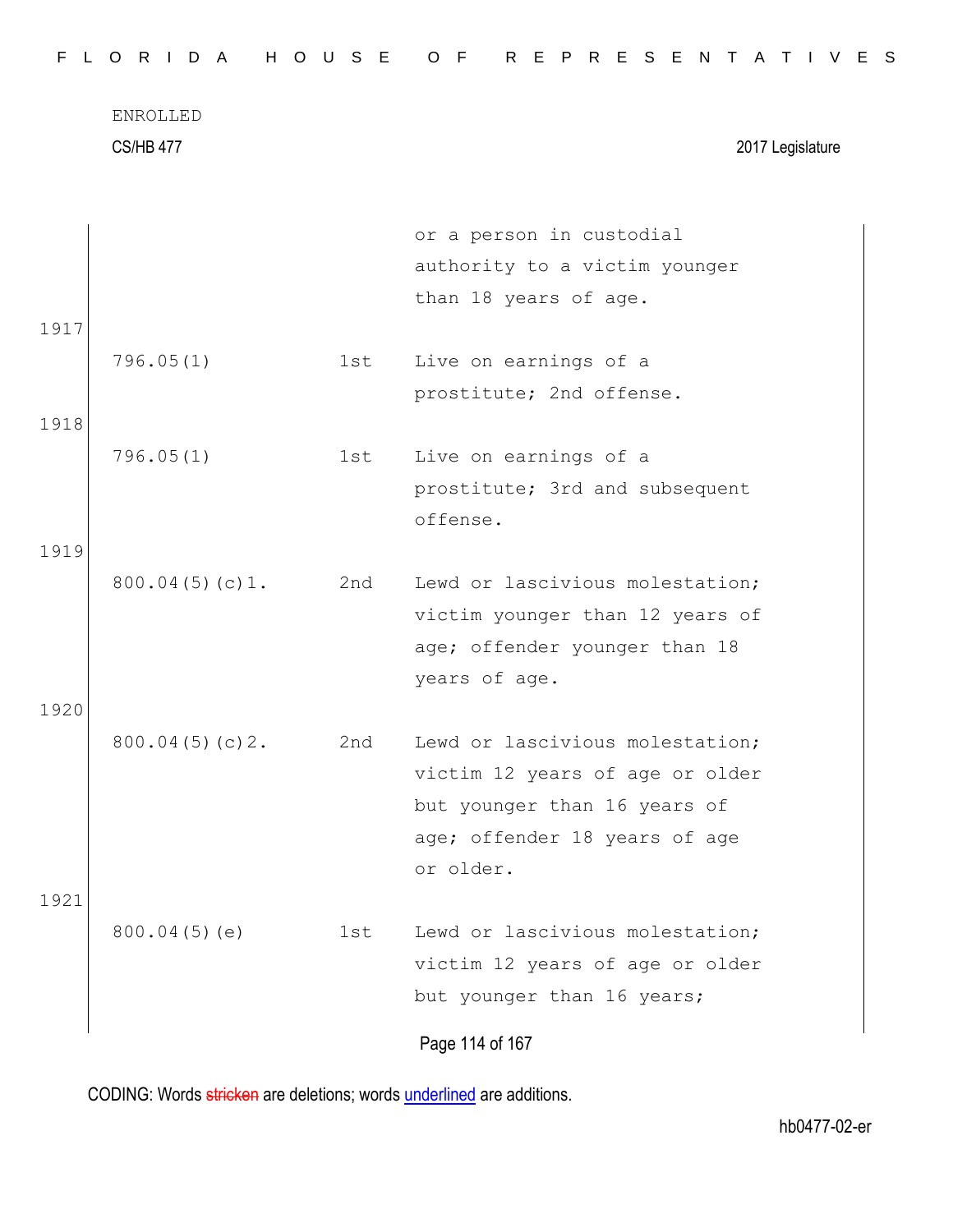CS/HB 477 2017 Legislature

|      |                 |     | offender 18 years or older;     |
|------|-----------------|-----|---------------------------------|
|      |                 |     | prior conviction for specified  |
|      |                 |     | sex offense.                    |
| 1922 |                 |     |                                 |
|      | 806.01(2)       | 2nd | Maliciously damage structure by |
|      |                 |     | fire or explosive.              |
| 1923 |                 |     |                                 |
|      | 810.02(3)(a)    | 2nd | Burglary of occupied dwelling;  |
|      |                 |     | unarmed; no assault or battery. |
| 1924 |                 |     |                                 |
|      | 810.02(3)(b)    | 2nd | Burglary of unoccupied          |
|      |                 |     | dwelling; unarmed; no assault   |
|      |                 |     | or battery.                     |
| 1925 |                 |     |                                 |
|      | 810.02(3)(d)    | 2nd | Burglary of occupied            |
|      |                 |     | conveyance; unarmed; no assault |
|      |                 |     | or battery.                     |
| 1926 |                 |     |                                 |
|      | 810.02(3)(e)    | 2nd | Burglary of authorized          |
|      |                 |     | emergency vehicle.              |
| 1927 |                 |     |                                 |
|      | 812.014(2)(a)1. | 1st | Property stolen, valued at      |
|      |                 |     | \$100,000 or more or a          |
|      |                 |     | semitrailer deployed by a law   |
|      |                 |     | enforcement officer; property   |
|      |                 |     |                                 |
|      |                 |     | Page 115 of 167                 |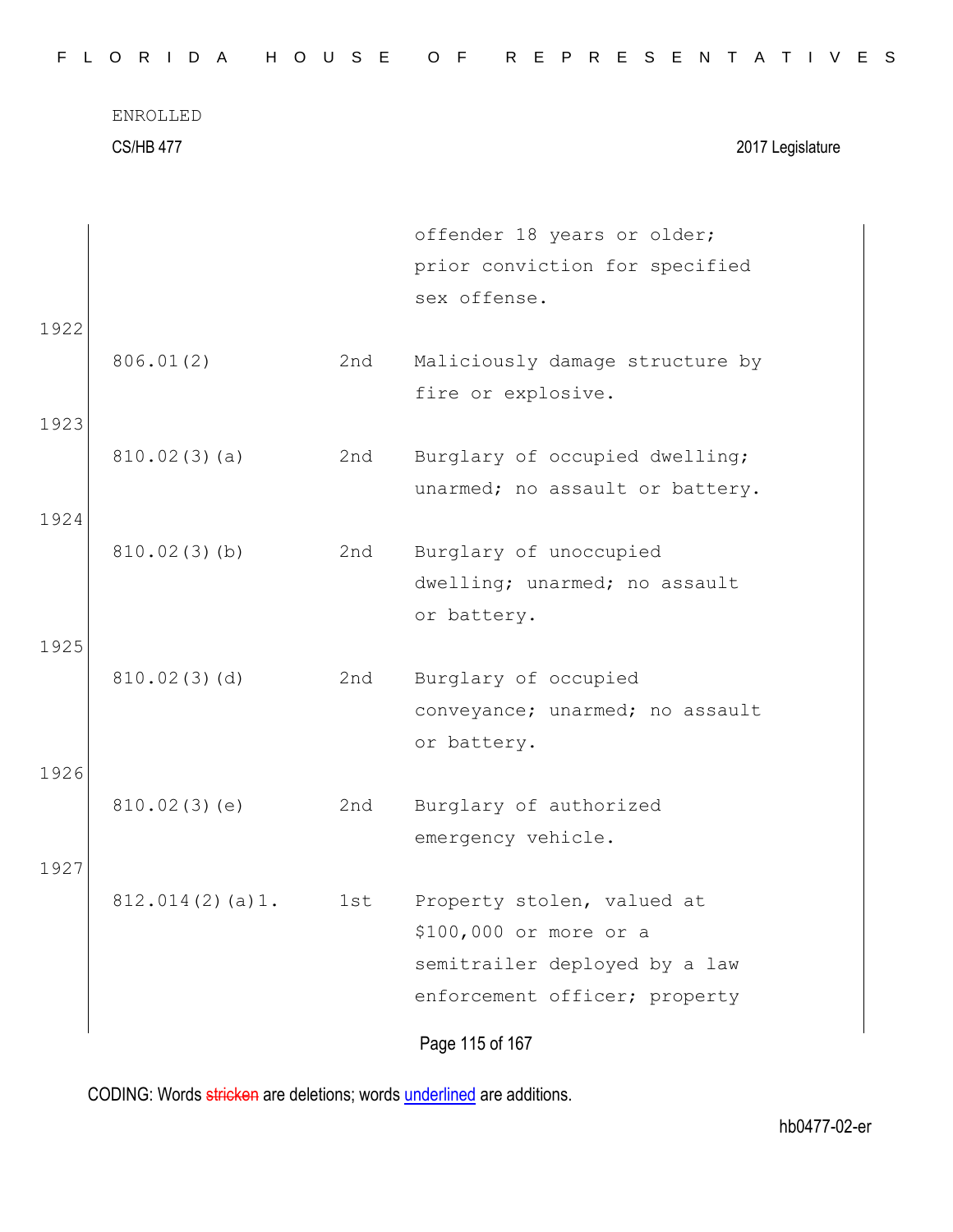CS/HB 477 2017 Legislature

|      |                 |     | stolen while causing other      |
|------|-----------------|-----|---------------------------------|
|      |                 |     | property damage; 1st degree     |
|      |                 |     | grand theft.                    |
| 1928 |                 |     |                                 |
|      | 812.014(2)(b)2. | 2nd | Property stolen, cargo valued   |
|      |                 |     | at less than \$50,000, grand    |
|      |                 |     | theft in 2nd degree.            |
| 1929 |                 |     |                                 |
|      | 812.014(2)(b)3. | 2nd | Property stolen, emergency      |
|      |                 |     | medical equipment; 2nd degree   |
|      |                 |     | grand theft.                    |
| 1930 |                 |     |                                 |
|      | 812.014(2)(b)4. | 2nd | Property stolen, law            |
|      |                 |     | enforcement equipment from      |
|      |                 |     | authorized emergency vehicle.   |
| 1931 |                 |     |                                 |
|      | 812.0145(2)(a)  | 1st | Theft from person 65 years of   |
|      |                 |     | age or older; \$50,000 or more. |
| 1932 |                 |     |                                 |
|      | 812.019(2)      | 1st | Stolen property; initiates,     |
|      |                 |     | organizes, plans, etc., the     |
|      |                 |     | theft of property and traffics  |
|      |                 |     | in stolen property.             |
| 1933 |                 |     |                                 |
|      | 812.131(2)(a)   | 2nd | Robbery by sudden snatching.    |
|      |                 |     | Page 116 of 167                 |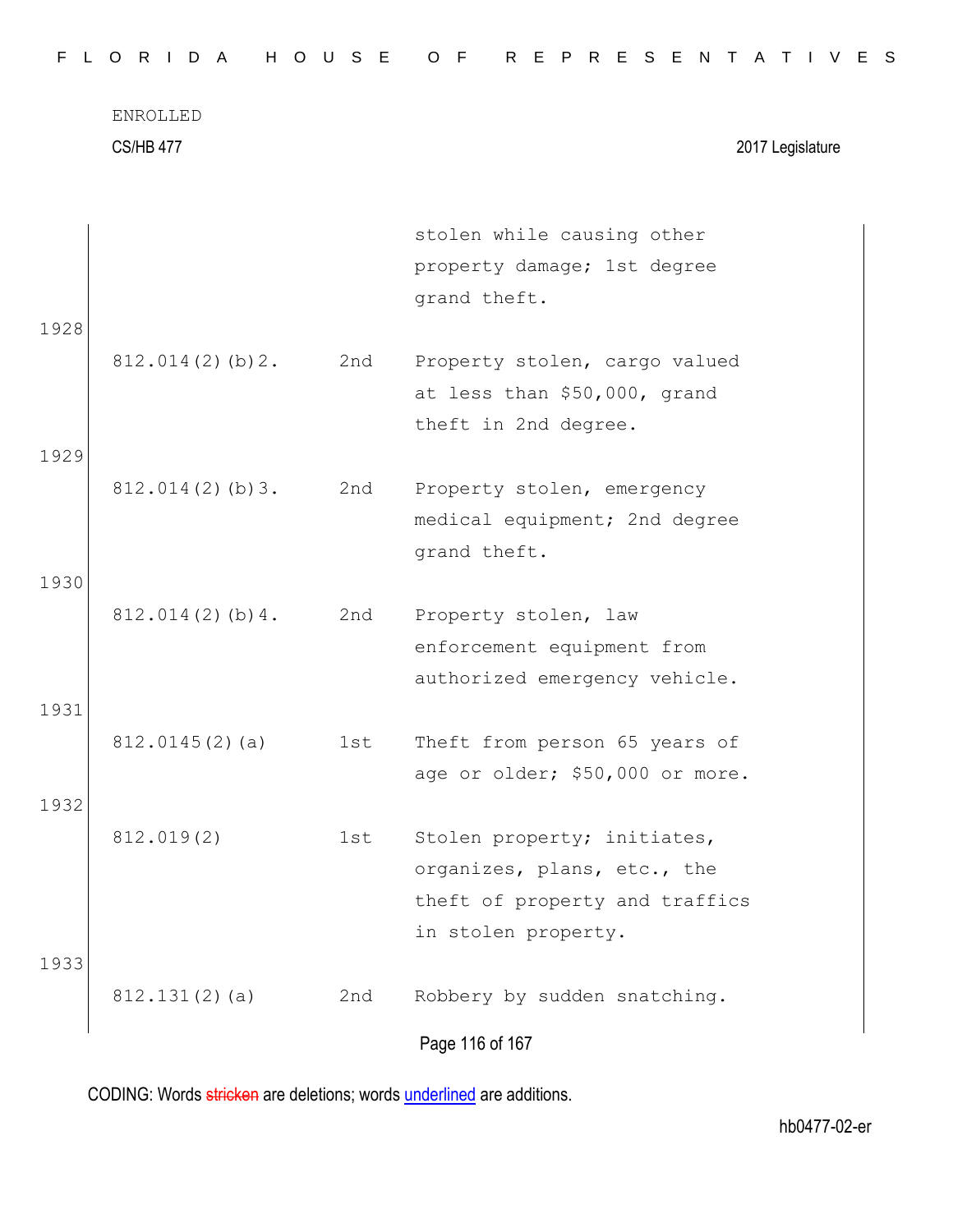CS/HB 477 2017 Legislature

| 1934 |                 |     |                                             |
|------|-----------------|-----|---------------------------------------------|
|      | 812.133(2)(b)   | 1st | Carjacking; no firearm, deadly              |
|      |                 |     | weapon, or other weapon.                    |
| 1935 |                 |     |                                             |
|      | 817.034(4)(a)1. | 1st | Communications fraud, value                 |
|      |                 |     | greater than \$50,000.                      |
| 1936 |                 |     |                                             |
|      | 817.234(8)(a)   | 2nd | Solicitation of motor vehicle               |
|      |                 |     | accident victims with intent to<br>defraud. |
| 1937 |                 |     |                                             |
|      | 817.234(9)      | 2nd | Organizing, planning, or                    |
|      |                 |     | participating in an intentional             |
|      |                 |     | motor vehicle collision.                    |
| 1938 |                 |     |                                             |
|      | 817.234(11)(c)  | 1st | Insurance fraud; property value             |
|      |                 |     | \$100,000 or more.                          |
| 1939 |                 |     |                                             |
|      | 817.2341        | 1st | Making false entries of                     |
|      | $(2)$ (b) &     |     | material fact or false                      |
|      | $(3)$ (b)       |     | statements regarding property               |
|      |                 |     | values relating to the solvency             |
|      |                 |     | of an insuring entity which are             |
|      |                 |     | a significant cause of the                  |
|      |                 |     | insolvency of that entity.                  |
|      |                 |     | Page 117 of 167                             |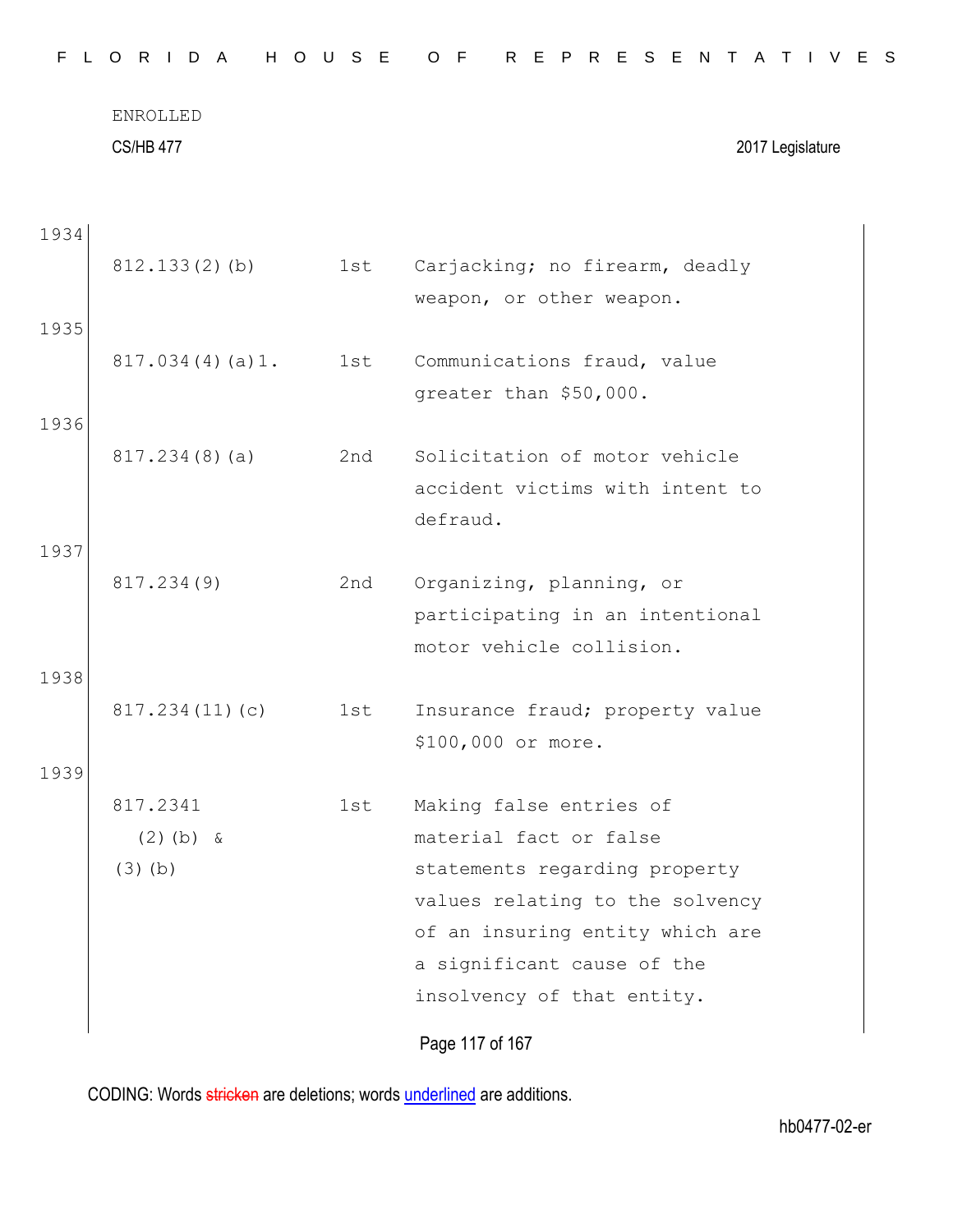|  |  |  |  |  |  |  |  |  |  |  |  |  | FLORIDA HOUSE OF REPRESENTATIVES |  |  |  |  |  |  |  |  |  |  |  |  |  |  |  |  |  |
|--|--|--|--|--|--|--|--|--|--|--|--|--|----------------------------------|--|--|--|--|--|--|--|--|--|--|--|--|--|--|--|--|--|
|--|--|--|--|--|--|--|--|--|--|--|--|--|----------------------------------|--|--|--|--|--|--|--|--|--|--|--|--|--|--|--|--|--|

CS/HB 477 2017 Legislature

| 817.535(2)(a)    | 3rd | Filing false lien or other<br>unauthorized document.                                                                        |
|------------------|-----|-----------------------------------------------------------------------------------------------------------------------------|
| $817.611(2)$ (b) | 2nd | Traffic in or possess 15 to 49<br>counterfeit credit cards or<br>related documents.                                         |
| 825.102(3)(b)    | 2nd | Neglecting an elderly person or<br>disabled adult causing great<br>bodily harm, disability, or<br>disfigurement.            |
| 825.103(3)(b)    | 2nd | Exploiting an elderly person or<br>disabled adult and property is<br>valued at \$10,000 or more, but<br>less than \$50,000. |
| 827.03(2)(b)     | 2nd | Neglect of a child causing<br>great bodily harm, disability,<br>or disfigurement.                                           |
| 827.04(3)        | 3rd | Impregnation of a child under<br>16 years of age by person 21<br>years of age or older.<br>Page 118 of 167                  |
|                  |     |                                                                                                                             |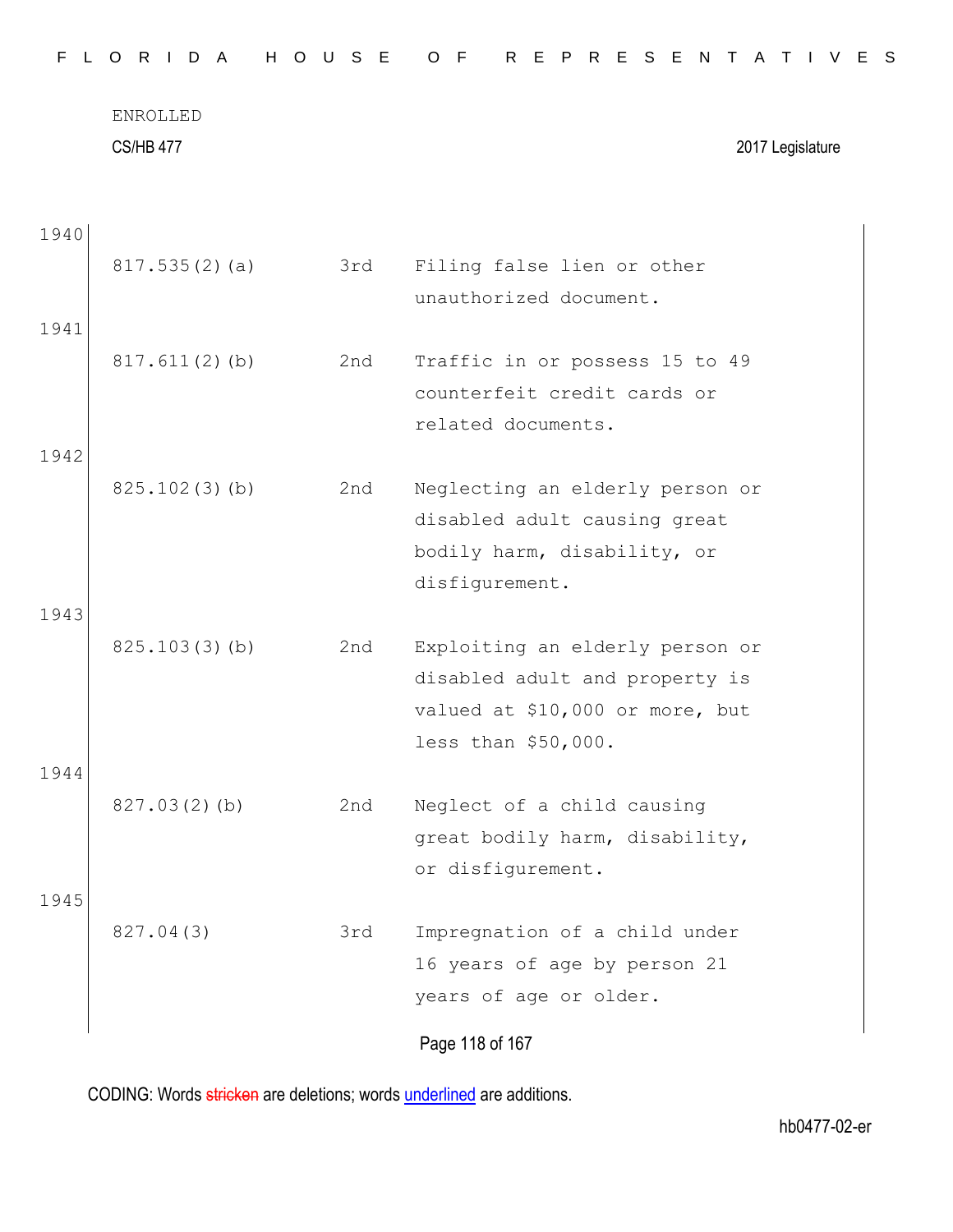| F.<br>L. | H<br>R I D<br>$\overline{A}$<br>$\circ$ | $O$ $U$<br>S E | R E P R E S E N<br>O F<br>A<br>IVES<br>$\top$                                             |
|----------|-----------------------------------------|----------------|-------------------------------------------------------------------------------------------|
|          | ENROLLED<br><b>CS/HB 477</b>            |                | 2017 Legislature                                                                          |
| 1946     |                                         |                |                                                                                           |
|          | 837.05(2)                               | 3rd            | Giving false information about<br>alleged capital felony to a law<br>enforcement officer. |
| 1947     |                                         |                |                                                                                           |
|          | 838.015                                 | 2nd            | Bribery.                                                                                  |
| 1948     | 838.016                                 | 2nd            | Unlawful compensation or reward                                                           |
|          |                                         |                | for official behavior.                                                                    |
| 1949     | 838.021(3)(a)                           | 2nd            | Unlawful harm to a public<br>servant.                                                     |
| 1950     |                                         |                |                                                                                           |
| 1951     | 838.22                                  | 2nd            | Bid tampering.                                                                            |
|          | 843.0855(2)                             | 3rd            | Impersonation of a public<br>officer or employee.                                         |
| 1952     |                                         |                |                                                                                           |
|          | 843.0855(3)                             | 3rd            | Unlawful simulation of legal<br>process.                                                  |
| 1953     |                                         |                |                                                                                           |
|          | 843.0855(4)                             | 3rd            | Intimidation of a public<br>officer or employee.                                          |
| 1954     |                                         |                |                                                                                           |
|          | 847.0135(3)                             | 3rd            | Solicitation of a child, via a                                                            |
|          |                                         |                | Page 119 of 167                                                                           |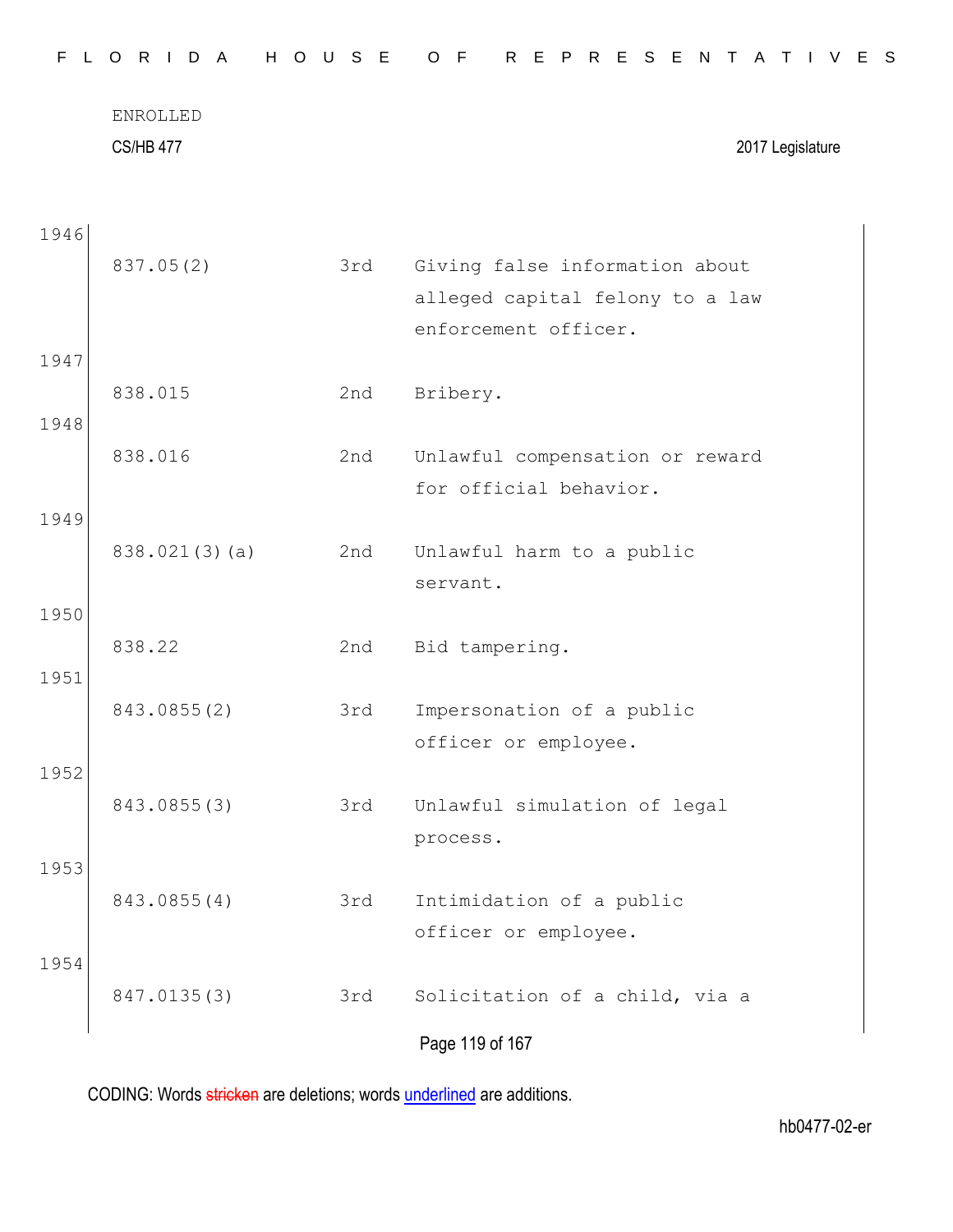CS/HB 477 2017 Legislature

|                |     | computer service, to commit an           |
|----------------|-----|------------------------------------------|
|                |     | unlawful sex act.                        |
| 1955           |     |                                          |
| 847.0135(4)    | 2nd | Traveling to meet a minor to             |
|                |     | commit an unlawful sex act.              |
| 1956           |     |                                          |
| 872.06         | 2nd | Abuse of a dead human body.              |
| 1957           |     |                                          |
| 874.05(2)(b)   | 1st | Encouraging or recruiting                |
|                |     | person under 13 to join a                |
|                |     | criminal gang; second or                 |
|                |     | subsequent offense.                      |
| 1958           |     |                                          |
| 874.10         |     | 1st, PBL Knowingly initiates, organizes, |
|                |     | plans, finances, directs,                |
|                |     | manages, or supervises criminal          |
|                |     | gang-related activity.                   |
| 1959           |     |                                          |
| 893.13(1)(c)1. | 1st | Sell, manufacture, or deliver            |
|                |     | cocaine (or other drug                   |
|                |     | prohibited under s.                      |
|                |     | $893.03(1)(a)$ , $(1)(b)$ , $(1)(d)$ ,   |
|                |     | $(2)$ (a), $(2)$ (b), or $(2)$ (c) 4.)   |
|                |     | within 1,000 feet of a child             |
|                |     | care facility, school, or                |
|                |     |                                          |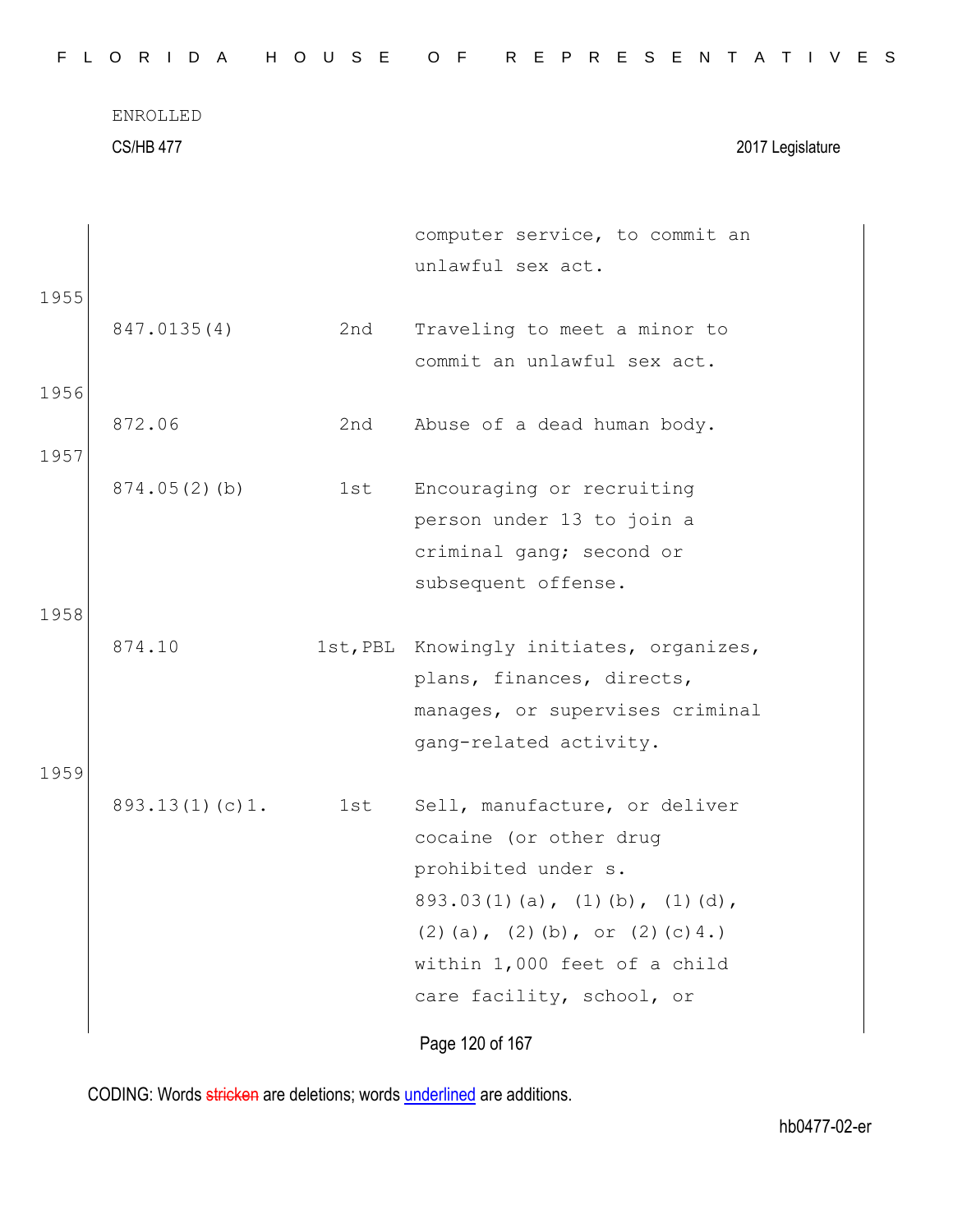CS/HB 477 2017 Legislature

|      |                     |     | state, county, or municipal            |
|------|---------------------|-----|----------------------------------------|
|      |                     |     | park or publicly owned                 |
|      |                     |     | recreational facility or               |
|      |                     |     | community center.                      |
| 1960 |                     |     |                                        |
|      | 893.13(1)(e)1.      | 1st | Sell, manufacture, or deliver          |
|      |                     |     | cocaine or other drug                  |
|      |                     |     | prohibited under s.                    |
|      |                     |     | $893.03(1)(a)$ , $(1)(b)$ , $(1)(d)$ , |
|      |                     |     | (2) (a), (2) (b), or (2) (c) $4.$ ,    |
|      |                     |     | within 1,000 feet of property          |
|      |                     |     | used for religious services or         |
|      |                     |     | a specified business site.             |
| 1961 |                     |     |                                        |
|      | 893.13(4)(a)        | 1st | Use or hire of minor; deliver          |
|      |                     |     | to minor other controlled              |
|      |                     |     | substance.                             |
| 1962 |                     |     |                                        |
|      | 893.135(1)(a)1. 1st |     | Trafficking in cannabis, more          |
|      |                     |     | than $25$ lbs., less than $2,000$      |
|      |                     |     | lbs.                                   |
| 1963 |                     |     |                                        |
|      | 893.135             | 1st | Trafficking in cocaine, more           |
|      | $(1)$ (b) $1.a.$    |     | than 28 grams, less than 200           |
|      |                     |     | grams.                                 |
|      |                     |     |                                        |
|      |                     |     | Page 121 of 167                        |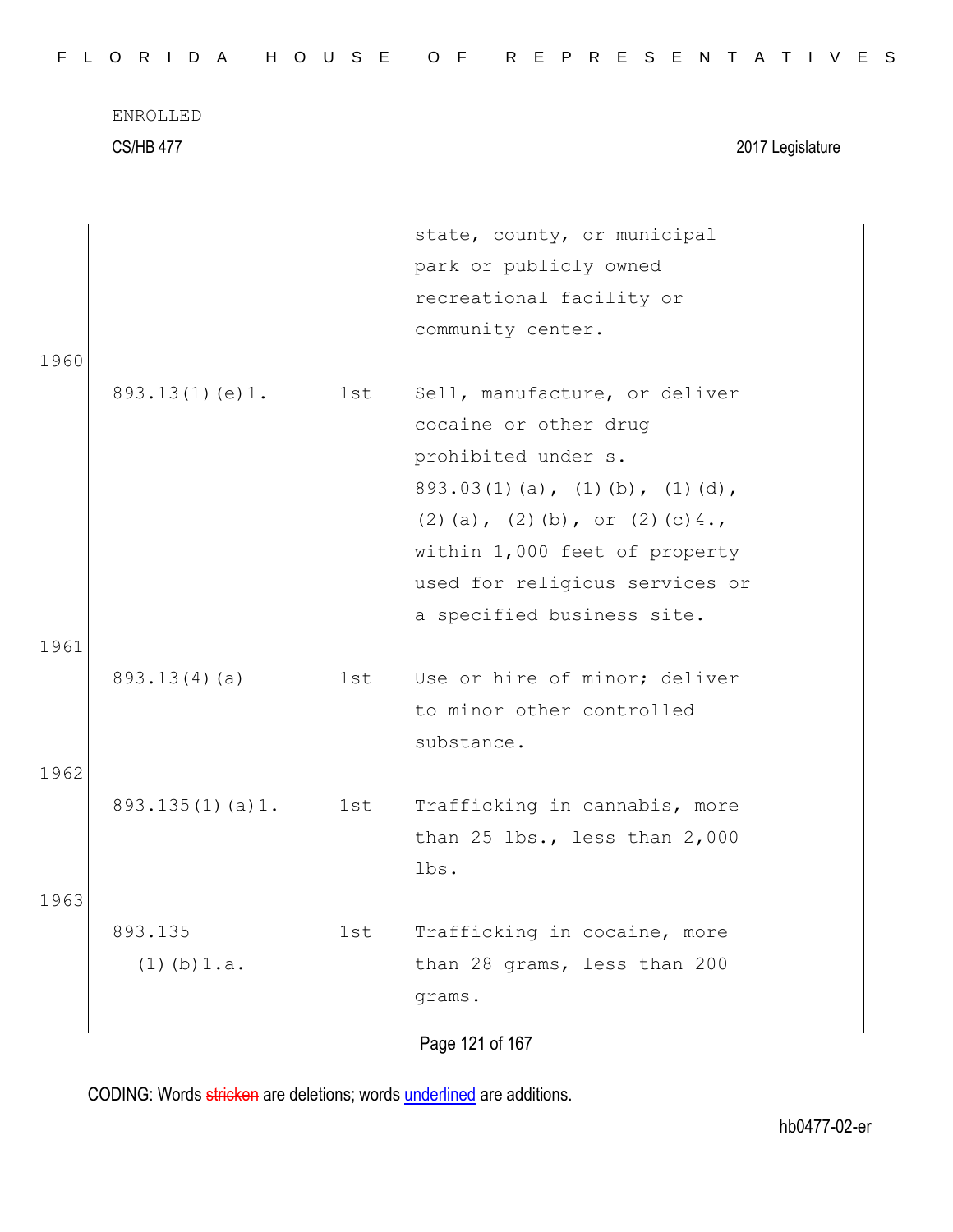| F.   | L O R I D A          | H O U S E | R E P R E S E N T A T I V E S<br>O F |
|------|----------------------|-----------|--------------------------------------|
|      | ENROLLED             |           |                                      |
|      | <b>CS/HB 477</b>     |           | 2017 Legislature                     |
| 1964 |                      |           |                                      |
|      | 893.135              | 1st       | Trafficking in illegal drugs,        |
|      | $(1)$ (c) $1.a.$     |           | more than 4 grams, less than 14      |
|      |                      |           | grams.                               |
| 1965 |                      |           |                                      |
|      | 893.135              | 1st       | Trafficking in hydrocodone, 14       |
|      | $(1)$ (c) $2.a.$     |           | grams or more, less than 28          |
|      |                      |           | grams.                               |
| 1966 |                      |           |                                      |
|      | 893.135              | 1st       | Trafficking in hydrocodone, 28       |
|      | $(1)$ (c) $2.b.$     |           | grams or more, less than 50          |
|      |                      |           | grams.                               |
| 1967 |                      |           |                                      |
|      | 893.135              | 1st       | Trafficking in oxycodone, 7          |
|      | $(1)$ (c) $3.a.$     |           | grams or more, less than 14          |
|      |                      |           | grams.                               |
| 1968 | 893.135              | 1st       | Trafficking in oxycodone, 14         |
|      | $(1)$ (c) $3.b.$     |           | grams or more, less than 25          |
|      |                      |           | grams.                               |
| 1969 |                      |           |                                      |
|      | 893.135              | 1st       | Trafficking in fentanyl, 4           |
|      | $(1)$ (c) 4.b. $(I)$ |           | grams or more, less than 14          |
|      |                      |           | grams.                               |
| 1970 |                      |           |                                      |
|      |                      |           |                                      |
|      |                      |           | Page 122 of 167                      |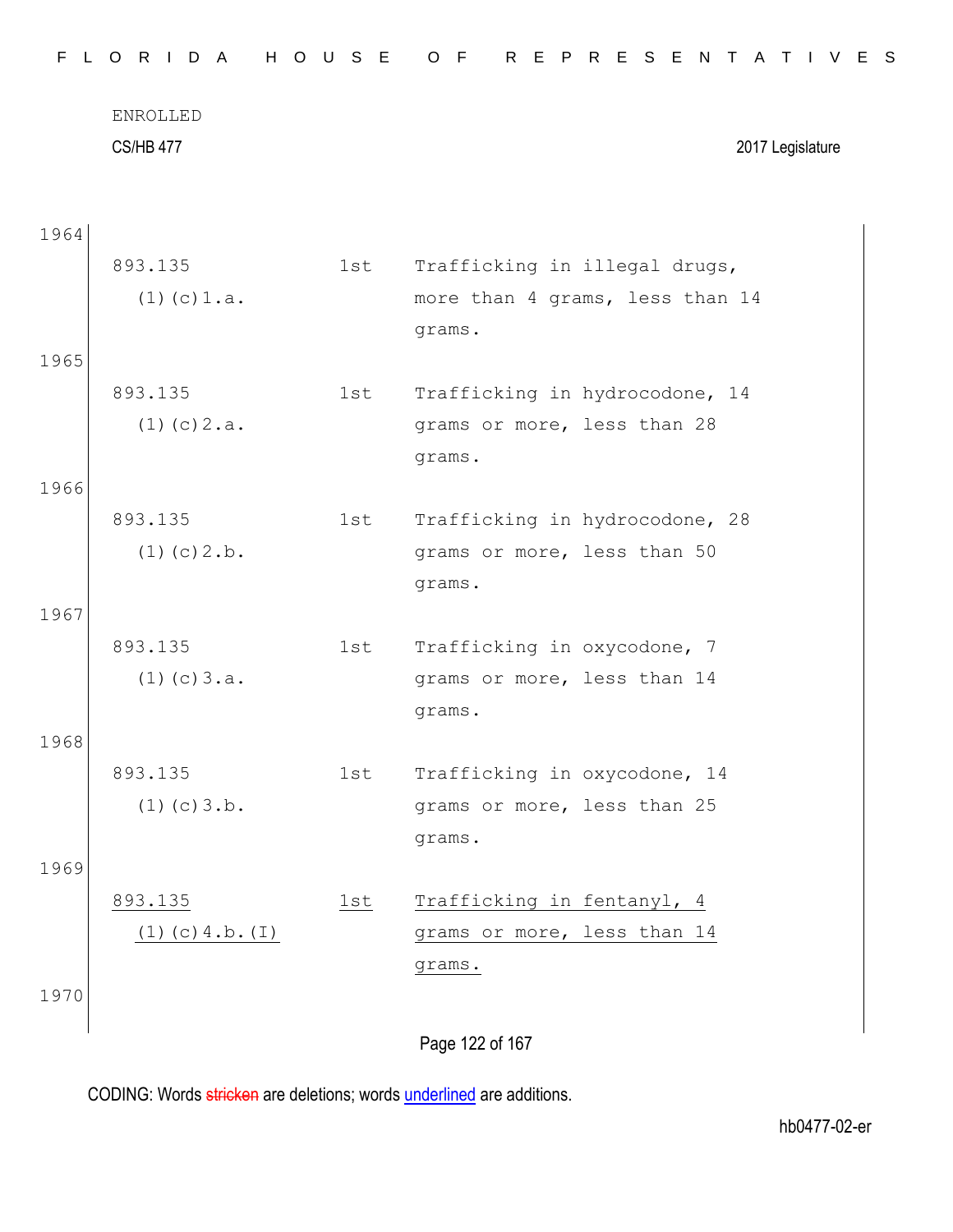|  |  |  | FLORIDA HOUSE OF REPRESENTATIVES |  |  |  |  |  |  |  |  |  |  |  |  |  |
|--|--|--|----------------------------------|--|--|--|--|--|--|--|--|--|--|--|--|--|
|  |  |  |                                  |  |  |  |  |  |  |  |  |  |  |  |  |  |

CS/HB 477 2017 Legislature

| 893.135(1)(d)1.<br>more than 28 grams or more,<br>less than 200 grams.<br>1971<br>893.135(1)(e)1.<br>1st<br>Trafficking in methaqualone,<br>more than 200 grams or more,<br>less than 5 kilograms.<br>1972<br>893.135(1)(f)1. 1st<br>Trafficking in amphetamine,<br>more than 14 grams or more,<br>less than 28 grams.<br>1973<br>893.135<br>Trafficking in flunitrazepam, 4<br>1st<br>$(1)$ $(g)$ $1.a.$<br>grams or more, less than 14<br>grams.<br>1974<br>893.135<br>Trafficking in gamma-<br>1st<br>$(1)$ (h) $1.a.$<br>hydroxybutyric acid (GHB), 1<br>kilogram or more, less than 5<br>kilograms.<br>1975<br>893.135<br>Trafficking in 1,4-Butanediol,<br>1st | 893.135(1)(d)1.a.  | 1st | Trafficking in phencyclidine,   |
|----------------------------------------------------------------------------------------------------------------------------------------------------------------------------------------------------------------------------------------------------------------------------------------------------------------------------------------------------------------------------------------------------------------------------------------------------------------------------------------------------------------------------------------------------------------------------------------------------------------------------------------------------------------------|--------------------|-----|---------------------------------|
|                                                                                                                                                                                                                                                                                                                                                                                                                                                                                                                                                                                                                                                                      |                    |     |                                 |
|                                                                                                                                                                                                                                                                                                                                                                                                                                                                                                                                                                                                                                                                      |                    |     |                                 |
|                                                                                                                                                                                                                                                                                                                                                                                                                                                                                                                                                                                                                                                                      |                    |     |                                 |
|                                                                                                                                                                                                                                                                                                                                                                                                                                                                                                                                                                                                                                                                      |                    |     |                                 |
|                                                                                                                                                                                                                                                                                                                                                                                                                                                                                                                                                                                                                                                                      |                    |     |                                 |
|                                                                                                                                                                                                                                                                                                                                                                                                                                                                                                                                                                                                                                                                      |                    |     |                                 |
|                                                                                                                                                                                                                                                                                                                                                                                                                                                                                                                                                                                                                                                                      |                    |     |                                 |
|                                                                                                                                                                                                                                                                                                                                                                                                                                                                                                                                                                                                                                                                      |                    |     |                                 |
|                                                                                                                                                                                                                                                                                                                                                                                                                                                                                                                                                                                                                                                                      |                    |     |                                 |
|                                                                                                                                                                                                                                                                                                                                                                                                                                                                                                                                                                                                                                                                      |                    |     |                                 |
|                                                                                                                                                                                                                                                                                                                                                                                                                                                                                                                                                                                                                                                                      |                    |     |                                 |
|                                                                                                                                                                                                                                                                                                                                                                                                                                                                                                                                                                                                                                                                      |                    |     |                                 |
|                                                                                                                                                                                                                                                                                                                                                                                                                                                                                                                                                                                                                                                                      |                    |     |                                 |
|                                                                                                                                                                                                                                                                                                                                                                                                                                                                                                                                                                                                                                                                      |                    |     |                                 |
|                                                                                                                                                                                                                                                                                                                                                                                                                                                                                                                                                                                                                                                                      |                    |     |                                 |
|                                                                                                                                                                                                                                                                                                                                                                                                                                                                                                                                                                                                                                                                      |                    |     |                                 |
|                                                                                                                                                                                                                                                                                                                                                                                                                                                                                                                                                                                                                                                                      |                    |     |                                 |
|                                                                                                                                                                                                                                                                                                                                                                                                                                                                                                                                                                                                                                                                      |                    |     |                                 |
|                                                                                                                                                                                                                                                                                                                                                                                                                                                                                                                                                                                                                                                                      |                    |     |                                 |
|                                                                                                                                                                                                                                                                                                                                                                                                                                                                                                                                                                                                                                                                      |                    |     |                                 |
|                                                                                                                                                                                                                                                                                                                                                                                                                                                                                                                                                                                                                                                                      |                    |     |                                 |
|                                                                                                                                                                                                                                                                                                                                                                                                                                                                                                                                                                                                                                                                      | $(1)$ $(j)$ $1.a.$ |     | 1 kilogram or more, less than 5 |
| kilograms.                                                                                                                                                                                                                                                                                                                                                                                                                                                                                                                                                                                                                                                           |                    |     |                                 |
| 1976                                                                                                                                                                                                                                                                                                                                                                                                                                                                                                                                                                                                                                                                 |                    |     |                                 |
| Page 123 of 167                                                                                                                                                                                                                                                                                                                                                                                                                                                                                                                                                                                                                                                      |                    |     |                                 |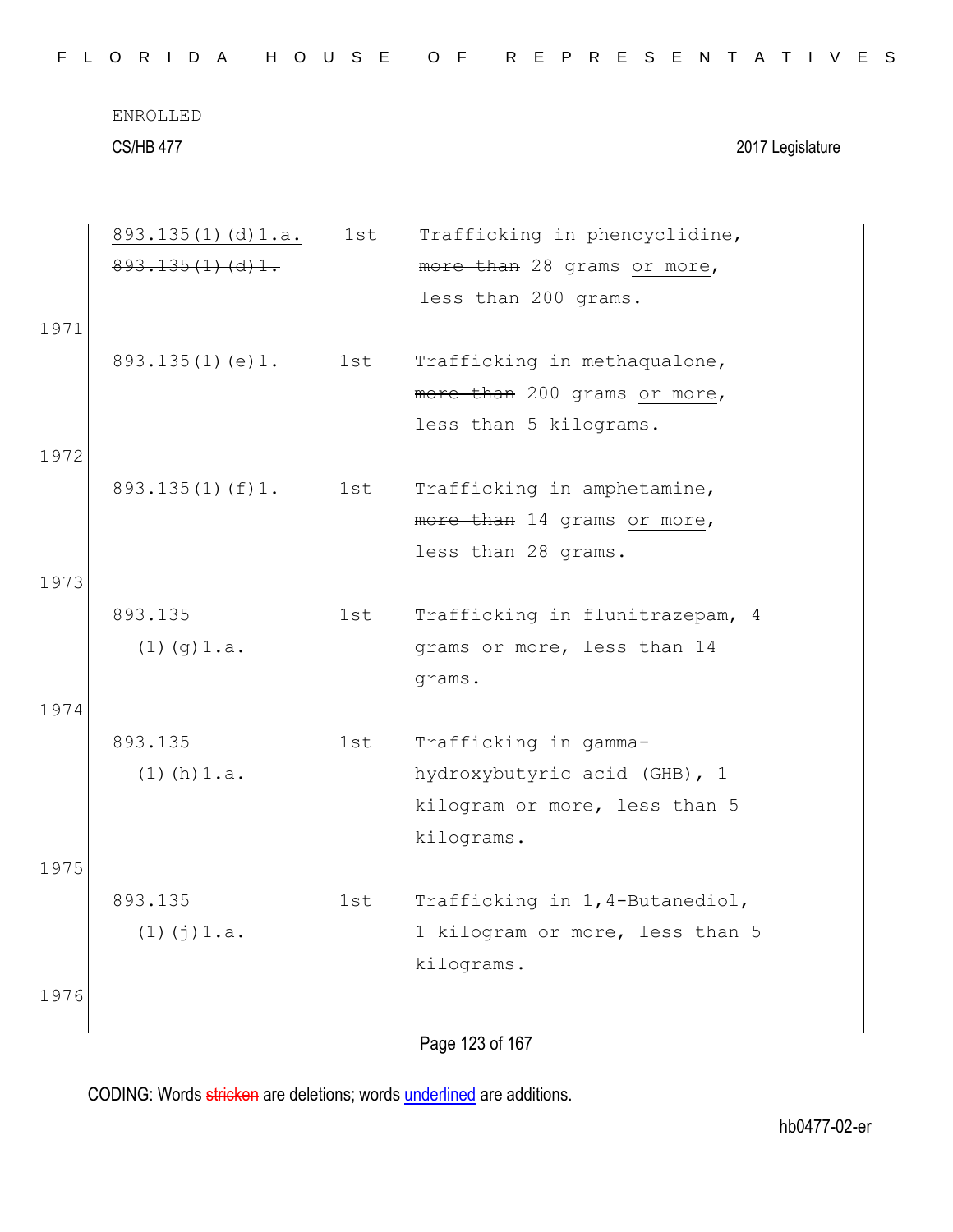|      | ENROLLED<br><b>CS/HB 477</b> |     |                                  |
|------|------------------------------|-----|----------------------------------|
|      |                              |     | 2017 Legislature                 |
|      | 893.135                      | 1st | Trafficking in Phenethylamines,  |
|      | $(1)$ (k) $2.a.$             |     | 10 grams or more, less than 200  |
|      |                              |     | grams.                           |
| 1977 |                              |     |                                  |
|      | $893.135(1)$ (m) $2.a.$      | 1st | Trafficking in synthetic         |
|      |                              |     | cannabinoids, 280 grams or       |
|      |                              |     | more, less than 500 grams.       |
| 1978 |                              |     |                                  |
|      | $893.135(1)$ (m) $2.b.$      | 1st | Trafficking in synthetic         |
|      |                              |     | cannabinoids, 500 grams or       |
|      |                              |     | more, less than 1,000 grams.     |
| 1979 |                              |     |                                  |
|      | 893.135(1)(n)2.a.            | 1st | Trafficking in n-benzyl          |
|      |                              |     | phenethylamines, 14 grams or     |
|      |                              |     | more, less than 100 grams.       |
| 1980 |                              |     |                                  |
|      | 893.1351(2)                  | 2nd | Possession of place for          |
|      |                              |     | trafficking in or manufacturing  |
|      |                              |     | of controlled substance.         |
| 1981 |                              |     |                                  |
|      | 896.101(5)(a)                | 3rd | Money laundering, financial      |
|      |                              |     | transactions exceeding \$300 but |
|      |                              |     | less than \$20,000.              |
| 1982 |                              |     |                                  |
|      | 896.104(4)(a)1.              | 3rd | Structuring transactions to      |
|      |                              |     | Page 124 of 167                  |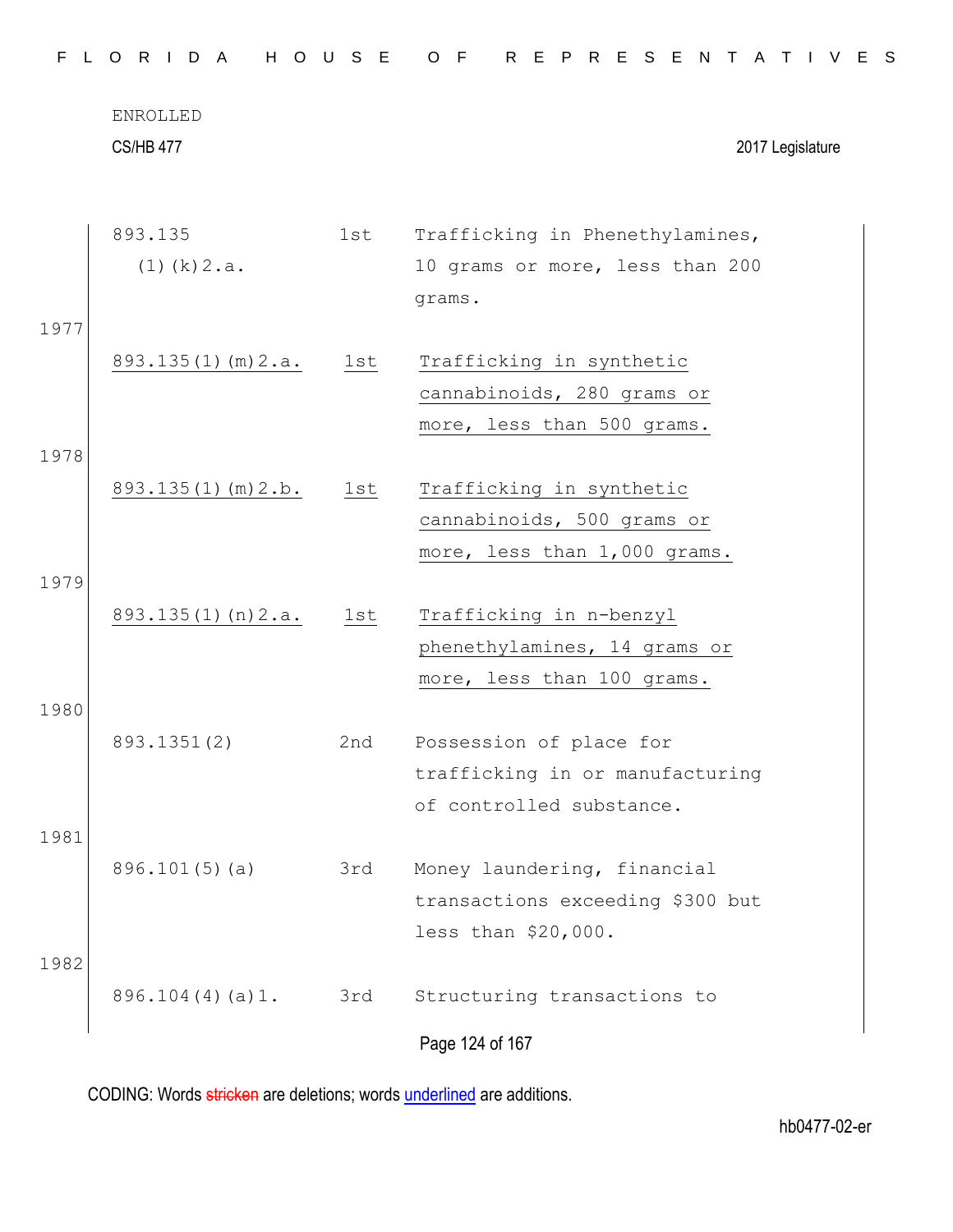CS/HB 477 2017 Legislature

|      |                |     | evade reporting or registration  |
|------|----------------|-----|----------------------------------|
|      |                |     | requirements, financial          |
|      |                |     | transactions exceeding \$300 but |
|      |                |     | less than \$20,000.              |
| 1983 |                |     |                                  |
|      | 943.0435(4)(c) | 2nd | Sexual offender vacating         |
|      |                |     | permanent residence; failure to  |
|      |                |     | comply with reporting            |
|      |                |     | requirements.                    |
| 1984 |                |     |                                  |
|      | 943.0435(8)    | 2nd | Sexual offender; remains in      |
|      |                |     | state after indicating intent    |
|      |                |     | to leave; failure to comply      |
|      |                |     | with reporting requirements.     |
| 1985 |                |     |                                  |
|      | 943.0435(9)(a) | 3rd | Sexual offender; failure to      |
|      |                |     | comply with reporting            |
|      |                |     | requirements.                    |
| 1986 |                |     |                                  |
|      | 943.0435(13)   | 3rd | Failure to report or providing   |
|      |                |     | false information about a        |
|      |                |     | sexual offender; harbor or       |
|      |                |     | conceal a sexual offender.       |
| 1987 |                |     |                                  |
|      | 943.0435(14)   | 3rd | Sexual offender; failure to      |
|      |                |     | Page 125 of 167                  |
|      |                |     |                                  |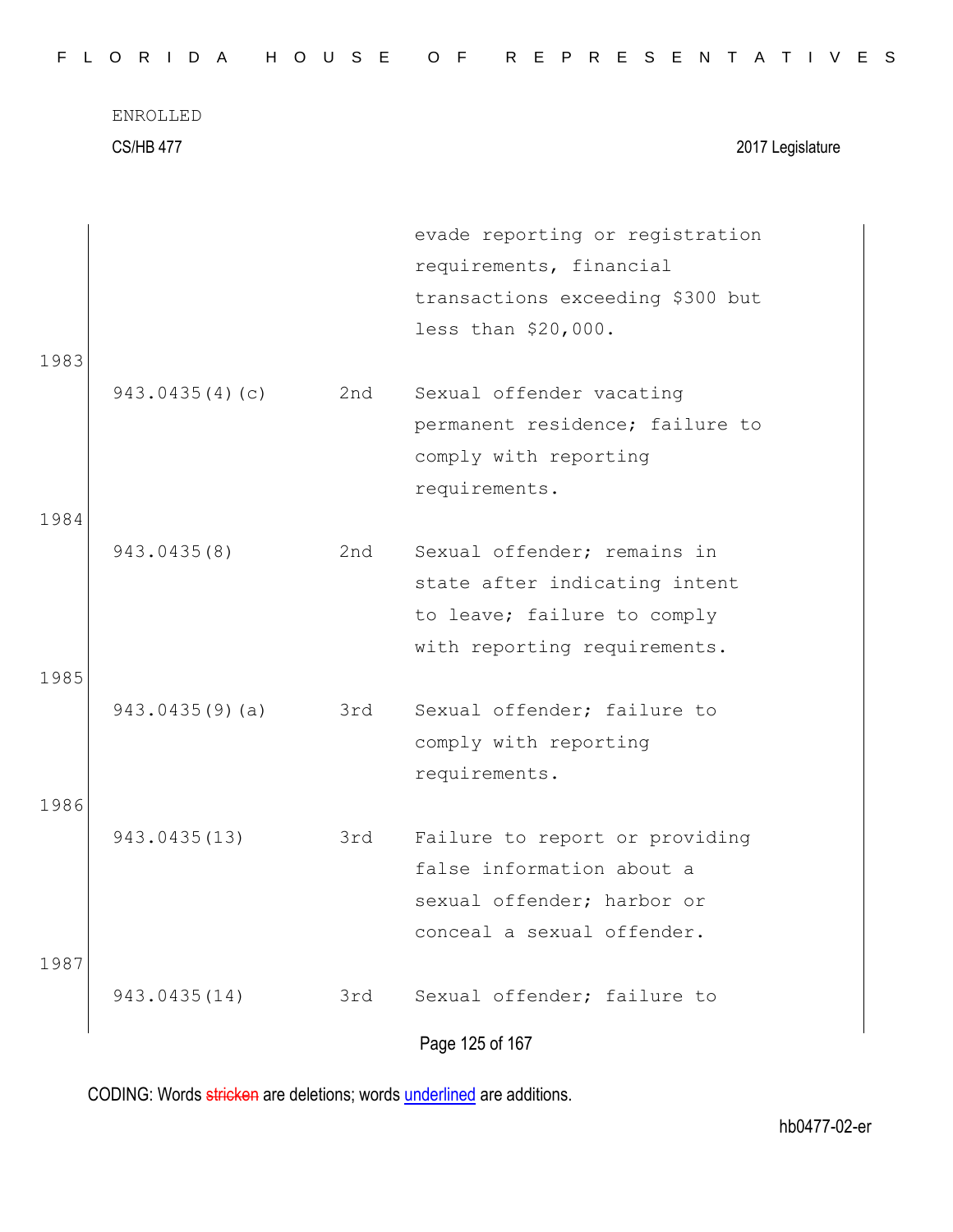CS/HB 477 2017 Legislature

|      |                |     | report and reregister; failure |
|------|----------------|-----|--------------------------------|
|      |                |     | to respond to address          |
|      |                |     | verification; providing false  |
|      |                |     | registration information.      |
| 1988 |                |     |                                |
|      | 944.607(9)     | 3rd | Sexual offender; failure to    |
|      |                |     | comply with reporting          |
|      |                |     | requirements.                  |
| 1989 |                |     |                                |
|      | 944.607(10)(a) | 3rd | Sexual offender; failure to    |
|      |                |     | submit to the taking of a      |
|      |                |     | digitized photograph.          |
| 1990 |                |     |                                |
|      | 944.607(12)    | 3rd | Failure to report or providing |
|      |                |     | false information about a      |
|      |                |     | sexual offender; harbor or     |
|      |                |     | conceal a sexual offender.     |
| 1991 |                |     |                                |
|      | 944.607(13)    | 3rd | Sexual offender; failure to    |
|      |                |     | report and reregister; failure |
|      |                |     | to respond to address          |
|      |                |     | verification; providing false  |
|      |                |     | registration information.      |
| 1992 |                |     |                                |
|      | 985.4815(10)   | 3rd | Sexual offender; failure to    |
|      |                |     | Page 126 of 167                |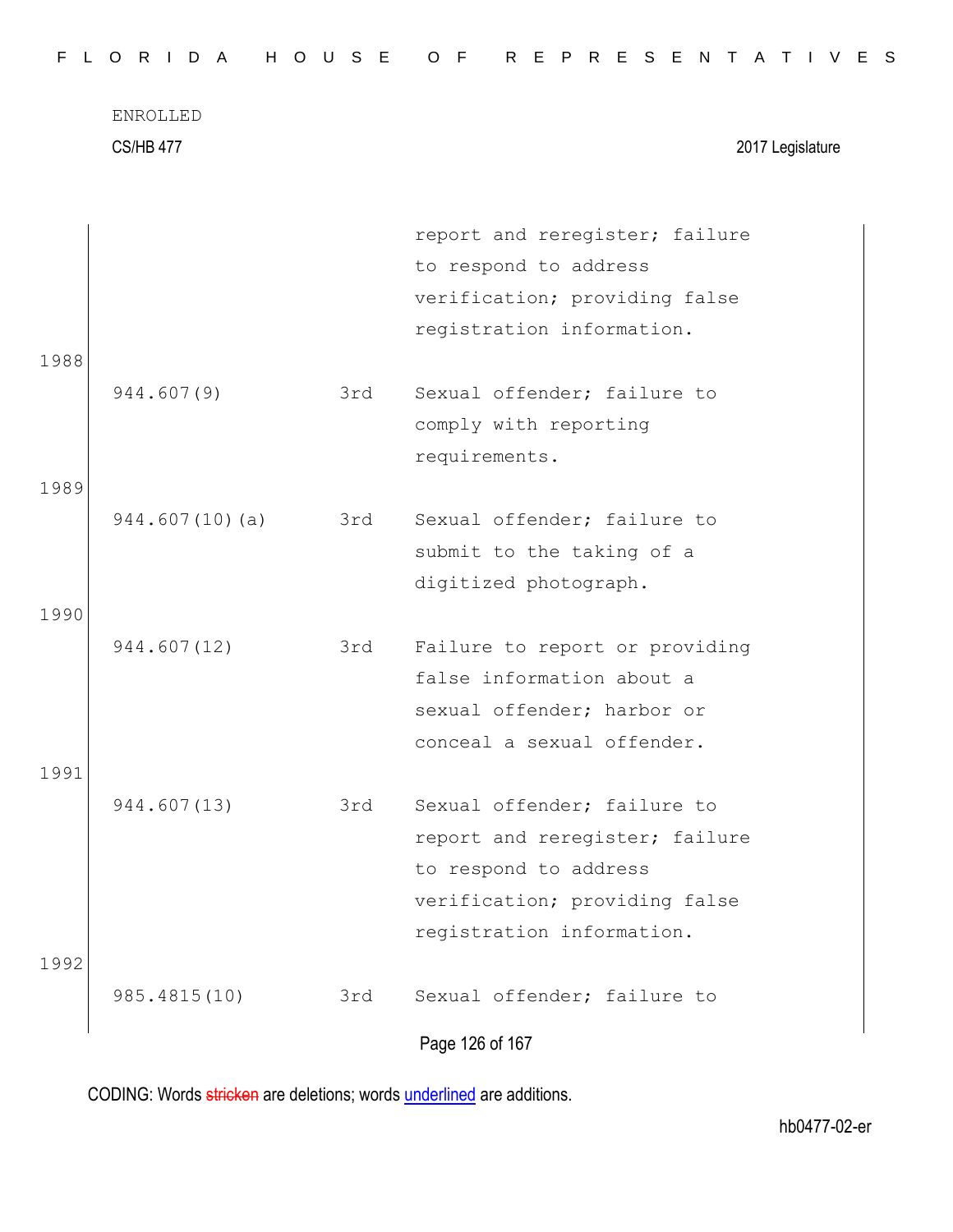CS/HB 477 2017 Legislature

|      |                   |        | submit to the taking of a       |
|------|-------------------|--------|---------------------------------|
|      |                   |        | digitized photograph.           |
| 1993 |                   |        |                                 |
|      | 985.4815(12)      | 3rd    | Failure to report or providing  |
|      |                   |        | false information about a       |
|      |                   |        | sexual offender; harbor or      |
|      |                   |        | conceal a sexual offender.      |
| 1994 |                   |        |                                 |
|      | 985.4815(13)      | 3rd    | Sexual offender; failure to     |
|      |                   |        | report and reregister; failure  |
|      |                   |        | to respond to address           |
|      |                   |        | verification; providing false   |
|      |                   |        | registration information.       |
| 1995 |                   |        |                                 |
| 1996 | LEVEL 8<br>(h)    |        |                                 |
| 1997 |                   |        |                                 |
|      | Florida           | Felony |                                 |
|      | Statute           | Degree | Description                     |
| 1998 |                   |        |                                 |
|      | 316.193           | 2nd    | DUI manslaughter.               |
|      | (3)(c)3.a.        |        |                                 |
| 1999 |                   |        |                                 |
|      | $316.1935(4)$ (b) | 1st    | Aggravated fleeing or attempted |
|      |                   |        | eluding with serious bodily     |
|      |                   |        | injury or death.                |
|      |                   |        |                                 |
|      |                   |        | Page 127 of 167                 |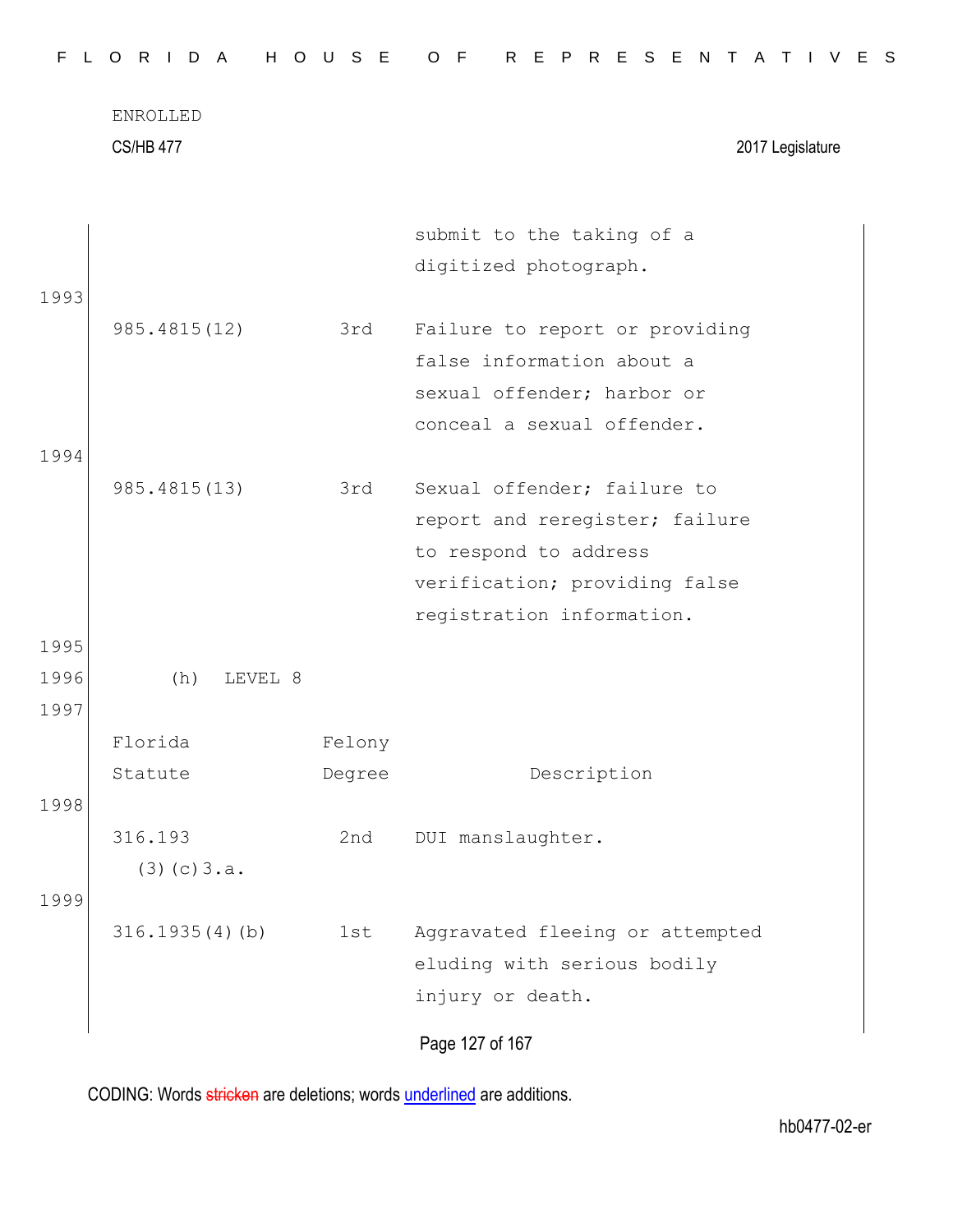|  |  |  |  |  |  |  |  |  |  |  |  |  | FLORIDA HOUSE OF REPRESENTATIVES |  |  |  |  |  |  |  |  |  |  |  |  |  |  |  |  |
|--|--|--|--|--|--|--|--|--|--|--|--|--|----------------------------------|--|--|--|--|--|--|--|--|--|--|--|--|--|--|--|--|
|--|--|--|--|--|--|--|--|--|--|--|--|--|----------------------------------|--|--|--|--|--|--|--|--|--|--|--|--|--|--|--|--|

| ENROLLED         |                  |
|------------------|------------------|
| <b>CS/HB 477</b> | 2017 Legislature |

| 2000         |                 |     |                                                                                                                                                         |
|--------------|-----------------|-----|---------------------------------------------------------------------------------------------------------------------------------------------------------|
| 2001         | 327.35(3)(c)3.  | 2nd | Vessel BUI manslaughter.                                                                                                                                |
|              | 499.0051(7)     | 1st | Knowing trafficking in<br>contraband prescription drugs.                                                                                                |
| 2002         | 499.0051(8)     | 1st | Knowing forgery of prescription<br>labels or prescription drug<br>labels.                                                                               |
| 2003         | 560.123(8)(b)2. | 2nd | Failure to report currency or<br>payment instruments totaling or<br>exceeding \$20,000, but less<br>than $$100,000$ by money<br>transmitter.            |
| 2004<br>2005 | 560.125(5)(b)   | 2nd | Money transmitter business by<br>unauthorized person, currency<br>or payment instruments totaling<br>or exceeding \$20,000, but less<br>than \$100,000. |
|              | 655.50(10)(b)2. | 2nd | Failure to report financial<br>transactions totaling or<br>exceeding \$20,000, but less                                                                 |
|              |                 |     | Page 128 of 167                                                                                                                                         |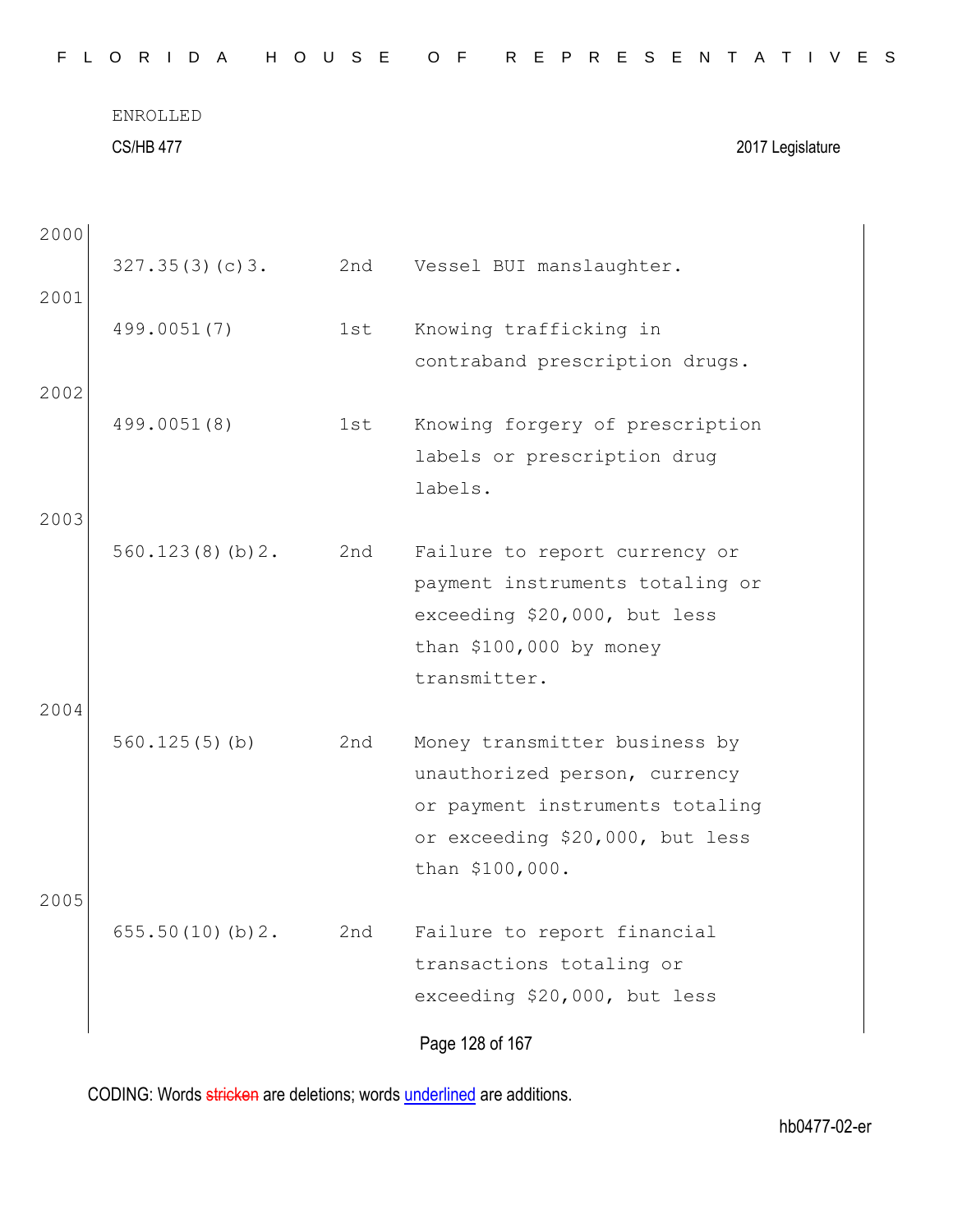CS/HB 477 2017 Legislature

|      |               |     | than \$100,000 by financial     |  |
|------|---------------|-----|---------------------------------|--|
| 2006 |               |     | institutions.                   |  |
|      | 777.03(2)(a)  | 1st | Accessory after the fact,       |  |
|      |               |     | capital felony.                 |  |
| 2007 |               |     |                                 |  |
|      | 782.04(4)     | 2nd | Killing of human without design |  |
|      |               |     | when engaged in act or attempt  |  |
|      |               |     | of any felony other than arson, |  |
|      |               |     | sexual battery, robbery,        |  |
|      |               |     | burglary, kidnapping,           |  |
|      |               |     | aggravated fleeing or eluding   |  |
|      |               |     | with serious bodily injury or   |  |
|      |               |     | death, aircraft piracy, or      |  |
|      |               |     | unlawfully discharging bomb.    |  |
| 2008 |               |     |                                 |  |
|      | 782.051(2)    | 1st | Attempted felony murder while   |  |
|      |               |     | perpetrating or attempting to   |  |
|      |               |     | perpetrate a felony not         |  |
|      |               |     | enumerated in $s. 782.04(3)$ .  |  |
| 2009 |               |     |                                 |  |
|      | 782.071(1)(b) | 1st | Committing vehicular homicide   |  |
|      |               |     | and failing to render aid or    |  |
|      |               |     | give information.               |  |
| 2010 |               |     |                                 |  |
|      |               |     | Page 129 of 167                 |  |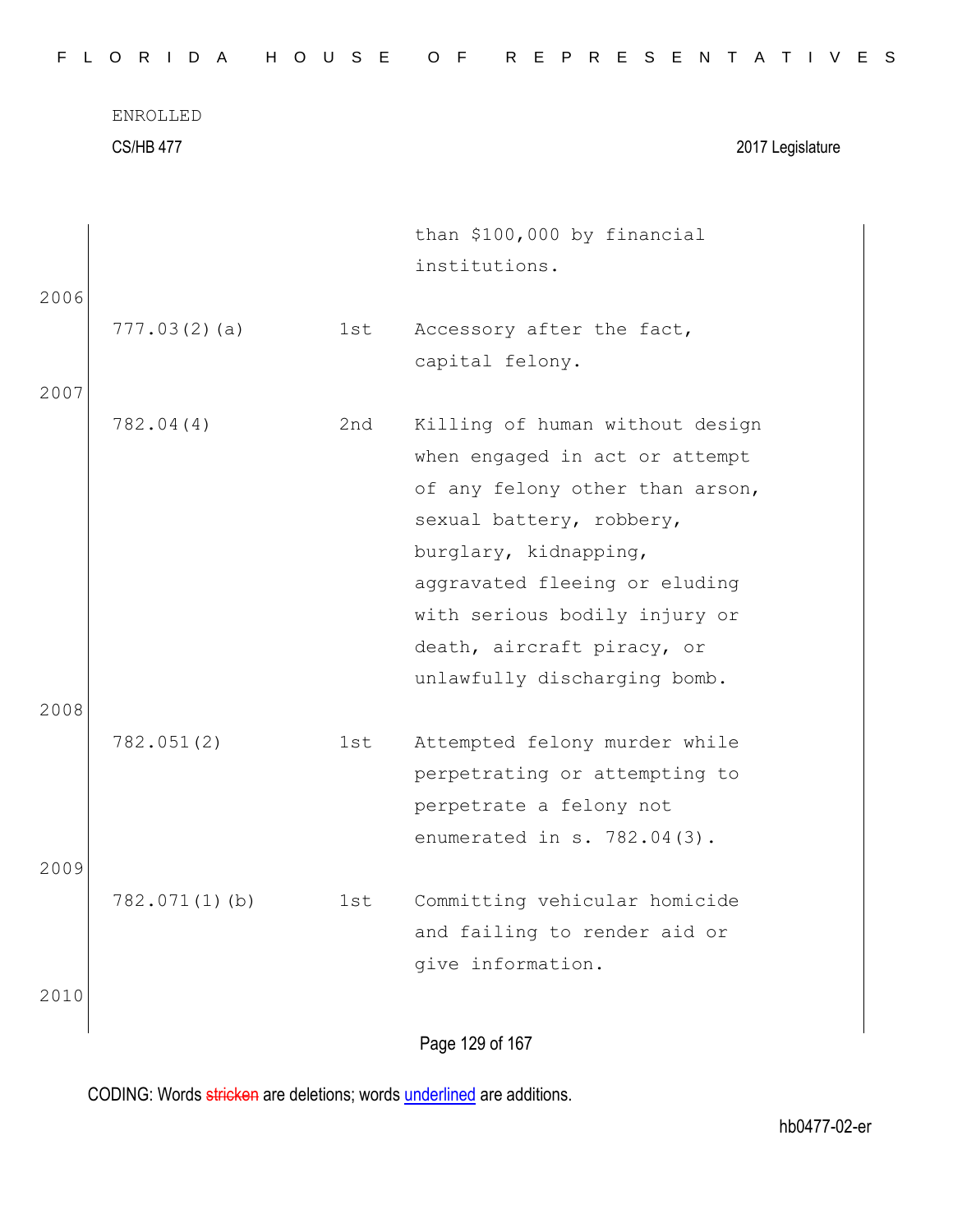|      | ENROLLED<br><b>CS/HB 477</b> |     | 2017 Legislature                |
|------|------------------------------|-----|---------------------------------|
|      | 782.072(2)                   | 1st | Committing vessel homicide and  |
|      |                              |     | failing to render aid or give   |
|      |                              |     | information.                    |
| 2011 |                              |     |                                 |
|      | 787.06(3)(a)1.               | 1st | Human trafficking for labor and |
|      |                              |     | services of a child.            |
| 2012 |                              |     |                                 |
|      | 787.06(3)(b)                 | 1st | Human trafficking using         |
|      |                              |     | coercion for commercial sexual  |
|      |                              |     | activity of an adult.           |
| 2013 |                              |     |                                 |
|      | 787.06(3)(c)2.               | 1st | Human trafficking using         |
|      |                              |     | coercion for labor and services |
|      |                              |     | of an unauthorized alien adult. |
| 2014 |                              |     |                                 |
|      | 787.06(3)(e)1.               | 1st | Human trafficking for labor and |
|      |                              |     | services by the transfer or     |
|      |                              |     | transport of a child from       |
|      |                              |     | outside Florida to within the   |
| 2015 |                              |     | state.                          |
|      | 787.06(3)(f)2.               | 1st | Human trafficking using         |
|      |                              |     | coercion for commercial sexual  |
|      |                              |     | activity by the transfer or     |
|      |                              |     | transport of any adult from     |
|      |                              |     | Page 130 of 167                 |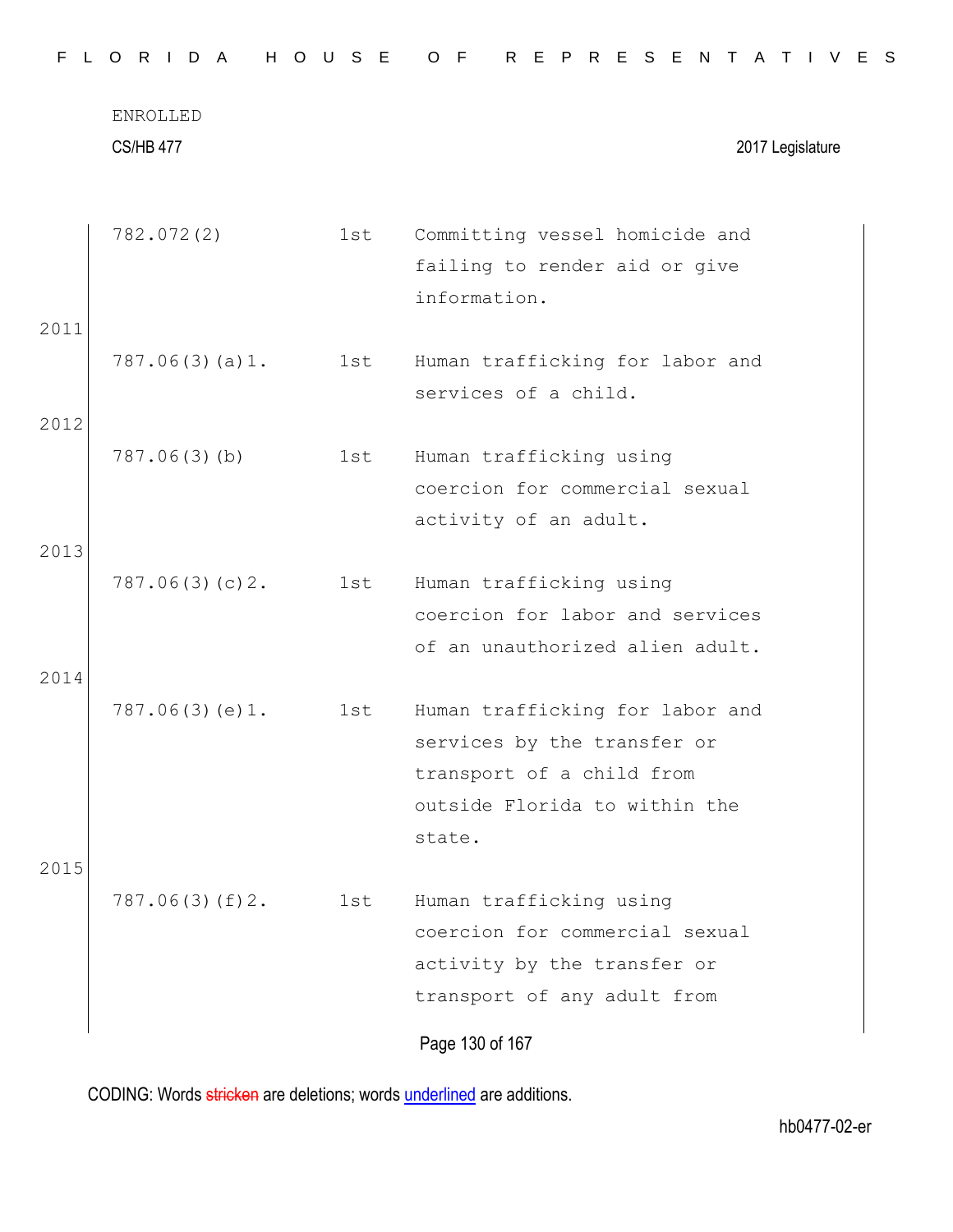| FLORIDA HOUSE OF REPRESENTATIVES |  |
|----------------------------------|--|
|----------------------------------|--|

CS/HB 477 2017 Legislature

|      |               |     | outside Florida to within the   |
|------|---------------|-----|---------------------------------|
|      |               |     | state.                          |
| 2016 |               |     |                                 |
|      | 790.161(3)    | 1st | Discharging a destructive       |
|      |               |     | device which results in bodily  |
|      |               |     | harm or property damage.        |
| 2017 |               |     |                                 |
|      | 794.011(5)(a) | 1st | Sexual battery; victim 12 years |
|      |               |     | of age or older but younger     |
|      |               |     | than 18 years; offender 18      |
|      |               |     | years or older; offender does   |
|      |               |     | not use physical force likely   |
|      |               |     | to cause serious injury.        |
| 2018 |               |     |                                 |
|      | 794.011(5)(b) | 2nd | Sexual battery; victim and      |
|      |               |     | offender 18 years of age or     |
|      |               |     | older; offender does not use    |
|      |               |     | physical force likely to cause  |
|      |               |     | serious injury.                 |
| 2019 |               |     |                                 |
|      | 794.011(5)(c) | 2nd | Sexual battery; victim 12 years |
|      |               |     | of age or older; offender       |
|      |               |     | younger than 18 years; offender |
|      |               |     | does not use physical force     |
|      |               |     | likely to cause injury.         |
|      |               |     | Page 131 of 167                 |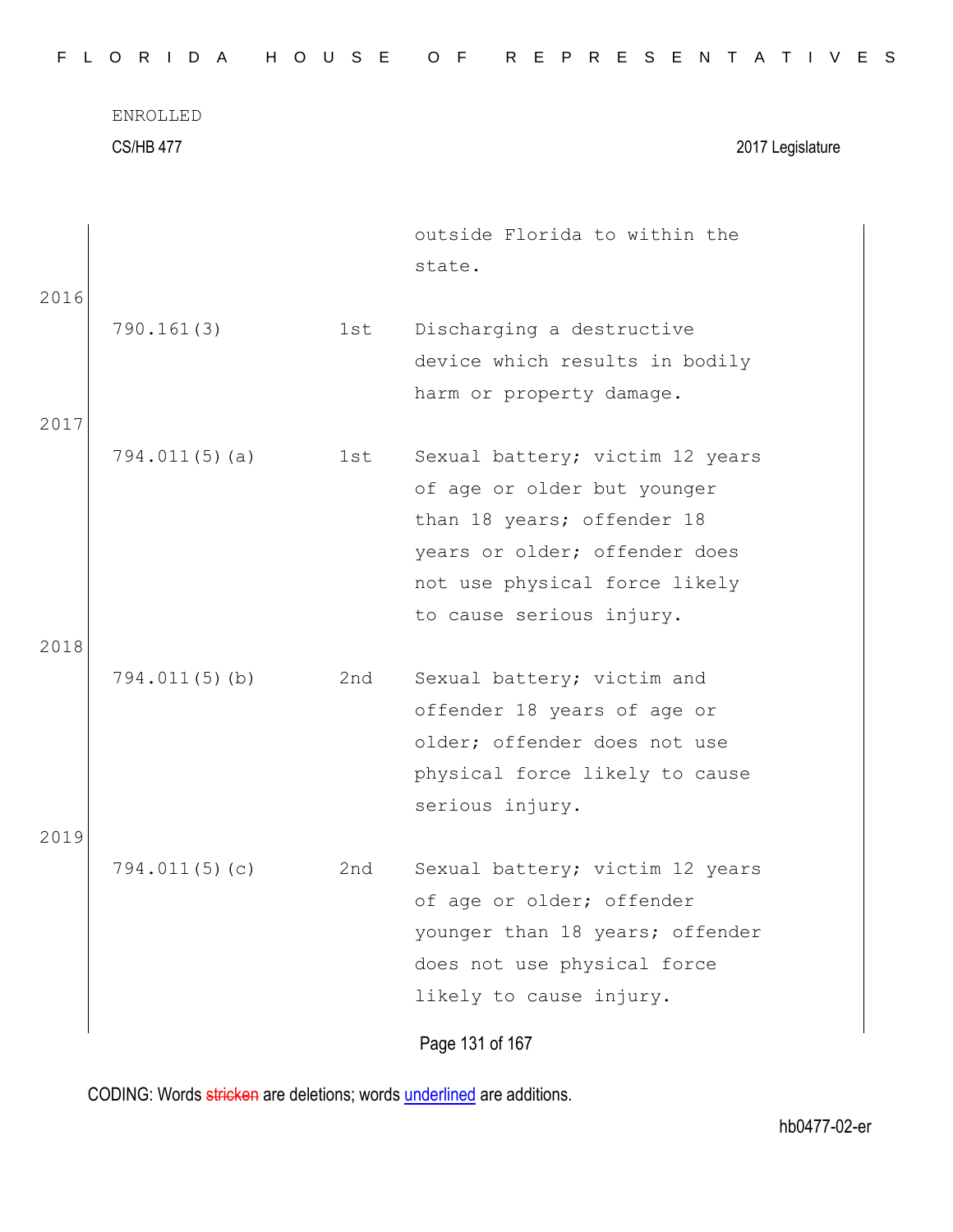|  |  |  |  |  |  |  |  |  |  |  |  |  | FLORIDA HOUSE OF REPRESENTATIVES |  |  |  |  |  |  |  |  |  |  |  |  |  |  |  |  |  |
|--|--|--|--|--|--|--|--|--|--|--|--|--|----------------------------------|--|--|--|--|--|--|--|--|--|--|--|--|--|--|--|--|--|
|--|--|--|--|--|--|--|--|--|--|--|--|--|----------------------------------|--|--|--|--|--|--|--|--|--|--|--|--|--|--|--|--|--|

CS/HB 477 2017 Legislature

| 2020 |               |          |                                 |
|------|---------------|----------|---------------------------------|
|      | 794.011(5)(d) | 1st      | Sexual battery; victim 12 years |
|      |               |          | of age or older; offender does  |
|      |               |          | not use physical force likely   |
|      |               |          | to cause serious injury; prior  |
|      |               |          | conviction for specified sex    |
|      |               |          | offense.                        |
| 2021 |               |          |                                 |
|      | 794.08(3)     | 2nd      | Female genital mutilation,      |
|      |               |          | removal of a victim younger     |
|      |               |          | than 18 years of age from this  |
|      |               |          | state.                          |
| 2022 |               |          |                                 |
|      | 800.04(4)(b)  | 2nd      | Lewd or lascivious battery.     |
| 2023 |               |          |                                 |
|      | 800.04(4)(c)  | 1st      | Lewd or lascivious battery;     |
|      |               |          | offender 18 years of age or     |
|      |               |          | older; prior conviction for     |
|      |               |          | specified sex offense.          |
| 2024 |               |          |                                 |
|      | 806.01(1)     | 1st      | Maliciously damage dwelling or  |
|      |               |          | structure by fire or explosive, |
|      |               |          | believing person in structure.  |
| 2025 |               |          |                                 |
|      | 810.02(2)(a)  | 1st, PBL | Burglary with assault or        |
|      |               |          |                                 |
|      |               |          | Page 132 of 167                 |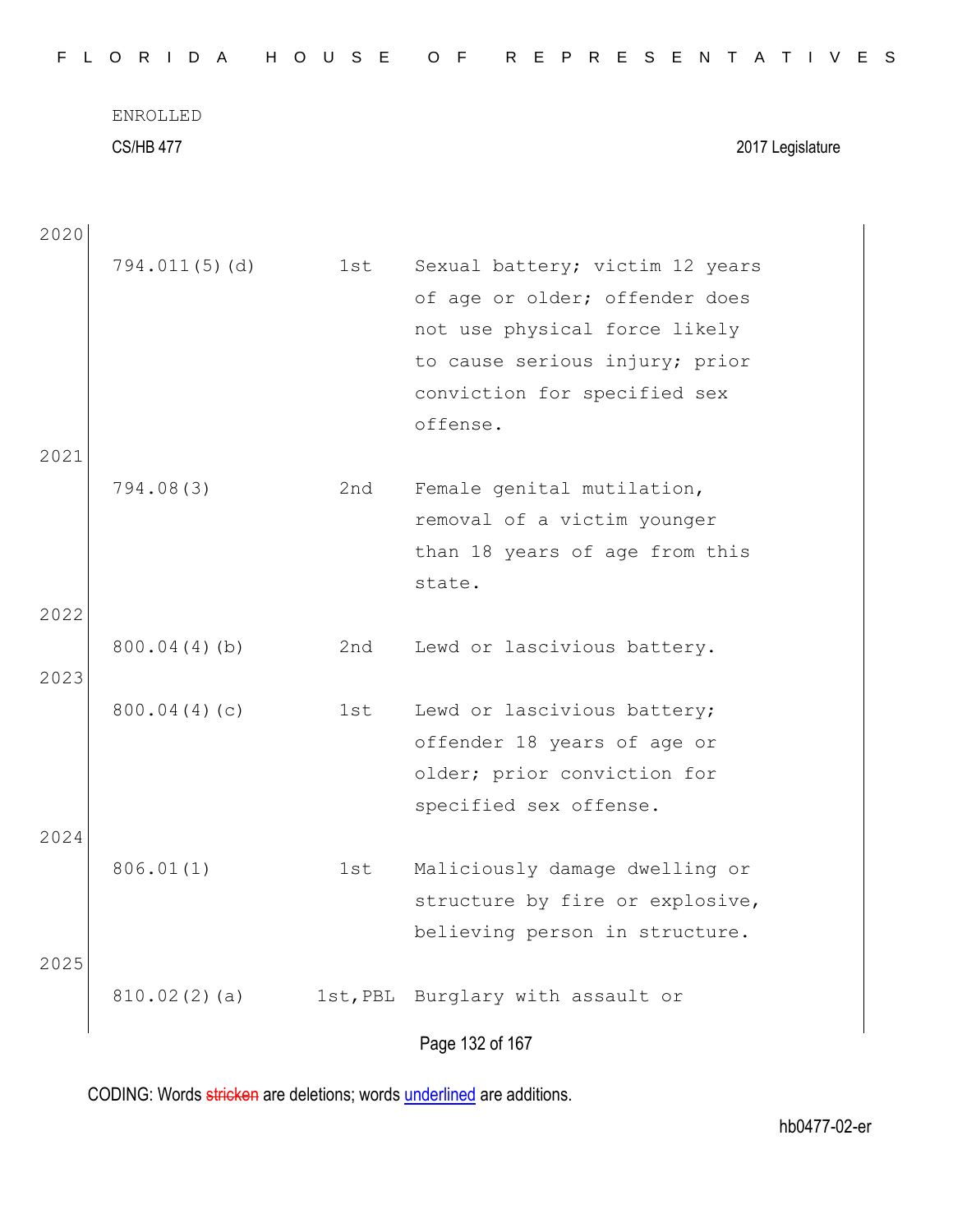| ENROLLED         |                  |
|------------------|------------------|
| <b>CS/HB 477</b> | 2017 Legislature |
|                  |                  |

|      |                 |     | battery.                                           |
|------|-----------------|-----|----------------------------------------------------|
| 2026 |                 |     |                                                    |
|      | 810.02(2)(b)    |     | 1st, PBL Burglary; armed with explosives           |
|      |                 |     | or dangerous weapon.                               |
| 2027 |                 |     |                                                    |
|      | 810.02(2)(c)    | 1st | Burglary of a dwelling or                          |
|      |                 |     | structure causing structural                       |
|      |                 |     | damage or \$1,000 or more                          |
|      |                 |     | property damage.                                   |
| 2028 |                 |     |                                                    |
|      | 812.014(2)(a)2. | 1st | Property stolen; cargo valued                      |
|      |                 |     | at \$50,000 or more, grand theft<br>in 1st degree. |
| 2029 |                 |     |                                                    |
|      | 812.13(2)(b)    | 1st | Robbery with a weapon.                             |
| 2030 |                 |     |                                                    |
|      | 812.135(2)(c)   | 1st | Home-invasion robbery, no                          |
|      |                 |     | firearm, deadly weapon, or                         |
|      |                 |     | other weapon.                                      |
| 2031 |                 |     |                                                    |
|      | 817.535(2)(b)   | 2nd | Filing false lien or other                         |
|      |                 |     | unauthorized document; second                      |
|      |                 |     | or subsequent offense.                             |
| 2032 |                 |     |                                                    |
|      | 817.535(3)(a)   | 2nd | Filing false lien or other                         |
|      |                 |     |                                                    |
|      |                 |     | Page 133 of 167                                    |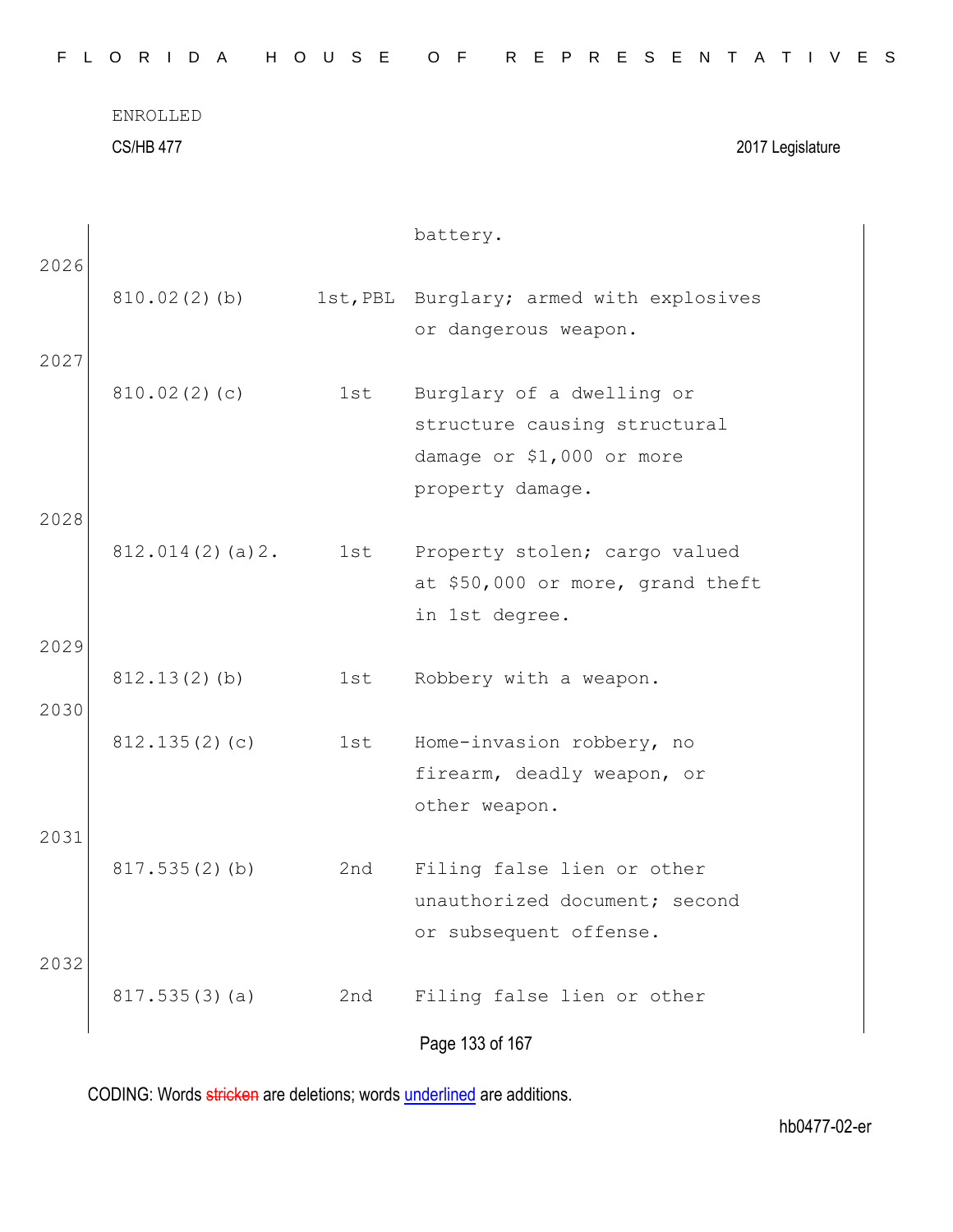| FLORIDA HOUSE OF REPRESENTATIVES |  |  |  |  |  |  |  |  |  |  |  |  |  |  |  |  |  |  |  |  |  |  |  |  |  |  |  |  |  |  |  |  |  |
|----------------------------------|--|--|--|--|--|--|--|--|--|--|--|--|--|--|--|--|--|--|--|--|--|--|--|--|--|--|--|--|--|--|--|--|--|
|----------------------------------|--|--|--|--|--|--|--|--|--|--|--|--|--|--|--|--|--|--|--|--|--|--|--|--|--|--|--|--|--|--|--|--|--|

CS/HB 477 2017 Legislature

|      |                 |     | unauthorized document; property |
|------|-----------------|-----|---------------------------------|
|      |                 |     | owner is a public officer or    |
|      |                 |     | employee.                       |
| 2033 |                 |     |                                 |
|      | 817.535(4)(a)1. | 2nd | Filing false lien or other      |
|      |                 |     | unauthorized document;          |
|      |                 |     | defendant is incarcerated or    |
|      |                 |     | under supervision.              |
| 2034 |                 |     |                                 |
|      | 817.535(5)(a)   | 2nd | Filing false lien or other      |
|      |                 |     | unauthorized document; owner of |
|      |                 |     | the property incurs financial   |
|      |                 |     | loss as a result of the false   |
|      |                 |     | instrument.                     |
| 2035 |                 |     |                                 |
|      | 817.568(6)      | 2nd | Fraudulent use of personal      |
|      |                 |     | identification information of   |
|      |                 |     | an individual under the age of  |
|      |                 |     | 18.                             |
| 2036 |                 |     |                                 |
|      | 817.611(2)(c)   | 1st | Traffic in or possess 50 or     |
|      |                 |     | more counterfeit credit cards   |
|      |                 |     | or related documents.           |
| 2037 |                 |     |                                 |
|      | 825.102(2)      | 1st | Aggravated abuse of an elderly  |
|      |                 |     |                                 |
|      |                 |     | Page 134 of 167                 |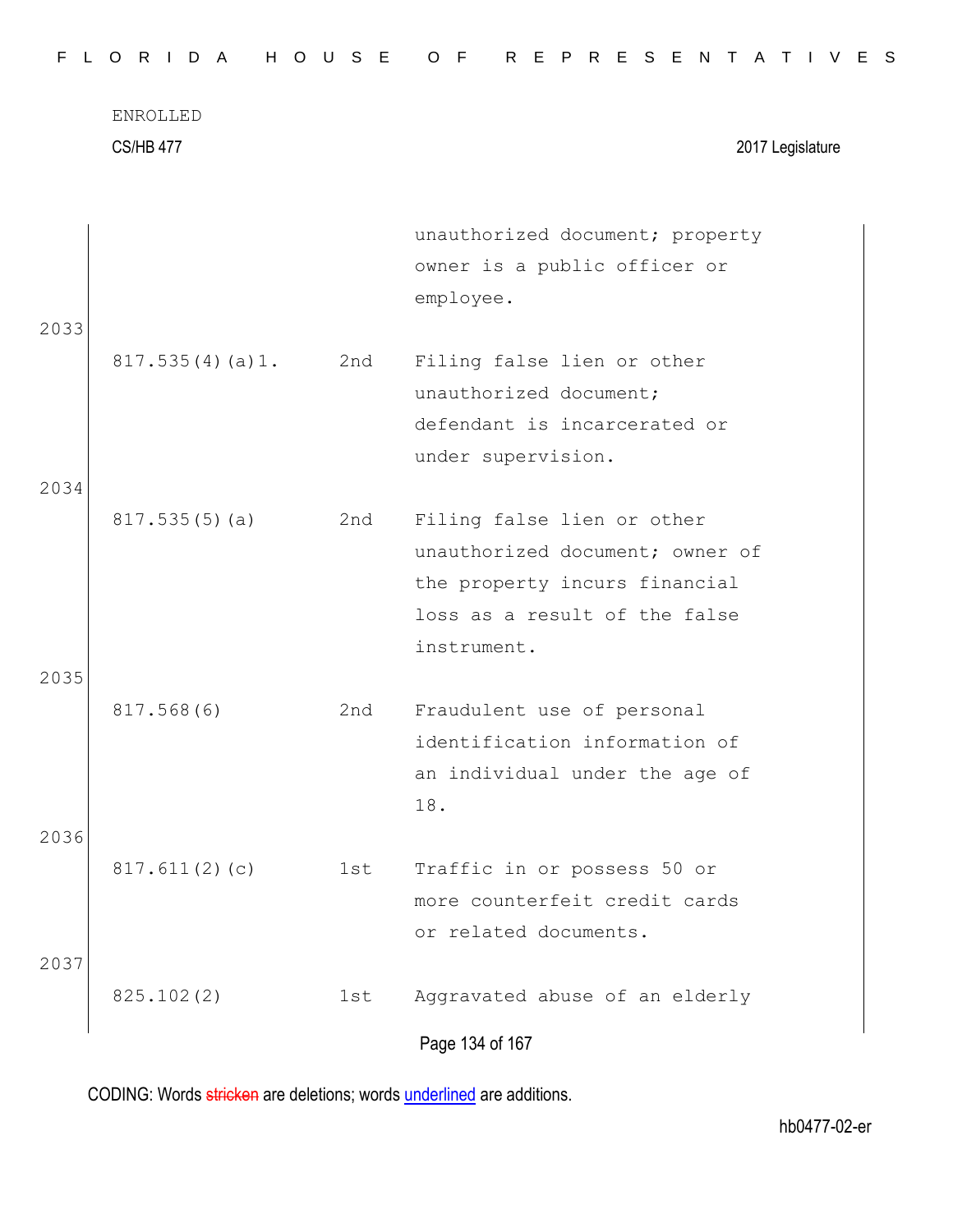ENROLLED CS/HB 477 2017 Legislature

| 2038 |               |     | person or disabled adult.                                                                                     |
|------|---------------|-----|---------------------------------------------------------------------------------------------------------------|
|      | 825.1025(2)   | 2nd | Lewd or lascivious battery upon<br>an elderly person or disabled<br>adult.                                    |
| 2039 |               |     |                                                                                                               |
|      | 825.103(3)(a) | 1st | Exploiting an elderly person or<br>disabled adult and property is<br>valued at \$50,000 or more.              |
| 2040 |               |     |                                                                                                               |
|      | 837.02(2)     | 2nd | Perjury in official proceedings<br>relating to prosecution of a<br>capital felony.                            |
| 2041 |               |     |                                                                                                               |
|      | 837.021(2)    | 2nd | Making contradictory statements<br>in official proceedings<br>relating to prosecution of a<br>capital felony. |
| 2042 |               |     |                                                                                                               |
|      | 860.121(2)(c) | 1st | Shooting at or throwing any<br>object in path of railroad<br>vehicle resulting in great<br>bodily harm.       |
| 2043 |               |     |                                                                                                               |
|      | 860.16        | 1st | Aircraft piracy.                                                                                              |
|      |               |     | Page 135 of 167                                                                                               |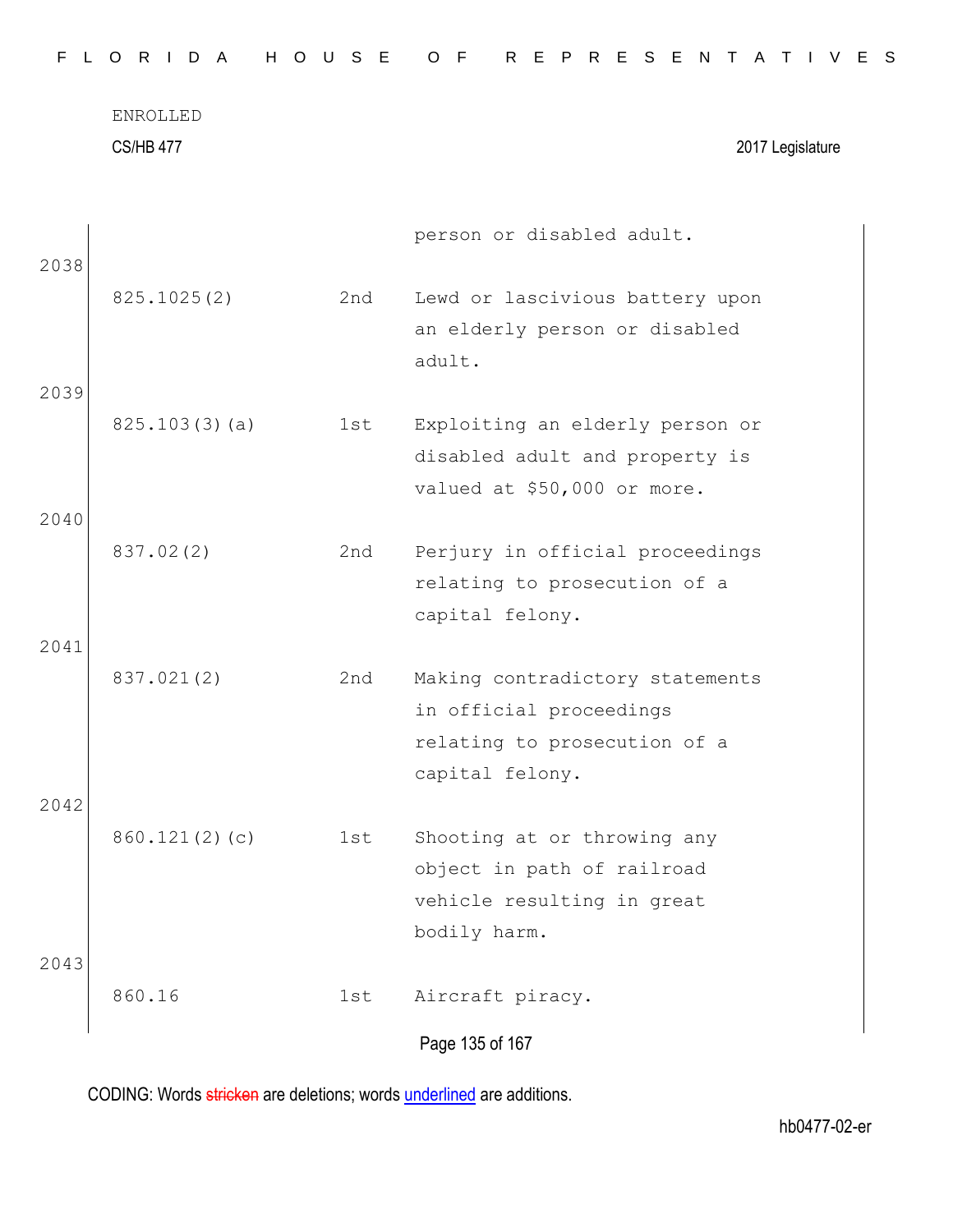CS/HB 477 2017 Legislature

| 2044 |                  |     |                                 |
|------|------------------|-----|---------------------------------|
|      | $893.13(1)$ (b)  | 1st | Sell or deliver in excess of 10 |
|      |                  |     | grams of any substance          |
|      |                  |     | specified in s. 893.03(1)(a) or |
|      |                  |     | $(b)$ .                         |
| 2045 |                  |     |                                 |
|      | $893.13(2)$ (b)  | 1st | Purchase in excess of 10 grams  |
|      |                  |     | of any substance specified in   |
|      |                  |     | s. $893.03(1)(a)$ or $(b)$ .    |
| 2046 |                  |     |                                 |
|      | 893.13(6)(c)     | 1st | Possess in excess of 10 grams   |
|      |                  |     | of any substance specified in   |
|      |                  |     | s. $893.03(1)(a)$ or $(b)$ .    |
| 2047 |                  |     |                                 |
|      | 893.135(1)(a)2.  | 1st | Trafficking in cannabis, more   |
|      |                  |     | than 2,000 lbs., less than      |
|      |                  |     | 10,000 lbs.                     |
| 2048 |                  |     |                                 |
|      | 893.135          | 1st | Trafficking in cocaine, more    |
|      | $(1)$ (b) $1.b.$ |     | than 200 grams, less than 400   |
|      |                  |     | grams.                          |
| 2049 |                  |     |                                 |
|      | 893.135          | 1st | Trafficking in illegal drugs,   |
|      | $(1)$ (c) $1.b.$ |     | more than 14 grams, less than   |
|      |                  |     | 28 grams.                       |
|      |                  |     |                                 |
|      |                  |     | Page 136 of 167                 |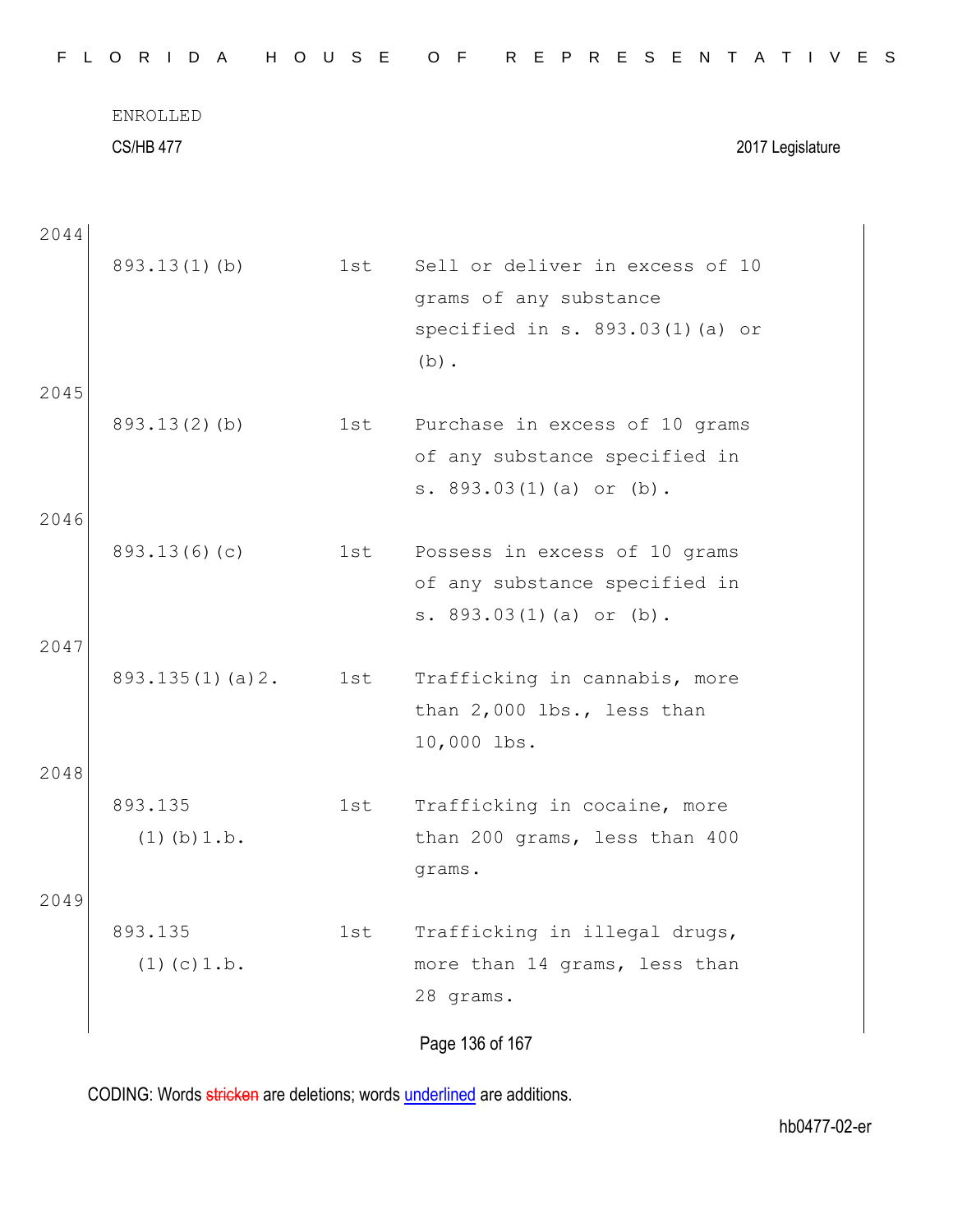| F L  | ORIDA               |       | HOUSE OF REPRESENTATIVES       |
|------|---------------------|-------|--------------------------------|
|      | <b>ENROLLED</b>     |       |                                |
|      | <b>CS/HB 477</b>    |       | 2017 Legislature               |
|      |                     |       |                                |
| 2050 |                     |       |                                |
|      | 893.135             | 1st i | Trafficking in hydrocodone, 50 |
|      | $(1)$ (c) $2.c.$    |       | grams or more, less than 200   |
|      |                     |       | grams.                         |
| 2051 |                     |       |                                |
|      | 893.135             | 1st   | Trafficking in oxycodone, 25   |
|      | $(1)$ (c) $3.c.$    |       | grams or more, less than 100   |
|      |                     |       | grams.                         |
| 2052 |                     |       |                                |
|      | 893.135             | 1st   | Trafficking in fentanyl, 14    |
|      | $(1)$ (c) 4.b. (II) |       | grams or more, less than 28    |
|      |                     |       | grams.                         |
| 2053 | 893.135             | 1st   | Trafficking in phencyclidine,  |
|      | $(1)$ $(d)$ $1.b.$  |       | more than 200 grams or more,   |
|      |                     |       | less than 400 grams.           |
| 2054 |                     |       |                                |
|      | 893.135             | 1st   | Trafficking in methaqualone,   |
|      | $(1)$ (e) $1.b.$    |       | more than 5 kilograms or more, |
|      |                     |       | less than 25 kilograms.        |
| 2055 |                     |       |                                |
|      | 893.135             | 1st   | Trafficking in amphetamine,    |
|      | $(1)$ $(f)$ $1.b.$  |       | more than 28 grams or more,    |
|      |                     |       | less than 200 grams.           |
| 2056 |                     |       |                                |
|      |                     |       | Page 137 of 167                |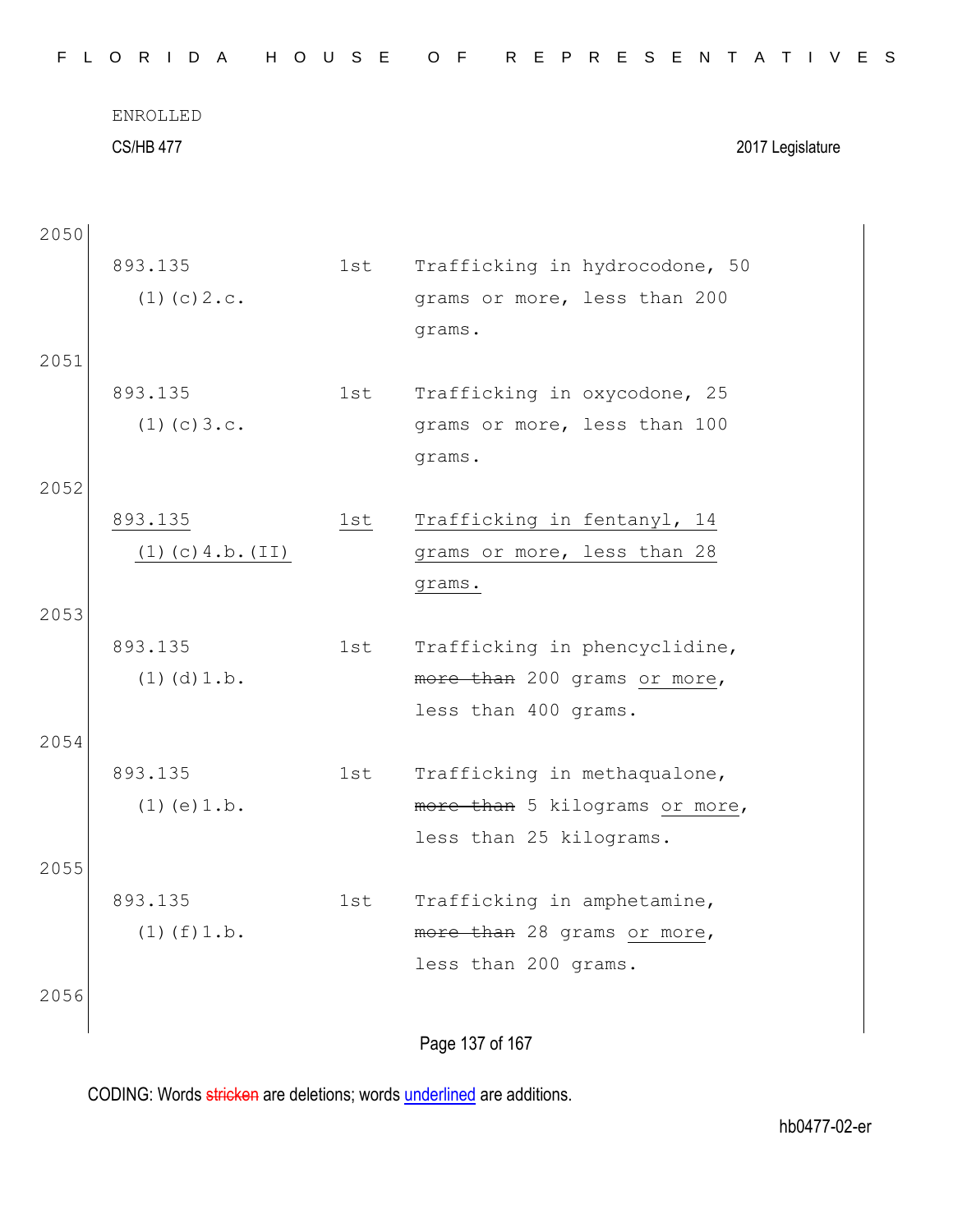|      | ENROLLED                       |     |                                                                                           |
|------|--------------------------------|-----|-------------------------------------------------------------------------------------------|
|      | <b>CS/HB 477</b>               |     | 2017 Legislature                                                                          |
|      | 893.135                        | 1st | Trafficking in flunitrazepam,                                                             |
|      | $(1)$ $(g)$ 1.b.               |     | 14 grams or more, less than 28<br>grams.                                                  |
| 2057 |                                |     |                                                                                           |
|      | 893.135                        | 1st | Trafficking in gamma-                                                                     |
|      | $(1)$ (h) $1.b.$               |     | hydroxybutyric acid (GHB), 5<br>kilograms or more, less than 10<br>kilograms.             |
| 2058 |                                |     |                                                                                           |
|      | 893.135<br>$(1)$ $(j)$ $1.b.$  | 1st | Trafficking in 1, 4-Butanediol,<br>5 kilograms or more, less than<br>10 kilograms.        |
| 2059 |                                |     |                                                                                           |
|      | 893.135<br>$(1)$ $(k)$ $2.b$ . | 1st | Trafficking in Phenethylamines,<br>200 grams or more, less than<br>400 grams.             |
| 2060 |                                |     |                                                                                           |
|      | $893.135(1)$ (m) $2.c.$ 1st    |     | Trafficking in synthetic<br>cannabinoids, 1,000 grams or<br>more, less than 30 kilograms. |
| 2061 |                                |     |                                                                                           |
|      | 893.135(1)(n)2.b.              | 1st | Trafficking in n-benzyl<br>phenethylamines, 100 grams or<br>more, less than 200 grams.    |
| 2062 |                                |     |                                                                                           |
|      |                                |     | Page 138 of 167                                                                           |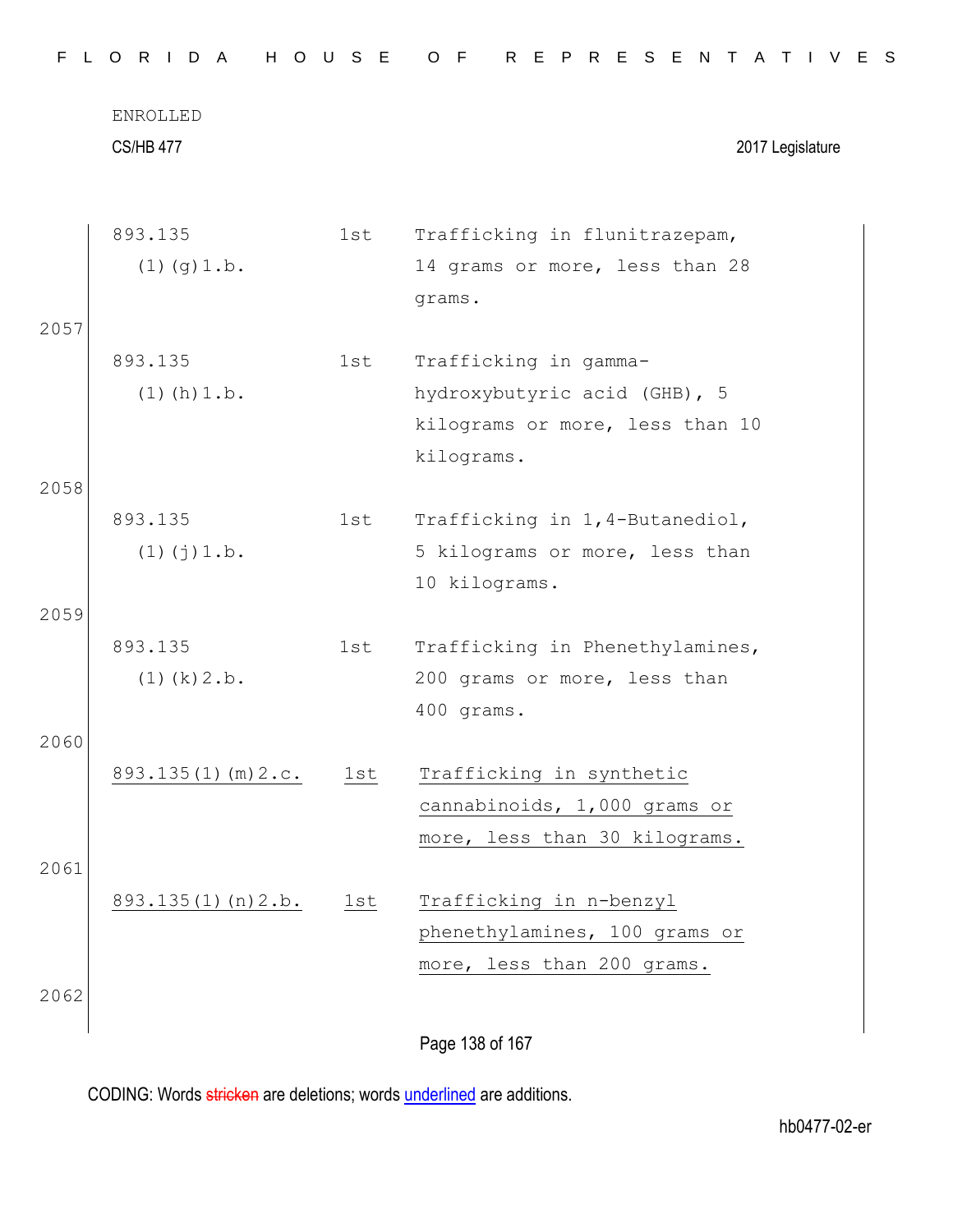|              | <b>CS/HB 477</b>   |     | 2017 Legislature                                                                                                          |
|--------------|--------------------|-----|---------------------------------------------------------------------------------------------------------------------------|
|              | 893.1351(3)        | 1st | Possession of a place used to<br>manufacture controlled<br>substance when minor is present<br>or resides there.           |
| 2063<br>2064 | 895.03(1)          | 1st | Use or invest proceeds derived<br>from pattern of racketeering<br>activity.                                               |
| 2065         | 895.03(2)          | 1st | Acquire or maintain through<br>racketeering activity any<br>interest in or control of any<br>enterprise or real property. |
|              | 895.03(3)          | 1st | Conduct or participate in any<br>enterprise through pattern of<br>racketeering activity.                                  |
| 2066         | $896.101(5)$ (b)   | 2nd | Money laundering, financial<br>transactions totaling or<br>exceeding \$20,000, but less<br>than \$100,000.                |
| 2067         | $896.104(4)(a)$ 2. | 2nd | Structuring transactions to<br>evade reporting or registration<br>Page 139 of 167                                         |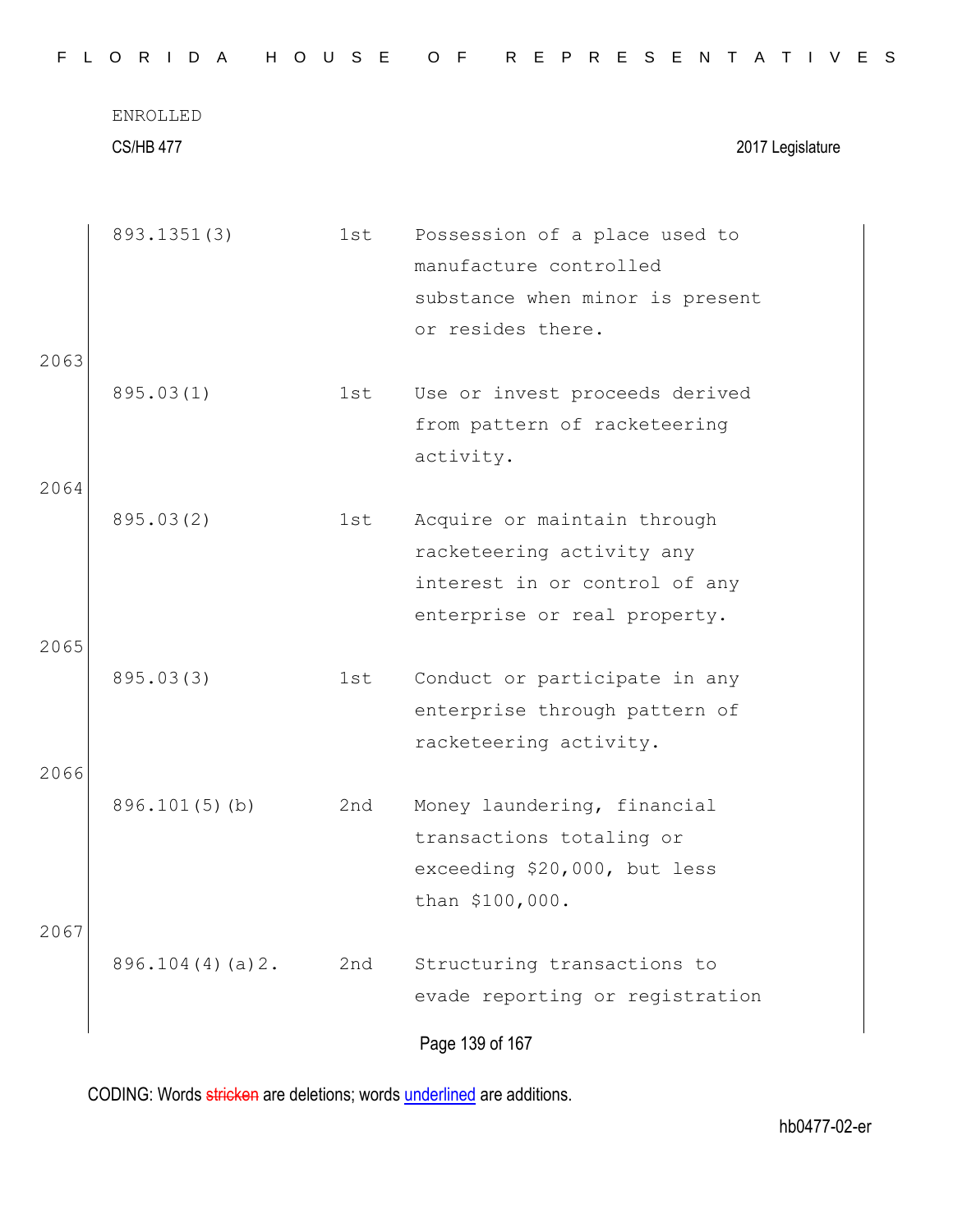|              | ENROLLED<br><b>CS/HB 477</b> |        | 2017 Legislature                 |
|--------------|------------------------------|--------|----------------------------------|
|              |                              |        | requirements, financial          |
|              |                              |        | transactions totaling or         |
|              |                              |        | exceeding \$20,000 but less than |
|              |                              |        | \$100,000.                       |
| 2068         |                              |        |                                  |
| 2069<br>2070 | (i)<br>LEVEL 9               |        |                                  |
|              | Florida                      | Felony |                                  |
|              | Statute                      | Degree | Description                      |
| 2071         |                              |        |                                  |
|              | 316.193                      | 1st    | DUI manslaughter; failing to     |
|              | (3)(c)3.b.                   |        | render aid or give information.  |
| 2072         |                              |        |                                  |
|              | 327.35                       | 1st    | BUI manslaughter; failing to     |
|              | (3)(c)3.b.                   |        | render aid or give information.  |
| 2073         |                              |        |                                  |
|              | 409.920                      | 1st    | Medicaid provider fraud;         |
|              | $(2)$ (b) $1.c.$             |        | \$50,000 or more.                |
| 2074         |                              |        |                                  |
|              | 499.0051(8)                  | 1st    | Knowing sale or purchase of      |
|              |                              |        | contraband prescription drugs    |
|              |                              |        | resulting in great bodily harm.  |
| 2075         |                              |        |                                  |
|              | 560.123(8)(b)3.              | 1st    | Failure to report currency or    |
|              |                              |        | payment instruments totaling or  |
|              |                              |        | Page 140 of 167                  |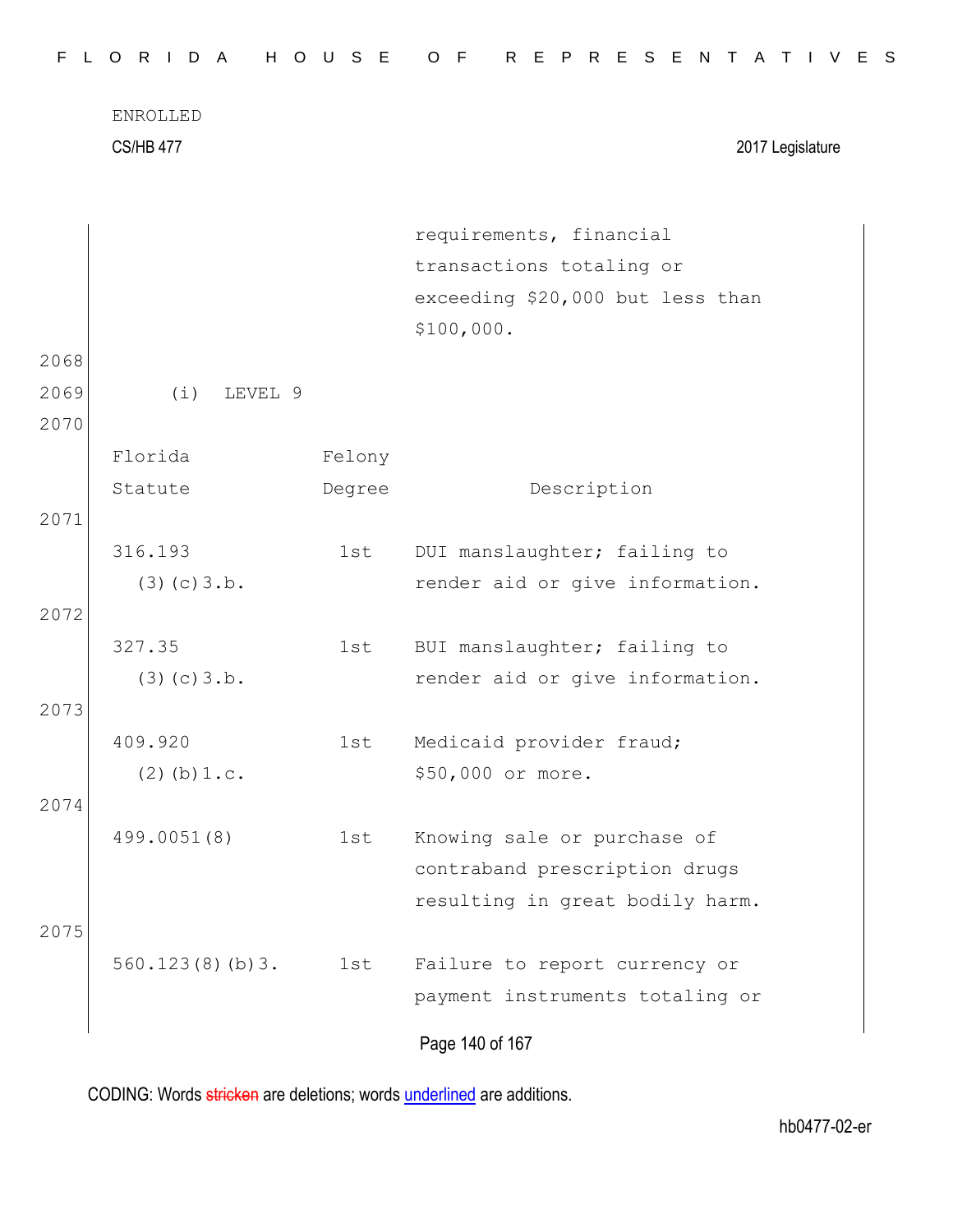CS/HB 477 2017 Legislature

| 2076         |                 |     | exceeding \$100,000 by money<br>transmitter.                                                                                                                                                                  |
|--------------|-----------------|-----|---------------------------------------------------------------------------------------------------------------------------------------------------------------------------------------------------------------|
|              | 560.125(5)(c)   | 1st | Money transmitter business by<br>unauthorized person, currency,<br>or payment instruments totaling<br>or exceeding \$100,000.                                                                                 |
| 2077         | 655.50(10)(b)3. | 1st | Failure to report financial<br>transactions totaling or<br>exceeding \$100,000 by financial<br>institution.                                                                                                   |
| 2078<br>2079 | 775.0844        | 1st | Aggravated white collar crime.                                                                                                                                                                                |
|              | 782.04(1)       | 1st | Attempt, conspire, or solicit<br>to commit premeditated murder.                                                                                                                                               |
| 2080         | 782.04(3)       |     | 1st, PBL Accomplice to murder in<br>connection with arson, sexual<br>battery, robbery, burglary,<br>aggravated fleeing or eluding<br>with serious bodily injury or<br>death, and other specified<br>felonies. |
|              |                 |     | Page 141 of 167                                                                                                                                                                                               |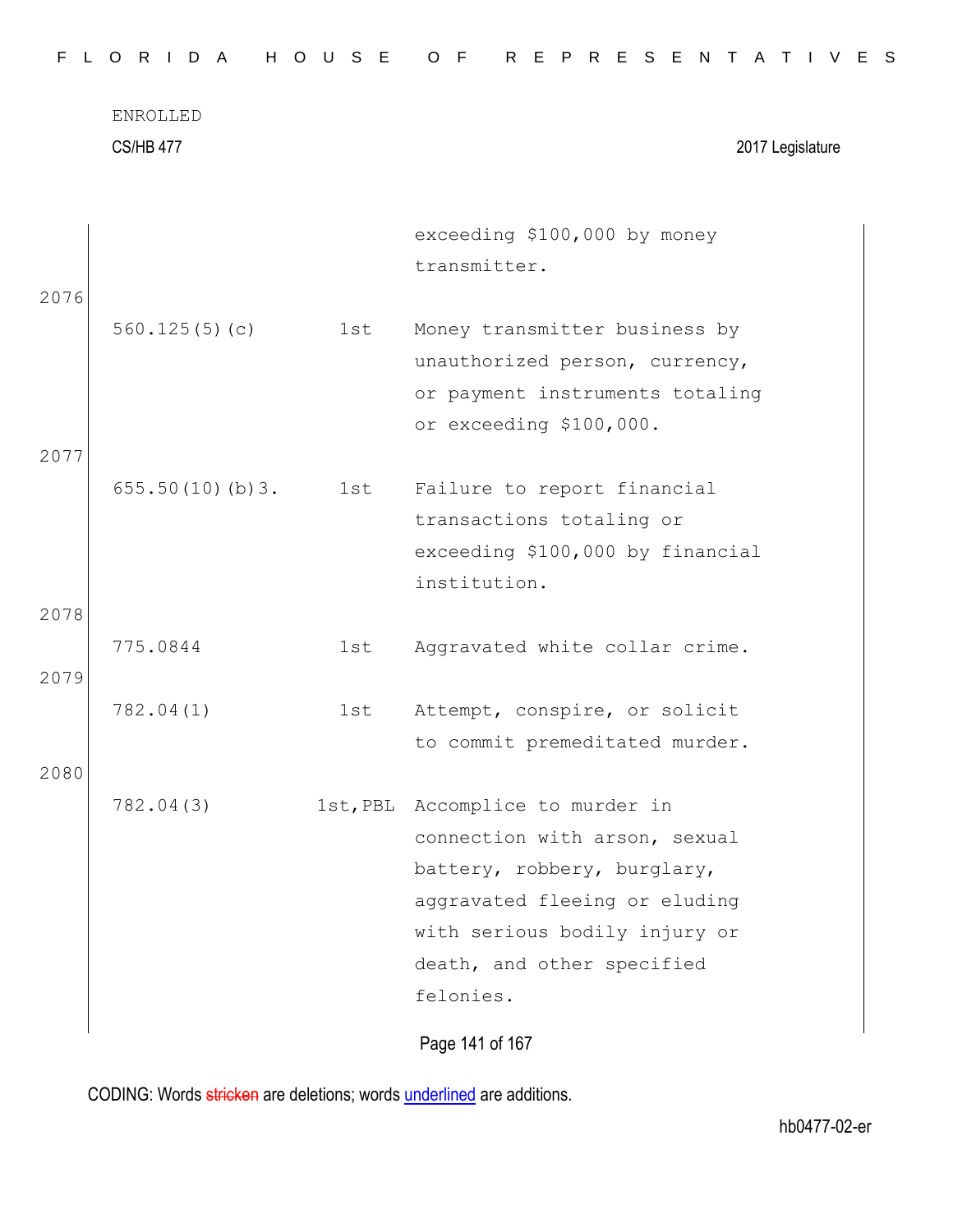ENROLLED CS/HB 477 2017 Legislature

| 2081 |                |          |                                                   |
|------|----------------|----------|---------------------------------------------------|
|      | 782.051(1)     | 1st      | Attempted felony murder while                     |
|      |                |          | perpetrating or attempting to                     |
|      |                |          | perpetrate a felony enumerated                    |
|      |                |          | in s. 782.04(3).                                  |
| 2082 |                |          |                                                   |
|      | 782.07(2)      | 1st      | Aggravated manslaughter of an                     |
|      |                |          | elderly person or disabled                        |
|      |                |          | adult.                                            |
| 2083 |                |          |                                                   |
|      | 787.01(1)(a)1. |          | 1st, PBL Kidnapping; hold for ransom or           |
|      |                |          | reward or as a shield or                          |
|      |                |          | hostage.                                          |
| 2084 |                |          |                                                   |
|      |                |          | 787.01(1)(a)2. 1st, PBL Kidnapping with intent to |
|      |                |          | commit or facilitate commission                   |
|      |                |          | of any felony.                                    |
| 2085 |                |          |                                                   |
|      | 787.01(1)(a)4. |          | 1st, PBL Kidnapping with intent to                |
|      |                |          | interfere with performance of                     |
|      |                |          | any governmental or political                     |
|      |                |          | function.                                         |
| 2086 |                |          |                                                   |
|      | 787.02(3)(a)   | 1st, PBL | False imprisonment; child under                   |
|      |                |          | age 13; perpetrator also                          |
|      |                |          |                                                   |
|      |                |          | Page 142 of 167                                   |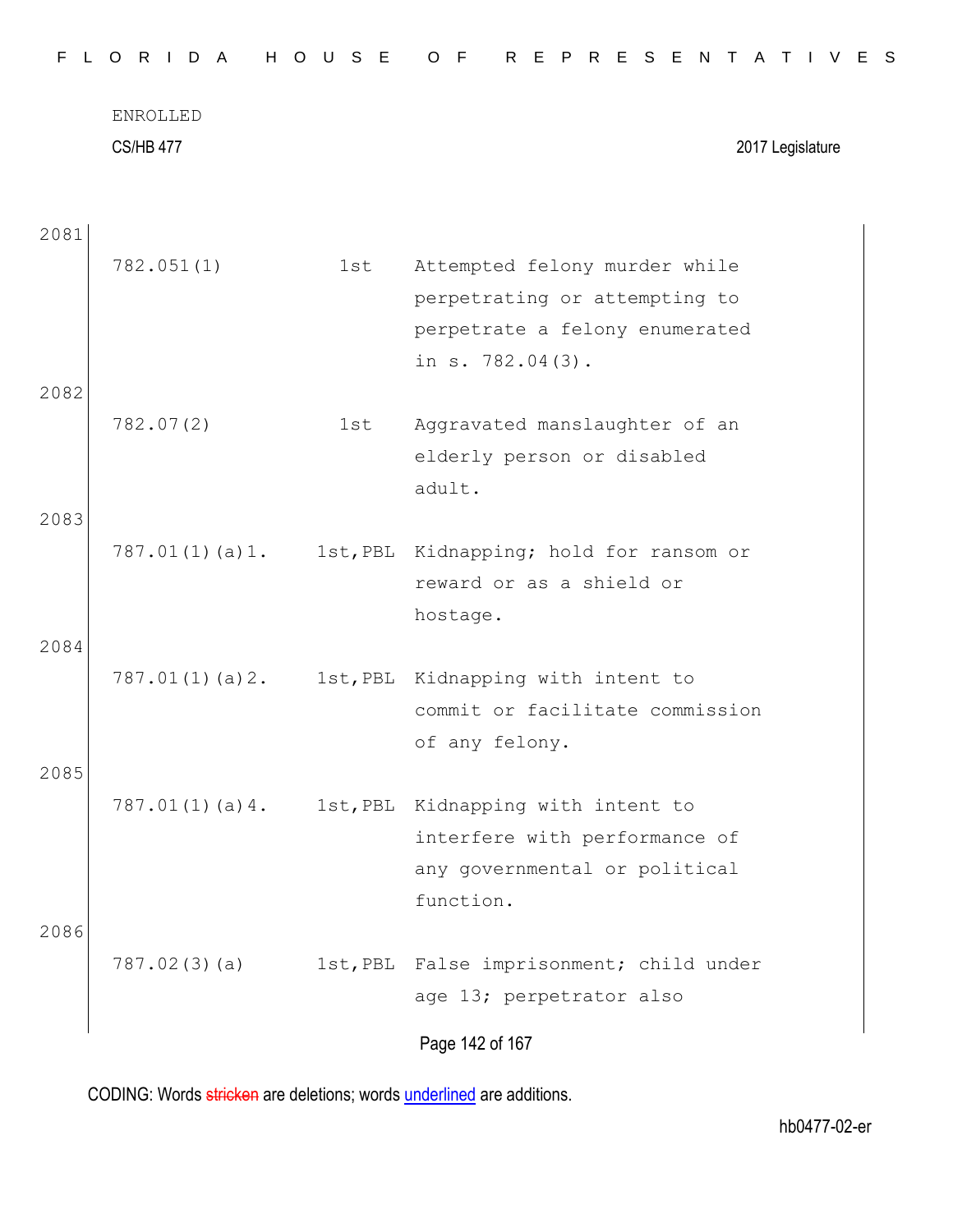CS/HB 477 2017 Legislature

|      |                |     | commits aggravated child abuse,         |
|------|----------------|-----|-----------------------------------------|
|      |                |     | sexual battery, or lewd or              |
|      |                |     | lascivious battery,                     |
|      |                |     | molestation, conduct, or                |
|      |                |     | exhibition.                             |
| 2087 |                |     |                                         |
|      | 787.06(3)(c)1. | 1st | Human trafficking for labor and         |
|      |                |     | services of an unauthorized             |
|      |                |     | alien child.                            |
| 2088 |                |     |                                         |
|      | 787.06(3)(d)   | 1st | Human trafficking using                 |
|      |                |     | coercion for commercial sexual          |
|      |                |     | activity of an unauthorized             |
|      |                |     | adult alien.                            |
| 2089 |                |     |                                         |
|      | 787.06(3)(f)1. |     | 1st, PBL Human trafficking for          |
|      |                |     | commercial sexual activity by           |
|      |                |     | the transfer or transport of            |
|      |                |     | any child from outside Florida          |
|      |                |     | to within the state.                    |
| 2090 |                |     |                                         |
|      | 790.161        | 1st | Attempted capital destructive           |
|      |                |     | device offense.                         |
| 2091 |                |     |                                         |
|      | 790.166(2)     |     | 1st, PBL Possessing, selling, using, or |
|      |                |     |                                         |
|      |                |     | Page 143 of 167                         |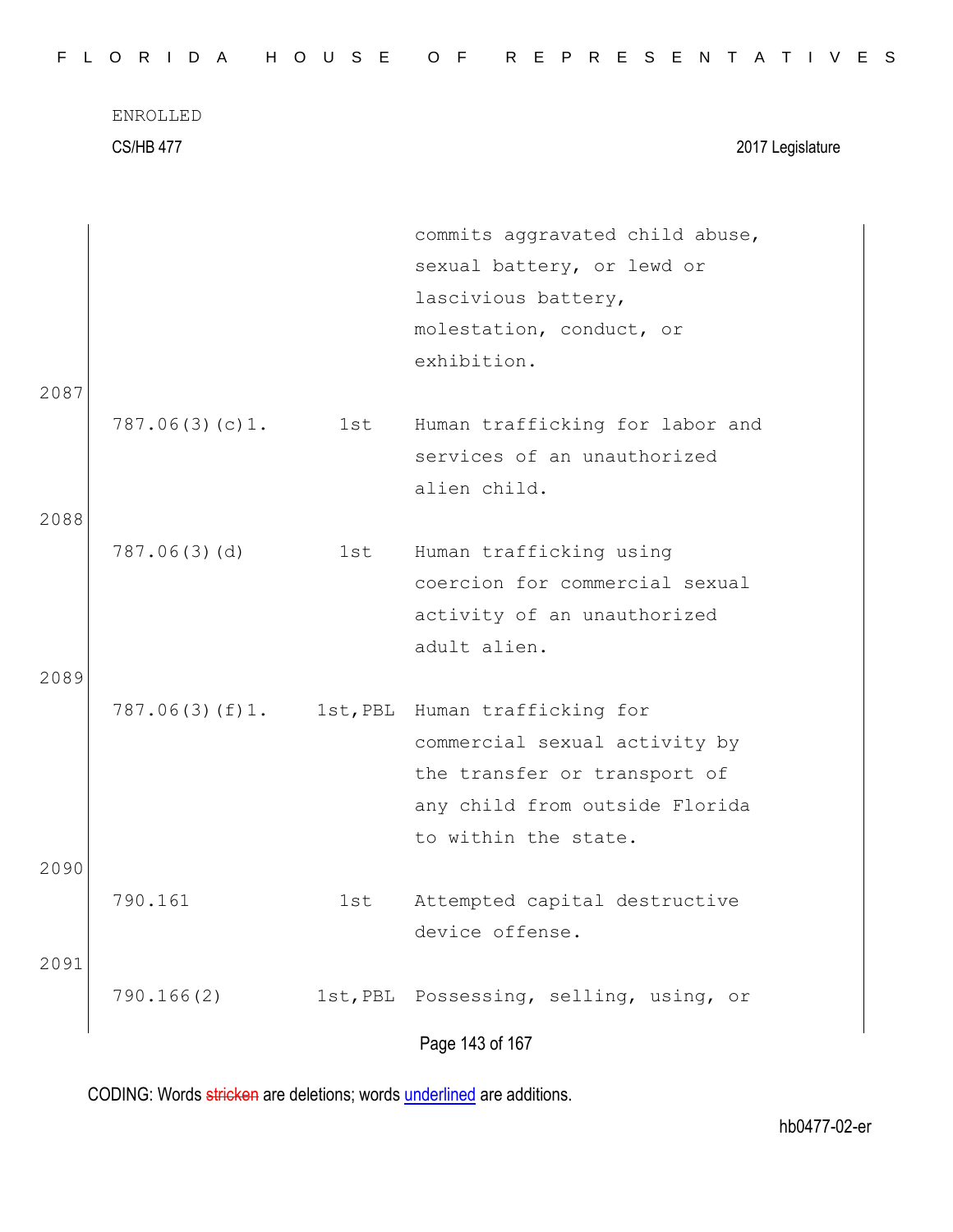|      | ENROLLED<br><b>CS/HB 477</b> |     | 2017 Legislature                                                                                                                                   |  |
|------|------------------------------|-----|----------------------------------------------------------------------------------------------------------------------------------------------------|--|
| 2092 |                              |     | attempting to use a weapon of<br>mass destruction.                                                                                                 |  |
|      | 794.011(2)                   | 1st | Attempted sexual battery;<br>victim less than 12 years of<br>age.                                                                                  |  |
| 2093 |                              |     |                                                                                                                                                    |  |
| 2094 | 794.011(2)                   |     | Life Sexual battery; offender<br>younger than 18 years and<br>commits sexual battery on a<br>person less than 12 years.                            |  |
|      | 794.011(4)(a)                |     | 1st, PBL Sexual battery, certain<br>circumstances; victim 12 years<br>of age or older but younger<br>than 18 years; offender 18<br>years or older. |  |
| 2095 | $794.011(4)$ (b)             | 1st | Sexual battery, certain<br>circumstances; victim and<br>offender 18 years of age or<br>older.                                                      |  |
| 2096 | 794.011(4)(c)                | 1st | Sexual battery, certain<br>circumstances; victim 12 years<br>Page 144 of 167                                                                       |  |

F L O R I D A H O U S E O F R E P R E S E N T A T I V E S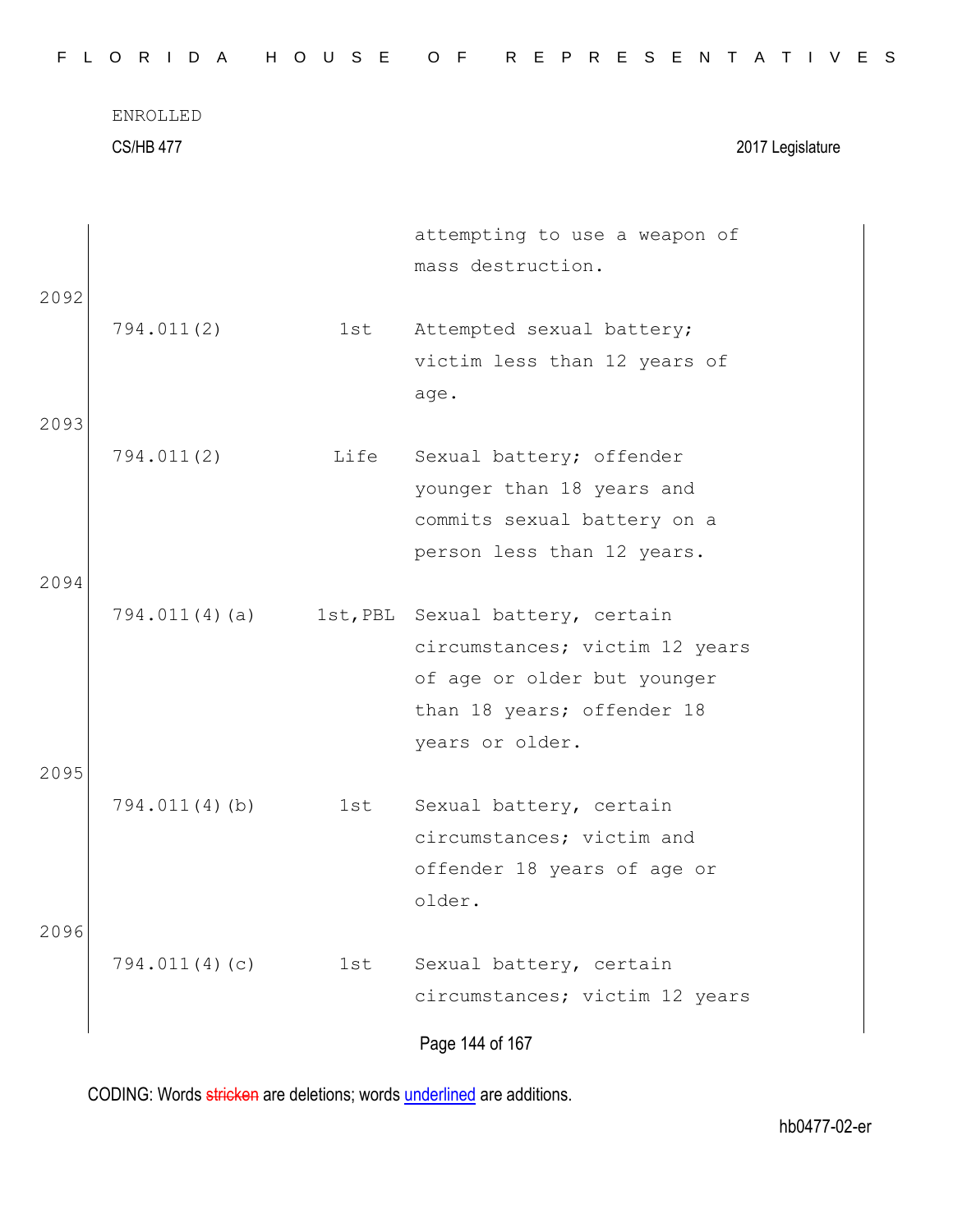CS/HB 477 2017 Legislature

|      |                 |          | of age or older; offender<br>younger than 18 years. |  |
|------|-----------------|----------|-----------------------------------------------------|--|
| 2097 |                 |          |                                                     |  |
|      | 794.011(4)(d)   |          | 1st, PBL Sexual battery, certain                    |  |
|      |                 |          | circumstances; victim 12 years                      |  |
|      |                 |          | of age or older; prior                              |  |
|      |                 |          | conviction for specified sex                        |  |
|      |                 |          | offenses.                                           |  |
| 2098 |                 |          |                                                     |  |
|      | 794.011(8)(b)   |          | 1st, PBL Sexual battery; engage in                  |  |
|      |                 |          | sexual conduct with minor 12 to                     |  |
|      |                 |          | 18 years by person in familial                      |  |
|      |                 |          | or custodial authority.                             |  |
| 2099 |                 |          |                                                     |  |
|      | 794.08(2)       | 1st      | Female genital mutilation;                          |  |
|      |                 |          | victim younger than 18 years of                     |  |
|      |                 |          | age.                                                |  |
| 2100 |                 |          |                                                     |  |
|      | $800.04(5)$ (b) | Life     | Lewd or lascivious molestation;                     |  |
|      |                 |          | victim less than 12 years;                          |  |
|      |                 |          | offender 18 years or older.                         |  |
| 2101 |                 |          |                                                     |  |
|      | 812.13(2)(a)    | 1st, PBL | Robbery with firearm or other                       |  |
|      |                 |          | deadly weapon.                                      |  |
| 2102 |                 |          |                                                     |  |
|      |                 |          | Page 145 of 167                                     |  |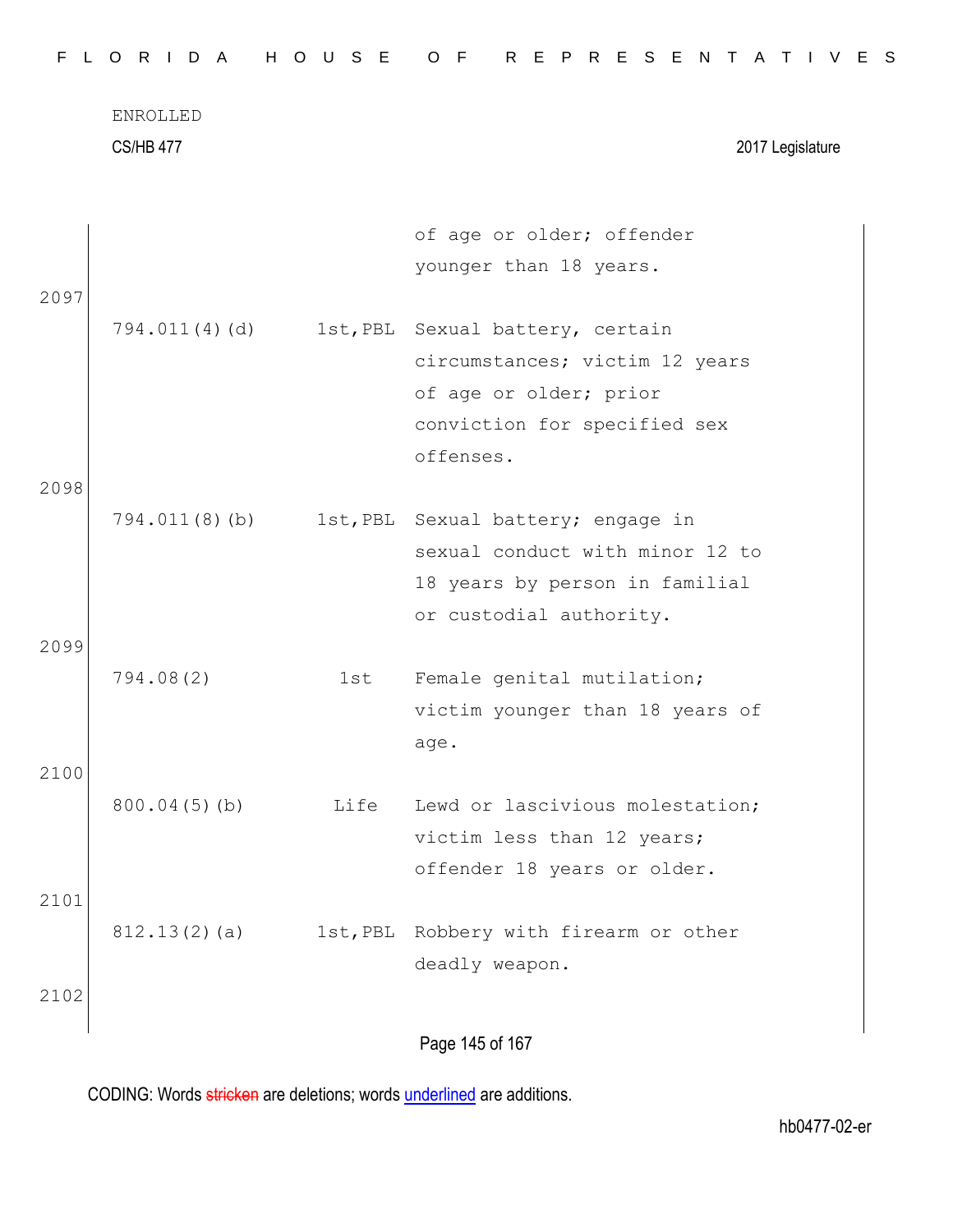|      | ENROLLED         |      |                                       |
|------|------------------|------|---------------------------------------|
|      | <b>CS/HB 477</b> |      | 2017 Legislature                      |
|      | 812.133(2)(a)    |      | 1st, PBL Carjacking; firearm or other |
|      |                  |      | deadly weapon.                        |
| 2103 |                  |      |                                       |
|      | $812.135(2)$ (b) | 1st  | Home-invasion robbery with            |
|      |                  |      | weapon.                               |
| 2104 |                  |      |                                       |
|      | 817.535(3)(b)    | 1st  | Filing false lien or other            |
|      |                  |      | unauthorized document; second         |
|      |                  |      | or subsequent offense; property       |
|      |                  |      | owner is a public officer or          |
|      |                  |      | employee.                             |
| 2105 |                  |      |                                       |
|      | 817.535(4)(a)2.  | 1st  | Filing false claim or other           |
|      |                  |      | unauthorized document;                |
|      |                  |      | defendant is incarcerated or          |
| 2106 |                  |      | under supervision.                    |
|      | 817.535(5)(b)    | 1st  | Filing false lien or other            |
|      |                  |      | unauthorized document; second         |
|      |                  |      | or subsequent offense; owner of       |
|      |                  |      | the property incurs financial         |
|      |                  |      | loss as a result of the false         |
|      |                  |      | instrument.                           |
| 2107 |                  |      |                                       |
|      | 817.568(7)       | 2nd, | Fraudulent use of personal            |
|      |                  |      | Page 146 of 167                       |
|      |                  |      |                                       |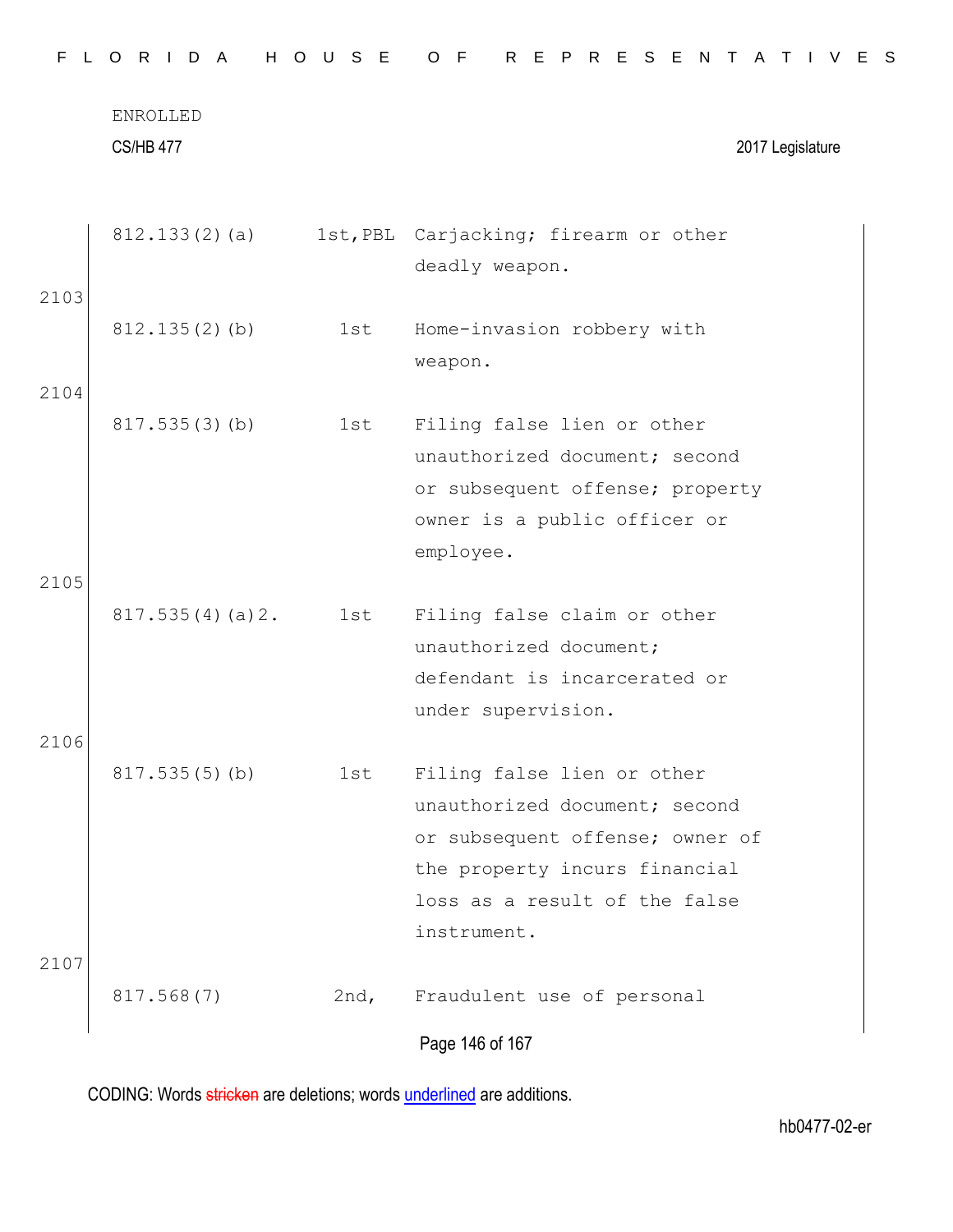| FLORIDA HOUSE OF REPRESENTATIVES |  |  |  |  |  |  |  |  |  |  |  |  |  |  |  |  |  |  |  |  |  |  |  |  |  |  |  |
|----------------------------------|--|--|--|--|--|--|--|--|--|--|--|--|--|--|--|--|--|--|--|--|--|--|--|--|--|--|--|
|----------------------------------|--|--|--|--|--|--|--|--|--|--|--|--|--|--|--|--|--|--|--|--|--|--|--|--|--|--|--|

CS/HB 477 2017 Legislature

|      |              |     | Page 147 of 167                 |
|------|--------------|-----|---------------------------------|
| 2112 | 893.135      | 1st | Attempted capital trafficking   |
|      |              |     | person.                         |
|      |              |     | to kill or injure another       |
|      |              |     | medicine, or water with intent  |
|      |              |     | compounds into food, drink,     |
|      |              |     | materials, viruses, or chemical |
|      |              |     | bacteria, radioactive           |
|      | 859.01       | 1st | Poisoning or introducing        |
| 2111 |              |     |                                 |
|      |              |     | of a minor.                     |
|      |              |     | obtaining custody or control,   |
|      | 847.0145(2)  | 1st | Purchasing, or otherwise        |
| 2110 |              |     |                                 |
|      |              |     | control, of a minor.            |
|      |              |     | transferring custody or         |
|      | 847.0145(1)  | 1st | Selling, or otherwise           |
| 2109 |              | 1st | Aggravated child abuse.         |
| 2108 | 827.03(2)(a) |     |                                 |
|      |              |     | custodial authority.            |
|      |              |     | guardian, or person exercising  |
|      |              |     | 18 by his or her parent, legal  |
|      |              |     | an individual under the age of  |
|      |              | PBL | identification information of   |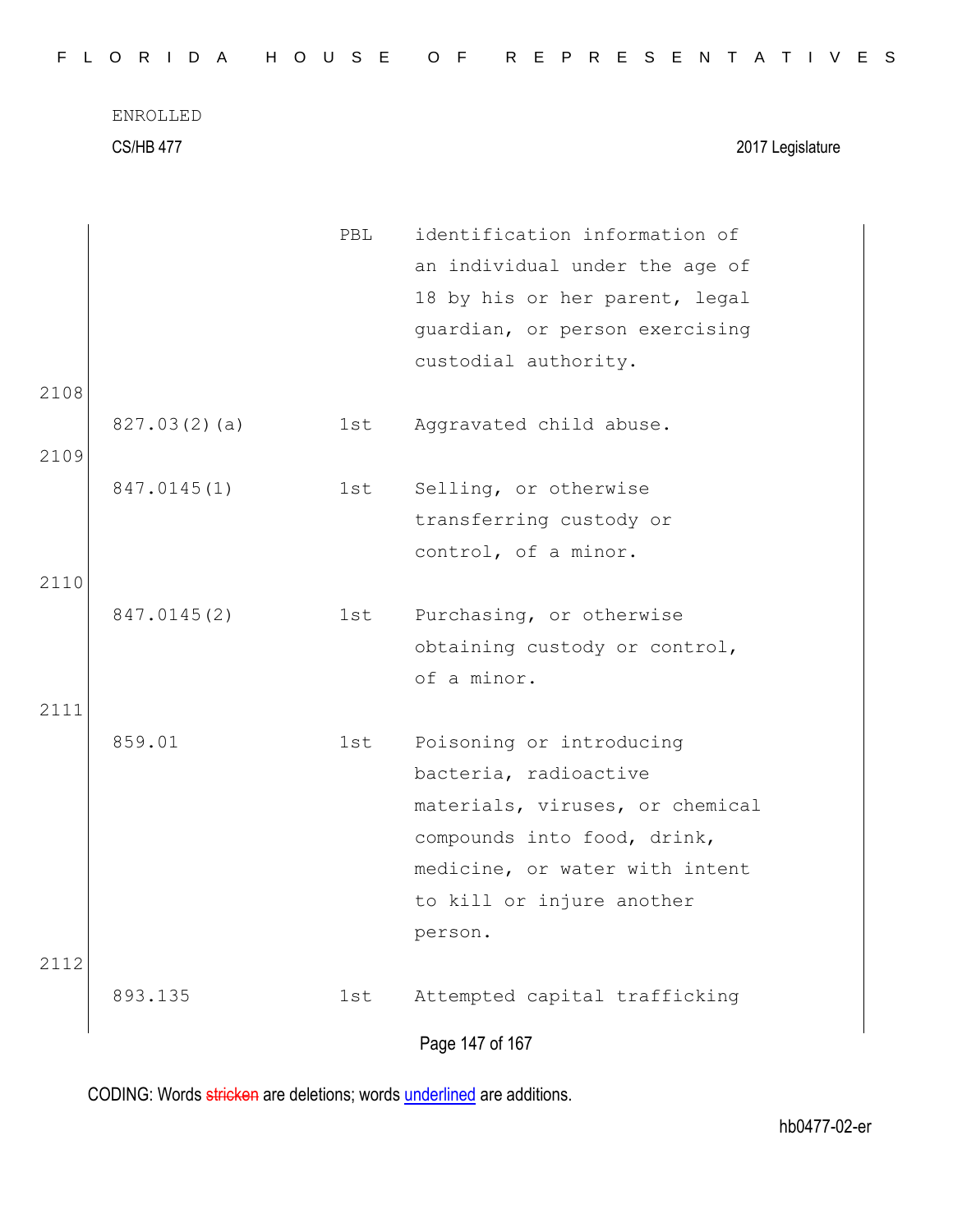| FLORIDA HOUSE OF REPRESENTATIVES |                  |          |  |  |  |  |          |  |  |  |  |                  |  |  |  |
|----------------------------------|------------------|----------|--|--|--|--|----------|--|--|--|--|------------------|--|--|--|
|                                  |                  | ENROLLED |  |  |  |  |          |  |  |  |  |                  |  |  |  |
|                                  | <b>CS/HB 477</b> |          |  |  |  |  |          |  |  |  |  | 2017 Legislature |  |  |  |
|                                  |                  |          |  |  |  |  |          |  |  |  |  |                  |  |  |  |
|                                  |                  |          |  |  |  |  | offense. |  |  |  |  |                  |  |  |  |

| 2113 |                          |     |                                 |
|------|--------------------------|-----|---------------------------------|
|      | 893.135(1)(a)3.          | 1st | Trafficking in cannabis, more   |
|      |                          |     | than 10,000 lbs.                |
|      |                          |     |                                 |
| 2114 |                          |     |                                 |
|      | 893.135                  | 1st | Trafficking in cocaine, more    |
|      | $(1)$ (b) $1.c.$         |     | than 400 grams, less than 150   |
|      |                          |     | kilograms.                      |
| 2115 |                          |     |                                 |
|      |                          |     |                                 |
|      | 893.135                  | 1st | Trafficking in illegal drugs,   |
|      | $(1)$ (c) $1.c.$         |     | more than 28 grams, less than   |
|      |                          |     | 30 kilograms.                   |
| 2116 |                          |     |                                 |
|      | 893.135                  | 1st | Trafficking in hydrocodone, 200 |
|      | $(1)$ (c) $2.d.$         |     | grams or more, less than 30     |
|      |                          |     | kilograms.                      |
|      |                          |     |                                 |
| 2117 |                          |     |                                 |
|      | 893.135                  | 1st | Trafficking in oxycodone, 100   |
|      | $(1)$ (c) 3.d.           |     | grams or more, less than 30     |
|      |                          |     | kilograms.                      |
| 2118 |                          |     |                                 |
|      | 893.135                  | 1st | Trafficking in fentanyl, 28     |
|      |                          |     |                                 |
|      |                          |     | grams or more.                  |
|      | $(1)$ $(c)$ 4.b. $(III)$ |     |                                 |

2119

Page 148 of 167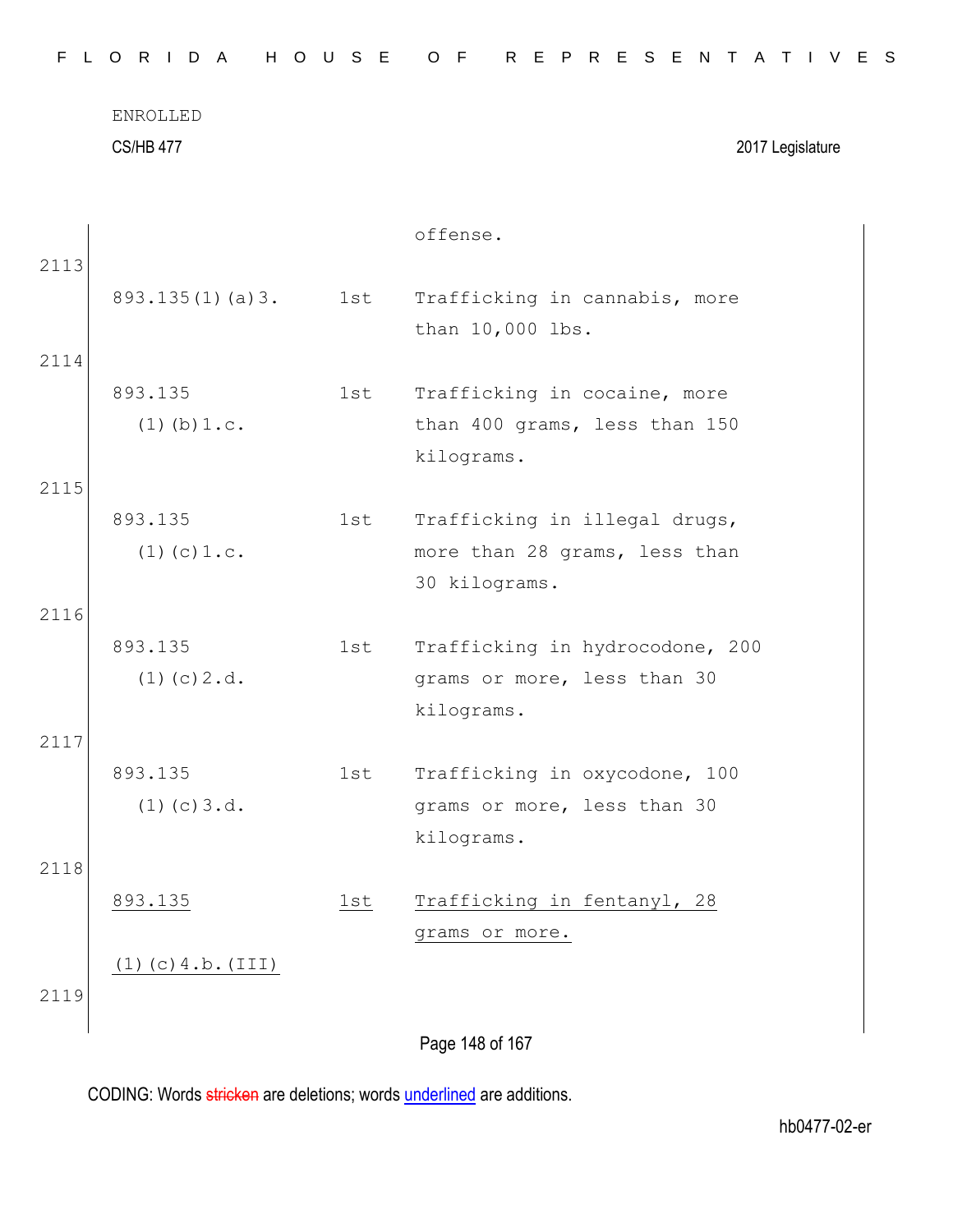CS/HB 477 2017 Legislature

| 893.135                   | 1st | Trafficking in phencyclidine,   |
|---------------------------|-----|---------------------------------|
| $(1)$ $(d)$ $1.c.$        |     | more than 400 grams or more.    |
|                           |     |                                 |
| 893.135                   | 1st | Trafficking in methaqualone,    |
| $(1)$ (e) $1.c.$          |     | more than 25 kilograms or more. |
|                           |     |                                 |
| 893.135                   | 1st | Trafficking in amphetamine,     |
| $(1)$ $(f)$ $1.c.$        |     | more than 200 grams or more.    |
|                           |     |                                 |
| 893.135                   | 1st | Trafficking in gamma-           |
| $(1)$ (h) $1.c.$          |     | hydroxybutyric acid (GHB), 10   |
|                           |     | kilograms or more.              |
|                           |     |                                 |
| 893.135                   | 1st | Trafficking in 1,4-Butanediol,  |
| $(1)$ $(j)$ $1.c.$        |     | 10 kilograms or more.           |
|                           |     |                                 |
| 893.135                   | 1st | Trafficking in Phenethylamines, |
| $(1)$ $(k)$ $2 \cdot c$ . |     | 400 grams or more.              |
|                           |     |                                 |
| 893.135                   | 1st | Trafficking in synthetic        |
| $(1)$ (m) $2.d.$          |     | cannabinoids, 30 kilograms or   |
|                           |     | more.                           |
|                           |     |                                 |
|                           |     |                                 |
| 893.135(1)(n)2.c.         | 1st | Trafficking in n-benzyl         |
|                           |     | phenethylamines, 200 grams or   |
|                           |     |                                 |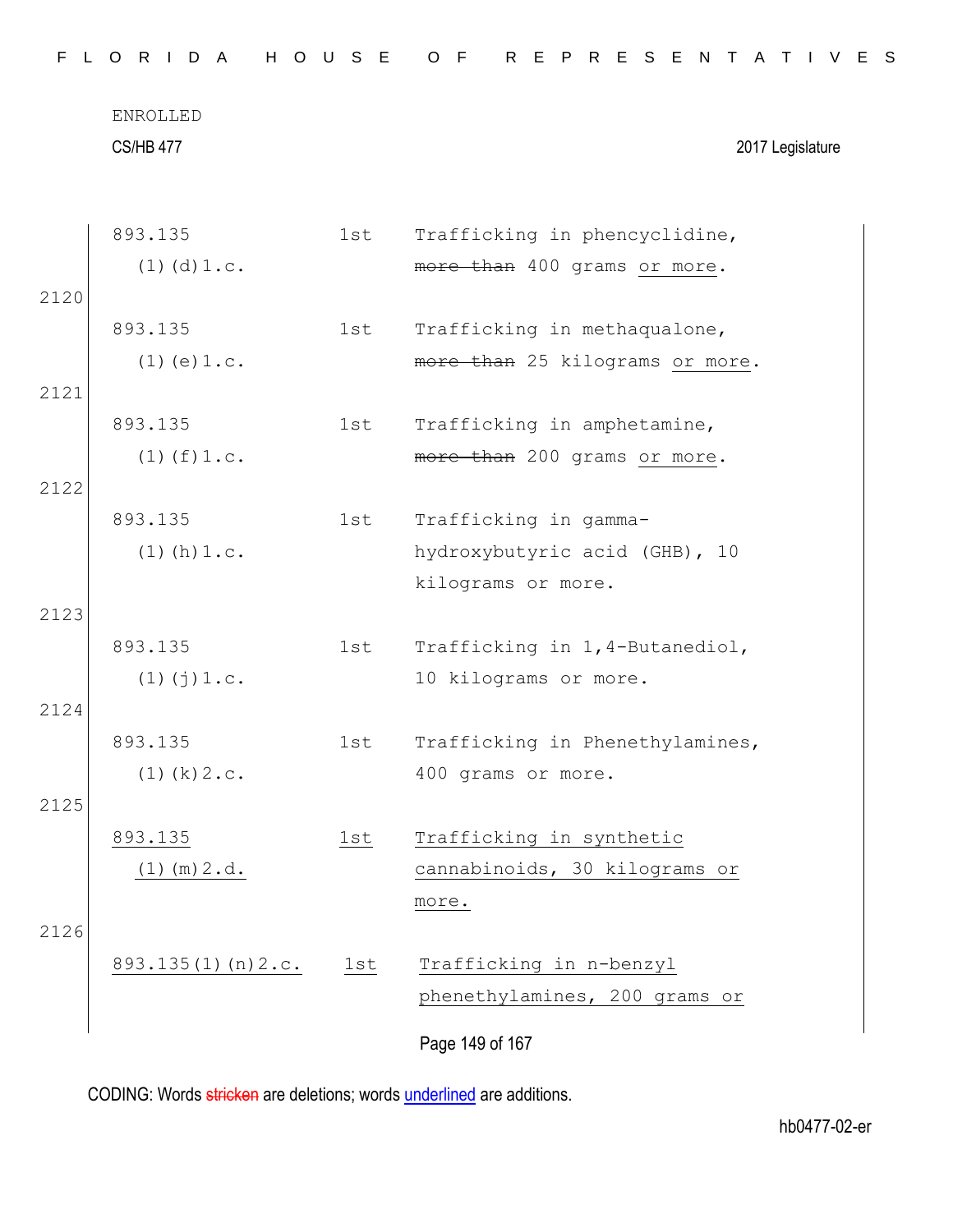| FLORIDA HOUSE OF REPRESENTATIVES |  |
|----------------------------------|--|
|----------------------------------|--|

| 2127<br>896.101(5)(c)<br>1st<br>Money laundering, financial<br>instruments totaling or<br>exceeding \$100,000.<br>2128<br>896.104(4)(a)3.<br>Structuring transactions to<br>1st<br>evade reporting or registration<br>requirements, financial<br>transactions totaling or<br>exceeding \$100,000.<br>2129<br>2130<br>Section 8. For the purpose of incorporating the amendment<br>2131<br>made by this act to section 782.04, Florida Statutes, in a<br>2132<br>reference thereto, paragraph (d) of subsection (1) of section<br>2133<br>39.806, Florida Statutes, is reenacted to read:<br>2134 |                                                     |  |  |  |  |  |  |  |  |
|--------------------------------------------------------------------------------------------------------------------------------------------------------------------------------------------------------------------------------------------------------------------------------------------------------------------------------------------------------------------------------------------------------------------------------------------------------------------------------------------------------------------------------------------------------------------------------------------------|-----------------------------------------------------|--|--|--|--|--|--|--|--|
|                                                                                                                                                                                                                                                                                                                                                                                                                                                                                                                                                                                                  |                                                     |  |  |  |  |  |  |  |  |
|                                                                                                                                                                                                                                                                                                                                                                                                                                                                                                                                                                                                  |                                                     |  |  |  |  |  |  |  |  |
|                                                                                                                                                                                                                                                                                                                                                                                                                                                                                                                                                                                                  |                                                     |  |  |  |  |  |  |  |  |
|                                                                                                                                                                                                                                                                                                                                                                                                                                                                                                                                                                                                  |                                                     |  |  |  |  |  |  |  |  |
|                                                                                                                                                                                                                                                                                                                                                                                                                                                                                                                                                                                                  |                                                     |  |  |  |  |  |  |  |  |
|                                                                                                                                                                                                                                                                                                                                                                                                                                                                                                                                                                                                  |                                                     |  |  |  |  |  |  |  |  |
|                                                                                                                                                                                                                                                                                                                                                                                                                                                                                                                                                                                                  |                                                     |  |  |  |  |  |  |  |  |
|                                                                                                                                                                                                                                                                                                                                                                                                                                                                                                                                                                                                  |                                                     |  |  |  |  |  |  |  |  |
|                                                                                                                                                                                                                                                                                                                                                                                                                                                                                                                                                                                                  |                                                     |  |  |  |  |  |  |  |  |
|                                                                                                                                                                                                                                                                                                                                                                                                                                                                                                                                                                                                  |                                                     |  |  |  |  |  |  |  |  |
|                                                                                                                                                                                                                                                                                                                                                                                                                                                                                                                                                                                                  |                                                     |  |  |  |  |  |  |  |  |
|                                                                                                                                                                                                                                                                                                                                                                                                                                                                                                                                                                                                  |                                                     |  |  |  |  |  |  |  |  |
|                                                                                                                                                                                                                                                                                                                                                                                                                                                                                                                                                                                                  |                                                     |  |  |  |  |  |  |  |  |
|                                                                                                                                                                                                                                                                                                                                                                                                                                                                                                                                                                                                  |                                                     |  |  |  |  |  |  |  |  |
|                                                                                                                                                                                                                                                                                                                                                                                                                                                                                                                                                                                                  |                                                     |  |  |  |  |  |  |  |  |
|                                                                                                                                                                                                                                                                                                                                                                                                                                                                                                                                                                                                  | 39.806 Grounds for termination of parental rights.- |  |  |  |  |  |  |  |  |
| 2135<br>(1)<br>Grounds for the termination of parental rights may be                                                                                                                                                                                                                                                                                                                                                                                                                                                                                                                             |                                                     |  |  |  |  |  |  |  |  |
| 2136<br>established under any of the following circumstances:                                                                                                                                                                                                                                                                                                                                                                                                                                                                                                                                    |                                                     |  |  |  |  |  |  |  |  |
| 2137<br>When the parent of a child is incarcerated and either:<br>(d)                                                                                                                                                                                                                                                                                                                                                                                                                                                                                                                            |                                                     |  |  |  |  |  |  |  |  |
| 2138<br>The period of time for which the parent is expected to<br>1.                                                                                                                                                                                                                                                                                                                                                                                                                                                                                                                             |                                                     |  |  |  |  |  |  |  |  |
| 2139<br>be incarcerated will constitute a significant portion of the                                                                                                                                                                                                                                                                                                                                                                                                                                                                                                                             |                                                     |  |  |  |  |  |  |  |  |
| 2140<br>child's minority. When determining whether the period of time is                                                                                                                                                                                                                                                                                                                                                                                                                                                                                                                         |                                                     |  |  |  |  |  |  |  |  |
| significant, the court shall consider the child's age and the<br>2141                                                                                                                                                                                                                                                                                                                                                                                                                                                                                                                            |                                                     |  |  |  |  |  |  |  |  |
| child's need for a permanent and stable home. The period of time<br>2142                                                                                                                                                                                                                                                                                                                                                                                                                                                                                                                         |                                                     |  |  |  |  |  |  |  |  |
| Page 150 of 167                                                                                                                                                                                                                                                                                                                                                                                                                                                                                                                                                                                  |                                                     |  |  |  |  |  |  |  |  |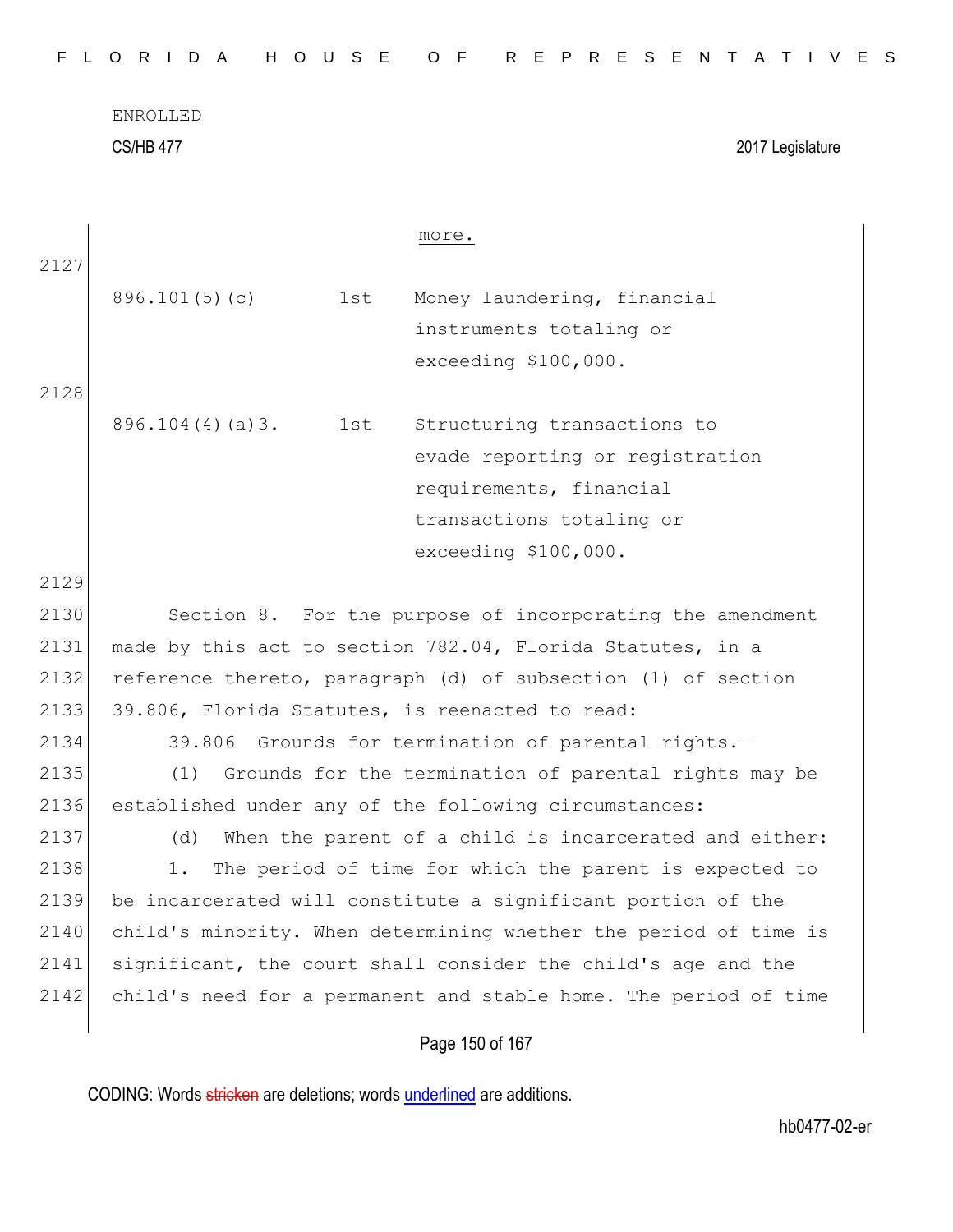2143 begins on the date that the parent enters into incarceration; 2144 2. The incarcerated parent has been determined by the 2145 court to be a violent career criminal as defined in  $s. 775.084$ , 2146 a habitual violent felony offender as defined in s. 775.084, or 2147 a sexual predator as defined in s. 775.21; has been convicted of 2148 first degree or second degree murder in violation of s. 782.04 2149 or a sexual battery that constitutes a capital, life, or first 2150 degree felony violation of s. 794.011; or has been convicted of 2151 an offense in another jurisdiction which is substantially 2152 similar to one of the offenses listed in this paragraph. As used 2153 in this section, the term "substantially similar offense" means 2154 any offense that is substantially similar in elements and 2155 penalties to one of those listed in this subparagraph, and that 2156 is in violation of a law of any other jurisdiction, whether that 2157 of another state, the District of Columbia, the United States or 2158 any possession or territory thereof, or any foreign 2159 jurisdiction; or

2160 3. The court determines by clear and convincing evidence 2161 that continuing the parental relationship with the incarcerated 2162 parent would be harmful to the child and, for this reason, that 2163 termination of the parental rights of the incarcerated parent is 2164 in the best interest of the child. When determining harm, the 2165 court shall consider the following factors:

- 
- 
- 2166 a. The age of the child.
	-

2167 b. The relationship between the child and the parent.

Page 151 of 167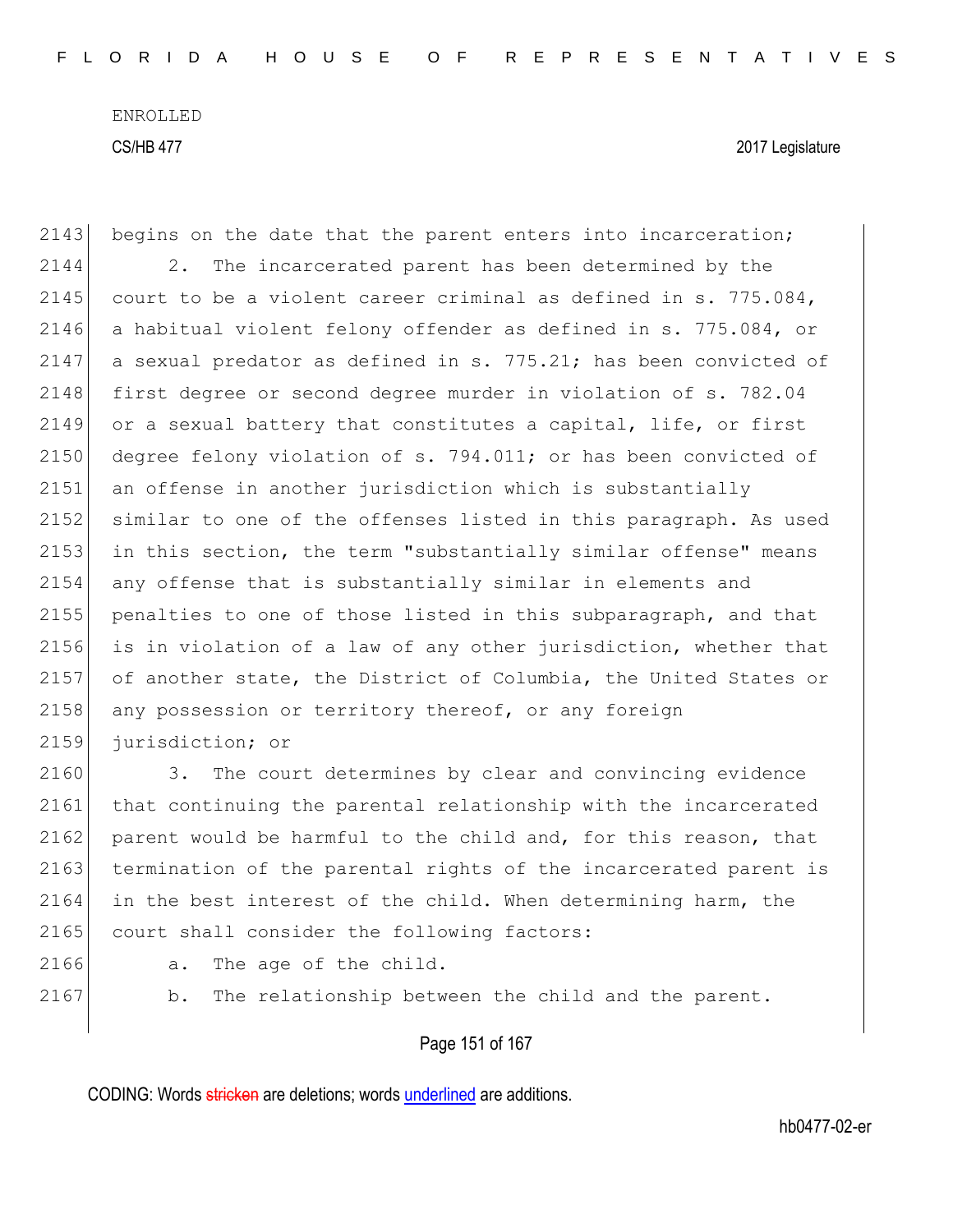#### CS/HB 477 2017 Legislature

2168 c. The nature of the parent's current and past provision 2169 for the child's developmental, cognitive, psychological, and 2170 physical needs.

2171 d. The parent's history of criminal behavior, which may 2172 include the frequency of incarceration and the unavailability of 2173 the parent to the child due to incarceration.

2174 e. Any other factor the court deems relevant.

2175 Section 9. For the purpose of incorporating the amendment 2176 made by this act to section  $782.04$ , Florida Statutes, in a 2177 reference thereto, paragraph (b) of subsection (4) of section 2178 63.089, Florida Statutes, is reenacted to read:

2179 63.089 Proceeding to terminate parental rights pending 2180 adoption; hearing; grounds; dismissal of petition; judgment.-

2181 (4) FINDING OF ABANDONMENT.—A finding of abandonment 2182 resulting in a termination of parental rights must be based upon 2183 clear and convincing evidence that a parent or person having 2184 legal custody has abandoned the child in accordance with the 2185 definition contained in s. 63.032. A finding of abandonment may 2186 also be based upon emotional abuse or a refusal to provide 2187 reasonable financial support, when able, to a birth mother 2188 during her pregnancy or on whether the person alleged to have 2189 abandoned the child, while being able, failed to establish 2190 contact with the child or accept responsibility for the child's 2191 welfare.

2192 (b) The child has been abandoned when the parent of a

### Page 152 of 167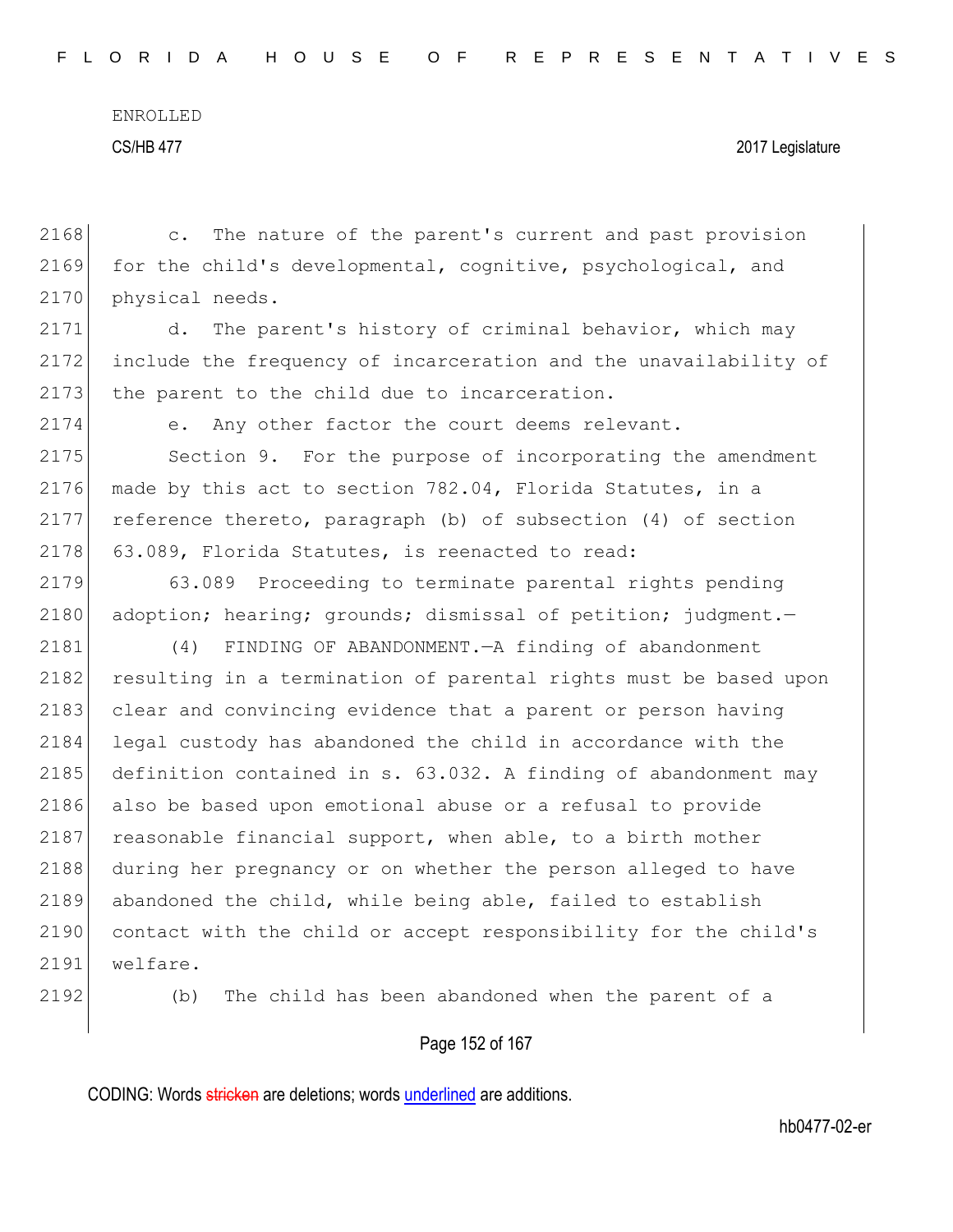CS/HB 477 2017 Legislature

2193 child is incarcerated on or after October 1, 2001, in a federal, 2194 state, or county correctional institution and:

2195 1. The period of time for which the parent has been or is 2196 expected to be incarcerated will constitute a significant 2197 portion of the child's minority. In determining whether the 2198 period of time is significant, the court shall consider the 2199 child's age and the child's need for a permanent and stable 2200 home. The period of time begins on the date that the parent 2201 enters into incarceration;

2202 2. The incarcerated parent has been determined by a court 2203 of competent jurisdiction to be a violent career criminal as 2204 defined in s. 775.084, a habitual violent felony offender as 2205 defined in s. 775.084, convicted of child abuse as defined in s. 2206 827.03, or a sexual predator as defined in s. 775.21; has been 2207 convicted of first degree or second degree murder in violation 2208 of s. 782.04 or a sexual battery that constitutes a capital, 2209 life, or first degree felony violation of s. 794.011; or has 2210 been convicted of a substantially similar offense in another 2211 jurisdiction. As used in this section, the term "substantially 2212 similar offense" means any offense that is substantially similar 2213 in elements and penalties to one of those listed in this 2214 subparagraph, and that is in violation of a law of any other 2215 jurisdiction, whether that of another state, the District of 2216 Columbia, the United States or any possession or territory 2217 thereof, or any foreign jurisdiction; or

#### Page 153 of 167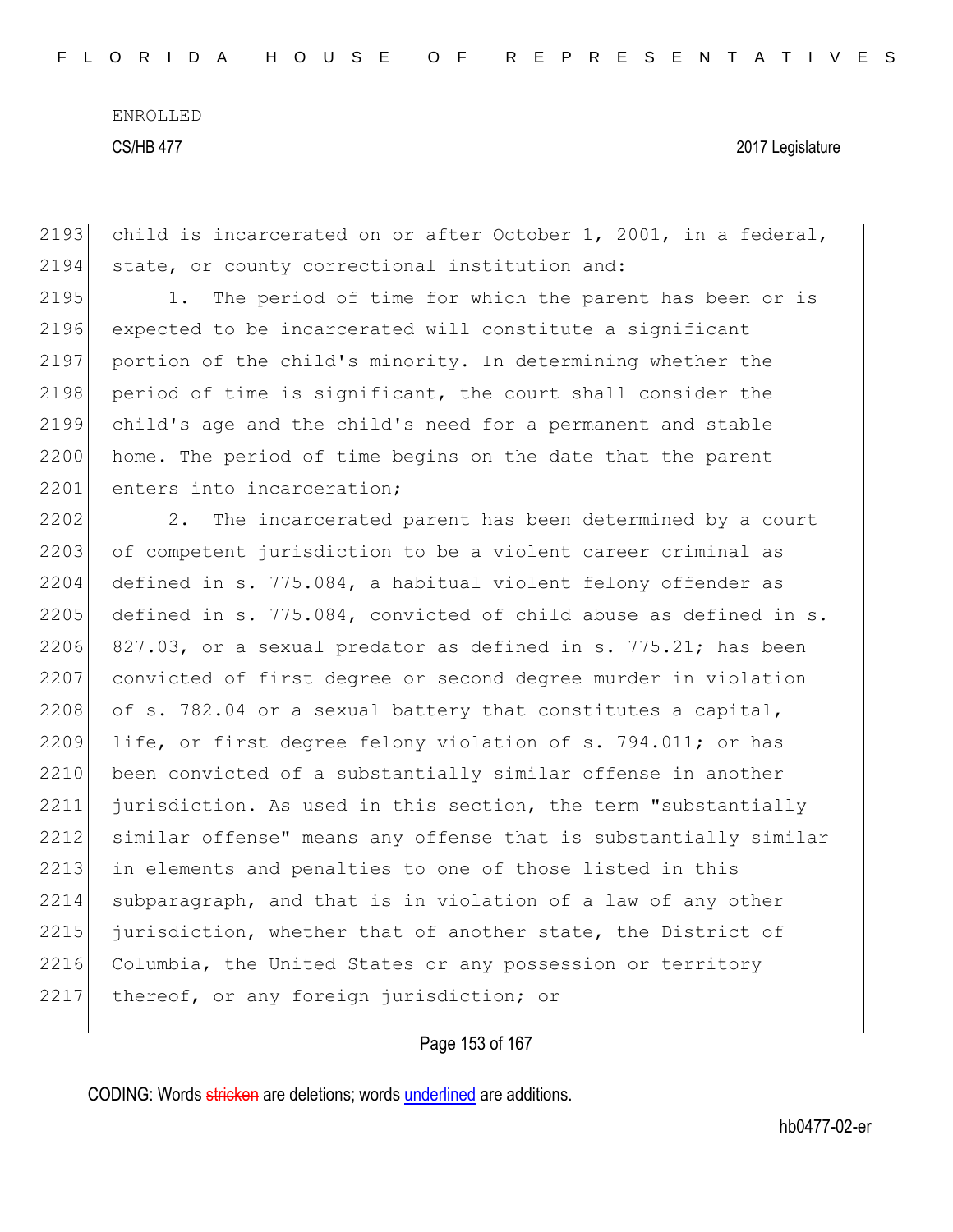2218 3. The court determines by clear and convincing evidence 2219 that continuing the parental relationship with the incarcerated 2220 parent would be harmful to the child and, for this reason, 2221 termination of the parental rights of the incarcerated parent is 2222 in the best interests of the child. 2223 Section 10. For the purpose of incorporating the amendment 2224 made by this act to section 782.04, Florida Statutes, in a 2225 reference thereto, subsection (10) of section 95.11, Florida 2226 Statutes, is reenacted to read: 2227 95.11 Limitations other than for the recovery of real 2228 property.—Actions other than for recovery of real property shall 2229 be commenced as follows: 2230 (10) FOR INTENTIONAL TORTS RESULTING IN DEATH FROM ACTS 2231 DESCRIBED IN S. 782.04 OR S. 782.07.—Notwithstanding paragraph 2232 (4)(d), an action for wrongful death seeking damages authorized 2233 under s. 768.21 brought against a natural person for an 2234 intentional tort resulting in death from acts described in s.  $2235$  782.04 or s. 782.07 may be commenced at any time. This 2236 subsection shall not be construed to require an arrest, the 2237 filing of formal criminal charges, or a conviction for a 2238 violation of s. 782.04 or s. 782.07 as a condition for filing a 2239 civil action. 2240 Section 11. For the purpose of incorporating the amendment 2241 made by this act to section 782.04, Florida Statutes, in 2242 references thereto, paragraph (b) of subsection (1) and

#### Page 154 of 167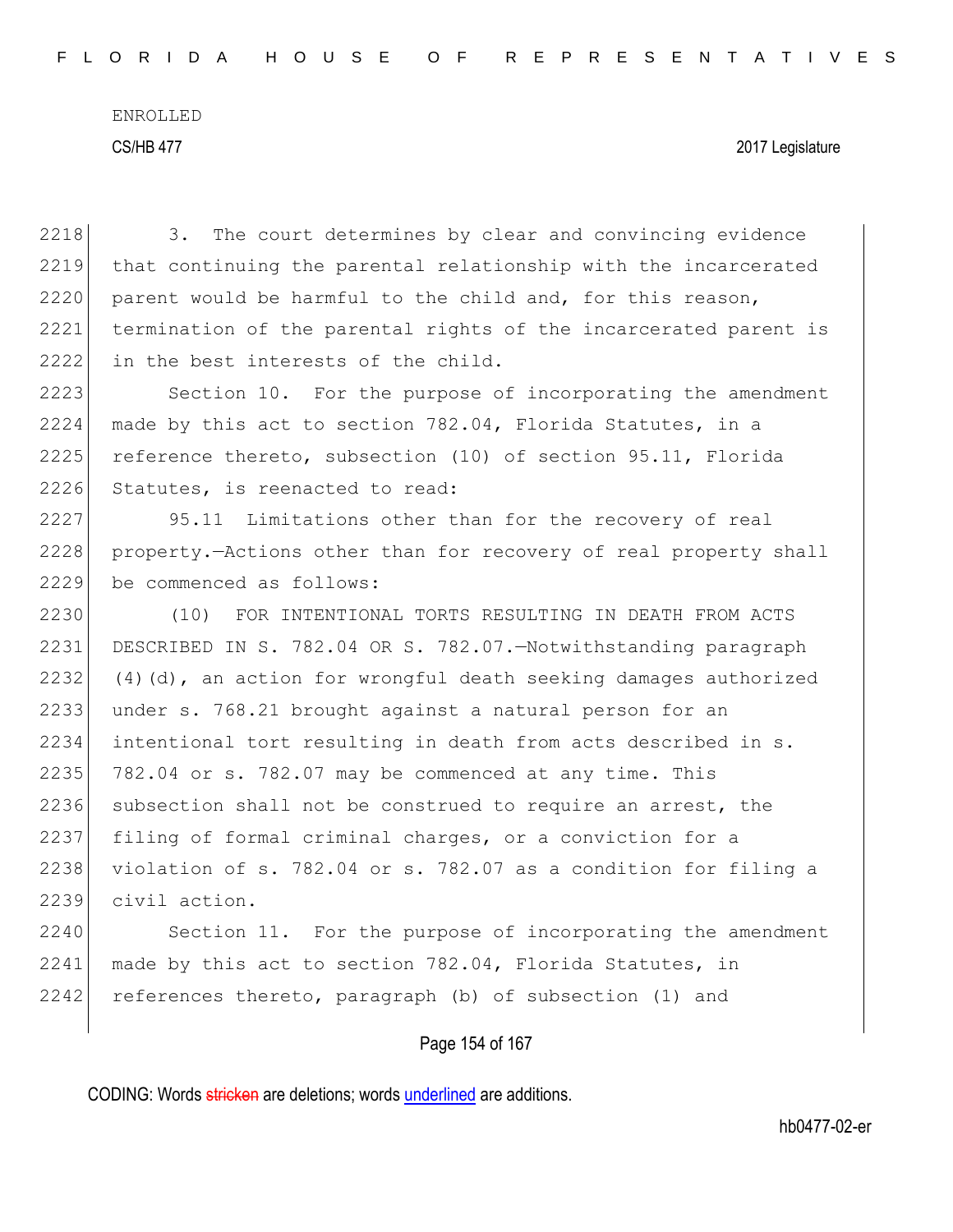CS/HB 477 2017 Legislature

2243 paragraphs  $(a)$ ,  $(b)$ , and  $(c)$  of subsection  $(3)$  of section 2244 775.082, Florida Statutes, are reenacted to read: 2245 775.082 Penalties; applicability of sentencing structures; 2246 mandatory minimum sentences for certain reoffenders previously 2247 released from prison.-2248 (1) 2249 (b)1. A person who actually killed, intended to kill, or 2250 attempted to kill the victim and who is convicted under s. 2251 782.04 of a capital felony, or an offense that was reclassified 2252 as a capital felony, which was committed before the person 2253 attained 18 years of age shall be punished by a term of 2254 imprisonment for life if, after a sentencing hearing conducted 2255 by the court in accordance with  $s. 921.1401$ , the court finds 2256 that life imprisonment is an appropriate sentence. If the court  $2257$  finds that life imprisonment is not an appropriate sentence,  $2258$  such person shall be punished by a term of imprisonment of at 2259 least 40 years. A person sentenced pursuant to this subparagraph 2260 is entitled to a review of his or her sentence in accordance 2261 with s.  $921.1402(2)(a)$ . 2262 2. A person who did not actually kill, intend to kill, or

2263 attempt to kill the victim and who is convicted under s. 782.04  $2264$  of a capital felony, or an offense that was reclassified as a 2265 capital felony, which was committed before the person attained 2266 18 years of age may be punished by a term of imprisonment for 2267 life or by a term of years equal to life if, after a sentencing

#### Page 155 of 167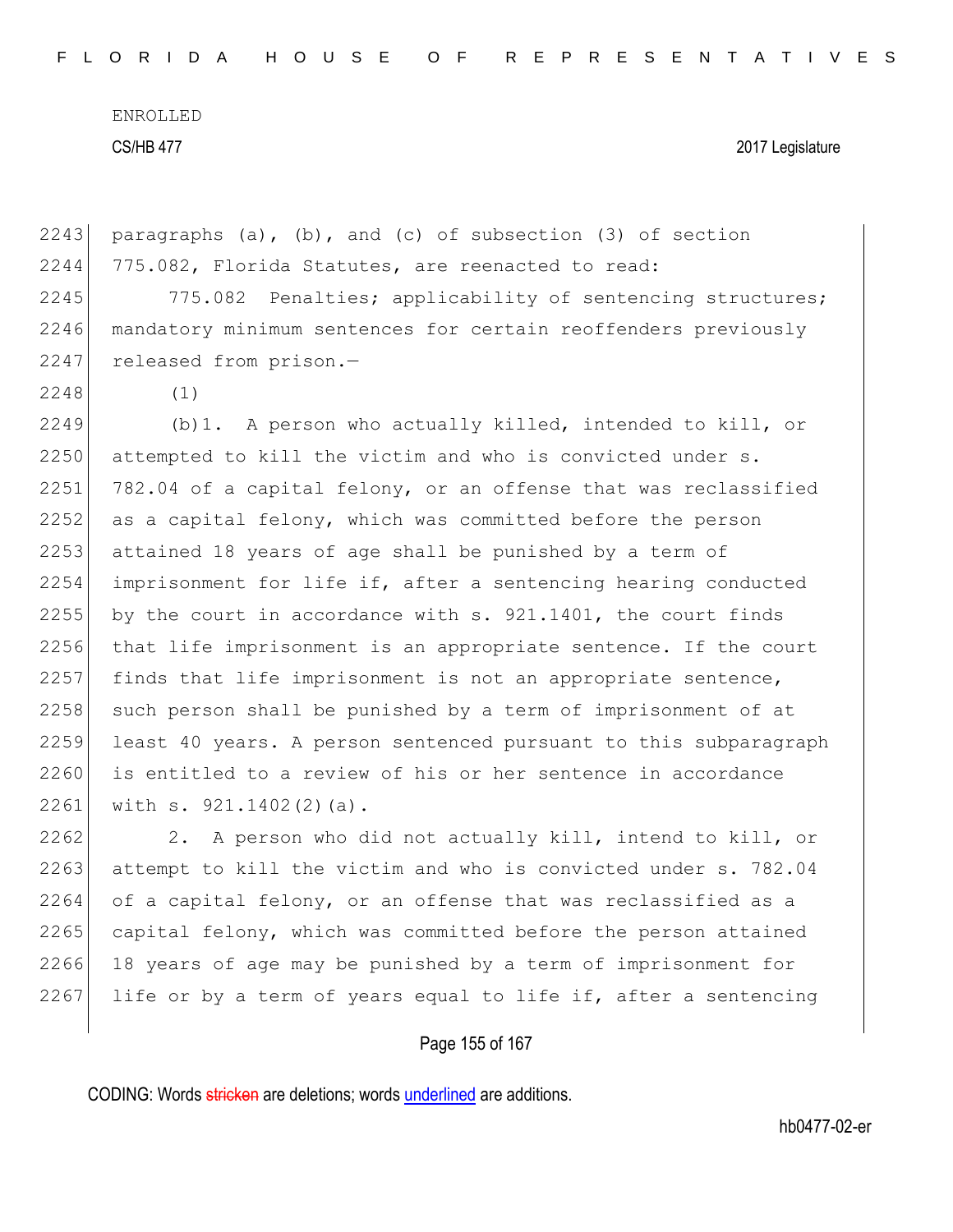| 2268 | hearing conducted by the court in accordance with s. 921.1401,   |
|------|------------------------------------------------------------------|
| 2269 | the court finds that life imprisonment is an appropriate         |
| 2270 | sentence. A person who is sentenced to a term of imprisonment of |
| 2271 | more than 15 years is entitled to a review of his or her         |
| 2272 | sentence in accordance with s. 921.1402(2)(c).                   |
| 2273 | The court shall make a written finding as to whether a<br>3.     |
| 2274 | person is eligible for a sentence review hearing under s.        |
| 2275 | $921.1402(2)$ (a) or (c). Such a finding shall be based upon     |
| 2276 | whether the person actually killed, intended to kill, or         |
| 2277 | attempted to kill the victim. The court may find that multiple   |
| 2278 | defendants killed, intended to kill, or attempted to kill the    |
| 2279 | victim.                                                          |
| 2280 | A person who has been convicted of any other<br>(3)              |
| 2281 | designated felony may be punished as follows:                    |
| 2282 | (a) 1. For a life felony committed before October 1, 1983,       |
| 2283 | by a term of imprisonment for life or for a term of at least 30  |
| 2284 | years.                                                           |
| 2285 | For a life felony committed on or after October 1,<br>2.         |
| 2286 | 1983, by a term of imprisonment for life or by a term of         |
| 2287 | imprisonment not exceeding 40 years.                             |
| 2288 | Except as provided in subparagraph 4., for a life<br>3.          |
| 2289 | felony committed on or after July 1, 1995, by a term of          |
| 2290 | imprisonment for life or by imprisonment for a term of years not |
| 2291 | exceeding life imprisonment.                                     |
| 2292 | Except as provided in sub-subparagraph b., for a life<br>4.a.    |
|      |                                                                  |

# Page 156 of 167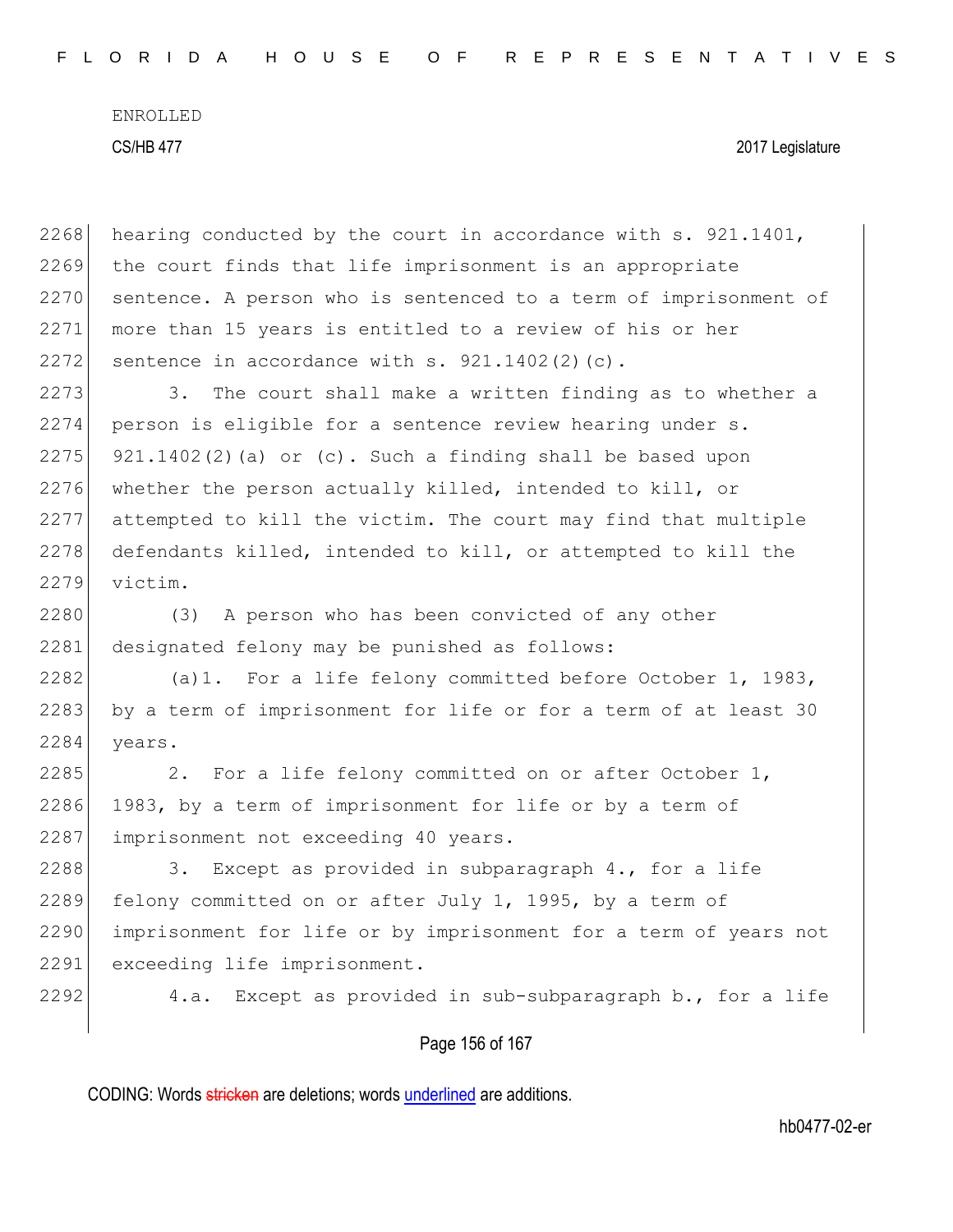CS/HB 477 2017 Legislature

2293 felony committed on or after September 1, 2005, which is a 2294 violation of s. 800.04(5)(b), by:

2295 (I) A term of imprisonment for life; or

2296 (II) A split sentence that is a term of at least 25 years' 2297 imprisonment and not exceeding life imprisonment, followed by 2298 probation or community control for the remainder of the person's 2299 natural life, as provided in s.  $948.012(4)$ .

2300 b. For a life felony committed on or after July 1, 2008, 2301 which is a person's second or subsequent violation of s. 2302 800.04(5)(b), by a term of imprisonment for life.

2303 5. Notwithstanding subparagraphs 1.-4., a person who is 2304 convicted under s. 782.04 of an offense that was reclassified as 2305 a life felony which was committed before the person attained 18 2306 years of age may be punished by a term of imprisonment for life 2307 or by a term of years equal to life imprisonment if the judge 2308 conducts a sentencing hearing in accordance with s. 921.1401 and 2309 finds that life imprisonment or a term of years equal to life 2310 imprisonment is an appropriate sentence.

2311 a. A person who actually killed, intended to kill, or 2312 attempted to kill the victim and is sentenced to a term of 2313 imprisonment of more than 25 years is entitled to a review of 2314 his or her sentence in accordance with s. 921.1402(2)(b).

2315 b. A person who did not actually kill, intend to kill, or 2316 attempt to kill the victim and is sentenced to a term of 2317 imprisonment of more than 15 years is entitled to a review of

Page 157 of 167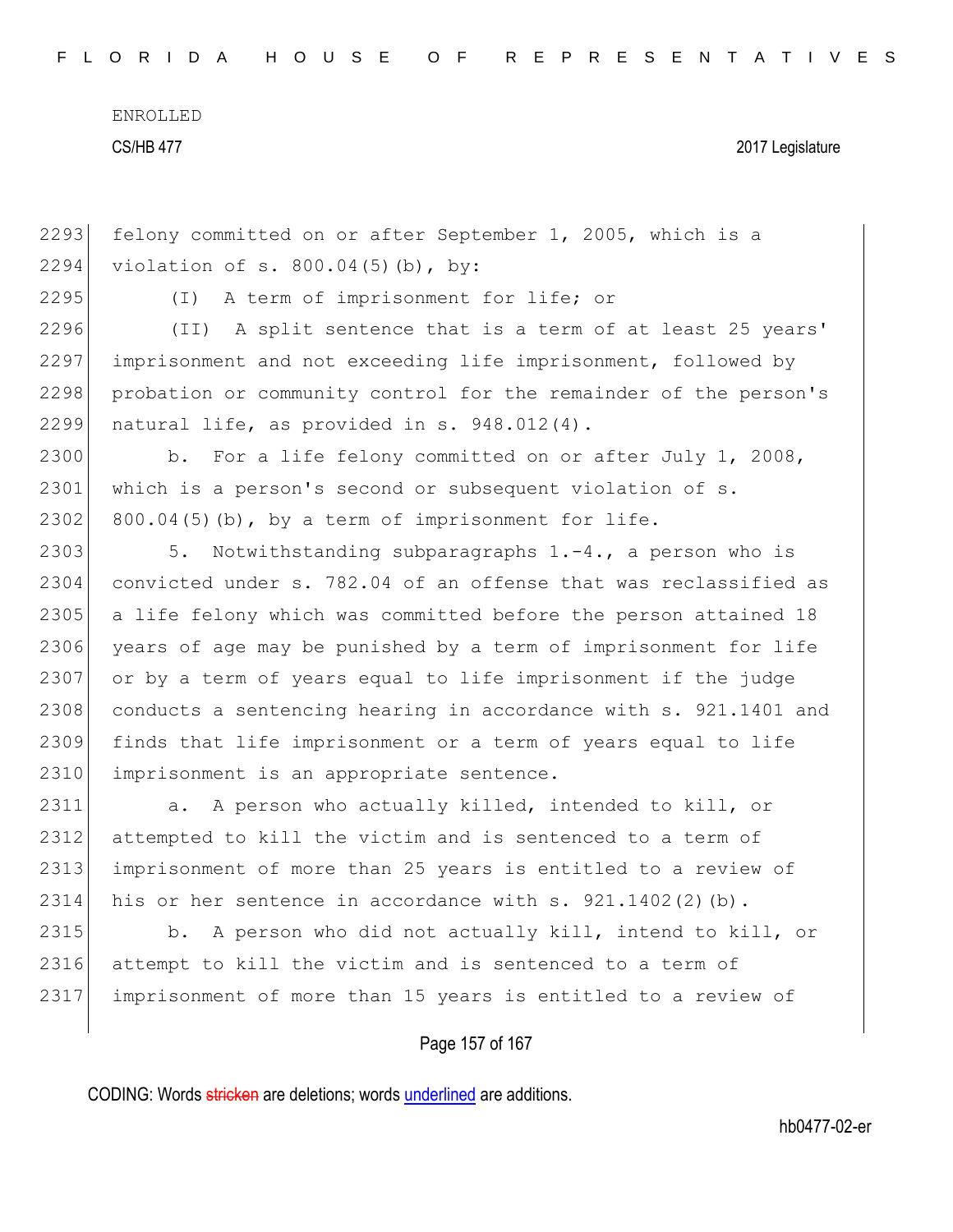2318 his or her sentence in accordance with s.  $921.1402(2)(c)$ . 2319 c. The court shall make a written finding as to whether a 2320 person is eligible for a sentence review hearing under s. 2321 921.1402(2)(b) or (c). Such a finding shall be based upon 2322 whether the person actually killed, intended to kill, or 2323 attempted to kill the victim. The court may find that multiple 2324 defendants killed, intended to kill, or attempted to kill the 2325 victim. 2326 6. For a life felony committed on or after October 1, 2327 2014, which is a violation of s. 787.06(3)(q), by a term of 2328 imprisonment for life. 2329 (b)1. For a felony of the first degree, by a term of 2330 imprisonment not exceeding 30 years or, when specifically 2331 provided by statute, by imprisonment for a term of years not 2332 exceeding life imprisonment. 2333 2. Notwithstanding subparagraph 1., a person convicted 2334 under s. 782.04 of a first degree felony punishable by a term of 2335 years not exceeding life imprisonment, or an offense that was 2336 reclassified as a first degree felony punishable by a term of 2337 years not exceeding life, which was committed before the person 2338 attained 18 years of age may be punished by a term of years 2339 equal to life imprisonment if the judge conducts a sentencing  $2340$  hearing in accordance with s. 921.1401 and finds that a term of 2341 years equal to life imprisonment is an appropriate sentence. 2342 a. A person who actually killed, intended to kill, or

Page 158 of 167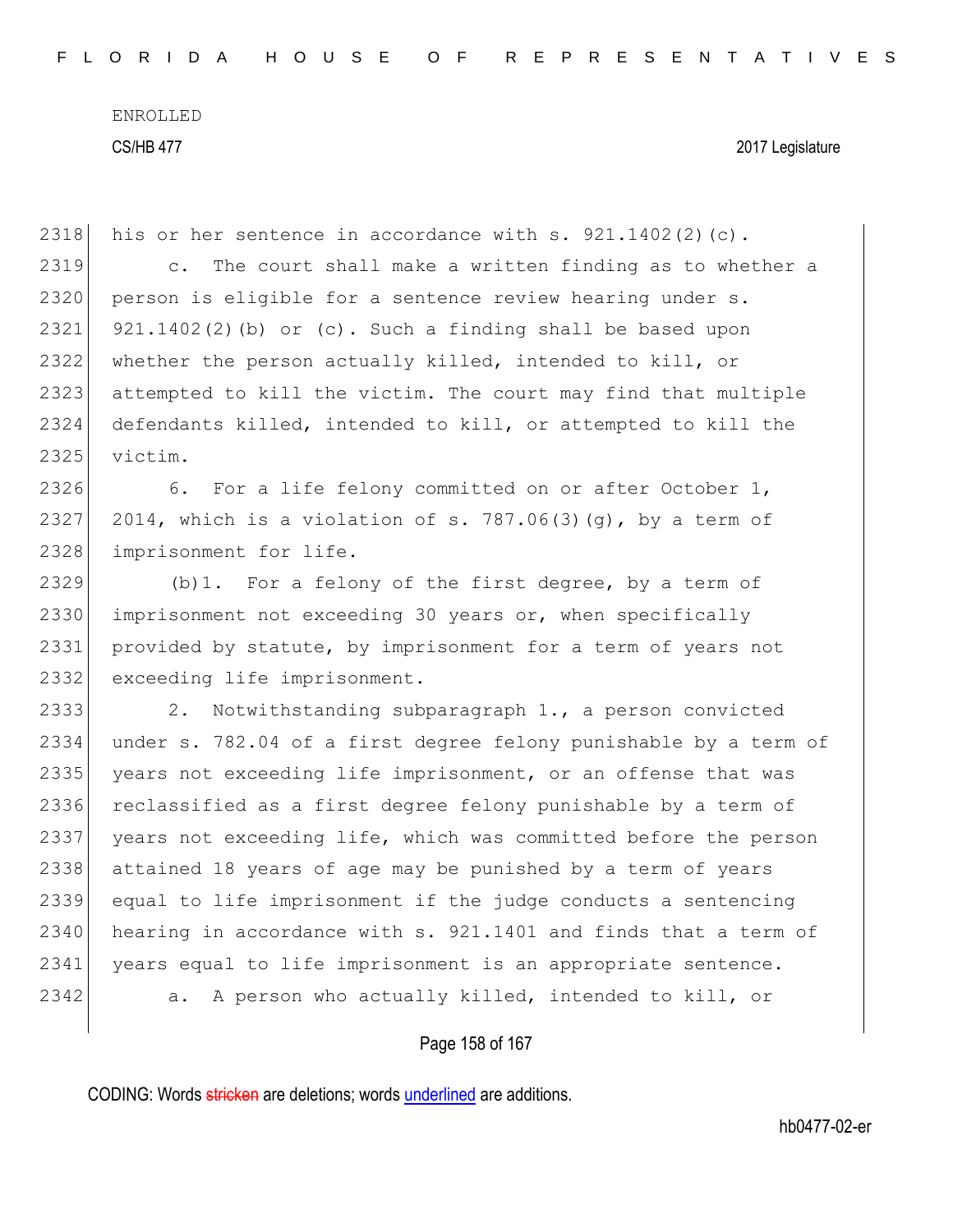2343 attempted to kill the victim and is sentenced to a term of 2344 imprisonment of more than 25 years is entitled to a review of 2345 his or her sentence in accordance with s.  $921.1402(2)(b)$ . 2346 b. A person who did not actually kill, intend to kill, or 2347 attempt to kill the victim and is sentenced to a term of 2348 imprisonment of more than 15 years is entitled to a review of 2349 his or her sentence in accordance with s.  $921.1402(2)(c)$ . 2350 c. The court shall make a written finding as to whether a 2351 person is eligible for a sentence review hearing under s. 2352 921.1402(2)(b) or (c). Such a finding shall be based upon 2353 whether the person actually killed, intended to kill, or 2354 attempted to kill the victim. The court may find that multiple 2355 defendants killed, intended to kill, or attempted to kill the 2356 victim. 2357 (c) Notwithstanding paragraphs (a) and (b), a person 2358 convicted of an offense that is not included in s. 782.04 but 2359 that is an offense that is a life felony or is punishable by a 2360 term of imprisonment for life or by a term of years not 2361 exceeding life imprisonment, or an offense that was reclassified 2362 as a life felony or an offense punishable by a term of 2363 imprisonment for life or by a term of years not exceeding life 2364 imprisonment, which was committed before the person attained 18 2365 years of age may be punished by a term of imprisonment for life 2366 or a term of years equal to life imprisonment if the judge 2367 conducts a sentencing hearing in accordance with s. 921.1401 and

#### Page 159 of 167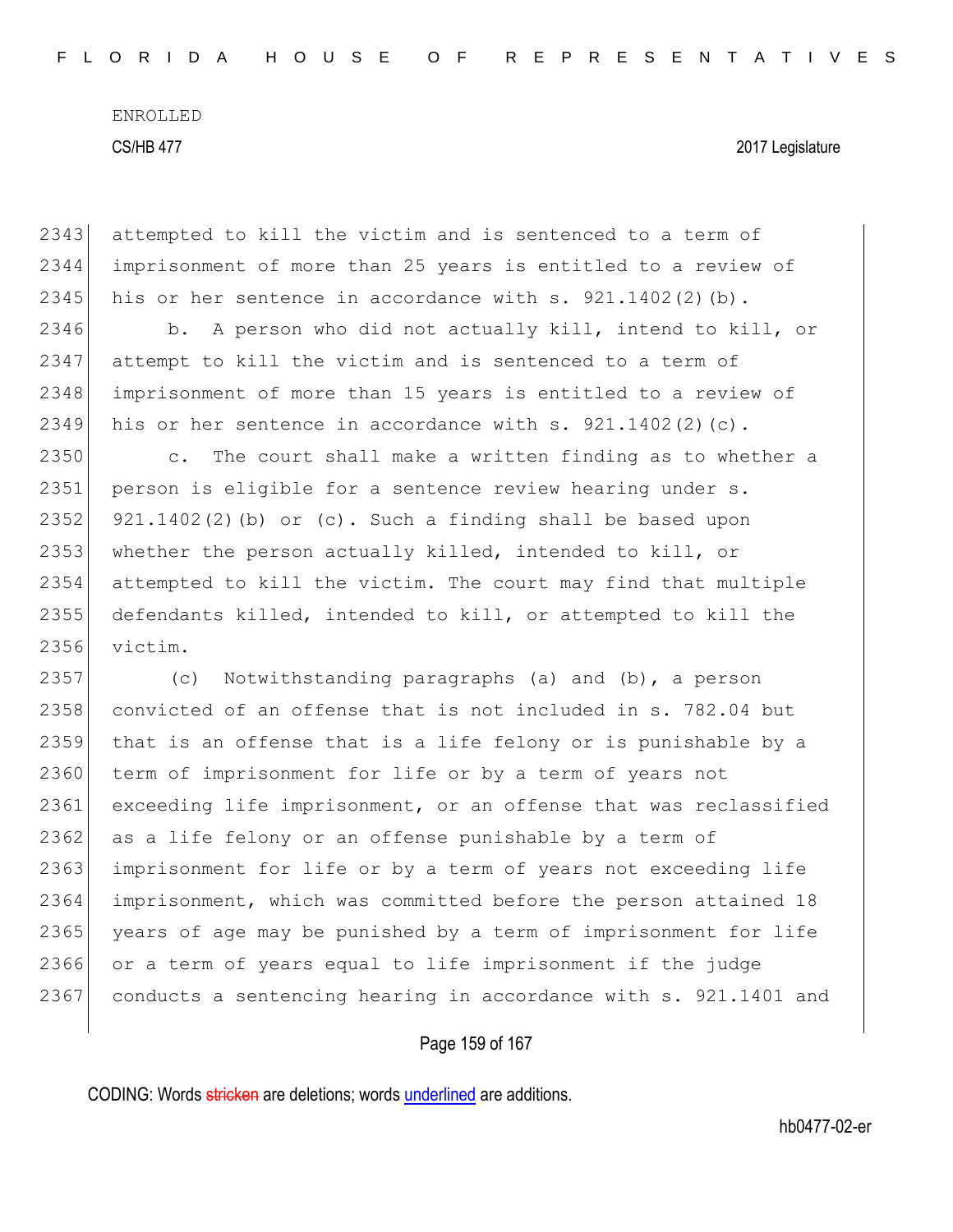#### CS/HB 477 2017 Legislature

2368 finds that life imprisonment or a term of years equal to life 2369 imprisonment is an appropriate sentence. A person who is 2370 sentenced to a term of imprisonment of more than 20 years is 2371 entitled to a review of his or her sentence in accordance with  $2372$  s.  $921.1402(2)(d)$ .

2373 Section 12. For the purpose of incorporating the amendment 2374 made by this act to section 782.04, Florida Statutes, in 2375 references thereto, subsections (1) and (2) of section 775.0823, 2376 Florida Statutes, are reenacted to read:

2377 775.0823 Violent offenses committed against law 2378 enforcement officers, correctional officers, state attorneys, 2379 assistant state attorneys, justices, or judges.—The Legislature 2380 does hereby provide for an increase and certainty of penalty for 2381 any person convicted of a violent offense against any law 2382 enforcement or correctional officer, as defined in s.  $943.10(1)$ , 2383 (2), (3), (6), (7), (8), or (9); against any state attorney 2384 elected pursuant to s. 27.01 or assistant state attorney 2385 appointed under s. 27.181; or against any justice or judge of a 2386 court described in Art. V of the State Constitution, which 2387 offense arises out of or in the scope of the officer's duty as a 2388 law enforcement or correctional officer, the state attorney's or 2389 assistant state attorney's duty as a prosecutor or investigator, 2390 or the justice's or judge's duty as a judicial officer, as 2391 follows:

2392 (1) For murder in the first degree as described in s.

#### Page 160 of 167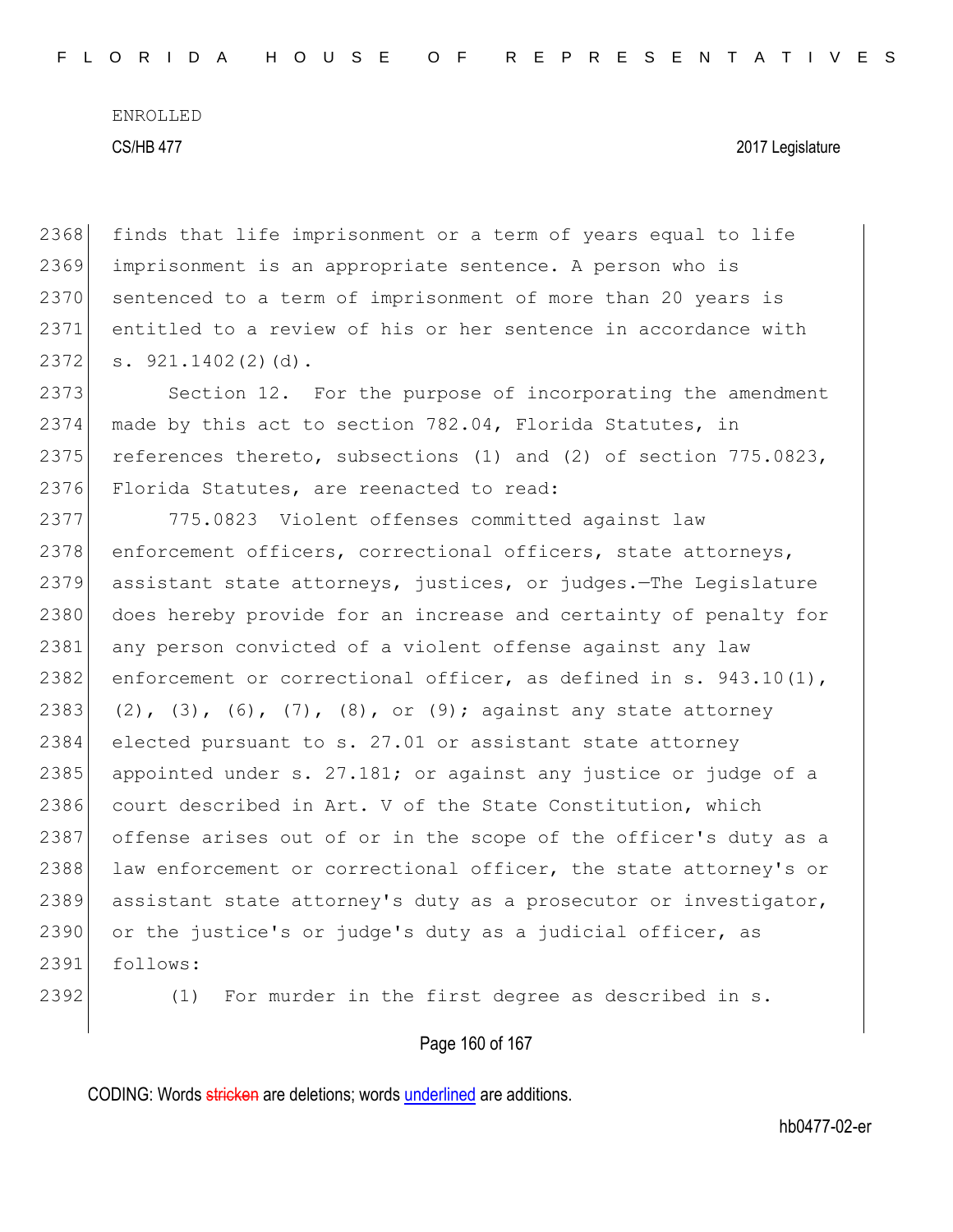| FLORIDA HOUSE OF REPRESENTATIVES |  |  |  |  |  |  |  |  |  |  |  |  |  |  |  |  |  |  |  |  |  |  |  |  |  |  |  |  |  |  |  |  |
|----------------------------------|--|--|--|--|--|--|--|--|--|--|--|--|--|--|--|--|--|--|--|--|--|--|--|--|--|--|--|--|--|--|--|--|
|----------------------------------|--|--|--|--|--|--|--|--|--|--|--|--|--|--|--|--|--|--|--|--|--|--|--|--|--|--|--|--|--|--|--|--|

| 2393 | $782.04(1)$ , if the death sentence is not imposed, a sentence of        |
|------|--------------------------------------------------------------------------|
| 2394 | imprisonment for life without eligibility for release.                   |
| 2395 | (2) For attempted murder in the first degree as described                |
| 2396 | in s. $782.04(1)$ , a sentence pursuant to s. $775.082$ , s. $775.083$ , |
| 2397 | or s. 775.084.                                                           |
| 2398 |                                                                          |
| 2399 | Notwithstanding the provisions of s. 948.01, with respect to any         |
| 2400 | person who is found to have violated this section, adjudication          |
| 2401 | of quilt or imposition of sentence shall not be suspended,               |
| 2402 | deferred, or withheld.                                                   |
| 2403 | Section 13. For the purpose of incorporating the amendment               |
| 2404 | made by this act to section 782.04, Florida Statutes, in a               |
| 2405 | reference thereto, subsection (1) of section 921.16, Florida             |
| 2406 | Statutes, is reenacted to read:                                          |
| 2407 | 921.16 When sentences to be concurrent and when                          |
| 2408 | consecutive.-                                                            |
| 2409 | (1) A defendant convicted of two or more offenses charged                |
| 2410 | in the same indictment, information, or affidavit or in                  |
| 2411 | consolidated indictments, informations, or affidavits shall              |
| 2412 | serve the sentences of imprisonment concurrently unless the              |
| 2413 | court directs that two or more of the sentences be served                |
| 2414 | consecutively. Sentences of imprisonment for offenses not                |
| 2415 | charged in the same indictment, information, or affidavit shall          |
| 2416 | be served consecutively unless the court directs that two or             |
| 2417 | more of the sentences be served concurrently. Any sentence for           |
|      |                                                                          |

# Page 161 of 167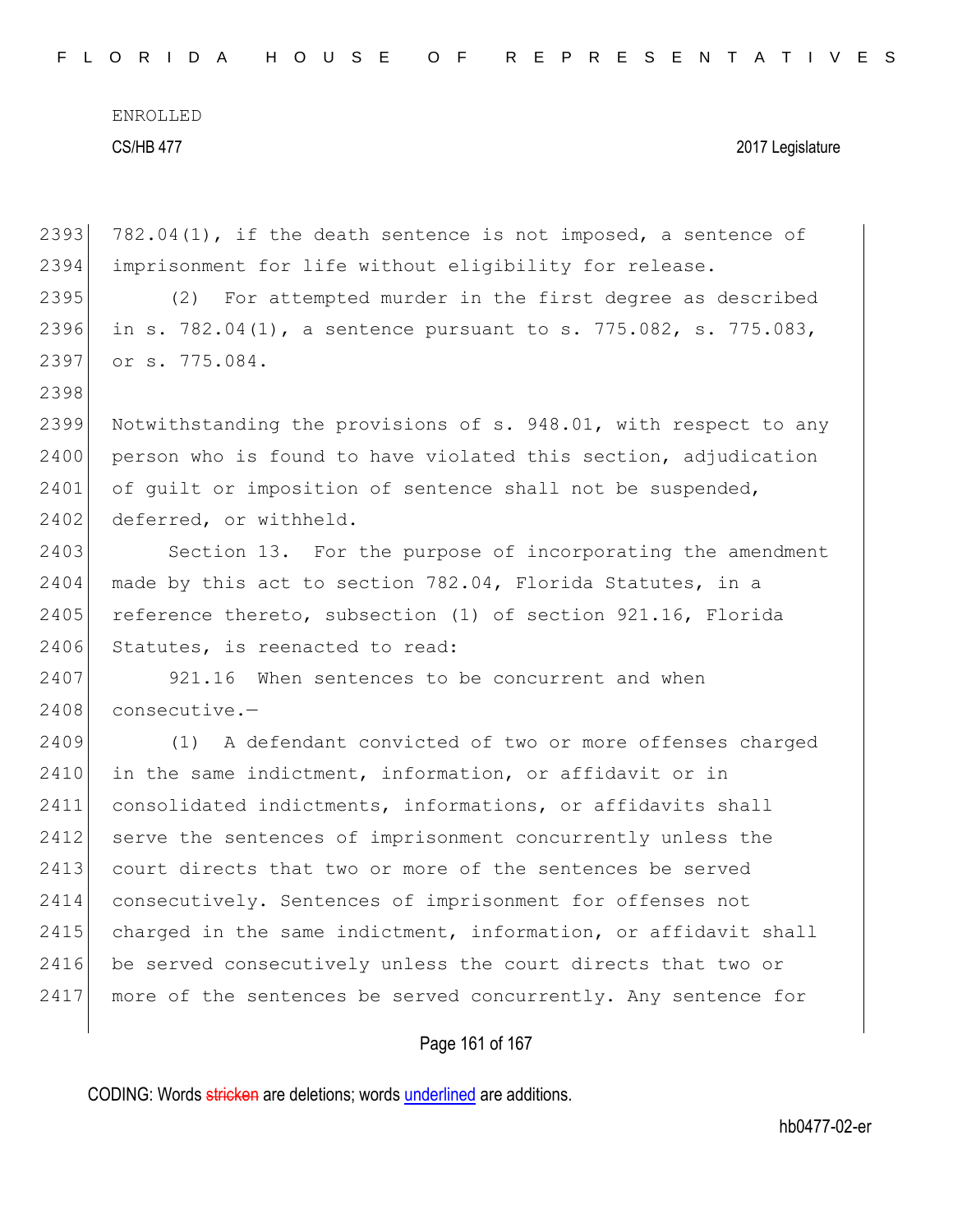| 2418 | sexual battery as defined in chapter 794 or murder as defined in |
|------|------------------------------------------------------------------|
| 2419 | s. 782.04 must be imposed consecutively to any other sentence    |
| 2420 | for sexual battery or murder which arose out of a separate       |
| 2421 | criminal episode or transaction.                                 |
| 2422 | Section 14. For the purpose of incorporating the amendment       |
| 2423 | made by this act to section 782.04, Florida Statutes, in a       |
| 2424 | reference thereto, paragraph (c) of subsection (8) of section    |
| 2425 | 948.06, Florida Statutes, is reenacted to read:                  |
| 2426 | Violation of probation or community control;<br>948.06           |
| 2427 | revocation; modification; continuance; failure to pay            |
| 2428 | restitution or cost of supervision.-                             |
| 2429 | (8)                                                              |
| 2430 | For purposes of this section, the term "qualifying<br>(C)        |
| 2431 | offense" means any of the following:                             |
| 2432 | Kidnapping or attempted kidnapping under s. 787.01,<br>1.        |
| 2433 | false imprisonment of a child under the age of 13 under s.       |
| 2434 | 787.02(3), or luring or enticing a child under s. 787.025(2) (b) |
| 2435 | or $(c)$ .                                                       |
| 2436 | Murder or attempted murder under s. 782.04, attempted<br>2.      |
| 2437 | felony murder under s. 782.051, or manslaughter under s. 782.07. |
| 2438 | 3.<br>Aggravated battery or attempted aggravated battery         |
| 2439 | under s. 784.045.                                                |
| 2440 | Sexual battery or attempted sexual battery under s.<br>4.        |
| 2441 | 794.011(2), (3), (4), or (8)(b) or (c).                          |
| 2442 | Lewd or lascivious battery or attempted lewd or<br>5.            |
|      |                                                                  |

Page 162 of 167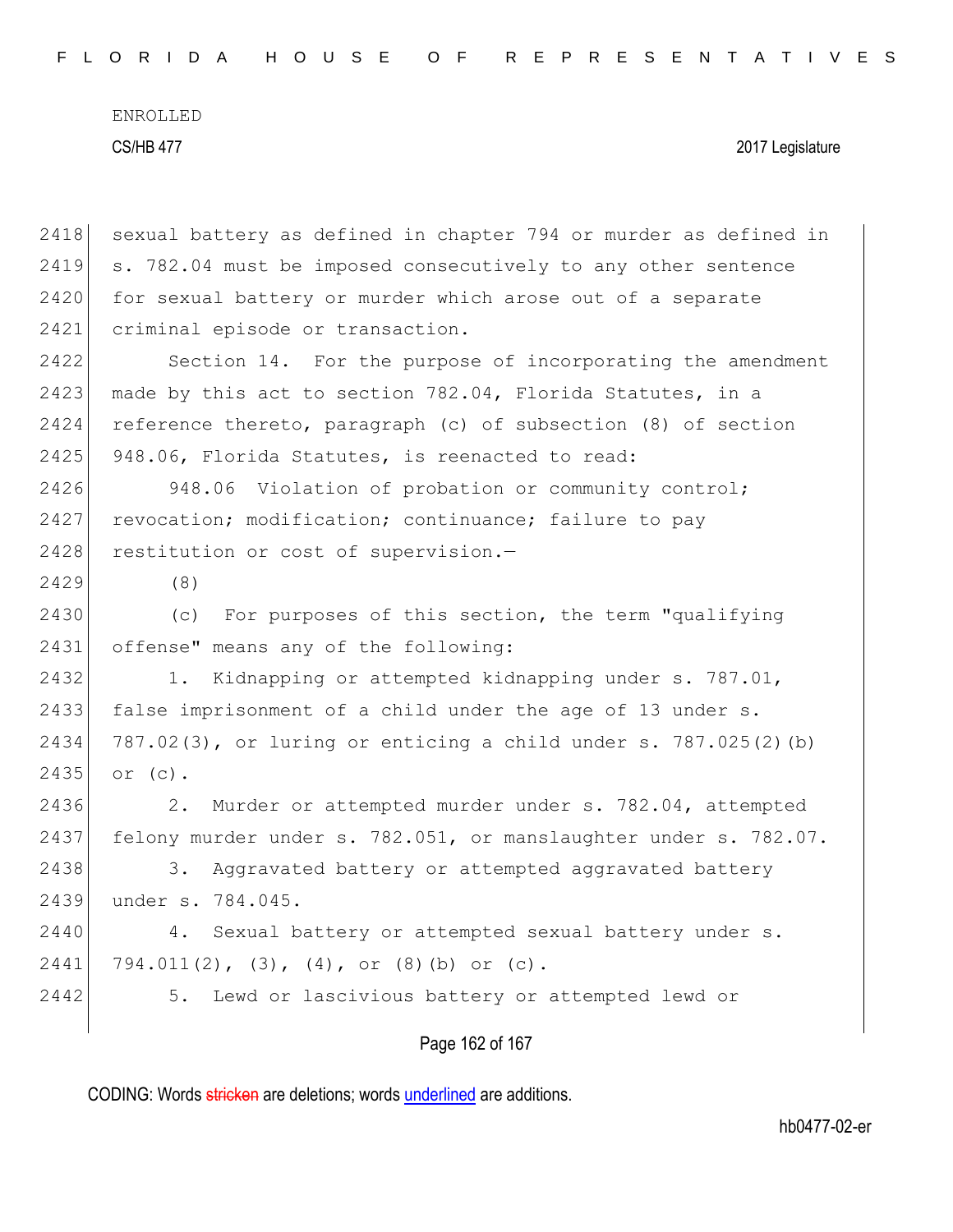#### CS/HB 477 2017 Legislature

2443 lascivious battery under s. 800.04(4), lewd or lascivious 2444 molestation under s.  $800.04(5)$  (b) or (c)2., lewd or lascivious 2445 conduct under s.  $800.04(6)(b)$ , lewd or lascivious exhibition 2446 under s.  $800.04(7)(b)$ , or lewd or lascivious exhibition on 2447 computer under s. 847.0135(5)(b). 2448 6. Robbery or attempted robbery under s. 812.13, 2449 carjacking or attempted carjacking under s. 812.133, or home 2450 invasion robbery or attempted home invasion robbery under s. 2451 812.135. 2452 7. Lewd or lascivious offense upon or in the presence of 2453 an elderly or disabled person or attempted lewd or lascivious 2454 offense upon or in the presence of an elderly or disabled person 2455 under s. 825.1025. 2456 8. Sexual performance by a child or attempted sexual 2457 performance by a child under s. 827.071. 2458 9. Computer pornography under s. 847.0135(2) or (3), 2459 transmission of child pornography under s. 847.0137, or selling 2460 or buying of minors under s. 847.0145. 2461 10. Poisoning food or water under s. 859.01. 2462 11. Abuse of a dead human body under s. 872.06. 2463 12. Any burglary offense or attempted burglary offense 2464 that is either a first degree felony or second degree felony 2465 under s. 810.02(2) or (3). 2466 13. Arson or attempted arson under s. 806.01(1). 2467 14. Aggravated assault under s. 784.021.

Page 163 of 167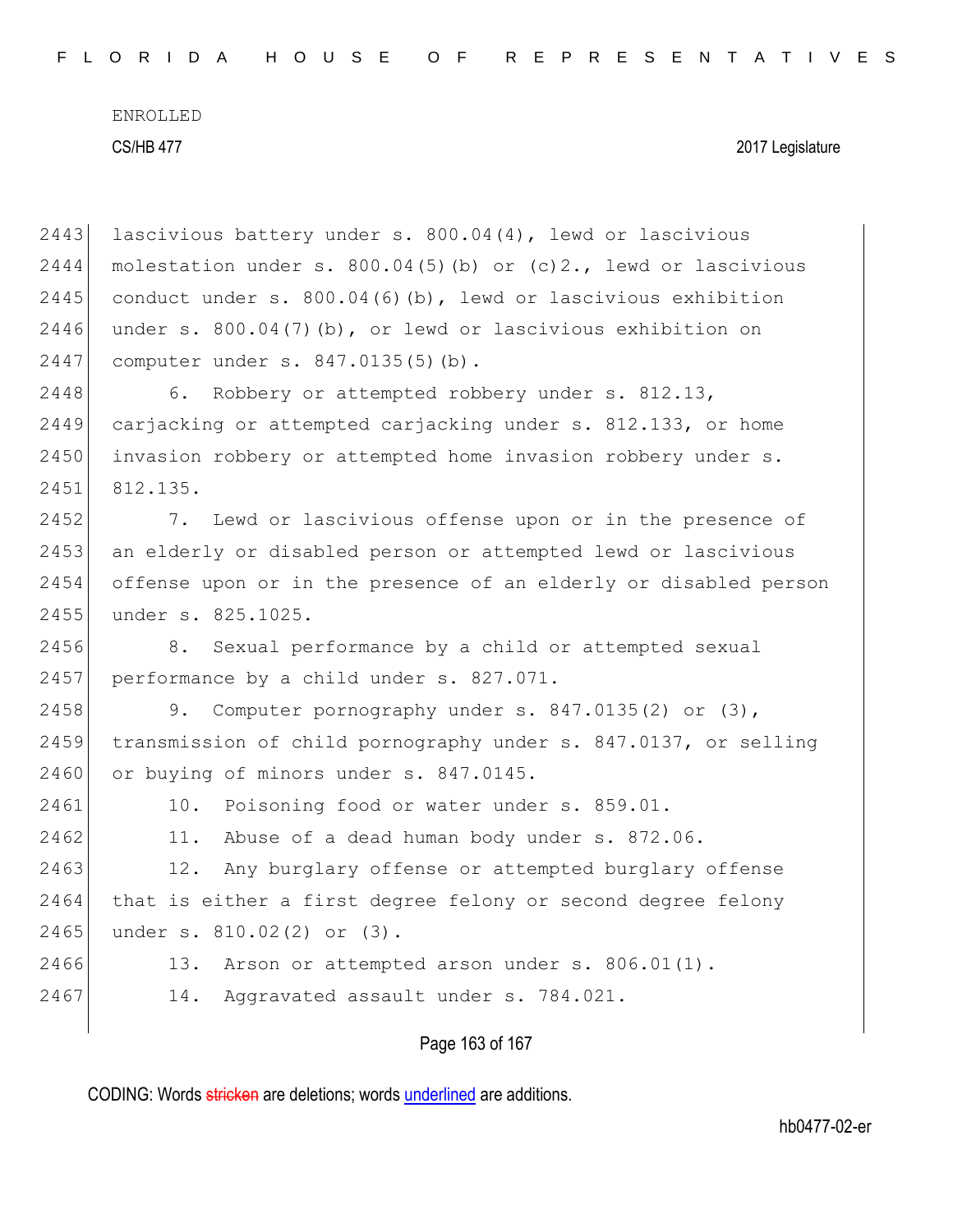F L O R I D A H O U S E O F R E P R E S E N T A T I V E S

ENROLLED

CS/HB 477 2017 Legislature

| 2468 | Aggravated stalking under s. 784.048(3), (4), (5), or<br>15.     |
|------|------------------------------------------------------------------|
| 2469 | $(7)$ .                                                          |
| 2470 | 16.<br>Aircraft piracy under s. 860.16.                          |
| 2471 | Unlawful throwing, placing, or discharging of a<br>17.           |
| 2472 | destructive device or bomb under s. 790.161(2), (3), or (4).     |
| 2473 | Treason under s. 876.32.<br>18.                                  |
| 2474 | Any offense committed in another jurisdiction which<br>19.       |
| 2475 | would be an offense listed in this paragraph if that offense had |
| 2476 | been committed in this state.                                    |
| 2477 | Section 15. For the purpose of incorporating the amendment       |
| 2478 | made by this act to section 782.04, Florida Statutes, in a       |
| 2479 | reference thereto, paragraph (a) of subsection (1) of section    |
| 2480 | 948.062, Florida Statutes, is reenacted to read:                 |
| 2481 | 948.062 Reviewing and reporting serious offenses committed       |
| 2482 | by offenders placed on probation or community control.-          |
| 2483 | (1)<br>The department shall review the circumstances related     |
| 2484 | to an offender placed on probation or community control who has  |
| 2485 | been arrested while on supervision for the following offenses:   |
| 2486 | Any murder as provided in s. 782.04;<br>(a)                      |
| 2487 | Section 16. For the purpose of incorporating the amendment       |
| 2488 | made by this act to section 782.04, Florida Statutes, in a       |
| 2489 | reference thereto, paragraph (b) of subsection (3) of section    |
| 2490 | 985.265, Florida Statutes, is reenacted to read:                 |
| 2491 | Detention transfer and release; education; adult<br>985.265      |
| 2492 | $jails. -$                                                       |
|      |                                                                  |

Page 164 of 167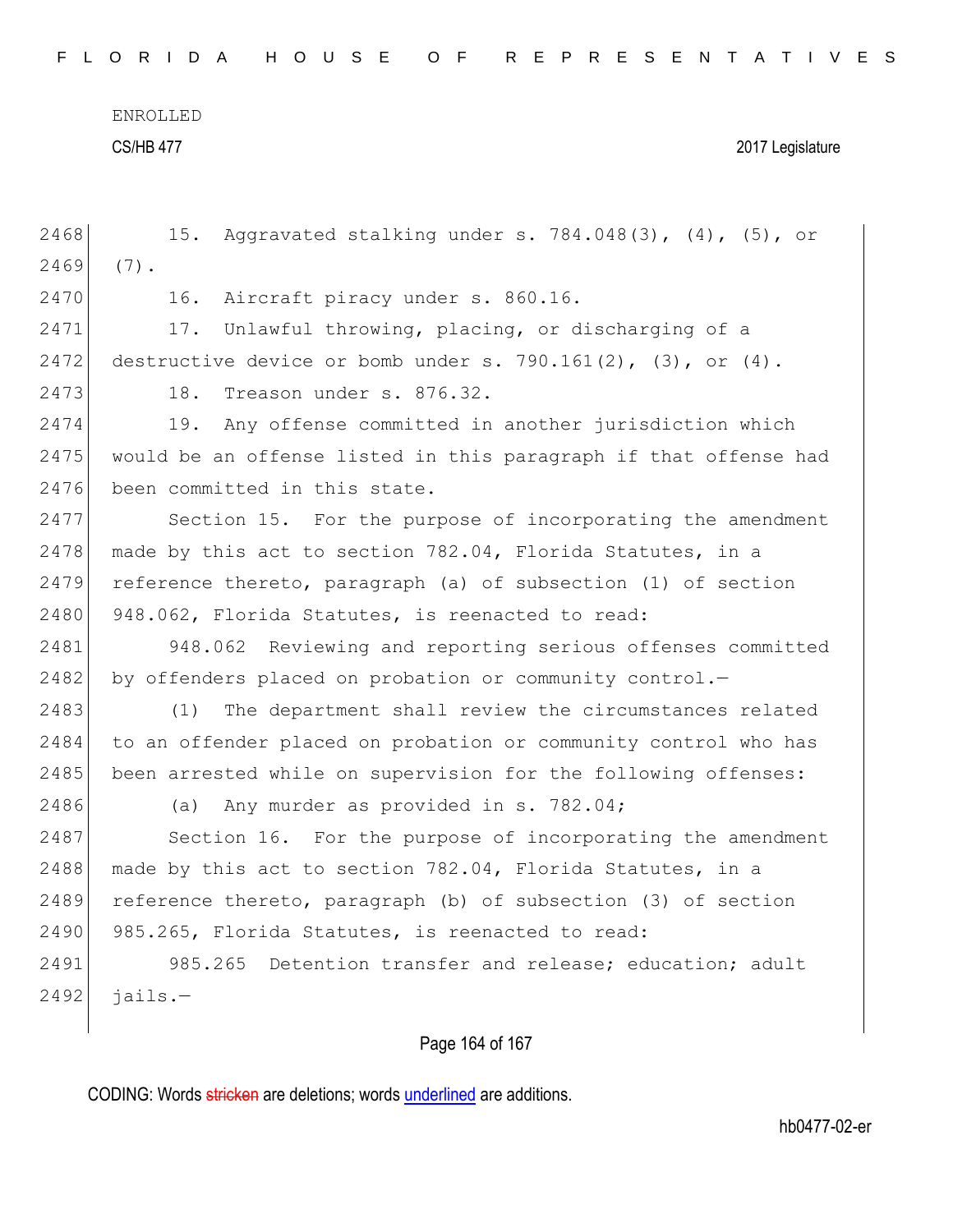| 2493 | (3)                                                              |
|------|------------------------------------------------------------------|
| 2494 | When a juvenile is released from secure detention or<br>(b)      |
| 2495 | transferred to nonsecure detention, detention staff shall        |
| 2496 | immediately notify the appropriate law enforcement agency,       |
| 2497 | school personnel, and victim if the juvenile is charged with     |
| 2498 | committing any of the following offenses or attempting to commit |
| 2499 | any of the following offenses:                                   |
| 2500 | Murder, under s. 782.04;<br>1.                                   |
| 2501 | 2.<br>Sexual battery, under chapter 794;                         |
| 2502 | Stalking, under s. 784.048; or<br>3.                             |
| 2503 | 4.<br>Domestic violence, as defined in s. 741.28.                |
| 2504 | Section 17. For the purpose of incorporating the amendment       |
| 2505 | made by this act to section 782.04, Florida Statutes, in a       |
| 2506 | reference thereto, paragraph (d) of subsection (1) of section    |
| 2507 | 1012.315, Florida Statutes, is reenacted to read:                |
| 2508 | Disqualification from employment. - A person is<br>1012.315      |
| 2509 | ineligible for educator certification, and instructional         |
| 2510 | personnel and school administrators, as defined in s. 1012.01,   |
| 2511 | are ineligible for employment in any position that requires      |
| 2512 | direct contact with students in a district school system,        |
| 2513 | charter school, or private school that accepts scholarship       |
| 2514 | students under s. 1002.39 or s. 1002.395, if the person,         |
| 2515 | instructional personnel, or school administrator has been        |
| 2516 | convicted of:                                                    |
| 2517 | Any felony offense prohibited under any of the<br>(1)            |
|      | Page 165 of 167                                                  |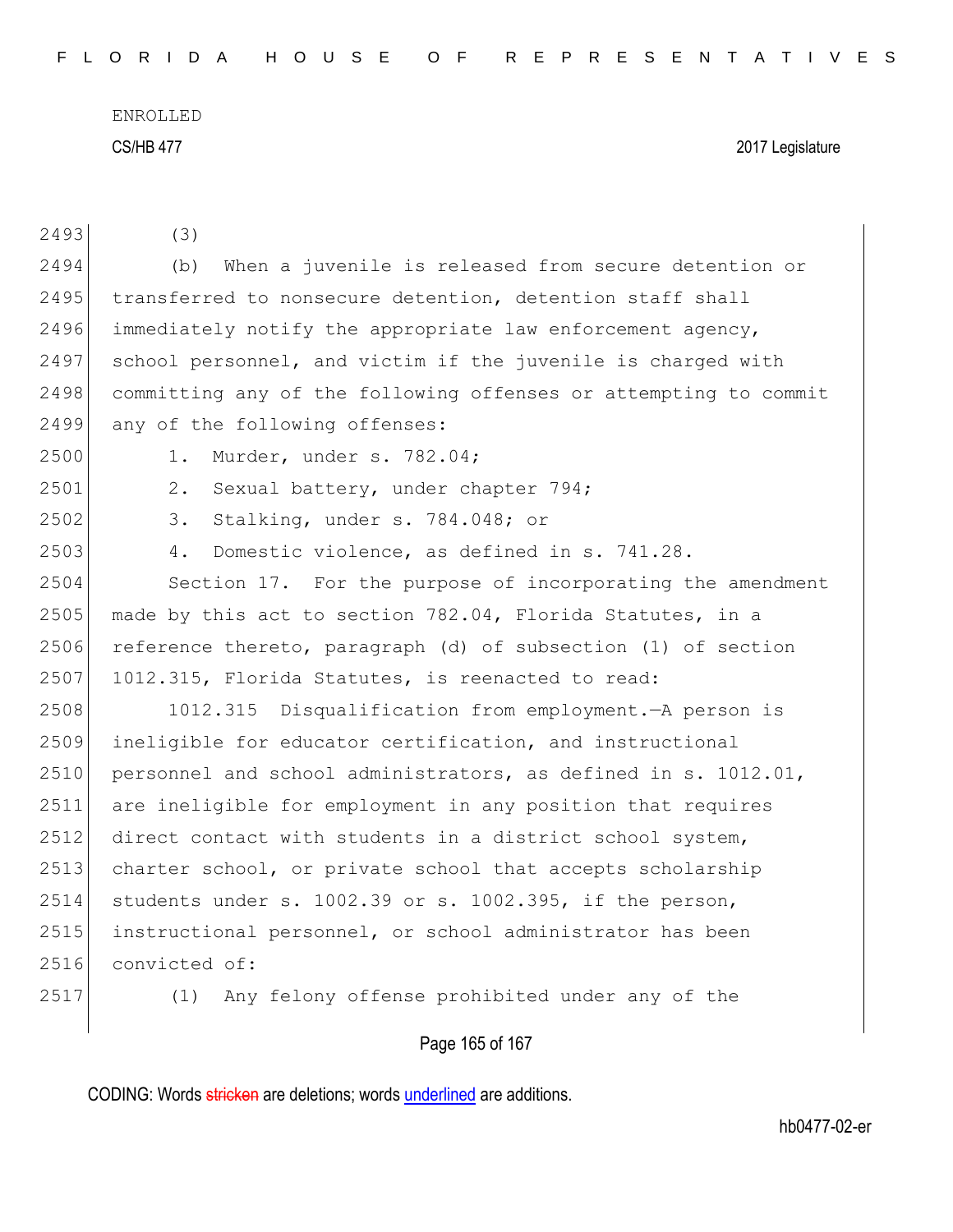CS/HB 477 2017 Legislature

2518 following statutes:

2519 (d) Section 782.04, relating to murder.

2520 Section 18. For the purpose of incorporating the amendment 2521 made by this act to section 782.04, Florida Statutes, in a 2522 reference thereto, paragraph (g) of subsection (2) of section 2523 1012.467, Florida Statutes, is reenacted to read:

2524 1012.467 Noninstructional contractors who are permitted 2525 access to school grounds when students are present; background 2526 screening requirements.-

2527 (2)

 (g) A noninstructional contractor for whom a criminal history check is required under this section may not have been convicted of any of the following offenses designated in the Florida Statutes, any similar offense in another jurisdiction, or any similar offense committed in this state which has been redesignated from a former provision of the Florida Statutes to 2534 one of the following offenses:

2535 1. Any offense listed in s.  $943.0435(1)(h)1$ ., relating to 2536 the registration of an individual as a sexual offender.

2537 2. Section 393.135, relating to sexual misconduct with 2538 certain developmentally disabled clients and the reporting of 2539 such sexual misconduct.

2540 3. Section 394.4593, relating to sexual misconduct with 2541 certain mental health patients and the reporting of such sexual 2542 misconduct.

## Page 166 of 167